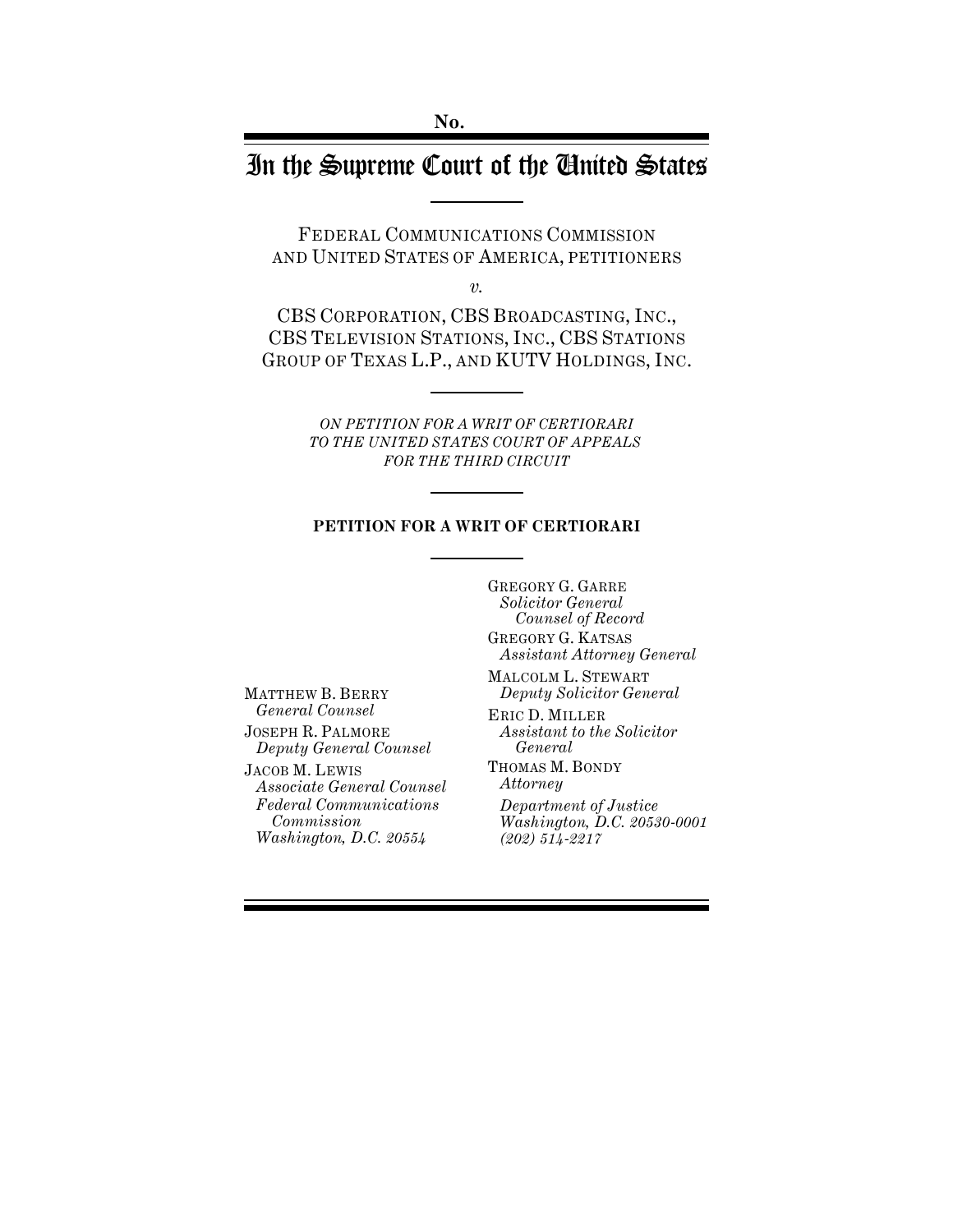### **QUESTION PRESENTED**

Whether the court of appeals erred in holding that the Federal Communications Commission acted arbitrarily and capriciously under the Administrative Procedure Act, 5 U.S.C. 551 *et seq.*, in determining that the most widely viewed broadcast of public nudity in television history fell within the federal prohibitions on broadcast indecency.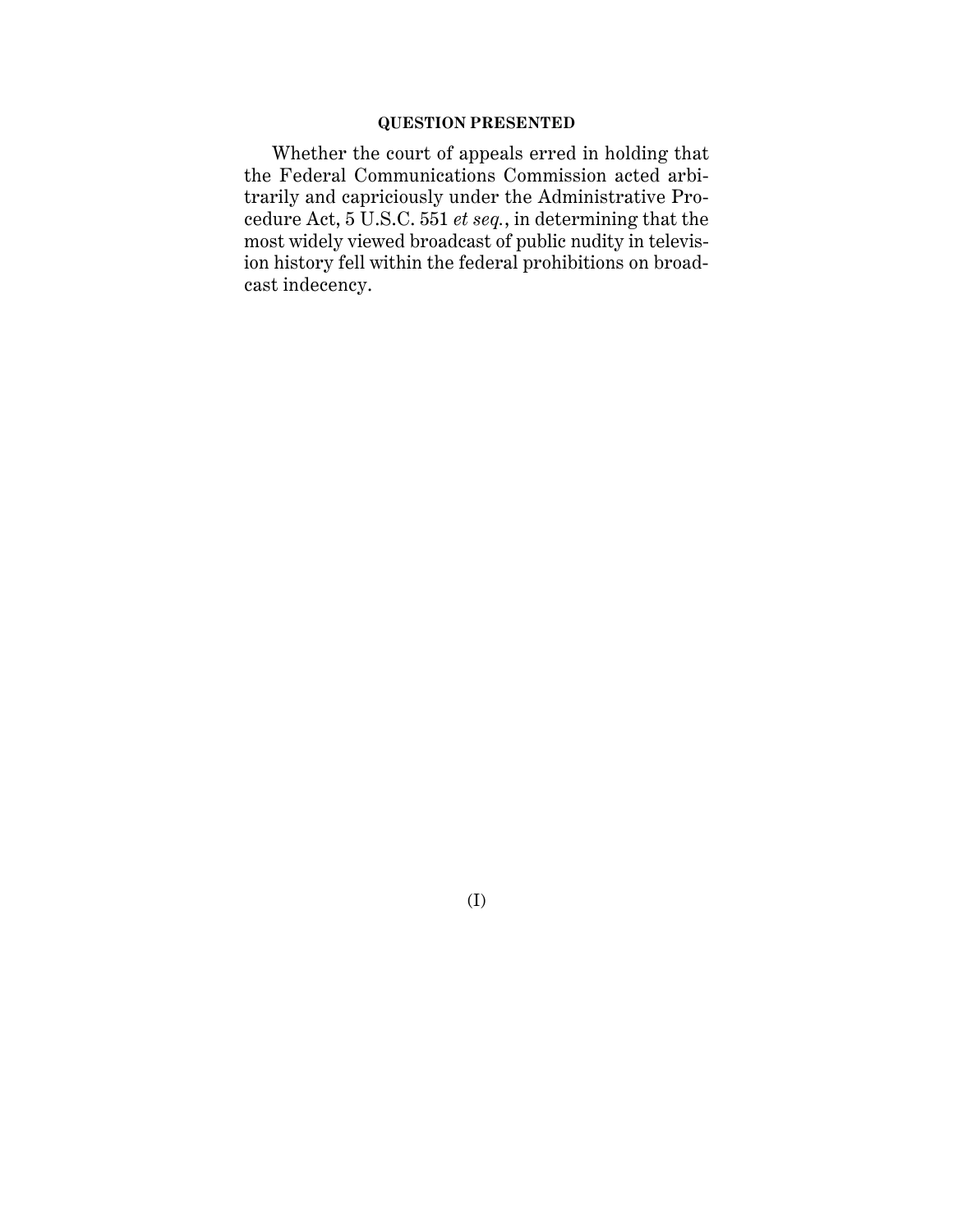## **TABLE OF CONTENTS**

| Page                                                       |
|------------------------------------------------------------|
|                                                            |
|                                                            |
|                                                            |
|                                                            |
|                                                            |
| A. The decision below is inconsistent with settled         |
| principles of deference to an agency's reasonable          |
|                                                            |
| B. The petition should be held pending this Court's        |
| decision in $Fox$ and disposed of as appropriate in        |
|                                                            |
|                                                            |
| Appendix $A -$ Court of appeals opinion (July 21, 2008,    |
| as amended on Aug. $6, 2008)$ 1a                           |
| Appendix $B -$ Order on Reconsideration (May 31,           |
|                                                            |
| Appendix C – Forfeiture Order (Mar. 15, 2006) $\dots$ 123a |
|                                                            |
| Appendix $E -$ Statutory provisions involved  186a         |

## **TABLE OF AUTHORITIES**

Cases:

| Action for Children's Television v. FCC,           |
|----------------------------------------------------|
| 58 F.3d 654 (D.C. Cir. 1995), cert. denied,        |
|                                                    |
|                                                    |
| Boca Airport, Inc. v. FAA, 389 F.3d 185 (D.C. Cir. |
|                                                    |
| Bowles v. Seminole Rock & Sand Co., 325 U.S. 410   |
|                                                    |
|                                                    |

## (III)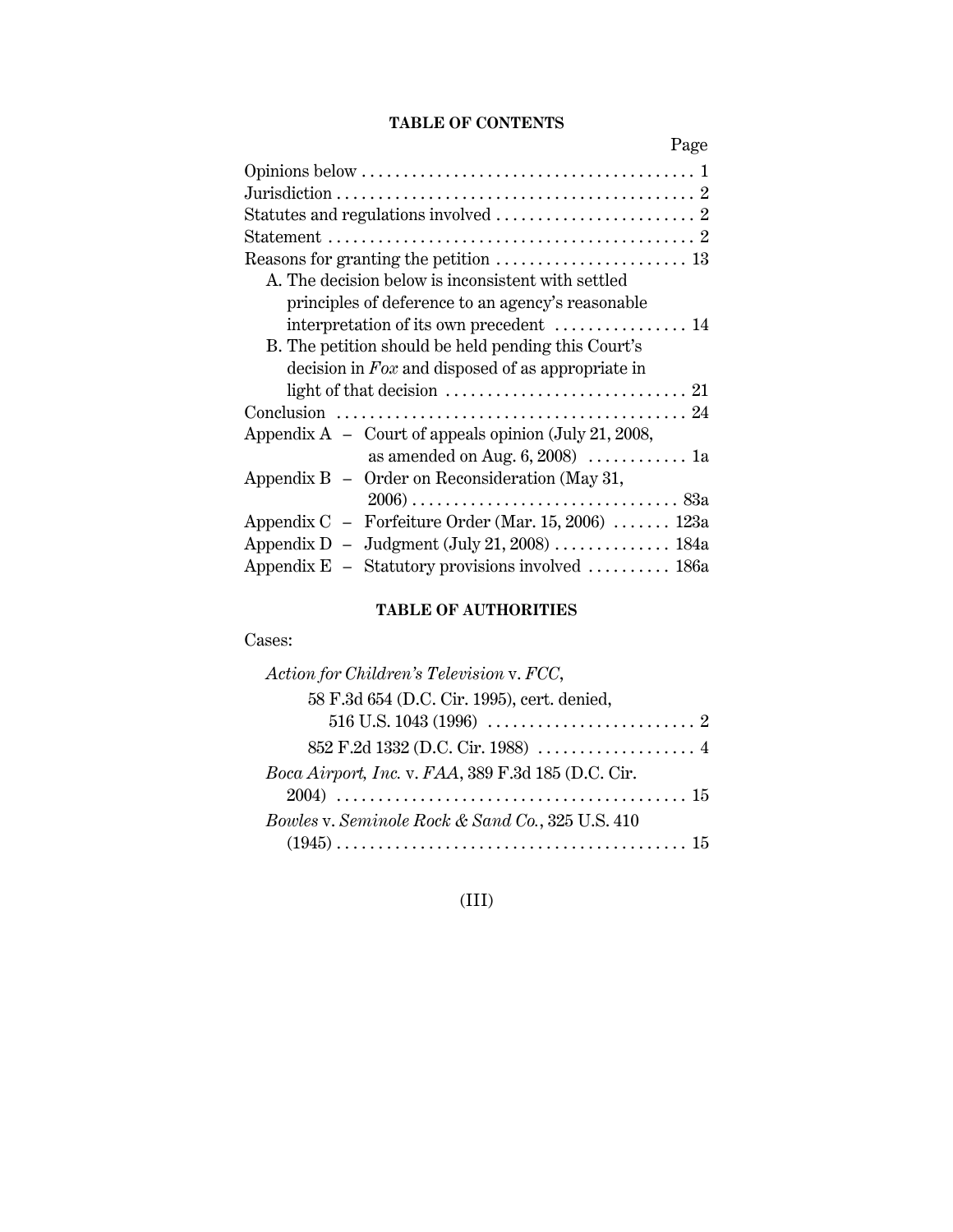| Cases-Continued:<br>Page                                                                                                                 |
|------------------------------------------------------------------------------------------------------------------------------------------|
| Cassell v. FCC, 154 F.3d 478 (D.C. Cir. 1998) $\ldots$ 15                                                                                |
| Citizen's Complaint Against Pacifica Found. Station                                                                                      |
|                                                                                                                                          |
| Comcast Corp. v. FCC, 526 F.3d 763 (D.C. Cir. 2008)  19                                                                                  |
| Complaints Against Various Broad. Licensees                                                                                              |
| Regarding Their Airing of the "Golden Globe                                                                                              |
| Awards" Program, In re, 19 F.C.C.R. 4975 (2004) . 6, 10                                                                                  |
| Complaints Against Various Television Licensees                                                                                          |
| Concerning Their Feb. 1, 2004 Broad. of the                                                                                              |
| XXXVIII Super Bowl Halftime Show, In re,<br>$19 F.C.C.R. 19,230 (2004) \ldots \ldots \ldots \ldots \ldots \ldots \ldots \ldots \ldots 8$ |
| Complaints Regarding Various Television Broads.                                                                                          |
| between Feb. 2, 2002 & Mar. 8, 2005, In re, 21                                                                                           |
|                                                                                                                                          |
|                                                                                                                                          |
| Fox Television Stations, Inc. v. FCC, 489 F.3d 444                                                                                       |
| (2d Cir. 2007), cert. granted, No. 07-582 (argued                                                                                        |
|                                                                                                                                          |
| Infinity Broad. Corp., In re, 3 F.C.C.R. 930 (1987)  3, 4                                                                                |
| Pacifica Found., Inc., In re, 2 F.C.C.R 2698                                                                                             |
|                                                                                                                                          |
| United States v. Martin, 746 F.2d 964 (3d Cir. 1984)  19                                                                                 |
| WGHB Educ. Found., In re, 69 F.C.C.2d 1250 (1978)  19                                                                                    |
| WPBN/WTOM License Subsidiary, Inc., In re,                                                                                               |
| $15 F.C.C.R. 1838 (2000) \ldots \ldots \ldots \ldots \ldots \ldots \ldots \ldots \ldots 18$                                              |
| Young Broad. of San Francisco, Inc., In re,                                                                                              |
|                                                                                                                                          |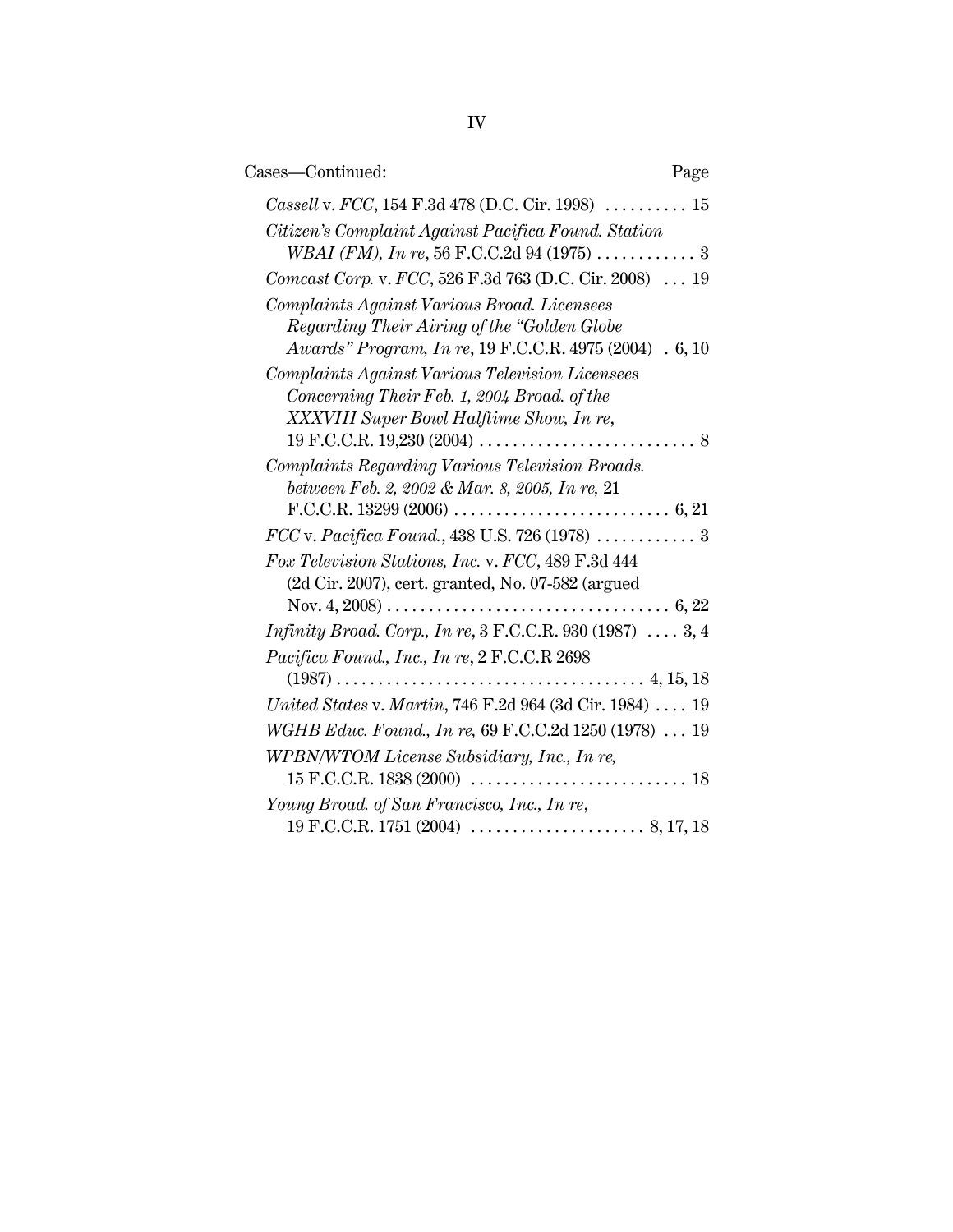| Constitution, statutes and regulations:                   | Page |
|-----------------------------------------------------------|------|
|                                                           |      |
| Administrative Procedure Act, 5 U.S.C. 551 et seq.  6, 10 |      |
| Public Telecommunications Act of 1992, Pub. L. No.        |      |
|                                                           |      |
|                                                           |      |
|                                                           |      |
|                                                           |      |
|                                                           |      |
|                                                           |      |
| 47 C.F.R.:                                                |      |
|                                                           |      |
|                                                           |      |
|                                                           |      |

# Miscellaneous:

| Industry Guidance on the Comm'ns Case Law      |
|------------------------------------------------|
| Interpreting 18 U.S.C. § 1464 & Enforcement    |
| Policies Regarding Broad. Indecency, In re,    |
|                                                |
| The Broadcast Decency Act of 2004: Hearings on |
| H.R. 3717 Before the Subcomm. on Telecomm.     |
| and the Internet of the House Comm. on Energy  |
| & Commerce, 108th Cong., 2d Sess. (2004)  7    |
|                                                |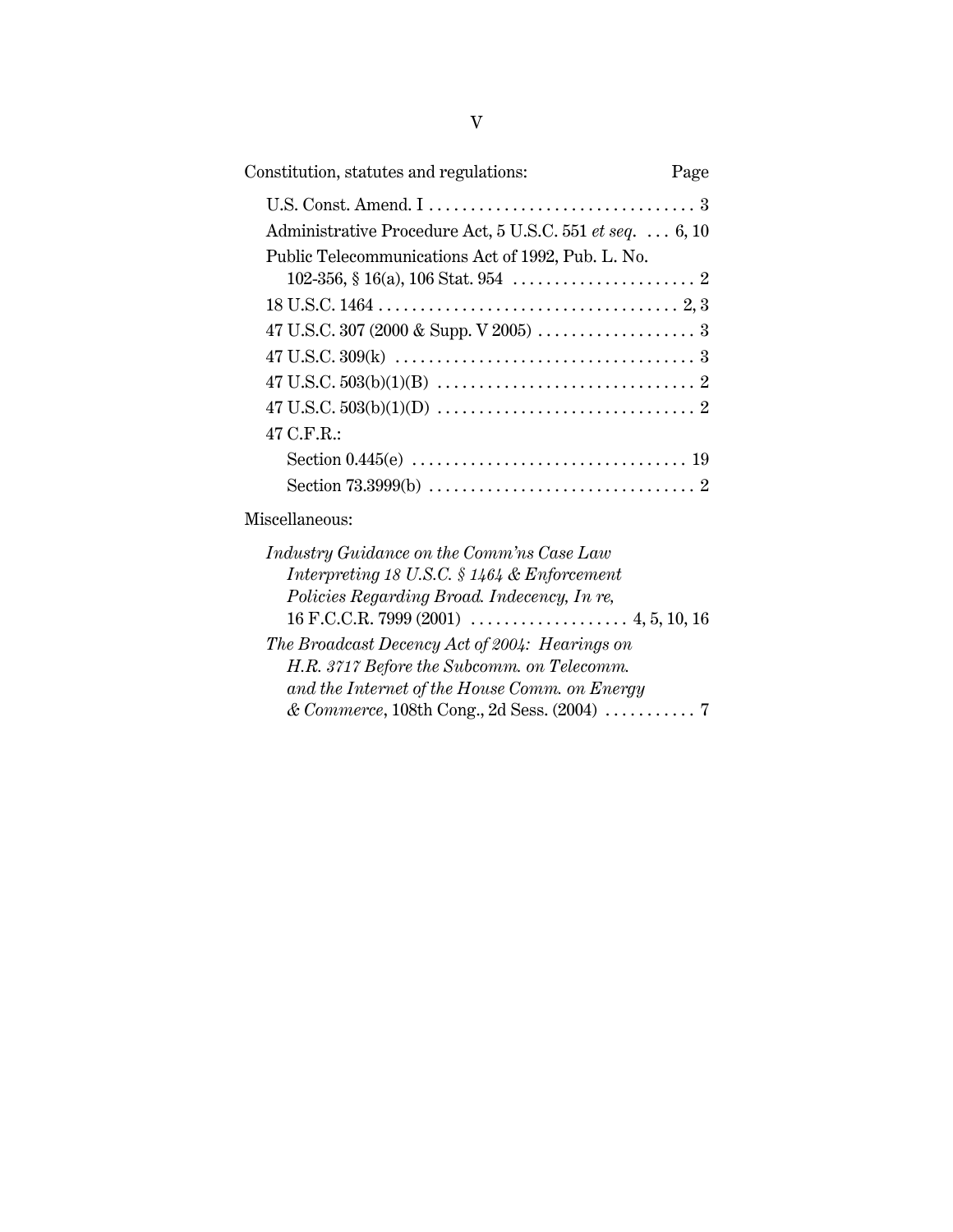# In the Supreme Court of the United States

No.

FEDERAL COMMUNICATIONS COMMISSION AND UNITED STATES OF AMERICA, PETITIONERS

*v.*

CBS CORPORATION, CBS BROADCASTING, INC., CBS TELEVISION STATIONS, INC., CBS STATIONS GROUP OF TEXAS L.P., AND KUTV HOLDINGS, INC.

> *ON PETITION FOR A WRIT OF CERTIORARI TO THE UNITED STATES COURT OF APPEALS FOR THE THIRD CIRCUIT*

#### **PETITION FOR A WRIT OF CERTIORARI**

The Solicitor General, on behalf of the Federal Communications Commission and the United States of America, respectfully petitions for a writ of certiorari to review the judgment of the United States Court of Appeals for the Third Circuit in this case.

#### **OPINIONS BELOW**

The opinion of the court of appeals (App., *infra*, 1a-82a) is reported at 535 F.3d 167. The orders of the Federal Communications Commission (App., *infra*, 83a-122a, 123a-183a) are reported at 21 F.C.C.R. 6653 and 21 F.C.C.R. 2760, respectively.

(1)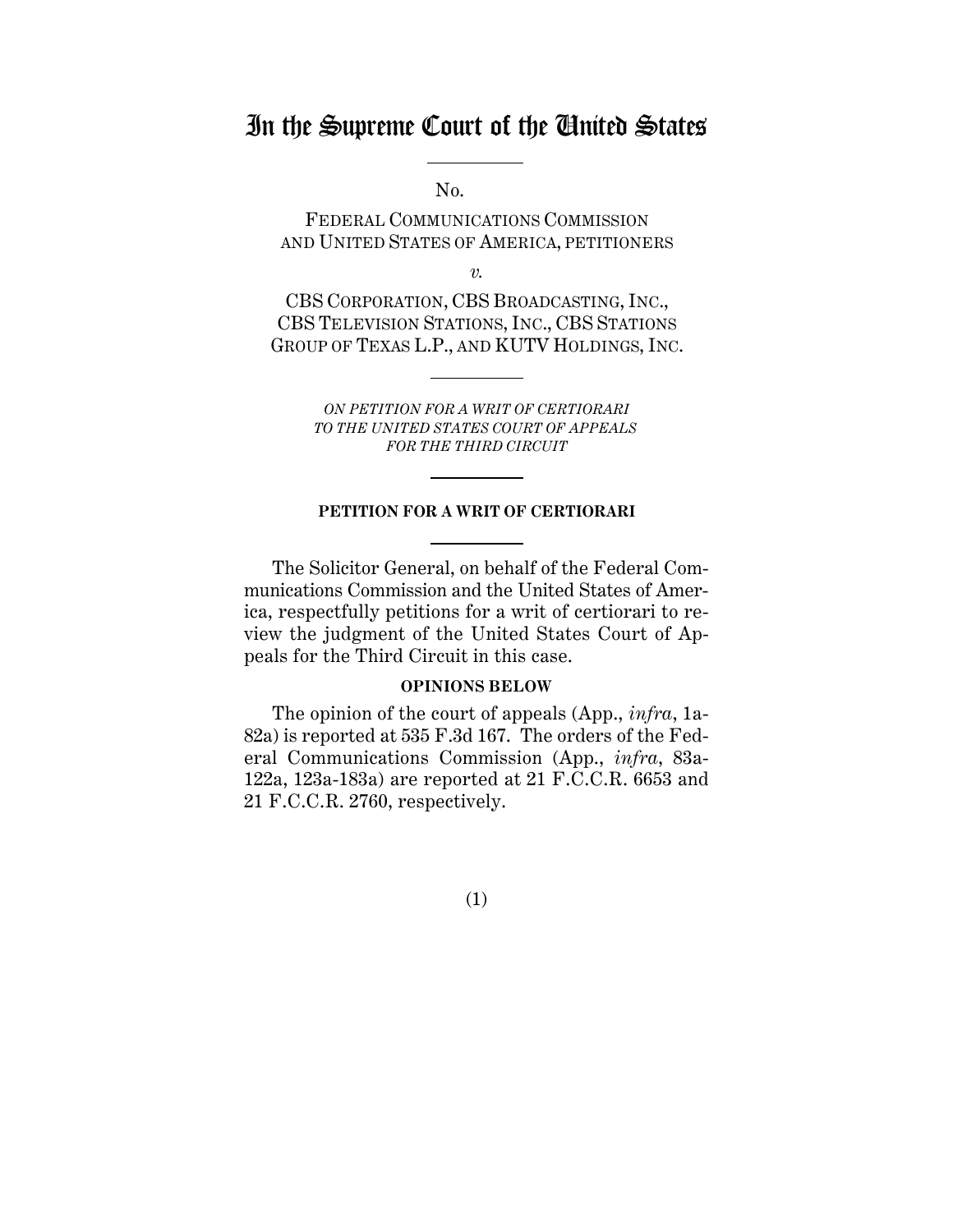#### **JURISDICTION**

The judgment of the court of appeals (App., *infra*, 184a-185a) was entered on July 21, 2008. On October 9, 2008, Justice Souter extended the time within which to file a petition for a writ of certiorari to and including November 18, 2008. The jurisdiction of this Court is invoked under 28 U.S.C. 1254(1).

#### **STATUTES AND REGULATIONS INVOLVED**

Pertinent provisions are set out in the appendix to this petition. App., *infra*, 186a-189a.

#### **STATEMENT**

1. a. Federal law has long forbidden the broadcast of "obscene, indecent, or profane language by means of radio communication." 18 U.S.C. 1464. In 1992, Congress supplemented that prohibition by directing the Federal Communications Commission (FCC or Commission) to "promulgate regulations to prohibit the broadcasting of indecent programming" during certain times of the day. Public Telecommunications Act of 1992, Pub. L. No. 102-356, § 16(a), 106 Stat. 954. See *Action for Children's Television* v. *FCC*, 58 F.3d 654, 669-670 (D.C. Cir. 1995) (en banc), cert. denied, 516 U.S. 1043 (1996). The FCC's rules currently prohibit licensees of radio and television stations from broadcasting "any material which is indecent" between the hours of "6 a.m. and 10 p.m." 47 C.F.R. 73.3999(b). The Commission does not regulate indecent broadcasts outside that time period. The FCC has authority to enforce the broadcast-indecency prohibition by, *inter alia*, imposing civil forfeitures, see 47 U.S.C.  $503(b)(1)(B)$  and (D), or taking violations into account during license-renewal proceedings,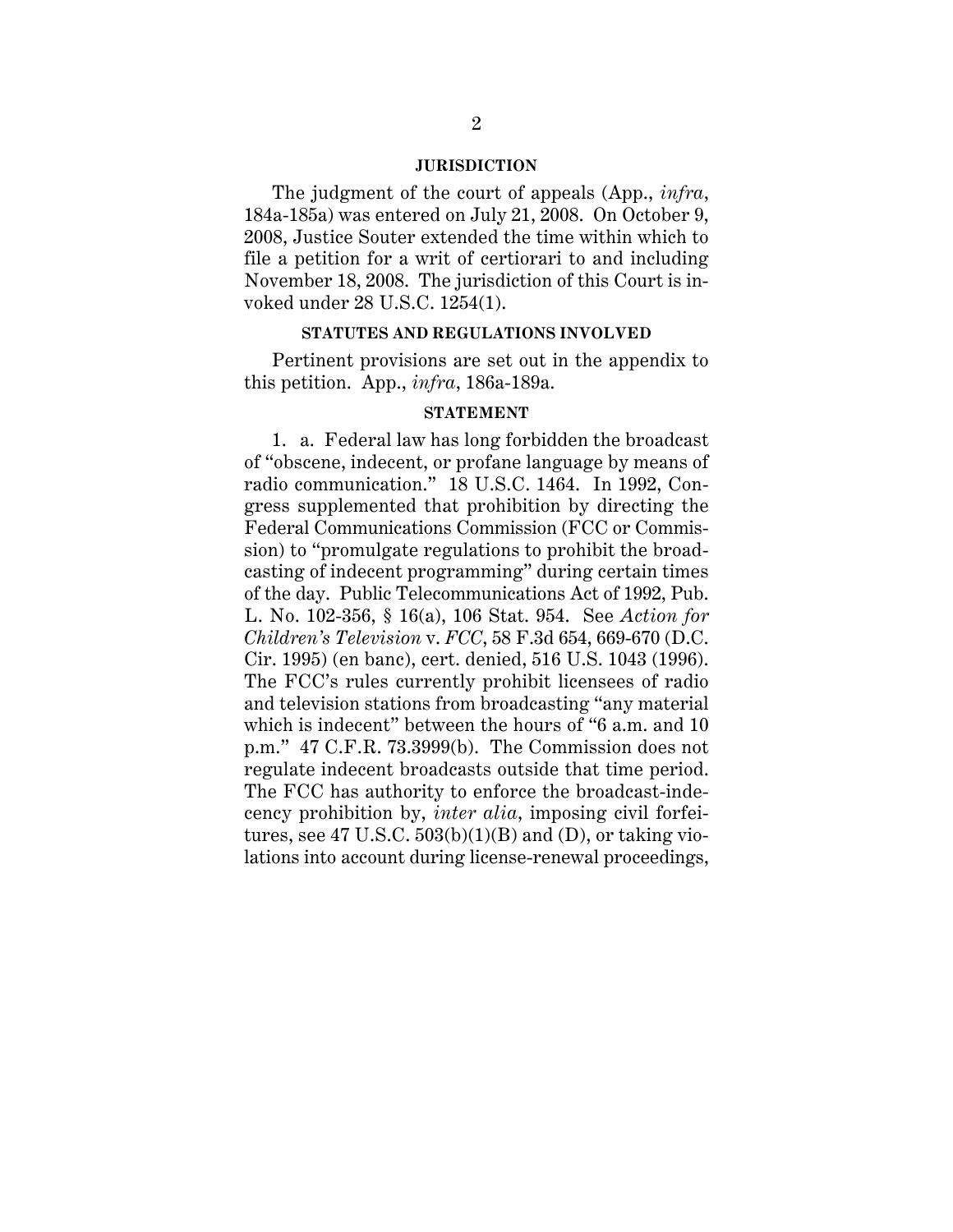see 47 U.S.C. 307 (2000 & Supp. V 2005); 47 U.S.C. 309(k).

b. In *FCC* v. *Pacifica Foundation*, 438 U.S. 726 (1978), this Court upheld the constitutionality of the FCC's authority to regulate indecent broadcasting. At issue in *Pacifica* was the midday radio broadcast of George Carlin's monologue "Filthy Words." Responding to a listener complaint, the Commission determined that the broadcast violated Section 1464. *Id*. at 731-732. This Court held that the Commission's enforcement action was consistent with the First Amendment. *Id.* at 749-750.

c. For several years after *Pacifica*, the Commission enforced the indecency prohibition only against "material that closely resembled the George Carlin monologue," that is, material that "involved the repeated use, for shock value, of words similar or identical to those" used by Carlin. *In re Infinity Broad. Corp.*, 3 F.C.C.R. 930, 930 ¶ 4 (1987) (*Infinity Reconsideration Order*). In 1987, however, the Commission determined that such a "highly restricted enforcement standard \* \* \* was unduly narrow as a matter of law" because it "focus[ed] exclusively on specific words rather than the generic definition of indecency." *Id.* at 930 ¶ 5. Accordingly, the Commission concluded that, in enforcing Section 1464, it would apply the generic indecency test articulated in *Pacifica*, that is, whether the material "describes, in terms patently offensive as measured by contemporary community standards for the broadcast medium, sexual or excretory activities or organs, when there is a reasonable risk that children may be in the audience." *Id.* at 930 ¶¶ 2, 5 (quoting *In re Citizen's Complaint Against Pacifica Found. Station WBAI (FM),* 56 F.C.C.2d 94, 98 ¶ 11 (1975)).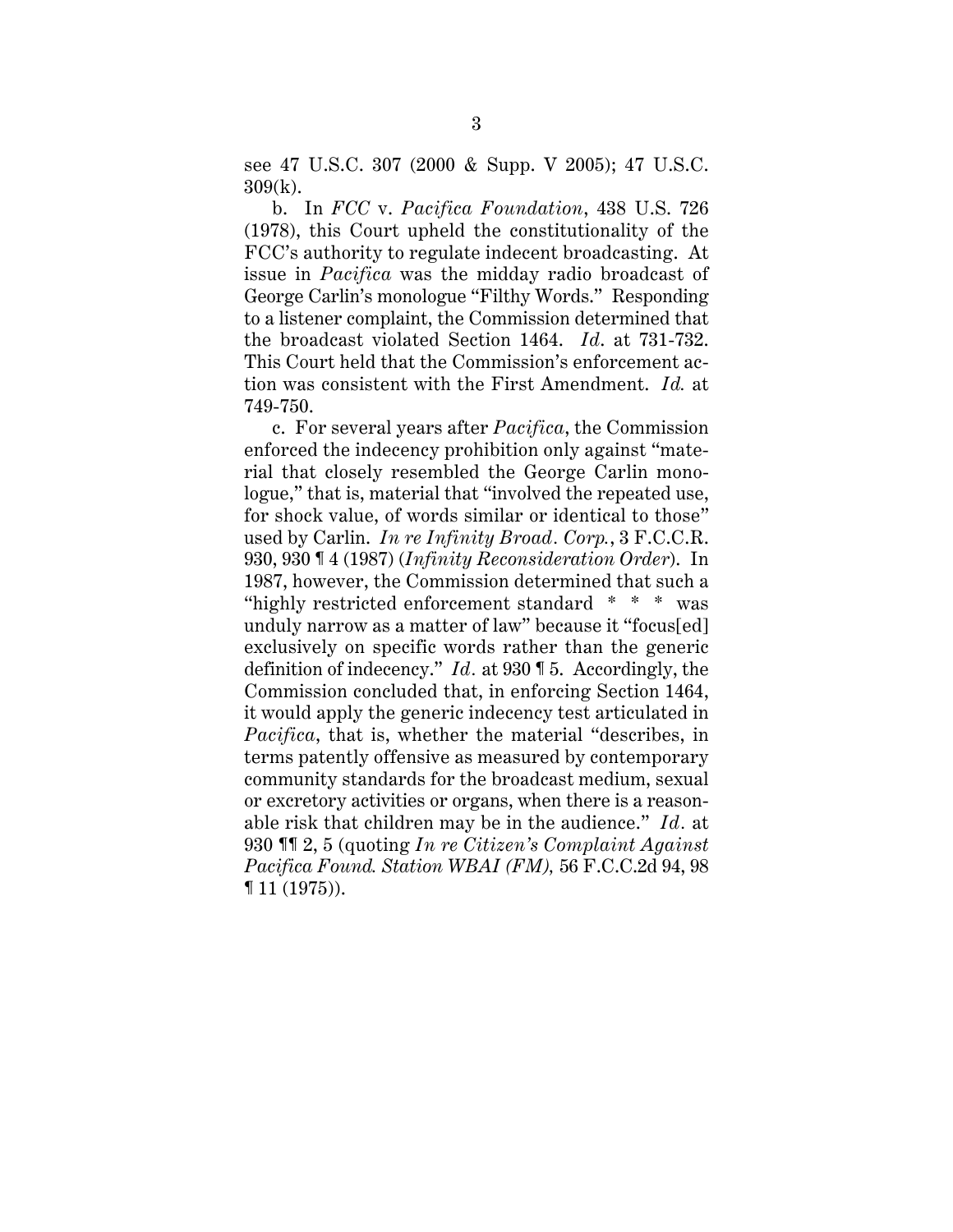In making that change, the Commission recognized that "the question of whether material is patently offensive requires careful consideration of context." *Infinity Reconsideration Order*, 3 F.C.C.R. at 932 ¶ 16. Despite its renewed emphasis on context, however, the Commission stated that "[i]f a complaint focuses solely on the use of expletives \* \* \* deliberate and repetitive use \* \* \* is a requisite to a finding of indecency." *In re Pacifica Found., Inc.*, 2 F.C.C.R. 2698, 2699 ¶ 13 (1987). In contrast, the Commission explained, when offensive material "goes beyond the use of expletives" and involves "the description or depiction of sexual or excretory functions," "repetition of specific words or phrases is not necessarily an element critical to a determination of indecency." *Ibid*. In *Action for Children's Television* v. *FCC*, 852 F.2d 1332 (1988) (R.B. Ginsburg, J.), the District of Columbia Circuit held that the Commission had provided a reasoned explanation for its change in enforcement policy, and it rejected a constitutional challenge to the Commission's new enforcement standards for indecency.

d. In 2001, the Commission issued a policy statement to provide further guidance concerning the indecency standard. *In re Industry Guidance on the Comm'n's Case Law Interpreting 18 U.S.C. § 1464 and Enforcement Policies Regarding Broad. Indecency*, 16 F.C.C.R. 7999 (*Industry Guidance*). In that statement, the Commission explained that it applies a two-part test to determine whether a broadcast is indecent. First, the material at issue "must fall within the subject matter scope of [the] indecency definition—that is, the material must describe or depict sexual or excretory organs or activities." *Id*. at 8002 ¶ 7. Second, "the broadcast must be *patently offensive* as measured by contemporary com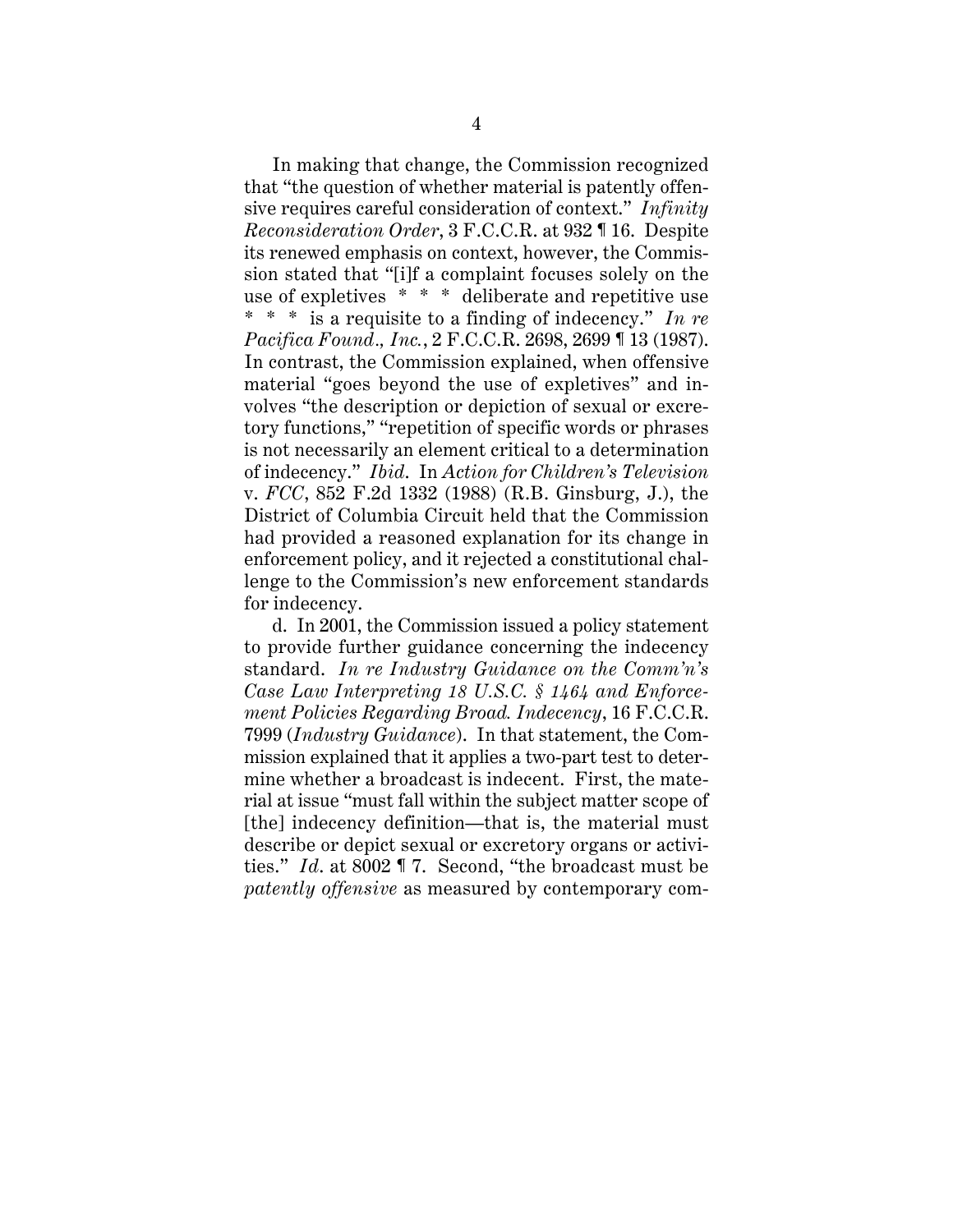munity standards for the broadcast medium." *Id*. at 8002 ¶ 8.

The policy statement reiterated that whether a broadcast is "patently offensive" turns on "the *full context*" in which the material is broadcast and is therefore "highly fact-specific." *Industry Guidance*, 16 F.C.C.R. at 8002-8003 ¶ 9. The Commission set out three "principal factors" that it considered "significant" in evaluating patent offensiveness: "(1) the explicitness or graphic nature of the description or depiction of sexual or excretory organs or activities; (2) whether the material dwells on or repeats at length descriptions of sexual or excretory organs or activities; [and] (3) whether the material appears to pander or is used to titillate, or whether the material appears to have been presented for its shock value." *Id*. at 8003 ¶ 10 (emphases omitted).

The Commission stressed that "[e]ach indecency case presents its own particular mix of these, and possibly other, factors, which must be balanced to ultimately determine whether the material is patently offensive and therefore indecent." *Industry Guidance*, 16 F.C.C.R. at 8003 ¶ 10*.* For example, with respect to the second factor, the Commission noted that "[r]epetition of and persistent focus on sexual or excretory material" may "exacerbate the potential offensiveness of broadcasts," but "even relatively fleeting references may be found indecent where other factors contribute to a finding of patent offensiveness." *Id*. at 8008-8009 ¶¶ 17, 19.

e. In 2004, the Commission changed its policy concerning isolated expletives. The previous year, NBC had presented a live broadcast of the Golden Globe Awards, at which the rock singer Bono used the F-Word while receiving an award. The FCC determined that the broadcast was indecent. *In re Complaints Against Var-*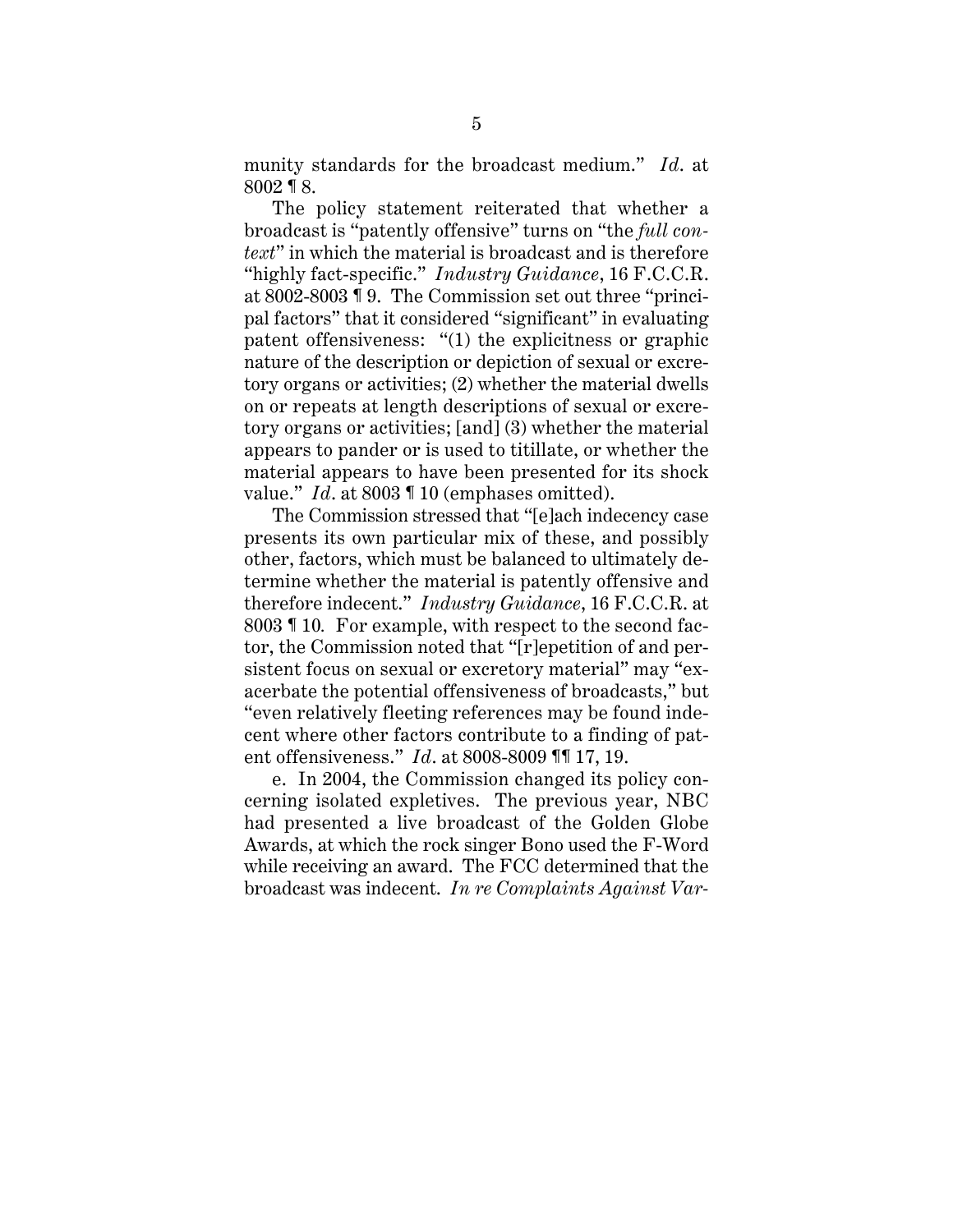*ious Broad. Licensees Regarding Their Airing of the "Golden Globe Awards" Program*, 19 F.C.C.R. 4975 (2004) (*Golden Globe Awards Order*). It disavowed, as "no longer good law," "prior Commission and staff action" that had "indicated that isolated or fleeting broadcasts of the 'F-Word' \* \* \* are not indecent or would not be acted upon," and it stated "that the mere fact that specific words or phrases are not sustained or repeated does not mandate a finding that material that is otherwise patently offensive to the broadcast medium is not indecent." *Id*. at 4980 ¶ 12.

Two years later, the FCC applied the new policy articulated in the *Golden Globes Awards Order* when it concluded that two broadcasts of the Billboard Music Awards that included isolated uses of expletives were indecent. *In re Complaints Regarding Various Television Broads. Between Feb. 2, 2002 and Mar. 8, 2005*, 21 F.C.C.R. 13,299 (2006). The Commission reaffirmed that the fleeting nature of an utterance does not by itself preclude a finding of indecency, reasoning that "categorically requiring repeated use of expletives in order to find material indecent" would be "inconsistent with our general approach to indecency enforcement" and its "stress[] [on] the critical nature of context." *Id.* at 13,308 ¶ 23. The Second Circuit granted petitions for review and vacated that order, concluding that the Commission had violated the Administrative Procedure Act (APA), 5 U.S.C. 551 *et seq.*, because it had failed to provide an adequate explanation for its change in policy. *Fox Television Stations, Inc.* v. *FCC*, 489 F.3d 444 (2007), cert. granted, 128 S. Ct. 1647 (No. 07-582) (2008) (argued Nov. 4, 2008).

2. This case arises from the February 1, 2004, broadcast of the Super Bowl XXXVIII halftime show. The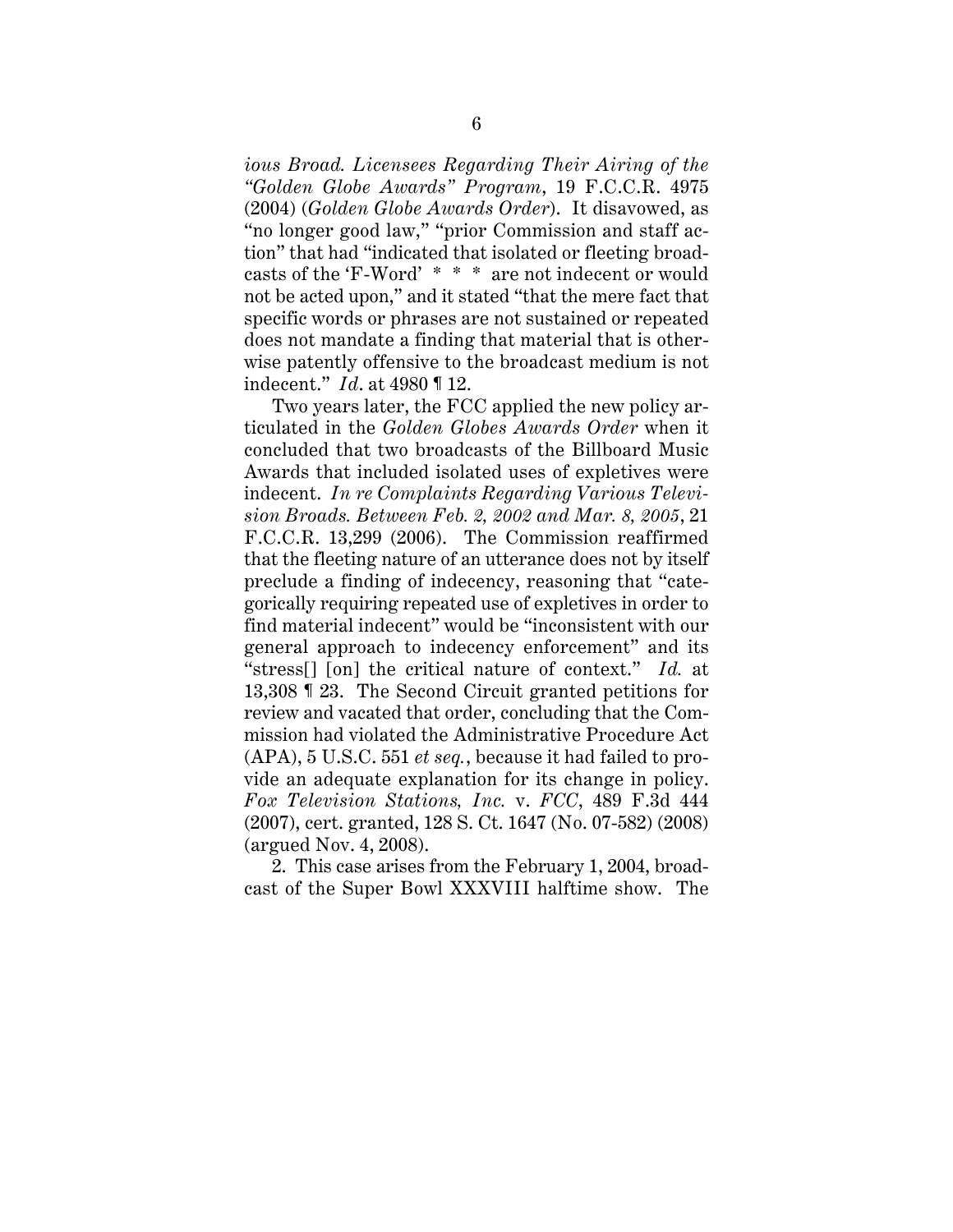2004 Super Bowl was the most-watched Super Bowl up to that time and was the highest-rated program of the 2003-2004 television season (among children of all ages as well as adults). App., *infra*, 84a, 113a. The halftime show was produced by MTV Networks, a subsidiary of Viacom, Inc., and was carried live by stations owned by CBS Broadcasting (another Viacom subsidiary), as well as by independently owned stations affiliated with the CBS television network. *Id.* at 124a-125a & n.2. For the finale of the show, at approximately 8:30 p.m. eastern standard time, Janet Jackson performed a duet with Justin Timberlake entitled "Rock Your Body." *Id.* at 124a, 127a. During the song, Timberlake repeatedly grabbed Jackson and rubbed against her in a sexually suggestive manner. *Id.* at 127a. At the close of the performance, while singing, "gonna have you naked by the end of this song," Timberlake pulled off the right portion of Jackson's bustier, exposing her breast to the television audience. *Ibid.*

Soon after the incident, CBS issued a statement that expressed its "deep[] regret," emphasized that "[t]he moment did not conform to CBS broadcast standards," and "apologize[d] to anyone who was offended." C.A. App. 101. Viacom's president and chief operating officer subsequently told a congressional committee that "everyone at CBS and everyone at MTV was shocked and appalled \* \* \* by what transpired," and that the material "went far beyond what is acceptable standards for our broadcast network." *The Broadcast Decency Act of 2004: Hearings on H.R. 3717 Before the Subcomm. on Telecomm. and the Internet of the House Comm. on Energy and Commerce*, 108th Cong., 2d Sess. 37 (2004) (statement of Mel Karmazin).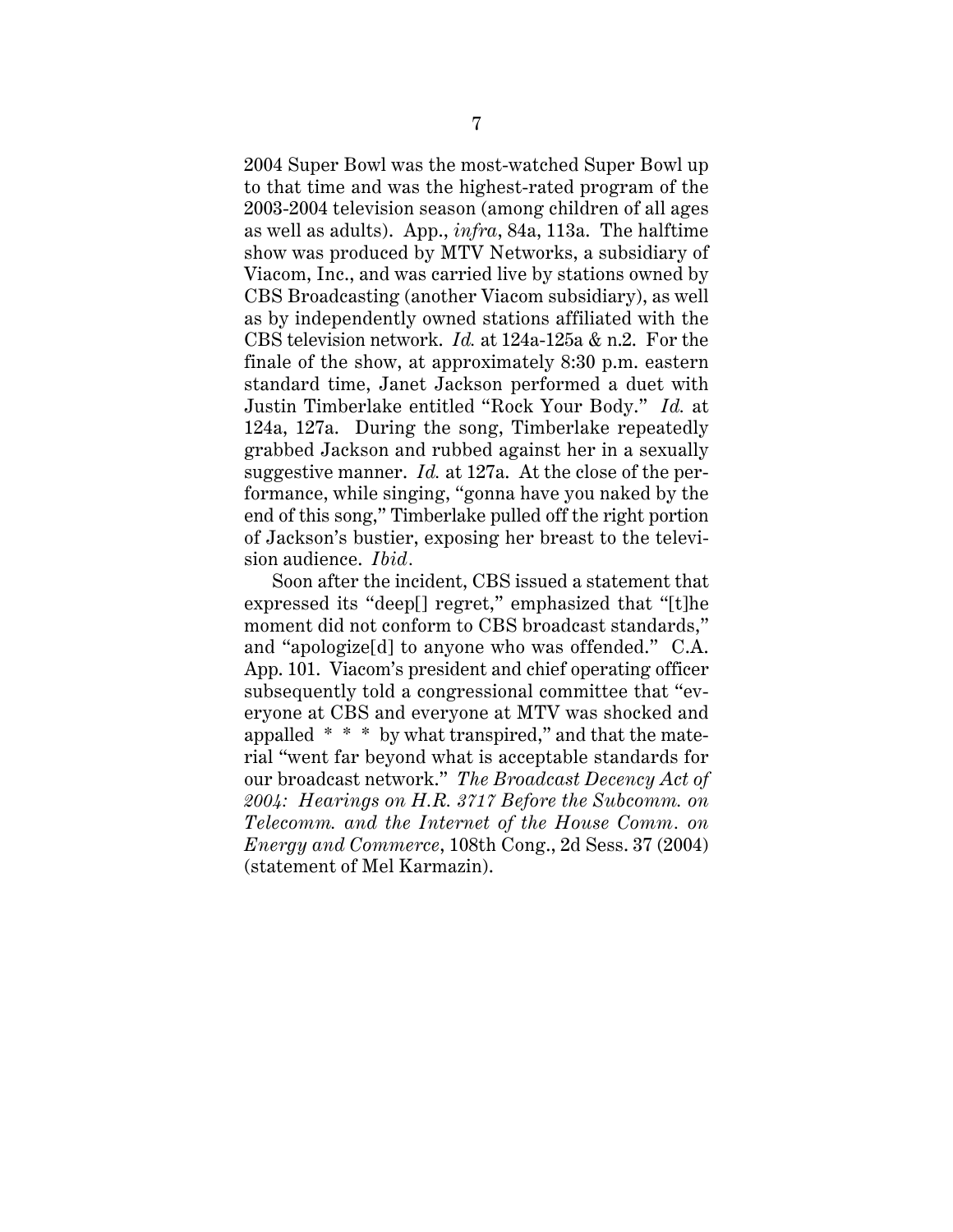3. a. The Commission received "an unprecedented number" of complaints about the broadcast. *In re Complaints Against Various Television Licensees Concerning Their Feb. 1, 2004 Broad. of the XXXVIII Super Bowl Halftime Show*, 19 F.C.C.R. 19,230, 19,231 ¶ 2 (2004). In response to those complaints, the Commission issued a letter of inquiry asking CBS to provide a tape of the broadcast and information about its production. *Id.* at 19,231 ¶ 3. After considering CBS's submissions, the Commission issued a notice of apparent liability, concluding that CBS had apparently violated the federal restrictions on broadcast indecency, and proposing a total forfeiture of \$550,000 against the television stations that the network owned and operated. *Id.* at 19,240 ¶ 24.

b. After receiving CBS's opposition to the notice of apparent liability, the Commission reaffirmed its tentative conclusions in a forfeiture order. App., *infra*, 123a-183a. The Commission first found that the material fell within the subject-matter scope of its indecency definition because the broadcast of an "exposed female breast" depicted a sexual organ. *Id.* at 133a. The Commission then determined, applying its three-factor contextual analysis, that the material was patently offensive as measured by contemporary community standards for the broadcast medium. *Id.* at 133a-139a.

First, the Commission concluded that the material was graphic and explicit. App., *infra*, 134a-136a. In reaching that conclusion, the Commission relied on *In re Young Broadcasting of San Francisco, Inc*., 19 F.C.C.R. 1751 (2004) (*Young Broadcasting*), released shortly before the Super Bowl broadcast, which had found an apparent indecency violation when a television station briefly aired images of a performer's penis. Stating that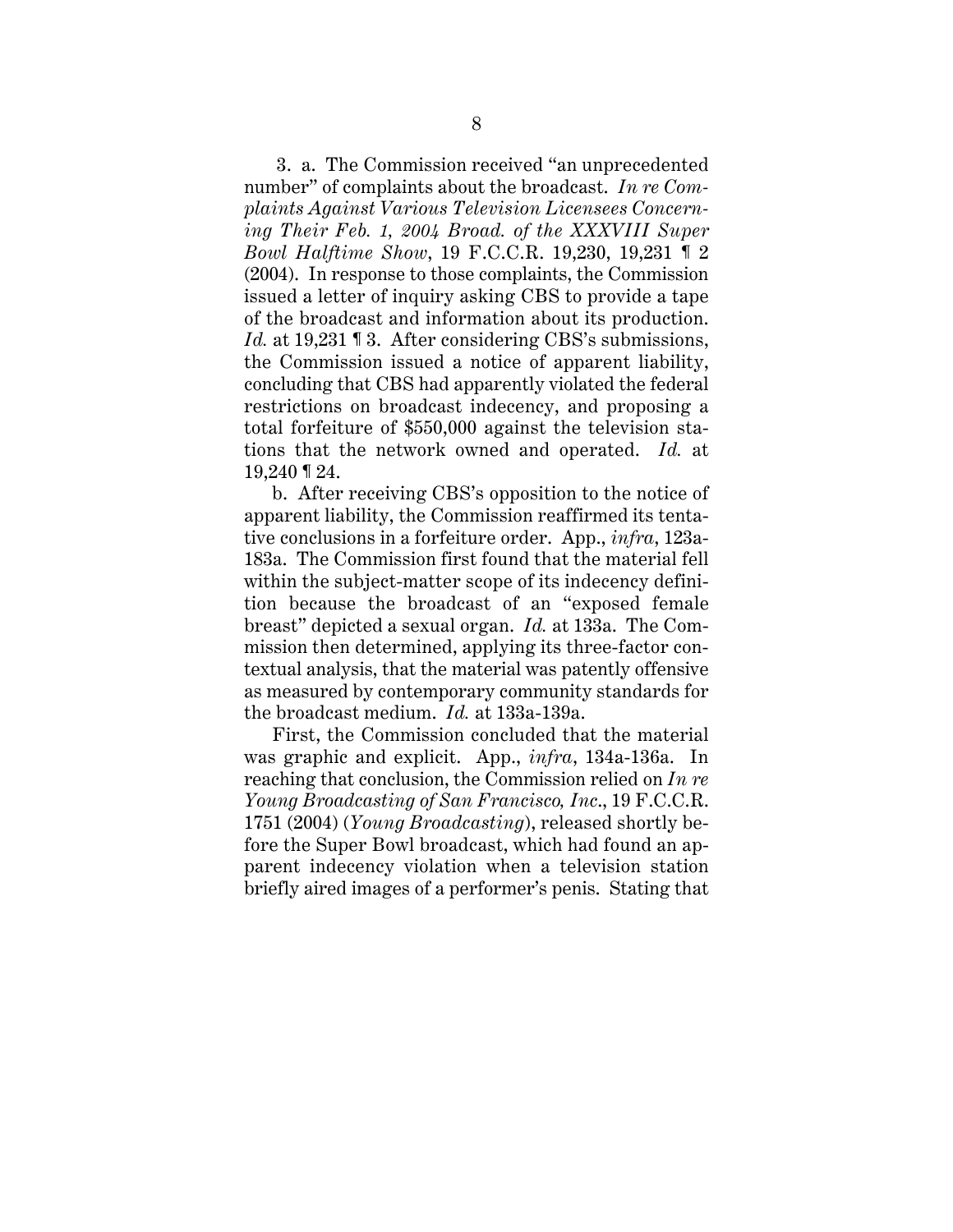"a scene showing nude sexual organs is graphic and explicit if the nudity is readily discernible," the Commission found that the image of Jackson's breast was "clear and recognizable to the average viewer." App., *infra*, 135a. The Commission further found that the explicitness of the image was reinforced by the presence of Jackson and Timberlake (the show's headline performers) in the center of the screen and by the fact that Timberlake's dramatic ripping off of Jackson's bustier drew the viewer's attention to what was exposed. *Ibid*.

Second, the Commission concluded that the broadcast of Jackson's exposed breast was shocking and pandering. It noted that the exposure occurred just as Timberlake sang "gonna have you naked by the end of this song" and after "repeated references to sexual activities" and sexually suggestive choreography. App., *infra*, 137a-138a. The display was particularly "shocking to the viewing audience," the Commission stated, because it occurred as a result of a man tearing off a woman's clothing "during a prime time broadcast of a sporting event that was marketed as family entertainment and contained no warning that it would include nudity." *Id*. at 138a.

Third, the Commission acknowledged that the image of Jackson's breast was displayed only briefly. It concluded, however, that the "brevity" of the exposure alone did not compel the conclusion that the broadcast was not indecent and, instead, was outweighed by its explicitness and its shocking nature. App., *infra*, 136a-137a, 139a.

c. CBS filed a petition for reconsideration. On reconsideration, the Commission reaffirmed its conclusion that the broadcast was indecent and that a forfeiture was appropriate. App., *infra*, 83a-122a.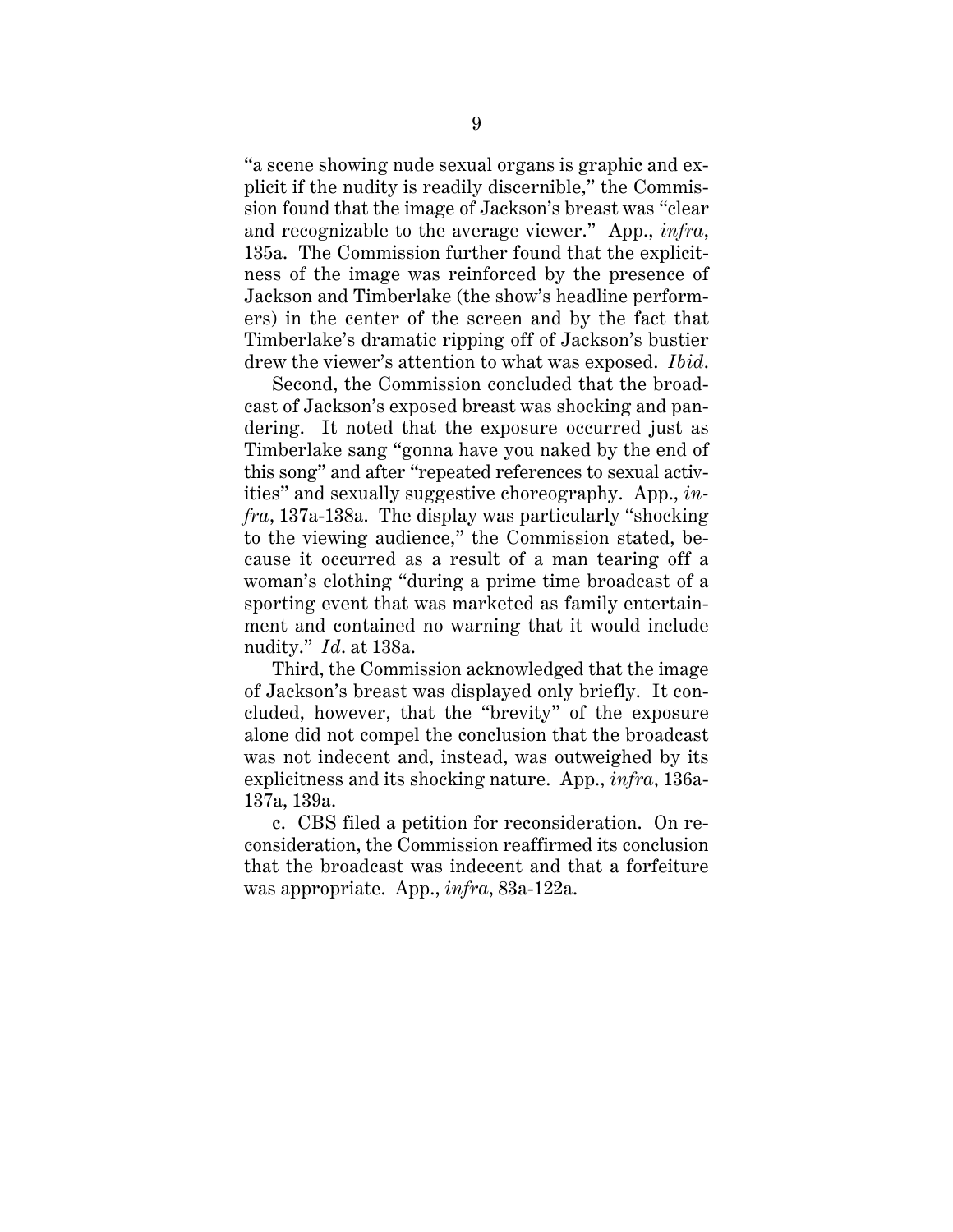4. The court of appeals vacated and remanded. App., *infra*, 1a-82a.

a. The court of appeals held that the Commission's order was invalid under the APA on the ground that it constituted an unexplained departure from a policy "that isolated or fleeting material did not fall within the scope of actionable indecency." App., *infra*, 9a. The court rejected the Commission's argument that its 2001 policy statement had made clear to broadcasters that "even relatively fleeting references may be found indecent where other factors contribute to a finding of patent offensiveness." *Industry Guidance*, 16 F.C.C.R. at 8009 ¶ 19. According to the court, "the 'relatively fleeting references' identified by that sentence are distinguishable from the truly 'fleeting' broadcast material the FCC had included in its fleeting material policy." App., *infra*, 19a. The court also rejected, as against "the balance of the evidence," the Commission's contention that the former exception "extended only to fleeting words and not to fleeting images." *Id.* at 37a. Reviewing the Commission's precedents, the court held that the Commission's decisions "treated broadcasted images and words interchangeably," so it "follow[ed] that the Commission's exception for fleeting material \* \* \* likewise treated images and words alike." *Ibid.*

According to the court of appeals, the *Golden Globe Awards Order*, in which the Commission had disavowed any indecency exception for "isolated or fleeting broadcasts of the 'F-word,'" 19 F.C.C.R. at 4980 ¶ 12, represented the "first time the Commission distinguished between formats of broadcast material or singled out any one category of material for special treatment under its fleeting material policy," App., *infra*, 22a-23a. The court construed the *Golden Globe Awards Order* to modify the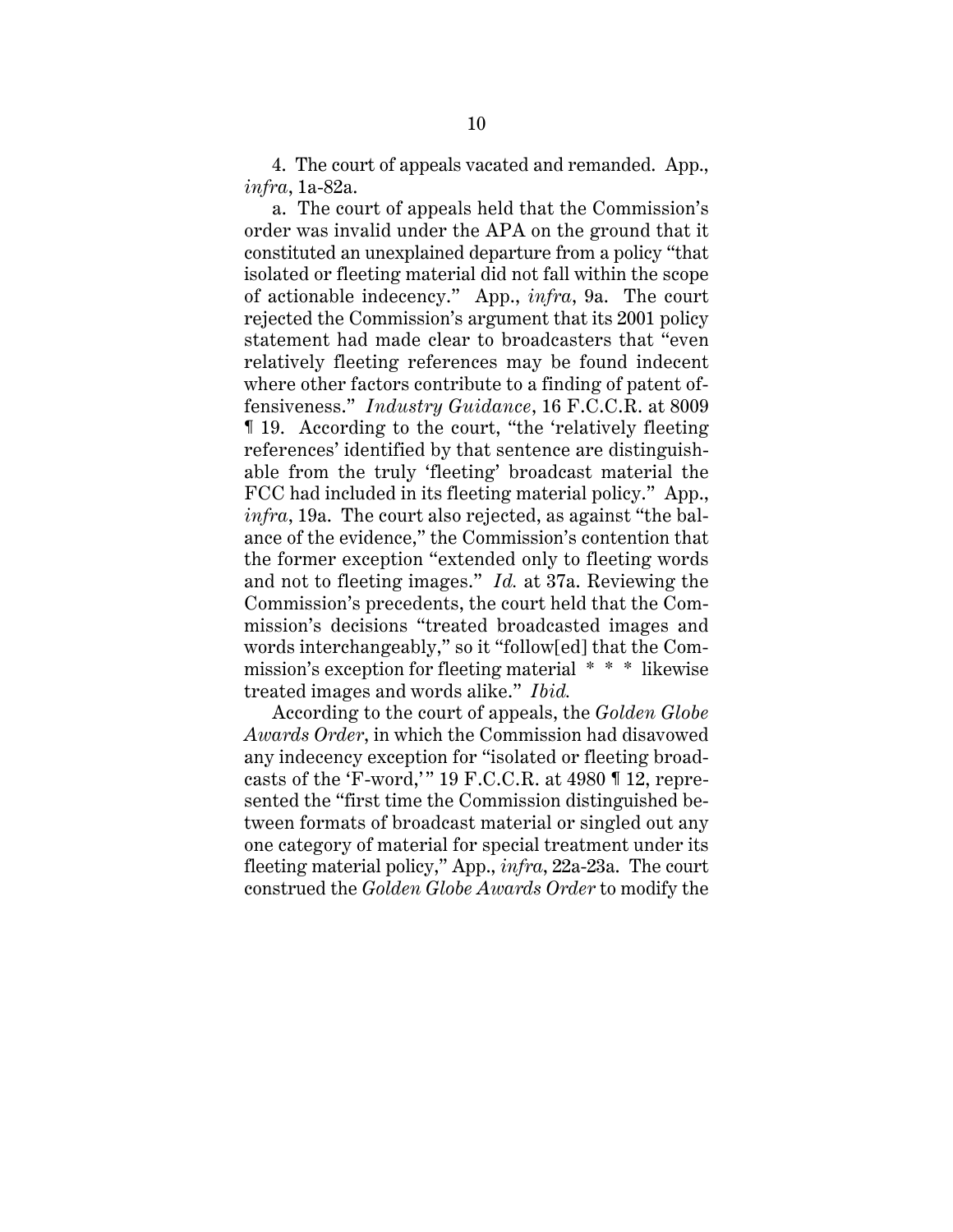FCC's prior policies only slightly, "by excising only one category of fleeting material—fleeting *expletives*," thus leaving in effect "a residual policy on other categories of fleeting material—including all broadcast content other than expletives." *Id.* at 23a (emphasis added).

The court of appeals distinguished the Second Circuit's decision in *Fox*, which involved a challenge to the application of the Commission's indecency standard to the broadcast of isolated expletives. In *Fox*, the court stated, "the FCC provided an explanation for changing its policy on fleeting expletives," and the "critical question splitting the [Second Circuit] was whether that explanation was adequate" under the APA. Pet. App. 27a. In this case, however, the court of appeals believed that "the FCC has not offered *any* explanation—reasoned or otherwise—for changing its policy on fleeting images." *Ibid.* (emphasis added). Rather, the court explained, "the FCC asserts it never had a policy of excluding fleeting images from the scope of actionable indecency, and therefore no policy change occurred when it determined that the Halftime Show's fleeting image of [an exposed female] breast was actionably indecent." *Ibid.* The court of appeals, however, rejected that contention and concluded that the FCC had changed its enforcement policy as to fleeting images.

The court of appeals also dismissed the significance of the notice of apparent liability in *Young Broadcasting*. The court recognized that in *Young Broadcasting*, the Commission had found a television licensee apparently liable for permitting the broadcast of "less than one second" of nudity. App., *infra*, 32a. But it disagreed with the Commission's view that the decision demonstrated the agency's "preexisting \* \* \* policy of treating fleeting images differently from fleeting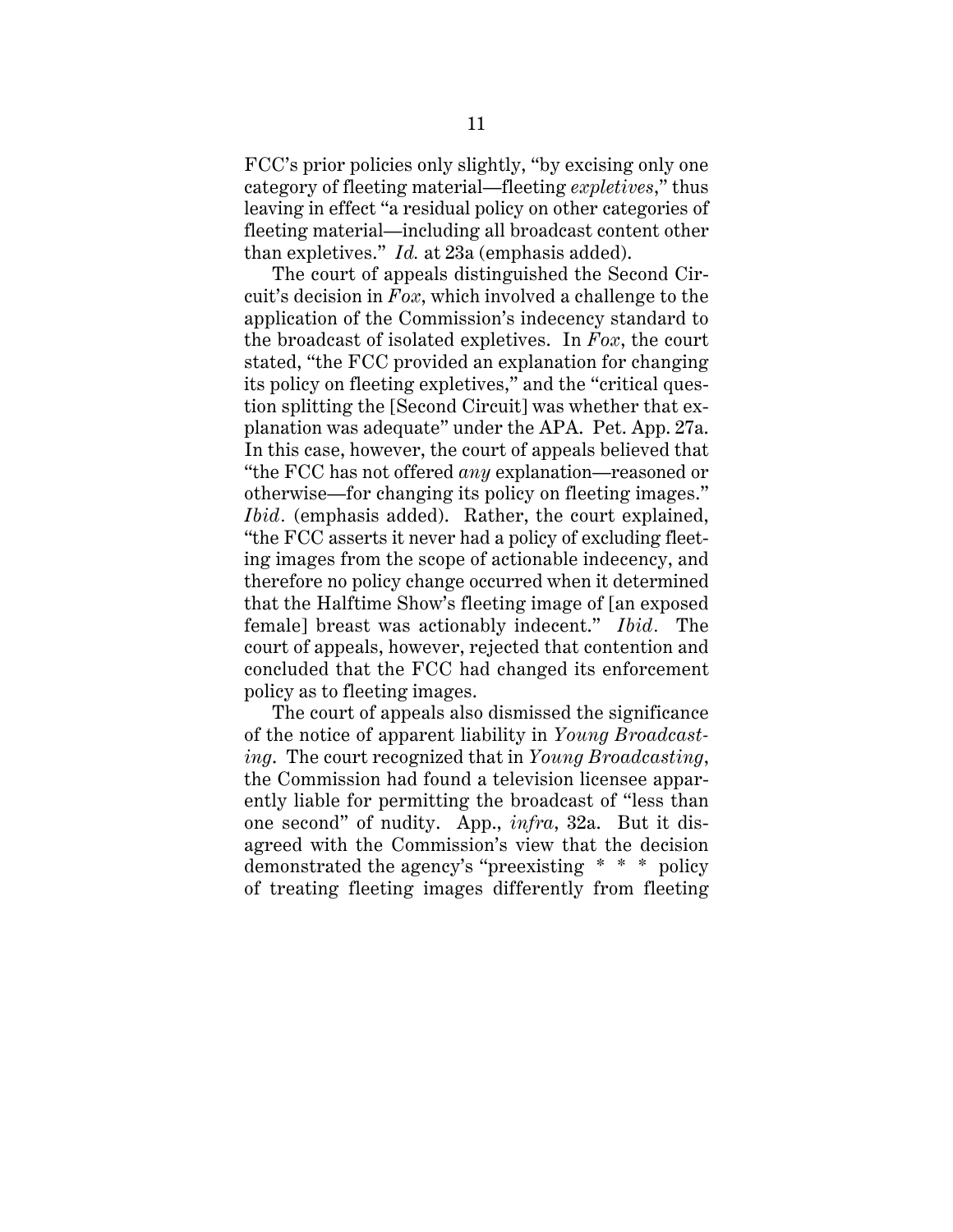words." *Id.* at 33a. Instead, the court concluded that the case was "best understood as the Commission's initial effort to abandon its restrained enforcement policy on fleeting material." *Id.* at 34a.

The court of appeals also questioned the Commission's finding that CBS had the requisite mental state to be liable for Jackson and Timberlake's performance during the halftime show. App., *infra*, 39a. The court stated that liability could not be premised on a respondeat superior theory because "Jackson and Timberlake were independent contractors rather than employees of CBS." *Id.* at 57a. It also rejected the contention that CBS broadcast licensees could be held vicariously liable for violating a non-delegable duty not to broadcast indecent material. *Id.* at 57a-67a. Instead, the court determined that "[r]ecklessness would appear to suffice as the appropriate scienter threshold for the broadcast indecency regime," *id.* at 74a, and it suggested that a "broadcaster's failure to use available preventative technology, such as a delay mechanism, when airing live programming may, depending on the circumstances, constitute recklessness," *id.* at 76a-77a. The court stated that it could not determine, on the existing record, whether CBS had acted recklessly in failing to employ a video delay technology in this case. *Id.* at 79a.

The court of appeals accordingly vacated and remanded the Commission's decision, specifying that "[f]urther action by the Commission would be declaratory in nature," because "the agency may not retroactively penalize CBS." App., *infra*, 80a.

b. Judge Rendell dissented in part. App., *infra*, 81a-82a. She agreed with the majority's conclusion that Commission had acted arbitrarily and capriciously, but she disagreed "with the majority's conclusion that there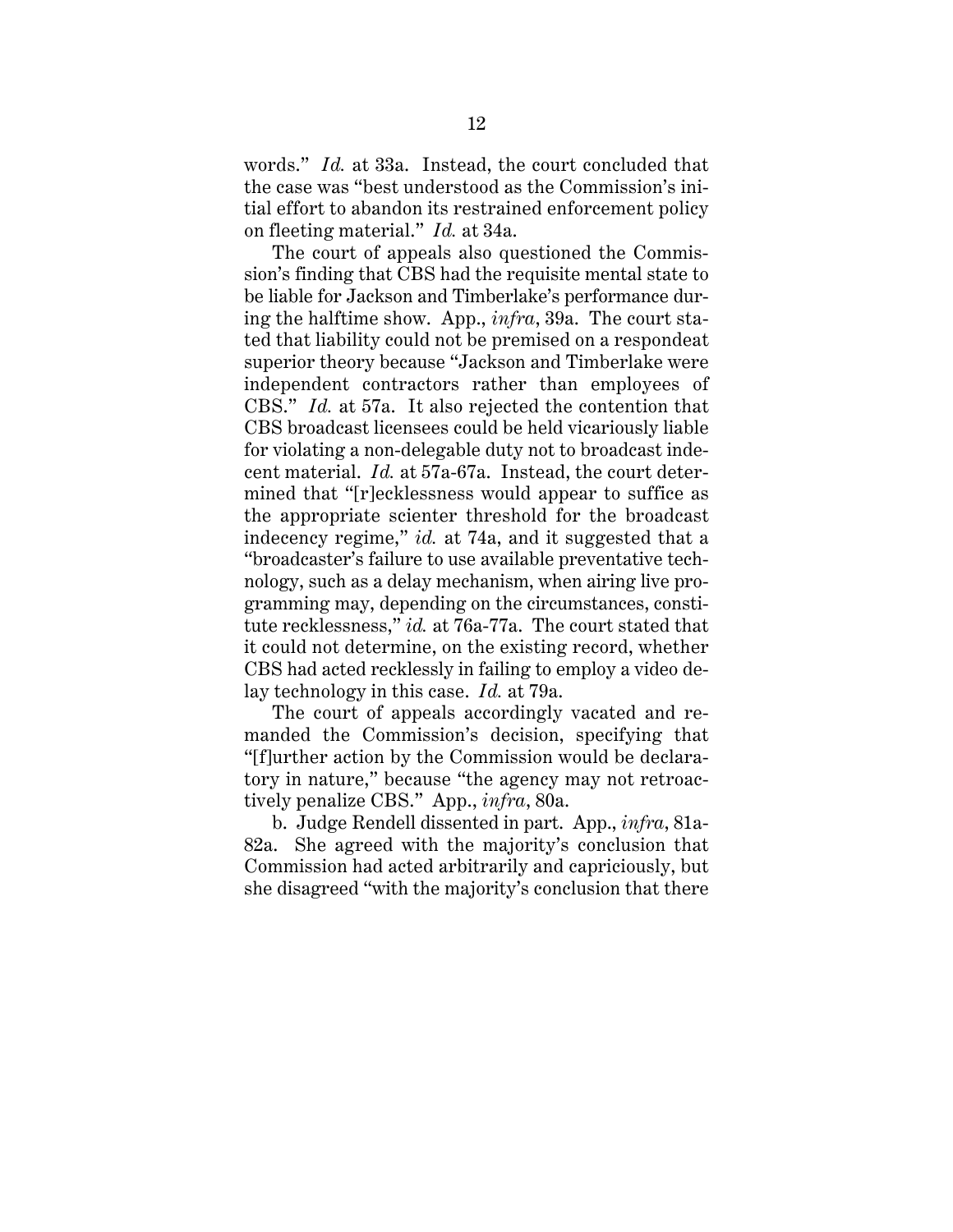is a need to remand this case," noting that the agency could instead explain its change in policy "in the next case or issue a declaratory ruling." *Id.* at 82a. She also disagreed with the majority's decision to discuss, "in dicta," the level of scienter required to establish a violation of the Commission's broadcast indecency rules. *Id.* at 81a.

#### **REASONS FOR GRANTING THE PETITION**

The court of appeals erred in overturning the Commission's determination that CBS's broadcast of the 2004 Super Bowl halftime show violated federal indecency prohibitions. In holding that the Commission's order in this case reflected an unexplained departure from the FCC's prior enforcement regime, the court relied on a purported "fleeting images" exemption to indecency enforcement that in fact has never existed. In the orders at issue here, the Commission explained that, while it formerly required *expletives* to be repeated before it would treat them as actionably indecent (which accounts for the change in policy at issue in *Fox*), it had never exempted the broadcast of *images*—however brief— from federal indecency restrictions. In the decision below, the court of appeals erroneously construed the Commission's policies on broadcast indecency and, in the process, contravened settled principles governing the review of administrative action and interpretations.

Rather than deferring to the Commission's reasonable interpretation of its own precedent, the court of appeals conducted what was in substance a de novo review of Commission indecency decisions over the past three decades. And even though none of the prior administrative decisions that the court surveyed had exempted a brief image from indecency enforcement, the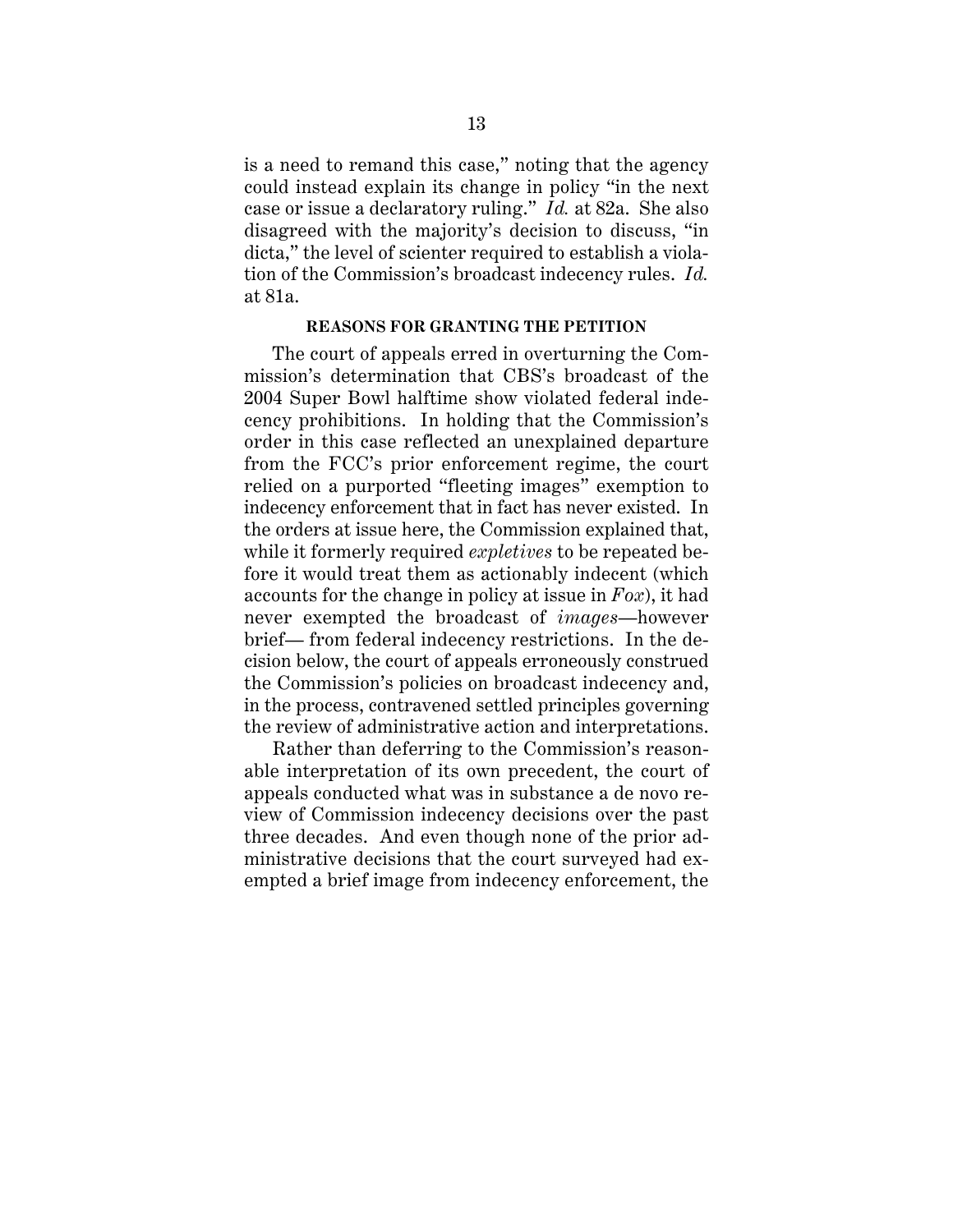court concluded that the FCC's prior exemption for fleeting material had applied to isolated words and images interchangeably. By vacating the Commission's order for failure to explain its divergence from a policy that never existed, the judgment below departs from settled administrative-law principles and leaves the Commission powerless to enforce the sanctions it levied against CBS for the most widely-viewed broadcast of public nudity in television history during a time of day when millions of children were watching.

Both this case and *FCC* v. *Fox Television Stations, Inc,* No. 07-582 (argued Nov. 4, 2008), concern APA challenges to the FCC's enforcement of broadcast-indecency prohibitions that were upheld by this Court in *Pacifica*. Both cases involve the contours of the Commission's indecency policies over the past three decades specifically as applied to offensive material (expletives in *Fox*, images in this case) that is isolated or fleeting. And both cases involve the deference due to the Commission's actions and interpretations under the APA. In light of the substantial overlap between the two cases, the petition for a writ of certiorari should be held pending the disposition of *Fox*. At that time, the Court can determine whether to grant certiorari, vacate the decision below, and remand for further consideration in light of its decision in *Fox*, or instead to grant certiorari and proceed with plenary review.

## **A. The Decision Below Is Inconsistent With Settled Principles of Deference To An Agency's Reasonable Interpretation Of Its Own Precedent**

It is well settled that an agency's interpretation of its own regulations is "of controlling weight unless it is plainly erroneous or inconsistent with the regulation."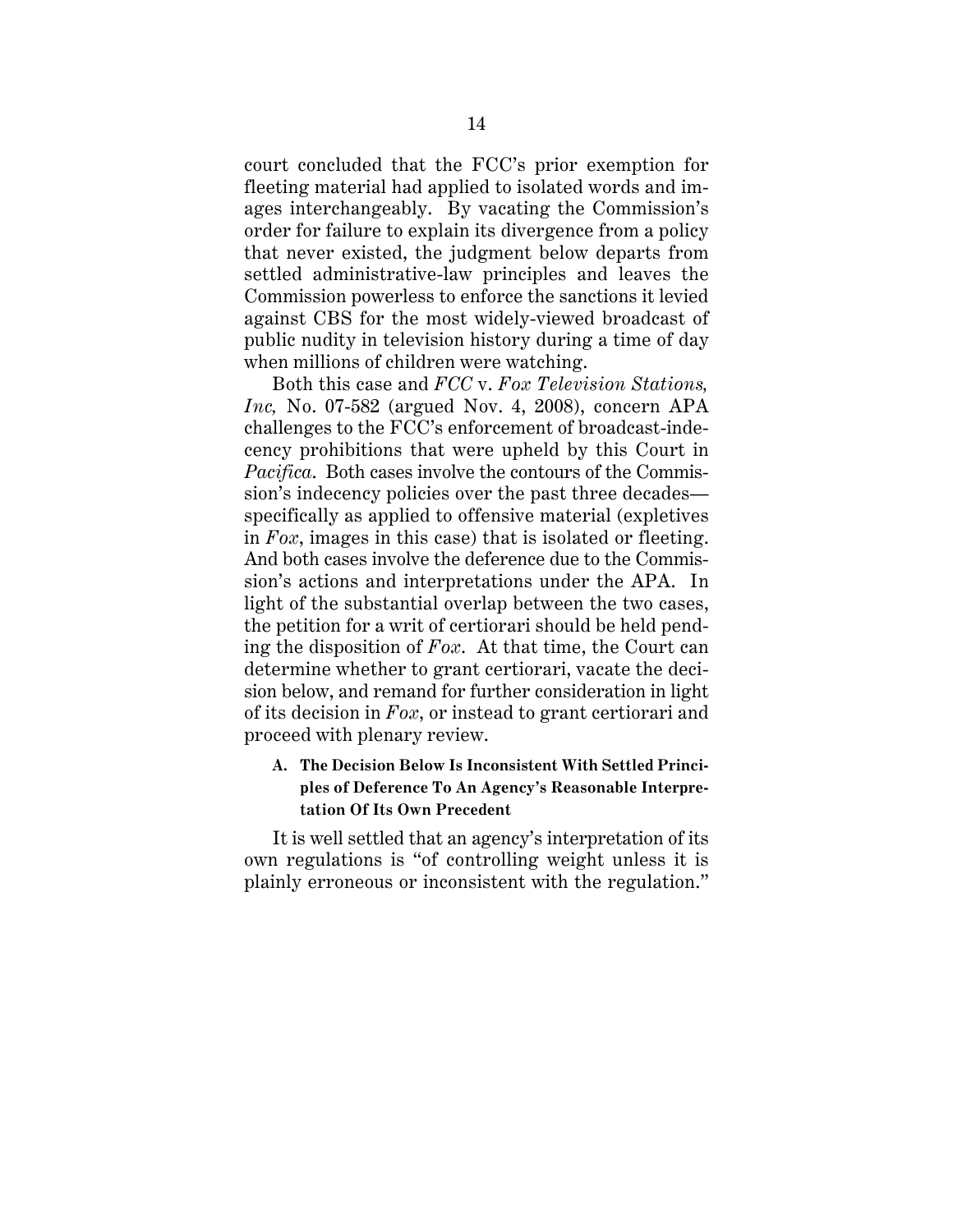*Bowles* v. *Seminole Rock & Sand Co*., 325 U.S. 410, 414 (1945). Likewise, "[a]n agency's interpretation of its own precedent is entitled to deference" and must be upheld if "reasonable." *Boca Airport, Inc.* v. *FAA*, 389 F.3d 185, 190 (D.C. Cir. 2004) (brackets in original) (quoting *Cassell* v. *FCC*, 154 F.3d 478, 483 (D.C. Cir. 1998)). The Commission's interpretation of its indecency rules and policies is well supported by its prior guidance and decisions, as well as by the common-sense distinction between words and images. The court of appeals erred in setting that interpretation aside under the APA.

1. More than two decades ago, the Commission held that "[w]hile speech that is indecent must involve more than an isolated use of an offensive word, \* \* \* repetitive use of specific words or phrases is not an absolute requirement for a finding of indecency." *In re Pacifica Found., Inc.*, 2 F.C.C.R. at 2699 ¶ 13. Instead, the Commission stated, "deliberate and repetitive use in a patently offensive manner is a requisite to a finding of indecency" only where "a complaint focuses solely on the use of expletives." *Ibid*. By contrast, "[w]hen a complaint goes beyond the use of expletives, \* \* \* repetition of specific words or phrases is not necessarily an element critical to a determination of indecency." *Ibid*. Accordingly, "speech involving the description or depiction of sexual or excretory functions must be examined in context to determine whether it is patently offensive." *Ibid*.

Those statements made clear that, under the Commission's then-existing policy, repetition was essential to a finding of indecency only where expletives were concerned. By contrast, depictions or verbal descriptions of sexual or excretory functions did not have to be re-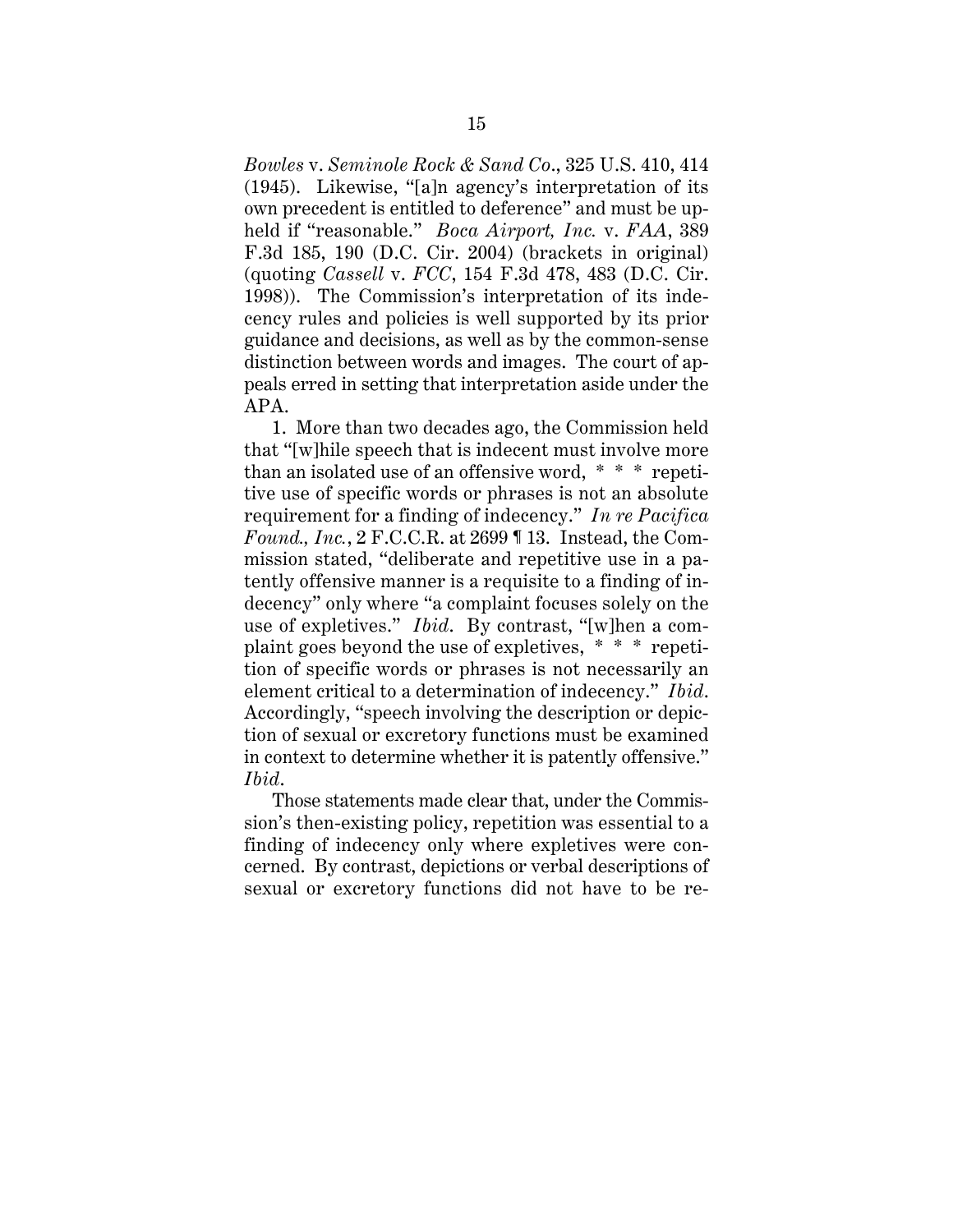peated to be found indecent. Because an image is not an expletive—and because an image necessarily "depicts" —the Commission's 1987 decision put broadcasters on notice that the exception to the broadcast indecency regime for isolated expletives had no application to isolated indecent images.

The Commission reiterated the distinction between expletives and other types of indecent material in its 2001 policy statement. The FCC first set forth its threefactor test for assessing the patent offensiveness of allegedly indecent programming, noting that one of the factors is "whether the material dwells on or repeats at length descriptions of sexual or excretory organs or activities." *Industry Guidance*, 16 F.C.C.R. at 8003 ¶ 10 (emphasis omitted). The Commission then explained that the "passing or fleeting" nature of "sexual or excretory references" would tend to weigh against a finding of indecency," *id*. at 8008 ¶ 17, while emphasizing that "even relatively fleeting references may be found indecent where other factors contribute to a finding of patent offensiveness," *id*. at 8009 ¶ 19. The examples the Commission gave of non-indecent brief matter involved the passing use of expletives; the examples of indecent brief matter involved descriptions of sexual activities. *Id.* at 8008-8010 **¶** 17-19.<sup>1</sup>

Any remaining doubt about the FCC's policy should have been removed by the order in *Young Broadcasting,* which was issued just days before the 2004 Super Bowl

<sup>&</sup>lt;sup>1</sup> The court of appeals sought to distinguish the examples of fleeting indecent material discussed in the Commission's 2001 policy statement on the ground that they were not "truly 'fleeting.'" App., *infra*, 19a. Each of the examples highlighted by the Commission, however, involved statements of only one or two sentences. See *Industry Guidance*, 16 F.C.C.R. 8009-8010 ¶ 19.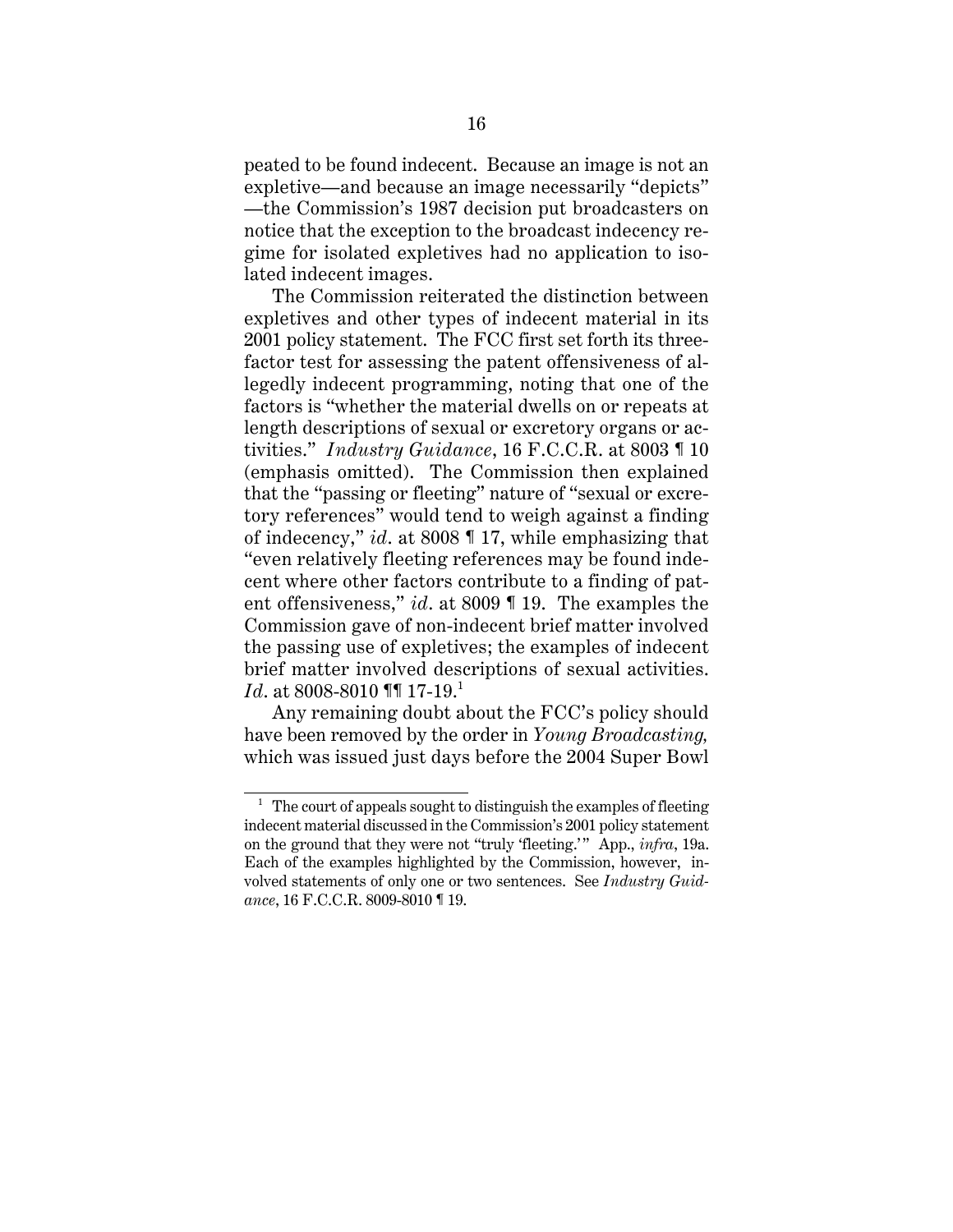took place. In that case, the Commission proposed to impose a forfeiture on a broadcast licensee for televising "less than a second" of nudity.  $19 F.C.C.R.$  at  $1755 \text{ } n12$ . As here, the Commission explained that "although the actual exposure \* \* \* was fleeting," *ibid*., "the weight of the pandering, titillating and shocking manner of presentation, coupled with the graphic and explicit nature of the \* \* \* nudity," made the broadcast indecent. *Id*. at 1757 ¶ 14.

The court of appeals characterized *Young Broadcasting* "as the Commission's initial effort to abandon its restrained enforcement policy on fleeting material." App., *infra*, 34a. But that simply begged the relevant question by assuming that the Commission's exception for fleeting expletives extended to images in the first place. The court did not explain why the Commission would have decided to "abandon" its policy *sub silentio* in order to impose a forfeiture in a case involving one local broadcaster. And the Commission did not do so. Rather, the FCC in *Young Broadcasting* refrained from discussing the categorical exemption for fleeting nudity because no such exemption existed.

2. To support its view that the Commission previously recognized an "exception for fleeting material" that "treated images and words alike," App., *infra*, 37a, the court of appeals observed that the agency had "consistently applied identical standards and engaged in identical analyses" regardless of whether indecency complaints "were based on words or images," *id.* at 28a-29a. The court found the Commission's reliance on *Young Broadcasting* "unavailing" because, in the court's view, the decision "makes no distinction, express or implied, between words and images in reaching its indecency determination." *Id.* at 33a. The court likewise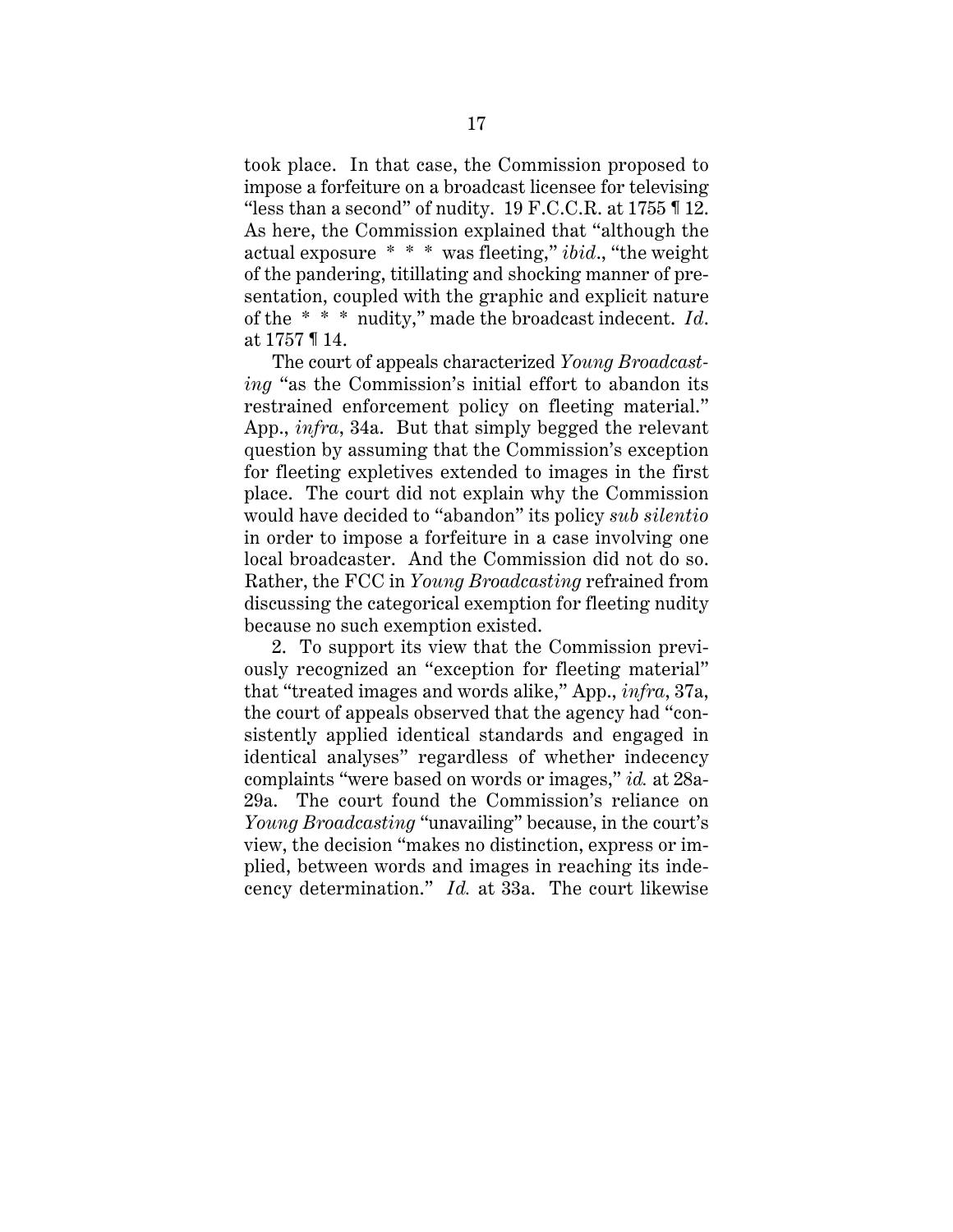stated that the Commission had not treated the nudity in a broadcast of the film *Schindler's List* "differently —factually or legally—from a complaint for indecency based on a spoken utterance." *Id.* at 29a (citing *In re WPBN/WTOM License Subsidiary, Inc*., 15 F.C.C.R. 1838 (2000)).

The court of appeals' analysis is flawed. The court's principal error lay in its focus on the Commission's broad analytical framework for evaluating broadcast indecency, which applies equally to words and images, rather than on the agency's specific statements regarding fleeting material, which have expressly distinguished between expletives and other material. See *In re Pacifica Found., Inc.*, 2 F.C.C.R. at 2699 ¶ 13. Whether material is dwelled upon has always been a relevant factor under the Commission's generally applicable threepart test for patent offensiveness, but only in a narrow category of cases—those involving expletives—was repetition required. That requirement, which until the *Golden Globe Awards Order* effectively exempted isolated expletives from indecency enforcement, had no application to other material, including sexually graphic images or nudity. That is why the Commission in *Young Broadcasting* expressly rejected the contention that the indecent images at issue were "equivalent to other instances in which the Commission has ruled that fleeting remarks in live, unscripted broadcasts do not meet the indecency definition." 19 F.C.C.R. at 1755 ¶ 12. By focusing on the Commission's general indecency framework, and not specifically on the FCC's treatment of fleeting material, the court ignored the FCC's long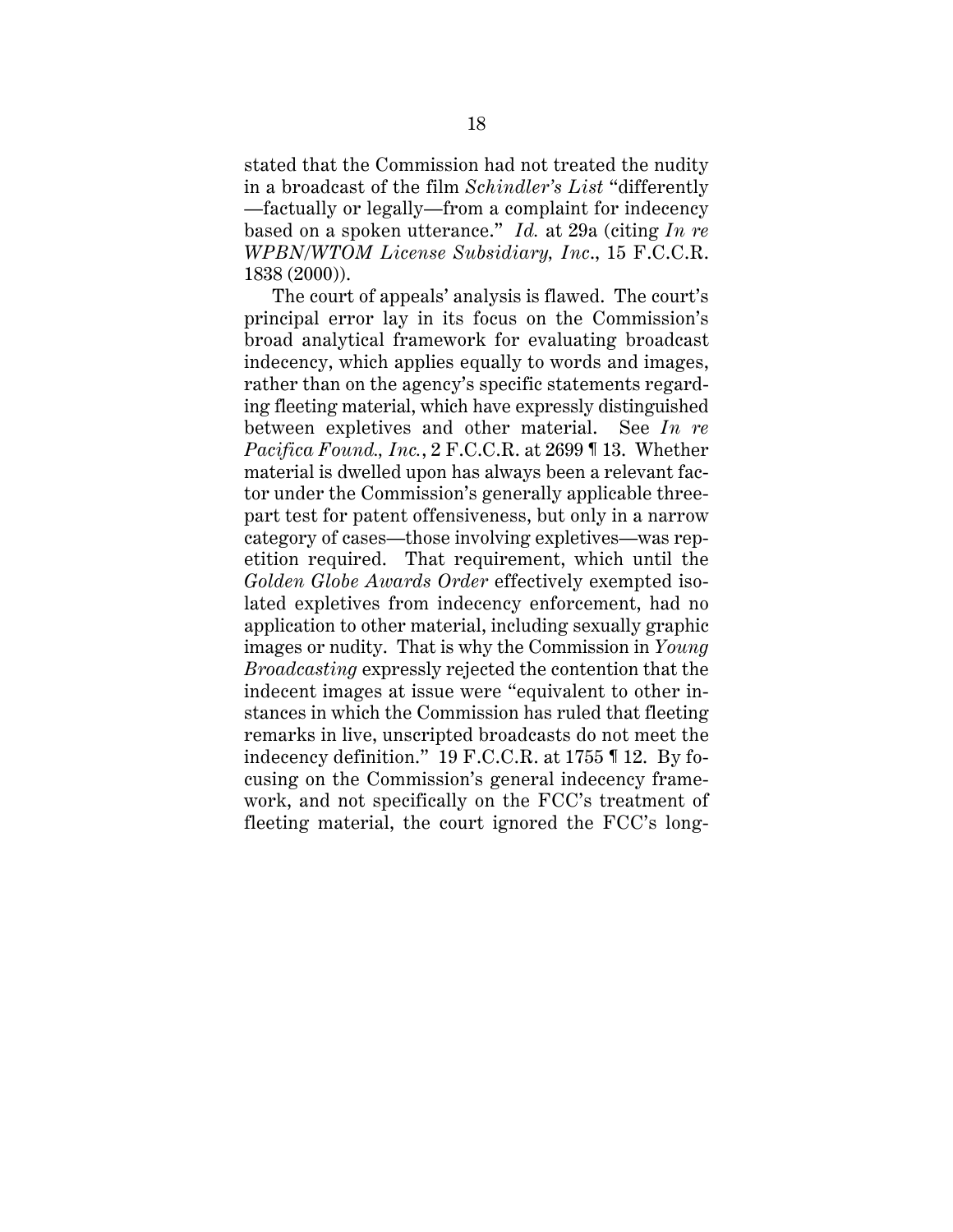standing policy of distinguishing between isolated expletives and other brief material.<sup>2</sup>

3. The policy that the court of appeals attributed to the Commission, under which offensive words and images were purportedly treated as interchangeable, is also at odds with the court of appeals' own recognition that televised images are qualitatively different from spoken language. See *United States* v. *Martin*, 746 F.2d 964, 971-972 (3d Cir. 1984) ("The hackneyed expression, 'one picture is worth a thousand words' fails to convey adequately the comparison between the impact of the televised portrayal of actual events upon the viewer \* \* \* and that of the spoken or written word upon the listener or reader."). Given the power of images, there is no reason to believe that simply because the Commission permitted an exemption for isolated expletives, it

 $2\degree$  The court of appeals also stated that in refusing to grant a petition to deny a license renewal in *In re WGBH Educational Foundation*, 69 F.C.C.2d 1250 (1978) (*WGBH*), "the FCC made no distinction between words and images (nudity or otherwise)." App., *infra*, 30a-31a. But although the petitioner in that case complained that the licensee had broadcast a variety of allegedly indecent material, including "nudity," *WGBH*, 69 F.C.C.2d at 1250 ¶ 2, the Commission's order did not discuss the allegation of nudity at all, *id.* at 1254 ¶ 10 & n.6 (examining the complained-of "words"). Likewise, nothing of significance can be gleaned from the various unpublished staff decisions dismissing indecency complaints involving "some variety of sexually explicit imagery." App., *infra*, 31a. The Commission is not bound by unpublished decisions of its staff where, as here, it has not endorsed them. *Comcast Corp.* v. *FCC*, 526 F.3d 763, 769 (D.C. Cir. 2008); 47 C.F.R. 0.445(e). More importantly, as the court of appeals recognized, the staff letters "summarily rejected each of these complaints as 'not actionably indecent.'" App., *infra*, 31a. That the Commission staff used "identical form letters" to announce summary dismissals of indecency complaints says nothing about the staff's analysis, which was not set forth in the letters. *Id.* at 32a.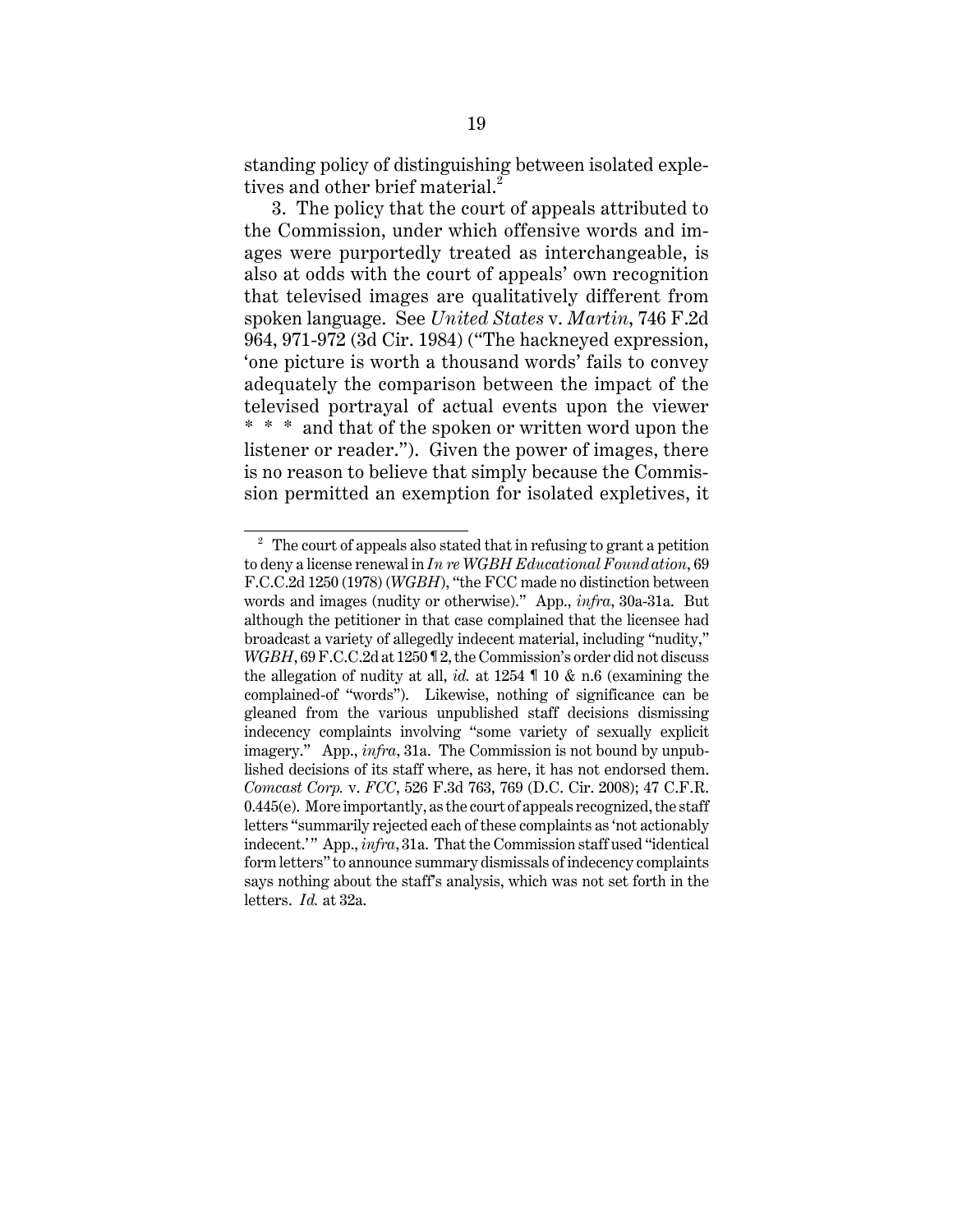would allow a parallel exemption for brief displays of sexual organs or activities during times of day when children are in the audience.

4. The broadcast at issue here occurred at a time, and under circumstances, that made virtually certain it would attract a large audience of children and adults. The 2004 Super Bowl, viewed by 90 million Americans, was the most-watched Super Bowl up to that time and the highest-rated program of the 2003-2004 television season among viewers of all ages. The Commission received an "unprecedented number" of complaints about the halftime show, and the act of public indecency that was broadcast to the nation subsequently became the focus of congressional hearings. See pp. 6-7, *supra*. If left uncorrected, the court of appeals' decision will preclude the Commission from imposing any sanction for the most widely-viewed violation of the indecency prohibition in the country's history.

More generally, the Third Circuit's decision in this case calls into question key aspects of the Commission's broadcast-indecency enforcement regime. Specifically, it threatens the Commission's ability to take enforcement action with respect to any of the numerous pending complaints involving the broadcast of brief images, and perhaps even brief sexually explicit language other than expletives. The court below held that the Commission's *Golden Globe Awards Order* had excised only "fleeting expletives" from its enforcement exemption, and that "a residual policy on other categories of fleeting material—including all broadcast content other than expletives—remained in effect." App., *infra*, 23a. If that reading of the regulatory history were correct, the Commission would be disabled from taking action against any "fleeting" broadcast indecency that did not involve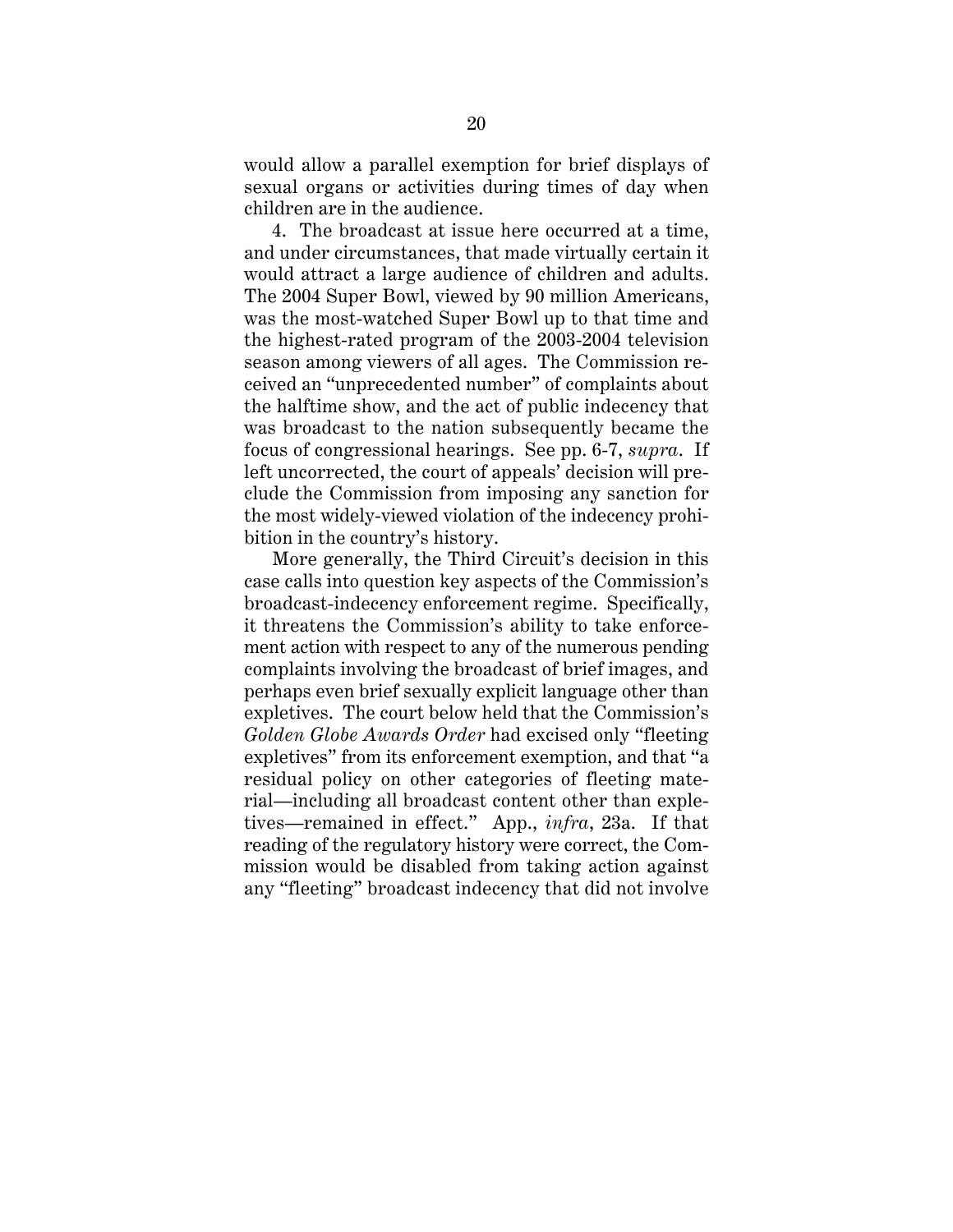expletives, such as brief nudity, depictions of sexual intercourse, or sexually explicit comments, until it attempted to explain the "change" from its alleged prior policy of immunizing such material from liability. Even if the FCC articulated an explanation of its preferred policy that the court of appeals regarded as adequate, the Commission could not impose or enforce forfeitures with respect to broadcasts that are the subject of pending complaints.

## **B. The Petition Should Be Held Pending This Court's Decision In** *Fox* **And Disposed Of As Appropriate In Light Of That Decision**

In *Fox*, this Court is currently considering whether the Commission adequately explained its decision to abandon a policy of exempting isolated expletives from indecency enforcement. In making that determination, the Court will presumably consider what that prior policy was. Significantly, the order under review in *Fox* stated that "[i]n evaluating whether material is patently offensive, the Commission's approach has generally been to examine all factors relevant to that determination. To the extent that Commission dicta had previously suggested that one of these factors—whether material had been repeated—would always be decisive *in a certain category of cases*, we believe that such dicta was at odds with the Commission's overall enforcement policy and was appropriately disavowed." *In re Complaints Regarding Various Television Broads. Between Feb. 2, 2002 and Mar. 8, 2005*, 21 F.C.C.R. at 13,308 ¶ 23 (footnote omitted) (emphasis added). Although the Second Circuit held that the Commission had not sufficiently explained its departure from prior policy, the court did not disagree with the Commission's description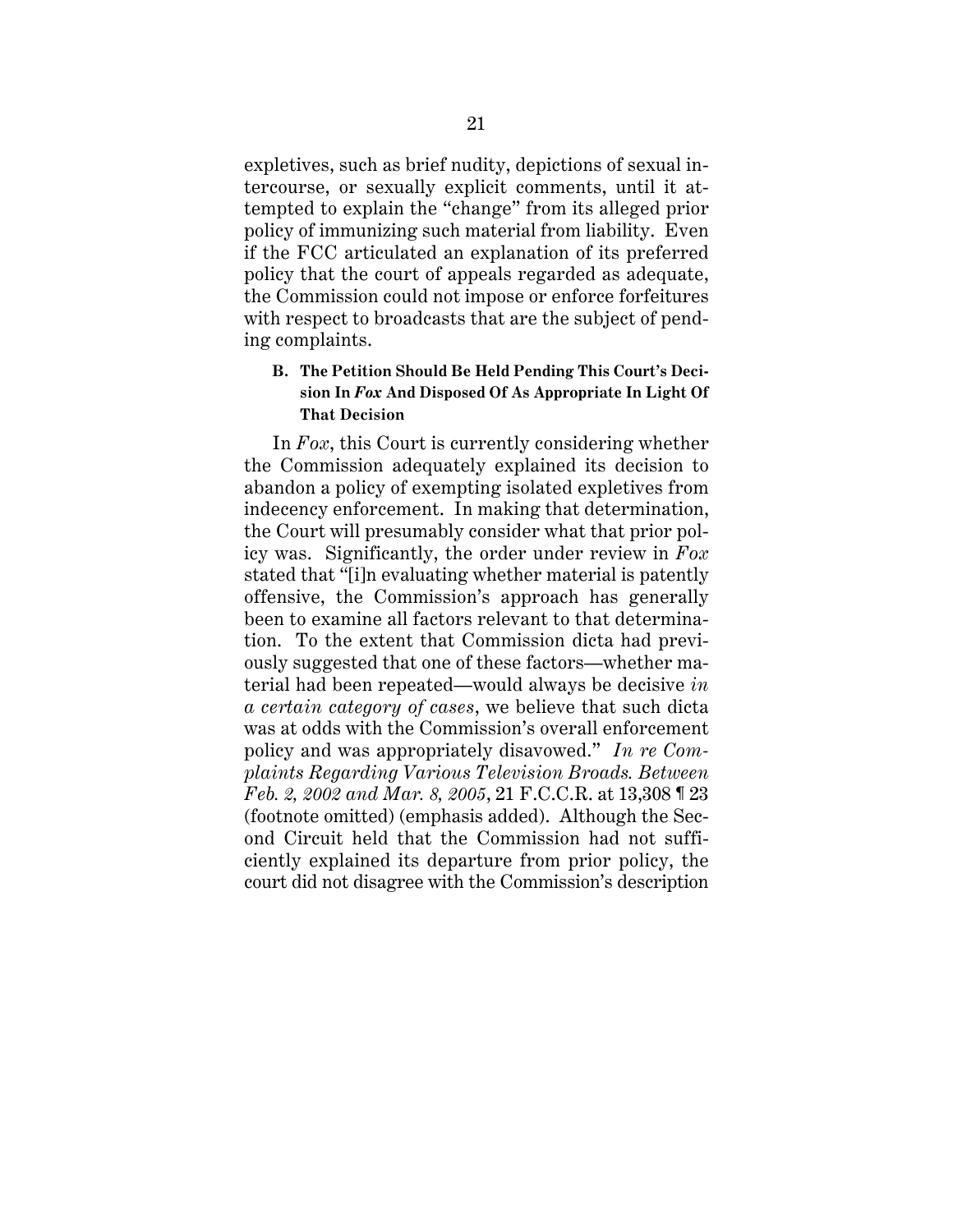of the earlier policy. Rather, the Second Circuit stated that the Commission's "consistent[]" interpretation had been that "isolated, non-literal, fleeting *expletives*" were outside its indecency enforcement policies. *Fox*, 489 F.3d at 455 (emphasis added).

The parties in *Fox* disagree as to the contours of the FCC's prior policy, and that disagreement may have a direct bearing on the issue presented here. Consistent with the Commission's order in *Fox* and the view of the Second Circuit, the government maintains that "[u]ntil recently, the Commission made one factor dispositive in its analysis in certain cases by holding that the utterance of a single vulgar expletive could not be found indecent, no matter how strongly other contextual factors weighed in favor of such a finding." Gov't Br. at 17, *Fox*, *supra* (No. 07-582). If the Court holds that the FCC in *Fox* properly decided to conform its approach to isolated expletives with its approach to all other broadcast material claimed to be indecent, it will cast serious doubt on, if not necessarily reject, the view of the court below, see App., *infra*, 37a, that the Commission's prior exemption for fleeting material was *not* limited to expletives.

At the same time, Fox and the other networks (including CBS) have maintained in *Fox* that "[t]here was never a *per se* rule against liability for isolated expletives," Fox Resp. Br. at 19, *Fox*, *supra* (No. 07-582), and that "[c]ontext has *always* been the touchstone of the FCC's indecency policy, with repetition being merely one aspect of that analysis," *id*. at 26 (emphasis added); see *ibid.* (arguing that the suggestion that such an exemption for isolated expletives existed "is simply incorrect"); NBC Resp. Br. at 53 n.19, *Fox*, *supra* (No. 07- 582) ("[T]here has never been an 'automatic exemption to the indecency prohibition for nonrepeated exple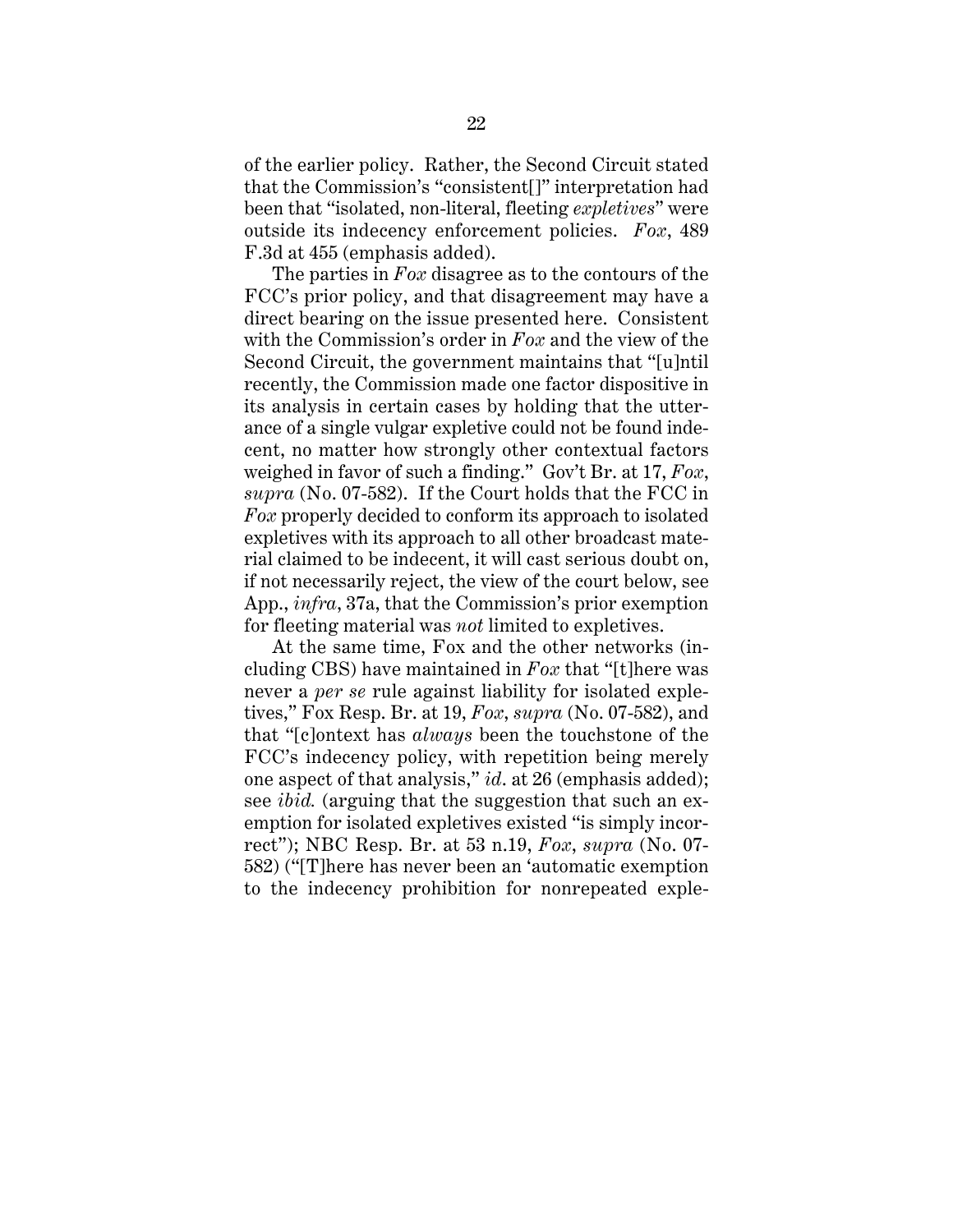tives.'"). That position, too, is inconsistent with the view of the court below that until the *Golden Globe Awards Order*, "the FCC's policy" included an exemption for *all* "fleeting broadcast material." App., *infra*, 18a. As a result, even if respondents' position were to prevail in *Fox*, the Court's decision could cast substantial doubt on the correctness of the decision below.<sup>3</sup>

<sup>&</sup>lt;sup>3</sup> The government does not seek review of the court of appeals' discussion of the level of scienter necessary for the Commission to impose a monetary forfeiture on CBS. App., *infra*, 39a-79a. As Judge Rendell recognized, those statements by the panel majority were "dicta," given the court's threshold ruling that the Commission's enforcement policy was invalid under the APA. *Id.* at 81a. Moreover, if this Court were to overturn the court of appeals' judgment that the Commission's order embodied an unacknowledged change in policy, then—even accepting the scienter analysis of the panel majority—the Commission would be free to impose a forfeiture on remand so long as it could demonstrate that CBS "acted recklessly and not merely negligently when it failed to implement a video delay mechanism for the Halftime Show broadcast." *Id.* at 79a.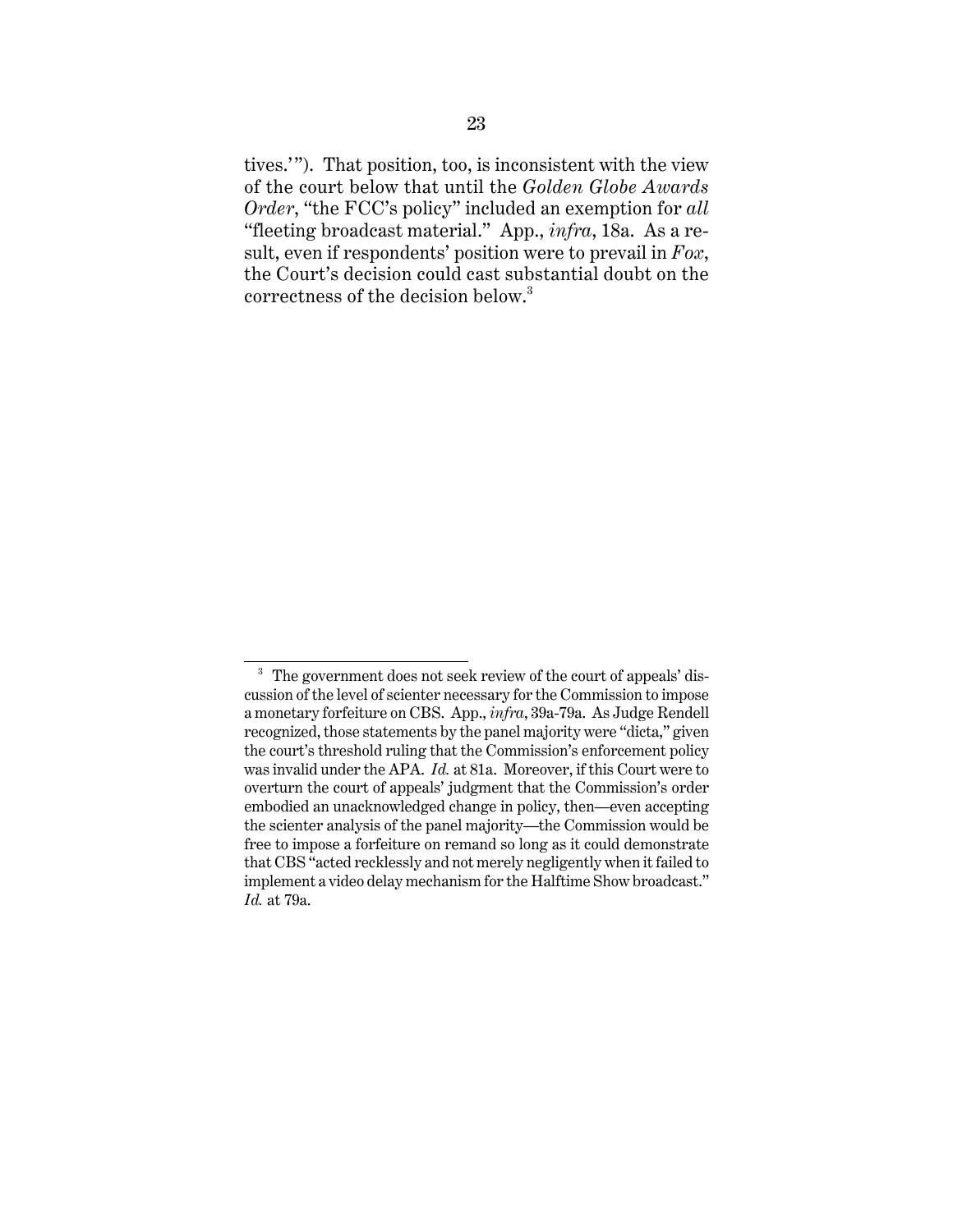### **CONCLUSION**

The petition for a writ of certiorari should be held pending this Court's decision in *FCC* v. *Fox Television Stations, Inc*., No. 07-582. The Court then should determine whether to grant certiorari, vacate the decision below, and remand the matter for further consideration in light of the decision in *Fox,* or instead to grant certiorari and to proceed with plenary review.

Respectfully submitted.

MATTHEW B. BERRY *General Counsel* JOSEPH R. PALMORE *Deputy General Counsel* JACOB M. LEWIS *Associate General Counsel Federal Communications*

*Commission*

NOVEMBER 2008

GREGORY G. GARRE *Solicitor General* GREGORY G. KATSAS *Assistant Attorney General* MALCOLM L. STEWART *Deputy Solicitor General* ERIC D. MILLER *Assistant to the Solicitor General* THOMAS M. BONDY *Attorney*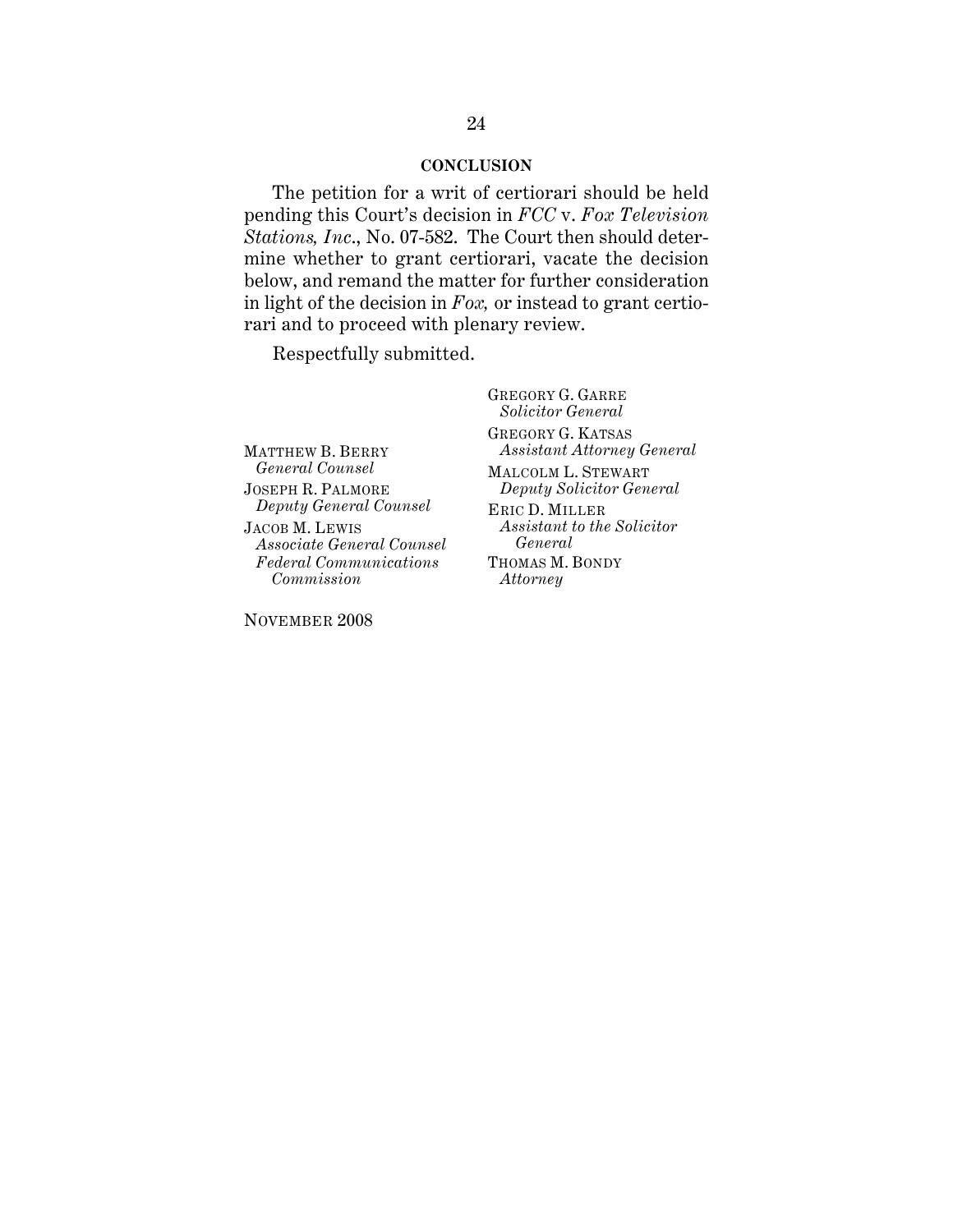## **APPENDIX A**

## UNITED STATES COURT OF APPEALS FOR THE THIRD CIRCUIT

## No. 06-3575

CBS CORPORATION; CBS BROADCASTING INC.; CBS TELEVISION STATIONS, INC.; CBS STATIONS GROUP OF TEXAS L.P.; AND KUTV HOLDINGS, INC., **PETITIONERS** 

*v.*

FEDERAL COMMUNICATION COMMISSION; UNITED STATES OF AMERICA, RESPONDENTS

> Argued: Sept. 11, 2007 Filed: July 21, 2008 As Amended: Aug. 6, 2008

## **OPINION OF THE COURT**

Before: SCIRICA, Chief Judge, RENDELL and FUENTES, Circuit Judges.

SCIRICA, Chief Judge.

In this petition for review, CBS appeals orders of the Federal Communications Commission imposing a monetary forfeiture under 47 U.S.C. § 503(b) for the broadcast of "indecent" material in violation of 18 U.S.C. § 1464 and 47 C.F.R. § 73.3999. The sanctions stem from CBS's live broadcast of the Super Bowl XXXVIII Halftime Show, in which two performers deviated from

(1a)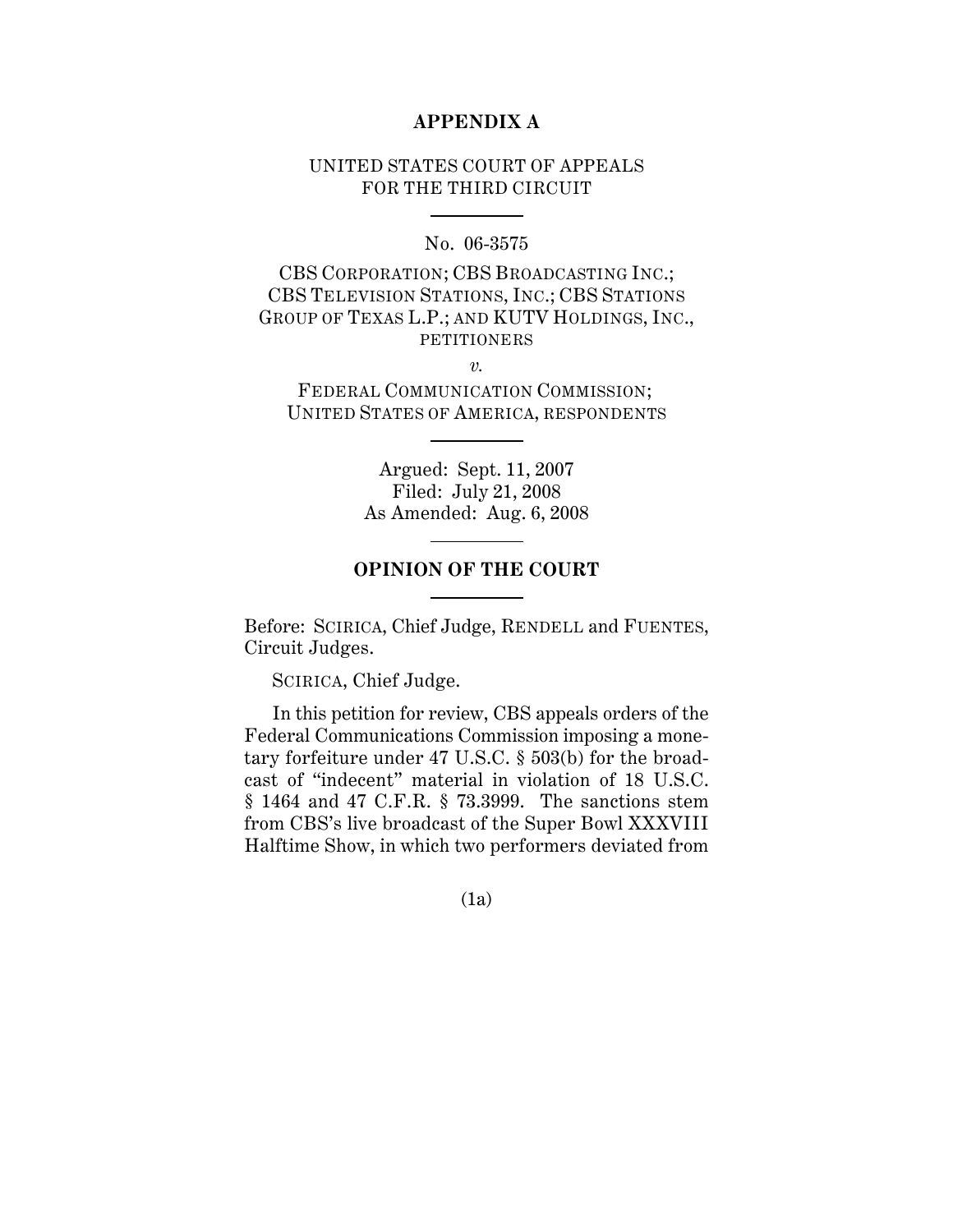the show's script resulting in the exposure of a bare female breast on camera, a deceitful and manipulative act that lasted nine-sixteenths of one second. CBS transmitted the image over public airwaves, resulting in punitive action by the FCC.

CBS challenges the Commission's orders on constitutional, statutory, and public policy grounds. Two of the challenges are paramount: (1) whether the Commission acted arbitrarily and capriciously under the Administrative Procedure Act, 5 U.S.C. § 706, in determining that CBS's broadcast of a fleeting image of nudity was actionably indecent; and (2) whether the Commission, in applying three theories of liability—traditional *respondeat superior* doctrine, an alternative theory of vicarious liability based on CBS's duties as a broadcast licensee, and the "willfulness" standard of the forfeiture statute—properly found CBS violated the indecency provisions of 18 U.S.C. § 1464 and 47 C.F.R. § 73.3999. We will vacate the FCC's orders and remand for further proceedings consistent with this opinion.

## **I.**

On February 1, 2004, CBS presented a live broadcast of the National Football League's Super Bowl XXXVIII, which included a halftime show produced by MTV Networks.<sup>1</sup> Nearly 90 million viewers watched the Halftime Show, which began at 8:30 p.m. Eastern Standard Time and lasted about fifteen minutes. The Halftime Show featured a variety of musical performances by contemporary recording artists, with Janet Jackson as the an-

<sup>&</sup>lt;sup>1</sup> At that time, both CBS and MTV Networks were divisions of Viacom, Inc.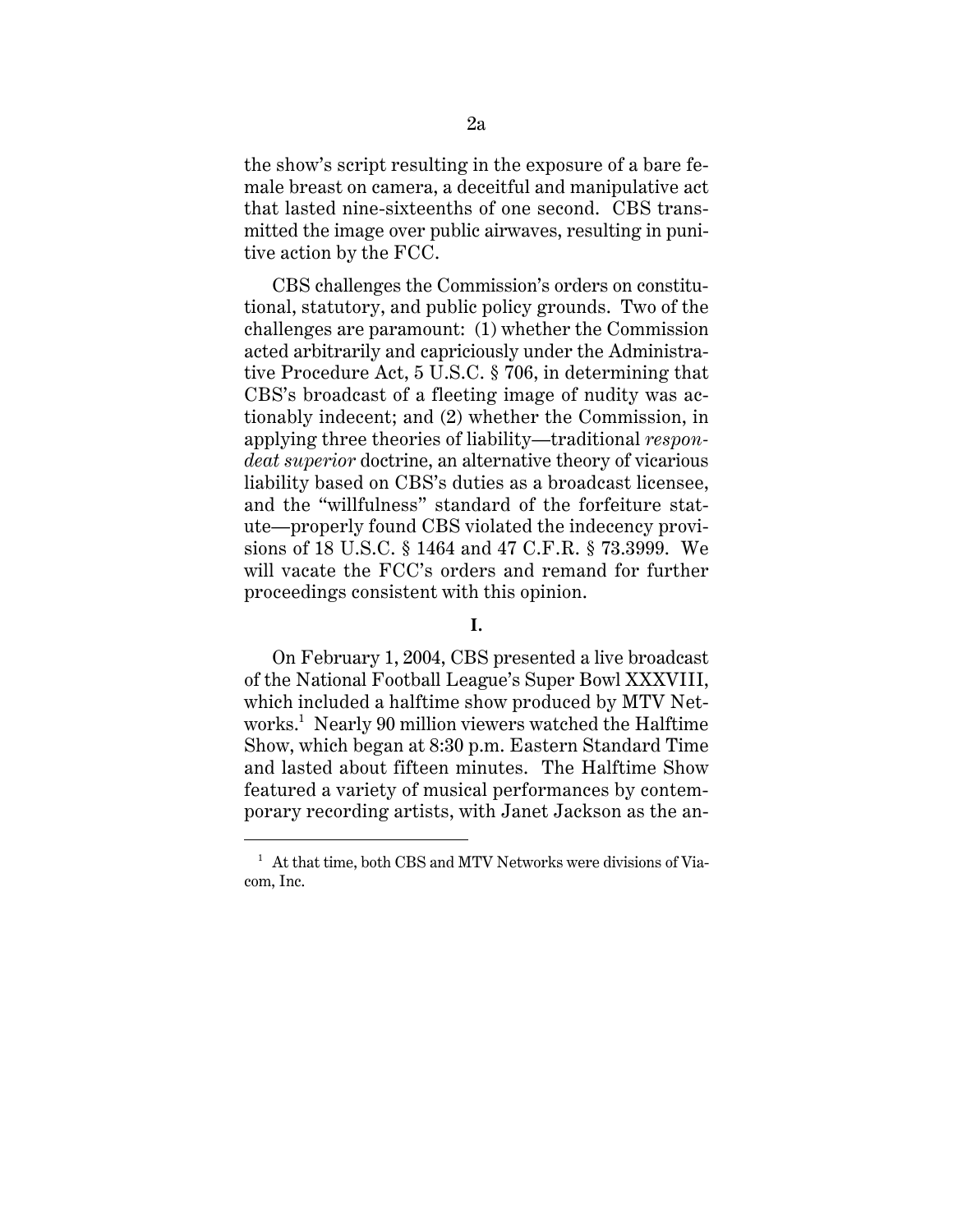nounced headlining act and Justin Timberlake as a "surprise guest" for the final minutes of the show.

Timberlake was unveiled on stage near the conclusion of the Halftime Show. He and Jackson performed his popular song "Rock Your Body" as the show's finale. Their performance, which the FCC contends involved sexually suggestive choreography, portrayed Timberlake seeking to dance with Jackson, and Jackson alternating between accepting and rejecting his advances. The performance ended with Timberlake singing, "gonna have you naked by the end of this song," and simultaneously tearing away part of Jackson's bustier. CBS had implemented a five-second audio delay to guard against the possibility of indecent language being transmitted on air, but it did not employ similar precautionary technology for video images. As a result, Jackson's bare right breast was exposed on camera for nine-sixteenths of one second.

Jackson's exposed breast caused a sensation and resulted in a large number of viewer complaints to the Federal Communications Commission.<sup>2</sup> In response, the Commission's Enforcement Bureau issued a letter of inquiry asking CBS to provide more information about the broadcast along with a video copy of the entire Su-

 $2^2$  The record is unclear on the actual number of complaints received from unorganized, individual viewers. In its brief, the FCC asserts it received "'an unprecedented number' of complaints about the nudity broadcast during the halftime show." FCC Br. at 12 (citation omitted). CBS disputes the calculation and significance of the viewer complaints. *See* CBS Reply Br. at 15 n.6 ("Of the 'over 542,000 complaints concerning the broadcast' the FCC claims to have received, over 85 percent are form complaints generated by single-interest groups. Approximately twenty percent of the complaints are duplicates, with some individual complaints appearing in the record up to 37 times." (citations omitted)).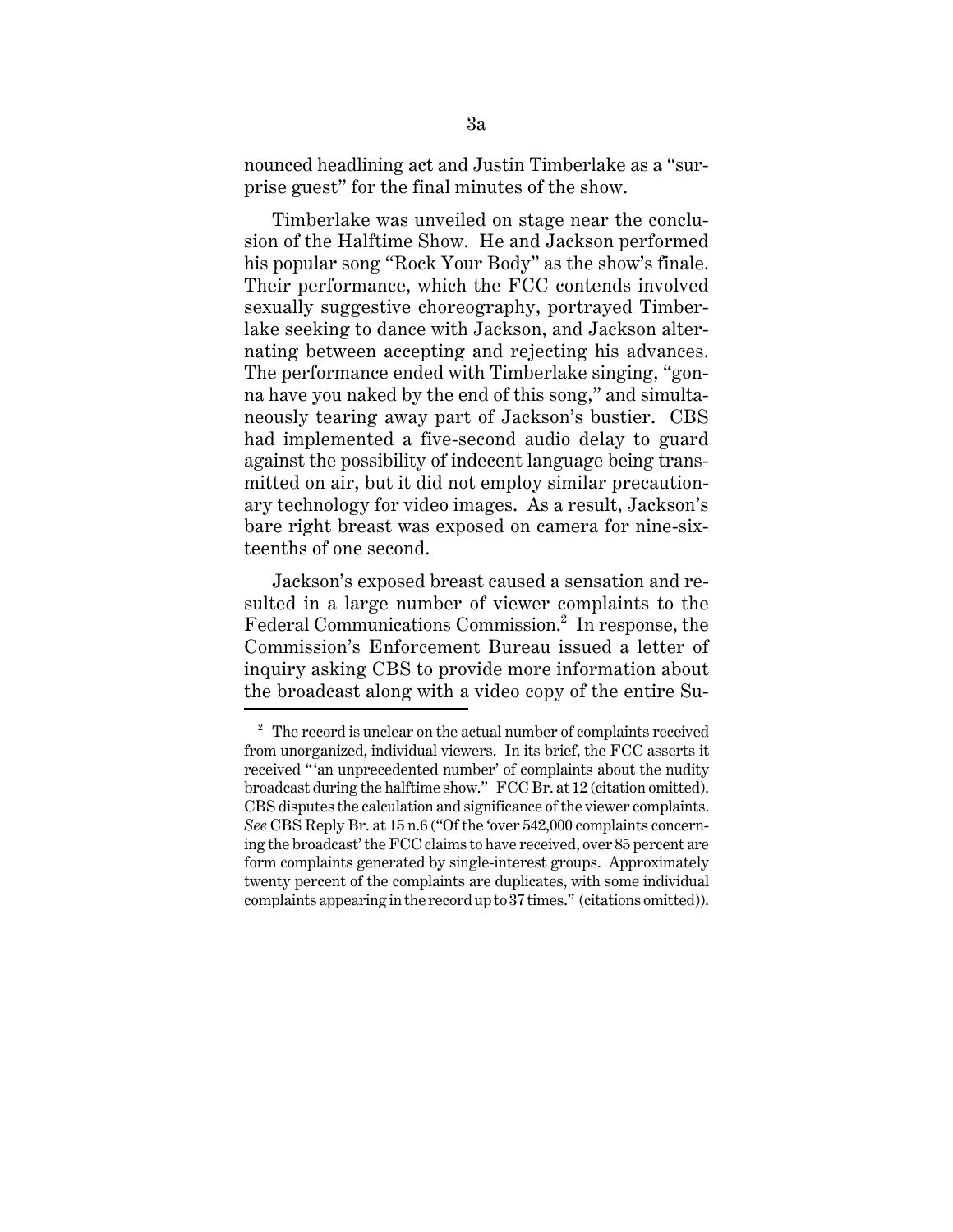per Bowl program. CBS supplied the requested materials, including a script of the Halftime Show, and issued a public statement of apology for the incident. CBS stated Jackson and Timberlake's wardrobe stunt was unscripted and unauthorized, claiming it had no advance notice of any plan by the performers to deviate from the script.

On September 22, 2004, the Commission issued a Notice of Apparent Liability finding CBS had apparently violated federal law and FCC rules restricting the broadcast of indecent material. After its review, the Commission determined CBS was apparently liable for a forfeiture penalty of \$550,000.<sup>3</sup> CBS submitted its Opposition to the Notice of Apparent Liability on November 5, 2004.

The Commission issued a forfeiture order over CBS's opposition on March 15, 2006, imposing a forfeiture penalty of \$550,000. *In re Complaints Against Various Television Licensees Concerning Their February 1, 2004 Broadcast of the Super Bowl XXXVIII Halftime Show,* 21 F.C.C.R. 2760 (2006) ("*Forfeiture Order* "). Affirming its preliminary findings, the Commission concluded the Halftime Show broadcast was indecent because it depicted a sexual organ and violated "contemporary community standards for the broadcast medium." *Id*. at ¶ 10. In making this determination, the FCC relied on a contextual analysis to find the broadcast of Jackson's exposed breast was: (1) graphic and

<sup>&</sup>lt;sup>3</sup> This figure represented the aggregate of proposed penalties against individual CBS stations. At the time the Commission issued its Notice of Apparent Liability, forfeiture penalties for indecency violations were statutorily capped at \$27,500. The Commission proposed the maximum penalty for each CBS station.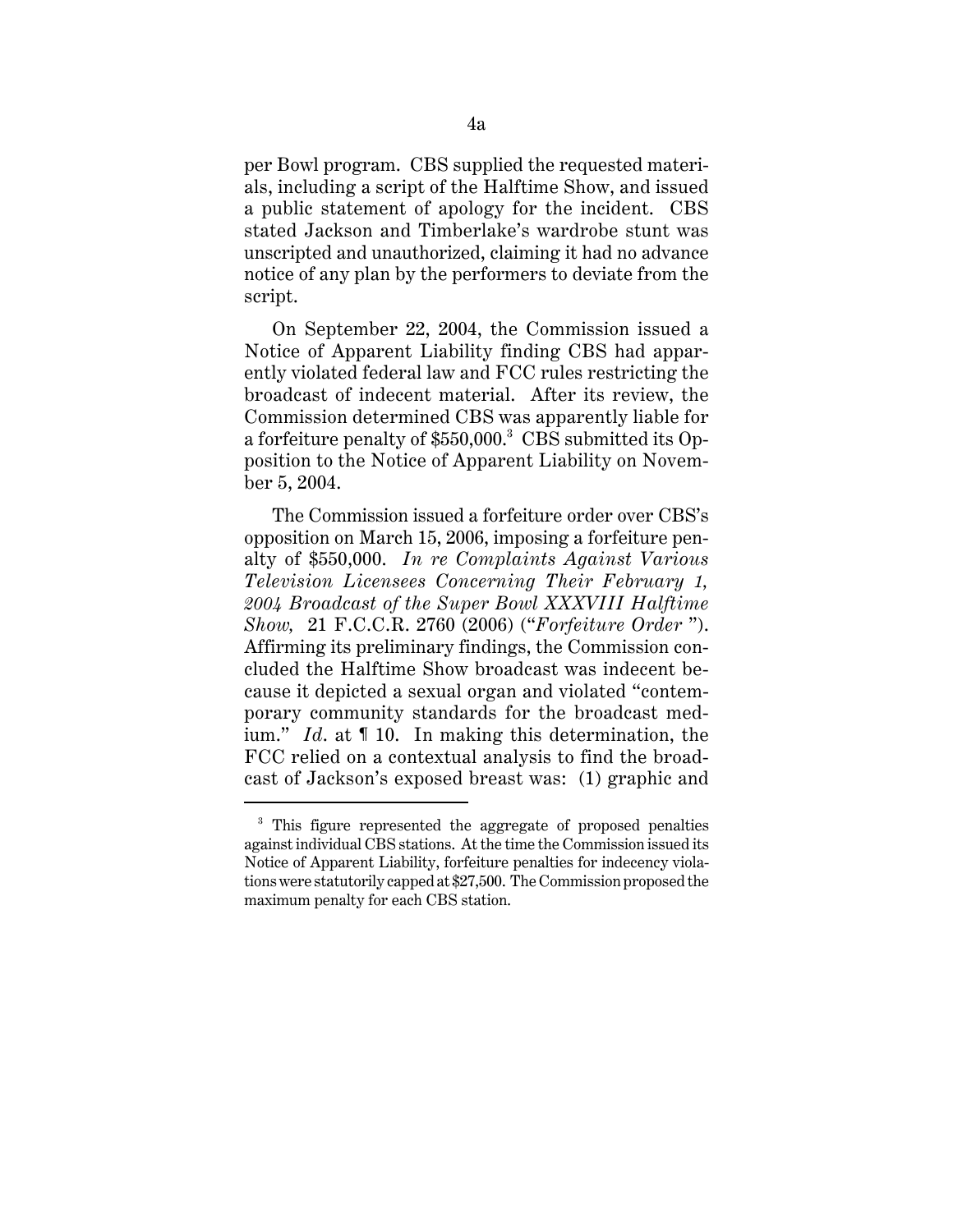explicit, (2) shocking and pandering, and (3) fleeting. *Id.* at ¶ 14. It further concluded that the brevity of the image was outweighed by the other two factors. *Id.* The standard applied by the Commission is derived from its 2001 policy statement setting forth a two-part test for indecency: (1) "the material must describe or depict sexual or excretory organs or activities," and (2) it must be "*patently offensive* as measured by contemporary community standards for the broadcast medium." *In re Industry Guidance on the Commission's Case Law Interpreting 18 U.S.C. § 1464 and Enforcement Policies Regarding Broadcast Indecency,* 16 F.C.C.R. 7999, 8002 ¶¶ 7-8 (2001) (emphasis in original). The Commission had informed broadcasters in its 2001 policy statement that in performing the second step of the test—measuring the offensiveness of any particular broadcast—it would look to three factors:  $\cdot$  (1) the explicitness or graphic nature of the description or depiction of sexual or excretory organs or activities; (2) whether the material dwells on or repeats at length descriptions of sexual or excretory organs or activities; (3) whether the material appears to pander or is used to titillate, or whether the material appears to have been presented for its shock value." *Id.* at  $\P$  10 (emphasis omitted).

Additionally, the FCC determined CBS's actions in broadcasting the indecent image were "willful" and therefore sanctionable by a monetary forfeiture under 47 U.S.C. § 503(b)(1). *See id.* at ¶ 15. Adopting the definition of "willful" found in section 312(f)(1) of the Communications Act,<sup>4</sup> the Commission offered three explana-

<sup>4</sup> This section of the Communications Act provides: "The term 'willful', when used with reference to the commission or omission of any act, means the conscious and deliberate commission or omission of such act,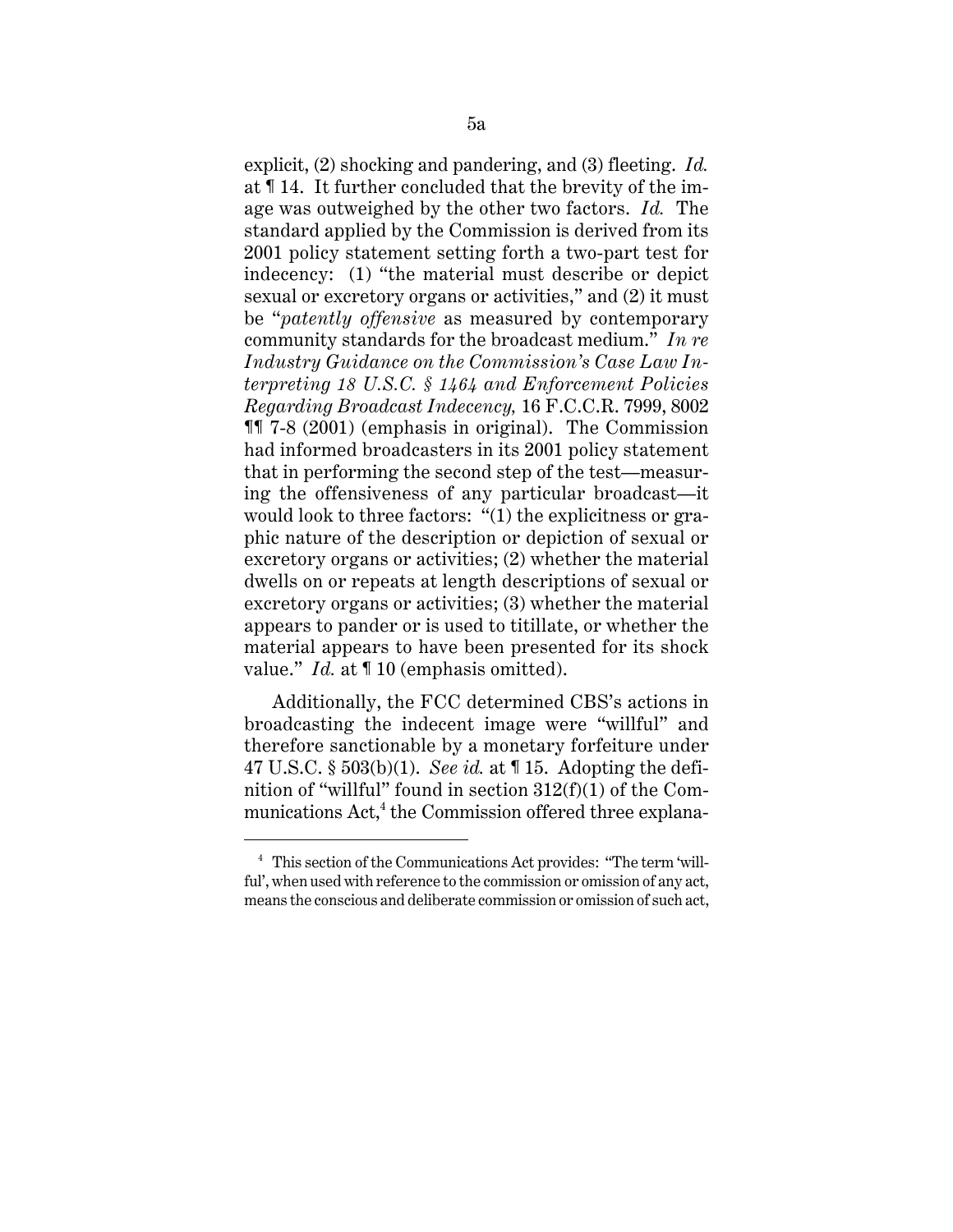tions for its determination of willfulness. *Id*. First, the FCC found CBS "acted willfully because it consciously and deliberately broadcast the halftime show, whether or not it intended to broadcast nudity . . . ." *Id.* Second, the FCC found CBS acted willfully because it "consciously and deliberately failed to take reasonable precautions to ensure that no actionably indecent material was broadcast." *Id.* Finally, the FCC applied a *respondeat superior* theory in finding CBS vicariously liable for the willful actions of its agents, Jackson and Timberlake. *Id.*

On April 14, 2006, CBS submitted a Petition for Reconsideration under 47 C.F.R. § 1.106, raising several arguments against the Commission's findings and conclusions. In its Order on Reconsideration, the FCC rejected CBS's statutory and constitutional challenges and reaffirmed its imposition of a \$550,000 forfeiture. *In re Complaints Against Various Television Licensees Concerning Their February 1, 2004 Broadcast of the Super Bowl XXXVIII Halftime Show,* 21 F.C.C.R. 6653 (2006) ("*Reconsideration Order*"). The *Reconsideration Order* revised the Commission's approach for determining CBS's liability under the willfulness standard. The Commission reiterated its application of vicarious liability in the form of *respondeat superior* and its determination that CBS was directly liable for failing to take adequate measures to prevent the broadcast of indecent material. *See id.* at ¶ 16. But it abandoned its position that CBS acted willfully under 47 U.S.C. § 503(b)(1) by intentionally broadcasting the Halftime Show irrespec-

irrespective of any intent to violate any provision of this Act or any rule or regulation of the Commission authorized by this Act or by a treaty ratified by the United States." 47 U.S.C. § 312(f)(1).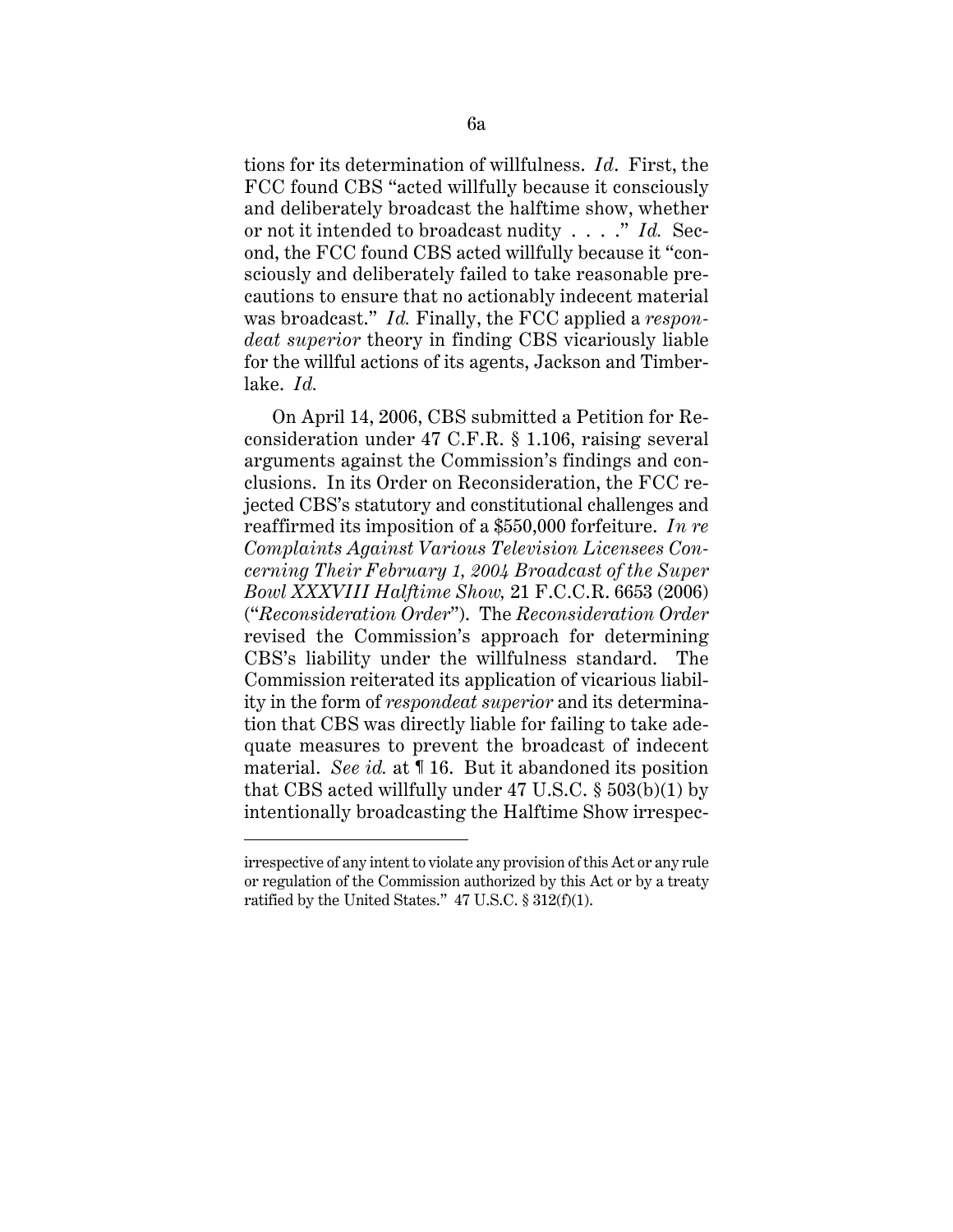tive of its intent to broadcast the particular content included in the show. Instead, it determined CBS could be liable "given the nondelegable nature of broadcast licensees' responsibility for their programming." *Id.* at ¶ 23. The Commission has since elaborated on this aspect of the *Reconsideration Order,* explaining it as a separate theory of liability whereby CBS can be held vicariously liable even for the acts of its independent contractors because it holds non-delegable duties as a broadcast licensee to operate in the public interest and to avoid broadcasting indecent material. *See, e.g.,* FCC Br. at 44-45.

CBS timely filed a petition for review of the *Reconsideration Order* on July 28, 2006. It challenges the FCC's orders on several grounds, and both parties are supported by briefing from several amici.

#### **II.**

Our standard of review of agency decisions is governed by the Administrative Procedure Act, 5 U.S.C. § 706. Under the Administrative Procedure Act, we "hold unlawful and set aside agency action, findings, and conclusions" that are found to be "arbitrary, capricious, an abuse of discretion, or otherwise not in accordance with the law." *Id.* § 706(2)(A); *see, e.g.*, *Motor Vehicle Mfrs. Ass'n v. State Farm Mut. Auto. Ins. Co.*, 463 U.S. 29, 41, 103 S. Ct. 2856, 77 L. Ed. 2d 443 (1983).

The scope of review under the "arbitrary and capricious" standard is "narrow, and a court is not to substitute its judgment for that of the agency." *State Farm,* 463 U.S. at 43, 103 S. Ct. 2856. Nevertheless, the agency must reach its decision by "examin[ing] the relevant data," and it must "articulate a satisfactory explanation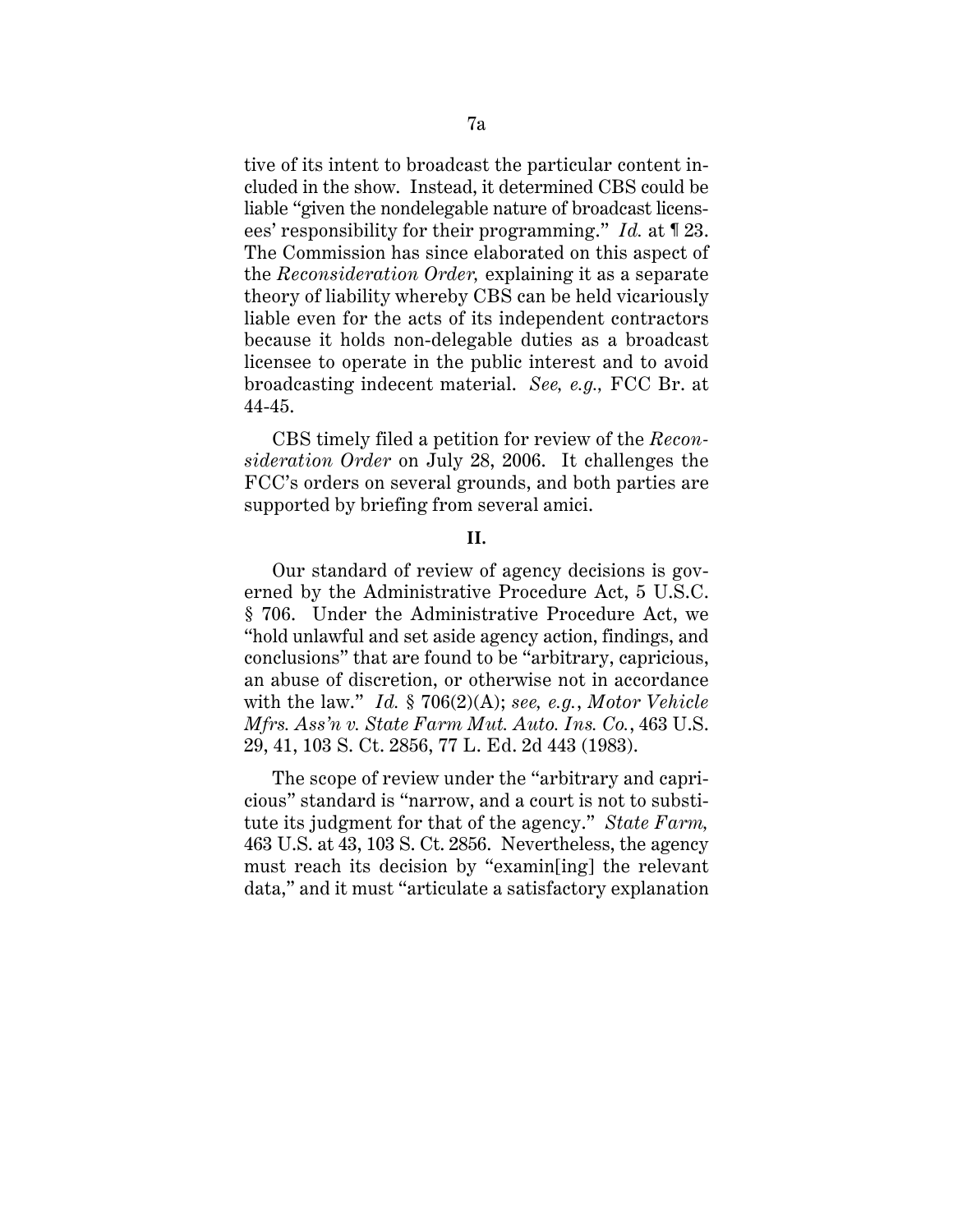for its action including a 'rational connection between the facts found and the choice made.'" *Id.* (quoting *Burlington Truck Lines, Inc. v. United States,* 371 U.S. 156, 168, 83 S. Ct. 239, 9 L. Ed. 2d 207 (1962)). We generally find agency action arbitrary and capricious where:

the agency has relied on factors which Congress has not intended it to consider, entirely failed to consider an important aspect of the problem, offered an explanation for its decision that runs counter to the evidence before the agency, or is so implausible that it could not be ascribed to a difference in view or the product of agency expertise. The reviewing court should not attempt itself to make up for such deficiencies; we may not supply a reasoned basis for the agency's action that the agency itself has not given.

*Id.* at 43, 103 S. Ct. 2856 (citing *SEC v. Chenery Corp.,* 332 U.S. 194, 196, 67 S. Ct. 1575, 91 L. Ed. 1995 (1947)).

Our review of the constitutional questions is more searching. In cases raising First Amendment issues, we have "an obligation 'to make an independent examination of the whole record' in order to make sure that 'the judgment does not constitute a forbidden intrusion on the field of free expression.'" *United States v. Various Articles of Merch., Schedule No. 287,* 230 F.3d 649, 652 (3d Cir. 2000) (quoting *Bose Corp. v. Consumers Union,* 466 U.S. 485, 499, 104 S. Ct. 1949, 80 L. Ed. 2d 502 (1984) (citations omitted)).

# **III.**

The FCC possesses authority to regulate indecent broadcast content, but it had long practiced restraint in exercising this authority. During a span of nearly three decades, the Commission frequently declined to find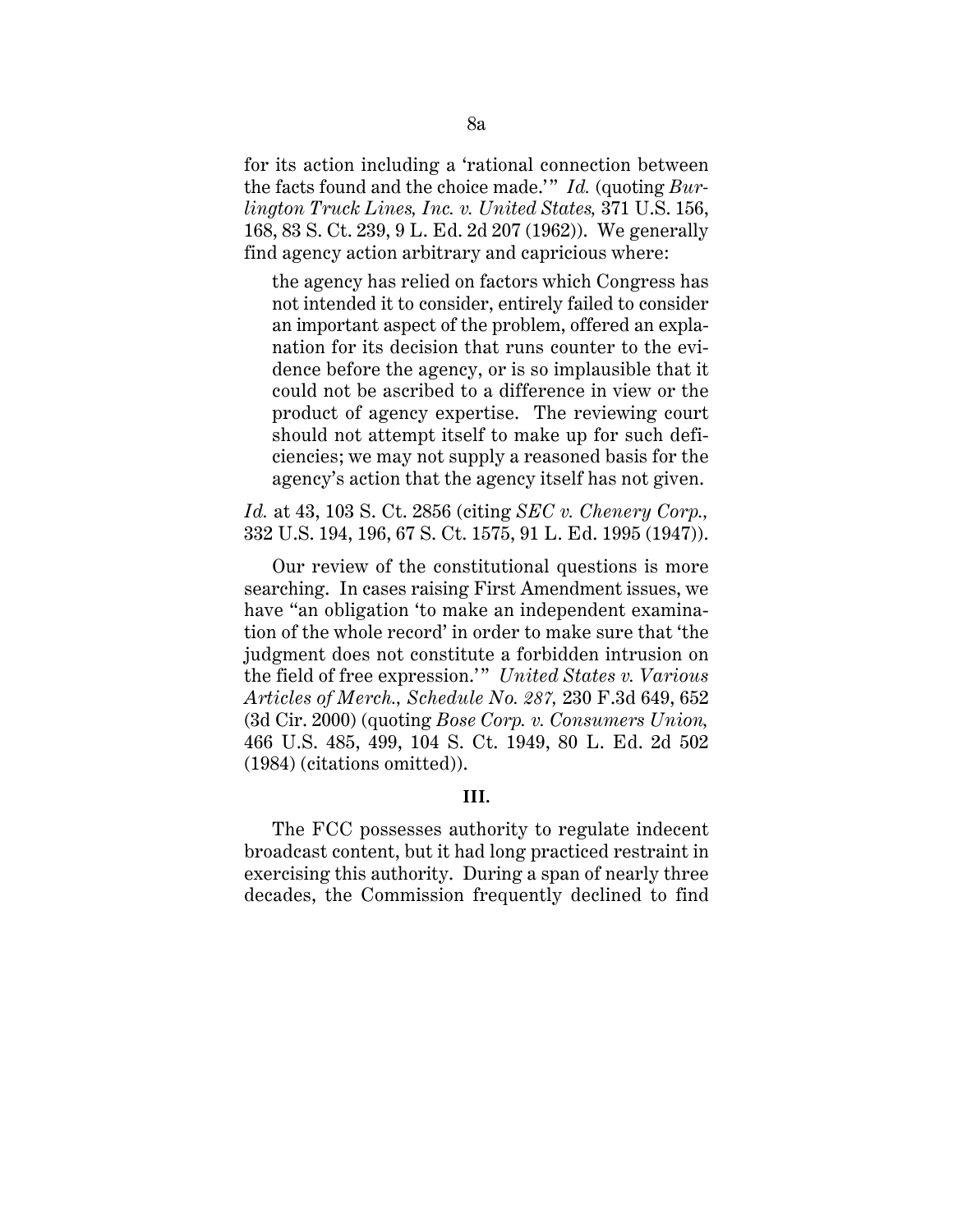broadcast programming indecent, its restraint punctuated only by a few occasions where programming contained indecent material so pervasive as to amount to "shock treatment" for the audience. Throughout this period, the Commission consistently explained that isolated or fleeting material did not fall within the scope of actionable indecency.

At the time the Halftime Show was broadcasted by CBS, the FCC's policy on fleeting material was still in effect. The FCC contends its restrained policy applied only to fleeting utterances—specifically, fleeting expletives—and did not extend to fleeting images. But a review of the Commission's enforcement history reveals that its policy on fleeting material was never so limited. The FCC's present distinction between words and images for purposes of determining indecency represents a departure from its prior policy.

Like any agency, the FCC may change its policies without judicial second-guessing. But it cannot change a well-established course of action without supplying notice of and a reasoned explanation for its policy departure. Because the FCC failed to satisfy this requirement, we find its new policy arbitrary and capricious under the Administrative Procedure Act as applied to CBS.

# **A.**

Section 326 of the Communications Act prohibits the FCC from censoring its licensees' broadcasts.<sup>5</sup> Subject

<sup>5</sup> *See* 47 U.S.C. § 326 ("Nothing in this chapter shall be understood or construed to give the Commission the power of censorship over the radio communications or signals transmitted by any radio station, and no regulation or condition shall be promulgated or fixed by the Com-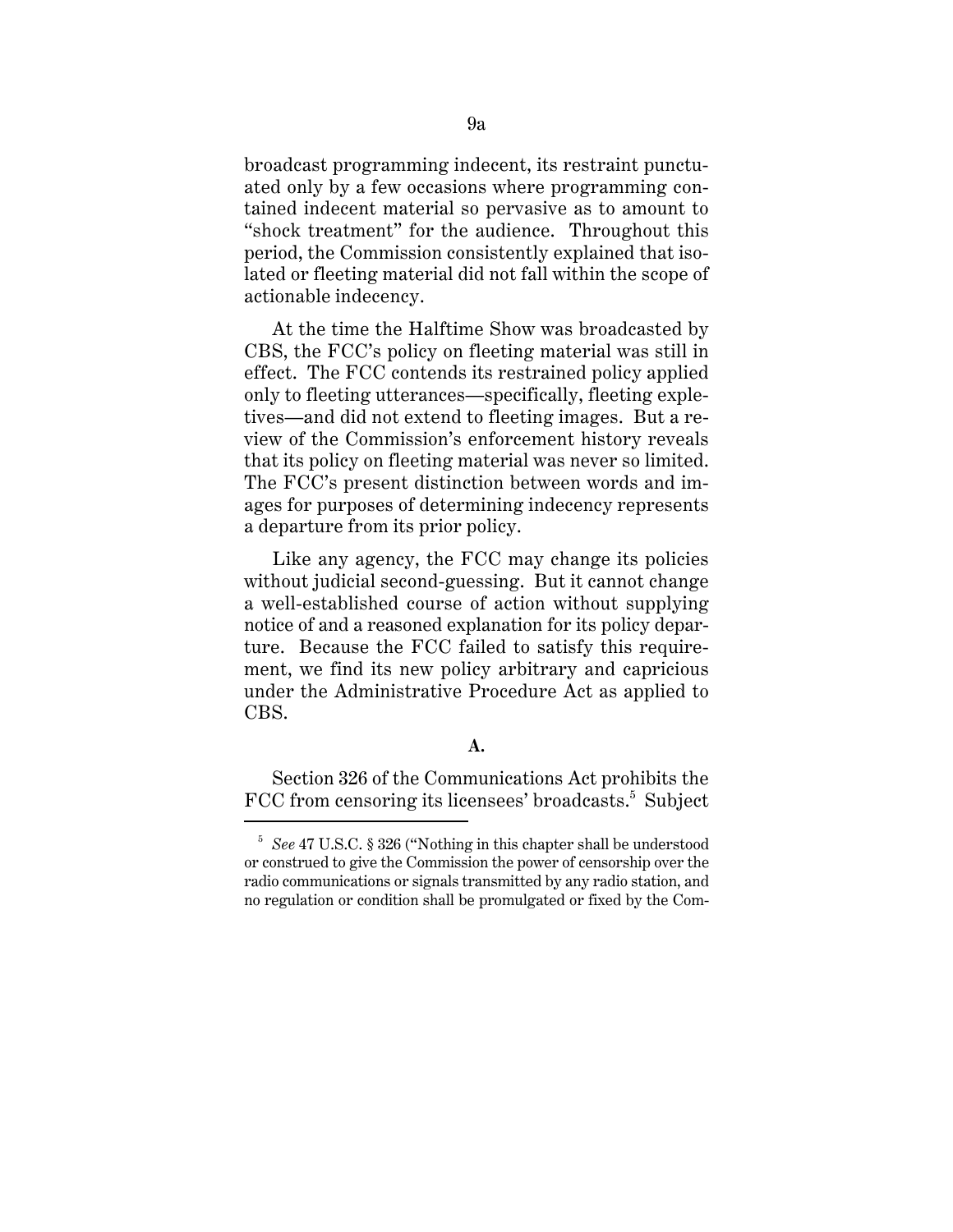to this constraint, the FCC retains authority to regulate obscene, indecent, or profane broadcast content. *See* 18 U.S.C. § 1464 ("Whoever utters any obscene, indecent, or profane language by means of radio communication shall be fined under this title or imprisoned not more than two years, or both."). Indecency and obscenity are distinct categories of speech. *See FCC v. Pacifica Found.,* 438 U.S. 726, 739-41, 98 S. Ct. 3026, 57 L. Ed. 2d 1073 (1978) (plurality opinion) ("*Pacifica* "). Indecency, unlike obscenity, is protected by the First Amendment. *Sable Commc'ns of Cal., Inc. v. FCC,* 492 U.S. 115, 126, 109 S. Ct. 2829, 106 L. Ed. 2d 93 (1989). The FCC's authority to restrict indecent broadcast content is nevertheless constitutionally permissible because of the unique nature of the broadcast medium. *Pacifica,* 438 U.S. at 750-51, 98 S. Ct. 3026; *see also id.* at 755-56, 98 S. Ct. 3026 (Powell, J., concurring).

Congress authorized the FCC to impose forfeiture penalties for violations of 18 U.S.C. § 1464 in 1960. $^6\,$  But the FCC did not exercise its authority to find a broadcast statutorily "indecent" until 1975, when it issued a forfeiture penalty against Pacifica Foundation for broadcasting comedian George Carlin's "Filthy Words" monologue. *See In re Citizen's Complaint Against Pacifica Found., Station WBAI(FM), N.Y., N.Y.,* 56 F.C.C. 2d 94 (1975). Carlin's monologue, which Pacifica aired on the radio in an early-afternoon time slot, contained

mission which shall interfere with the right of free speech by means of radio communication.").

 $6 \text{ }$  *See* 47 U.S.C. § 503(b)(1)(D) ("Any person who is determined by the Commission . . . to have . . . violated any provision of section . . . 1464 of title 18 . . . shall be liable to the United States for a forfeiture penalty.").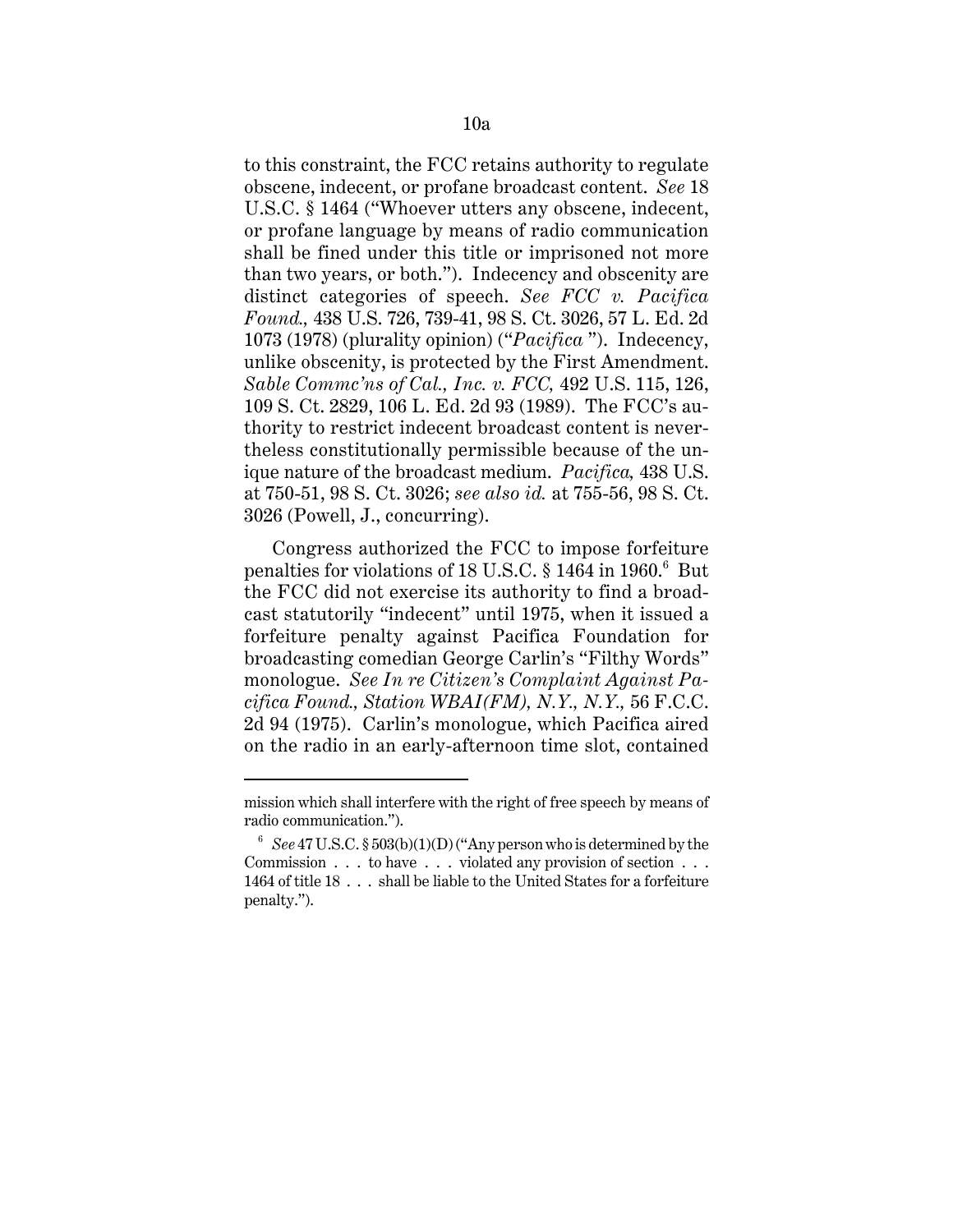extensive and repetitive use of several vulgar expletives over a period of twelve minutes. *See Pacifica,* 438 U.S. at 739, 98 S. Ct. 3026.

Pacifica appealed the FCC's forfeiture order to the United States Court of Appeals for the D.C. Circuit. The FCC issued a clarification order while Pacifica's appeal was pending, expressly limiting its prior forfeiture order to the specific facts of the Carlin monologue. *In re a 'Petition for Clarification or Reconsideration' of a Citizen's Complaint against Pacifica Found., Station WBAI(FM), N.Y., N.Y.,* 59 F.C.C. 2d 892 (1976) ("*Pacifica Clarification Order*"). Expressly acknowledging the forfeiture order's potential negative impact on broadcast coverage of live events where "there is no opportunity for journalistic editing," the FCC stated its intention to exclude such circumstances from the scope of actionable indecency. *Id.* at ¶ 4 n. 1.

Following the *Pacifica Clarification Order,* the D.C. Circuit reversed the FCC's forfeiture order against Pacifica as vague and overbroad and found the agency's indecency regime constituted invalid censorship under 47 U.S.C. § 326. *Pacifica Found. v. FCC,* 556 F.2d 9, 14 (D.C. Cir. 1977). The FCC appealed and the Supreme Court reversed in a narrow plurality opinion. *See Pacifica,* 438 U.S. at 726, 98 S. Ct. 3026. The Court rejected Pacifica's statutory argument that the term "indecent" in 18 U.S.C. § 1464 only covered obscene speech. *Pacifica,* 438 U.S. at 739, 98 S. Ct. 3026. But the Court confirmed the general validity of the FCC's indecency regime, "emphasiz[ing] the narrowness of [its] holding," which it confined to the facts of the Carlin monologue. *Id.* at 750, 98 S. Ct. 3026. Justices Powell and Blackmun concurred in the judgment, writing separately in part to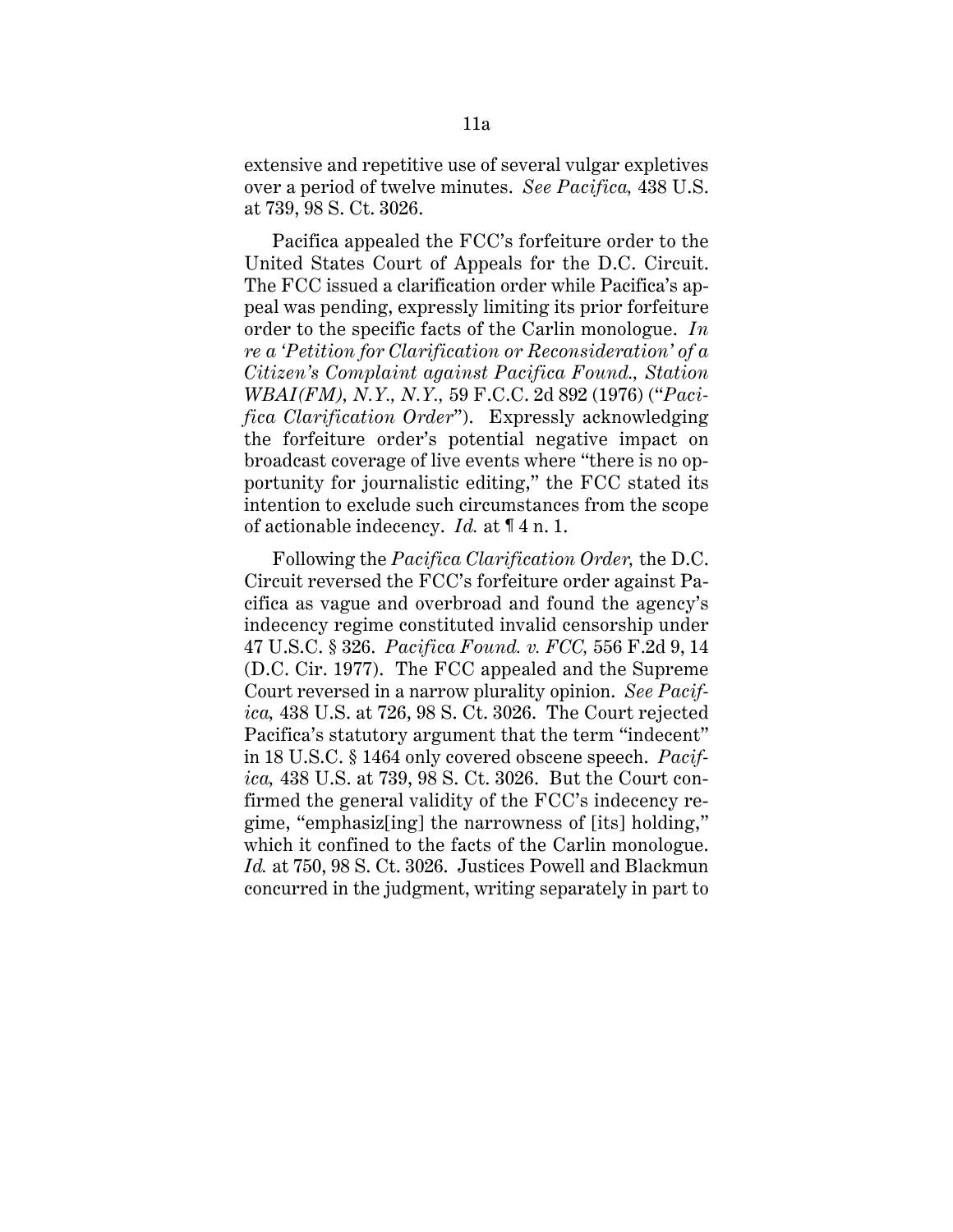reiterate the narrowness of the decision and to note the Court's holding did not "speak to cases involving the isolated use of a potentially offensive word in the course of a radio broadcast, as distinguished from the verbal shock treatment administered by respondent here." *Id.* at 760-61, 98 S. Ct. 3026 (Powell, J., concurring).

Shortly after the Court's ruling in *Pacifica,* a broadcaster's license renewal was challenged on the basis that the broadcaster had aired indecent programming. *See In re Application of WGBH Educ. Found.,* 69 F.C.C.2d 1250 (1978) ("*WGBH*"). Viewer complaints alleged the broadcaster aired several programs containing nudity and other allegedly offensive material. *Id.* at ¶ 2. Distinguishing the facts of *WGBH* from the Court's ruling in *Pacifica,* the FCC rejected the challenge and denied that *Pacifica* afforded it any "general prerogative to intervene in any case where words similar or identical to those in *Pacifica* are broadcast over a licensed radio or television station." *Id.* at ¶ 10. The FCC, noting it "intend[ed] strictly to observe the narrowness of the *Pacifica* holding" and emphasizing the language in Justice Powell's concurring opinion, *id.* at ¶ 10, concluded the single use of an expletive in a program "should not call for us to act under the holding of *Pacifica.*" *Id.* at ¶ 10 n.6.

The FCC's restrained enforcement policy continued in the years following *Pacifica.* Rejecting another challenge to a broadcaster's license renewal based on the airing of allegedly indecent material, the FCC reaffirmed that isolated use of expletives in broadcasts did not constitute actionable indecency under 18 U.S.C. § 1464. *See In re Application of Pacifica Found.,* 95 F.C.C.2d 750 (1983). The complaint alleged the broad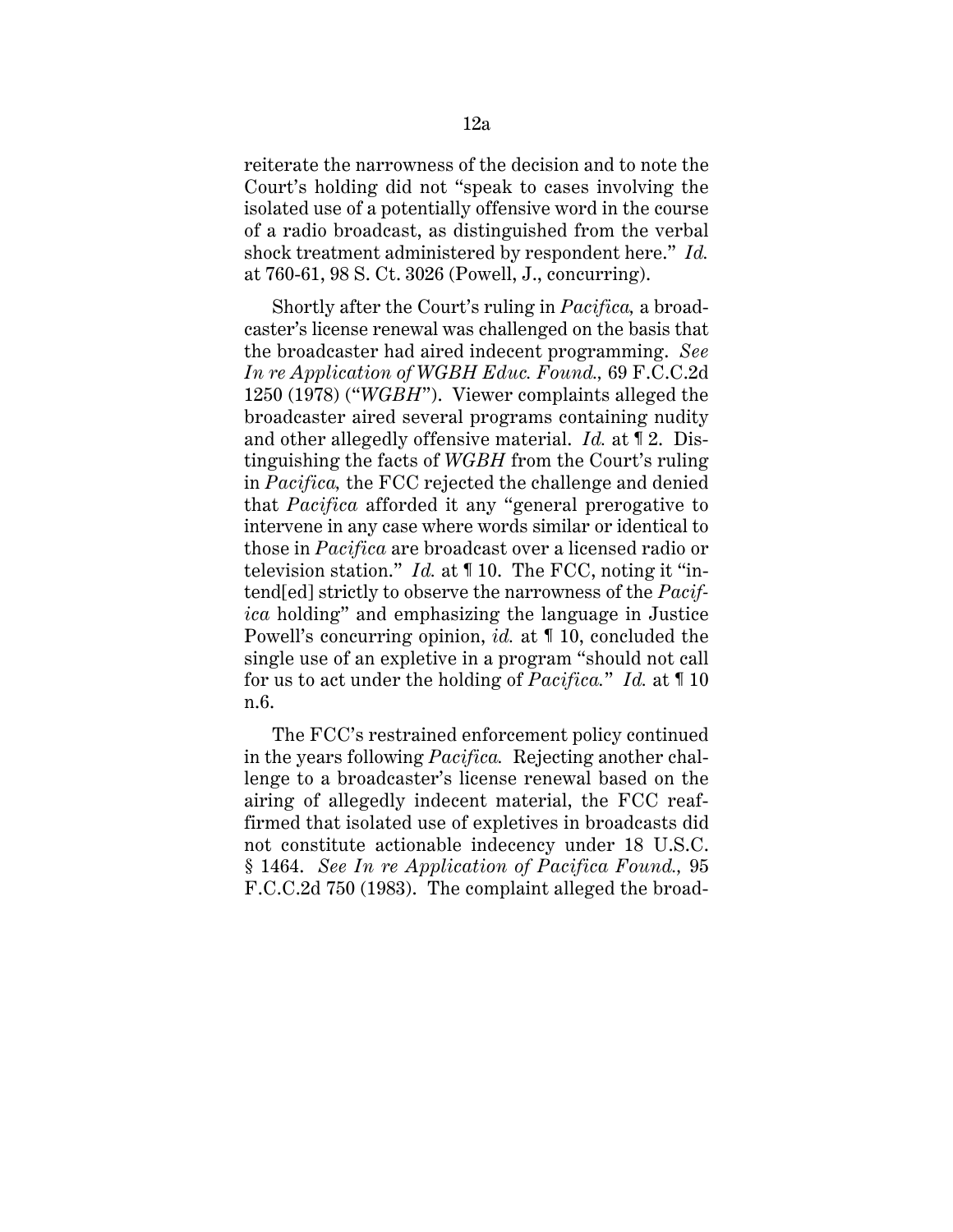caster had on multiple occasions aired programming containing language such as "motherfucker," "fuck," and "shit." *Id.* at ¶ 16. The FCC held these facts did not constitute a prima facie showing of actionable indecency under 18 U.S.C. § 1464, because the complainant had failed to show the broadcasts amounted to "verbal shock treatment" as opposed to "isolated use." *Id.* at ¶ 18.

In April 1987, the FCC issued three simultaneous indecency decisions. *See In re Pacifica Found., Inc.,* 2 F.C.C.R. 2698 (1987); *In re Regents of the Univ. of Cal.,* 2 F.C.C.R. 2703 (1987); *In re Infinity Broad. Corp.,* 2 F.C.C.R. 2705 (1987). These decisions reaffirmed the Commission's restrained enforcement policy and reiterated the agency's policy that isolated or fleeting material would not be considered actionably indecent. *See, e.g., Regents of the Univ. of Cal.* at ¶ 3 ("Speech that is indecent must involve more than an isolated use of an offensive word.").

Later in 1987, reconsidering these decisions, the Commission abandoned the view that only the particular "dirty words" used in the Carlin monologue could be indecent.<sup>7</sup> Instead, the FCC explained it would thereafter rely on the broader terms of its generic indecency standard, which defined indecent material as "language that describes, in terms patently offensive as measured by contemporary community standards for the broadcast medium, sexual or excretory activities or organs, when there is a reasonable risk that children may be in

<sup>7</sup> *See In re Infinity Broad. Corp.,* 3 F.C.C.R. 930, ¶ 5 (1987), *vacated in part on other grounds, Action for Children's Television v. FCC,* 852 F.2d 1332, 1337 (D.C. Cir. 1988), *superseded in part by Action for Children's Television v. FCC*, 58 F.3d 654 (D.C. Cir. 1995) (en banc).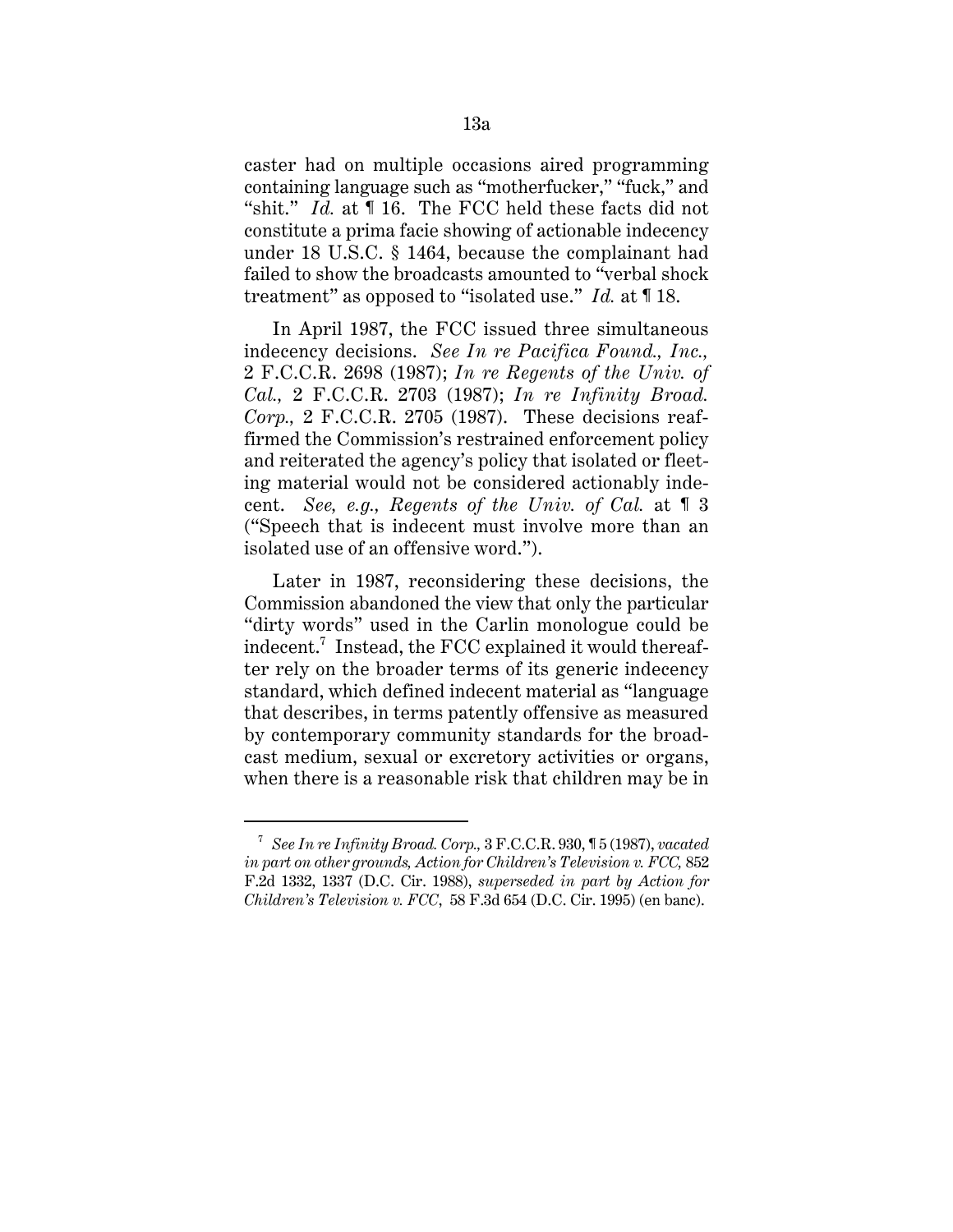the audience." Id. at  $\P\P$  2, 5. $^8$  Even so, the FCC affirmed all three decisions on reconsideration, never indicating disagreement with those decisions' express statements that isolated or fleeting material could not be actionably indecent. *Id.*

In 2001, the broadcast industry sought clarification of the policies and rules of the FCC's indecency enforcement regime. Guidance for the industry came in the form of a policy statement issued by the Commission. *See Industry Guidance on the Commission's Case Law Interpreting 18 U.S.C. § 1464 and Enforcement Policies Regarding Broadcast Indecency,* 16 F.C.C.R. 7999, ¶ 19 (2001) ("*Industry Guidance*"). The policy statement included multiple examples of FCC rulings as "case comparisons" highlighting the factors that had proved significant in prior indecency determinations. One of the factors noted as leading to prior determinations that a program was not actionably indecent was the "fleeting or isolated" nature of potentially indecent material in the context of the overall broadcast. *See id.* at ¶¶ 17-18.

<sup>8</sup> As described in greater detail *infra,* subsequent litigation determined what time of day broadcasters could reasonably air indecent programming without expecting children to be in the audience. The D.C. Circuit Court of Appeals rejected a total ban on indecency, instructing the FCC to identify a precise time period during which broadcasters could air indecent material. *See Action for Children's Television v. FCC,* 932 F.2d 1504 (D.C. Cir. 1991) (*"ACT I"*), *superseded in part by Action for Children's Television v. FCC*, 58 F.3d 654 (D.C. Cir. 1995) (en banc) ("*ACT II*"). In response, the Commission adopted the safeharbor rule of 47 C.F.R. § 73.3999. After further instruction from the D.C. Circuit in 1995, *ACT II,* the Rule was amended to its current form, which confines enforcement of indecency restrictions to the hours "between 6:00 a.m. and 10:00 p.m." *See* 47 C.F.R. § 73.3999; *In re Enforcement of Prohibitions Against Broadcast Indecency in 18 U.S.C. § 1464,* 10 F.C.C.R. 10558 (1995).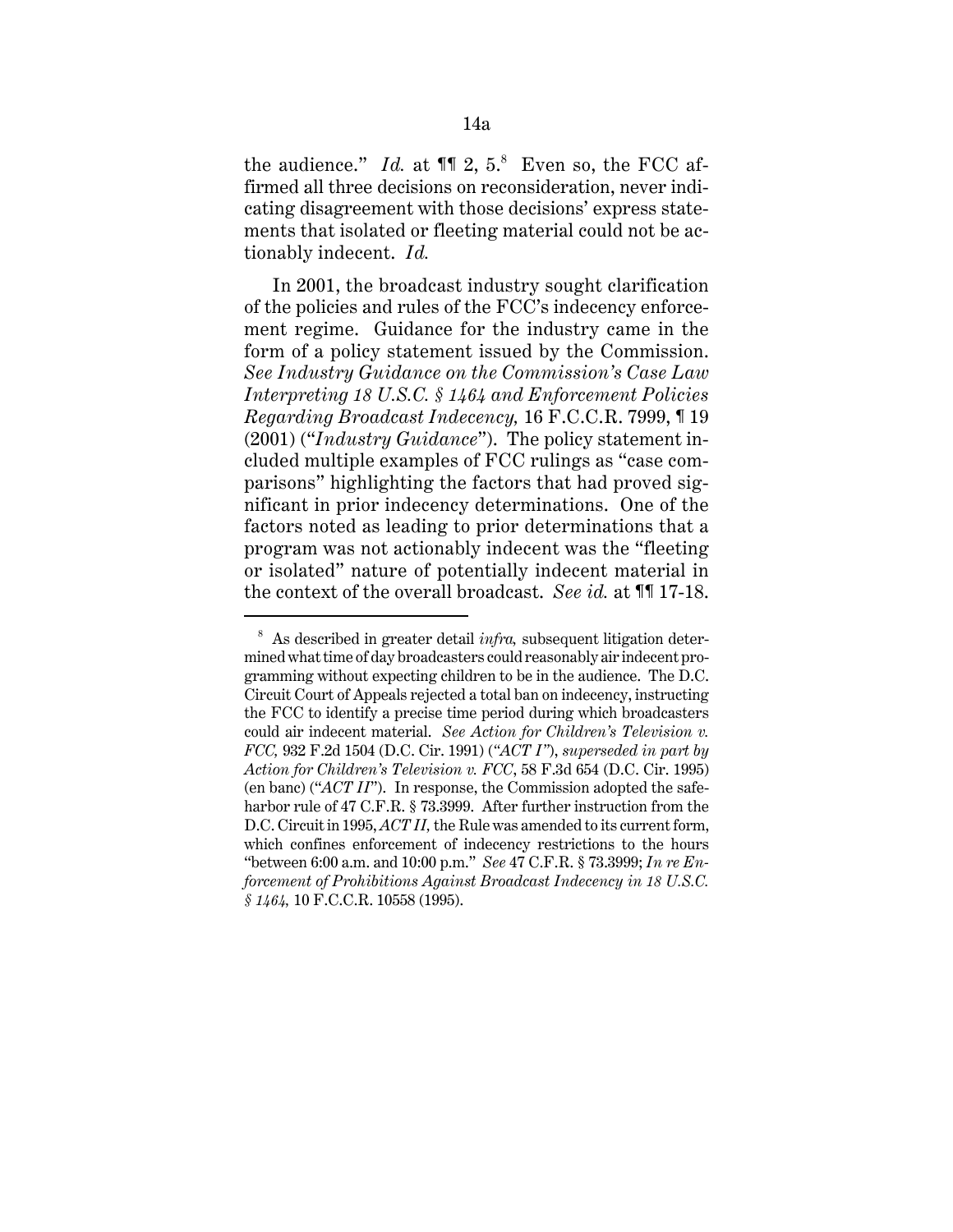Soon after the Commission's issuance of the *Industry Guidance* policy statement, its restrained enforcement policy changed. In an unscripted remark during a live NBC broadcast of the Golden Globe Awards on January 19, 2003, musician Bono said "this is really, really fucking brilliant" while accepting an award. *See In re Complaints Against Various Broadcast Licenses Regarding The Airing of the "Golden Globe Awards" Program,* 19 F.C.C.R. 4975, ¶ 3 n.4 (2004) ("*Golden Globes*"). Viewers complained to the FCC about Bono's speech, but the Commission's Enforcement Bureau rejected the complaints in part because the utterance was fleeting and isolated and therefore did "not fall within the scope of the Commission's indecency prohibition." *See In re Complaints Against Various Broadcast Licensees Regarding Their Airing of the "Golden Globe Awards" Program,* 18 F.C.C.R. 19859, ¶ 6 (FCC Enforcement Bureau 2003). The Enforcement Bureau specifically reaffirmed that "fleeting and isolated remarks of this nature do not warrant Commission action." *Id.*

On March 3, 2004, the full Commission reversed the Enforcement Bureau's decision. *See generally Golden Globes, supra.* Although the FCC acknowledged the existence of its restrained enforcement policy for isolated or fleeting utterances, it overruled all of its prior cases holding such instances not actionable. *Id.* at ¶ 12 ("While prior Commission and staff action have indicated that isolated or fleeting broadcasts of the 'F-Word' such as that here are not indecent or would not be acted upon, consistent with our decision today we conclude that any such interpretation is no longer good law."). But the Commission made it clear that licensees could not be held liable for broadcasting fleeting or isolated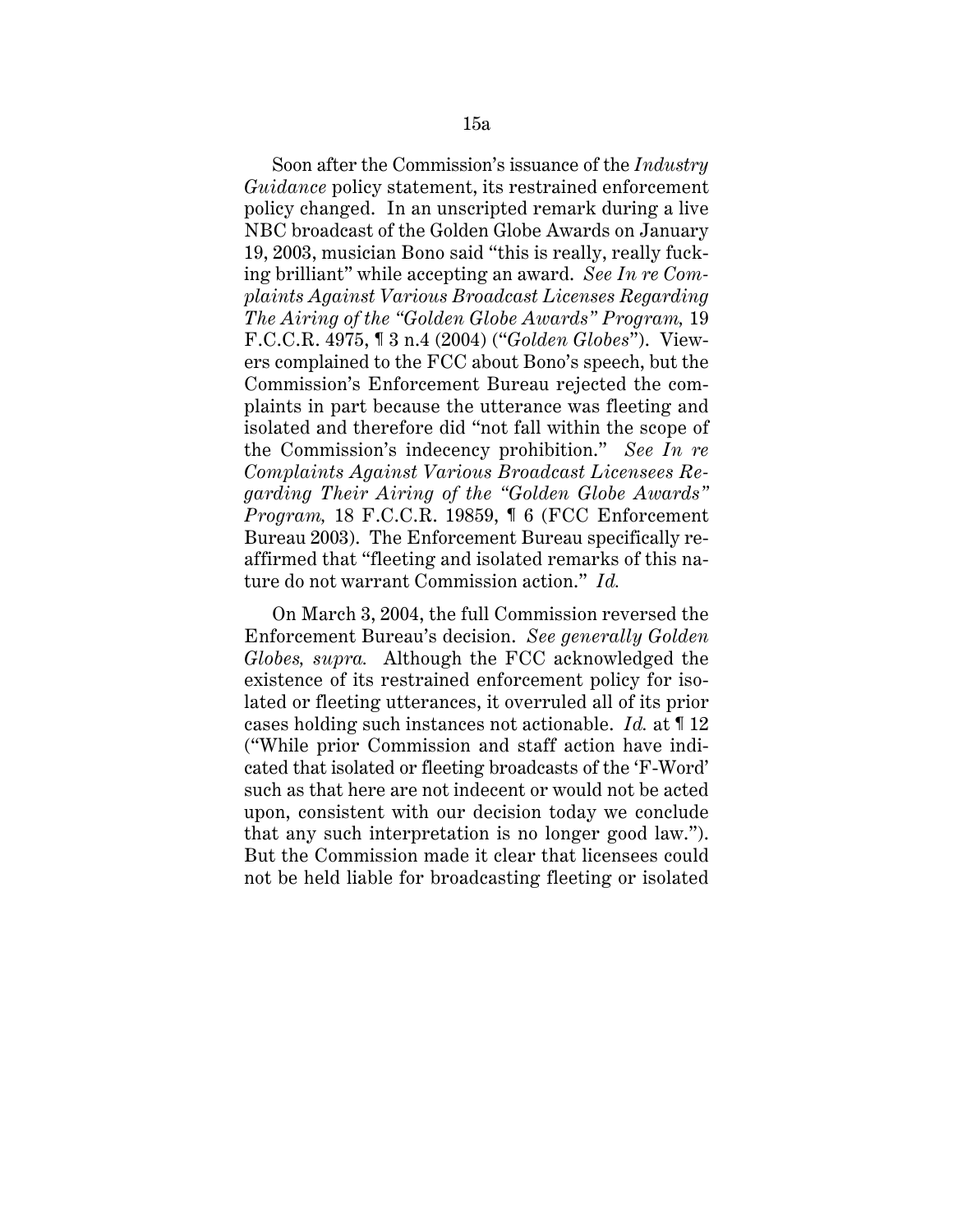indecent material prior to its *Golden Globes* decision. *See id.* at ¶ 15 & n.40 (declining to impose a forfeiture penalty because "existing precedent would have permitted [the Golden Globe Awards] broadcast" and therefore it would be "inappropriate" to sanction licensees for conduct prior to notice of policy change).<sup>9</sup>

The FCC's new indecency policy created in *Golden Globes* was soon challenged by the broadcast industry. On February 21, 2006, the Commission issued an omnibus order resolving multiple indecency complaints against television broadcasters in an effort to "provide substantial guidance to broadcasters and the public about the types of programming that are impermissible under our indecency standard." *In re Complaints Regarding Various Television Broadcasts Between February 2, 2002 and March 8, 2005,* 21 F.C.C.R. 2664, ¶ 2 (2006) ("*Omnibus Order*"). The *Omnibus Order* found four programs indecent and profane: (1) Fox's broadcast of the 2002 Billboard Music Awards, in which performer Cher used an unscripted expletive during her acceptance speech; (2) Fox's broadcast of the 2003 Billboard Music Awards, in which presenter Nicole Richie used two unscripted expletives; (3) ABC's broadcast of various episodes of its NYPD Blue series, in which assorted characters used scripted expletives; and (4) a CBS broadcast of The Early Show, in which a guest used an unscripted expletive during a live interview. *Id.* at

<sup>9</sup> The Commission also cited *Trinity Broad. of Fla., Inc. v. FCC,* 211 F.3d 618 (D.C. Cir. 2000), explaining that the court in *Trinity* "reversed [a] Commission decision that denied a renewal application for abuse of process in connection with the Commission's minority ownership rules because the court found the Commission had not provided sufficiently clear notice of what those rules required." *Golden Globes* at ¶ 15 n.40.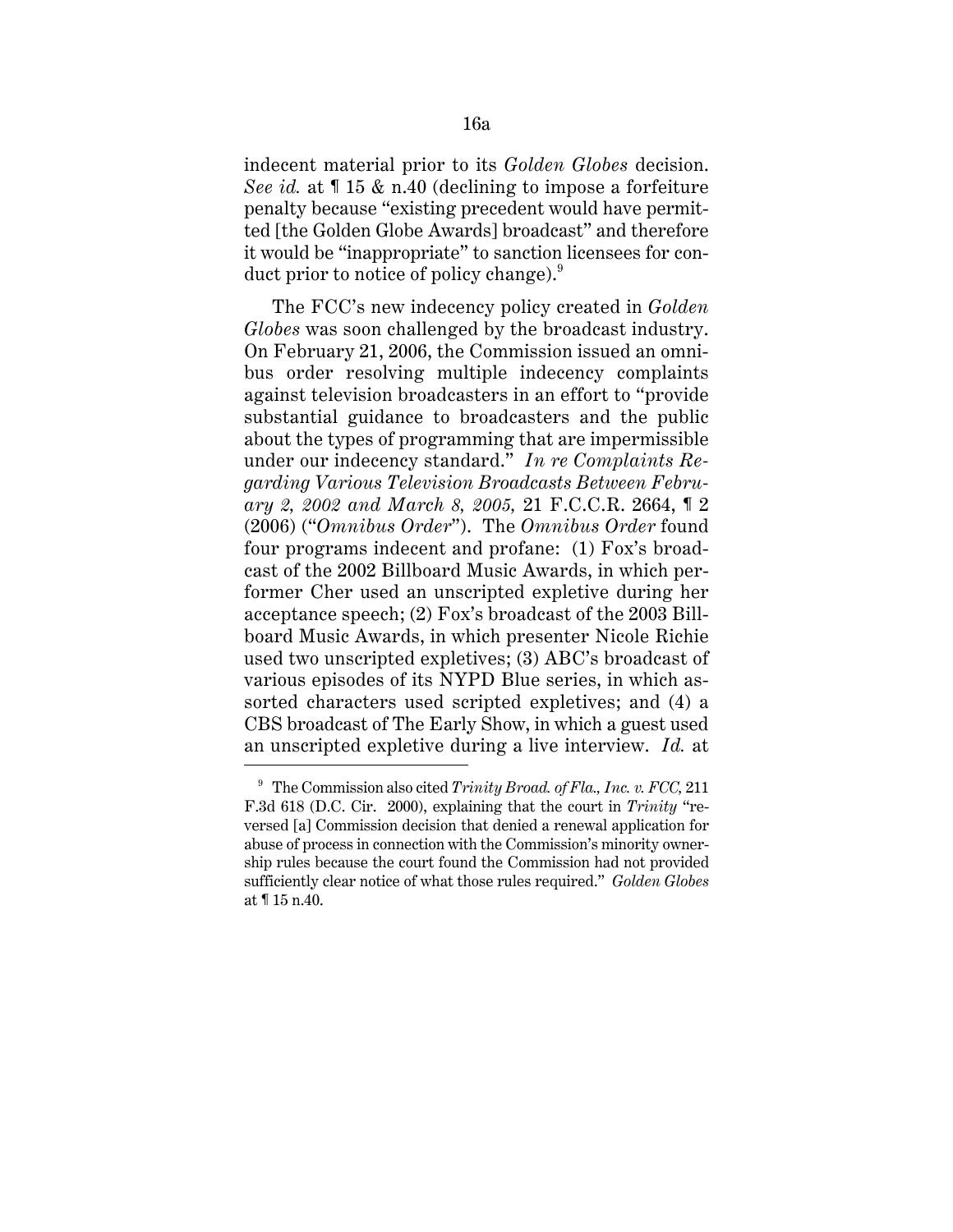$\P$  101, 112 n.64, 125, 137. Applying its policy announced in *Golden Globes,* the Commission found the broadcasts indecent despite the fleeting and isolated nature of the offending expletives. *Id.* at ¶¶ 104, 116, 129, 140.

As in *Golden Globes,* the Commission recognized the inequity in retroactively sanctioning the conduct of broadcast licensees. Because the offending broadcasts occurred prior to the issuance of its *Golden Globes* decision, the FCC concluded that existing precedent would have permitted the broadcasts. *Id.* Accordingly, the FCC did not issue forfeiture orders against any of the licensees. *Id.* at ¶¶ 111, 124, 136, 145.

The networks appealed the *Omnibus Order,* and the cases were consolidated before the United States Court of Appeals for the Second Circuit. Granting a request by the FCC, the court remanded the matter to allow the Commission an opportunity to address the petitioners' arguments. After soliciting public comment, the FCC issued a new order on November 6, 2006, reaffirming its indecency findings against Fox for the 2002 and 2003 Billboard Music Awards but reversing its finding against CBS for The Early Show broadcast and dismissing the complaint against ABC on procedural grounds. *See In re Complaints Regarding Various Television Broadcasts Between February 2, 2002 and March 8, 2005,* 21 F.C.C.R. 13299 (2006) ("*Fox Remand Order*").

The networks' original appeal to the Second Circuit was reinstated on November 8, 2006, and consolidated with a petition for review of the *Fox Remand Order. Fox Television Stations, Inc. v. FCC,* 489 F.3d 444, 454 (2d Cir. 2007) ("*Fox*"), *cert. granted,* \_\_\_ U.S. \_\_\_, 128 S. Ct. 1647, 170 L. Ed. 2d 352 (2008) (No. 07-582). The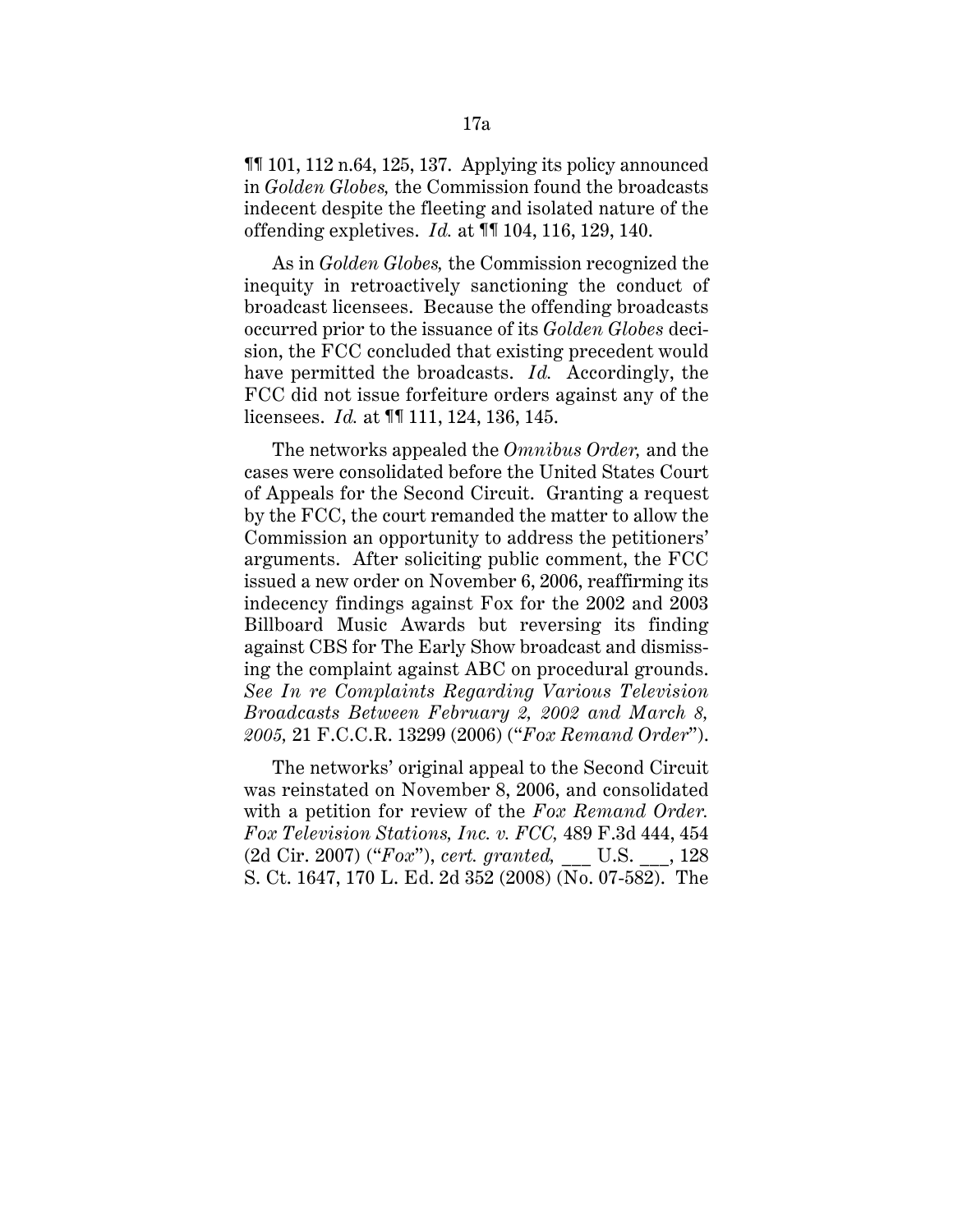court granted motions to intervene by other networks, including CBS, and the networks collectively raised several challenges to the validity of the *Fox Remand Order* essentially mirroring those raised in this case. *See Fox,* 489 F.3d at 454.

Undertaking a thorough review of the history of the FCC's indecency regime similar to that which we engage in here, the Second Circuit found the FCC's "consistent enforcement policy" prior to the *Golden Globes* decision excluded fleeting or isolated expletives from regulation. Id. at 455. The court concluded "there is no question" that the FCC changed its policy with respect to fleeting expletives, and that the policy "changed with the issuance of *Golden Globes.*" *Id.* (citations omitted). Judge Leval, dissenting in *Fox* for other reasons, agreed with the majority's conclusion that the FCC changed its position on fleeting utterances, although he considered the change of standard "relatively modest. *See id.* at 469 (Leval, J., dissenting); *see also id.* at 470 (Leval, J., dissenting) (stating that the FCC changed its position and finding that the FCC clearly acknowledges that its *Golden Globes* and *Fox Remand Order* rulings were not consistent with its prior standard). We agree that the *Golden Globes* decision represented a policy departure by the FCC. The extensive history detailed above demonstrates a consistent and entrenched policy of excluding fleeting broadcast material from the scope of actionable indecency.

In spite of this history, the FCC contends that by February 1, 2004 (the date of the Halftime Show), a broadcaster in CBS's position should have known that even isolated or fleeting indecent material in programming could be actionable. Despite its announced rever-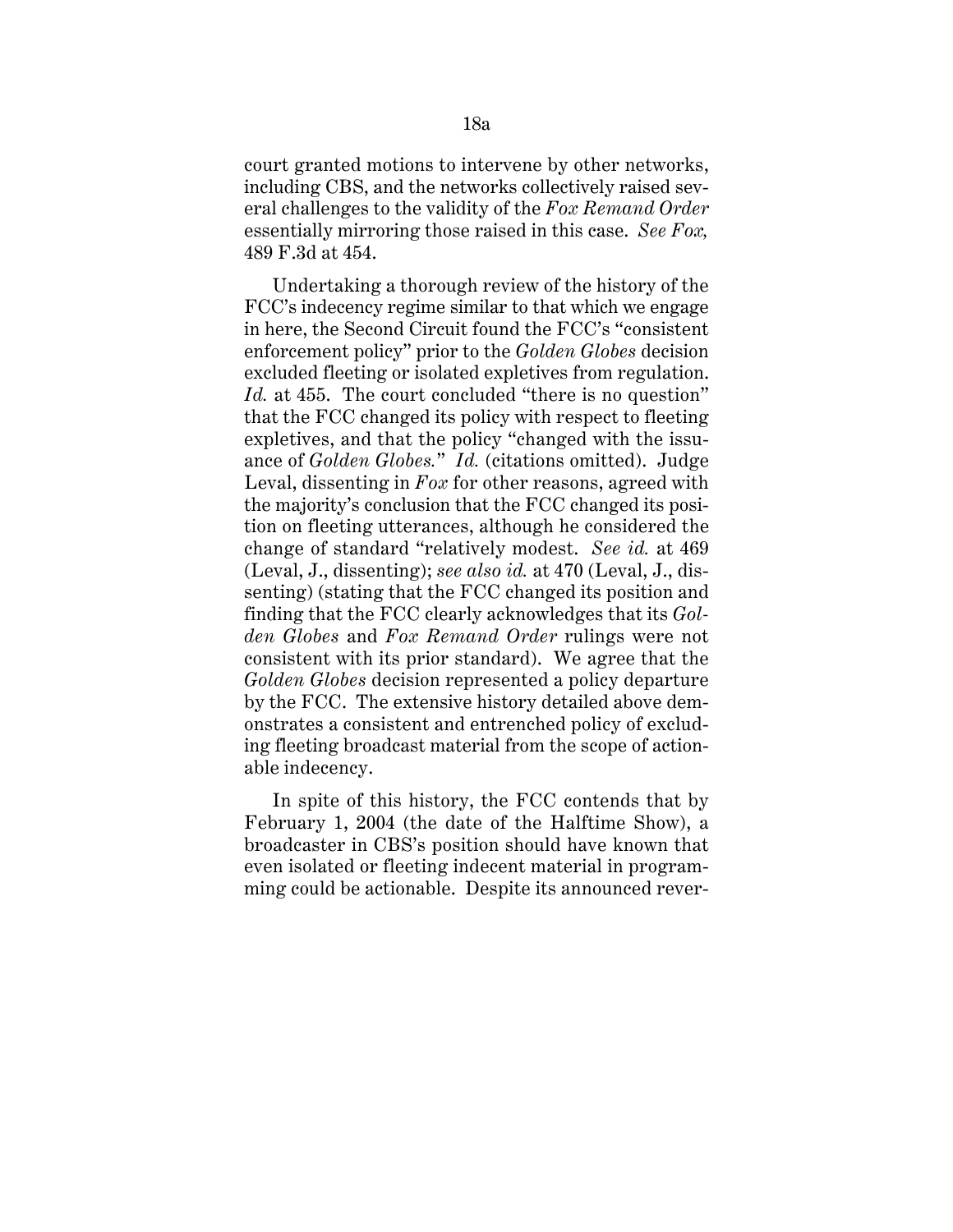sal of prior policy in its *Golden Globes* decision on March 3, 2004, the Commission points to one sentence in its 2001 policy statement to support its position: "[E]ven relatively fleeting references may be found indecent where other factors contribute to a finding of patent offensiveness." *Industry Guidance* at ¶ 19.10 But when read in its original context rather than as an isolated statement, this sentence does not support the Commission's assertion here. The "relatively fleeting references" identified by that sentence are distinguishable from the truly "fleeting" broadcast material the FCC had included in its fleeting material policy. The paragraph cites, for instance, a notice of apparent liability against WEZB-FM, New Orleans, to exemplify the kind of "relatively fleeting references" the FCC considered

 $10$  In its 2001 policy statement, the Commission described the "principal factors that have proved significant in [its] decisions to date" as: "(1) the *explicitness or graphic nature* of the description or depiction of sexual or excretory organs or activities; (2) whether the material *dwells on or repeats at length* descriptions of sexual or excretory organs or activities; (3) *whether the material appears to pander or is used to titillate,* or *whether the material appears to have been presented for its shock value." Industry Guidance* at ¶ 10 (emphasis in original). It has since contended that its fleeting material policy was no policy at all, asserting instead that the fleeting nature of material was only a consideration under the second factor and could be outweighed by the other two factors depending on the specific facts of a case. But as we detail *infra,* this assertion contradicts the history of the Commission's indecency enforcement regime and is foreclosed by the agency's admissions in *Golden Globes* and *Fox,* which are controlling here, that its prior policy was to exclude fleeting material from the scope of actionable indecency. Although the FCC disputes the breadth of its policy, now contending the policy was limited only to fleeting expletives or alternatively to fleeting utterances, the fleeting nature of broadcast material was unquestionably treated by the FCC as more than one of several contextual factors subject to balancing.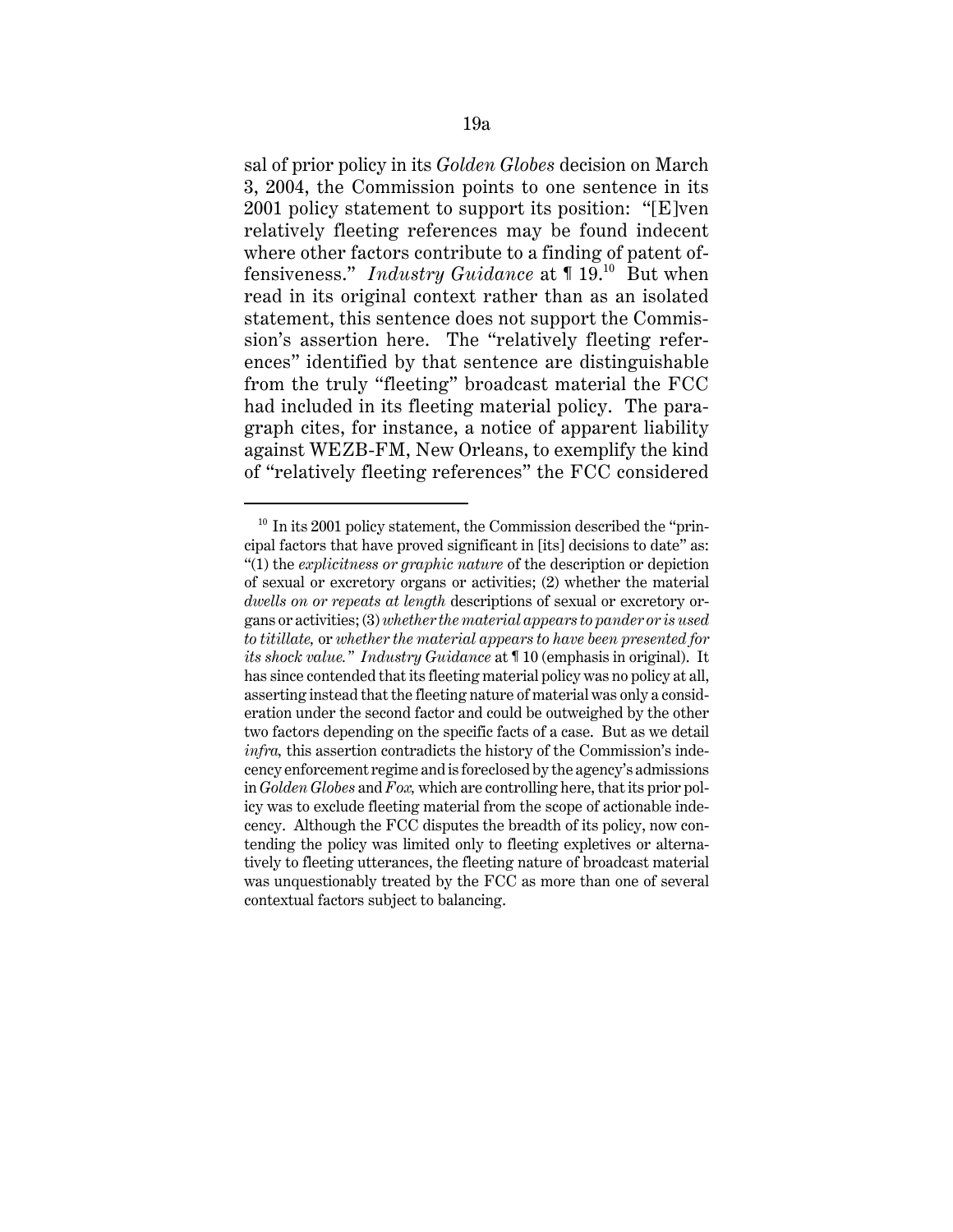actionably indecent. *See id.* (citing *EZ New Orleans, Inc. WEZB(FM),* 12 F.C.C.R. 4147 (FCC 1997) ("*WEZB-FM NAL*")). The citation to *WEZB-FM NAL* specifically describes as indecent an "announcer joke" involving incest, forceful sexual contact with children, and a reference to cleaning "blood off [a] diaper." *Id.* The "announcer joke" is distinguishable on its face from "fleeting" material such as a brief glimpse of nudity or isolated use of an expletive. Moreover, the "announcer joke" was merely one incident among dozens included in a transcript supporting the forfeiture liability determination in the *WEZB-FM NAL.*<sup>11</sup>

Nevertheless, as it clarified at oral argument, the FCC relies on its 2001 *Industry Guidance* to contend its policy on fleeting or isolated material "was a policy with respect to cases relying solely on the use of expletives." As the Commission explained at oral argument, "[t]here was not a policy that all short utterances were exempt." This reading of the Commission's policy on fleeting material is untenable. Even the FCC's *Industry Guidance* fails to support such a narrow characterization. *See, e.g., Industry Guidance* at ¶ 18 (quoting *L.M. Commc'ns of S.C., Inc. (WYBB(FM)),* 7 F.C.C.R. 1595 (FCC 1992), for the proposition that " 'a fleeting or isolated utterance

<sup>&</sup>lt;sup>11</sup> The *WEZB-FM NAL* found a broadcast licensee apparently liable for a forfeiture penalty of \$12,000 for its broadcast of indecent material during six radio broadcasts spanning fourteen hours of airtime over nearly a one year period. The *WEZB-FM NAL* provides transcript excerpts from these broadcasts, which involved very graphic segments discussing a variety of sexual topics in extended detail. The "announcer joke" included in the FCC's *Industry Guidance* was merely one of these factual predicates for the broadcast licensee's forfeiture liability for indecency.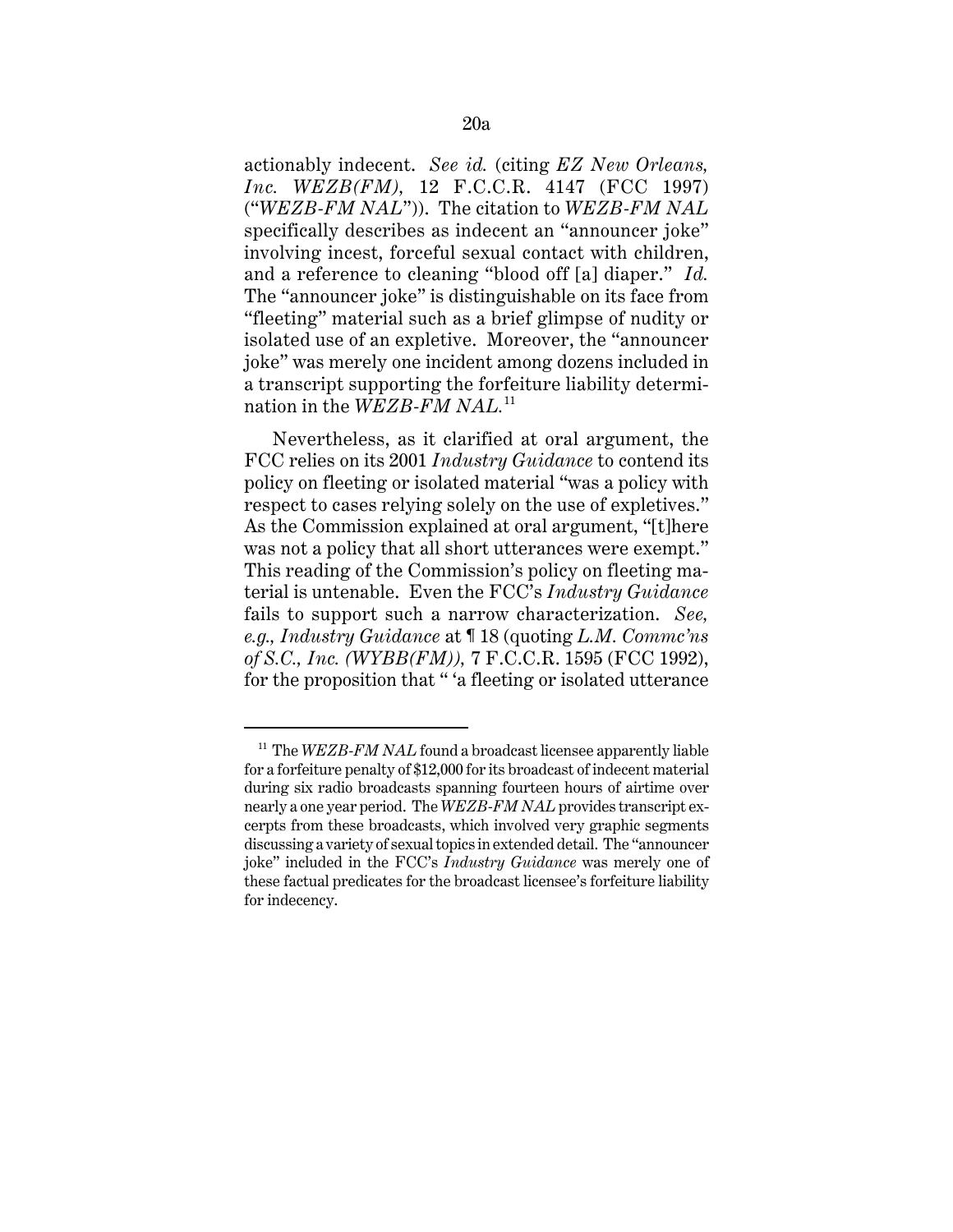. . . , within the context of live and spontaneous programming, does not warrant a Commission sanction.'").

Accordingly, we find the Commission's unsubstantiated contentions in this regard contradict the lengthy history of the Commission's restrained enforcement policy. While "an agency's interpretation of its own precedent is entitled to deference," *Cassell v. FCC,* 154 F.3d 478, 483 (D.C. Cir. 1998), deference is inappropriate where the agency's proffered interpretation is capricious. Until its *Golden Globes* decision in March of 2004, the FCC's policy was to exempt fleeting or isolated material from the scope of actionable indecency. Because CBS broadcasted the Halftime Show prior to *Golden Globes,* this was the policy in effect when the incident with Jackson and Timberlake occurred.

#### **B.**

If the FCC's restrained enforcement policy for fleeting broadcast material was intact until the *Golden Globes* decision in March of 2004, our inquiry would end with a simple examination of the chronology of the FCC's actions. CBS broadcasted the Halftime Show more than a month prior to *Golden Globes.* The Commission's orders here would amount to a retroactive application of the new policy it announced in *Golden Globes,* which would raise due process concerns. The Commission has recognized the inequity in such an outcome. *See Omnibus Order, supra,* at ¶¶ 111, 124, 136, 145 (declining to issue forfeiture orders because the offending broadcasts occurred prior to the issuance of its *Golden Globes* decision, and therefore "existing precedent would have permitted [the] broadcasts"); *see also Trinity Broad. of Fla., Inc.,* 211 F.3d at 628 ("Because '[d]ue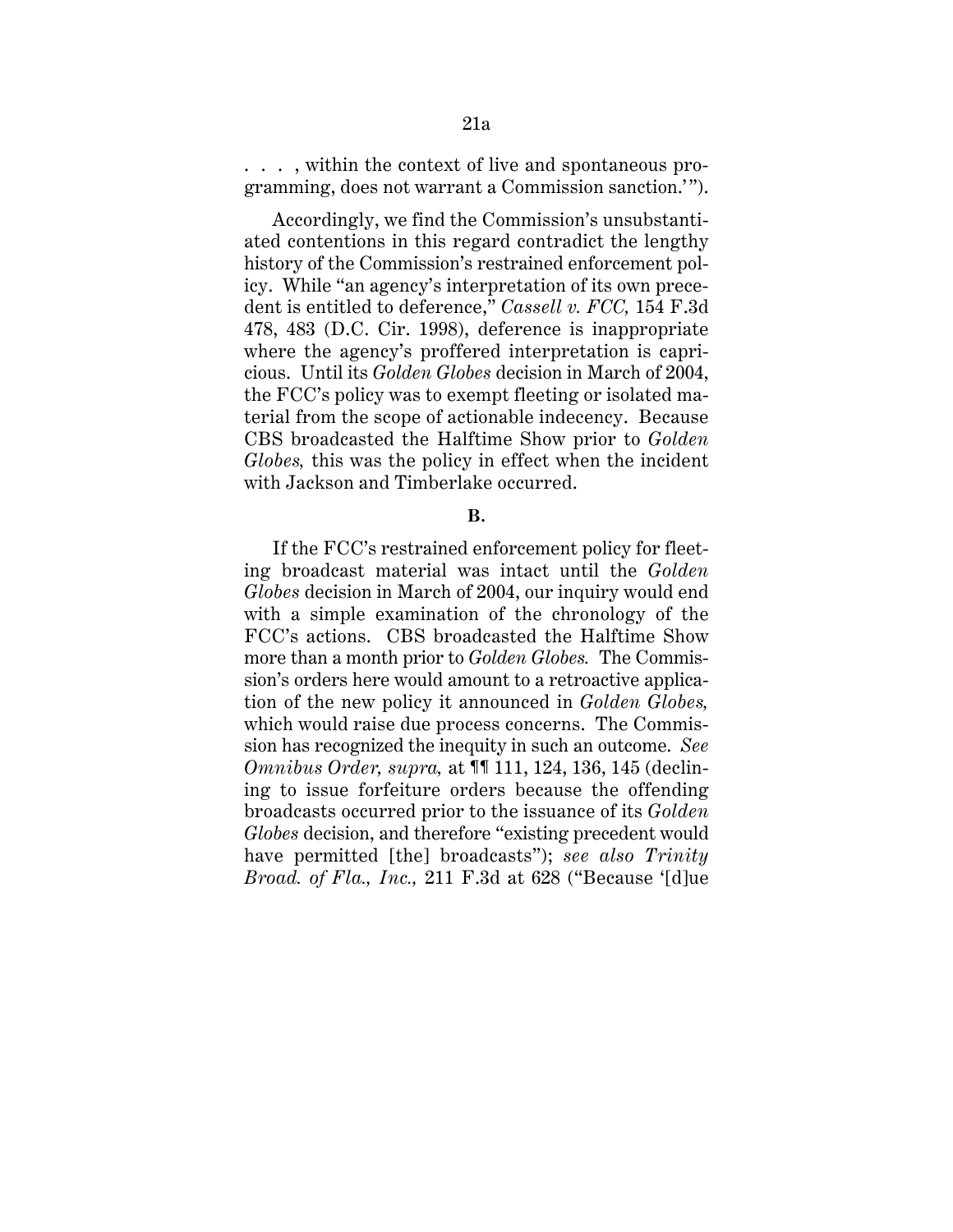process requires that parties receive fair notice before being deprived of property,' we have repeatedly held that '[i]n the absence of notice—for example, where the regulation is not sufficiently clear to warn a party about what is expected of it—an agency may not deprive a party of property by imposing civil or criminal liability.'" (citation omitted)).

But the FCC urges another reading of *Golden Globes,* perhaps less obvious yet still plausible, which interprets *Golden Globes* as addressing only the broadcast of fleeting expletives, not other fleeting material such as brief images of nudity. Further, the Commission contends its fleeting material policy, as initially adopted, was limited to fleeting words and did not extend to fleeting images. Under this view, *Golden Globes* would be inapposite here—the Commission's sanction against CBS would be in line with its treatment of images as part of its historical indecency enforcement regime. If, as the FCC contends, *Golden Globes* was limited to fleeting expletives, then its orders issuing forfeiture penalties in this case did not constitute a retroactive application of the policy change in *Golden Globes.*

But even if we accept the FCC's interpretation of *Golden Globes* and read it as only addressing fleeting expletives, the Commission's view of the scope of its fleeting materials policy prior to *Golden Globes* is unsustainable. As we will explain, the Commission—before *Golden Globes*—had not distinguished between categories of broadcast material such as images and words. Accordingly, even if, as the FCC contends, *Golden Globes* only addressed expletives, it nevertheless represented the first time the Commission distinguished between formats of broadcast material or singled out any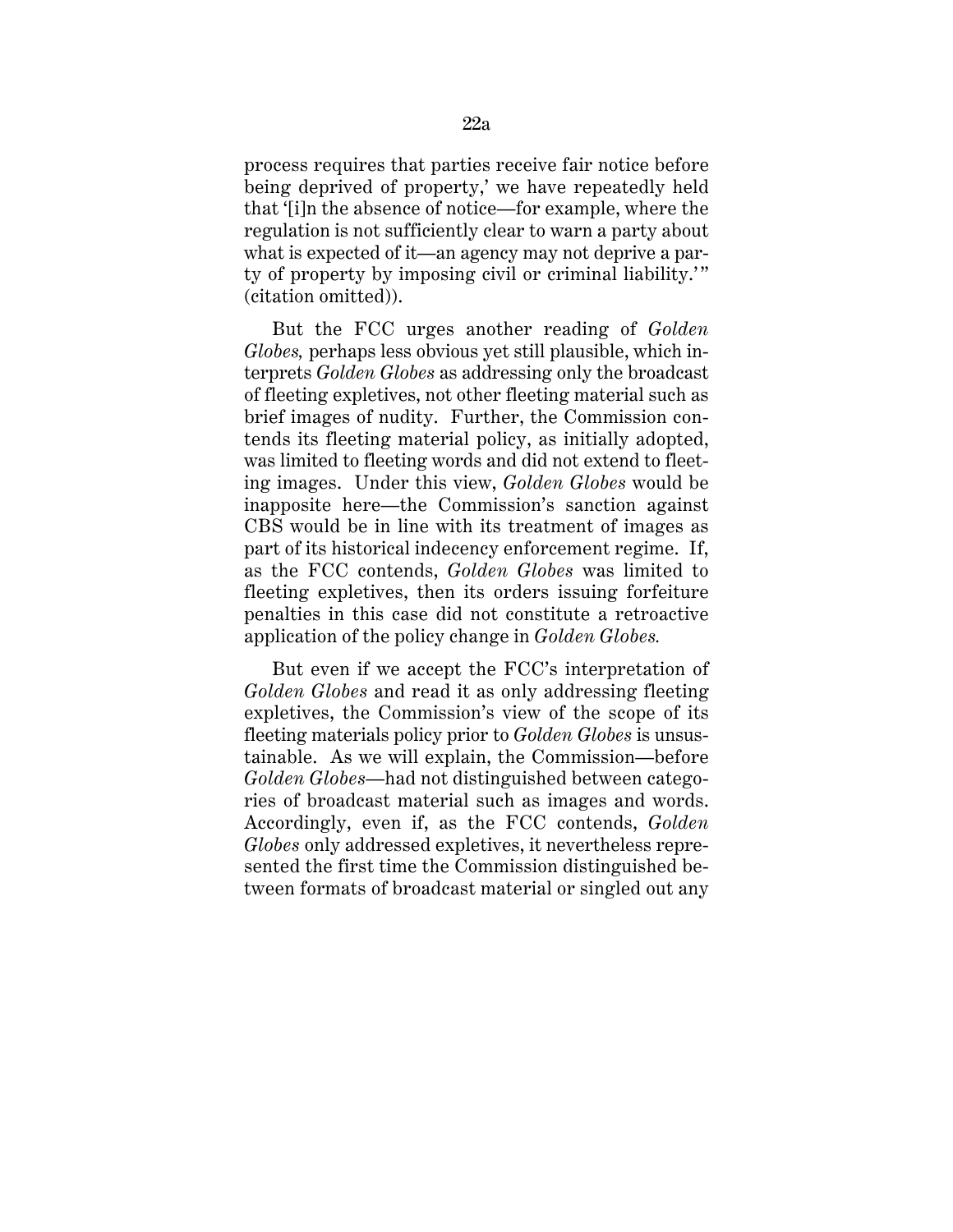one category of material for special treatment under its fleeting material policy. That is, it altered the scope of the FCC's fleeting material policy by excising only one category of fleeting material—fleeting expletives—from the policy. And it therefore did not constitute an abdication of its fleeting material policy. Rather, a residual policy on other categories of fleeting material—including all broadcast content other than expletives—remained in effect.

Accordingly, subsequent agency action was required to change the fleeting material policy as it applied to broadcast content other than expletives. By targeting another category of fleeting material—fleeting images in its orders against CBS in this case, the FCC apparently sought to further narrow or eliminate the fleeting material policy as it existed following *Golden Globes.* The Commission's determination that CBS's broadcast of a nine-sixteenths of one second glimpse of a bare female breast was actionably indecent evidenced the agency's departure from its prior policy. Its orders constituted the announcement of a policy change—that fleeting images would no longer be excluded from the scope of actionable indecency.

The question is whether the FCC's departure from its prior policy is valid and enforceable as applied to CBS. As noted, agencies are free to change their rules and policies without judicial second-guessing. *See, e.g., Chevron, U.S.A., Inc. v. Natural Res. Def. Council, Inc.,* 467 U.S. 837, 863, 104 S. Ct. 2778, 81 L. Ed. 2d 694 (1984). But an agency cannot ignore a substantial diversion from its prior policies. *See Ramaprakash v. FAA,* 346 F.3d 1121, 1124 (D.C. Cir. 2003) (agency must "provide a reasoned analysis indicating that prior policies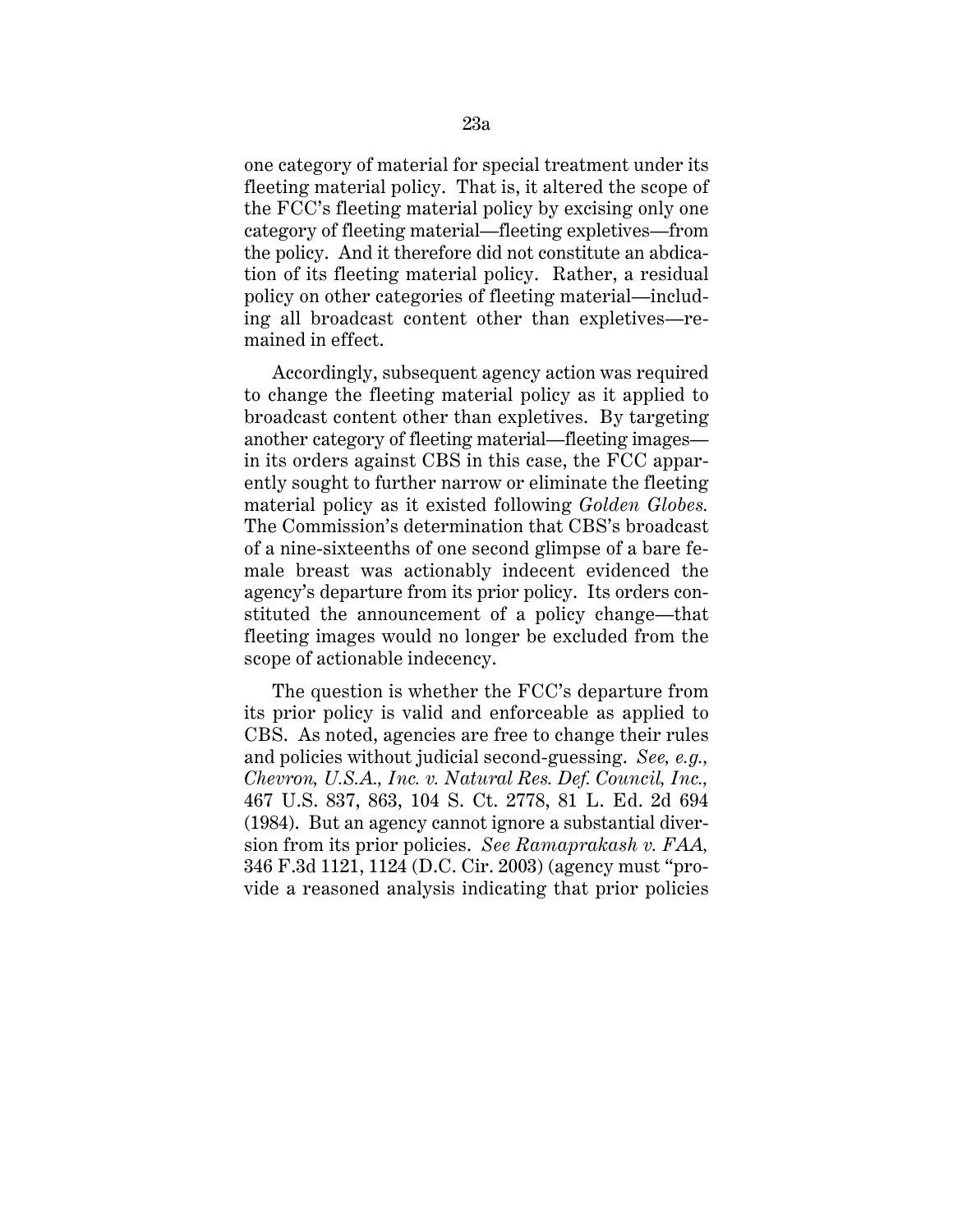and standards are being deliberately changed, not casually ignored"). As the Supreme Court explained in *State Farm,* an agency must be afforded great latitude to change its policies, but it must justify its actions by articulating a reasoned analysis behind the change:

Petitioner . . . contend[s] that the rescission of an agency rule should be judged by the same standard a court would use to judge an agency's refusal to promulgate a rule in the first place—a standard Petitioner believes considerably narrower than the traditional arbitrary and capricious test and "close to the borderline of nonreviewability." We reject this view. . . . Petitioner's view would render meaningless Congress' authorization for judicial review of orders revoking . . . rules. Moreover, the revocation of an extant regulation is substantially different than a failure to act. Revocation constitutes a reversal of the agency's former views as to the proper course. A "settled course of behavior embodies the agency's informed judgment that, by pursuing that course, it will carry out the policies committed to it by Congress. There is, then, at least a presumption that those policies will be carried out best if the settled rule is adhered to." Accordingly, "an agency changing its course by rescinding a rule is obligated to supply a reasoned analysis for the change beyond that which may be required when an agency does not act in the first instance."

463 U.S. at 42-43, 103 S. Ct. 2856 (citations omitted).

The agency's obligation to supply a reasoned analysis for a policy departure requires an affirmative showing on record. It "must examine the relevant data and artic-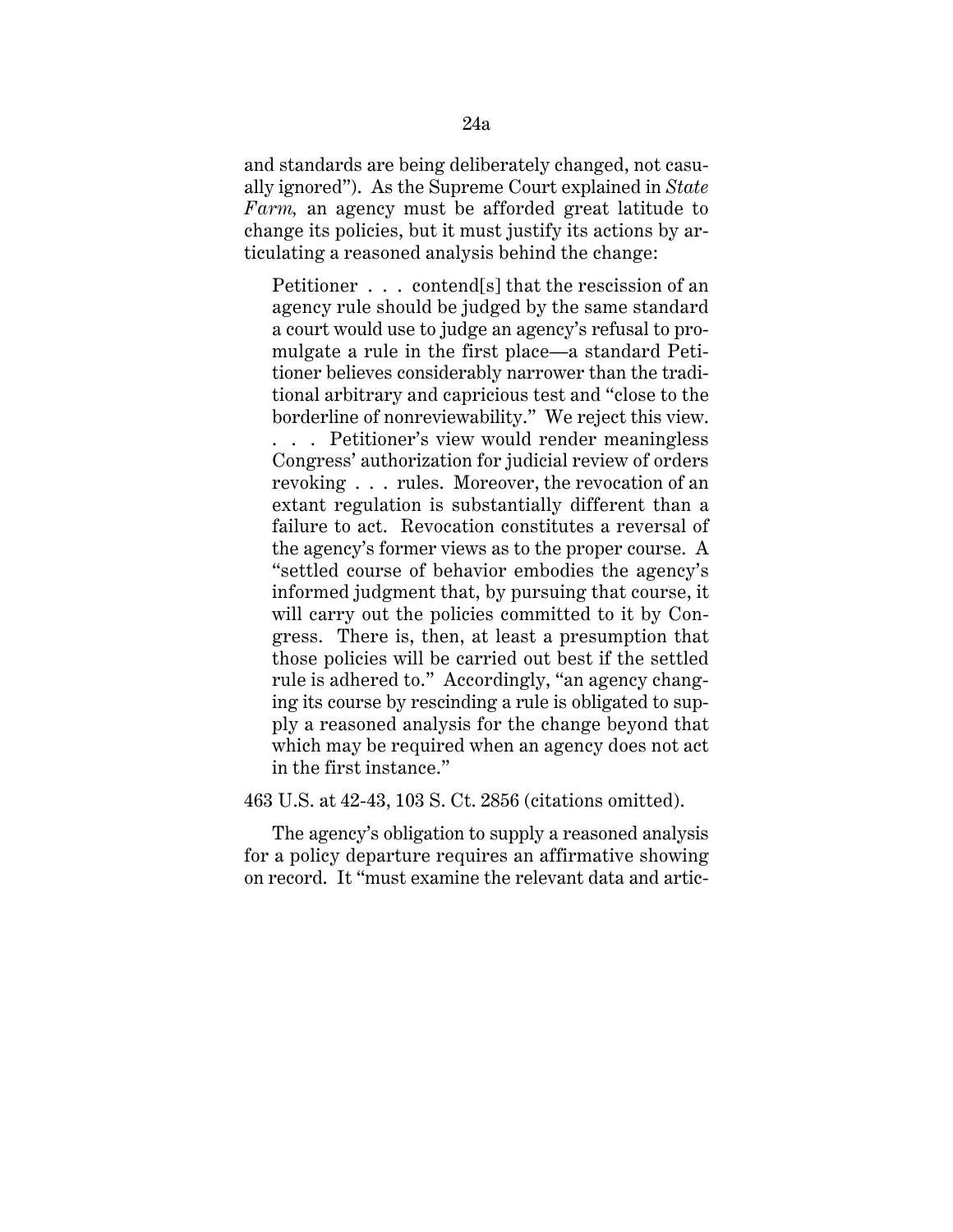ulate a satisfactory explanation for its action including a 'rational connection between the facts found and the choice made.'" *Id.* at 43, 103 S. Ct. 2856 (quoting *Burlington Truck Lines v. United States,* 371 U.S. 156, 168, 83 S. Ct. 239, 9 L. Ed. 2d 207 (1962)). A reviewing court "must 'consider whether the decision was based on a consideration of the relevant factors and whether there has been a clear error of judgment.'" *Id.* (citations omitted). The agency's actions will then be set aside as "arbitrary and capricious" if the agency failed to provide a "reasoned explanation" for its decision to change course. *Massachusetts v. EPA,* U.S.—, 127 S. Ct. 1438, 1463, 167 L. Ed. 2d 248 (2007); *see State Farm,* 463 U.S. at 42-43, 103 S. Ct. 2856; *Nat'l Cable & Telecomms. Ass'n v. Brand X Internet Servs.,* 545 U.S. 967, 981, 125 S. Ct. 2688, 162 L. Ed. 2d 820 (2005) ("unexplained inconsistency" in agency practice is a reason for holding a policy reversal "arbitrary and capricious" under the APA, unless "the agency adequately explains the reasons for a reversal of policy").

In *Fox,* the Second Circuit analyzed the FCC's changed policy on fleeting expletives under State Farm,12 but

 $12$  It was undisputed that the FCC changed its policy on fleeting expletives in *Golden Globes,* which was decided prior to *Fox.* But as the *Fox* court explained, the actual moment the agency changed its course was not pertinent in determining whether the change was valid under *State Farm:*

<sup>[</sup>W]e . . . reject the FCC's contention that our review here is narrowly confined to the specific question of whether the two Fox broadcasts . . . were indecent. The [*Fox Remand Order*] applies the policy announced in *Golden Globes.* If that policy is invalid, then we cannot sustain the indecency findings against *Fox*. Thus, as the Commission conceded during oral argument, the validity of the new "fleeting expletive" policy announced in Golden Globes and applied in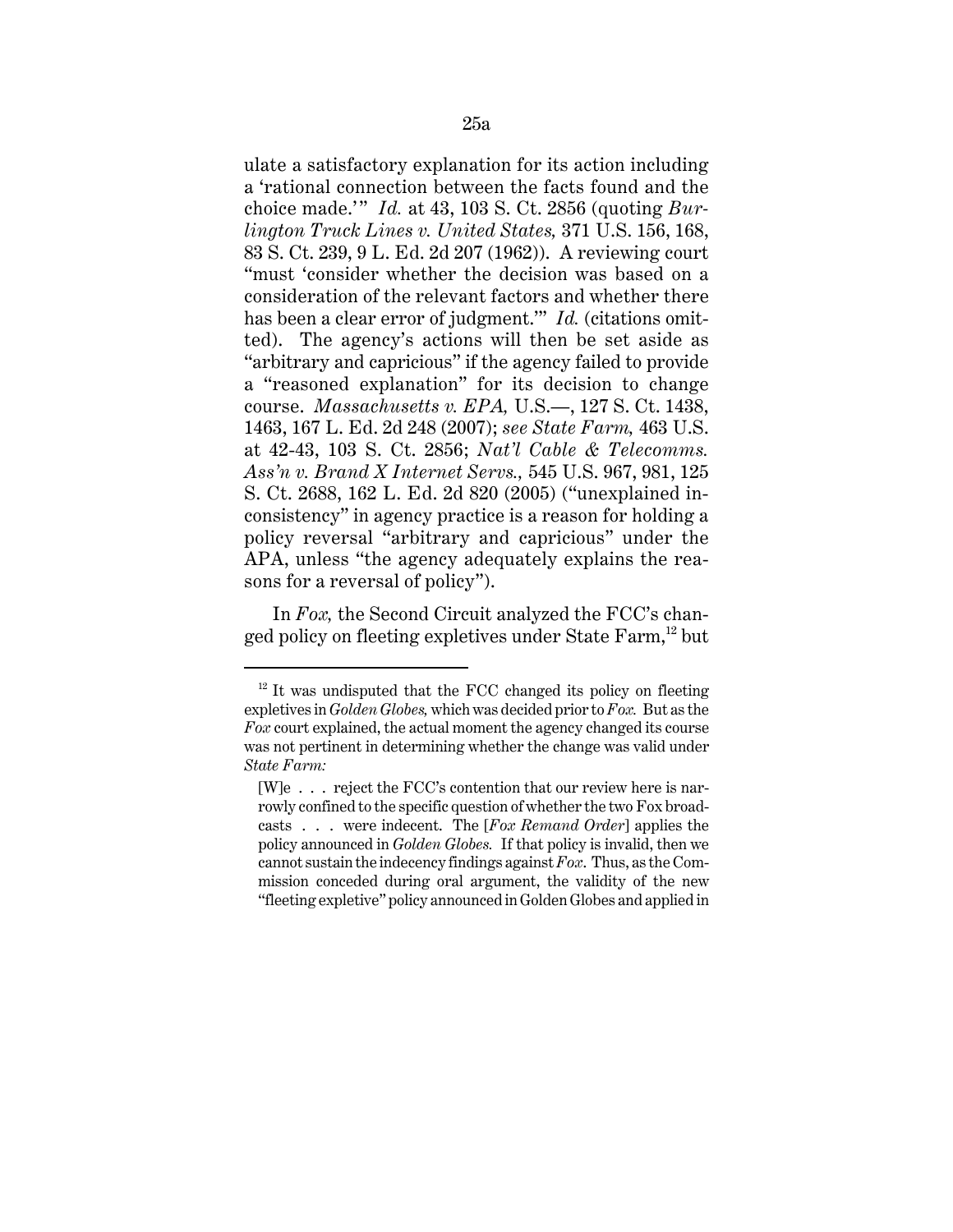the panel split on the outcome of its analysis. Judge Pooler, writing for the majority, found the policy change arbitrary and capricious because the FCC failed to provide a reasoned explanation for the change. *Fox,* 489 F.3d at 455 ("The Networks contend that the Remand Order is arbitrary and capricious because the FCC has made a 180-degree turn regarding its treatment of 'fleeting expletives' without providing a reasoned explanation justifying the about-face. We agree."). Scrutinizing the sufficiency of the Commission's explanation for its policy change, the court rejected the agency's proffered rationale as "disconnected from the actual policy implemented by the Commission." *Id.* at 459 n.8 (citation omitted).

Judge Leval, writing in dissent, also applied *State Farm,* but he disagreed with the amount of deference the majority afforded the FCC's policy decision. Although he agreed that the FCC was obligated to provide a reasoned explanation for its policy shift, he found the agency's explanation sufficient. As Judge Leval explained:

In my view, in changing its position on the repetition of an expletive, the Commission complied with these requirements. It made clear acknowledgment that its *Golden Globes* and *Fox Remand Order* rulings were not consistent with its prior standard regarding

the [*Fox Remand Order*] is a question properly before us on this petition for review.

*Fox*, 489 F.3d at 454. To hold otherwise would create a situation ripe for manipulation by an agency. *Cf. Action for Children's Television v. FCC,* 852 F.2d 1332, 1337 (D.C. Cir. 1988), *superseded in part by ACT II, supra* note 8 ("[A]n agency may not resort to [ad hoc] adjudication as a means of insulating a generic standard from judicial review.").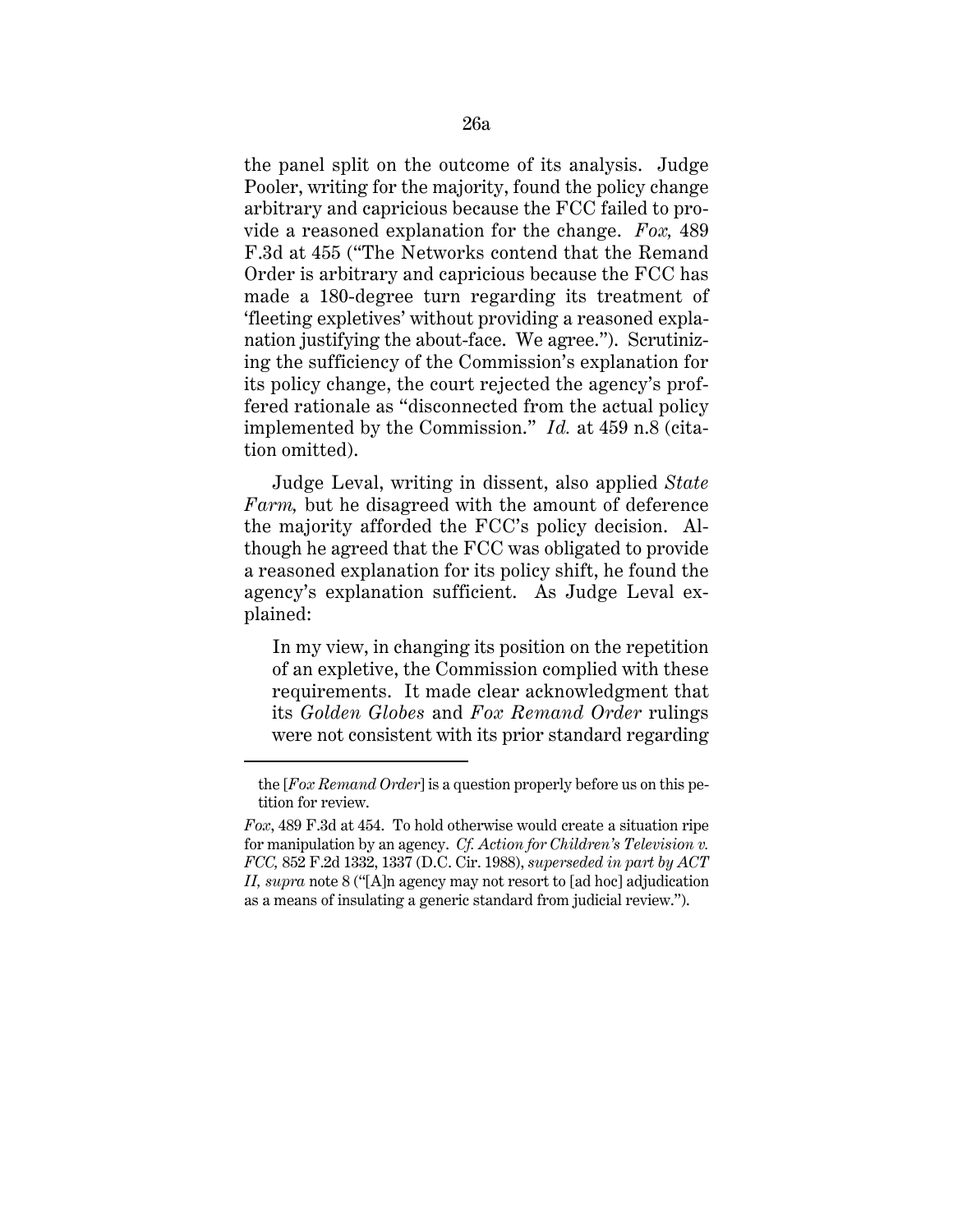lack of repetition. It announced the adoption of a new standard. And it furnished a reasoned explanation for the change. Although one can reasonably disagree with the Commission's new position, its explanation . . . is not irrational, arbitrary, or capricious. The Commission thus satisfied the standards of the Administrative Procedure[ ] Act.

## *Id.* at 470 (Leval, J., dissenting).

In this case, *State Farm* also provides the correct standard of review, but we need not engage in the substantive inquiry that divided the Second Circuit panel in *Fox.* There, as Judge Leval noted in dissent, the FCC provided an explanation for changing its policy on fleeting expletives. The critical question splitting the court was whether that explanation was adequate under *State Farm.* Here, unlike in *Fox,* the FCC has not offered any explanation—reasoned or otherwise—for changing its policy on fleeting images. Rather, the FCC asserts it never had a policy of excluding fleeting images from the scope of actionable indecency, and therefore no policy change occurred when it determined that the Halftime Show's fleeting image of Janet Jackson's breast was actionably indecent. Accordingly, we must determine whether the FCC's characterization of its policy history is accurate. If it is not, then the FCC's policy change must be set aside as arbitrary and capricious, because it has failed to even acknowledge its departure from its former policy let alone supply a "reasoned explanation" for the change as required by *State Farm.*

CBS contends the FCC's indecency regime treated words and images alike, so the exception for fleeting material applied with equal force to words and images.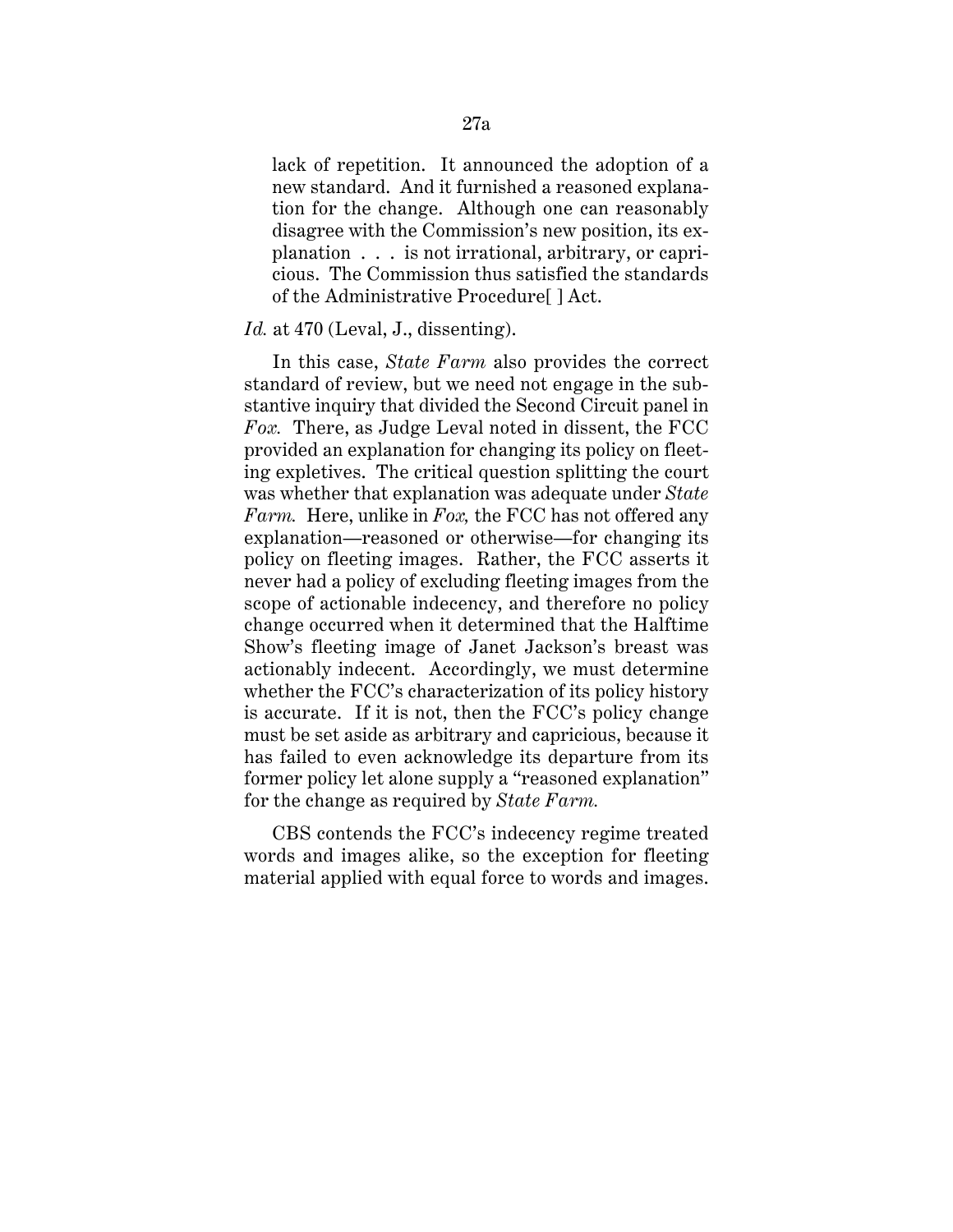The Commission rejects this assertion, contending its prior policy on fleeting material was limited to words alone. Although the FCC acknowledges it had never explicitly distinguished between images and words for the purpose of defining the scope of actionable indecency, it contends the existence of such a distinction was obvious, even if unstated.<sup>13</sup>

The Commission's conclusion on the nature and scope of its indecency regime—including its fleeting material policy—is at odds with the history of its actions in regulating indecent broadcasts. In the nearly three decades between the Supreme Court's ruling in *Pacifica* and CBS's broadcast of the Halftime Show, the FCC had never varied its approach to indecency regulation based on the format of broadcasted content. Instead, the FCC consistently applied identical standards and engaged in identical analyses when reviewing complaints of poten-

 $13$  The FCC's position is difficult to reconcile with the source of its authority to regulate broadcast content. The text of 18 U.S.C. § 1464 provides: "Whoever *utters* any obscene, indecent, or profane *language* by means of radio communication shall be fined under this title or imprisoned not more than two years, or both." *Id.* (emphasis added). Although the text on its face only reaches spoken words, it is applied broadly, as here, to reach all varieties of indecent content. But this broad interpretation of the text requires that the FCC treat words and images interchangeably in order to fit its regulation of indecent images within the boundaries of its statutory authority. Where the FCC's entire enforcement regime is built on the agency's treatment of words and images as functionally identical, it is unclear how the difference between words and images is "obvious." At minimum, the FCC cannot reasonably expect the difference between words and images to be so self-evident that broadcast licensees seeking to comply with indecency standards would interpret FCC enforcement orders narrowly based on whether the reviewed content consisted of words or images.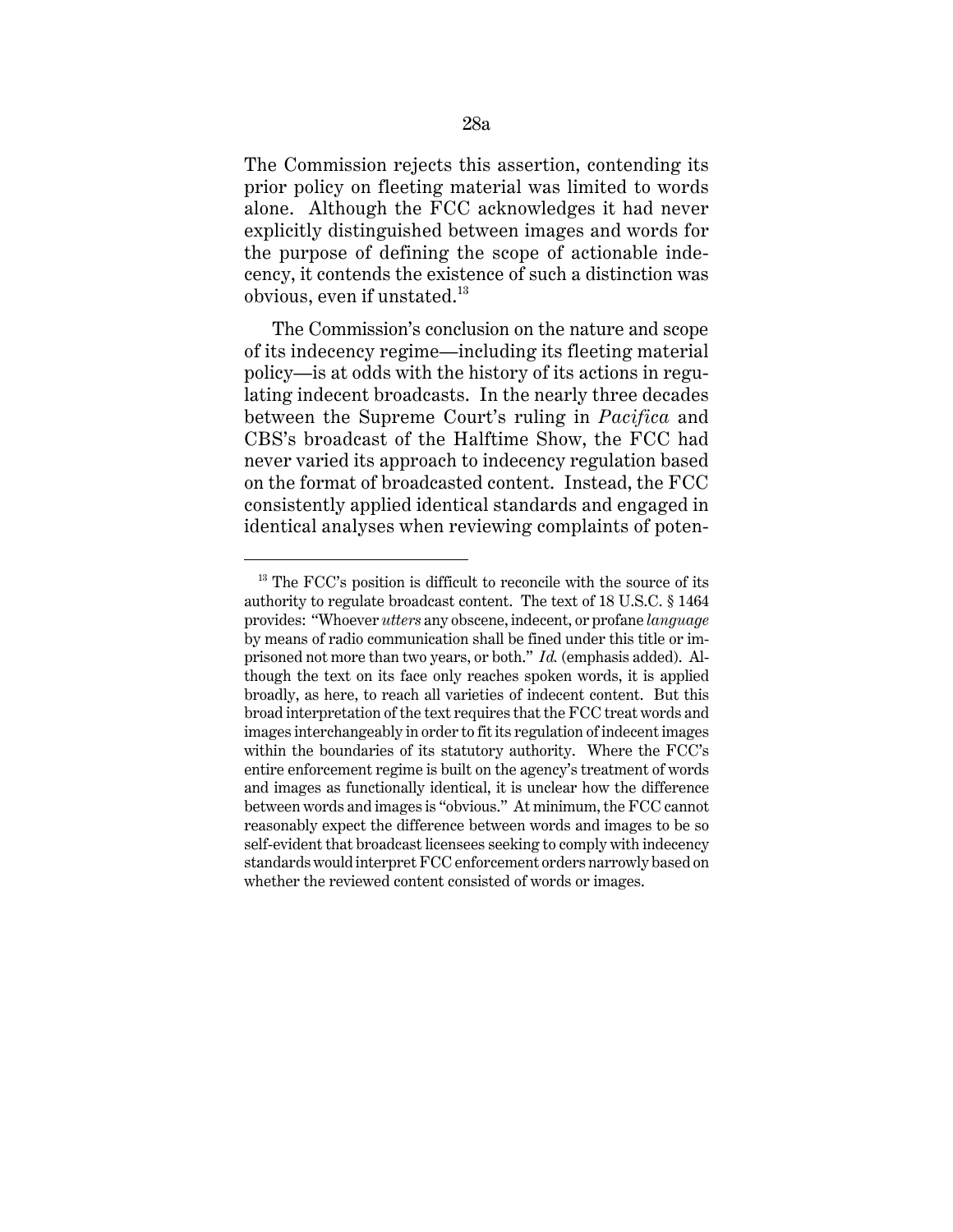tial indecency whether the complaints were based on words or images.

In 2000, for example, the FCC rejected a complaint of indecency based on scenes of nudity in a television broadcast of the film "Schindler's List." *In re WPBN/ WTOM License Subsidiary, Inc.,* 15 F.C.C.R. 1838 (2000). Finding the broadcasted images not actionably indecent, the FCC noted "nudity itself is not *per se* indecent" and applied the identical indecency test the agency used to review potentially indecent language. *Id.* at ¶ 11. The Commission did not treat the nudity complaint differently—factually or legally—from a complaint for indecency based on a spoken utterance. *See id.* at ¶ 10 n.5 ("The Supreme Court has observed that contextual assessments may involve (and are not limited to) an examination of whether the actual *words or depictions* in context are, for example, vulgar or shocking, a review of the manner in which the *words or depictions* are portrayed, and an analysis of whether the allegedly *indecent material is isolated or fleeting.*" (emphasis added)). The Commission even referred in a footnote to its policy towards fleeting material, never suggesting the policy would be inapplicable because the offending broadcast content was an image rather than a word. *See id.* at ¶ 5 n.10 (explaining that contextual assessments of whether certain programming is patently offensive, and therefore actionably indecent, "may involve . . . analysis of whether the allegedly indecent material is isolated or fleeting").

The Commission took the same approach when reviewing viewer complaints against a television station for multiple broadcasts of programs containing expletives, nudity, and other allegedly indecent material. *See*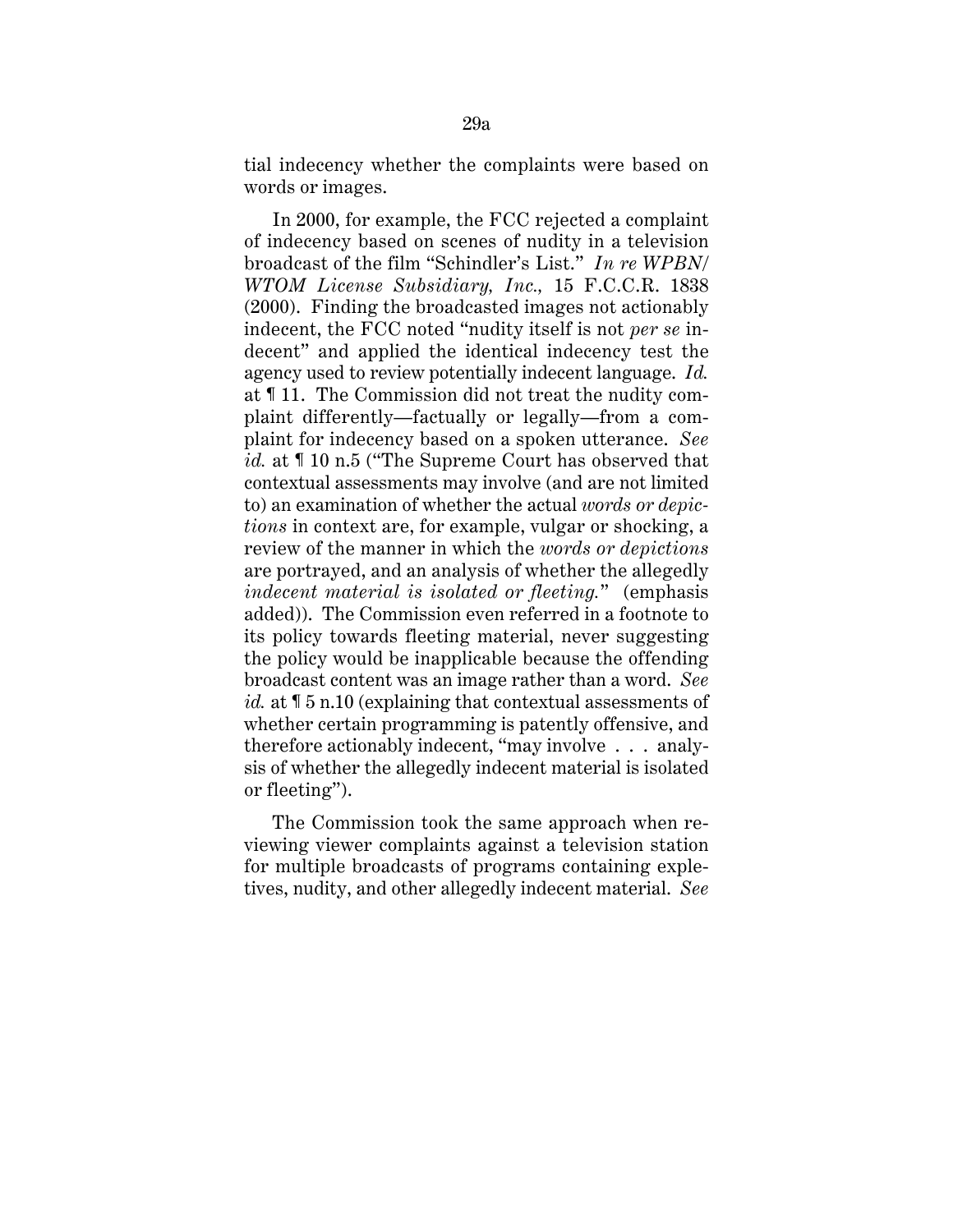*WGBH, supra*. 14 Categorically denying that the programming in  $WGBH$  was actionably indecent,<sup>15</sup> the FCC distinguished the facts of *WGBH* from the Carlin monologue in *Pacifica* by invoking its restrained enforcement policy for fleeting or isolated material. *See id.* at ¶ 10 ("We intend strictly to observe the narrowness of the *Pacifica* holding. . . . Justice Powell's concurring opinion . . . specifically distinguished 'the verbal shock treatment [in *Pacifica* ]' from 'the isolated use of a potentially offensive word in the course of a radio broadcast.' . . . In the case before us, petitioner has made no comparable showing of abuse by WGBH-TV of its programming discretion."); *id.* at ¶ 10 n.6 (finding that WGBH-TV's programs "differ[ed] dramatically from the concentrated and repeated assault involved in *Pacifica*"). In its indecency analysis in *WGBH,* the FCC

<sup>14</sup> Among several broadcasts at issue in *WGBH* were: (1) "numerous episodes of *Monty Python's Flying Circus,* which allegedly consistently relie[d] primarily on scatology, immodesty, vulgarity, nudity, profanity and sacrilege for humor"; (2) "a program entitled *Rock Follies* . . . which [the petitioner] describe[d] as vulgar and as containing profanity" including "obscenities such as shit, bullshit, etc., and action indicating some sexually-oriented content in the program"; and (3) "other programs which allegedly contained nudity and/or sexually-oriented material." 69 F.C.C.2d 1250 at ¶ 2 (internal quotation marks omitted).

<sup>&</sup>lt;sup>15</sup> The FCC contends *WGBH* is inapposite because it was a license revocation proceeding rather than a direct complaint for indecency. But its analysis in reaching its decision is instructive. Because the complainant in *WGBH* challenged the broadcaster's license based on a pattern of allegedly indecent broadcasts, the Commission expressly answered the threshold question of whether the broadcasts were indecent. Separate from the question of whether the broadcaster's actions were sufficient to revoke its license, the Commission's analysis illustrates that "words" and "depictions" were treated identically for purposes of determining whether a broadcast was actionably indecent.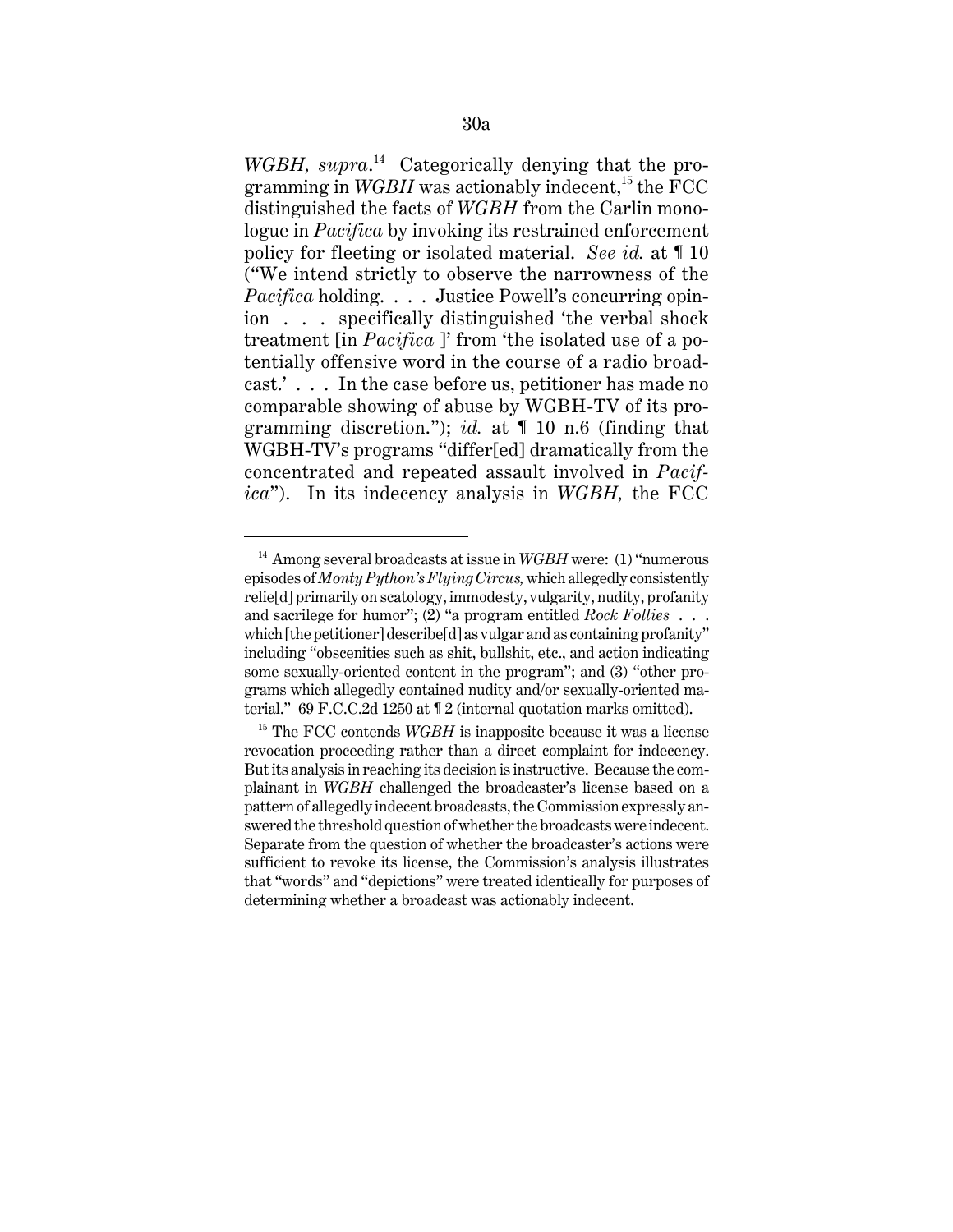made no distinction between words and images (nudity or otherwise).

As evidence that the FCC's policy on fleeting material, as it existed at the time of the Halftime Show, did not distinguish between words and images, CBS presented several complaints viewers had submitted to the FCC about allegedly indecent broadcasts. CBS Letter Br., *submitted pursuant to* Fed R. App. P. 28(j) (Aug. 13, 2007). Accompanying each complaint is a corresponding reply letter by the FCC rejecting the indecency allegation. Each complaint involves some variety of sexually explicit imagery. One letter, for example, describes the early-evening broadcast of a female adult dancer at a strip club and alleges the broadcast contained visible scenes of the woman nude from the waist down revealing exposed buttocks and "complete genital nudity" for approximately five to seven seconds. Another letter describes in part a Sunday-morning television broadcast of the movie "Devices and Desires," which included "scenes of a topless woman in bed with her lover, with her breast very clearly exposed, several scenes of a topless woman running on the beach, and several scenes of a nude female corpse, with the breasts clearly exposed."

Citing *Pacifica* and the indecency standard used to review the broadcast of potentially indecent language, the FCC summarily rejected each of these complaints as "not actionably indecent." The FCC contends these "form letters" are irrelevant, as the letters "do not even explain the grounds for the staff's conclusions that the broadcasts were not indecent, much less rely on the 'fleeting' nature of any alleged nudity as a reason for rejecting the complaints." FCC Letter Br., *submitted*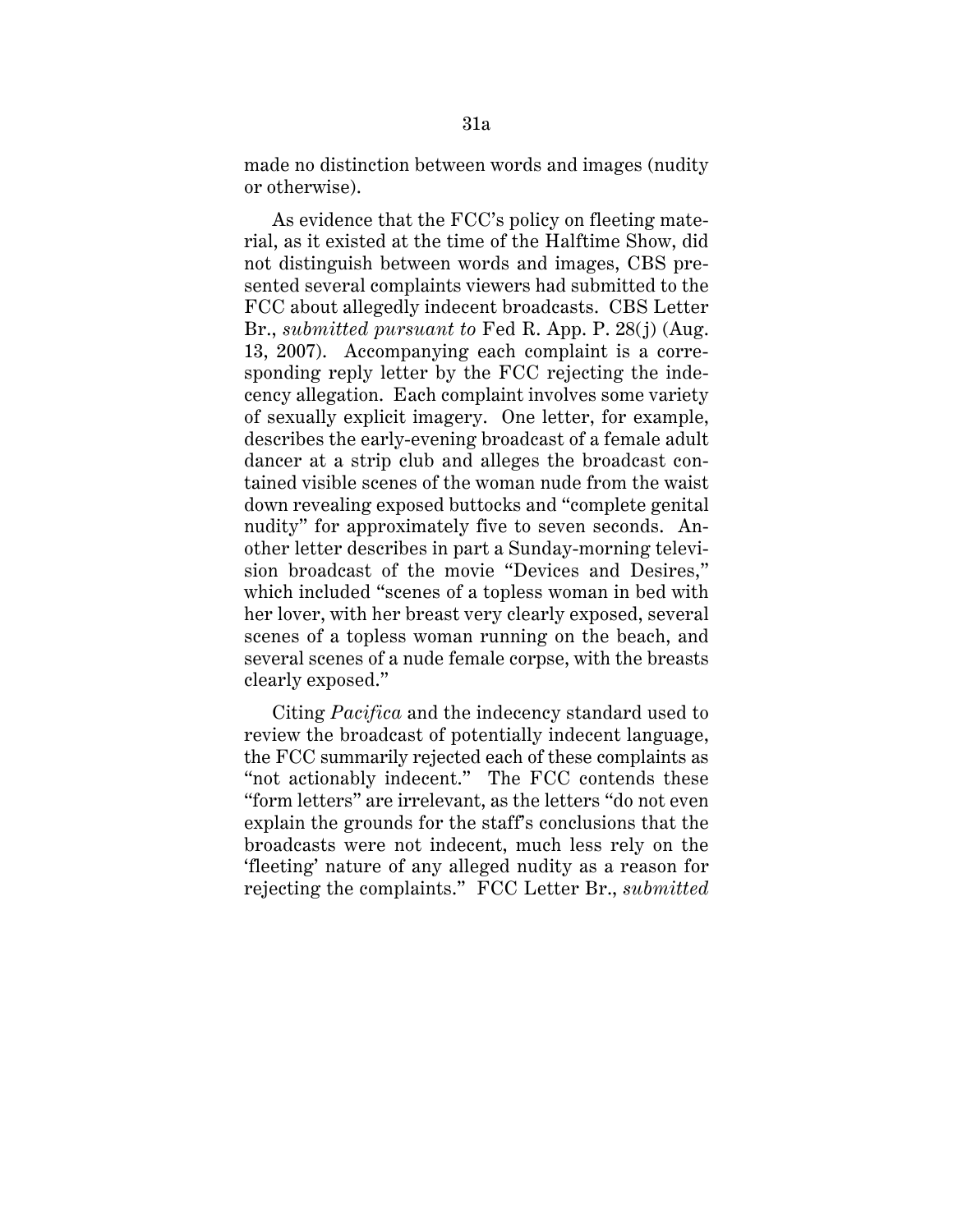*pursuant to* Fed R. App. P. 28(j) (Aug. 27, 2007). But the relevance of the FCC's rejection letters is not found in their specific reasons for finding the images not actionably indecent. Rather, the rejection letters illustrate that the FCC used the identical form letters and indecency analyses to address complaints of indecent nudity that it had long used to address complaints of indecent language.

Confronted with this history of FCC enforcement of restrictions on broadcast indecency, the entirety of which reveals no distinction in treatment of potentially indecent images versus words, the FCC nevertheless finds such a distinction evident in its prior decisions. *See, e.g.,* FCC Br. at 26-27. To support this view, the FCC offers its Notice of Apparent Liability for Forfeiture in *In re Young Broadcasting of San Francisco, Inc.,* 19 F.C.C.R. 1751 (2004), issued four days before CBS's broadcast of the Halftime Show. *See Reconsideration Order* at ¶¶ 10, 36; FCC Br. at 26-27. *Young Broadcasting* involved a morning news show segment in which two performers from a production titled "Puppetry of the Penis" appeared in capes but were otherwise naked underneath the capes. *Young Broadcasting* at ¶ 13. The two men, whose act involved manipulating and stretching their genitalia to simulate various objects, performed a demonstration of their act with the agreement of the show's hosts and at the urging of off-camera station personnel. *Id.* Although the performance was directed away from the camera, the penis of one performer was fully exposed on camera for less than one second as the men turned away to act out their performance. *See id.* at ¶¶ 12, 13. Based on these facts, the Commission found the station apparently liable for a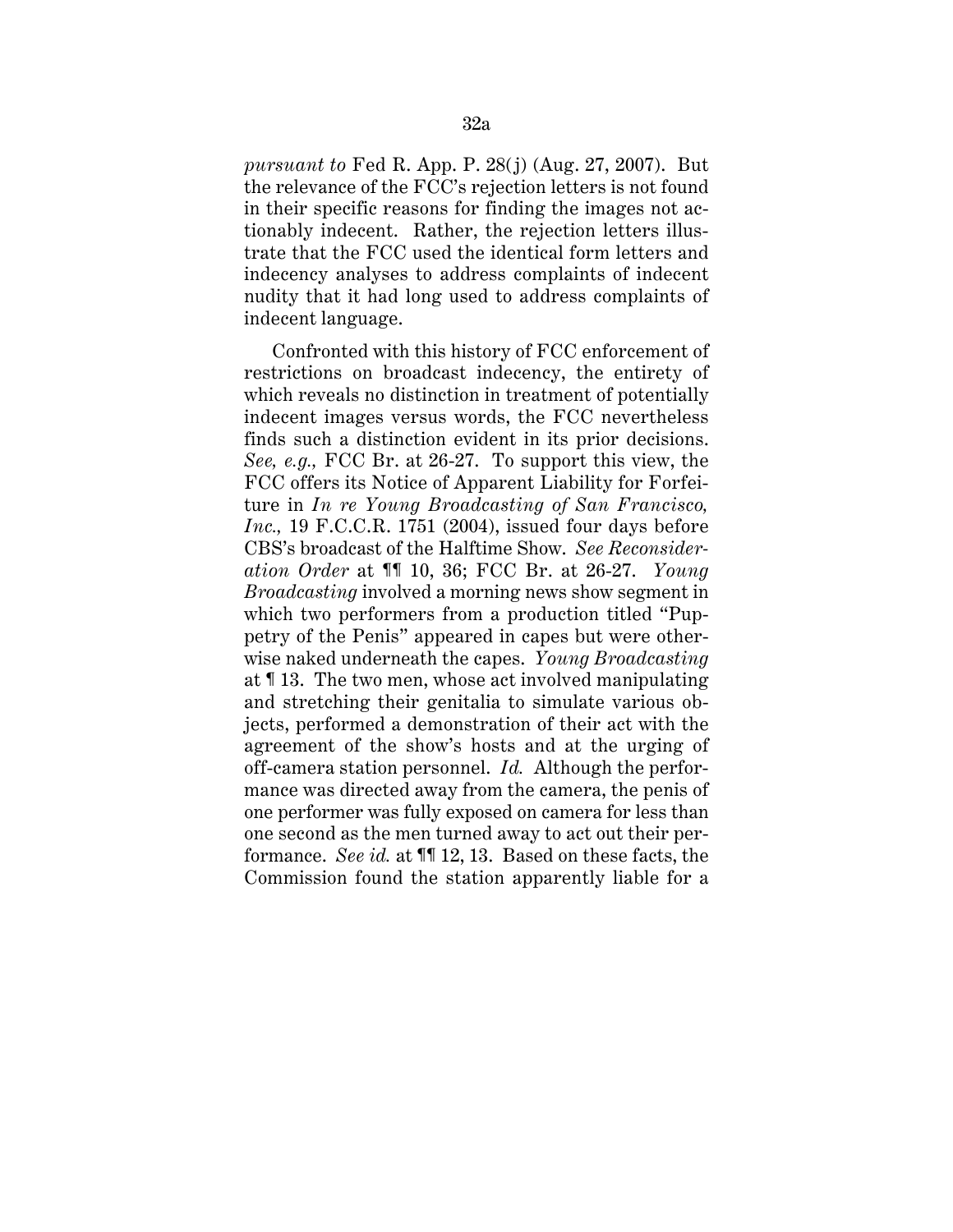forfeiture penalty for broadcasting indecent material. *Id.* at ¶ 16.

The FCC contends *Young Broadcasting* was not a departure from its prior indecency regime. Rather, as it explains, *Young Broadcasting* merely represented the first instance in which the Commission expressly articulated its preexisting (but unstated) policy of treating fleeting images differently from fleeting words.<sup>16</sup> On this view, according to the FCC, *Young Broadcasting* should have dispelled any doubts about the historical breadth of its fleeting material policy prior to the Halftime Show because it was issued a few days before CBS's broadcast. But *Young Broadcasting* is unavailing for this purpose. It makes no distinction, express or implied, between words and images in reaching its indecency determination. To the contrary, it discusses and compares several other FCC determinations on potentially indecent utterances and depictions, treating the cases interchangeably and ultimately distinguishing those cases' outcomes without any indication that the

 $16$  Several statements in the FCC's own press release announcing the *Young Broadcasting* Notice of Apparent Liability belie the agency's contention here that *Young Broadcasting* accorded with its prior policies. *See* Press Release, FCC, *Comm'n Proposes to Fine Young Broadcasting of San Francisco, Inc., Statutory Maximum for Apparent Violation of Indecency Rules* (Jan. 27, 2004) (statement of Chairman Michael K. Powell: "Today, we open another front in our increased efforts to curb indecency on our nation's airwaves . . . ."); *id.* (statement of Commissioner Michael J. Copps: "I am pleased that this Commission is finally taking an initial step against indecency on television."); *id.* (statement of Commissioner Kevin J. Martin: "I hope that this step today represents the beginning of a commitment to consider each indecency complaint seriously . . . .").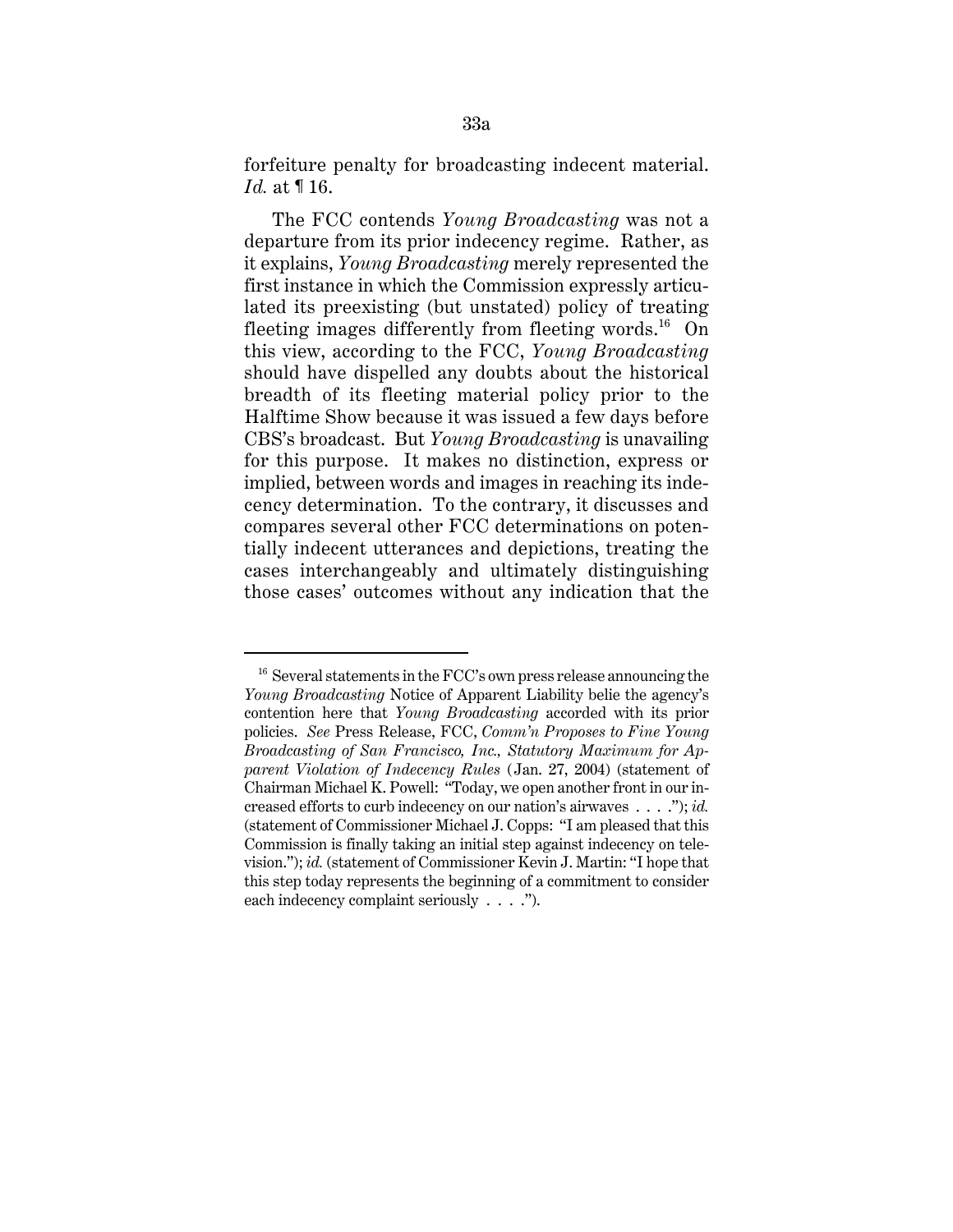format of the offending material was a relevant consideration. *See, e.g., id.* at ¶ 12 & n.35; *id.* at ¶ 14.<sup>17</sup>

Accordingly, *Young Broadcasting* does not support the FCC's assertion here that its policy on fleeting material had always excluded images and applied only to words. *Young Broadcasting* appears instead to be best understood as the Commission's initial effort to abandon its restrained enforcement policy on fleeting material. While the final disposition of *Young Broadcasting* was still unresolved,<sup>18</sup> the overarching policy departure that

<sup>17</sup> One of the cases the FCC distinguished in *Young Broadcasting* was its Notice of Apparent Liability in *Flambo Broadcasting, Inc. (KFMH-FM),* 9 F.C.C.R. 1681 (MMB 1994), which involved "a radio station's broadcast of sexual material in a crude joke" that was not found actionably indecent. *Young Broadcasting* at ¶ 12 n.35. As with the other cases it discussed in its *Young Broadcasting* Notice of Apparent Liability, the FCC did not draw any distinction between *Young Broadcasting* and *Flambo Broadcasting* based on the subject material there being words or images. But it did distinguish the two notices of apparent liability in part because: "assuming that the joke [at issue in *Flambo Broadcasting*] was cut off immediately, the staff of the then-Mass Media Bureau found that it would not have been actionably indecent because it was *brief, live, unscripted and from an outside source.*" *Young Broadcasting* at ¶ 12 n.35 (emphasis added). Notably, the facts here—a brief image of a bare female breast during the live Halftime Show broadcast resulting from an unscripted stunt by Jackson and Timberlake—are remarkably similar to the *Flambo Broadcasting* fact pattern that the FCC found readily distinguishable from the actionably indecent material in *Young* Broadcasting.

*<sup>18</sup> Young Broadcasting* was a notice of apparent liability, which is non-final until the implicated licensee either declines to dispute the findings in the notice or the licensee's responsive opposition is fully adjudicated. *See* FCC Br. at 13 (describing content of CBS Notice of Apparent Liability as "tentative conclusions"); *see also* 47 U.S.C. § 504(c) ("In any case where the Commission issues a notice of apparent liability looking toward the imposition of a forfeiture under this chapter,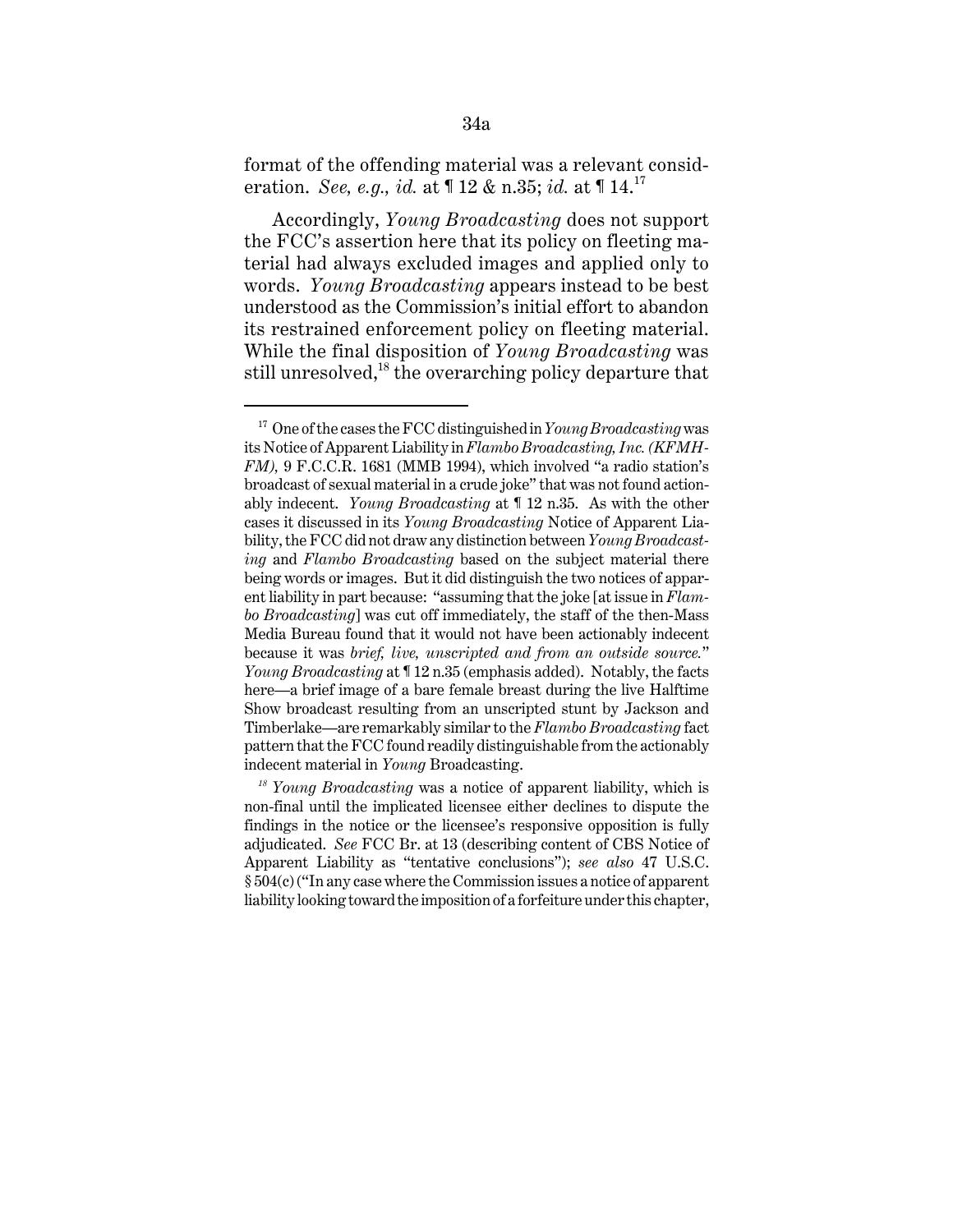the Commission sought to accomplish there was effectuated by a combination of its *Golden Globes* order and its orders on appeal here. The Commission's reasoning in *Young Broadcasting* is therefore illuminating here.

In *Young Broadcasting,* the Commission distinguished that case's facts from several of its prior orders. But in so doing, the Commission overlooked the fact that application of its fleeting material policy had been a determinative factor in those prior orders. For example, the licensee in *Young Broadcasting* cited for support *L.M. Communications,* 7 F.C.C.R. 1595 (1992), in which the radio broadcast of a single expletive was found not actionably indecent. *Young Broadcasting* at ¶ 12 n.35. The FCC found *L.M. Communications* "distinguishable because there was no finding that the material, in context, was pandering, titillating or intended to shock the audience." *Id.* But *L.M. Communications* made no reference to the pandering, titillating or shocking nature of the subject broadcast material. Rather, it determined the material was not actionably indecent because the "broadcast contained only a fleeting and isolated utterance which, within the context of live and spontaneous

that fact shall not be used, in any other proceeding before the Commission, to the prejudice of the person to whom such notice was issued, unless (i) the forfeiture has been paid, or (ii) a court of competent jurisdiction has ordered payment of such forfeiture, and such order has become final."). At the time the Commission issued its *Reconsideration Order* against CBS and after its determination in *Golden Globes,* the question of whether the broadcast licensee in *Young Broadcasting* would contest the Notice of Apparent Liability in that case was still unresolved. *See Reconsideration Order* at ¶ 6 n.25 (indicating the status of the *Young Broadcasting* Notice of Apparent Liability as "response pending" at the time of the *Reconsideration Order*'s issuance).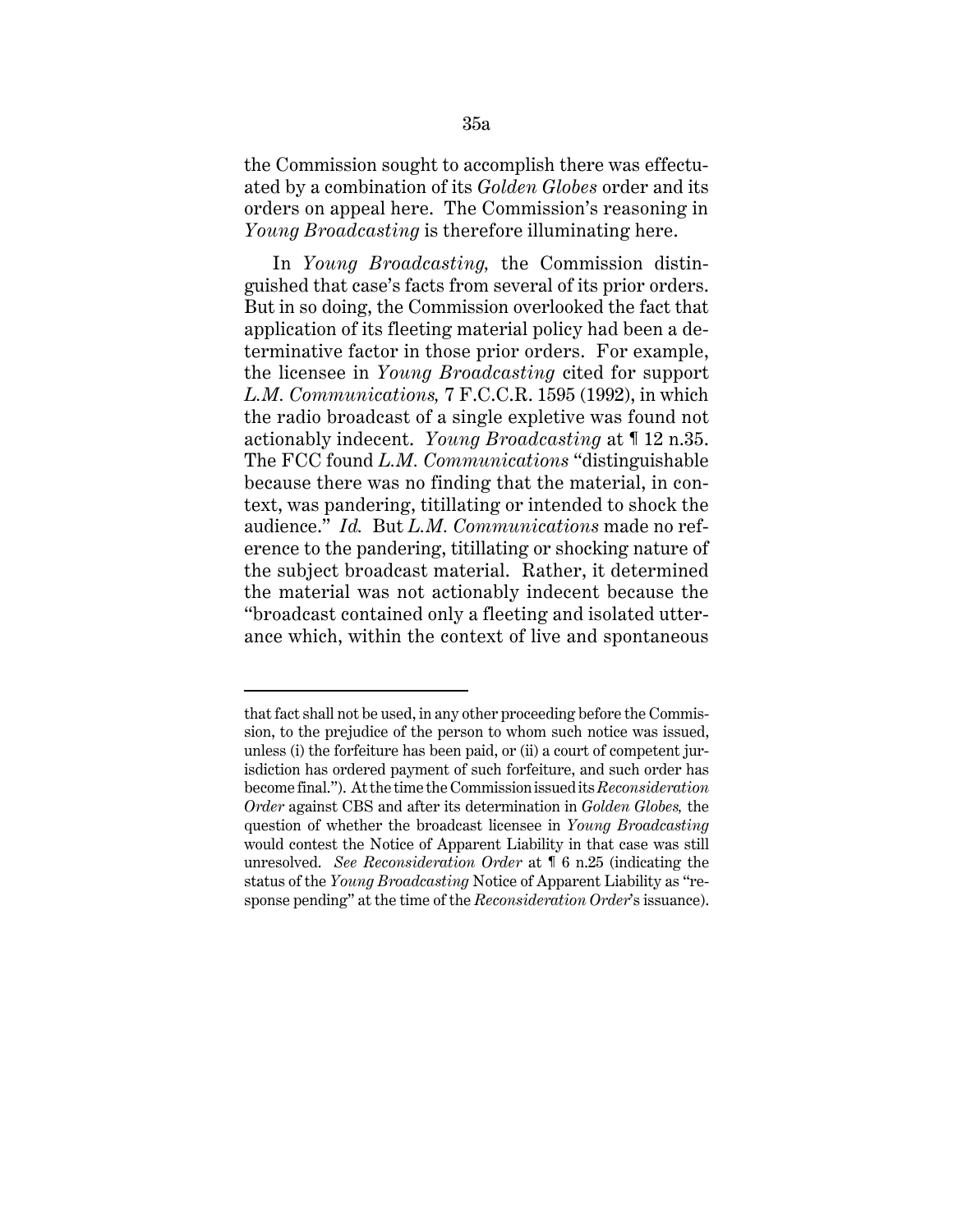programming, does not warrant a Commission sanction." *L.M. Commc'ns,* 7 F.C.C.R. at 1595.

The Commission's failure to acknowledge the existence of its prior policy on fleeting material in *Young Broadcasting* is illustrative of its approach here. In *Young Broadcasting,* it read the policy out of existence by substituting new rationales for its prior indecency determinations that had applied the policy. Here, the Commission is foreclosed from adopting the same approach by its admission in *Golden Globes* that the fleeting material policy existed. So it instead apparently seeks to revise the scope of the policy by contending the policy never included fleeting images. But extensive precedent over thirty years of indecency enforcement demonstrates otherwise.

Our reluctant conclusion that the FCC has advanced strained arguments to avoid the implications of its own fleeting indecency policy was echoed by our sister circuit in *Fox:*

In [its *Omnibus Order*], the FCC "reject[s] Fox's suggestion that Nicole Richie's [use of two expletives] would not have been actionably indecent prior to our *Golden Globes* decision," and would only concede that it was "not apparent" that Cher's [use of one expletive] at the 2002 Billboard Music Awards would have been actionably indecent at the time it was broadcast. [*Id.*] at **11** 22, 60. Decisions expressly overruled in *Golden Globes* were now dismissed as "staff letters and dicta," and the Commission even implied that the issue of fleeting expletives was one of first impression for the FCC in *Golden Globes. Id.* at ¶ 21 ("[I]n 2004, the Commission itself considered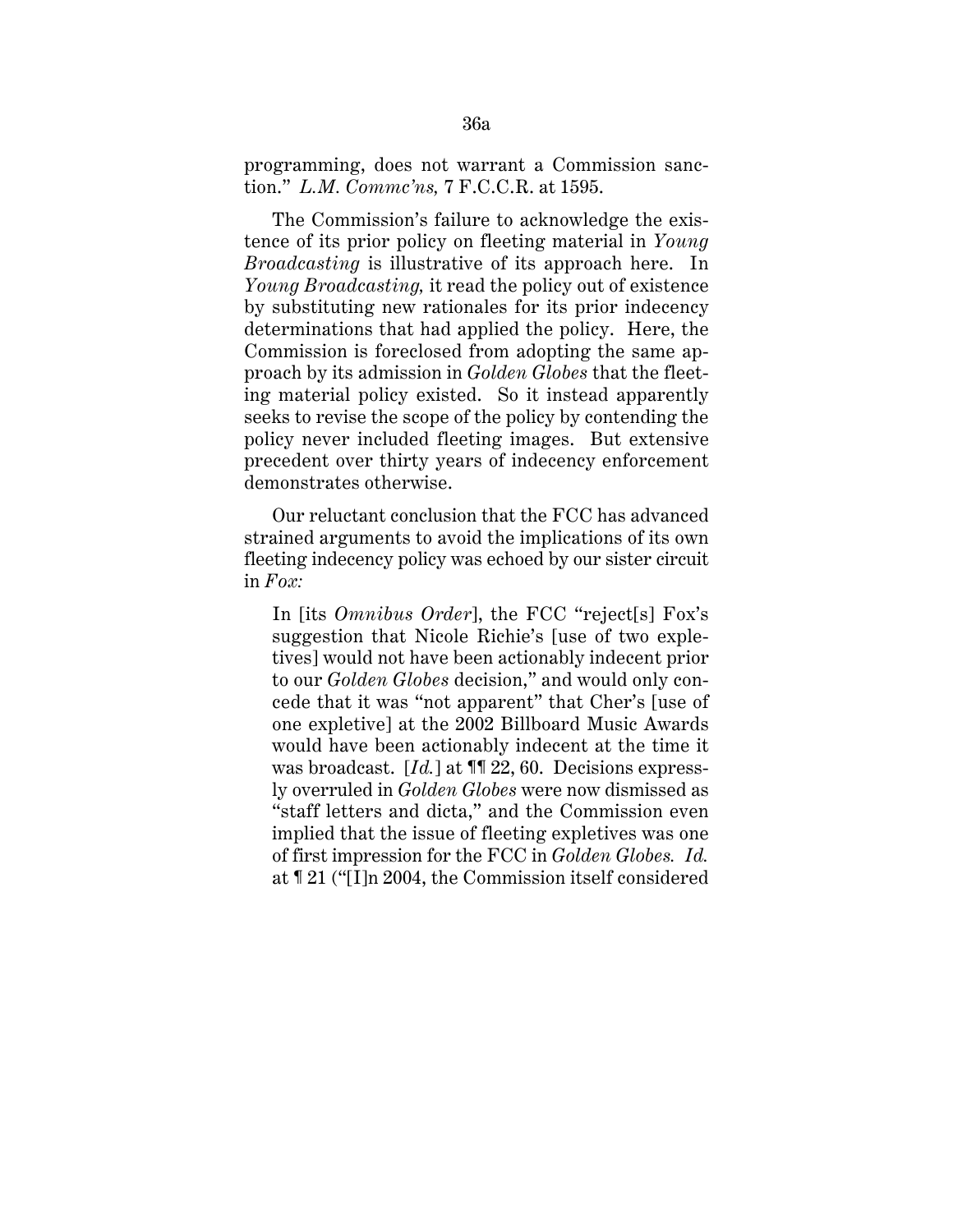for the first time in an enforcement action whether a single use of an expletive could be considered indecent.").

*Fox,* 489 F.3d at 456 n.6. When confronted with these troublesome revisionist arguments, the FCC conceded the existence of its prior policy. *See id.* at 456 ("[I]n its brief to this court, the FCC now concedes that *Golden Globes* changed the landscape with regard to fleeting expletives." (citations omitted)); *see also id.* at 470 (Leval, J., dissenting) ("[The FCC] made clear acknowledgment that its *Golden Globes* and *Fox Remand Order* rulings were not consistent with its prior standard regarding lack of repetition."). But it has made no such concession here. Faced with extensive evidence to the contrary, the Commission nevertheless continues to assert that its fleeting material policy was limited to words and did not exclude fleeting images from the scope of actionable indecency.

In sum, the balance of the evidence weighs heavily against the FCC's contention that its restrained enforcement policy for fleeting material extended only to fleeting words and not to fleeting images. As detailed, the Commission's entire regulatory scheme treated broadcasted images and words interchangeably for purposes of determining indecency. Therefore, it follows that the Commission's exception for fleeting material under that regulatory scheme likewise treated images and words alike. Three decades of FCC action support this conclusion. Accordingly, we find the FCC's conclusion on this issue, even as an interpretation of its own policies and precedent, "counter to the evidence before the agency" and "so implausible that it could not be ascribed to a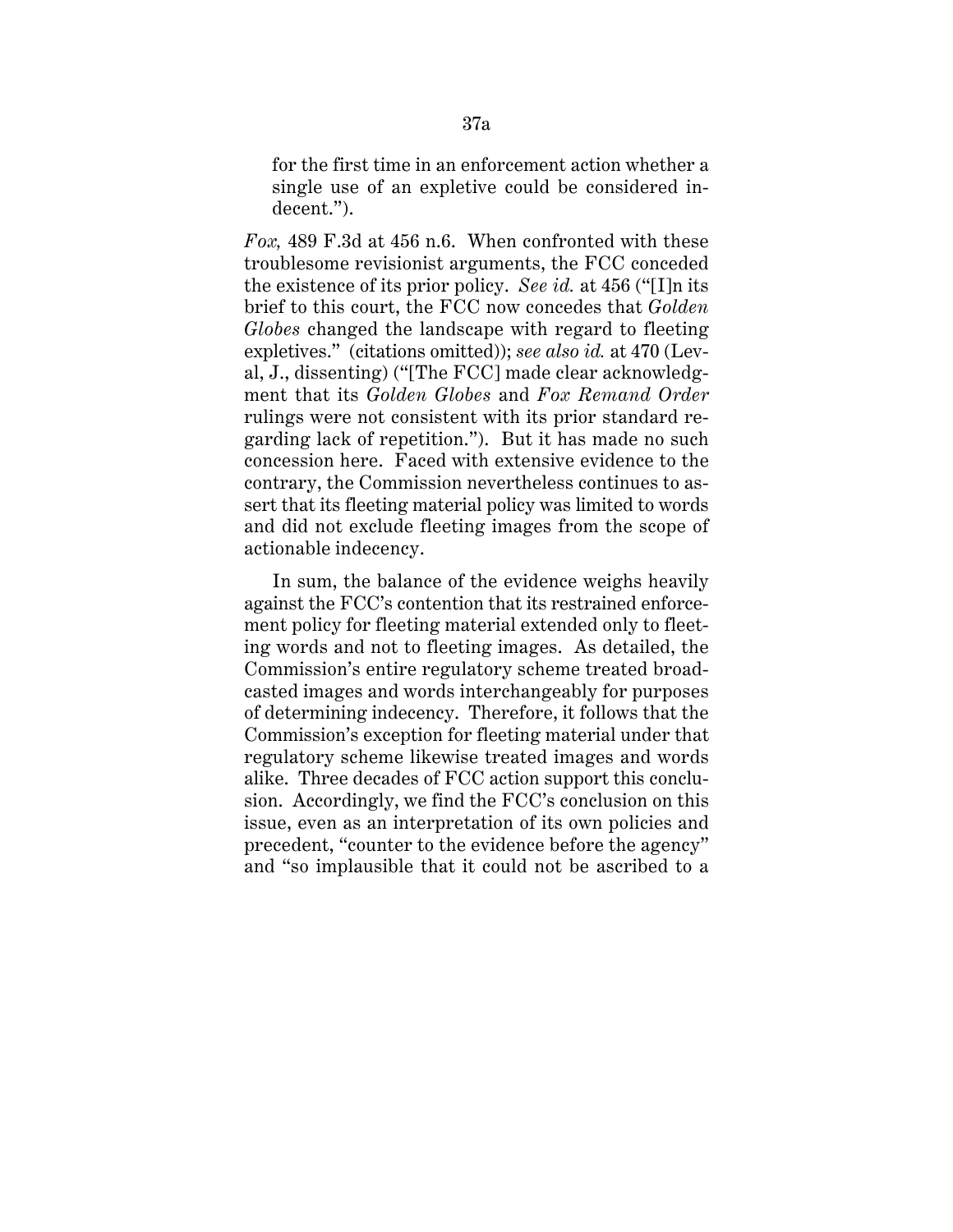difference in view or the product of agency expertise." *State Farm,* 463 U.S. at 43, 103 S. Ct. 2856.

Because the Commission fails to acknowledge that it has changed its policy on fleeting material, it is unable to comply with the requirement under *State Farm* that an agency supply a reasoned explanation for its departure from prior policy.19 *See id.;* cf. *Ramaprakash,* 346 F.3d at 1125 ("[F]ailure to come to grips with conflicting precedent constitutes an [agency's] inexcusable departure from the essential requirement of reasoned decision making."); *LeMoyne-Owen College v. NLRB,* 357 F.3d 55, 61 (D.C. Cir. 2004) (Roberts, J.) ("[W]here, as here, a party makes a significant showing that analogous cases have been decided differently, the agency must do more than simply ignore that argument. . . . The need for an explanation is particularly acute when an agency is applying a multi-factor test through case-by-case adjudication."). Consequentially, the FCC's new policy of including fleeting images within the scope of actionable indecency is arbitrary and capricious under *State Farm* and the Administrative Procedure Act, and therefore invalid as applied to CBS.

 $19$  In its brief and at oral argument, the Commission continues to assert it has not changed its policy on fleeting material, yet it also suggests several reasons why a policy including fleeting images within the scope of actionable indecency is reasonable. *But see State Farm,* 463 U.S. at 50, 103 S. Ct. 2856 ("[T]he courts may not accept appellate counsel's post hoc rationalizations for agency action. It is well-established that an agency's action must be upheld, if at all, on the basis articulated by the agency itself." (internal citations omitted)).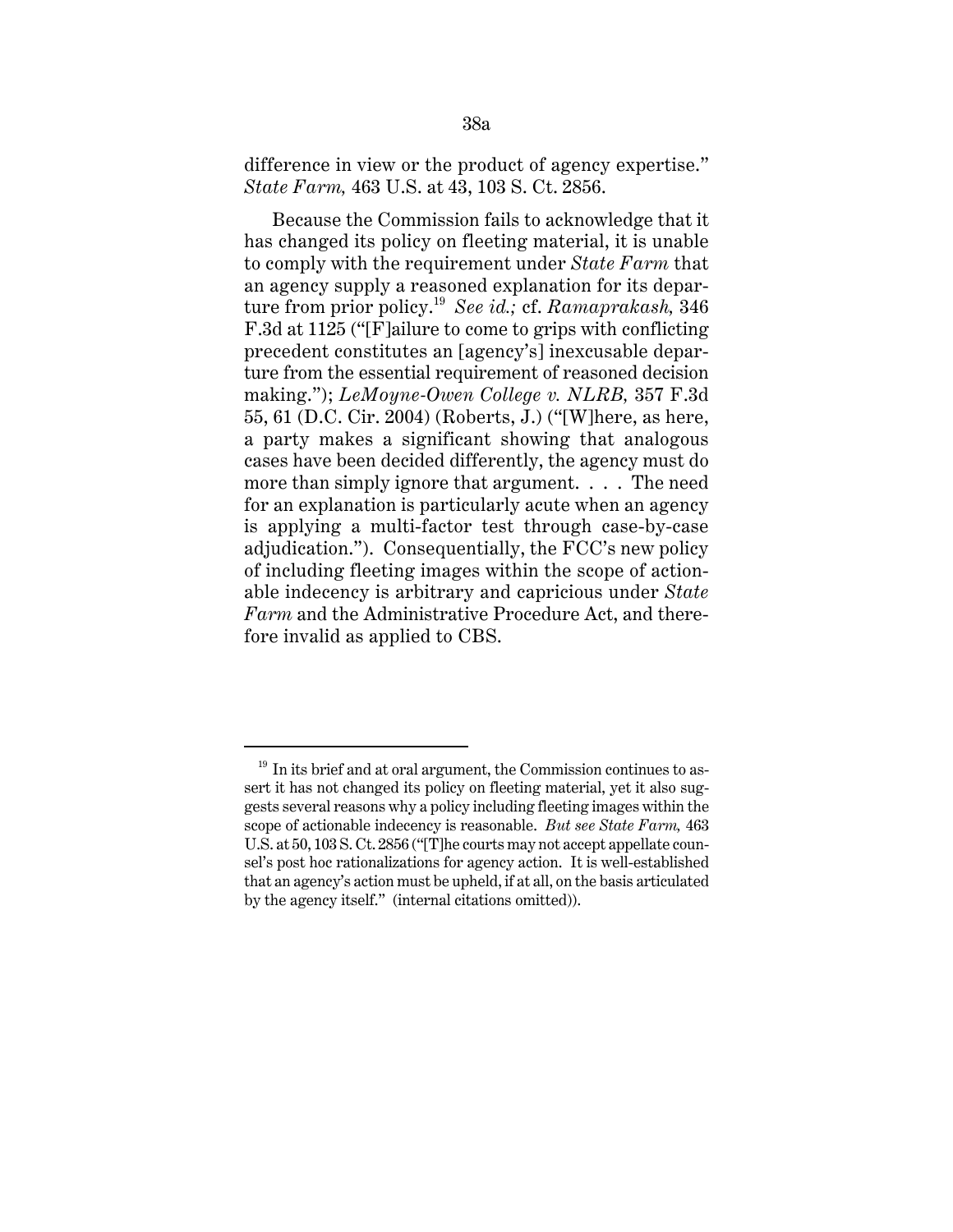The FCC's arbitrary and capricious change of policy on the broadcast of fleeting indecent material should be a sufficient ground to decide this case. But if not, it would appear the Commission incorrectly determined CBS's liability for Jackson and Timberlake's Halftime Show performance.<sup>20</sup> CBS contends it neither planned Jackson and Timberlake's offensive actions nor knew of the performers' intent to incorporate those actions into their performance. The FCC does not dispute this assertion, but it nevertheless seeks to hold CBS liable for the performers' actions. The Commission offers three theories of liability. First, the FCC contends the performers' intent can be imputed to CBS under the common law doctrine of *respondeat superior.* Second, the FCC contends CBS's unique duties as a broadcast licensee permit an extension of vicarious liability beyond the traditional employer-employee scope of *respondeat superior.* Third, the FCC contends CBS is directly liable for the performers' actions because it "willfully" failed to take adequate measures to guard against a known risk that indecency might occur during the Halftime Show.

At this juncture, we do not believe these theories provide grounds for CBS's liability. Jackson and Timberlake were independent contractors, who are outside the scope of *respondeat superior,* rather than employees as the FCC found. The First Amendment precludes the FCC from sanctioning CBS for the indecent expressive conduct of its independent contractors without offering proof of scienter as an element of liability. And it is un-

 $20$  This issue was extensively briefed by the parties and amici.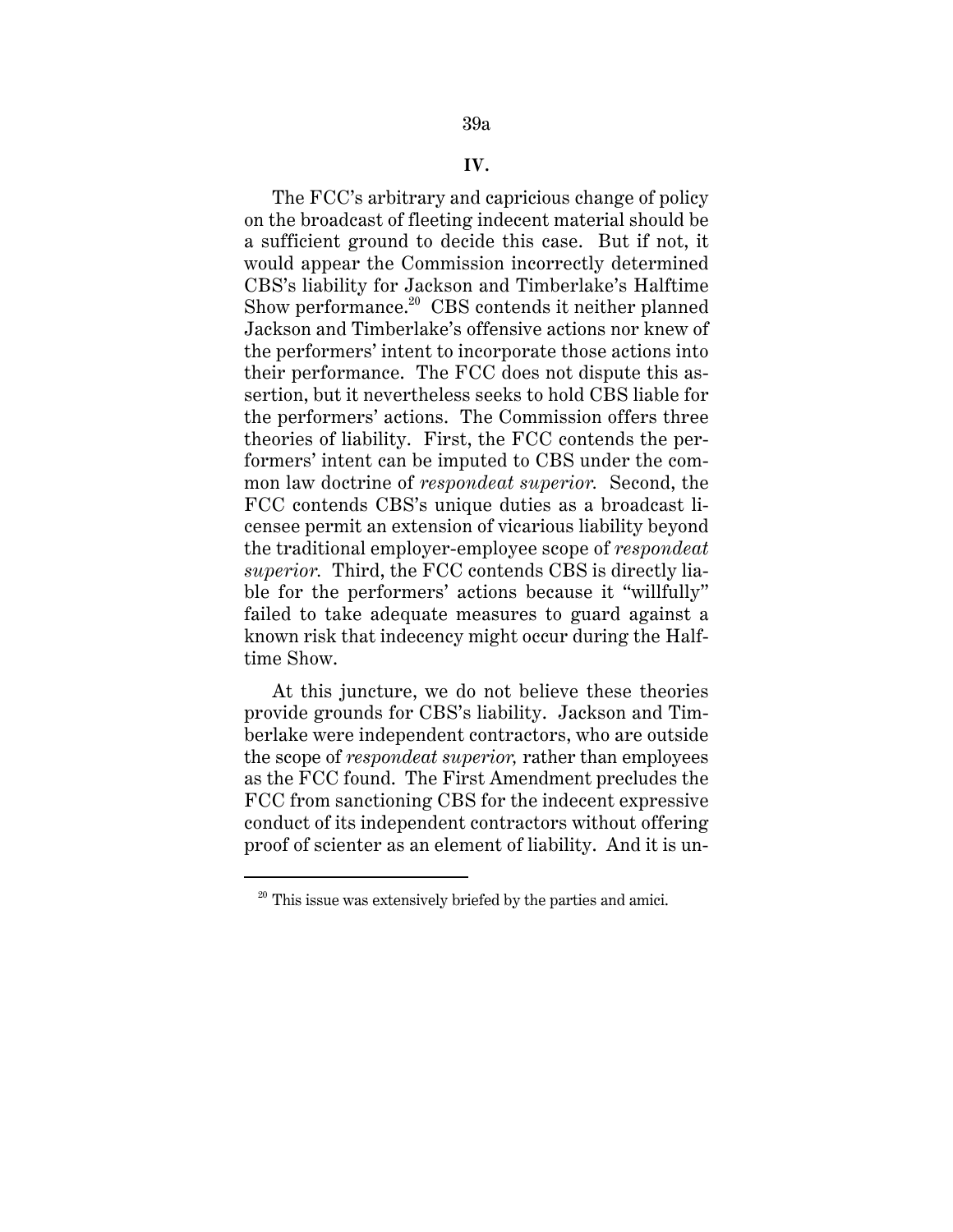clear whether the FCC correctly applied a "willfulness" standard to find CBS liable for failing to prevent the Halftime Show's indecency.

# **A.**

The FCC relies primarily on the traditional agency doctrine of *respondeat superior* to hold CBS vicariously liable for the actions of Janet Jackson and Justin Timberlake during the Halftime Show. The *respondeat superior* doctrine provides that "[a]n employer is subject to liability for torts committed by employees while acting within the scope of their employment." Restatement (Third) of Agency § 2.04 (2006); *see also id.* § 7.07. The doctrine's "scope is limited to the employment relationship and to conduct falling within the scope of that relationship  $\ldots$  ." *Id.* § 2.04 cmt. b. Here, the parties dispute whether the conduct giving rise to liability was performed by CBS's employees. CBS asserts, and the FCC denies, that Jackson and Timberlake were independent contractors and therefore outside the scope of *respondeat superior.* CBS also contends *respondeat superior* is an unsuitable theory of liability in the broadcast indecency context and asserts the FCC's "novel" adoption of it in this case is improper.

The federal statutes restricting broadcast indecency, 18 U.S.C. § 1464, and establishing the FCC's forfeiture penalty scheme, 47 U.S.C. § 503, are silent on vicarious liability. Nevertheless, there is sound authority that CBS may be vicariously liable for the indecent speech or expression of its employees. *See Cantrell v. Forest City Pub. Co.,* 419 U.S. 245, 253-54, 95 S. Ct. 465, 42 L. Ed. 2d 419 (1974) (holding a newspaper publisher "liable under traditional doctrines of respondeat superior" for a re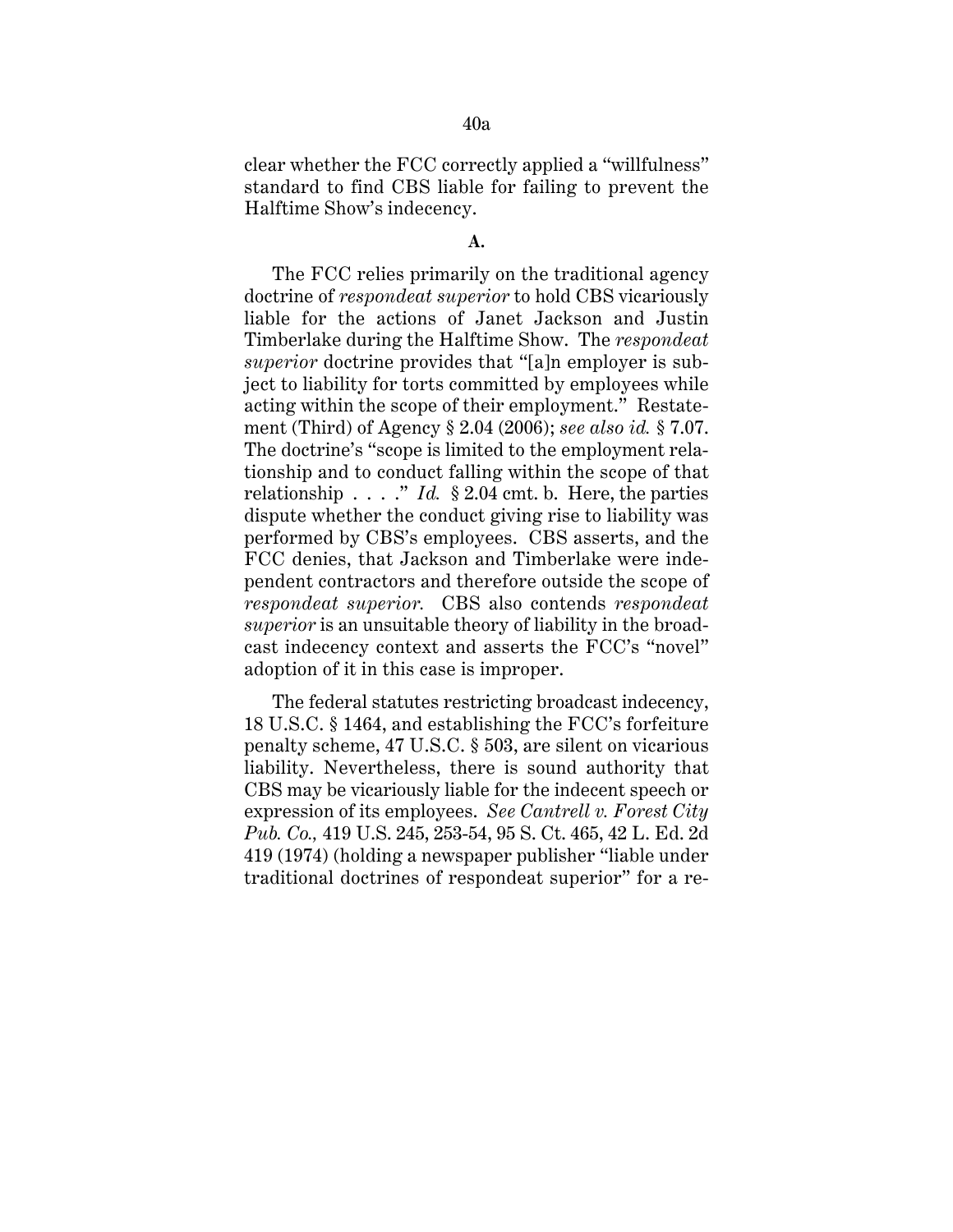porter's story that contained knowing falsehoods injurious to the privacy of the subjects of the story); *Schiavone Constr. Co. v. Time, Inc.,* 847 F.2d 1069, 1089 n.34 (3d Cir. 1988) ("Because [reporter] Sandy Smith was an employee of Time, Time is responsible for Smith's actual malice under a theory of respondeat superior." (citing *Cantrell,* 419 U.S. at 253-54, 95 S. Ct. 465; R. Smolla, Law of Defamation § 3.36 (1986))). Accordingly, if a broadcaster's employee violates the indecency provision of 18 U.S.C. § 1464, as sanctioned through the forfeiture scheme of 47 U.S.C. § 503(b), *respondeat superior* liability may be permissible.

But even though the *respondeat superior* doctrine may apply in this context, it is limited to the conduct of employees acting within the scope of their employment. Determining whether CBS may be liable under *respondeat superior* first requires selection of the applicable legal standard for differentiating an "employee" from an "independent contractor." Neither party has adequately analyzed the issue. CBS suggests New York law applies, asserting the FCC itself determined in its orders that a choice-of-law provision included in both performers' Halftime Show agreements requires application of New York law. But it provides no additional argument in support of applying New York law. The Commission denies it ever made this determination in its orders, instead urging application of "federal law," but without elaborating or specifying the applicable legal standard.

As CBS states, the Commission, in its orders in this case, referenced the choice-of-law provisions in the Jackson and Timberlake performance agreements. *See Forfeiture Order* at ¶ 25 n.88; *Reconsideration Order* at ¶ 27 n.90. But those references by the Commission, read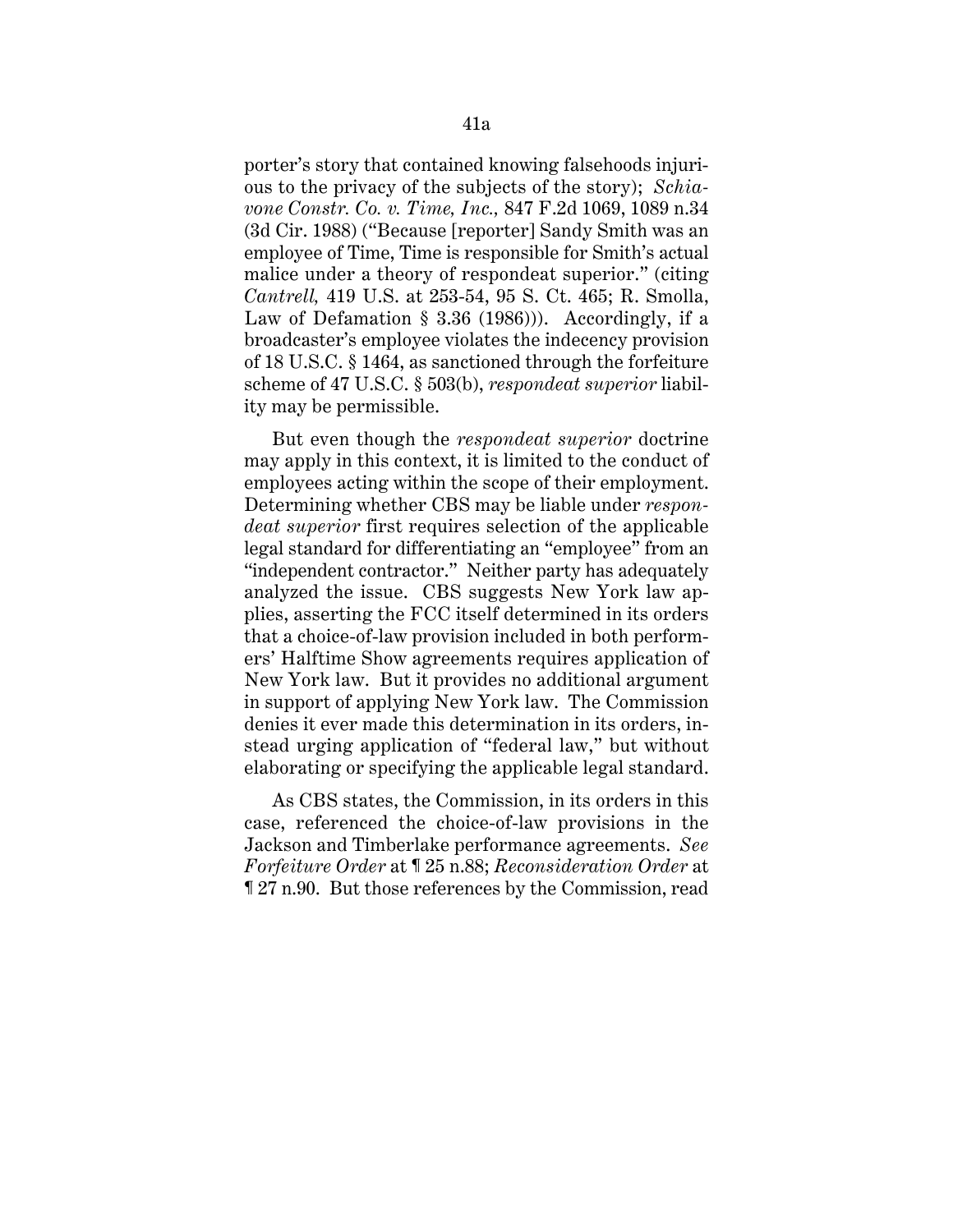in context, were not determinations of what law should apply here. Rather, as it asserts, the FCC cited New York law as one non-exhaustive example of "courts applying common law agency principles." *Reconsideration Order* at  $\mathbb{I}$  27. And its references to the choice-of-law provisions in the performers' agreements were included only for the purpose of adding weight to its citations to New York law in this regard.

Moreover, the choice-of-law provisions in the Jackson and Timberlake performance agreements only select New York contract law. The provisions, which are identical in the two agreements, read: "CHOICE OF LAW: This Agreement and all matters or issues collateral thereto shall be governed by the laws of the State of New York applicable to contracts executed and to be performed entirely therein." The plain text of these contract provisions select "the laws of the State of New York applicable to contracts"—that is, New York contract law—in all disputes central or collateral to the contract. *Respondeat superior* is a principle of agency law. Were the present case a matter of interpreting the construction or validity of contractual provisions, New York law might well apply. But we read the contract as silent on applicable agency law, and CBS has not offered any further explanation to support a finding to the contrary.

Furthermore, even if the choice-of-law provisions had been inclusively drafted to select all categories of New York law, or if the "matters or issues collateral thereto" language of the choice-of-law provisions could be interpreted to cover this case, our conclusion would be the same. The regulation of broadcast indecency is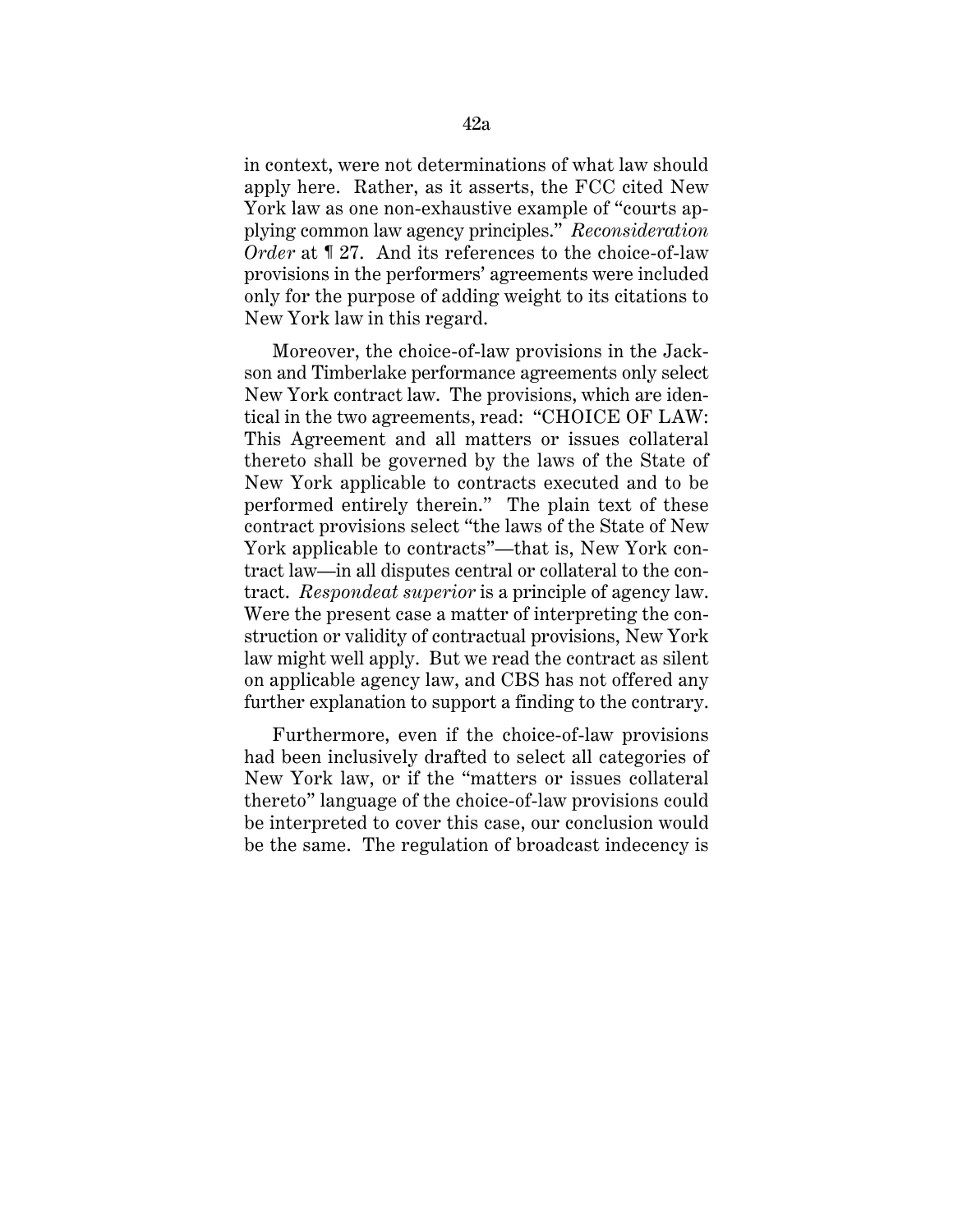the province of the federal government.<sup>21</sup> Whether or not an agent was an "employee" of its principal—for the specific purpose of determining liability under the broadcast indecency regime—depends on the definition the federal government assigns to the term "employee" under its administrative scheme. No state's law may alter the scope or nature of liability for broadcast indecency by supplying an alternate definition.

Accordingly, we believe the FCC's contention that "federal law" applies is correct. Liability here arises under a federal regulatory scheme, and defining the boundaries of permissible vicarious liability under that scheme is likewise a federal matter. To hold otherwise would create opportunities for broadcasters to evade liability for broadcast indecency through artful drafting of contracts and would frustrate the federal government's intention of crafting uniform national rules restricting the transmission of indecent and obscene material over public airwaves. *Cf. Cmty. for Creative Non-Violence v. Reid,* 490 U.S. 730, 740, 109 S. Ct. 2166, 104 L. Ed. 2d 811 (1989) ("Establishment of a federal rule of agency, rather than reliance on state agency law, is particularly appropriate here given the [Copyright Act of 1976]'s express objective of creating national, uniform

 $21$  The FCC possesses broad authority to regulate television broadcasters, which operate as licensees subject to federal rules. Some of those rules, such as the indecency restrictions implicated here, appear to leave little room for regulation by the States. *See Allen B. Dumont Labs. v. Carroll,* 184 F.2d 153, 156 (3d Cir. 1950) (invalidating a regulation of the Pennsylvania State Board of Censors, which required that all motion picture films intended to be broadcast by television in Pennsylvania be submitted to the Board for censorship purposes, because federal provisions on broadcast indecency, profanity and obscenity preempted state censorship rules).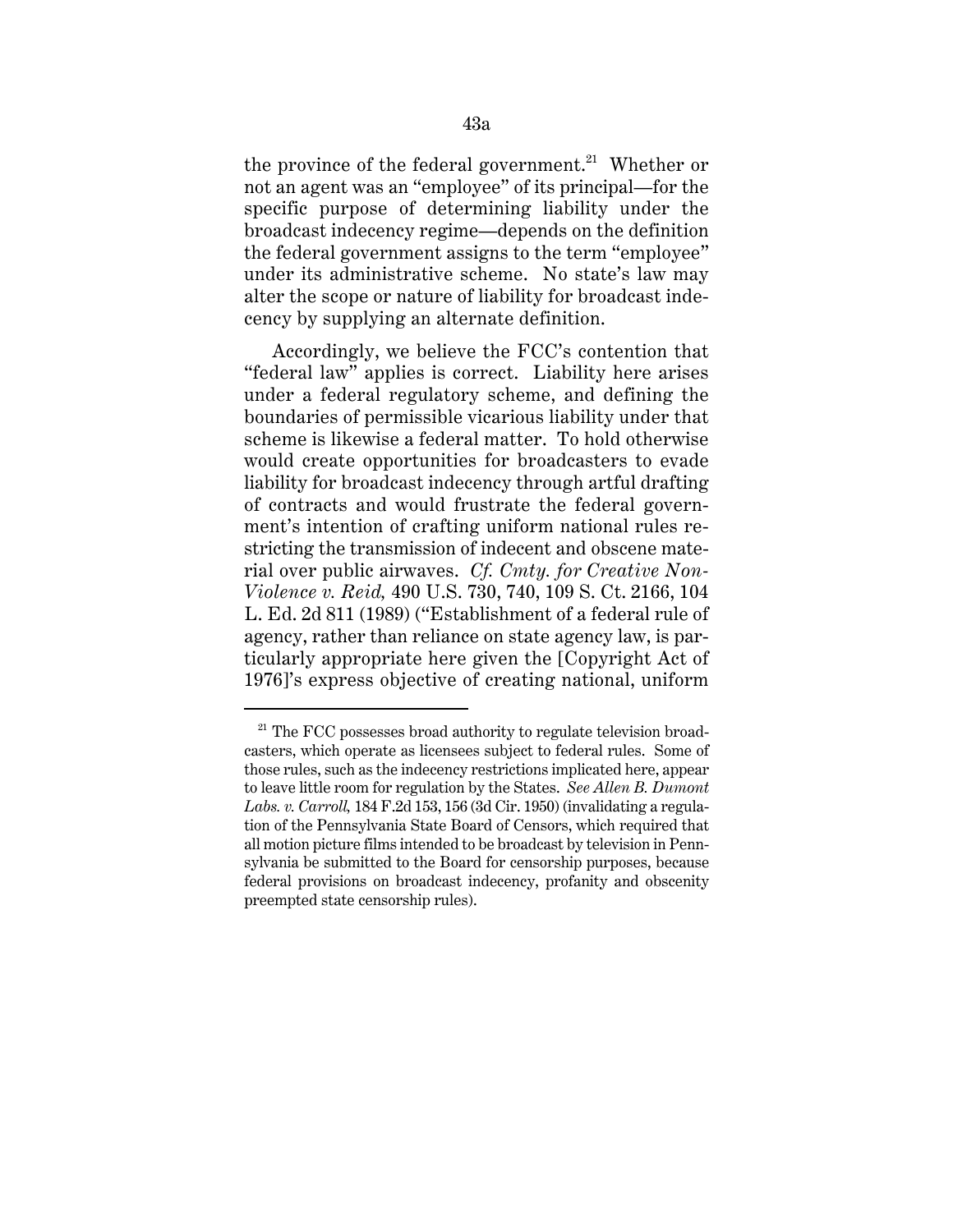copyright law by broadly pre-empting state statutory and common-law copyright regulation."). The question is how to define the scope and substance of the vicarious liability rule here—a uniform federal rule on a broadcaster's liability for its own agents' indecent acts.

In analogous situations requiring a determination of vicarious liability under a uniform, nationally-applicable law, the Supreme Court has looked to the general common law of agency rather than the law of any particular state:

The Act nowhere defines the terms "employee" or "scope of employment." It is, however, well established that where Congress uses terms that have accumulated settled meaning under the common law, a court must infer, unless the statute otherwise dictates, that Congress means to incorporate the established meaning of these terms. In the past, when Congress has used the term "employee" without defining it, we have concluded that Congress intended to describe the conventional master-servant relationship as understood by common-law agency doctrine. . . . [W]hen we have concluded that Congress intended such terms as "employee," "employer," and "scope of employment" to be understood in light of agency law, we have relied on the general common law of agency, rather than on the law of any particular State, to give meaning to these terms.

*Reid,* 490 U.S. at 739-40, 109 S. Ct. 2166 (interpreting use of the term "employee" in the Copyright Act of 1976, to ascertain whether a work was prepared by an employee or independent contractor, which is part of the determination of whether work is "for hire" under the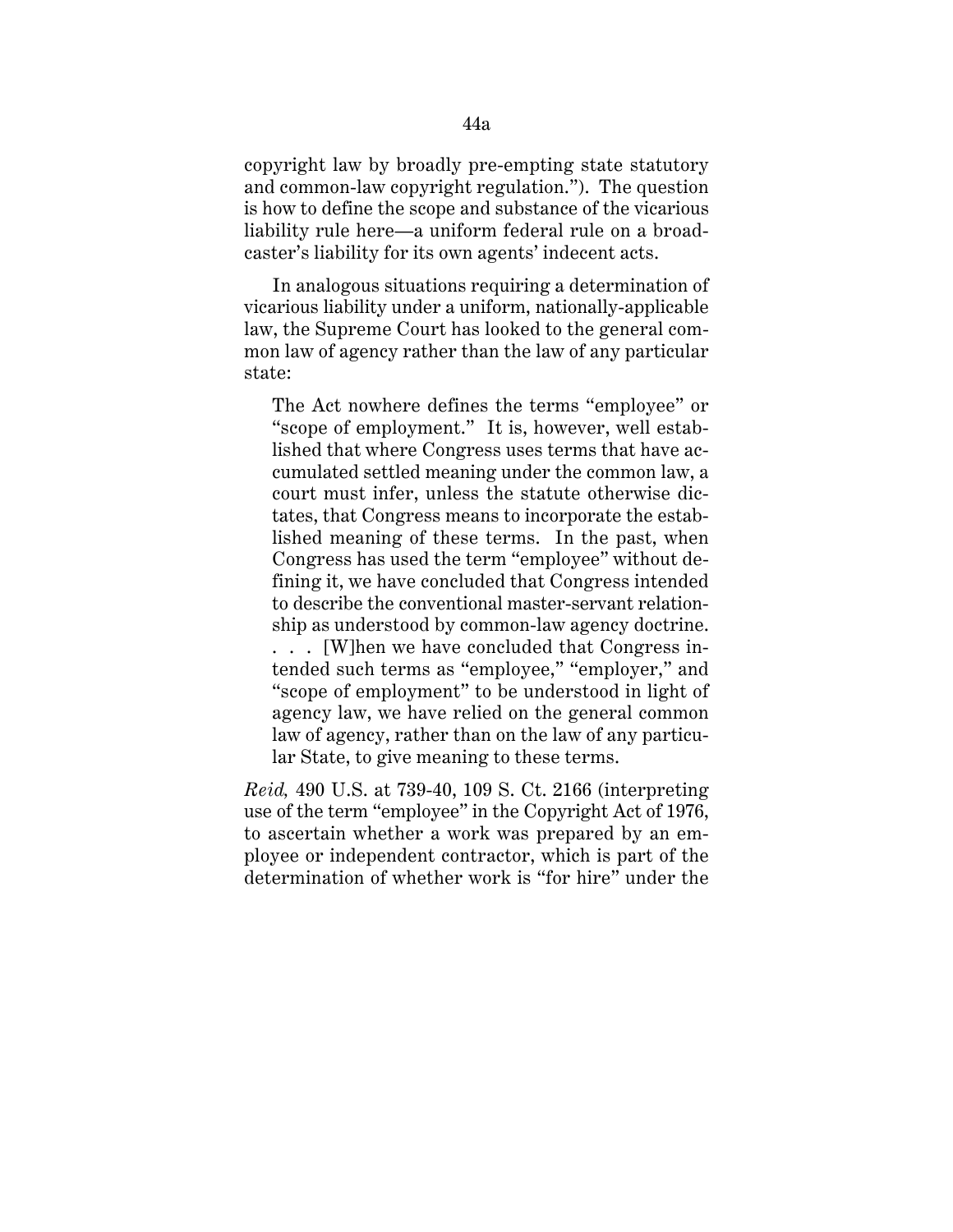Act) (internal quotations and citations omitted); *see also Nationwide Mut. Ins. Co. v. Darden,* 503 U.S. 318, 323 n.3, 112 S. Ct. 1344, 117 L. Ed .2d 581 (1992) ("As in *Reid,* we construe the term ['employee' in ERISA, 29 U.S.C. § 1002(6),] to incorporate 'the general common law of agency, rather than . . . the law of any particular State.'" (quoting *Reid,* 490 U.S. at 740, 109 S. Ct. 2166)). Unlike in *Reid* or *Darden,* here we do not review a statutory scheme in which Congress expressly used the terminology of agency law. The relevant provisions of 18 U.S.C. § 1464 and 47 U.S.C. § 503(b) do not include terms such as "employee" or "scope of employment." But the *respondeat superior* doctrine's application in the broadcast indecency context is premised on the notion that some form of vicarious liability under these statutes was implicitly authorized by Congress.

Drawing on *Reid* and *Darden* for guidance, we agree with the FCC that the general common law of agency supplies the appropriate standard for determining whether Jackson and Timberlake were employees of CBS where Congress has not provided specific direction on the scope of vicarious liability in this context. In *Darden,* the Court described *Reid* as requiring a "presumption that Congress means an agency law definition for 'employee' unless it clearly indicates otherwise . . . ." *Darden*, 503 U.S. at 325, 112 S. Ct. 1344 (citations omitted). The Court's rationale is based on Congress's creation of vicarious liability without defining the scope of that liability—not whether magic words have been included in the statute:

ERISA's nominal definition of "employee" as "any individual employed by an employer," 29 U.S.C. § 1002(6), is completely circular and explains noth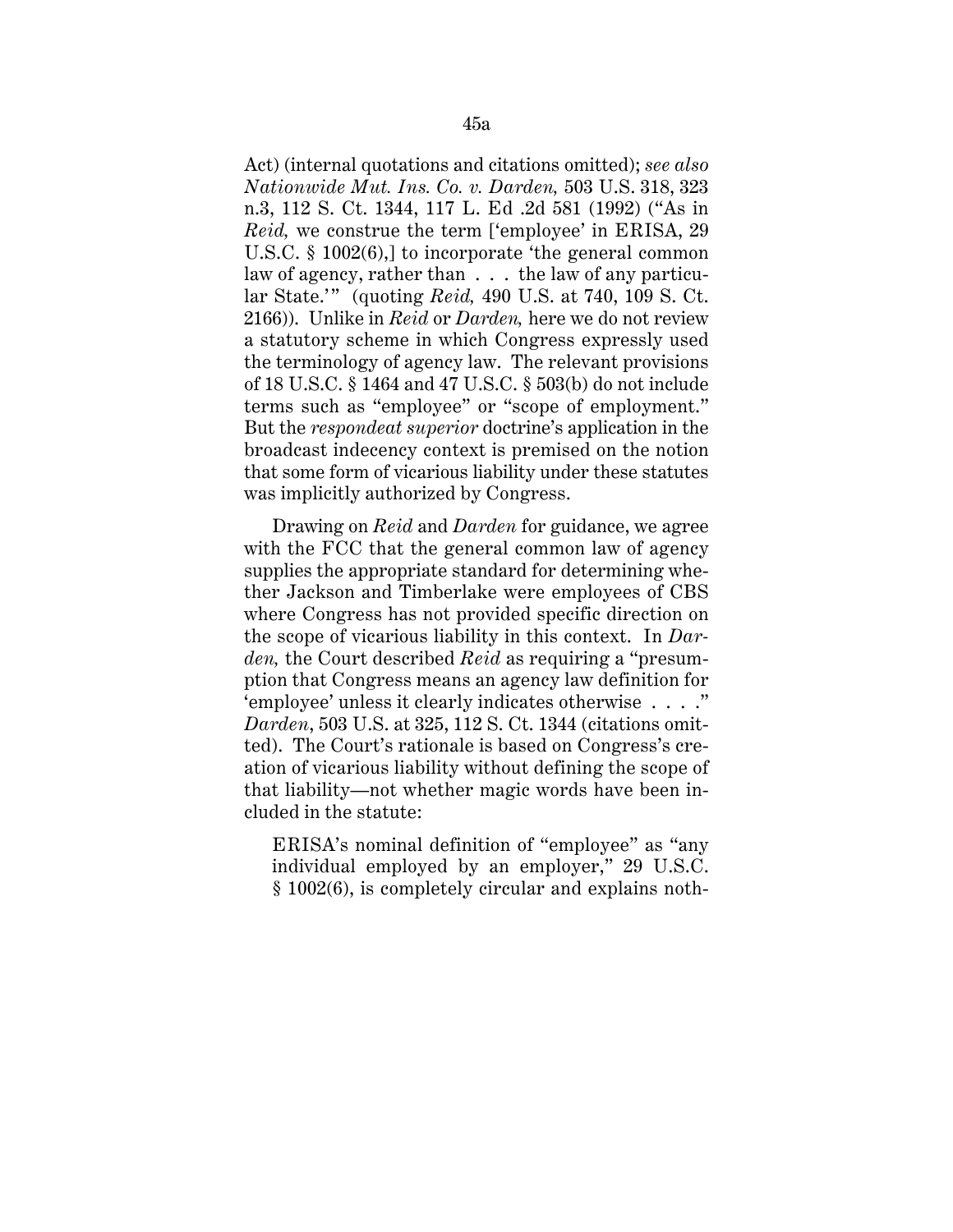ing. As for the rest of the Act, Darden does not cite, and we do not find, any provision either giving specific guidance on the term's meaning or suggesting that construing it to incorporate traditional agency law principles would thwart the congressional design or lead to absurd results. Thus, we adopt a common-law test for determining who qualifies as an "employee" under ERISA, a test we most recently summarized in *Reid* . . . .

*Id.* at 323, 112 S. Ct. 1344 (footnote omitted). The Darden rationale applies with equal force here. Assuming Congress authorized vicarious liability at all under 18 U.S.C. § 1464 and 47 U.S.C. § 503(b), its implicit authorization by definition lacks specificity. There is little difference between implicit adoption of a rule and the explicit but "circular" and uninformative inclusion of agency law terminology in statutory text.

Moreover, the Court in *Reid* explained that the practice of relying on the general common law of agency, rather than the law of any particular state, "reflects the fact that 'federal statutes are generally intended to have uniform nationwide application.'" *Id.* at 740, 109 S. Ct. 2166 (quoting *Miss. Band of Choctaw Indians v. Holyfield,* 490 U.S. 30, 43, 109 S. Ct. 1597, 104 L. Ed. 2d 29 (1989)). CBS has not offered any reason why this rule should not inform our interpretation of the federal government's regulatory scheme for broadcast indecency.22 Accordingly, we agree with the FCC that *re*

 $22$  The Supreme Court has noted the breadth and uniformity of the FCC's federal regulatory regime for the broadcast industry: The Commission's authority to regulate broadcasting and other communications is derived from the Communications Act of 1934, as amended. The Act's provisions are explicitly applicable to "all interstate and foreign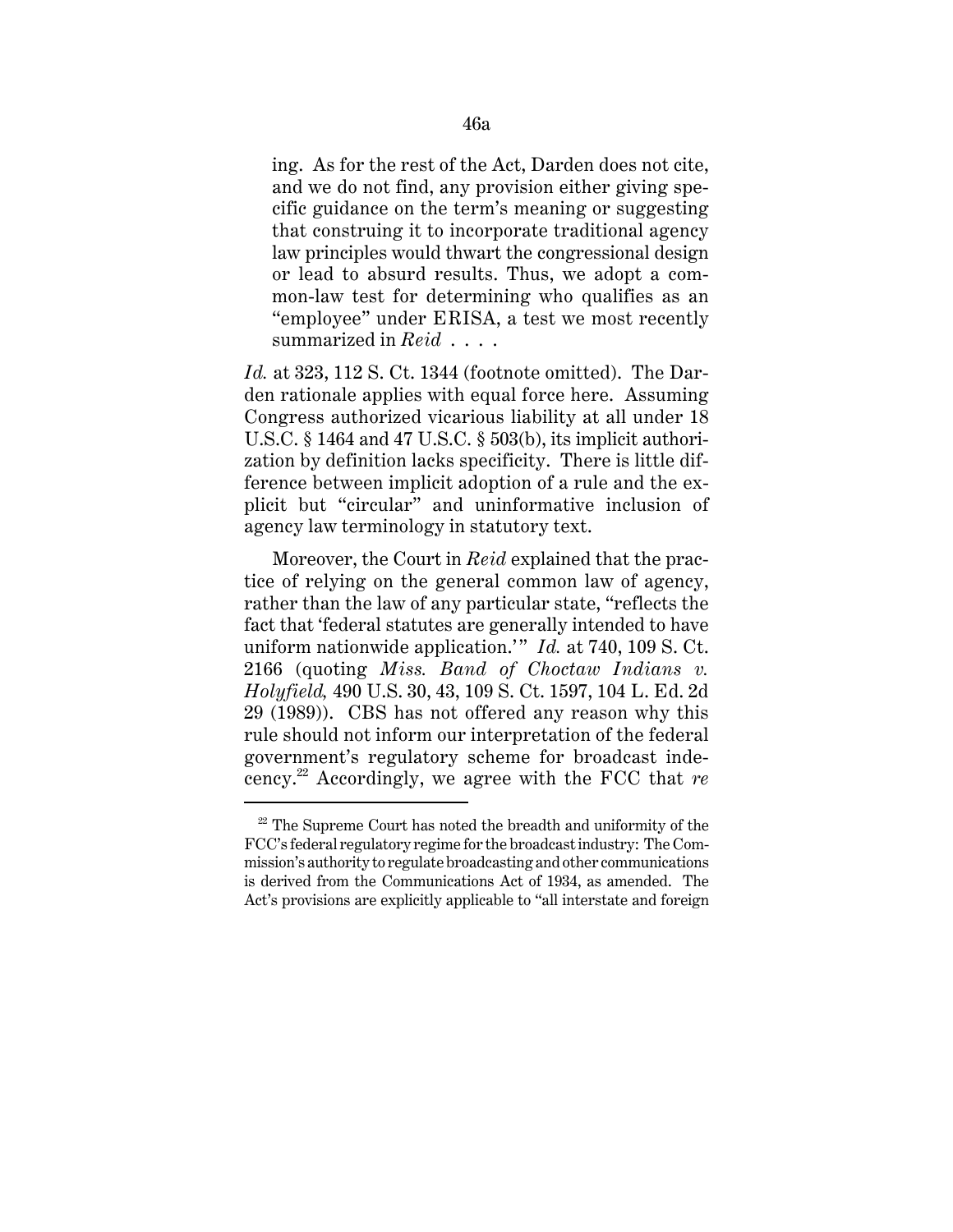*spondeat superior* liability for violations of 18 U.S.C. § 1464, as sanctioned through 47 U.S.C. § 503(b) forfeiture penalties, "should be understood in light of the general common law of agency," *Reid,* 490 U.S. at 741, 109 S. Ct. 2166. And under the common law, *respondeat superior* is limited to the employer-employee relationship. *United States v. Sw. Cable Co.,* 392 U.S. 157, 167-68, 88 S. Ct. 1994, 20 L. Ed. 2d 1001 (1968) (footnotes omitted).

In *Reid,* the Court set forth a test, incorporating the Restatement definition of "employee," for determining who qualifies as an "employee" under the common law:

In determining whether a hired party is an employee under the general common law of agency, we consider the hiring party's right to control the manner and means by which the product is accomplished. Among the other factors relevant to this inquiry are the skill required; the source of the instrumentalities and tools; the location of the work; the duration of the relationship between the parties; whether the hiring party has the right to assign additional pro-

communication by wire or radio . . . ." 47 U.S.C. § 152(a). The Commission's responsibilities are no more narrow: it is required to endeavor to "make available . . . to all the people of the United States a rapid, efficient, Nation-wide, and world-wide wire and radio communication service . . . . " 47 U.S.C. § 151. The Commission was expected to serve as the "single Government agency" with "unified jurisdiction" and "regulatory power over all forms of electrical communication, whether by telephone, telegraph, cable, or radio." It was for this purpose given "broad authority." As this Court emphasized in an earlier case, the Act's terms, purposes, and history all indicate that Congress "formulated a unified and comprehensive regulatory system for the (broadcasting) industry." *FCC v. Pottsville Broad. Co.,* 309 U.S. 134, 137, 60 S. Ct. 437, 84 L. Ed. 656 (1940).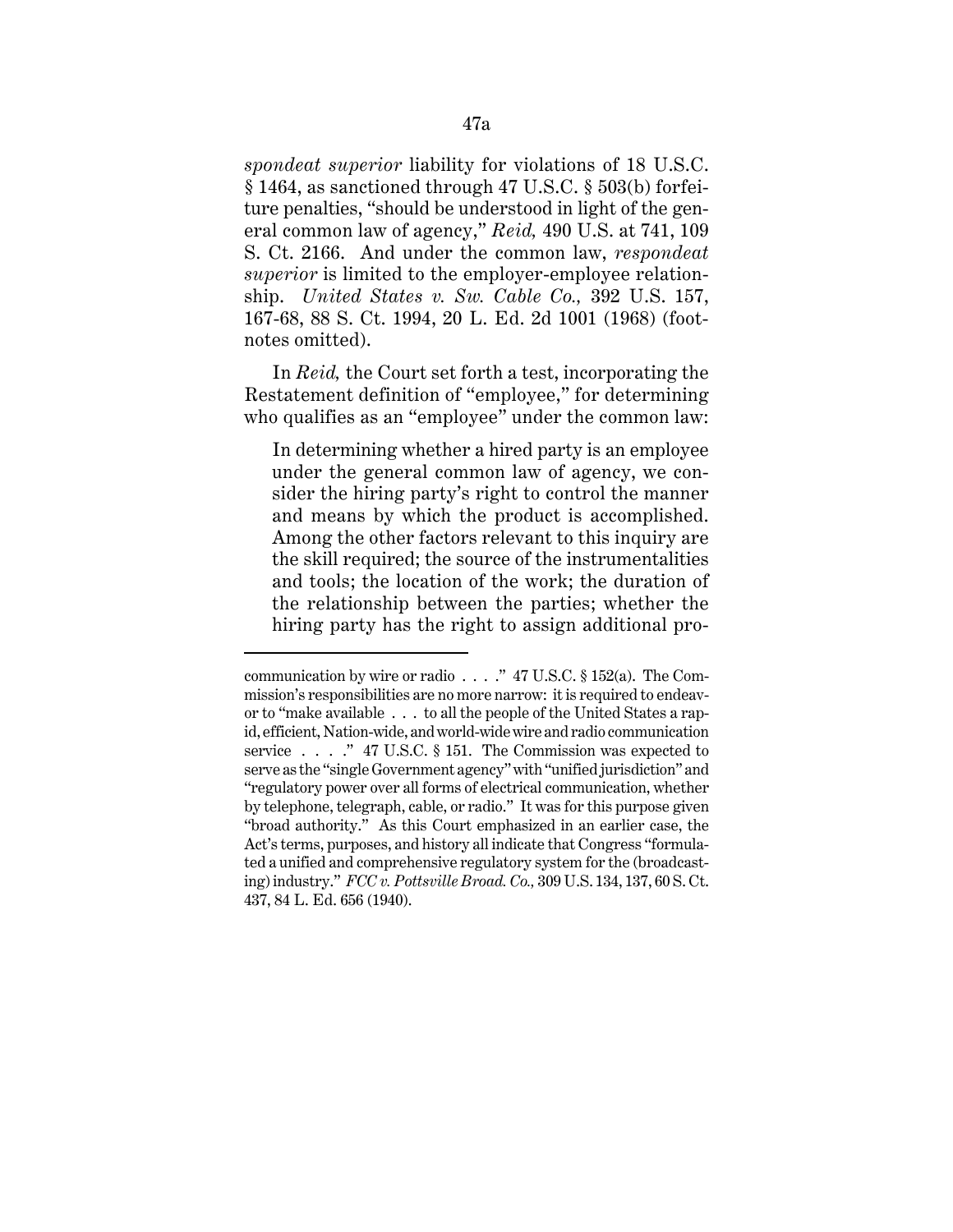jects to the hired party; the extent of the hired party's discretion over when and how long to work; the method of payment; the hired party's role in hiring and paying assistants; whether the work is part of the regular business of the hiring party; whether the hiring party is in business; and the tax treatment of the hired party.

*Id.* at 751-52, 109 S. Ct. 2166 (internal quotations and citations omitted).

While establishing that all of these factors are relevant and that "no one of these factors is determinative," *id.* at 752, 109 S. Ct. 2166, *Reid* did not provide guidance on the relative weight each factor should be assigned when performing a balancing analysis. But the Court has indicated that determining the appropriate balance is a case-specific endeavor:

There are innumerable situations which arise in the common law where it is difficult to say whether a particular individual is an employee or an independent contractor. . . . In such a situation . . . there is no shorthand formula or magic phrase that can be applied to find the answer, but all of the incidents of the relationship must be assessed and weighed with no one factor being decisive. What is important is that the total factual context is assessed in light of the pertinent common-law agency principles.

*NLRB v. United Ins. Co. of Am.,* 390 U.S. 254, 258, 88 S. Ct. 988, 19 L. Ed. 2d 1083 (1968) (footnote omitted). Other courts have followed this approach. *See, e.g., Carter v. Helmsley-Spear, Inc.,* 71 F.3d 77, 85 (2d Cir. 1995) ("[T]he [*Reid*] factors are weighed by referring to the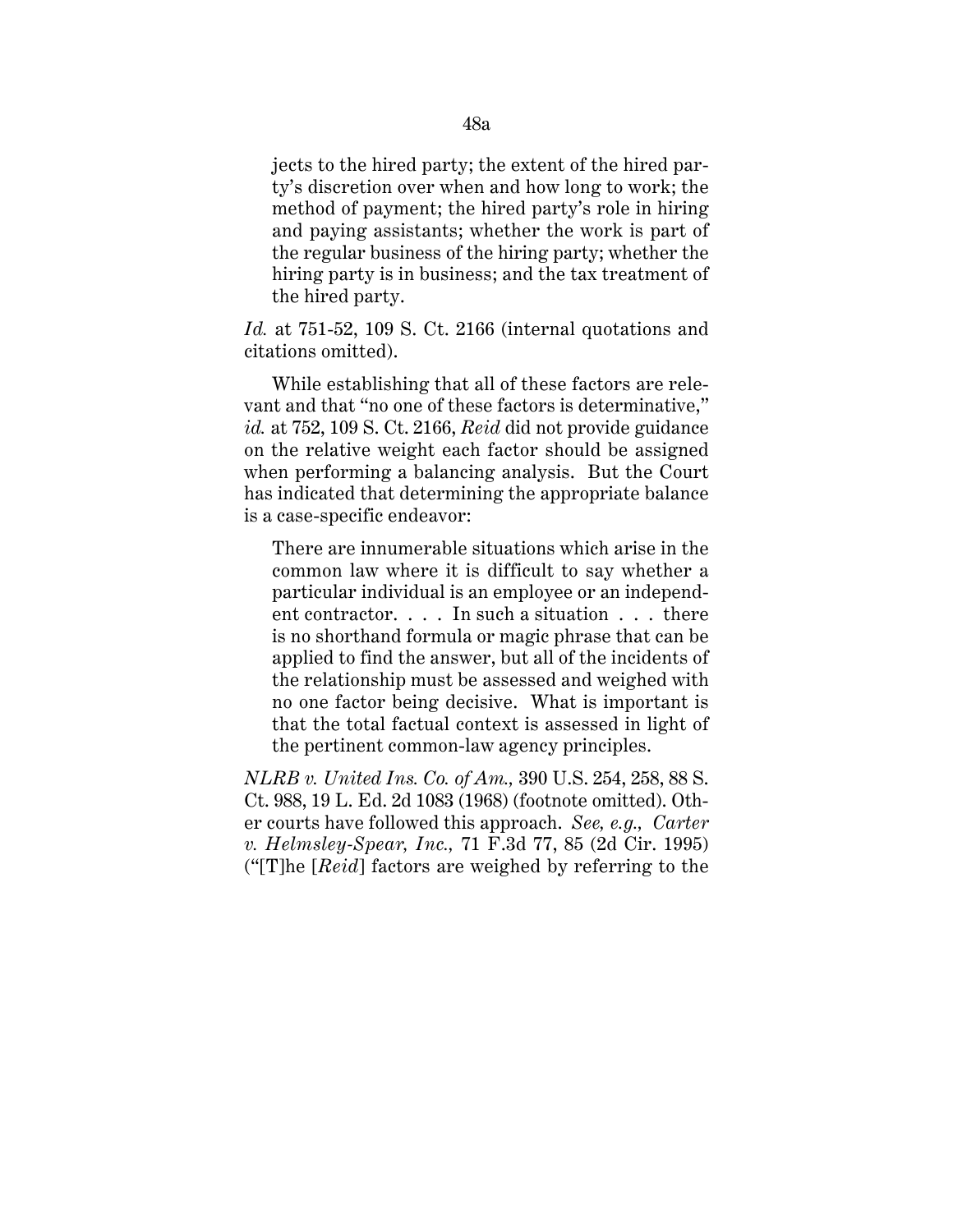facts of a given case." (citing *Aymes v. Bonelli,* 980 F.2d 857, 861 (2d Cir. 1992))).

Accordingly, all of the *Reid* factors are relevant, and no one factor is decisive, but the weight each factor should be accorded depends on the context of the case. Some factors will have "little or no significance in determining whether a party is an independent contractor or an employee" on the facts of a particular case. *Aymes,* 980 F.2d at 861; *see Marco v. Accent Publ'g Co.,* 969 F.2d 1547, 1552 (3d Cir. 1992) (noting that three *Reid* factors were "indeterminate" on the facts of the case and according those factors little or no weight in applying *Reid*'s balancing test).<sup>23</sup>

<sup>&</sup>lt;sup>23</sup> In *Aymes*, the Second Circuit offered an example of how the facts of a case might diminish the significance of a *Reid* factor: The [*Reid*] factors should not merely be tallied but should be weighed according to their significance in the case.

For example, the factors relating to the authority to hire assistants will not normally be relevant if the very nature of the work requires the hired party to work alone. In such a case, that factor should be accorded no weight in applying the *Reid* test. Having the authority to hire assistants, however, might have great probative value where the individual claiming to be an independent contractor does exercise authority to enlist assistants without prior approval of the party that hired him. In the latter case, this show of authority would be highly indicative that the hired party was acting as an independent contractor.

*Aymes,* 980 F.2d at 861. The court went on to specify five Reid factors that "will be significant in virtually every situation" and "should be given more weight in the analysis, because they will usually be highly probative of the true nature of the employment relationship." *Id.* These factors, according to the court, include: "(1) the hiring party's right to control the manner and means of creation; (2) the skill required; (3) the provision of employee benefits; (4) the tax treatment of the hired party; and (5) whether the hiring party has the right to assign addi-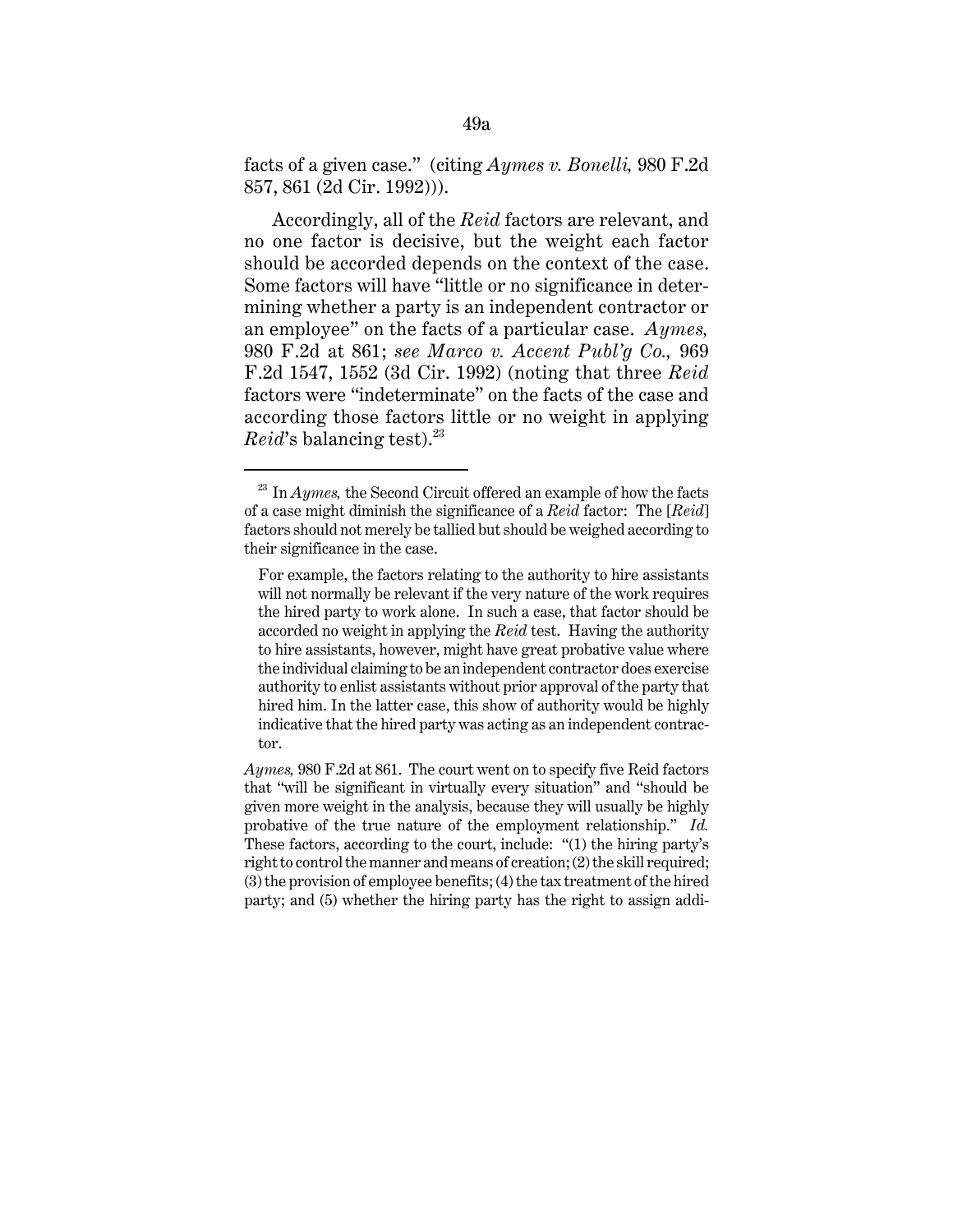In the present case, the FCC erred by failing to consider several important *Reid* factors when determining whether Jackson and Timberlake were employees of CBS. And rather than balancing those factors it did consider, the Commission focused almost exclusively on CBS's right of control over the performers. *See* FCC Br. at 42 ("The critical factor of control weighs so heavily in favor of a conclusion that Jackson and Timberlake were CBS's employees that, as the Commission reasonably determined, consideration of that factor alone is 'decisive.'" (citing *Reconsideration Order* at 1 27).<sup>24</sup> Although the right-to-control factor is usually significant in determining employment status, the Commission assigned it disproportionate, even dispositive, weight

*Id.* at ¶ 27 (footnote omitted).

tional projects to the hired party." *Id.* We agree that these factors will almost always be critical in determining whether a hired party is an employee or independent contractor. But we reiterate that the proper weight to be accorded any Reid factor is dependent on its significance in the relevant case.

<sup>24</sup> In its *Reconsideration Order,* the Commission explained that "every aspect of the performance, including the exact time, length, location, material, set, script, staging, and wardrobe, was subject to the control of Viacom/CBS through its corporate affiliate MTV." *Id.* at ¶ 26. The Commission went on to state:

We recognize that some of the common law factors are not indicative of agency. Again, however, the relative weight of common law factors varies according to the legal context in which the agency issue arises. The central issue here is the parties' relationship for the specific purpose of imposing vicarious liability for the performers' actions in [the Halftime Show] performance that were harmful to the public (rather than for copyright, workers' compensation, anti-discrimination or other purposes). In this context, the Commission properly concluded that the evidence clearly demonstrating Viacom/CBS's right to control the halftime show performance was decisive.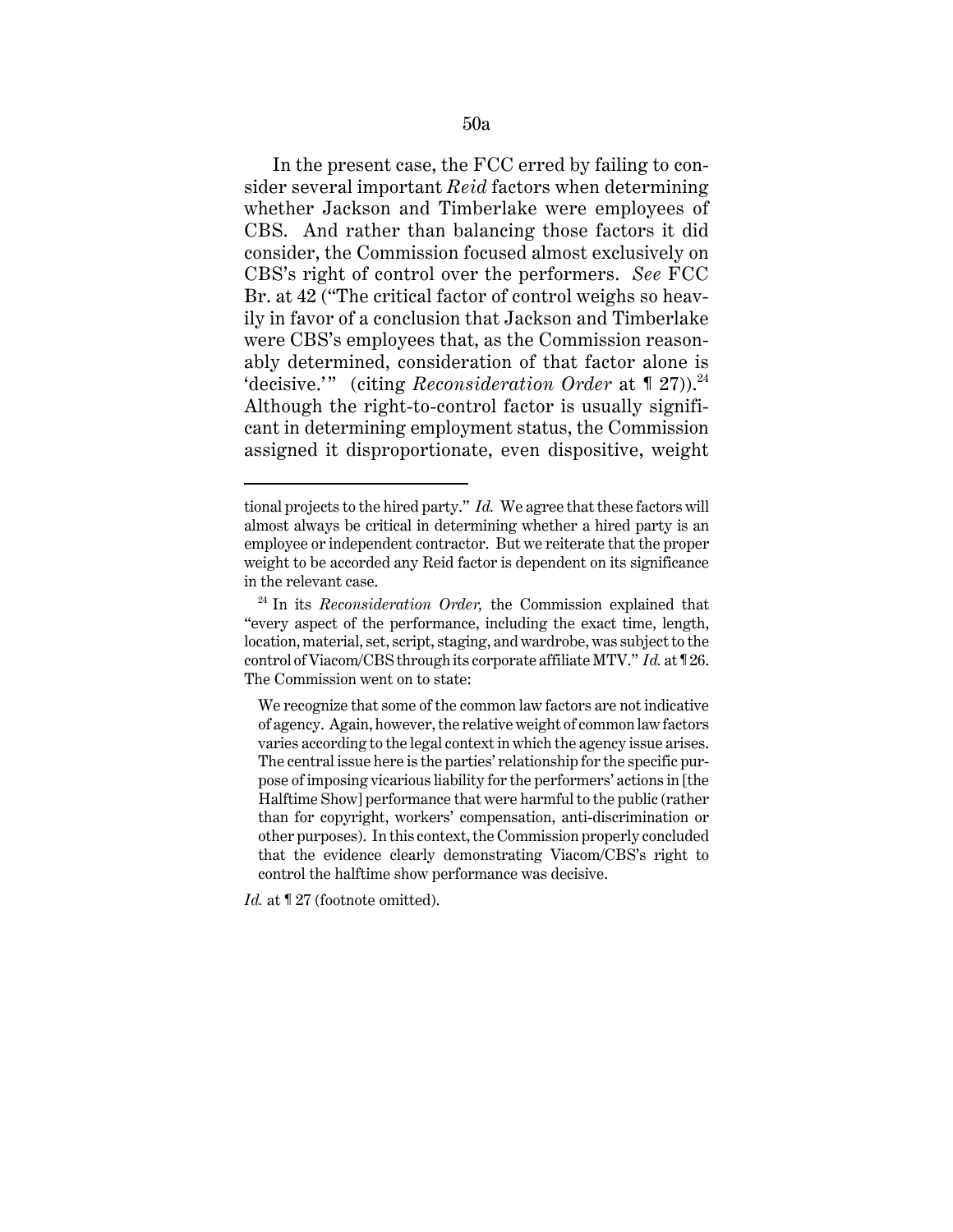here. But *Reid* stresses contextual balancing, with no one factor decisive. *See Marco,* 969 F.2d at 1552 (rejecting an application of the *Reid* test that gave "disproportionate consideration" to the factor of control, reiterating that no single factor is dispositive of employee status, and instructing that "courts should keep this factor [of control] in perspective"). Accordingly, we will review the *Reid* factors, weighed in light of the context of this case, to determine whether Jackson and Timberlake were employees or independent contractors of CBS.<sup>25</sup>

 $25$  On appellate review, the findings of fact constituting each relevant *Reid* factor are afforded significant deference under the Administrative Procedure Act ("APA"). But balancing those factors to determine employment status is a question of law traditionally accorded no deference. *See Marco,* 969 F.2d at 1548 ("[W]e exercise plenary review of the . . . application of the law of agency to the facts." (citations omitted)); *Carter,* 71 F.3d at 85-87 (describing the question of whether a hired party is an employee or independent contractor as a "legal conclusion" and engaging in de novo balancing of the *Reid* factors); *Aymes,* 980 F.2d at 861-64 (same). In the past, we have held that agency determinations on questions of law not within the agency's expertise—such as the FCC's determination here on employment status receive less deference under the APA than other agency conclusions. *See Nat'l Indus. Sand Ass'n v. Marshall,* 601 F.2d 689, 699 n.34 (3d Cir. 1979) ("A court may decide all relevant questions of law [d]e novo under the standard set forth in 5 U.S.C.  $[\S]706(2)(A)$ ." (citation omitted)). Other courts have agreed. *See, e.g., Wolfe v. Barnhart,* 446 F.3d 1096, 1100 (10th Cir. 2006) ("When we review an agency's decision under the APA's arbitrary, capricious or abuse of discretion standard, our review is narrow and deferential. . . . However, these limitations do not apply to questions of law." (citations and internal quotation omitted)); *Davidson v. Glickman,* 169 F.3d 996, 1000 (5th Cir. 1999) ("Under the APA, we review questions of law de novo, without deference to the agency's conclusions." (citations omitted)); *Wagner v. Nat'l Transp. Safety Bd.,* 86 F.3d 928, 930 (9th Cir. 1996) ("Purely legal questions are reviewed *de novo.*" (citation omitted)); *Texas E. Prods. Pipeline Co. v. Occupational Safety and Health Review Comm'n,* 827 F.2d 46, 47 (7th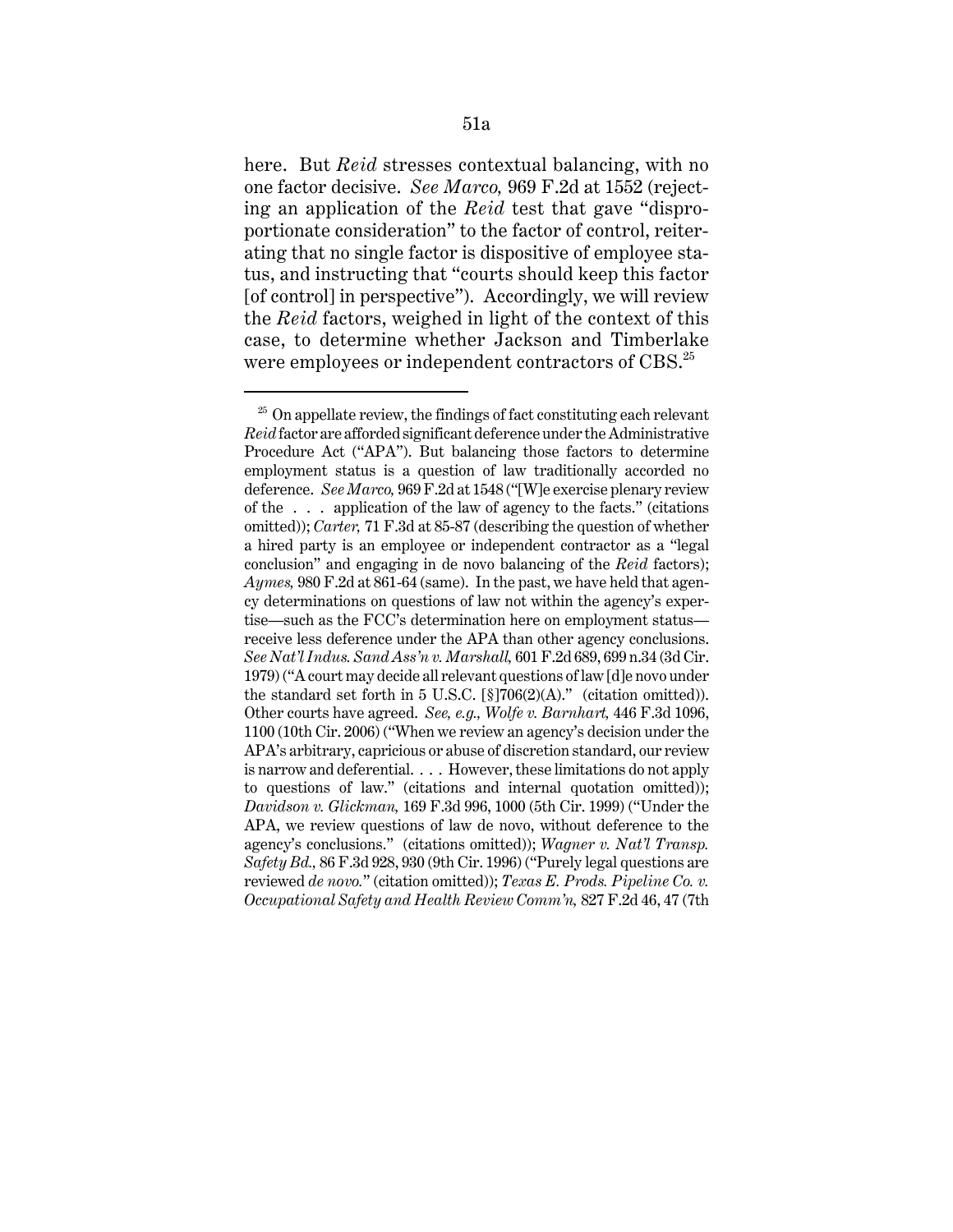Only three factors weigh in favor of a determination that Jackson and Timberlake were employees of CBS. First, CBS is in business, which "increases the possibility that it would employ people." *Marco,* 969 F.2d at 1551. Second, CBS regularly produces shows for national broadcast in the course of its business. Both fac-

Cir. 1987) ("For questions of law, the APA on its face mandates de novo review." (citing the text of 5 U.S.C. § 706: "To the extent necessary to decision and when presented, the reviewing court shall decide all relevant questions of law. . . .") (additional citation omitted)); *Artesian Indus., Inc. v. Dep't of Health and Human Servs.,* 646 F. Supp. 1004, 1006 (D.D.C. 1986) ("Based on the express language of the APA, the arbitrary and capricious standard applies only to 'actions, findings and conclusions,' by an agency, excluding any questions of law. The APA explicitly empowers reviewing courts to decide 'all relevant questions of law,' and the United States Court of Appeals for the District of Columbia Circuit has construed this language to mean what it says questions of law are to be decided by courts, not agencies."(citations and footnotes omitted)).

Here, we need not resolve whether de novo review of the FCC's application of the *Reid* test is appropriate. It is true the FCC has no unique expertise in determining whether a broadcast licensee's agent is an employee or independent contractor under the general common law of agency. But even under the APA's traditionally deferential standard, we "hold unlawful and set aside" agency conclusions that are "not in accordance with law." 5 U.S.C. § 706(2)(A). And the FCC's conclusion on the performers' employment status, by placing dispositive weight on the single factor of CBS's right to control, is contrary to settled law under *Reid. See Marco,* 969 F.2d at 1552 (rejecting an application of the *Reid* test that gave "disproportionate consideration" to the factor of control, reiterating that no single factor is dispositive of employee status, and instructing that "courts should keep this factor [of control] in perspective"). Moreover, the FCC failed to consider several relevant *Reid* factors—an error the Supreme Court has described as sufficient to render an agency's conclusions "arbitrary and capricious" under the APA. *See State Farm,* 463 U.S. at 43, 103 S. Ct. 2856 (describing an agency's "fail[ure] to consider an important aspect of [a] problem" as "arbitrary and capricious" under the APA).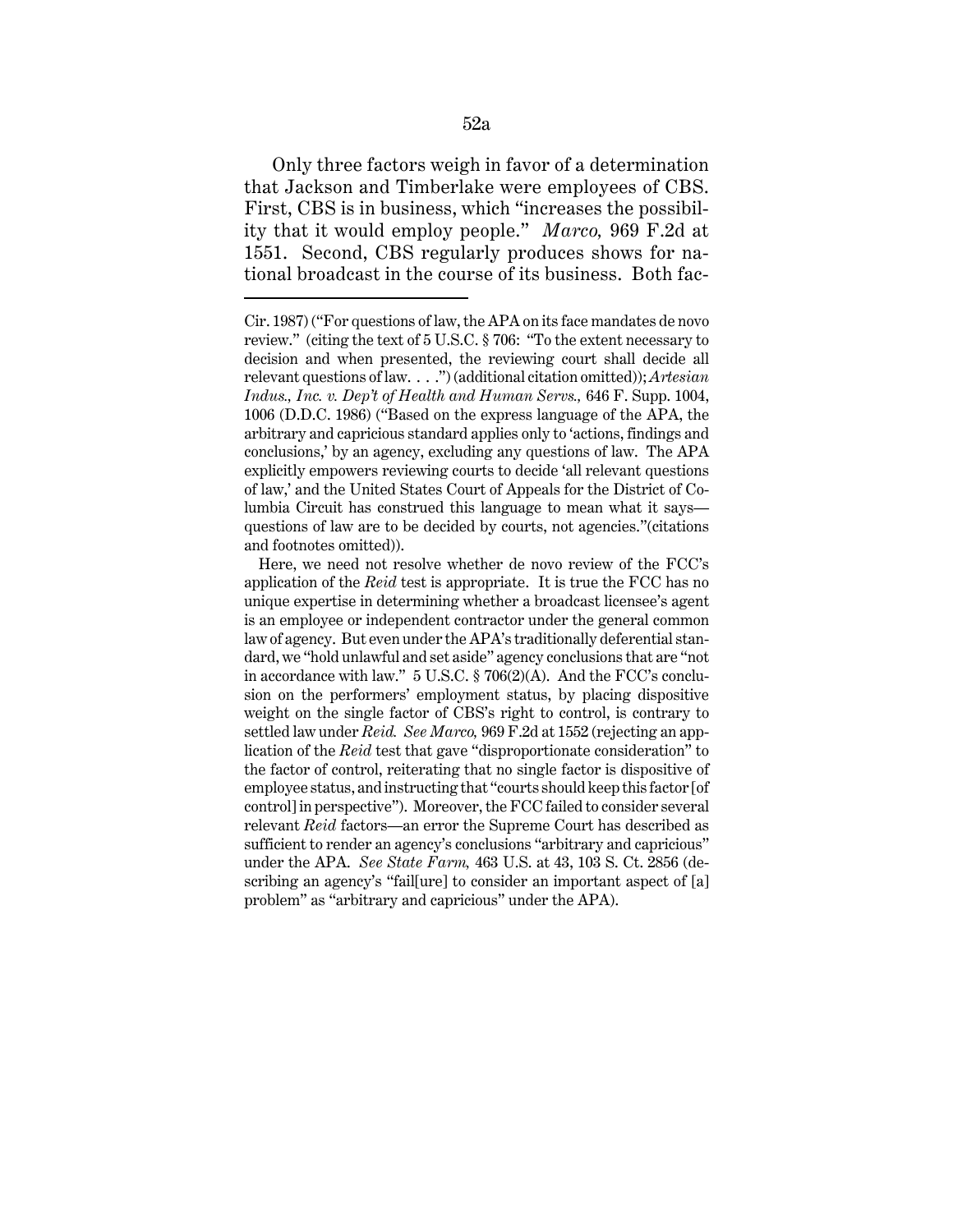tors are relatively insignificant on balance. *See id.* (noting that a hiring party might "easily accomplish its regular business by using independent contractors rather than employees"); *Aymes,* 980 F.2d at 863 (according factor of whether hiring party is in business "negligible" weight, noting it "will always have very little weight in this analysis" and "will generally be of little help").

Third, and most significant to its argument, is the factor the FCC focused on in its orders: CBS's right to control the manner and means by which Jackson and Timberlake accomplished their Halftime Show performance. As the FCC contends, CBS, through its corporate affiliates, supervised the Halftime Show and retained the right to approve all aspects of the show's performances. But it is undisputed that CBS's actual control over the Halftime Show performances did not extend to all aspects of the performers' work. The performers, not CBS, provided their own choreography and retained substantial latitude to develop the visual performances that would accompany their songs. Similarly, as the FCC notes, CBS personnel reviewed the performers' selections of set items and wardrobes, but the performers retained discretion to make those choices in the first instance and provided some of their own materi $als.<sup>26</sup>$ 

 $26$  Furthermore, the FCC, asserting that CBS "scripted every word uttered on stage," appears to overstate CBS's scripting role. The record indicates the performers—and Jackson in particular—had a role in selecting songs to be performed at the show, all of which were previously recorded by the performers. Moreover, the songs were revised by the performers and their assistants to accommodate extra vocalists, time constraints, and other unique aspects of the Halftime Show performances.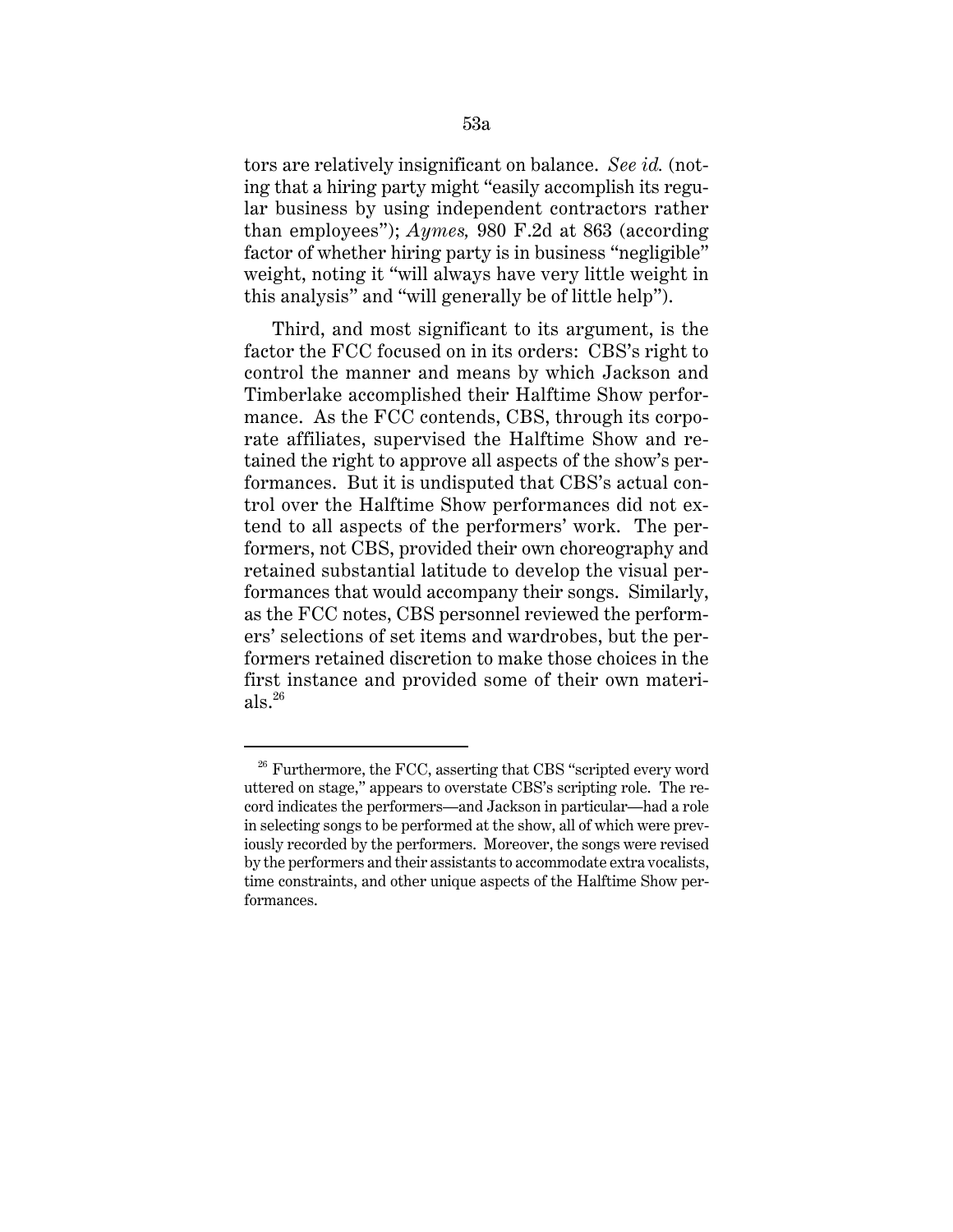We reviewed a comparable set of facts in *Marco,* where we held a photographer was an independent contractor even though the hiring party, a magazine, exercised significant "control over the details of the work." *Marco,* 969 F.2d at 1551. There, the magazine "supplied jewelry, props, models, sketches intended to describe the exact composition of the photographs, and, at some sessions, an Art Director." *Id.* Even though the magazine "controlled . . . the subject matter and composition of the images," we noted that other aspects of the work—"including the choice of light sources, filters, lenses, camera, perspective, aperture setting, shutter speed, and processing techniques"—were not under the magazine's control. *Id.* at 1551-52. Moreover, the Art Director—although exercising supervisory control only supervised "some" of the sessions, and his "supervision was limited to subject matter, composition, and 'mood.'" *Id.* at 1552.

Here, as in *Marco,* CBS's control was extensive but not determinative of employment. Even though a principal's right to control is an important factor weighing in favor of a determination that an employment relationship existed, it is not dispositive when considered on balance with the rest of the *Reid* factors. Of the remaining factors significant on the facts here,<sup>27</sup> all are strong

<sup>&</sup>lt;sup>27</sup> Some *Reid* factors carry little or no weight in our analysis because they are indeterminate on the facts. *See Marco,* 969 F.2d at 1552 (finding some factors indeterminate based on the facts of that case). The extent of the performers' "discretion over when and how long to work" is unclear. Their performance agreements require certain scheduled appearances and rehearsals, including the Halftime Show itself, but the record indicates the performers were free to (and did) complete additional preparations at their own discretion. Similarly, the record is in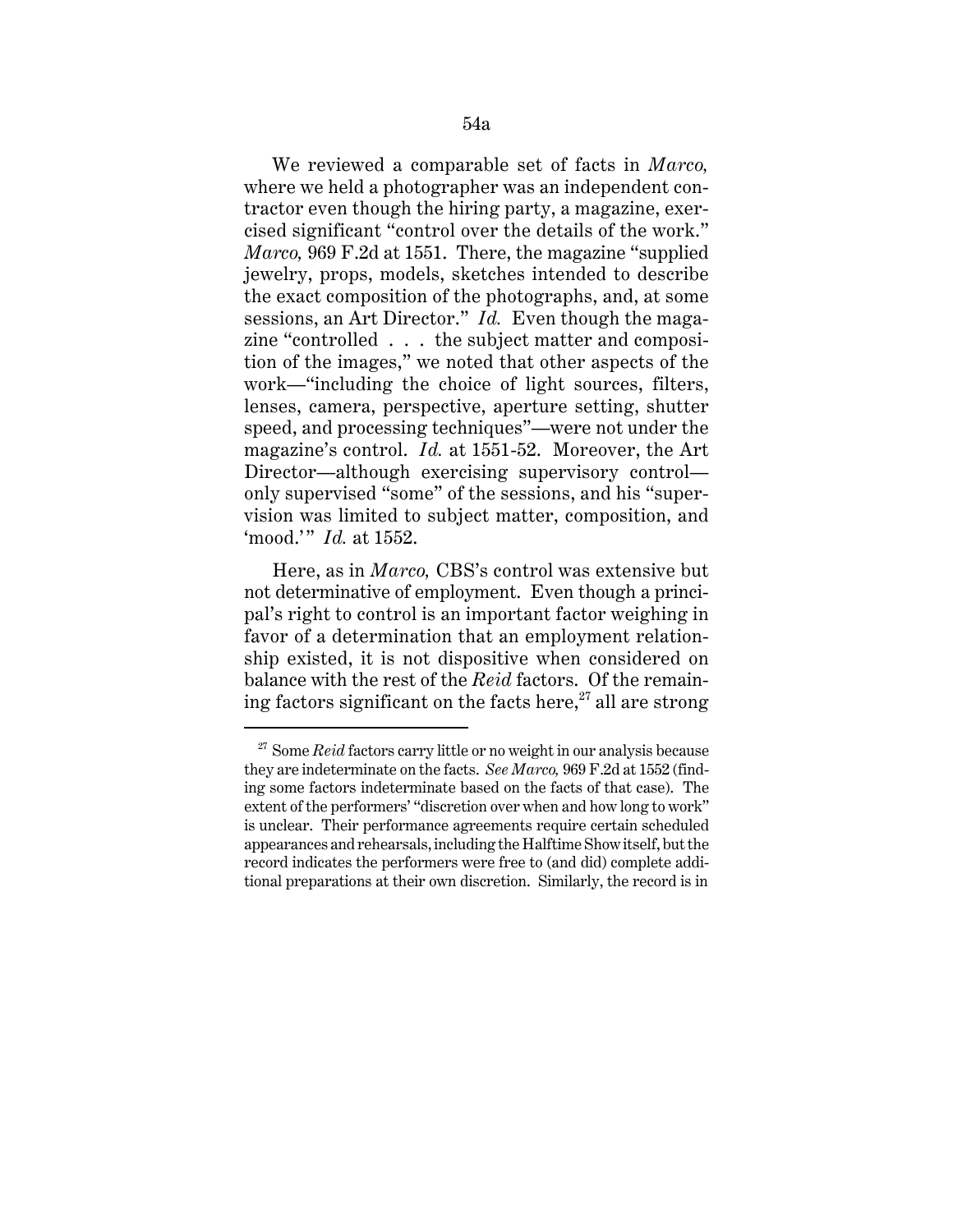ly indicative of Jackson and Timberlake's independent contractor status. First, it is undisputed that both Jackson and Timberlake were hired for brief, one-time performances during the Halftime Show; CBS could not assign more work to the performers.<sup>28</sup> Second, Jackson and Timberlake selected and hired their own choreographers, backup dancers, and other assistants without any involvement on the part of CBS. Third, Jackson and Timberlake were compensated by one-time, lump-sum contractual payments and "promotional considerations" rather than by salaries or other similar forms of remittances, without the provision of employee benefits. Fourth, the skill required of a performer hired to sing and dance as the headlining act for the Halftime Show a performance during a Super Bowl broadcast, as the FCC notes, that attracted nearly 90 million viewers and was the highest-rated show during the 2003-04 television season—is substantial even relative to the job of a general entertainer, which is itself a skilled occupation.

conclusive on the location of the performers' work—some of which was on set and scheduled, and some of which was off set and unscheduled.

 $28$  This factor is accorded great weight under the common law:

In general, employment contemplates a continuing relationship and a continuing set of duties that the employer and employee owe to each other. Agents who are retained as the need arises and who are not otherwise employees of their principal normally operate their own business enterprises and are not, except in limited respects, integrated into the principal's enterprise so that a task may be completed or a specified objective accomplished. Therefore, respondeat superior does not apply.

Restatement (Third) of Agency § 2.04 cmt. b (2006); *see also Aymes,* 980 F.2d at 861 (describing the hiring party's right to assign additional work as one of five *Reid* factors, along with control, to be "given more weight in the analysis, because [it] will usually be highly probative of the true nature of the employment relationship").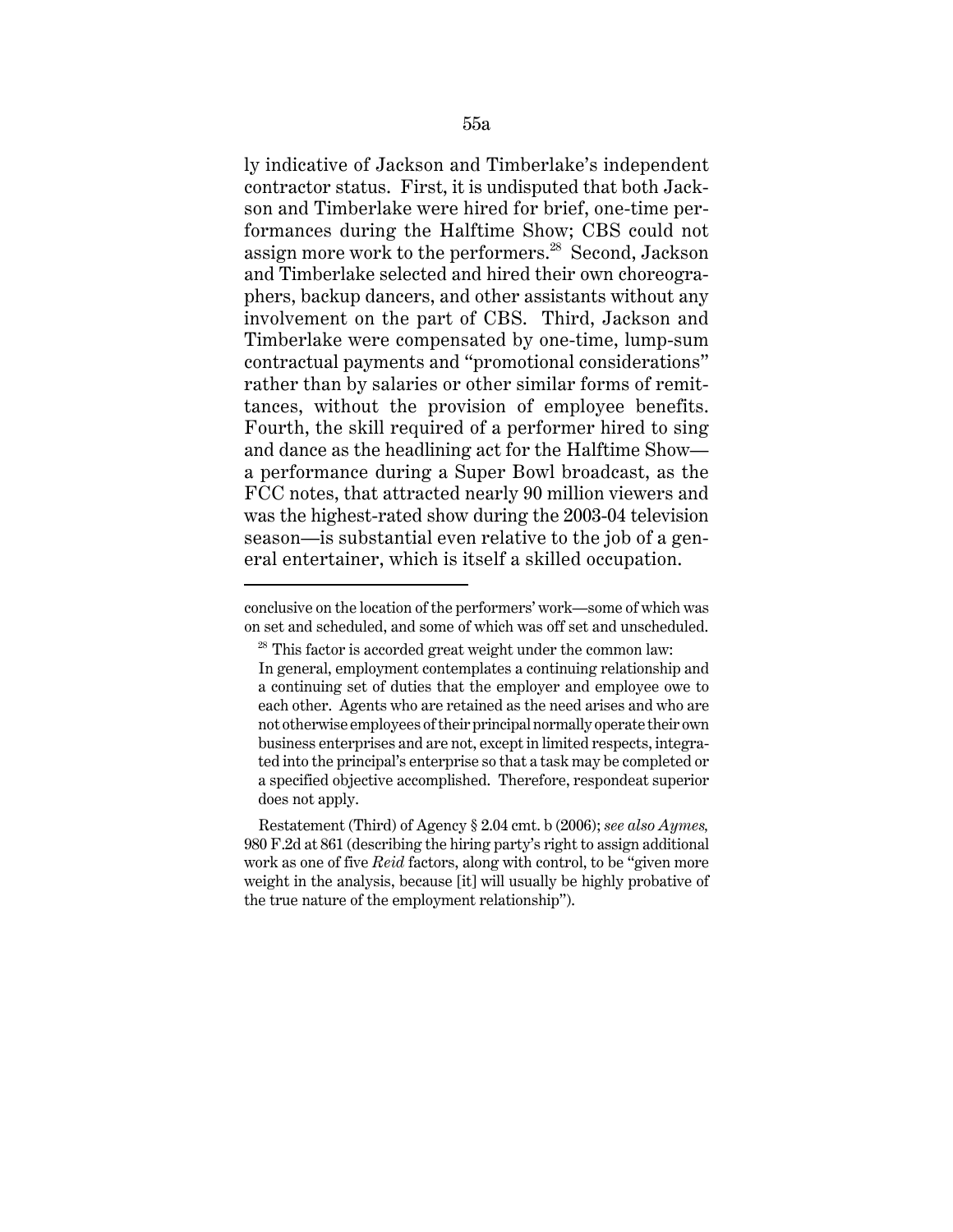Also weighing heavily in favor of Jackson and Timberlake's status as independent contractors is CBS's assertion in its briefs, which the FCC does not refute, that it paid no employment tax. Had the performers been employees rather than independent contractors, federal law would have required CBS to pay such taxes. *See, e.g., Enochs v. Williams Packing & Nav. Co.,* 370 U.S. 1, 3, 82 S. Ct. 1125, 8 L. Ed. 2d 292 (1962) (citing statutory provisions requiring employers to pay Social Security taxes of their employees); *McDonald v. S. Farm Bureau Life Ins. Co.,* 291 F.3d 718, 721 (11th Cir. 2002) (explaining the FICA tax scheme, which requires employers to share the FICA tax liabilities of their employees but not of their independent contractors).

Finally, there is no evidence that Jackson, Timberlake, or CBS considered their contractual relationships to be those of employer-employee. In *Reid,* the Court incorporated the Restatement, describing it as "setting forth a nonexhaustive list of factors relevant to determining whether a hired party is an employee" under the common law of agency. 490 U.S. at 752, 109 S. Ct. 2166. Among the factors not explicitly listed in *Reid,* but included in the Restatement, is the parties' understanding of their contractual relationship. *See* Restatement (Third) of Agency § 7.07 cmt. f (including as an explicit factor in determining employment status "whether the principal and the agent believe that they are creating an employment relationship"). Although the Commission did not inquire into this factor, it should have been a significant consideration in this case. Under the FCC's rationale, band members contracted to play a one-song set on a talk show or a "one-show-only" televised concert special presumably would be employees of the broad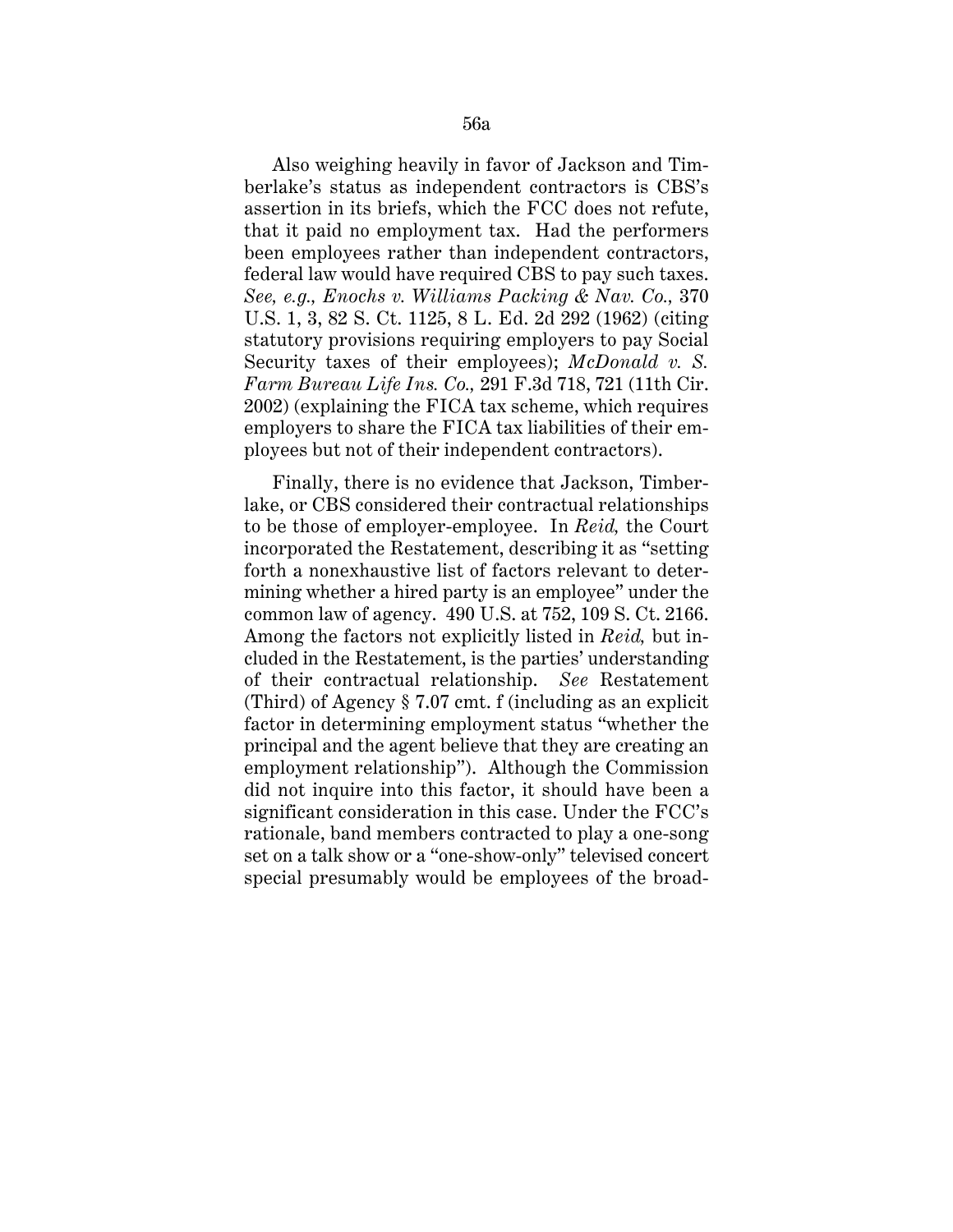caster. These performers—who frequently promote their work through brief contractual relationships with media outlets—would be "employees" of dozens of employers every year. Accordingly, it is doubtful that either the performers here or CBS believed their contracts created employment relationships. Nevertheless, given the lack of a developed record on this factor, we will not accord it significant weight in our analysis.

On balance, the relevant factors here weigh heavily in favor of a determination that Jackson and Timberlake were independent contractors rather than employees of CBS. The Commission erred in according the right-tocontrol factor disproportionate weight and in treating it as determinative without considering several significant factors weighing against it. *Cf. Reid,* 490 U.S. at 752, 109 S. Ct. 2166 ("Examining the circumstances of this case in light of these factors, we agree . . . that Reid was not an employee of CCNV but an independent contractor. True, CCNV members directed enough of Reid's work to ensure that he produced a sculpture that met their specifications. But the extent of control the hiring party exercises over the details of the product is not dispositive. Indeed, all the other circumstances weigh heavily against finding an employment relationship."). In sum, both performers were acting as independent contractors for the limited purpose of providing entertainment services for one isolated, brief program. Accordingly, the doctrine of *respondeat superior* does not apply on these facts.

## **B.**

Although vicarious liability is traditionally limited to the employer-employee scope of *respondeat superior,*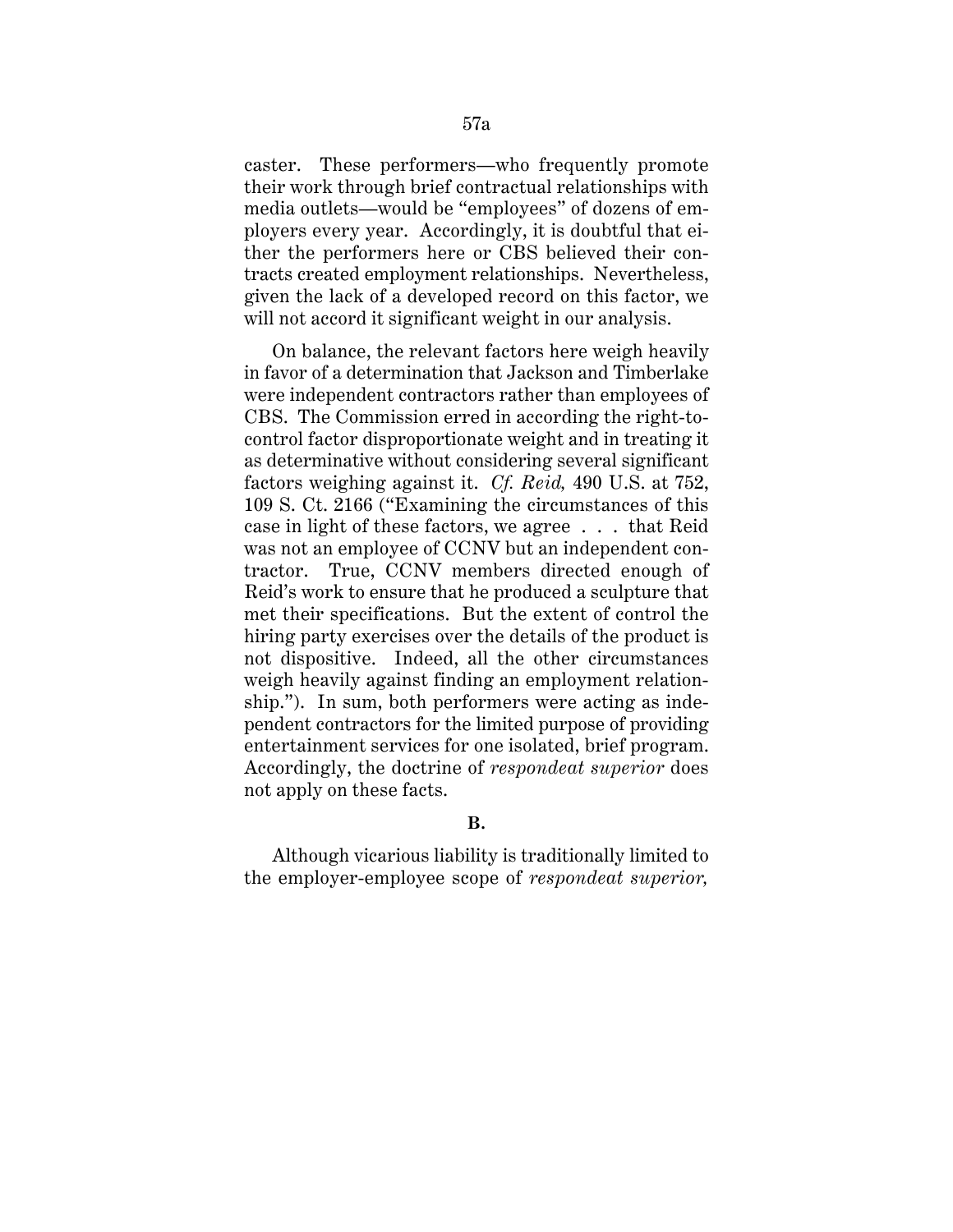the FCC proffers an alternative theory of liability under which CBS may be held vicariously liable for its independent contractors' actions based on its duties as a broadcast licensee. The FCC contends CBS is vicariously liable for Jackson and Timberlake's actions during the Halftime Show—irrespective of their status as independent contractors—because broadcast licensees hold non-delegable duties to avoid the broadcast of indecent material and to operate in the public interest. CBS disputes the validity of this theory as applied to them, contending it functionally creates a strict liability standard for broadcast indecency and therefore unconstitutionally eliminates the scienter element of the indecency provisions of 18 U.S.C. § 1464 and 47 C.F.R. § 73.3999(b).

**1.**

Broadcast licensees hold several duties as conditions of maintaining their licenses. There are good reasons to hold a broadcaster strictly liable for complying with licensing rules. Broadcasters have the right and the capability to control the manner in which they operate and conduct their business as licensees on the public airwaves. It may be argued that anything less than strict liability may relieve broadcasters of responsibility and undermine their willingness to exercise vigilance.

In some contexts, these reasons have led the FCC to adopt and enforce strict liability for broadcasters' violations of its rules and regulations. The Commission has cited several of these cases in support of its determination of CBS's liability.<sup>29</sup> But unlike the facts in this case,

*<sup>29</sup> See, e.g., Forfeiture Order* at ¶ 23 n.80 (citing *In re Liab. of Wagenvoord Broad. Co., Licensee of Station WVOG, New Orleans, LA,* 35 F.C.C.2d 361 (1972); *In re Eure Family Ltd. P'ship,* 17 F.C.C.R. 7042,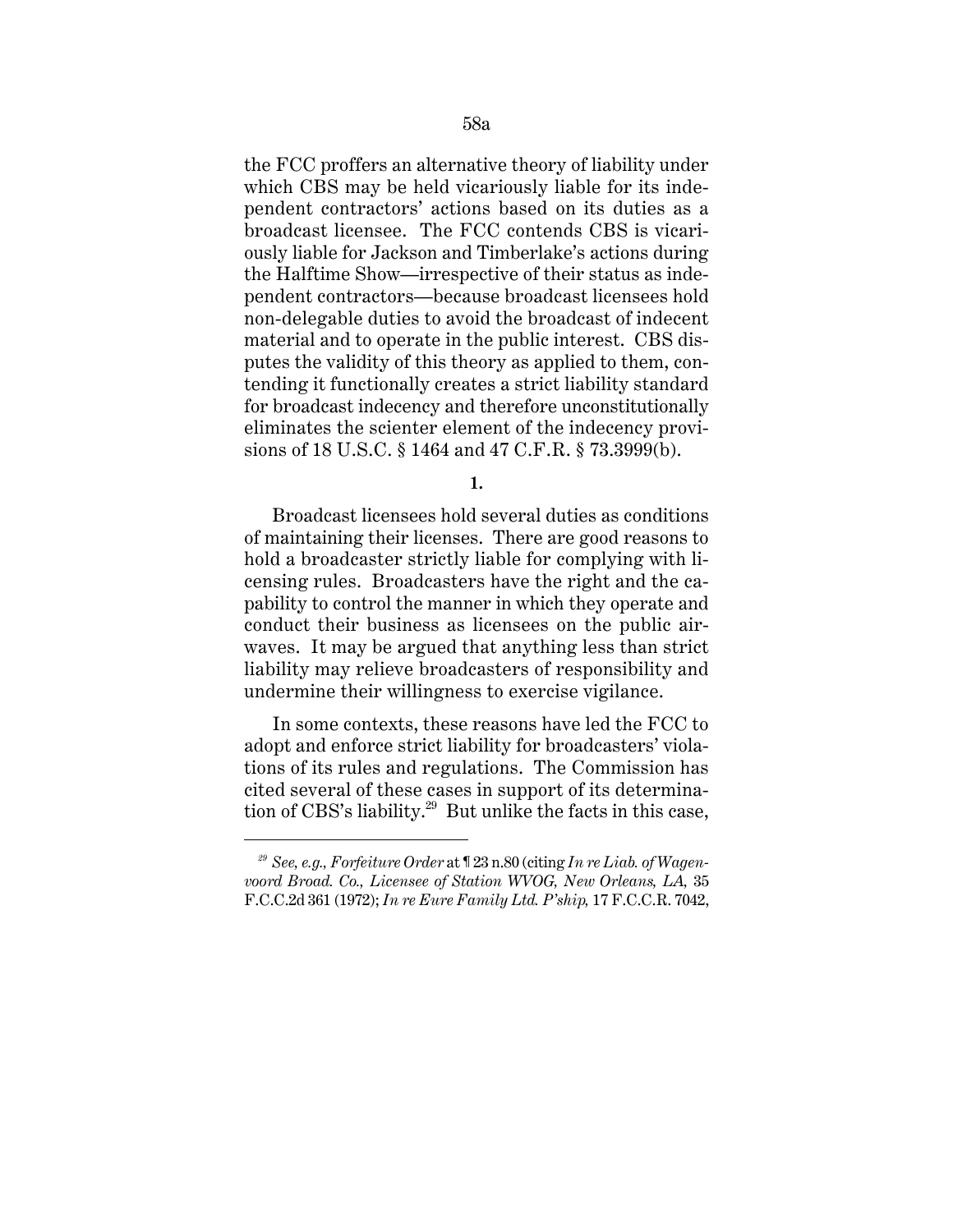all of the cases cited by the FCC address situations in which a third party steps into the shoes of a broadcaster, performing the broadcaster's duties by operating stations, maintaining equipment, or otherwise filling the broadcaster's role as a licensee. Essentially, these cases prohibit licensees from avoiding liability by delegating aspects of the operation and control of broadcasting facilities or equipment to third-party independent contractors.

But the Commission has cited no authority for the proposition that a broadcaster may be vicariously liable for the speech or expression of its independent contractors.30 Cases concerning the operation or mainten-

<sup>7044 (</sup>FCC Enforcement Bureau 2002)) (additional citations omitted). *Wagenvoord* held a broadcast licensee liable where an independent contractor "consulting engineer negligently provided erroneous advice that resulted in the violations of the station's presunrise authorization." *See Wagenvoord* at ¶ 3. Similarly, *Eure Family Limited Partnership* held a broadcast licensee liable where an independent contractor violated FCC rules by failing to properly monitor the beacon light on an antenna structure and notify the licensee of an outage. *See Eure Family Ltd. P'ship* at ¶ 7. Other FCC cases on point are likewise directed towards broadcast licensees' delegation of technical and operational duties. *See, e.g., In re Application for Review of Liab. of MTD, Inc., Permittee of Station KWMW(FM), Maljamar, NM,* 6 F.C.C.R. 34, ¶ 5 (1991) (holding licensee liable for independent contractor's violation of Commission's tower lighting rule); *In re Liab. of Sundial Broad. Corp., Licensee of Station KDFC(FM), San Francisco, CA,* 30 F.C.C.2d 949 (1971) (holding licensee liable for an independent contractor engineer's failure to make equipment performance measurements within the time period required by the Commission).

<sup>&</sup>lt;sup>30</sup> *Cantrell* is inapposite for this purpose. Central to the Court's holding in *Cantrell* was the status of the reporter as an employee acting within the scope of his employment. *See Cantrell,* 419 U.S. at 253, 95 S. Ct. 465 ("[There] was sufficient evidence for the jury to find that Eszterhas' writing of the feature was within the scope of his employment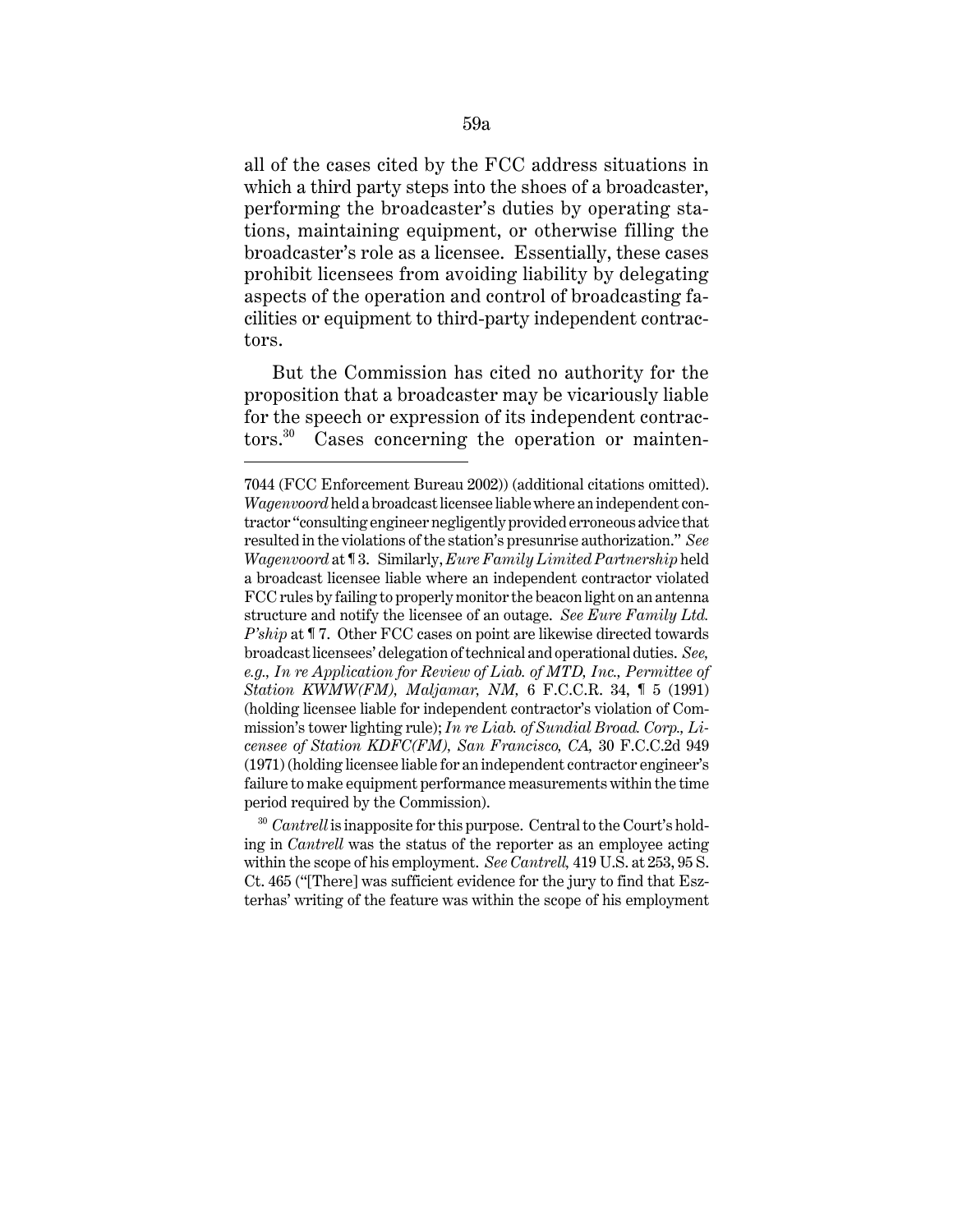ance of broadcasting stations are inapposite to a determination of the scope of a licensee's liability for the content of its programming. A broadcast licensee's relationships with the performers it hires to create the content of its broadcasts are as a factual matter significantly different than those in which a third party steps into the licensee's shoes to perform requisite maintenance on broadcast equipment or similar operational duties. Moreover, the nature of a licensee's duty with respect to broadcast content implicates different legal considerations than do its duties with respect to the operation of its stations or equipment. Unlike the Commission's prior cases on the operational and managerial aspects of broadcasting, the imposition of liability for the content of programming necessarily implicates the First Amendment. For example, an unwitting broadcaster might be held liable for its independent contractor's negligence in monitoring and maintaining a tower antenna without raising a constitutional question. But the same cannot be said of imposing liability for the speech or expression of independent contractors. *Cf. McFarlane,* 74 F.3d at 1303 ("[A]ctual malice is a First Amendment protection predicated on a subjective state of mind, which surely cuts against any extension of vicarious liability beyond *respondeat superior . . . .* [W]e

at the Plain Dealer and that Forest City Publishing Co. was therefore liable under traditional doctrines of respondeat superior." (footnote omitted)); *see also McFarlane v. Esquire Magazine,* 74 F.3d 1296, 1302 (D.C. Cir. 1996) ("The writer in question [in *Cantrell* ] was an employee of the corporate defendant, and, although the trial court had given an instruction somewhat muddling the categories of employee and agent, no one had objected. So *Cantrell* presented no occasion for the Court to address the issue of when the mental state of non-employee agents may be imputed to the principal." (citations omitted)).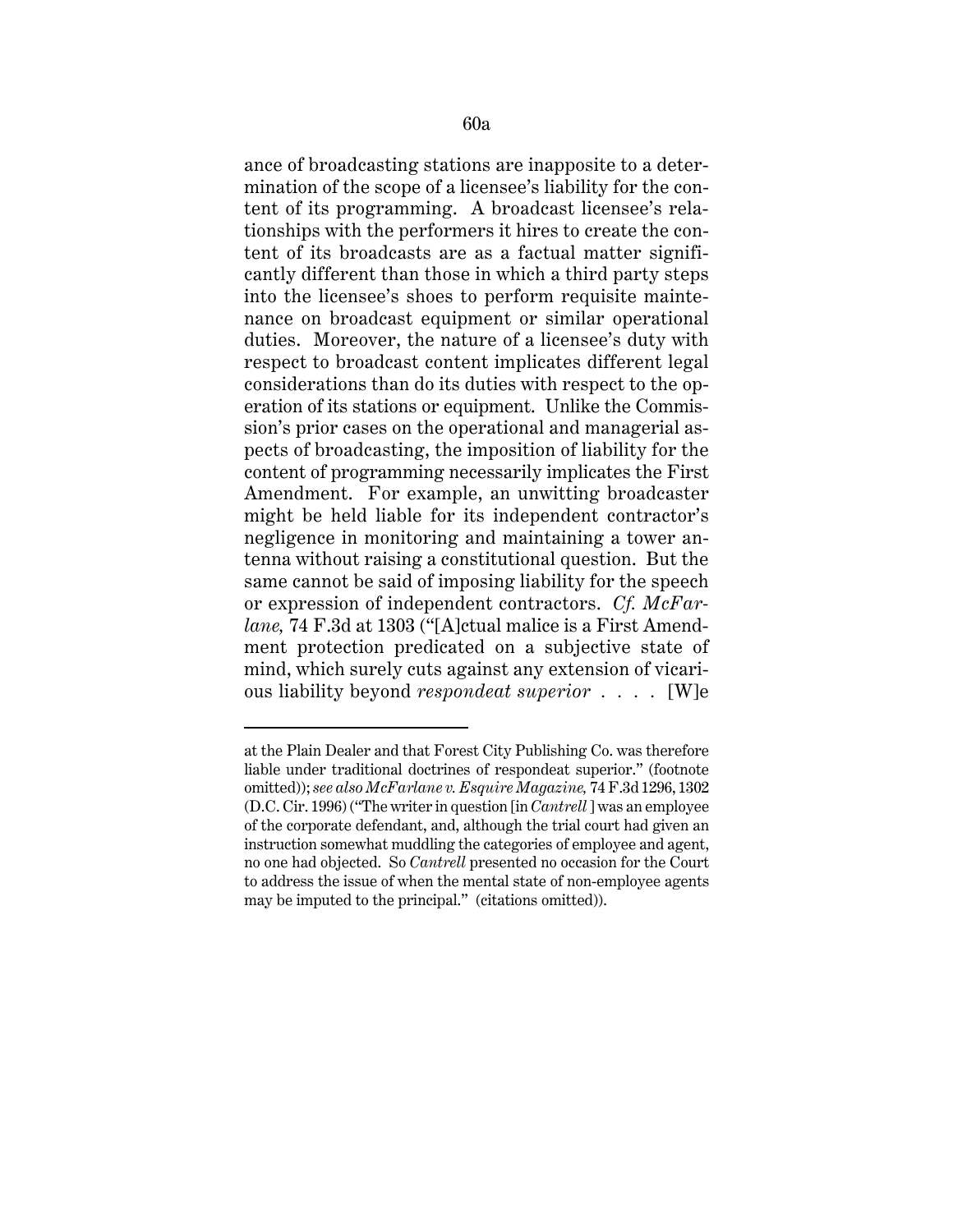doubt that actual malice can be imputed except under *respondeat superior* . . . .").

Broadcast licensees' duties with respect to the content of broadcast material are defined by statute under 18 U.S.C. § 1464 and by the corresponding agency rule, 47 C.F.R. § 73.3999(b). The Commission correctly asserts that a licensee may not sidestep its obligations under these provisions, including the licensee's duty to avoid the broadcast of indecent material, through routine delegation to third parties. And the Commission's practical concerns underscoring the need for strict liability are meritorious. But because these provisions sanction the content of speech or expression, the First Amendment precludes a strict liability regime for broadcast indecency. The First Amendment requires that the FCC prove scienter when it seeks to hold a broadcaster liable for indecent material. In the case of scripted or pre-recorded indecent material, the scienter element likely would be satisfied. But when the indecent material is unscripted and occurs during a live broadcast, as in the Halftime Show, a showing of scienter must be made on the evidence.

It is a well-established constitutional requirement that in the few areas where the government may lawfully enforce content-based restrictions on speech and expression, liability may not be imposed on a speaker without proof of scienter. *See, e.g., In re Grand Jury Matter, Gronowicz,* 764 F.2d 983, 988 (3d Cir. 1985) (en banc) ("In the post-publication [punishment of the dissemination of conscious falsehoods] setting, . . . accomodation to the first amendment protection of free ex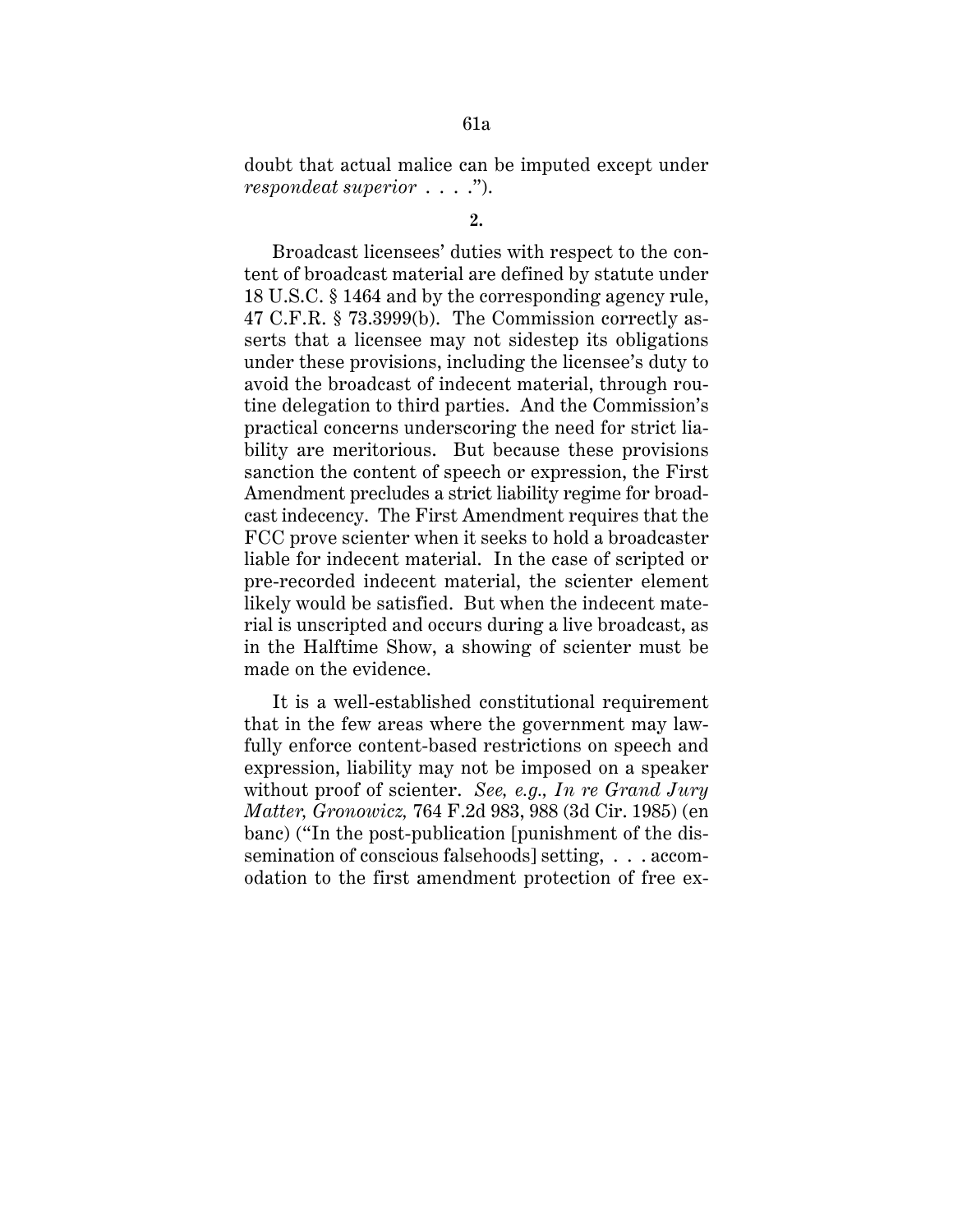pression is made by scienter requirements. . . ."). Non-obscene child pornography, for instance, can be restricted when adult pornography cannot because the State's compelling interest in protecting children outweighs conflicting First Amendment interests. *New York v. Ferber,* 458 U.S. 747, 102 S. Ct. 3348, 73 L. Ed. 2d 1113 (1982); *United States v. Cochran,* 17 F.3d 56, 58 (3d Cir. 1994). But statutes criminalizing child pornography must require proof of scienter to withstand constitutional scrutiny. *Cochran,* 17 F.3d at 58; *see Ferber,* 458 U.S. at 765, 102 S. Ct. 3348. Proof of scienter is necessary even where the prohibited category of speech or expression is unprotected by the First Amendment. In *Smith v. California,* 361 U.S. 147, 80 S. Ct. 215, 4 L. Ed. 2d 205 (1959), the Supreme Court set forth a constitutional rule that convictions under statutes prohibiting obscenity cannot be sustained without proof of the defendant's scienter. As the Court discussed in *Smith,* a contrary rule would risk chilling protected speech. *Id.* at 153-54, 80 S. Ct. 215. The rule announced in *Smith* has been reaffirmed repeatedly by the Court. *See, e.g., Osborne v. Ohio,* 495 U.S. 103, 115, 110 S. Ct. 1691, 109 L. Ed. 2d 98 (1990); *Hamling v. United States,* 418 U.S. 87, 123, 94 S. Ct. 2887, 41 L. Ed. 2d 590 (1974); *Ginsberg v. New York,* 390 U.S. 629, 644, 88 S. Ct. 1274, 20 L. Ed. 2d 195 (1968); *Mishkin v. New York,* 383 U.S. 502, 511, 86 S. Ct. 958, 16 L. Ed. 2d 56 (1966).

The FCC contends its broadcast indecency regime, as a civil enforcement mechanism, is distinguishable from *Smith,* which reviewed convictions under criminal statutes. But the Supreme Court rejected a similar argument in *Manual Enterprises, Inc. v. Day,* 370 U.S. 478, 82 S. Ct. 1432, 8 L. Ed. 2d 639 (1962). *See id.* at 492,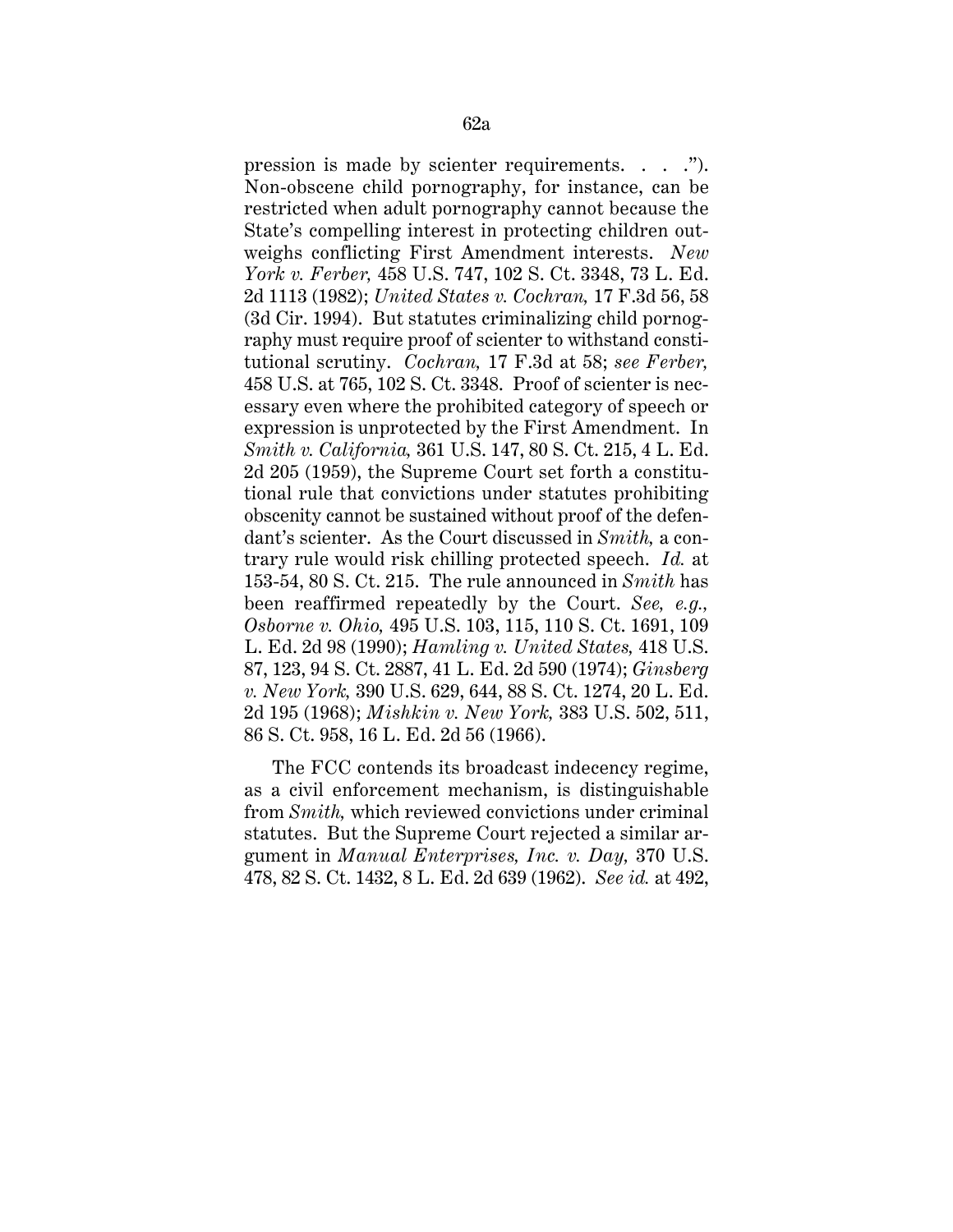82 S. Ct. 1432 ("[T]his Court's ground of decision in *Smith v. California* . . . indicates that a substantial constitutional question would arise were we to construe [a statute proscribing obscene advertising] as not requiring proof of scienter in civil proceedings."); *cf. New York Times Co. v. Sullivan,* 376 U.S. 254, 277, 84 S. Ct. 710, 11 L. Ed. 2d 686 (1964) ("What a State may not constitutionally bring about by means of a criminal statute is likewise beyond the reach of its civil law of libel. The fear of damage awards . . . may be markedly more inhibiting than the fear of prosecution under a criminal statute."); *Gronowicz,* 764 F.2d at 988 ("No distinction having any first amendment significance can be made between libel, civil or criminal, and fraud, civil or criminal. In both libel and fraud, post-publication sanctioning occurs because of a falsehood made with the requisite state of mind."). We agree with other courts that " 'any statute that chills the exercise of First Amendment rights must contain a knowledge element.'" *Am.-Arab Anti-Discrimination Comm. v. City of Dearborn,* 418 F.3d 600, 611 (6th Cir. 2005) (quoting *Video Software Dealers Ass'n v. Webster,* 968 F.2d 684, 690 (8th Cir. 1992)).

Moreover, indecency is protected by the First Amendment, whereas the constitutional rule of *Smith* applied to obscenity, an unprotected form of speech. If liability for obscenity may lie only where scienter is proven, then liability for higher-value speech must depend on a showing of some quantum of scienter at least as significant. The government's authority to restrict constitutionally protected speech or expression can be no greater than its authority to restrict unprotected speech or expression. *See Florida Star v. B.J.F.,* 491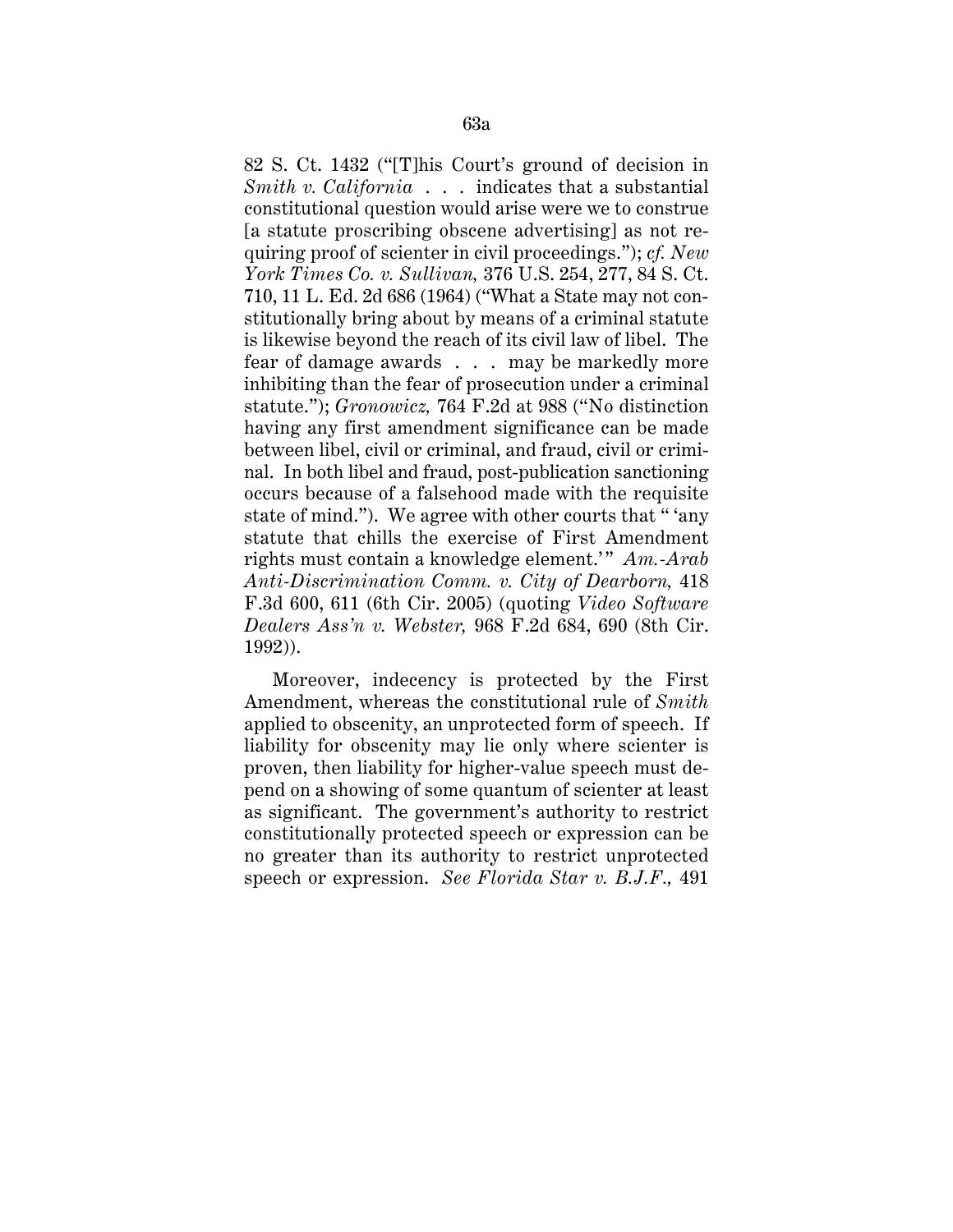U.S. 524, 539, 109 S. Ct. 2603, 105 L. Ed. 2d 443 (1989) ("Nor is there a scienter requirement of any kind under [Florida Stat.] § 794.03 [,which proscribes the dissemination through mass communication of the name of a sexual assault victim's name,] engendering the perverse result that truthful publications challenged pursuant to this cause of action are less protected by the First Amendment than even the least protected defamatory falsehoods . . . .").

Accordingly, the statutory prohibition of broadcast indecency, 18 U.S.C. § 1464, should be read to include a scienter element. Other courts have agreed. In *Tallman v. United States,* 465 F.2d 282 (7th Cir. 1972), the United States Court of Appeals for the Seventh Circuit held scienter is a necessary ingredient of an offense under 18 U.S.C. § 1464. *Id.* at 285. In a companion case, the court described its *Tallman* holding as "conclud[ing] that scienter is a pertinent and necessary element for conviction under [18 U.S.C.] § 1464 . . . ." *United States v. Smith,* 467 F.2d 1126, 1128 (7th Cir. 1972). Similarly in *Gagliardo v. United States,* 366 F.2d 720 (9th Cir. 1966), the United States Court of Appeals for the Ninth Circuit, reviewing a conviction for violating the obscenity provision of 18 U.S.C. § 1464, described the defendant's intent as a "very pertinent and necessary element" for conviction under the statute. *Id.* at 724.

Because it also grounded CBS's forfeiture liability in a violation of the indecency provisions of 47 C.F.R. § 73.3999, the agency's administrative rule on broadcast indecency, the FCC contends the scienter element requisite to 18 U.S.C. § 1464 is not necessarily an impediment here. The rule provides that "[n]o licensee of a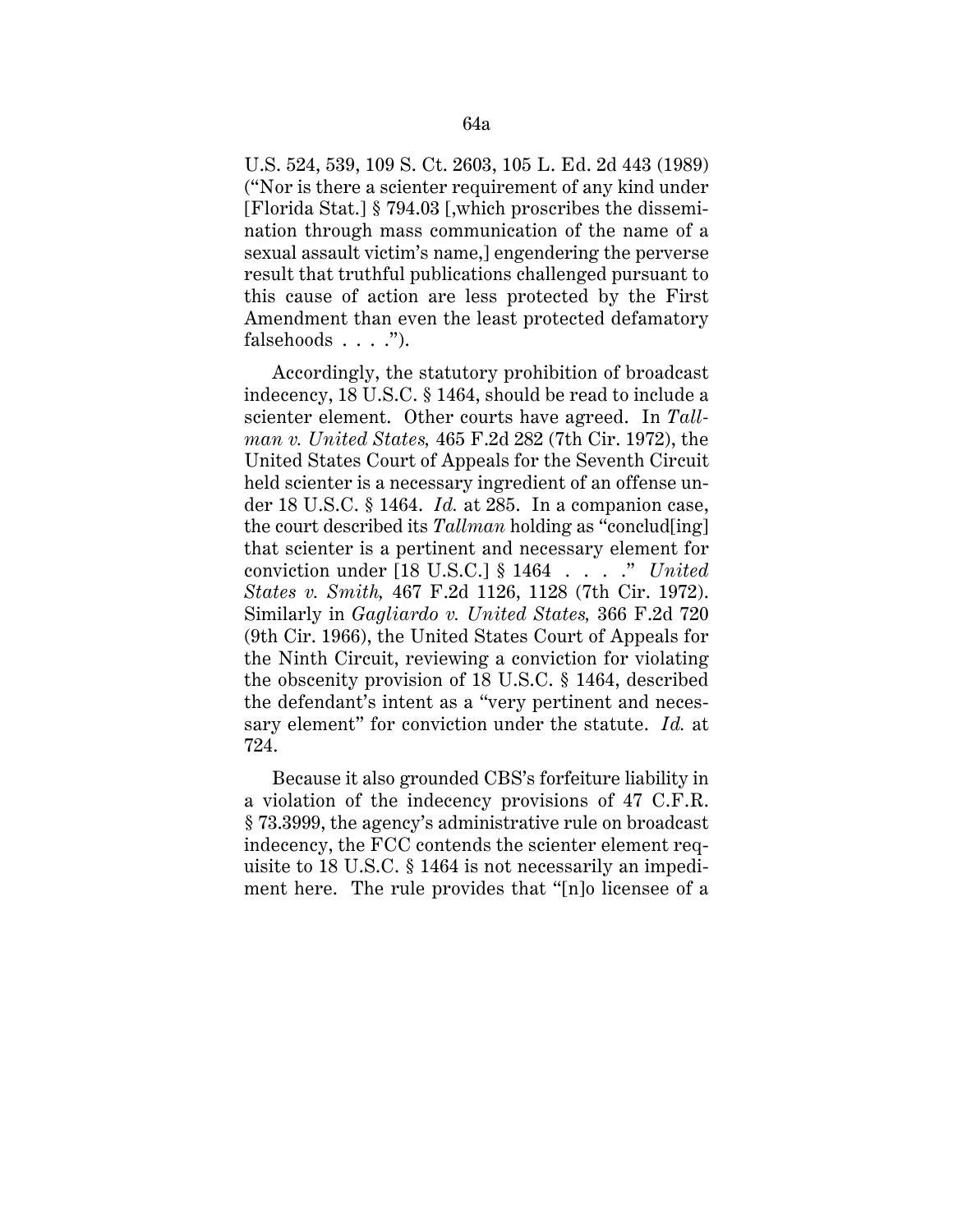radio or television broadcast station shall broadcast on any day between 6 a.m. and 10 p.m. any material which is indecent." *Id.* But the title of 47 C.F.R. § 73.3999, "Enforcement of 18 U.S.C. § 1464 (restrictions on the transmission of obscene and indecent material)," seems to indicate that the rule merely enforces 18 U.S.C. § 1464 and does not serve as an independent prohibition on indecency in broadcasting.

The history of Rule 73.3999 further shows that the indecency element of the rule is identical to that of 18 U.S.C. § 1464. In 1988, Congress directed the FCC to "promulgate regulations in accordance with section 1464, title 18, United States Code, to enforce the provisions of such section on a 24 hour per day basis." An Act Making Appropriations for the Departments of Commerce, Justice, and State, Pub. L. No. 100-459, § 608, 102 Stat. 2186, 2228 (1988). On December 28, 1988, the FCC complied by adopting 47 C.F.R. § 73.3999, which provided in its entirety that "[t]he Commission will enforce the provisions of section 1464 of the United States Criminal Code, 18 U.S.C. 1464, on a twenty-four hour per day basis in accordance with Pub. L. No. 100-459." This rule was subsequently invalidated by the United States Court of Appeals for the D.C. Circuit, which rejected a 24-hour ban on indecency and mandated a safe-harbor time period during which 18 U.S.C. § 1464 would not be enforced. *See ACT I, supra,* 932 F.2d at 1508. The FCC then amended the rule to include a safe-harbor period, but subsequent review by the D.C. Circuit sitting en banc found the FCC's safe-harbor time period too limited. The court instructed the FCC to "limit its ban on broadcasting of indecent programs to the period from 6:00 a.m. to 10:00 p.m." *ACT II, supra,*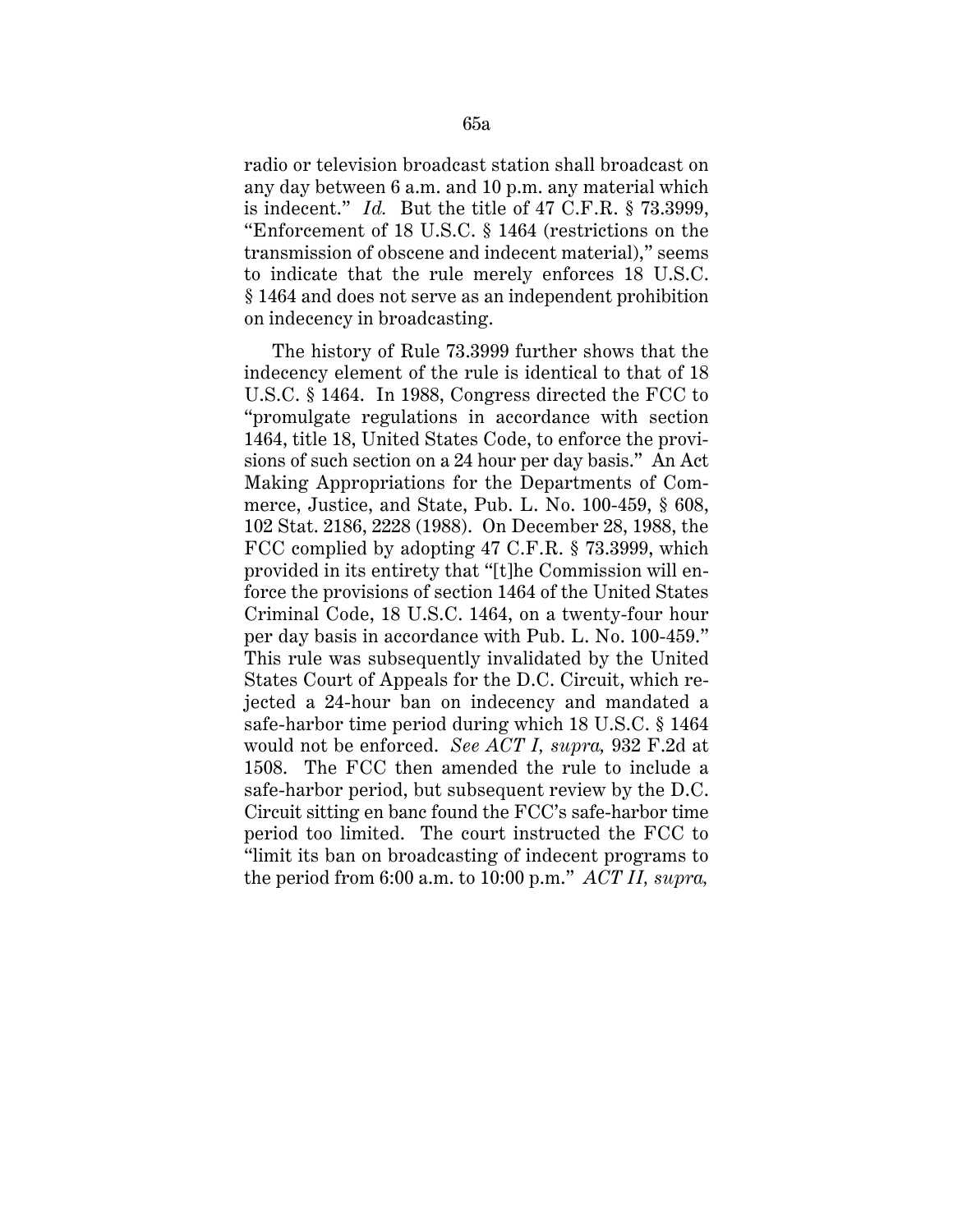58 F.3d at 670. In response, the FCC amended 47 C.F.R. § 73.3999 to its current form. *In re Prohibitions Against Broad. Indecency in 18 U.S.C. § 1464,* 10 F.C.C.R. 10558 (1995).

Accordingly, the Commission's proffered interpretation of 47 C.F.R. § 73.3999, which appears to contradict the plain language of the regulation as well as the history of its adoption, would appear to be erroneous and inconsistent with the regulation.<sup>31</sup> Because Rule 73.3999 only indicates the time of day during which 18 U.S.C. § 1464 will be enforced, the FCC should establish a violation of 18 U.S.C. § 1464 in order to show a violation of Rule 73.3999. And because the indecency provision of 18 U.S.C. § 1464 should be interpreted as containing a scienter element, so too should the indecency provision of 47 C.F.R. § 73.3999.

 $31$  The FCC's "interpretation of its own regulation is, of course, entitled to considerable deference." *Barnes v. Cohen,* 749 F.2d 1009, 1018 (3d Cir. 1984). But "our deference to an agency's interpretation of its own regulations is 'tempered by our duty to independently insure that the agency's interpretation comports with the language it has adopted.' " Conn. Gen. Life Ins. Co. v. Comm'r of Internal Revenue, 177 F.3d 136, 144 (3d Cir. 1999) (quoting *Dir., Office of Workers' Comp. Programs, U.S. Dep't of Labor v. Gardner,* 882 F.2d 67, 70 (3d Cir. 1989)). Accordingly, "we need not accept the agency interpretation if it is 'plainly erroneous or inconsistent with the regulation.'" *Barnes,* 749 F.2d at 1018 (quoting *Bowles v. Seminole Rock & Sand Co.,* 325 U.S. 410, 414, 65 S. Ct. 1215, 89 L. Ed. 1700 (1945)); *see also Conn. Gen. Life Ins. Co.,* 177 F.3d at 144 ("We 'must defer to the [agency's] interpretation unless an "alternative reading is compelled by the regulation's plain language or by other indications of the [agency's] intent at the time of the regulation's promulgation."' ") (quoting *Thomas Jefferson Univ. v. Shalala,* 512 U.S. 504, 512, 114 S. Ct. 2381, 129 L. Ed. 2d 405 (1994) (quoting *Gardebring v. Jenkins,* 485 U.S. 415, 430, 108 S. Ct. 1306, 99 L. Ed. 2d 515 (1988))) (additional citation omitted) (alterations in original).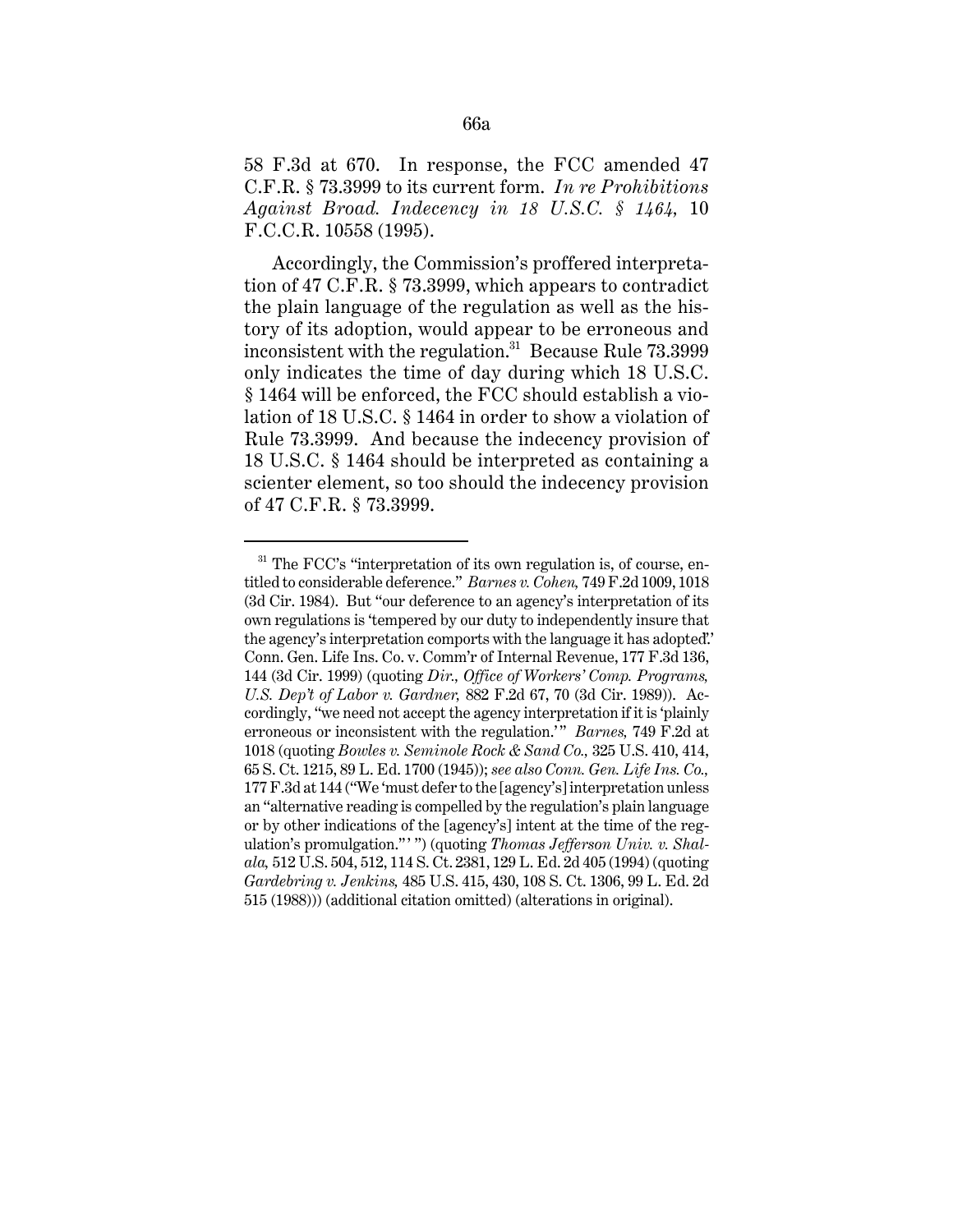Moreover, the FCC cannot do by administrative rule that which Congress is constitutionally prohibited from doing by statute. Whether or not the indecency provision of 47 C.F.R. § 73.3999 functions independently of 18 U.S.C. § 1464, the FCC's rule risks chilling constitutionally protected speech in the same manner as the statutory provision. As a constitutional rule, *Smith* is no less relevant merely because the government acts through an executive agency in restricting the content of speech. Any government regulation penalizing the content of speech or expression should require proof of scienter as an element of liability to survive First Amendment scrutiny.

Scienter is an element in determining whether a violation of 18 U.S.C. § 1464 or 47 C.F.R. § 73.3999 occurred. A broadcast licensee should not be found liable for violating the indecency provisions of 18 U.S.C. § 1464 or 47 C.F.R. § 73.3999 without proof the licensee acted with scienter. Because the Commission's proffered "non-delegable duty" theory of CBS's vicarious liability, which functionally equates to strict liability for speech or expression of independent contractors, appears to dispense with this constitutional requirement, it should not be sustained.

**C.**

As an alternative to vicarious liability, the FCC found CBS directly liable for a forfeiture penalty under 47 U.S.C.  $\S$  503(b)(1)(B) for failing to take adequate precautionary measures to prevent potential indecency during the Halftime Show. *Reconsideration Order* at ¶ 17. According to the Commission, CBS deliberately ignored warnings that visual indecency might occur during the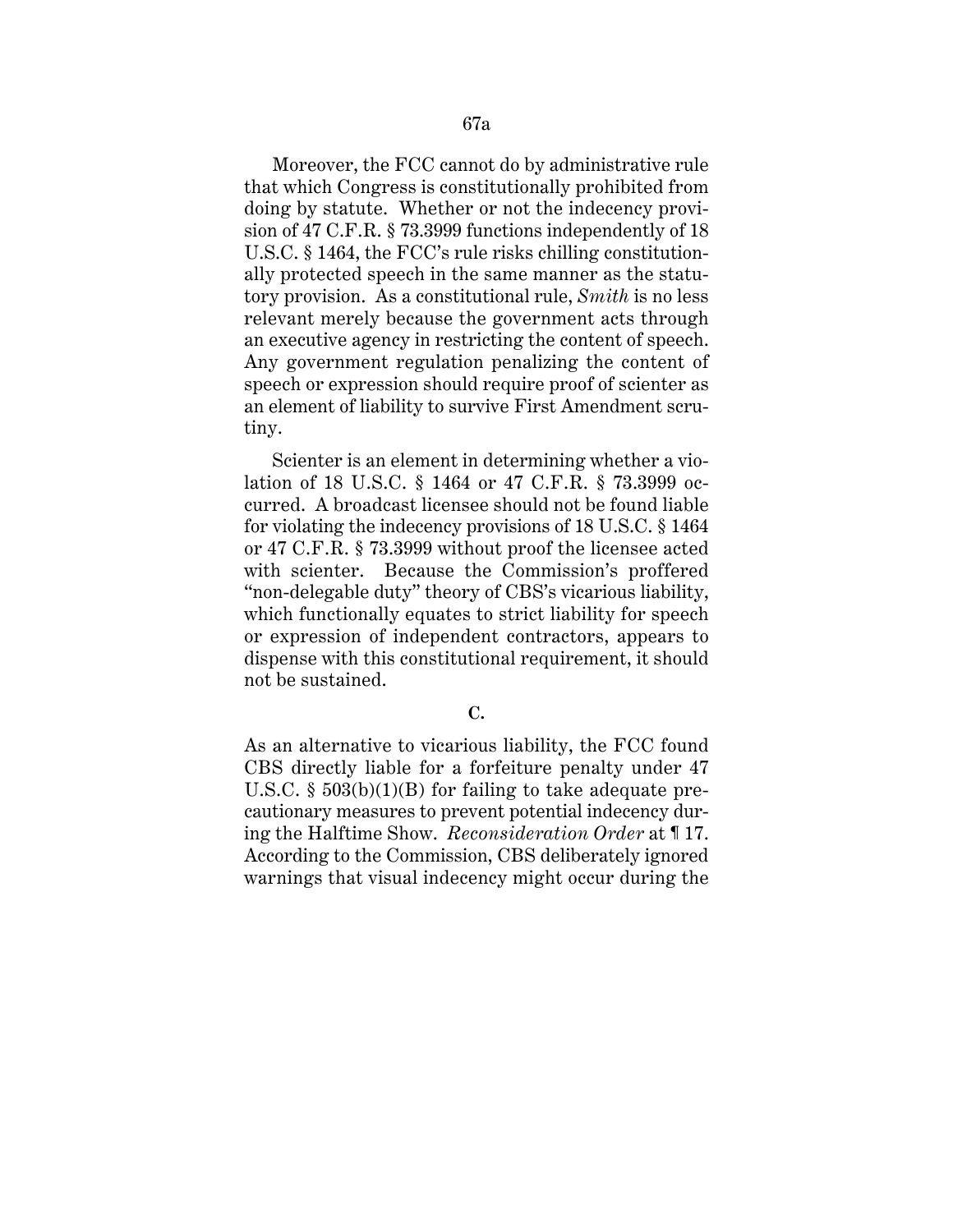Halftime Show. The FCC contends the risk of indecency was obvious following public comments of Jackson's choreographer, who predicted that Jackson's performance would include "some shocking moments," and concerns raised by the NFL over the Halftime Show script. The FCC asserts that CBS failed to investigate these warnings or properly act to address the risk.

This failure, the FCC contends, satisfies the willfulness element of 47 U.S.C. § 503(b)(1)(B). Under 47 U.S.C.  $\S$  503(b)(1)(B), the FCC has authority to order forfeiture penalties upon determining that a person:

willfully or repeatedly failed to comply with any of the provisions of this chapter or of any rule, regulation, or order issued by the Commission under this chapter or under any treaty, convention, or other agreement to which the United States is a party and which is binding upon the United States.

*Id.* "Willful" is defined elsewhere in the Communications Act as the "conscious and deliberate commission or omission of [an] act, irrespective of any intent to violate any provision of this chapter or any rule or regulation of the Commission authorized by this chapter or by a treaty ratified by the United States." 47 U.S.C. § 312(f)(1). Applying this standard, the FCC asserts its "finding of willfulness is based on CBS's knowledge of the risks and its conscious and deliberate omissions of the acts necessary to address them." *Reconsideration Order* at ¶ 23.

**1.**

As an initial matter, we note the record before us is unclear on whether the agency properly applied the forfeiture statute. As described, the Commission issued its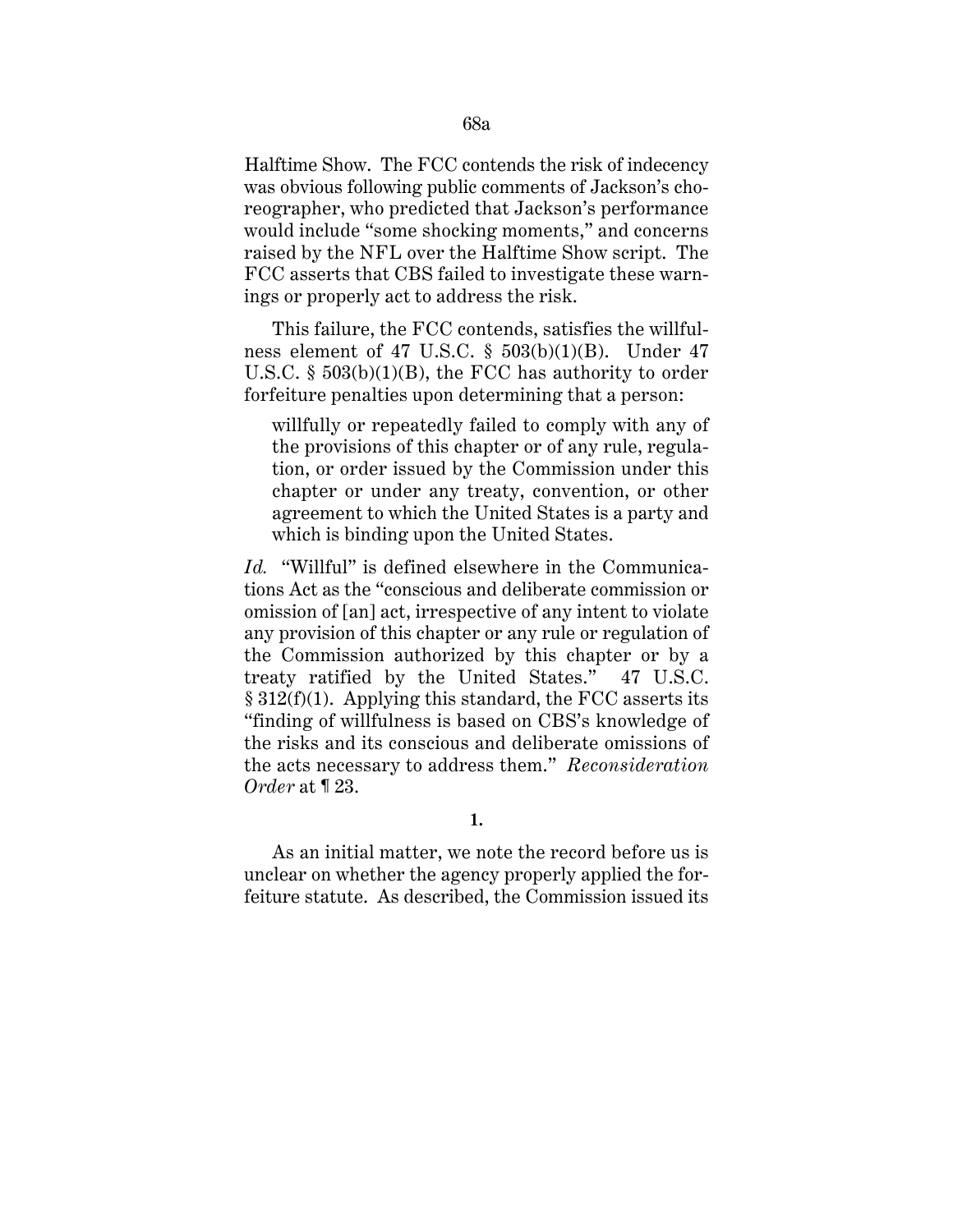forfeiture order under 47 U.S.C.  $\S$  503(b)(1)(B), which includes an express willfulness standard. But section  $503(b)(1)(B)$  may not be the applicable statutory provision for forfeitures based on broadcast indecency. A separate provision of the forfeiture statute—47 U.S.C. § 503(b)(1)(D)—authorizes the Commission to issue a forfeiture penalty against any person the Commission determines "violated any provision of section . . . 1464 of Title 18." Accordingly, the forfeiture statute on its face appears to require the Commission to sanction broadcast indecency through section 503(b)(1)(D) rather than through section  $503(b)(1)(B).$ <sup>32</sup> Cf. Action for Chil*dren's Television v. FCC,* 59 F.3d 1249 (D.C. Cir. 1995) (citing 47 U.S.C.  $\S 503(b)(1)(D)$  as the relevant provision authorizing the FCC to impose a civil forfeiture for a violation of the indecency provision of 18 U.S.C. § 1464).

CBS and supporting amici contend the very fact of section  $503(b)(1)(D)$  excludes the possibility of the FCC sanctioning violations of 18 U.S.C. § 1464 through section 503(b)(1)(B), because doing so would render section  $503(b)(1)(D)$  superfluous. While this contention is perhaps meritorious, we recognize the Commission's interpretation of the Communications Act, including the relevant forfeiture provisions of 47 U.S.C. § 503(b)(1), would be entitled to considerable deference. But we cannot resolve this dispute among the parties, because, as we

 $32$  If violations of 18 U.S.C. § 1464 may not be penalized under section  $503(b)(1)(B)$ , it is uncertain whether violations of 47 C.F.R. § 73.3999 may be penalized under that section. As discussed *supra,* 47 C.F.R. § 73.3999 does no more than establish the time of day during which 18 U.S.C. § 1464 will be enforced. If Congress intended for violations of 18 U.S.C. § 1464 to be penalized under section 503(b)(1)(D), then it may have intended for "violations" of 47 C.F.R. § 73.3999 also to be penalized under that section.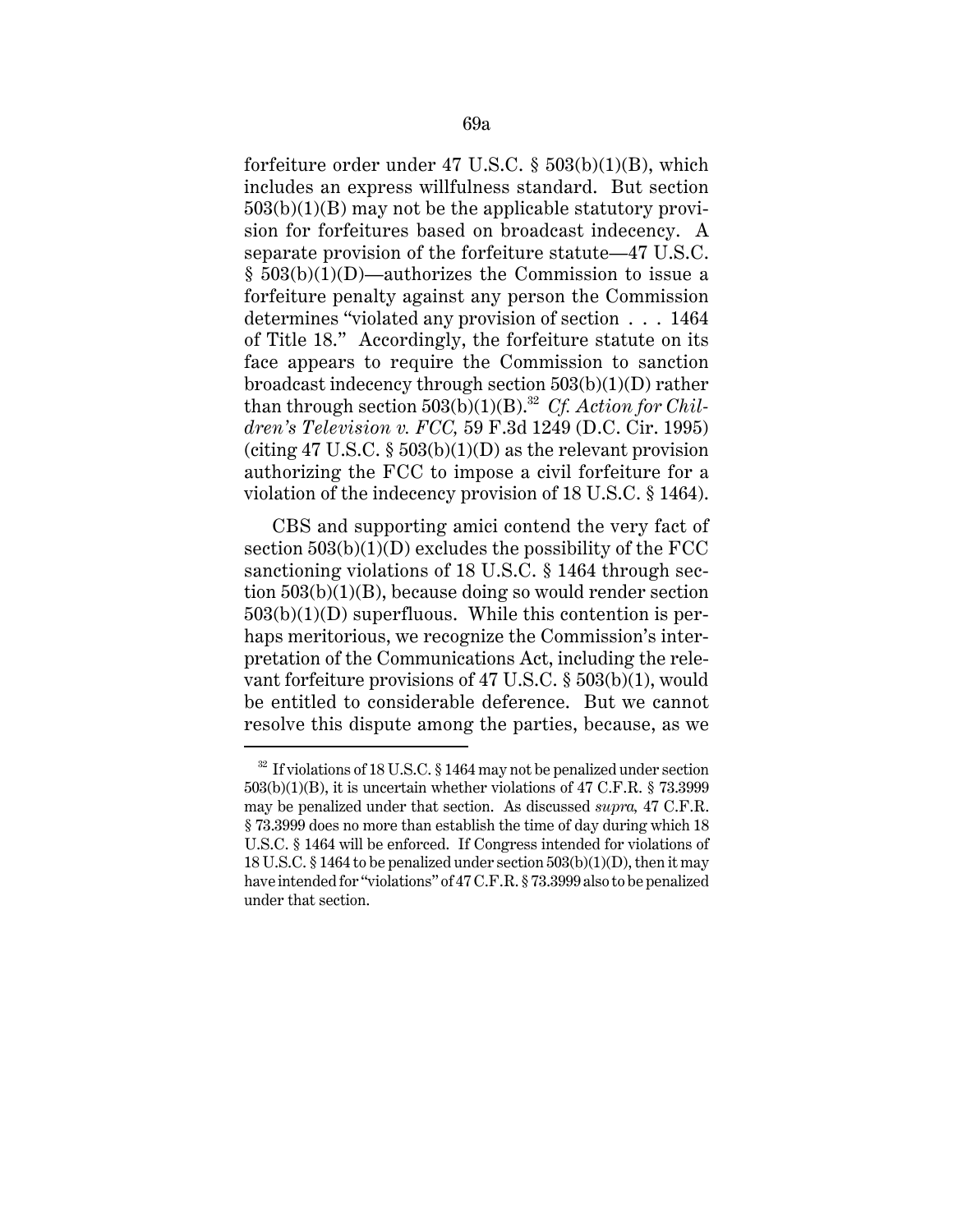will explain, the Commission's interpretation of the statutory scheme is unclear.

The FCC's initial *Forfeiture Order* and subsequent *Reconsideration Order* create some confusion. In both, the Commission frequently refers to 47 U.S.C. § 503(b) generally without specifying whether it is acting under subpart (1)(B) or subpart (1)(D). *See, e.g., Forfeiture Order* at ¶ 1 n.1 (citing section 503(b) without specification of relevant subpart); *id.* at ¶ 15 (referring to CBS's forfeiture under "section 503(b)(1) of the Act"); *Reconsideration Order* at ¶ 5 ("The Forfeiture Order also rejected CBS's claim that the violation was accidental rather than willful under section 503(b)(1) of the Act."). Moreover, the Commission repeatedly describes its orders as determinations that CBS violated the indecency provisions of both 18 U.S.C. § 1464 and 47 C.F.R. § 73.3999. *E.g., Forfeiture Order* at ¶¶ 1, 7, 36; *Reconsideration Order* at ¶ 1 & n.3. Yet the Commission appears to be penalizing these violations only under section  $503(b)(1)(B)$ , and not under section  $503(b)(1)(D)$ :

Under section 503(b)(1)(B) of the [Communications] Act, any person who is determined by the Commission to have willfully failed to comply with any provision of the Act or any rule, regulation, or order issued by the Commission shall be liable to the United States for a monetary forfeiture penalty. . . . For the reasons set forth above, we conclude under this standard that CBS is liable for a forfeiture for its willful violation of 18 U.S.C. § 1464 and section 73.3999 of the Commission's rules.

*Forfeiture Order* at ¶ 36 (footnote omitted); *see also id.* at ¶ 30 n.103 ("As we find CBS legally responsible for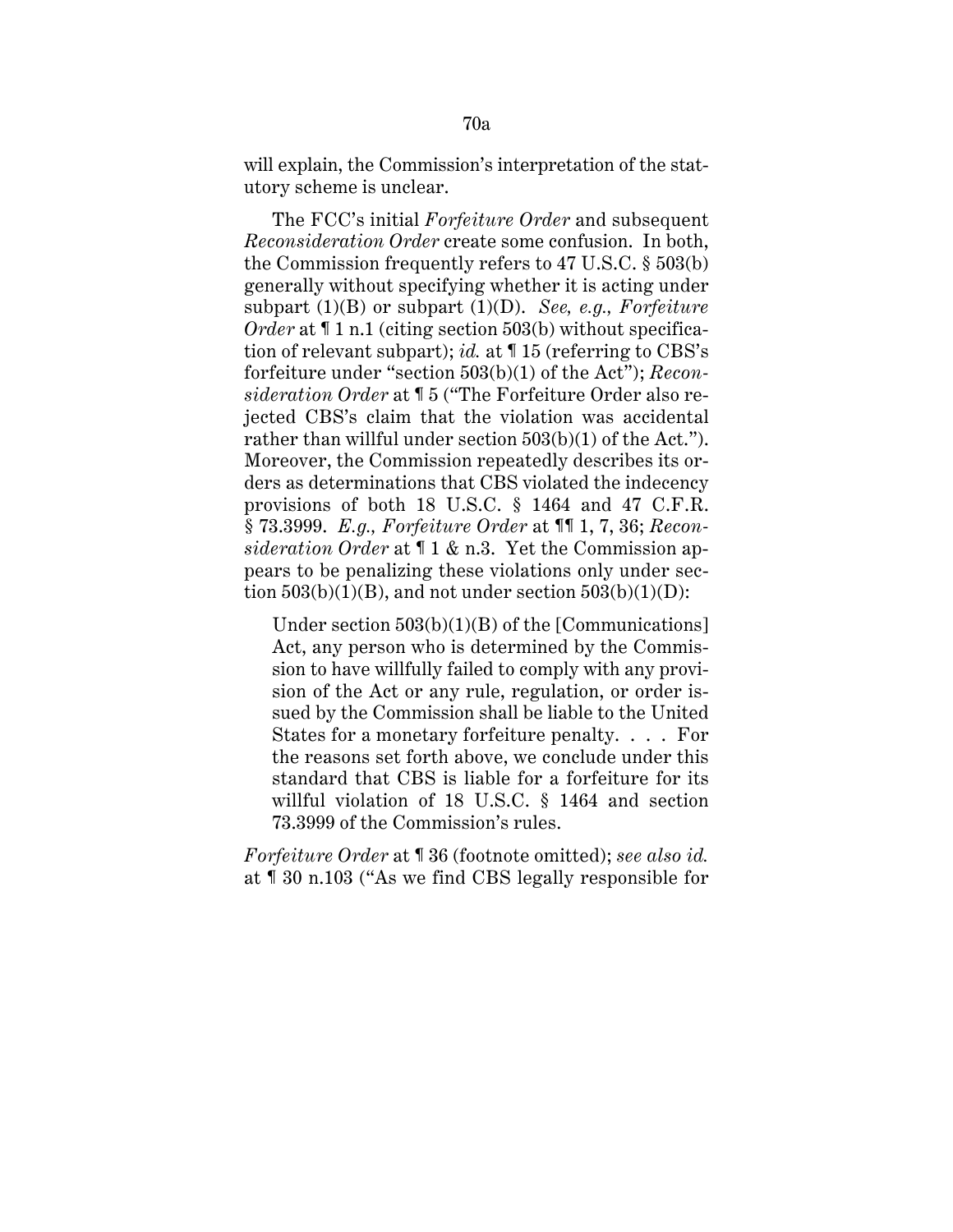the indecent broadcast based on both its own willful omission and its vicarious liability for the willful acts of its agents under the principle of respondeat superior, we need not address whether it could also be held responsible under Section  $503(b)(1)(D)$  without a showing of willfulness.").

On this record, the FCC's orders may be read as penalizing a violation of 18 U.S.C. § 1464 under section 503(b)(1)(B). Or, the FCC's orders may be understood as penalizing CBS's violation of the indecency provision of 47 C.F.R. § 73.3999 under section 503(b)(1)(B) but not penalizing CBS's violation of the indecency provision of 18 U.S.C. § 1464. Under the latter reading, the FCC's assertions that CBS violated 18 U.S.C. § 1464 would be included in the orders only for the purpose of establishing CBS's violation of Rule 73.3999, which enforces 18 U.S.C. § 1464.

Again, it is unclear whether the statutory scheme permits violations of 18 U.S.C. § 1464 to be penalized by forfeitures issued under section  $503(b)(1)(B)$  instead of, or in addition to, section  $503(b)(1)(D)$ . And, if section  $503(b)(1)(D)$  is implicated here, it is unclear whether the willfulness standard applies under that section. Unlike section  $503(b)(1)(B)$ , the language of section  $503(b)(1)(D)$ does not include the term "willful."

Accordingly, further clarification from the FCC is necessary before it may be determined whether the agency correctly concluded that CBS's actions constituted a "willful" violation of the indecency provisions.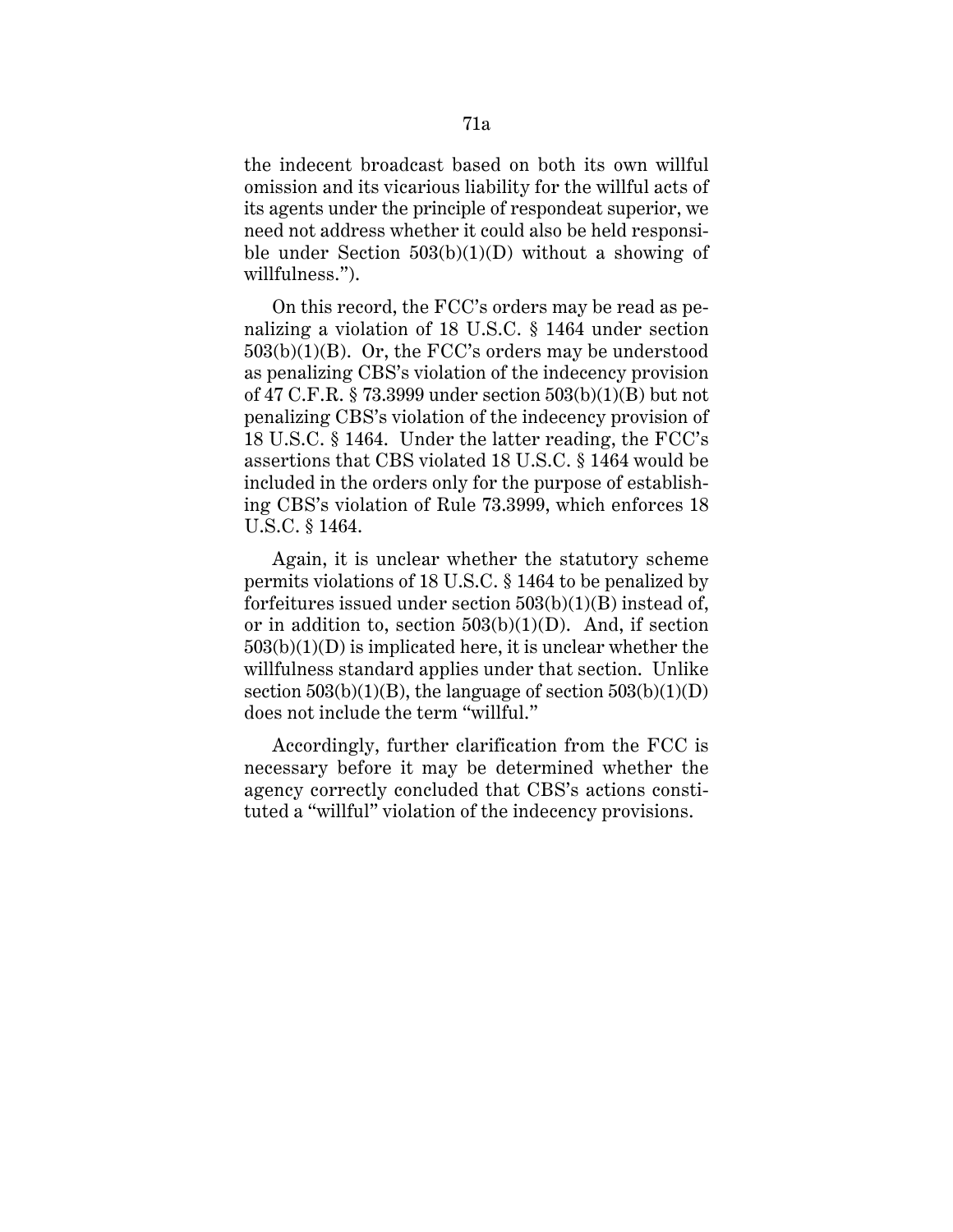The record is also unclear whether the Commission correctly determined that CBS's conduct satisfied the willfulness standard. Specifically, it is unclear whether the Commission's determination accounts for the apparent interplay between the statutory "willfulness" standard of the forfeiture statute and the constitutionally required scienter element of the indecency provisions. If the FCC based its forfeiture order in whole or in part on 47 U.S.C.  $\S$  503(b)(1)(D), and if it interpreted that section as not incorporating the willfulness standard of section  $503(b)(1)(B)$ , then the scienter element of 18 U.S.C. § 1464 would appear to set the bar for establishing that CBS acted with the requisite mental state.<sup>33</sup> But even if the willfulness standard is incorporated into section  $503(b)(1)(D)$ —or if a forfeiture for broadcast indecency may issue entirely under section  $503(b)(1)(B)$ —a showing of scienter is constitutionally required to penalize broadcast indecency. Accordingly, the willfulness standard, both as interpreted and as applied by the FCC, should set a bar at least as high as scienter. And on this record, it is not clear whether the FCC has complied with this requirement.

Forfeiture liability under 47 U.S.C. § 503(b)(1)(B) is triggered by a broadcast licensee's violation of a distinct "rule, regulation, or order of the Commission." This appears to call for a two-part inquiry: did a violation

<sup>33</sup> The FCC has not yet addressed this possibility. *See Forfeiture Order* at ¶ 29 n.103 ("As we find CBS legally responsible for the indecent broadcast based on both its own willful omission and its vicarious liability for the willful acts of its agents under the principle of respondeat superior, we need not address whether it could also be held responsible under Section 503(b)(1)(D) without a showing of willfulness.").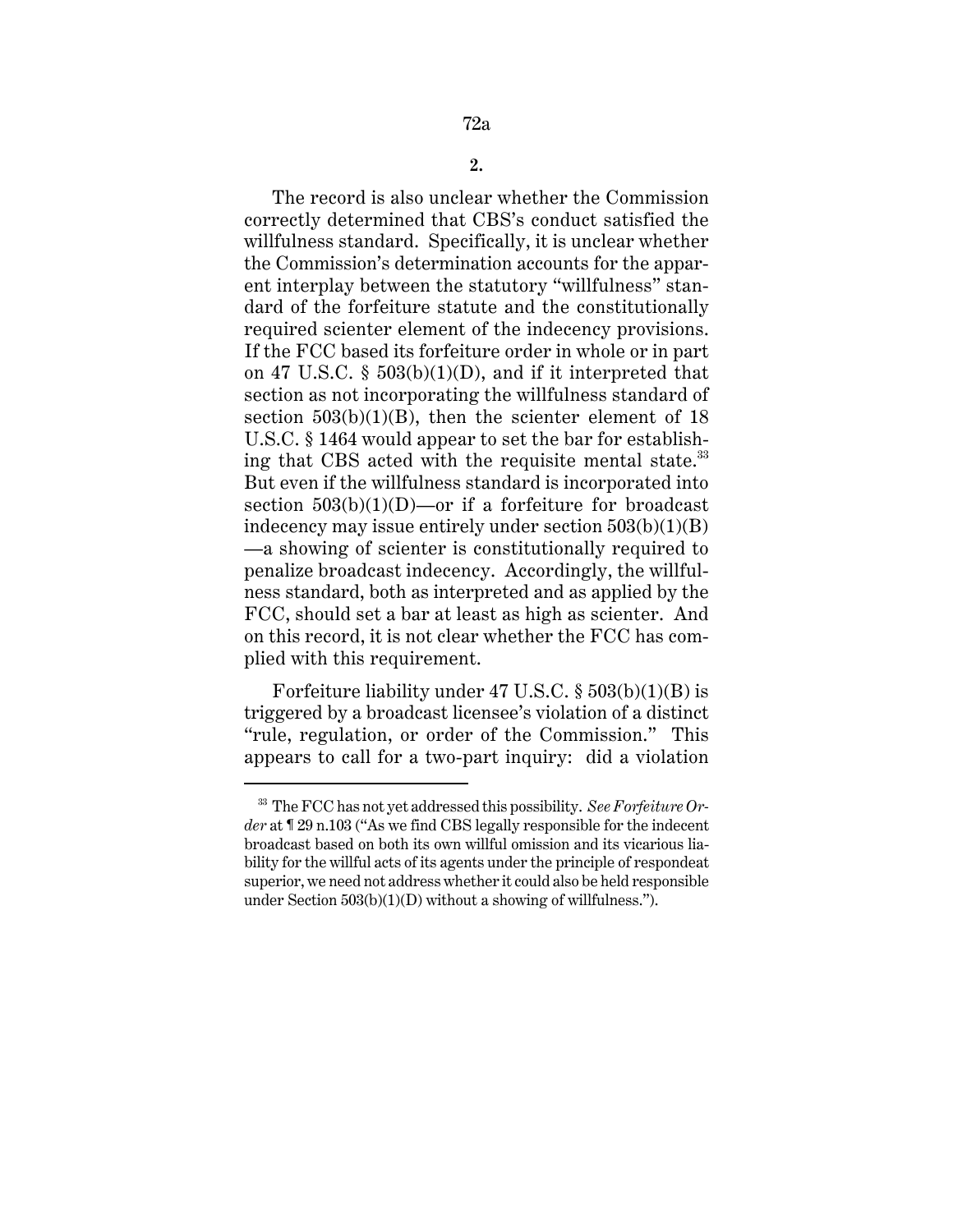occur; and was that violation "willful" or "repeated" for the purposes of section  $503(b)(1)(B)$ .<sup>34</sup> Here, the triggering violations—that is, the violations that satisfy the first part—are CBS's alleged violations of the indecency provisions of 18 U.S.C. § 1464 and 47 C.F.R. § 73.3999. Accordingly, it seems the Commission's first step should be to determine whether CBS's conduct violated the indecency provisions, including establishing scienter.

The scienter element of the indecency provisions-as a constitutional requirement—is paramount. That is, scienter is the constitutional minimum showing for penalizing the speech or expression of broadcasters—irrespective of whether the penalty is in the form of a monetary forfeiture under 47 U.S.C. § 503(b)(1) or a different punitive measure available to the FCC. But the record is unclear whether the Commission's interpretation and application of the willfulness standard account for this apparent interplay with the scienter element of the indecency provisions. Accordingly, we are unable to decide whether the Commission's determination that CBS acted "willfully" was proper in light of this scienter requirement.

Determining whether CBS acted with the requisite scienter would call for an examination of the scienter element inherent in the indecency provisions. Where a scienter element is read into statutory text, scienter would not necessarily equate to a requirement of actual knowledge or specific intent. *See Carter v. United States,* 530 U.S. 255, 269, 120 S. Ct. 2159, 147 L. Ed. 2d

<sup>&</sup>lt;sup>34</sup> If 47 U.S.C. § 503(b)(1)(D) is interpreted as incorporating the willfulness standard, its operation appears identical. Forfeiture liability under that section is triggered by a broadcast licensee's violation of 18 U.S.C. § 1464.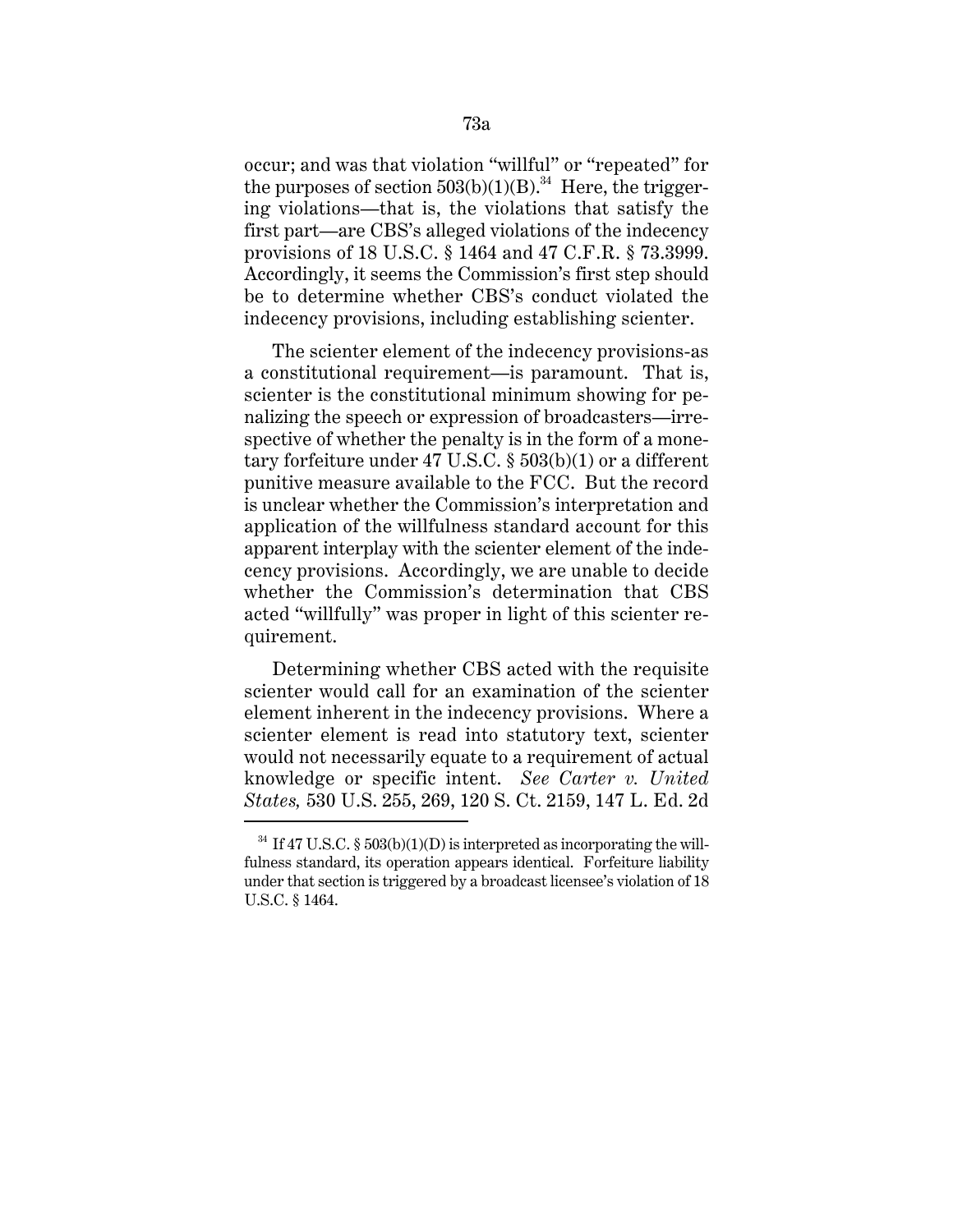203 (2000) (citing *Staples v. United States,* 511 U.S. 600, 114 S. Ct. 1793, 128 L. Ed. 2d 608 (1994)). "The presumption in favor of scienter requires a court to read into a statute only that *mens rea* which is necessary to separate wrongful conduct from otherwise innocent conduct." *Id.* (citing *United States v. X-Citement Video, Inc.,* 513 U.S. 64, 72, 115 S. Ct. 464, 130 L. Ed. 2d 372 (1994)). In some circumstances, recklessness is considered a sufficiently culpable mental state for the purposes of imposing liability for an act. *E.g., Ernst & Ernst v. Hochfelder,* 425 U.S. 185, 194, 96 S. Ct. 1375, 47 L. Ed. 2d 668 (1976) ("In certain areas of the law recklessness is considered to be a form of intentional conduct for purposes of imposing liability for some act.").

Recklessness would appear to suffice as the appropriate scienter threshold for the broadcast indecency regime. It is likely that a recklessness standard would effectively "separate wrongful conduct from otherwise innocent conduct" of broadcasters, *Carter,* 530 U.S. at 269, 120 S. Ct. 2159, without creating an end—around indecency restrictions that might be encouraged by an actual knowledge or intent standard. And a broadcast licensee's reckless disregard for the content of its programming would be likely to unreasonably create a known or obvious risk of indecent material being aired, making it highly probable that harm will follow. *See Safeco Ins. Co. of Am. v. Burr,* \_\_\_\_U.S. \_\_\_\_, 127 S. Ct. 2201, 2215, 167 L. Ed. 2d 1045 (2007) ("While 'the term recklessness is not self-defining,' the common law has generally understood it in the sphere of civil liability as conduct violating an objective standard: action entailing 'an unjustifiably high risk of harm that is either known or so obvious that it should be known.'" (quoting *Farmer*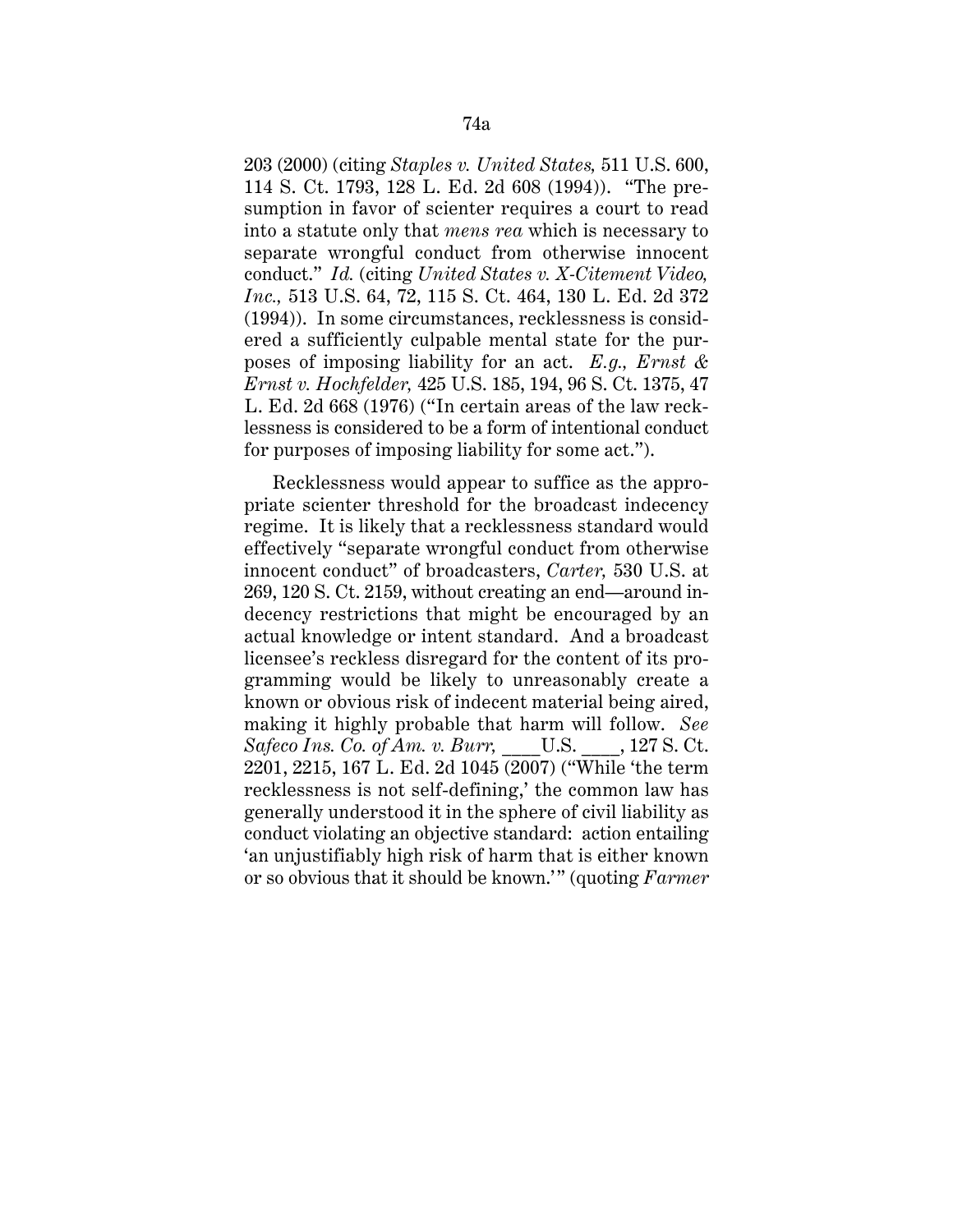*v. Brennan,* 511 U.S. 825, 836, 114 S. Ct. 1970, 128 L. Ed. 2d 811 (1994); citing Prosser and Keeton, Handbook of the Law of Torts § 34 at 213-14)).

Also instructive here are other cases determining recklessness to be an adequate level of scienter for imposing liability in related First Amendment contexts where speech or expression is restricted based on its content. In *Osborne v. Ohio,* 495 U.S. 103, 110 S. Ct. 1691, 109 L. Ed. 2d 98 (1990), the Supreme Court addressed a criminal defendant's constitutional challenges to Ohio's prohibition against possessing and viewing child pornography. The petitioner in *Osborne* contended in part that the statute was unconstitutional because it did not expressly include a scienter element. *See id.* at 112 n.9, 110 S. Ct. 1691. But the Court rejected this argument, noting that "Ohio law provides that recklessness is the appropriate *mens rea* where a statute 'neither specifies culpability nor plainly indicates a purpose to impose strict liability.'" *Id.* (quoting Ohio Rev. Code Ann. § 2901.21(B) (1987)). The Court went on to explain:

The Ohio Supreme Court also concluded that the State had to establish scienter in order to prove a violation of [the child pornography statute] based on the Ohio default statute specifying that recklessness applies when another statutory provision lacks an intent requirement. The [child pornography] statute on its face lacks a *mens rea* requirement, but that omission brings into play and is cured by another law that plainly satisfies the requirement laid down in *Ferber* that prohibitions on child pornography include some element of scienter.

*Id.* at 115 (citations omitted).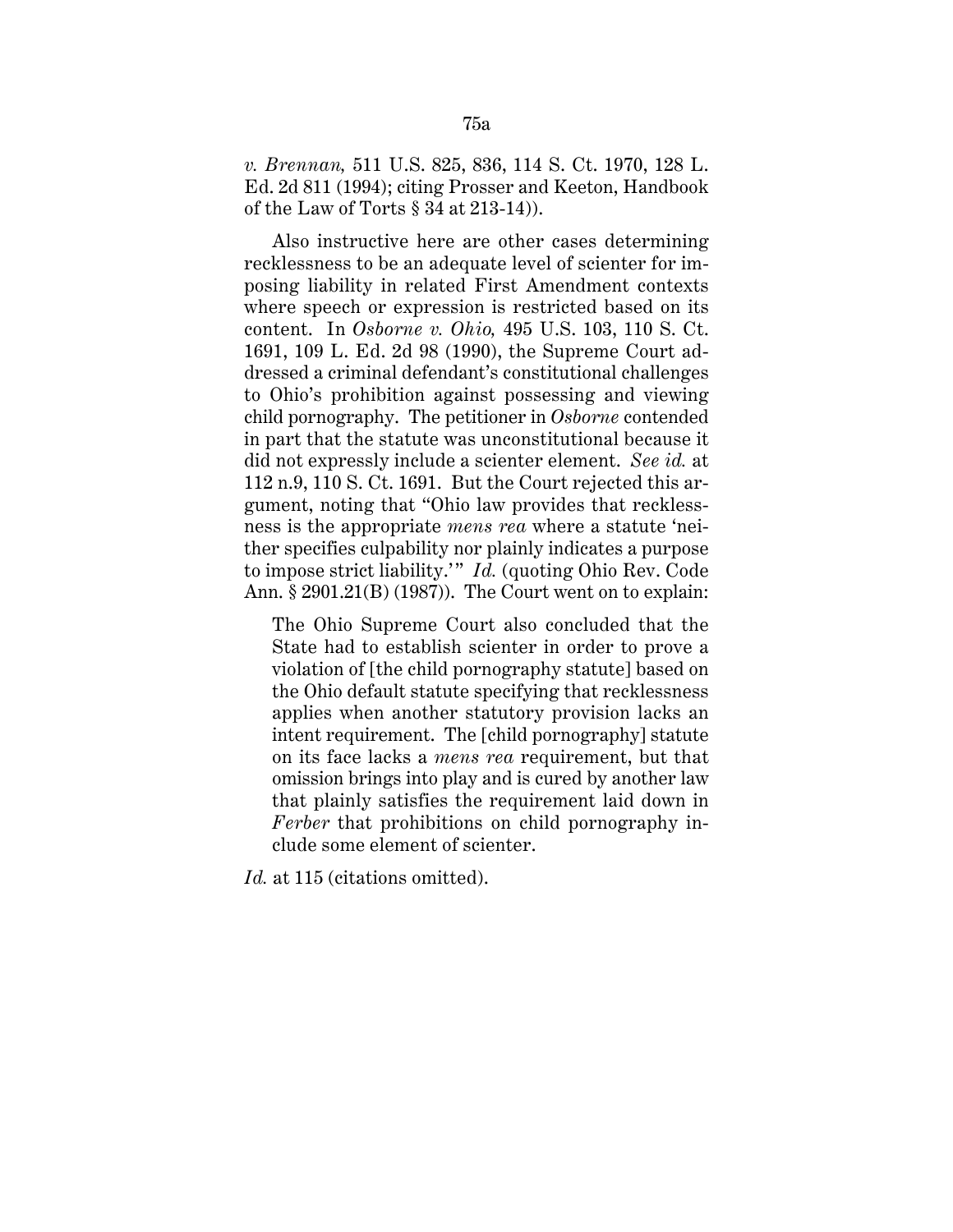But recklessness should be the constitutional minimum. A broadcast licensee's mere negligence in airing indecent material during a restricted time slot would not satisfy the scienter element of 18 U.S.C. § 1464 or 47 U.S.C. § 73.3999. In *Manual Enterprises,* the Supreme Court read a scienter element into a federal statute prohibiting the advertisement of obscene material through the mails. 370 U.S. at 492-93, 82 S. Ct. 1432. The Court addressed the scope of this inferred scienter element, stating "it may safely be said that a federal statute which, as we construe it, required the presence of that [scienter] element is not satisfied . . . merely by showing that a [magazine publisher] defendant did not make a good faith effort to ascertain the character of his advertiser's materials." *Id.* at 493, 82 S. Ct. 1432. In the broadcast indecency context, a broadcaster might act recklessly if it fails to exercise proper control over the unscripted content of its programming. But when a broadcaster endeavors to exercise proper control, but ultimately fails, to prevent unscripted indecency, it will not have acted with scienter if its actions were negligent rather than reckless.

The airing of scripted indecency or indecent material in pre-recorded programming would likely show recklessness, or may even constitute evidence of actual knowledge or intent. But when unscripted indecent material occurs during a live or spontaneous broadcast, as it did here, the FCC should show that the broadcaster was, at minimum, reckless in causing the indecent material to be transmitted over public airwaves.<sup>35</sup> A broad-

<sup>35</sup> The facts of *Young Broadcasting,* as alleged by the FCC in its Notice of Apparent Liability in that case, may be indicative of recklessness. There, the broadcast licensee presented inherently risky progra-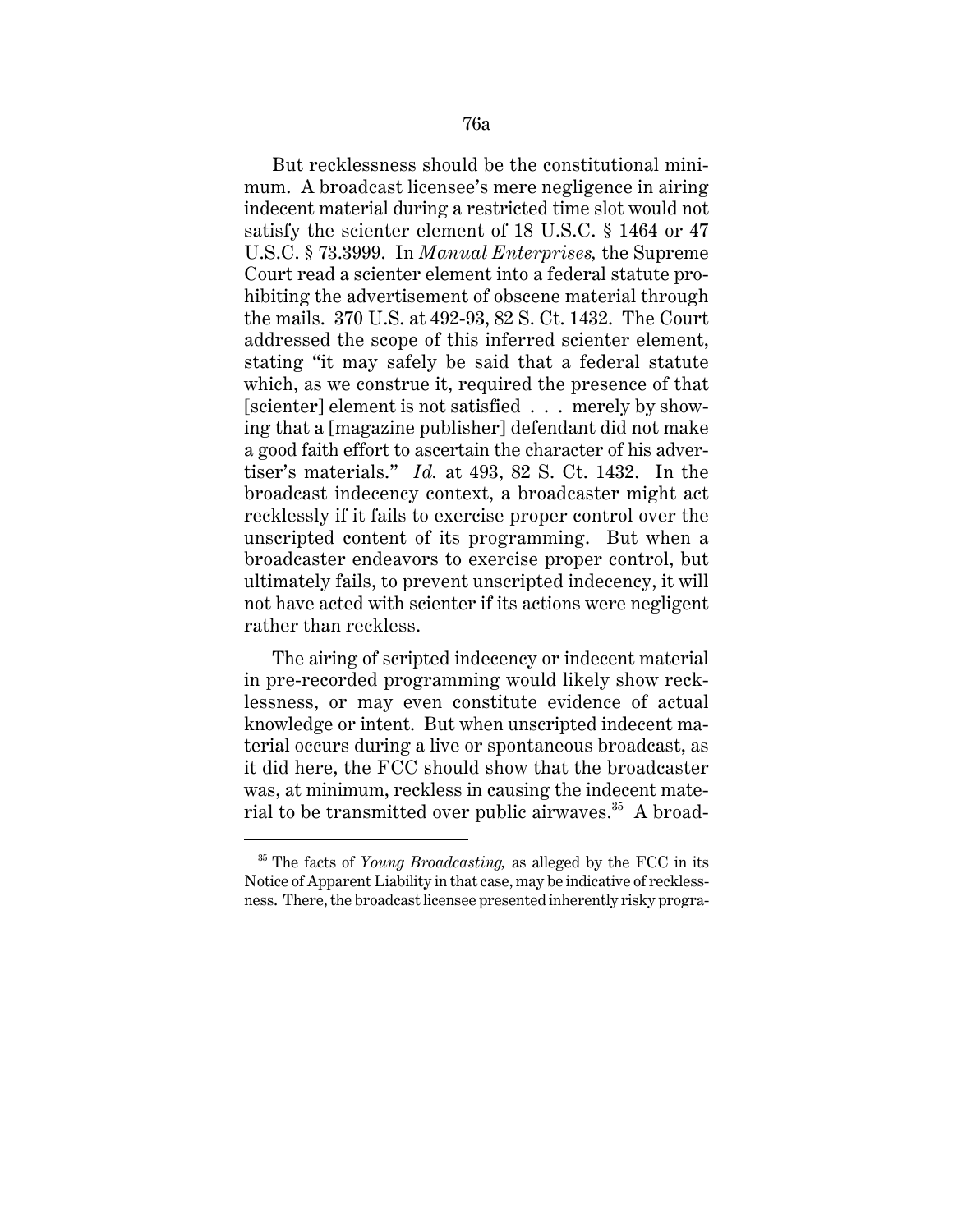caster's failure to use available preventative technology, such as a delay mechanism, when airing live programming may, depending on the circumstances, constitute recklessness.

Here, CBS contends it took adequate measures to guard against the risk of unscripted indecency in the Halftime Show. It points to numerous script reviews and revisions on record, several wardrobe checks, and the implementation of a standard-industry-practice audio delay. CBS also notes that it engaged in extensive internal discussions and dialogue with the NFL over concerns relating to potential performers and content of the Halftime Show. CBS rejected other potentially-controversial performers who had previously engaged in offensive on-air conduct in favor of Jackson and Timberlake, with the NFL ultimately approving the selections. Timberlake in particular, CBS asserts, had on several prior occasions performed "Rock Your Body" live on national television without incident. CBS also rejects the FCC's contention that Jackson's choreographer's "shocking moments" prediction should have elicited concern about the potential for unscripted nudity, explaining that the statement was reasonably considered commonplace entertainment industry hyperbole and a veiled reference to Timberlake's surprise guest

mming, a segment titled "Puppetry of the Penis," and invited performers on camera who it knew were nude below their overcoats and who it knew employed nudity as a central part of their act. Indeed, the performers were a source of interest for the program precisely because their act involved nudity and the graphic display of sexual organs. Moreover, the broadcast licensee's off-camera employees urged the performers to demonstrate their act—which involved manipulating their genitalia to form various objects—while the cameras were broadcasting live.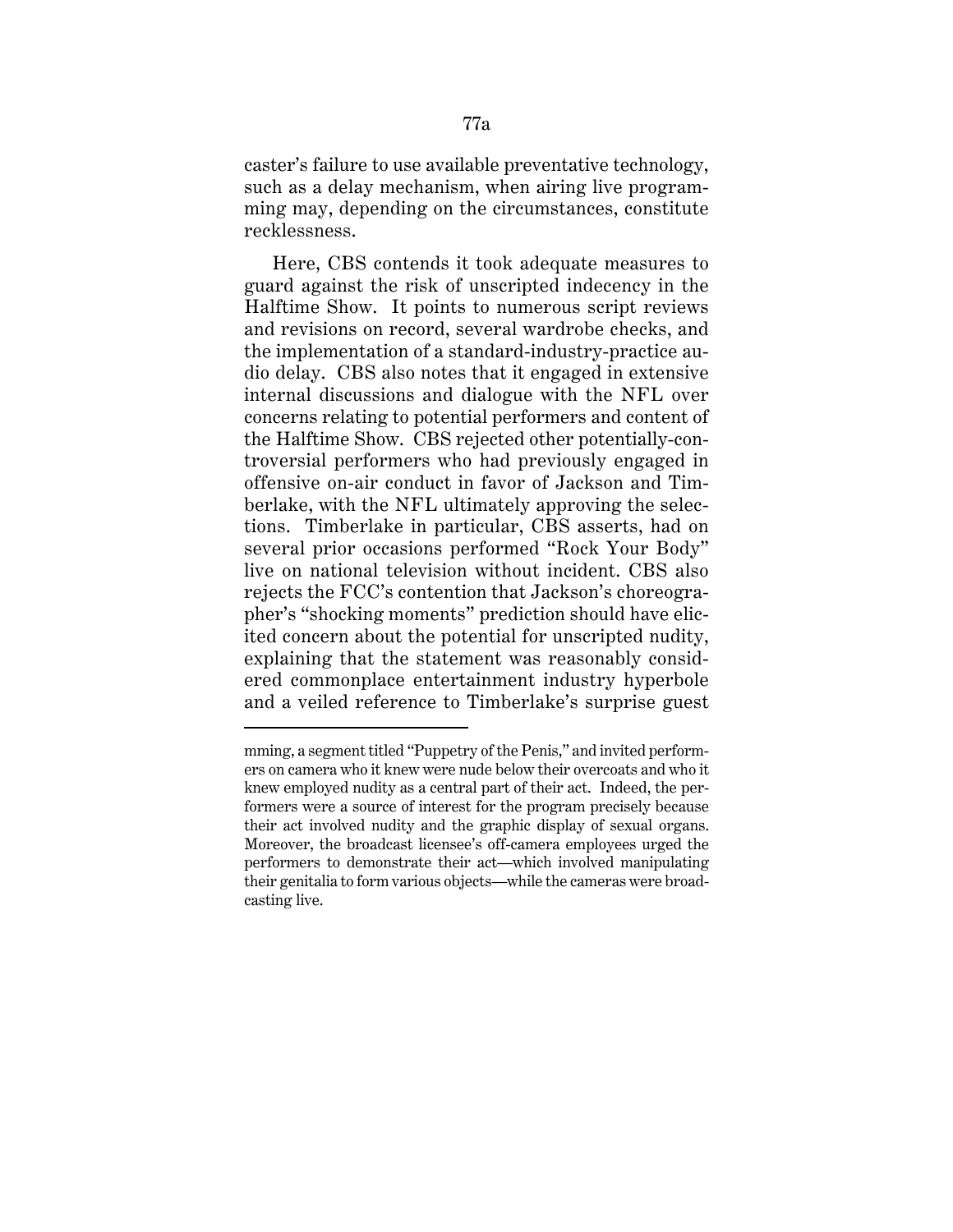appearance. Moreover, CBS notes "it is undisputed that, after the [choreographer's "shocking moments"] quote appeared, CBS reviewed the script, issued wardrobe instructions, checked Jackson's costume, and implemented a delay to ensure adherence to CBS standards." CBS Reply Br. at 23 (emphasis omitted).

The Commission disputes the adequacy of these efforts by CBS. And the parties also dispute the availability—or lack thereof—of video delay technology at the time of the Halftime Show. $36$  The FCC contends CBS should have instituted a video delay mechanism to guard against a potential act of indecency. *See, e.g., Reconsideration Order* at ¶ 22 n.71 ("Notwithstanding CBS's protestations to the contrary, delaying a live broadcast long enough to block visual indecency does not appear to pose major technical challenges to a company such as CBS."). But according to CBS, "no such technology had ever been developed, or was thought necessary, before the unprecedented halftime incident." CBS Reply Br. at 23. Instead, CBS states its implementation of a five-second audio delay was both "state of the art" and standard industry practice at the time of the Halftime Show. *See, e.g., Reconsideration Order* at ¶ 22 ("[CBS] asserts that [its use of audio but not video delay] did not reflect a 'calculated risk' but rather simply conformance with standard industry practice, and that a video delay was 'entirely unprecedented, and the technique had to be specifically engineered after the Super Bowl incident.'").

<sup>&</sup>lt;sup>36</sup> This issue appears central to a recklessness inquiry on the facts here.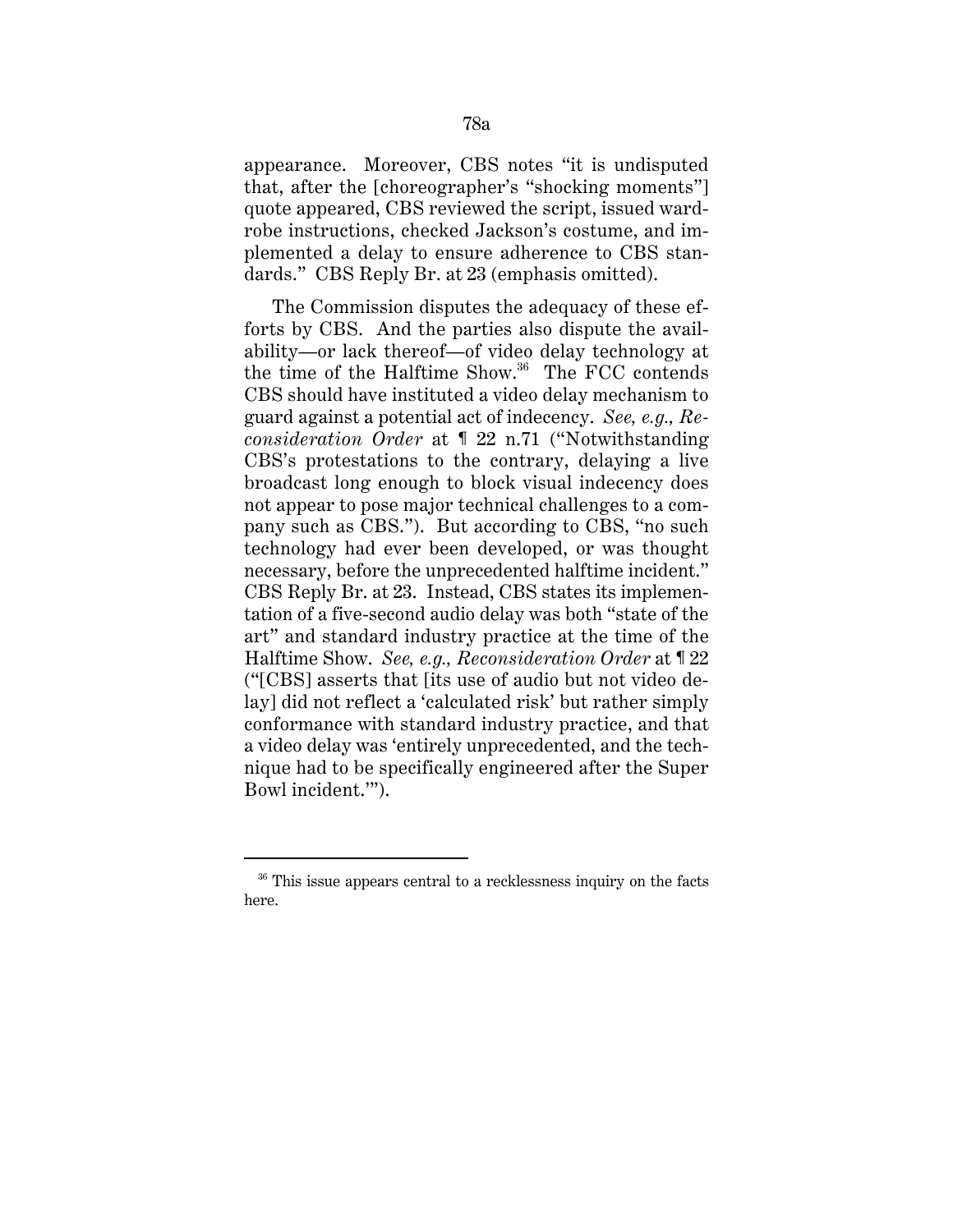The Commission has not refuted CBS's assertions. Instead, it points only to CBS's use of video delay for an awards show in the weeks following the Halftime Show. But the state of the art even shortly after the Halftime Show does not necessarily refute CBS's contention that video delay technology was newly created for the awards show as a reaction to the Halftime Show incident but otherwise unavailable prior to that time. The record at present is scant on evidence regarding the availability, history and other details of video delay technology. And the Commission cannot prevail if the issue of CBS's scienter is to be resolved only on assertions of the parties that are unsupported by evidence on record. Because the Commission carries the burden of showing scienter, it should have presented evidence to demonstrate, at a minimum, that CBS acted recklessly and not merely negligently when it failed to implement a video delay mechanism for the Halftime Show broadcast.

Accordingly, we are unable to decide whether the Commission's determination that CBS acted "willfully" was proper in light of the scienter requirement. $37$ 

 $37$  As discussed, it is unclear whether the Commission interprets the willfulness standard, which requires a "conscious and deliberate" act or omission, as setting a lower or higher bar than scienter. We note there appears to be tension between the common understanding of the terms "conscious and deliberate"—which typically indicate a higher standard than recklessness—and the Commission's interpretation of those terms in its application of the willfulness standard of  $47 \text{ } 8 \text{ } U.S.C. 503(b)(1)(B)$ to CBS. But because further clarification is needed on the FCC's interpretation of the text and mechanics of the forfeiture statute, we do not decide whether the Commission's interpretation of these terms, or its application of the willfulness standard, is permissible.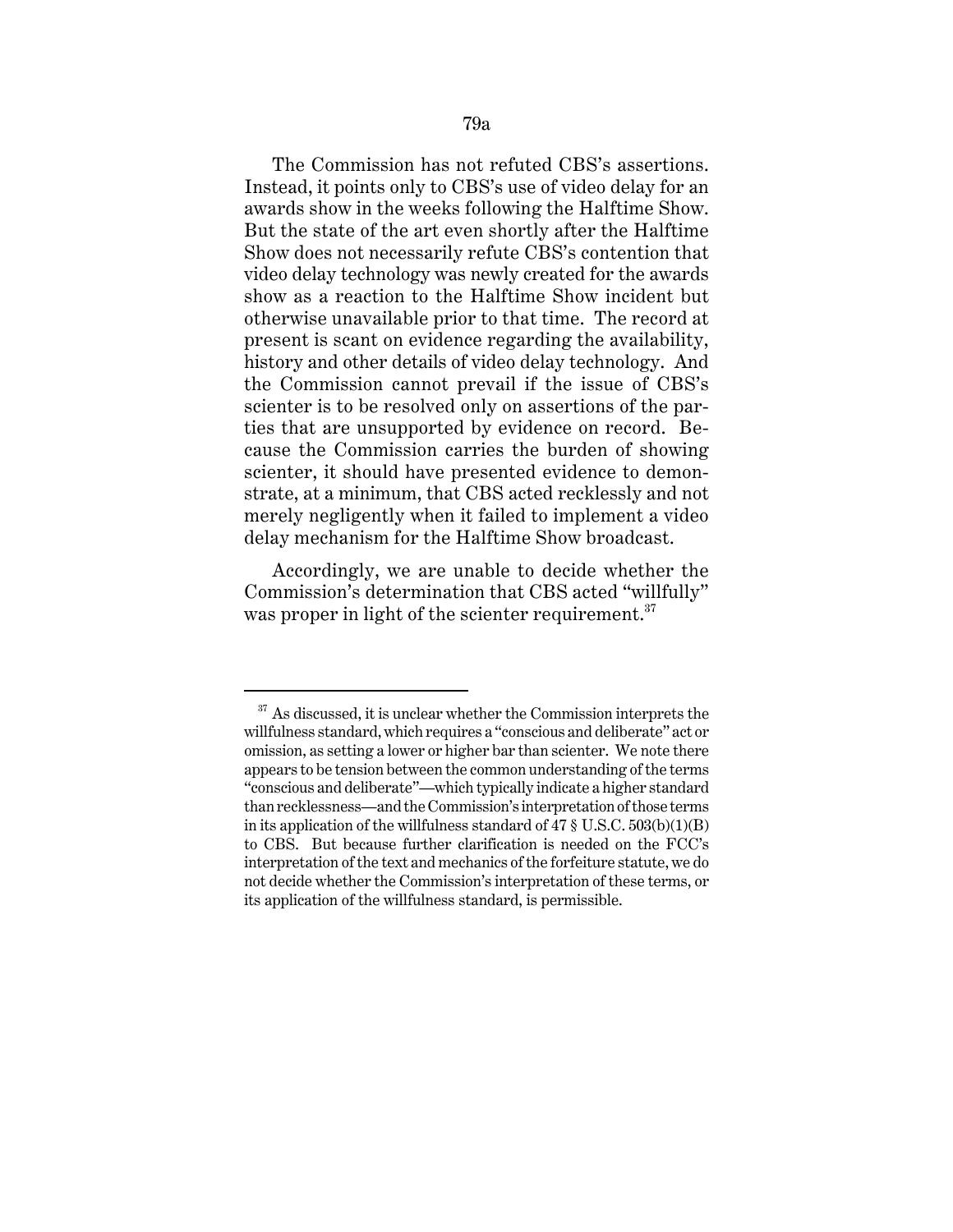In finding CBS liable for a forfeiture penalty, the FCC arbitrarily and capriciously departed from its prior policy excepting fleeting broadcast material from the scope of actionable indecency. Moreover, the FCC cannot impose liability on CBS for the acts of Janet Jackson and Justin Timberlake, independent contractors hired for the limited purposes of the Halftime Show, under a proper application of vicarious liability and in light of the First Amendment requirement that the content of speech or expression not be penalized absent a showing of scienter. And the FCC's interpretation and application of 47 U.S.C. § 503(b)(1) are not sufficiently clear to permit review of the agency's determination of CBS's direct liability for a forfeiture penalty based on broadcast indecency.

Further action by the Commission would be declaratory in nature, as the agency may not retroactively penalize CBS. Even so, our holding will not foreclose all of the Commission's adjudicatory options. In *Golden Globes,* for instance, the Commission set forth a new policy and proceeded with its indecency determination even though a retroactive monetary forfeiture was unavailable. *See id.* at ¶ 15 (concluding that "[b]ut for the fact that existing precedent would have permitted this broadcast, it would be appropriate to initiate a forfeiture proceeding . . ."); *see also* 33 Wright & Koch, Federal Practice and Procedure: Judicial Review § 8313(c) (2007) (suggesting that, in order to "avoid arrogating authority" for policymaking that is assigned to the agency, remand is appropriate when an agency has issued an arbitrary decision). Accordingly, we will va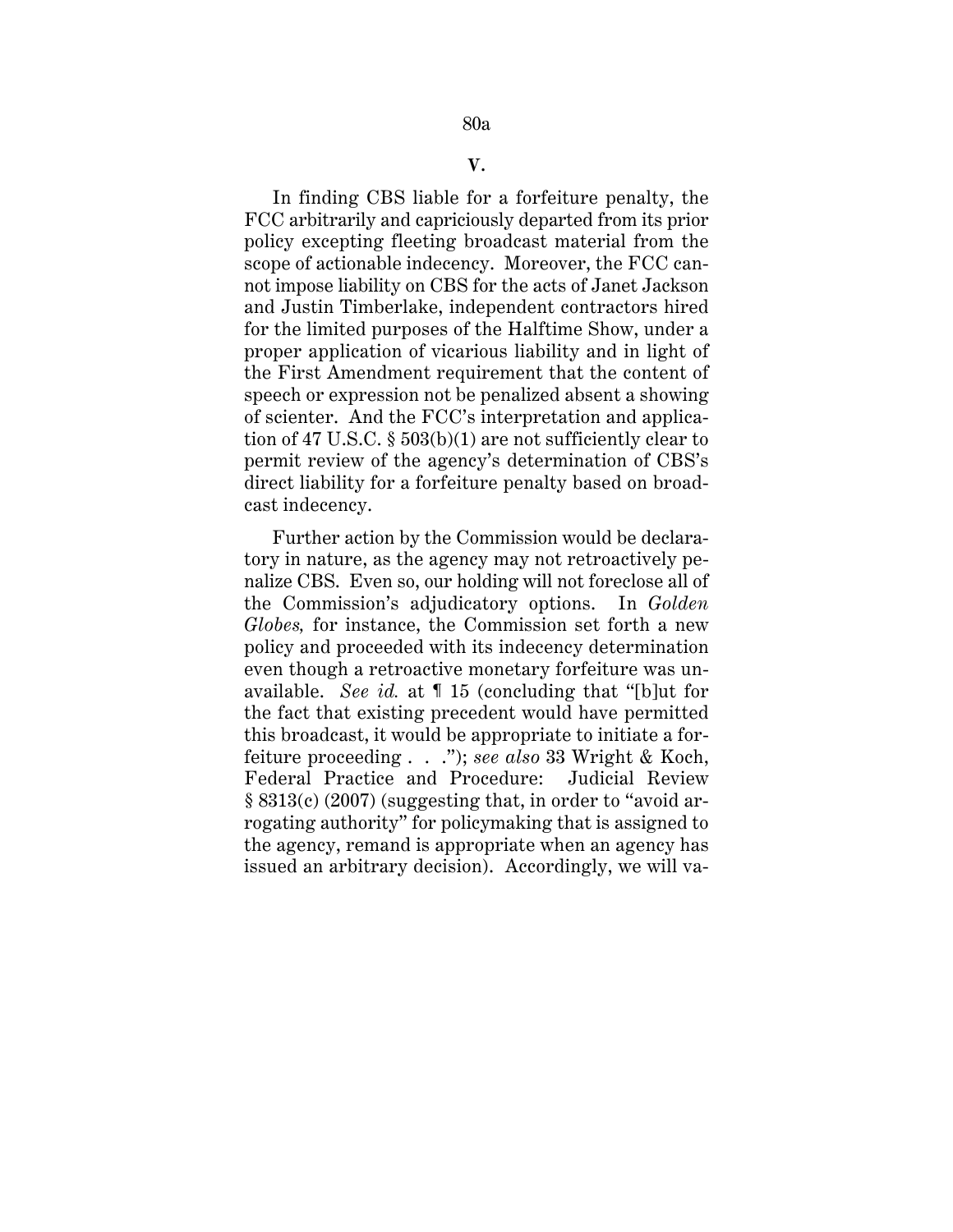cate the orders of the FCC and remand for further proceedings consistent with this opinion.

RENDELL, Circuit Judge, concurring in part, dissenting in part.

I wholeheartedly agree with the majority's cogent reasoning and conclusion that the FCC's imposition of a fine against CBS cannot stand, because it acted arbitrarily and capriciously in doing so.

However, I disagree with our opining, in dicta, regarding the various possible levels of scienter arguably required under  $\S$  503(b)(1)(B) or (D), or 18 U.S.C. § 1464, or the Constitution. For one thing, this is dicta. For another, the FCC has conceded that the level of scienter required in order to warrant a fine is "willful," and has itself urged that the definition of "willful" is as set forth in 47 U.S.C. § 312(f)(i), meaning "conscious and deliberate commission or omission of such act." Appellee's Br. 34-38.

Were it necessary to venture more deeply into the issue of scienter, which I submit it is not, we should point out that the real dispute between the parties is as to what must have been "willful." The FCC adopted the position that the conscious and deliberate act was simply the act of broadcasting,<sup>38</sup> while the opposing (and, I believe, better) view is that the requisite conscious and deliberate act is the act of broadcasting the indecent

<sup>&</sup>lt;sup>38</sup> The majority points out that the FCC only "abandoned" this position—or, really, side-stepped it—in the *Reconsideration Order,* where it sought to impose the prevention of this type of broadcast as a nondelegable duty. See *Reconsideration Order* at ¶ 23.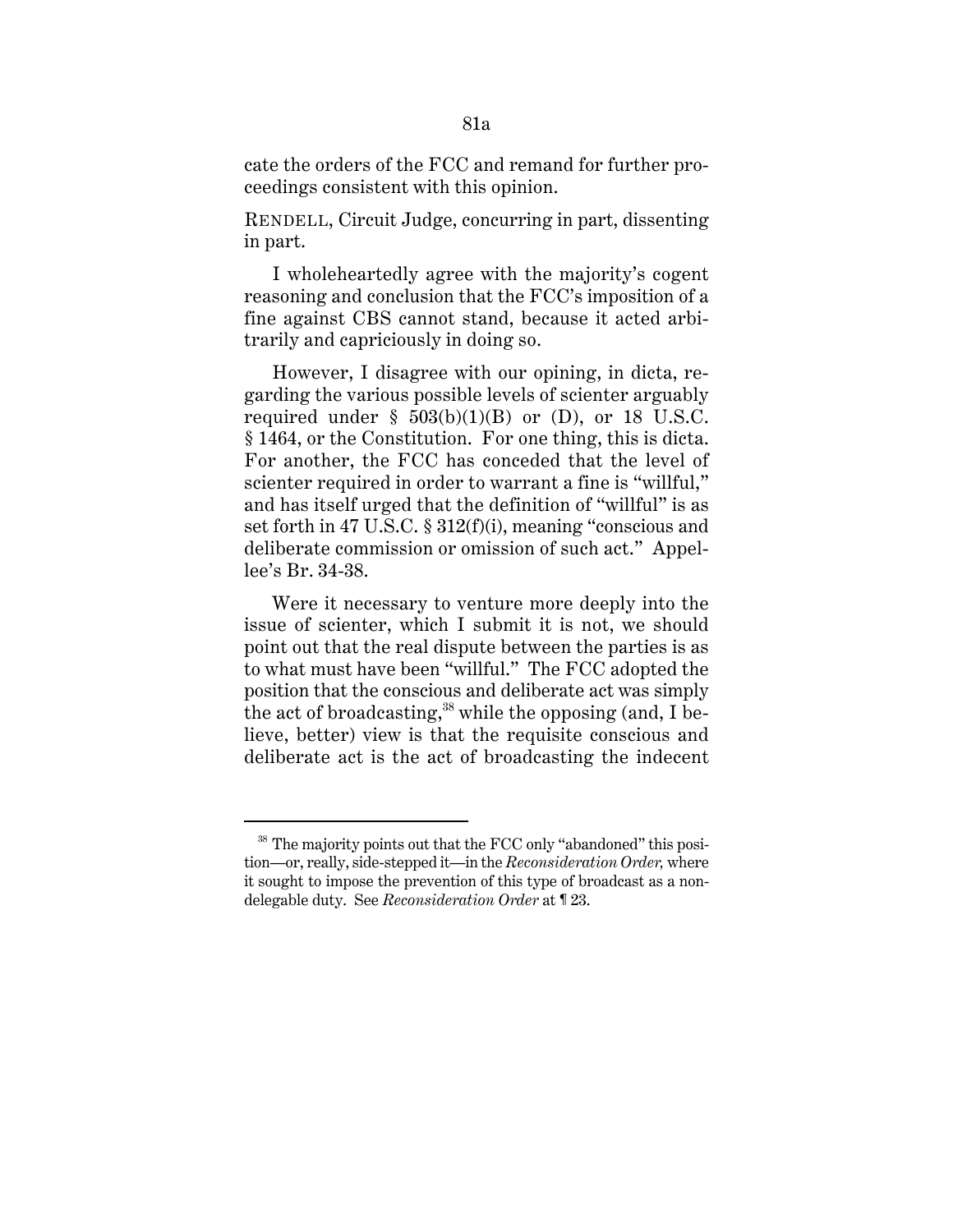material at issue.39 Clearly, CBS's conduct here fails the latter test.

I also take issue with the majority's conclusion that there is a need to remand this case. We have held that the instant fine was improperly imposed. There are no further proceedings necessary.<sup>40</sup> Should the FCC wish to explain its change in policy, it can do so in the next case or issue a declaratory ruling. *See* 47 C.F.R. § 1.2.<sup>41</sup> It serves no purpose to do so in the context of this litigation. Nothing is to be gained, and CBS should not be forced to be a party to any such remand, with its attendant time and expense. Accordingly, I respectfully disagree with the disposition of this appeal and would reverse the order imposing forfeiture, without remanding the case.

 $39$  Or, if an omission, as the FCC alternatively argues, the conscious and deliberate failure to prevent the broadcast of indecent material.

 $40$  Because we have held that the FCC changed its policy, and because the broadcast at issue predated this change, the FCC cannot, consistent with its policy, re-impose the fine after providing an explanation. *See Golden Globes,* 18 F.C.C. 19859, at ¶ 15 & n.40.

<sup>41</sup> The majority cites *Golden Globes* as authority for the agency's setting forth a new policy on remand, but that case did not involve a remand. Moreover, the passage from the treatise cited by the majority, 33 Wright & Koch, Federal Practice and Procedure: *Judicial Review* § 8313(c) (2007), concerns the proper disposition of a case where further proceedings are necessary for the agency to consider the matter anew and reach a well-reasoned ultimate decision. That is not the case here where the arbitrariness of the agency's decision is conclusive as to the outcome of the case.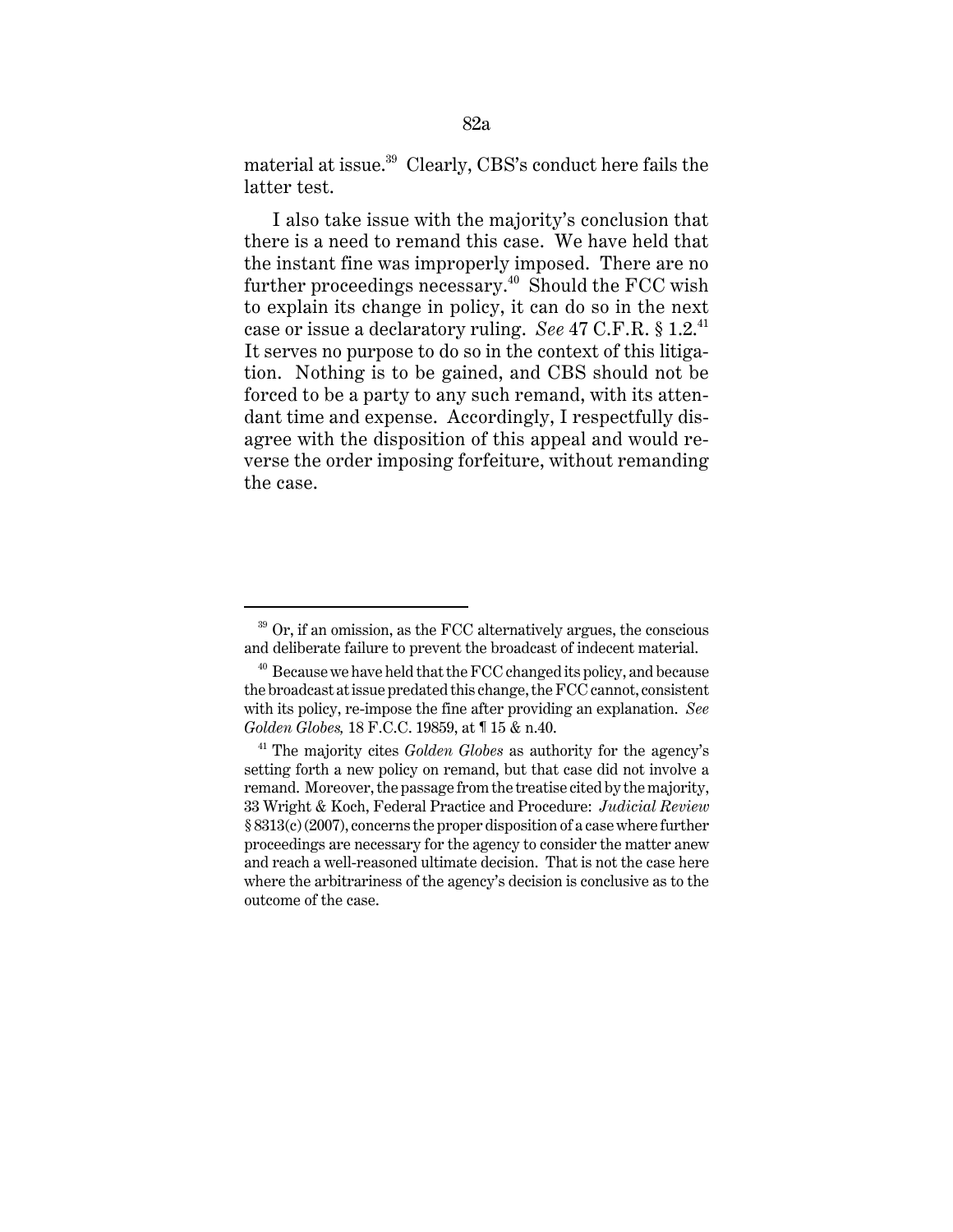83a

## **APPENDIX B**

BEFORE THE FEDERAL COMMUNICATIONS COMMISSION WASHINGTON, D.C. 20554

File No. EB-04-IH-0011 NAL/Acct. No. 200432080212 IN THE MATTER OF COMPLAINTS AGAINST VARIOUS TELEVISION LICENSEES CONCERNING THEIR FEBRU-ARY 1, 2004 BROADCAST OF THE SUPER BOWL XXXVIII HALFTIME SHOW

> Adopted: May 4, 2006 Released: May 31, 2006

### **ORDER ON RECONSIDERATION**

By the Commission: Commissioner Adelstein concurring in part, dissenting in part, and issuing a statement.

### **I. INTRODUCTION**

1. In this *Order on Reconsideration*, issued pursuant to section 405(a) of the Communications Act of 1934, as amended (the "Act"), and section 1.106(j) of the Commission's rules,<sup>1</sup> we deny the Petition for Reconsideration of Forfeiture Order ("Petition") filed by CBS Broadcasting

<sup>&</sup>lt;sup>1</sup> 47 U.S.C. § 405(a); 47 C.F.R. § 1.106(j).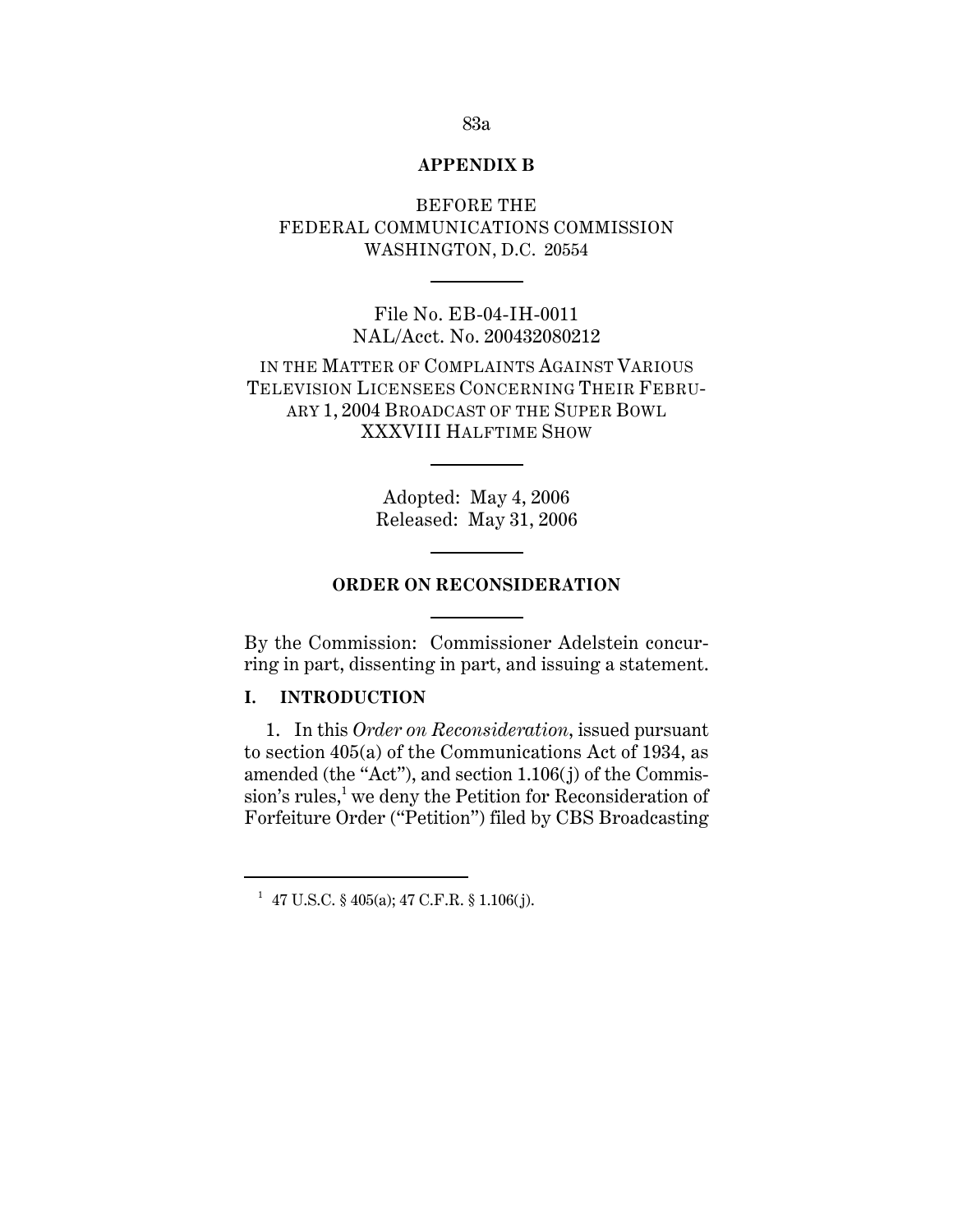Inc. ("CBS") in this forfeiture proceeding.<sup>2</sup> The CBS *Petition* seeks reconsideration of our decision to impose a forfeiture of \$550,000 against CBS Corporation, as the ultimate parent company of the licensees of the television stations involved in this proceeding, for the violation of 18 U.S.C. § 1464 and the Commission's rule regulating the broadcast of indecent material. $^3\,$  We find that CBS has failed to present any argument warranting reconsideration of our *Forfeiture Order*.

#### **II. BACKGROUND**

2. This proceeding involves the broadcast of the halftime show of the National Football League's Super Bowl XXXVIII over the CBS owned-and-operated television stations in the CBS Network (the "CBS Stations") on February 1, 2004, at approximately 8:30 p.m. Eastern Standard Time.<sup>4</sup> Super Bowl XXXVII was the mostwatched program of the 2003-2004 television season and had an average of audience of 89.8 million viewers.<sup>5</sup> At the end of the musical finale of the halftime show, Justin Timberlake pulled off part of Janet Jackson's bustier,

<sup>4</sup> The CBS Stations were identified in the Appendix to the *Forfeiture Order*. The *Forfeiture Order* noted that viewers in markets served by each of the CBS Stations filed complaints with the Commission concerning the February 1, 2004 broadcast of the Super Bowl XXXVIII halftime show. *See Forfeiture Order* at 1 ¶ 1, n.4 and Appendix.

<sup>&</sup>lt;sup>2</sup> Petition for Reconsideration of Forfeiture Order by CBS, dated April 14, 2006 ("Petition").

<sup>3</sup> See *Complaints Against Various Television Licensees Concerning Their February 1, 2004 Broadcast of the Super Bowl XXXVIII Halftime Show*, Forfeiture Order, FCC 06-19 at 1 ¶ 1 & n.2, 2006 FCC LEXIS 1267 (rel. March 15, 2006) ("*Forfeiture Order*") (citing 18 U.S.C. § 1464 and 47 C.F.R. § 73.3999).

<sup>5</sup> VNU Media and Marketing Guide for Super Bowl, (http://www. nielsenmedia.com/newsreleases/2005/2005SuperBowl.pdf).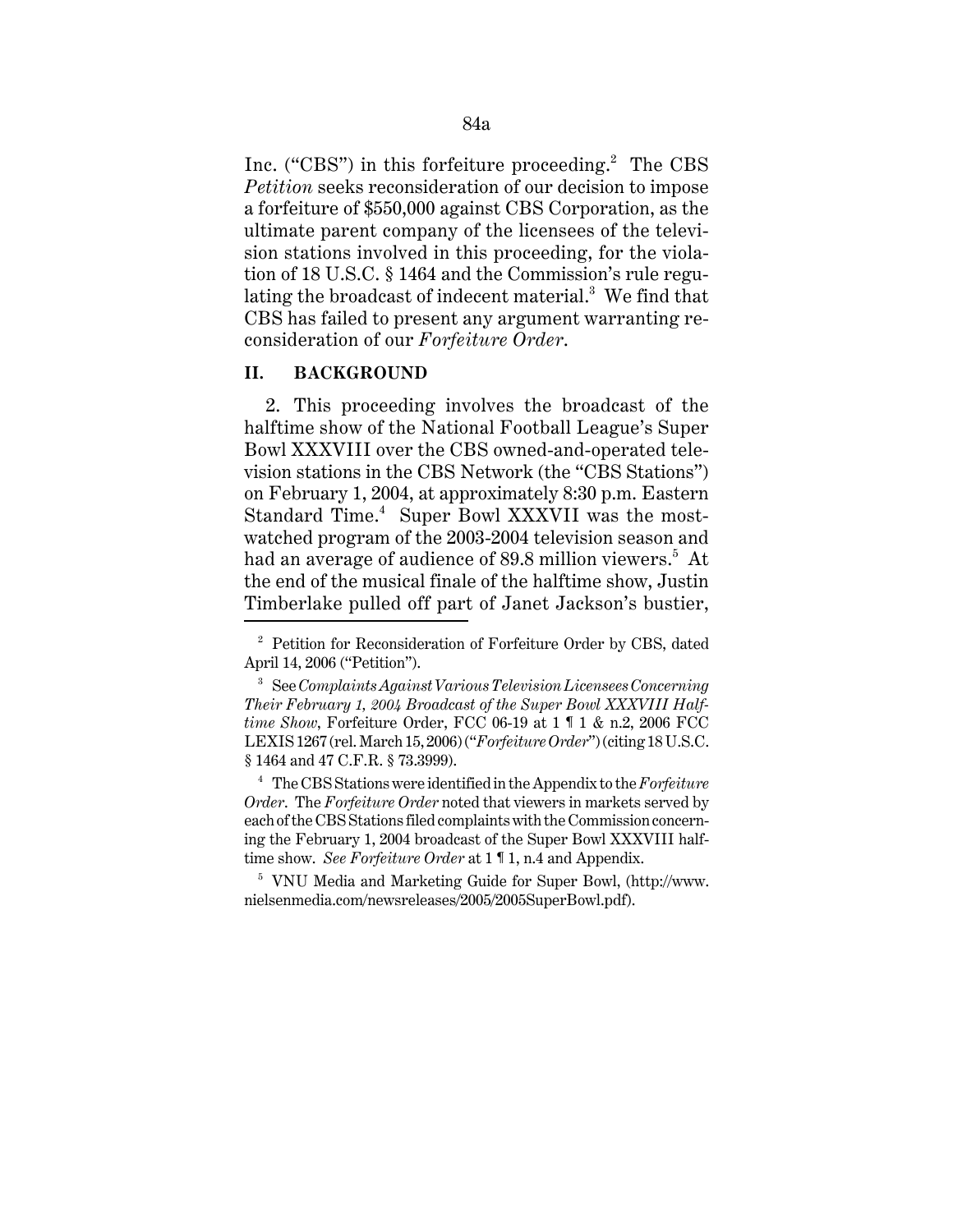exposing one of her breasts to the television audience. After conducting an investigation, the Commission issued a Notice of Apparent Liability (the "*NAL*") finding the ultimate parent company of the licensees of the CBS Stations<sup>6</sup> apparently liable for violating 18 U.S.C. § 1464 and section 73.3999, the Commission's rule regulating the broadcast of indecent material.<sup>7</sup> The *NAL* proposed a forfeiture in the amount of \$27,500, the statutory maximum forfeiture amount, against each of the CBS Stations, for a total forfeiture amount of  $$550,000$ .<sup>8</sup>

<sup>6</sup> The *NAL* was directed to Viacom, Inc., which was the ultimate corporate parent company of the licensees in question at that time. As of December 31, 2005, Viacom, Inc. effected a corporate reorganization in which the name of the ultimate parent company of the licensees of the CBS Stations was changed to CBS Corporation. For the sake of clarity, we generally refer to the petitioner herein as CBS and to its corporate parent company as CBS Corporation, even for periods preceding the reorganization. As part of the reorganization, certain non-broadcast businesses, including MTV Networks, were transferred to a new company named Viacom Inc. At the time of the violations, however, the CBS Stations and MTV Networks were corporate affiliates under common control.

<sup>7</sup> *See Complaints Against Various Television Licensees Concerning Their February 1, 2004, Broadcast of the Super Bowl XXXVIII Halftime Show*, Notice of Apparent Liability, 19 FCC Rcd 19230, n.4 (2004) ("*NAL*") (citing 18 U.S.C. § 1464 and 47 C.F.R. § 73.3999). The *NAL* found that there was no evidence that any licensee of any non-CBSowned television station was involved in the selection, planning or approval of the apparently indecent material and that such licensees could not have reasonably anticipated that the CBS Network's production of a prestigious national event such as the Super Bowl would contain material that included the on-camera exposure of Ms. Jackson's breast. *Id.*, 19 FCC Rcd at 19240 ¶ 25. Accordingly, the *NAL* did not propose a forfeiture by any such licensee.

<sup>8</sup> *Id*., 19 FCC Rcd at 19240 ¶ 24.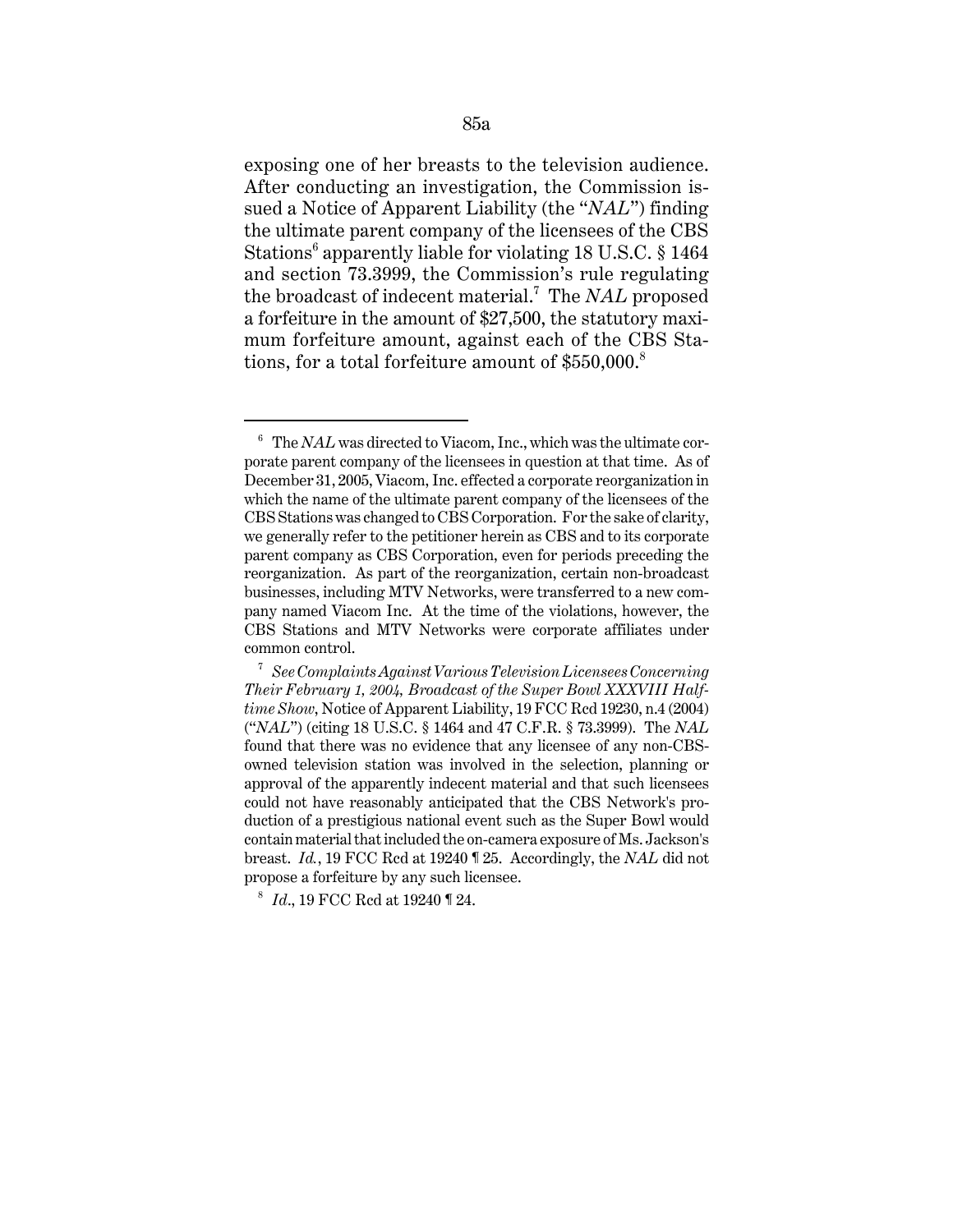3. CBS submitted its *Opposition* to the *NAL* on November 5, 2004. $^9$  CBS argued that the material broadcast was not actionably indecent under the Commission's existing case law. $^{10}$  CBS further argued that the broadcast of Jackson's breast was accidental, and therefore not "willful" under section  $503(b)(1)(B)$  of the Act.<sup>11</sup> CBS further argued that the Commission's indecency framework is unconstitutionally vague and overbroad, both on its face and as applied to the halftime show.<sup>12</sup>

4. In the *Forfeiture Order*, released on March 15, 2006, the Commission rejected CBS's arguments and imposed the \$550,000 forfeiture proposed in the *NAL*. The *Forfeiture Order* held that, under the Commission's contextual analysis, the broadcast of the halftime show was patently offensive as measured by contemporary community standards for the broadcast medium. With respect to the first principal factor in the Commission's contextual analysis, the Commission rejected CBS's arguments relating to whether the broadcast of partial nudity was premeditated or planned by the broadcaster. Rather, the Commission held that the focus of the first factor of the analysis is whether the broadcast was graphic and explicit from the viewer's or listener's point of view. The Commission found that the video broadcast of an image of a woman's breast is graphic and explicit if it is clear and recognizable to the average viewer, as was the case here.<sup>13</sup> With respect to the second principal

<sup>&</sup>lt;sup>9</sup> Opposition to Notice of Apparent Liability for Forfeiture by CBS, dated November 5, 2004 ("*Opposition*").

<sup>10</sup> *Opposition* at 13-34.

<sup>11</sup> *Id.* at 35-38.

<sup>12</sup> *Id.* at 44-77.

<sup>13</sup> *Forfeitue Order* at 6-7 ¶ 11.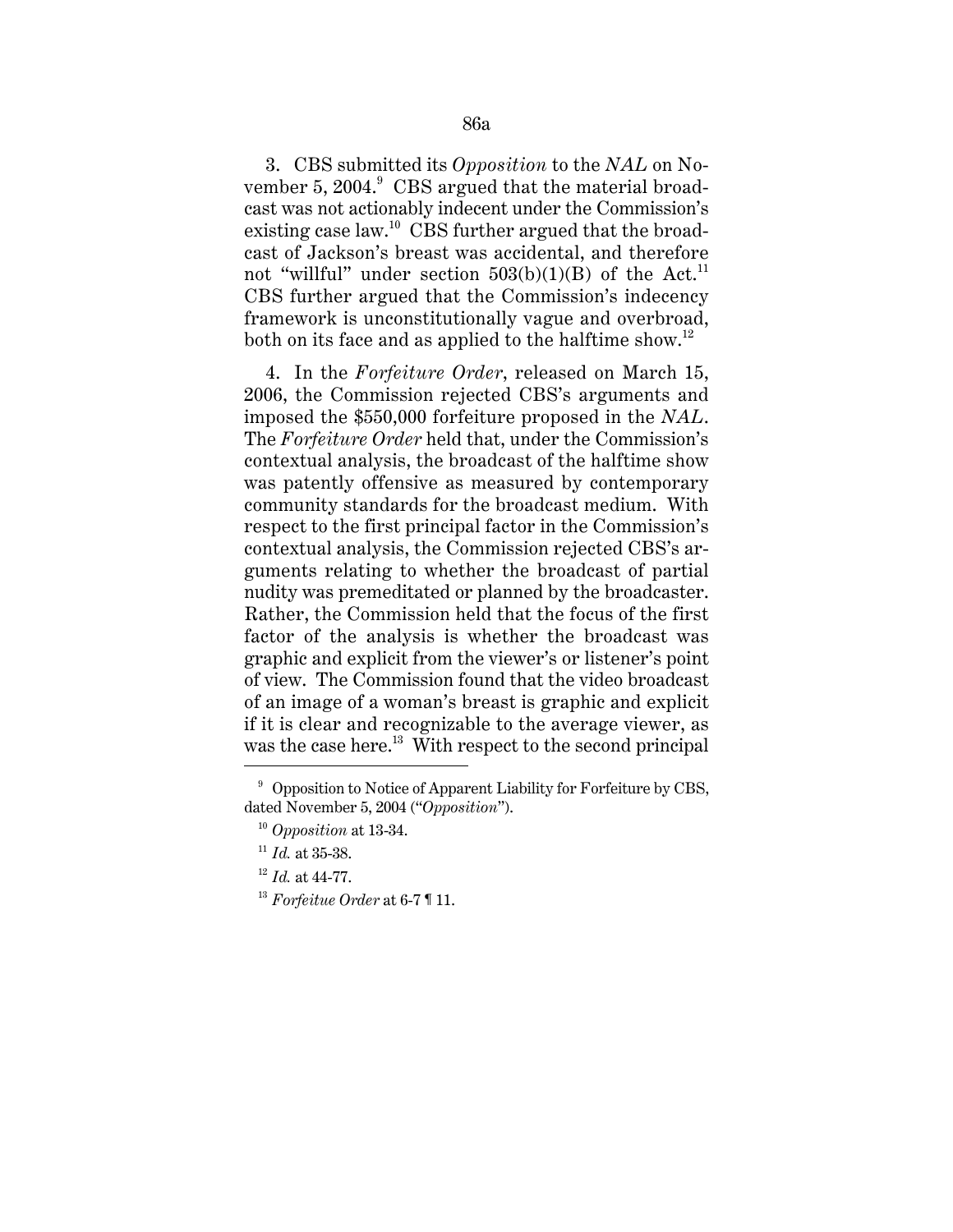factor in the Commission's contextual analysis, the Commission agreed with CBS that the image in the halftime show was fleeting, but the Commission held that the brevity of the partial nudity was not dispositive.<sup>14</sup> The third principal factor is whether the material is pandering, titillating or shocking. The Commission clarified that the broadcaster's or performer's state of mind is not relevant here. Rather, this factor focuses on the material that was broadcast and its manner of presentation.15 The Commission rejected CBS's claim that the segment in question merely involved an accidental, fleeting glimpse of a woman's breast. Rather, the segment was part of a halftime show that featured "performances, song lyrics, and choreography [that] discussed or simulated sexual activities."16 These sexually suggestive performances culminated in the spectacle of Timberlake tearing off a portion of Jackson's clothing to reveal her naked breast during a highly sexualized performance while he sang "gonna have you naked by the end of this song."17 The Commission stated: "Clearly, the nudity in this context was pandering, titillating and shocking to the viewing audience."<sup>18</sup> The Commission therefore held that, on balance, the graphic, explicit, pandering, titillating and shocking nature of the material outweighed its brevity in the contextual analysis.<sup>19</sup>

<sup>19</sup> *Id.* at 8 ¶ 14.

<sup>14</sup> *Id.* at 7 ¶ 12.

<sup>15</sup> *Id.* at 7 n.44.

<sup>&</sup>lt;sup>16</sup> *NAL*, 19 FCC Rcd at 19236 ¶ 14.

<sup>17</sup> *Forfeiture Order* at 8 ¶ 13.

<sup>18</sup> *Id.*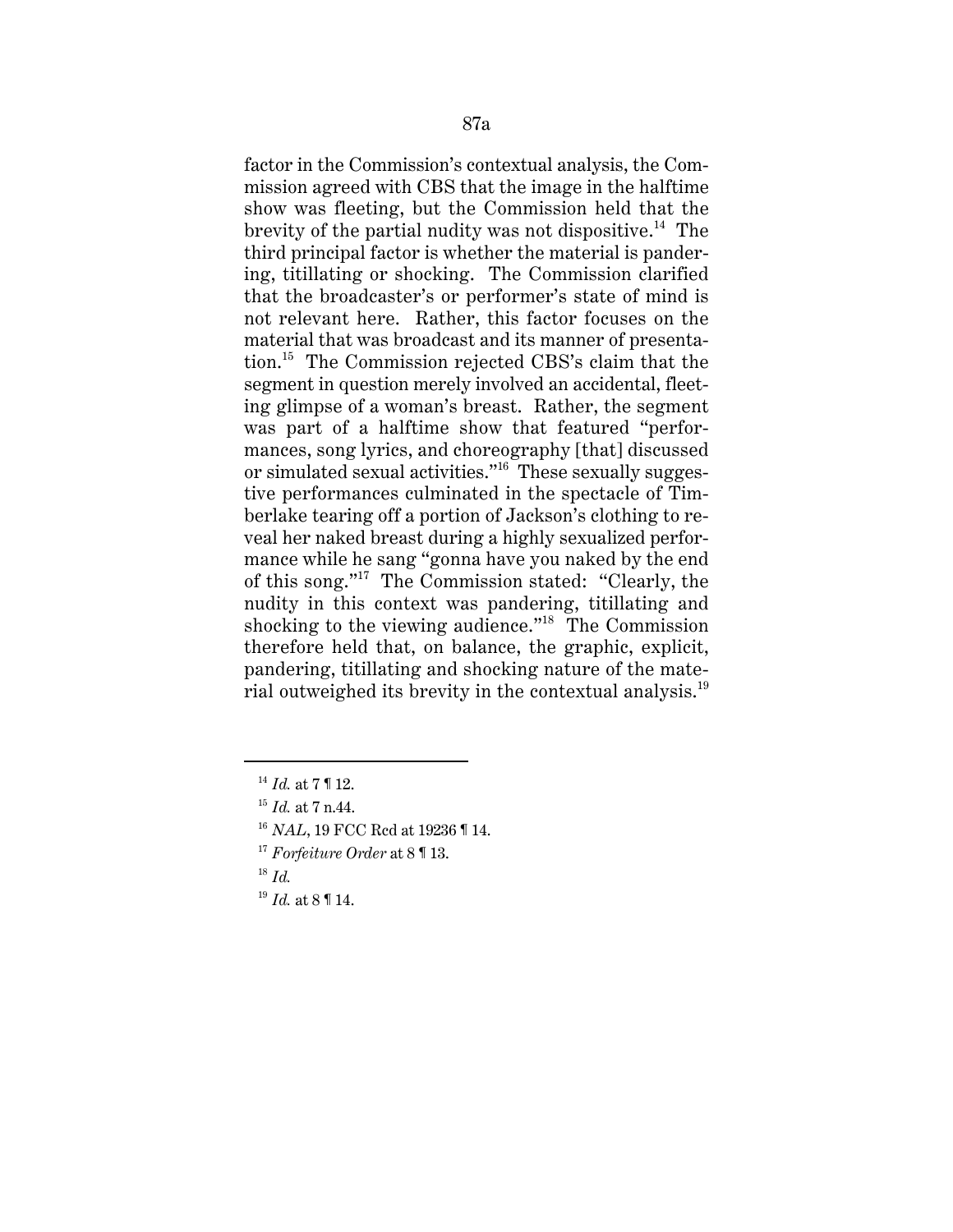5. The *Forfeiture Order* also rejected CBS's claim that the violation was accidental rather than willful under section 503(b)(1) of the Act. The Commission dismissed CBS's attempts to define "willful" in accordance with criminal law and copyright law cases, holding that the definition of the word appearing in section 312 of the Act applies to this case.<sup>20</sup> Specifically, the Commission held that CBS Corporation acted willfully because it consciously and deliberately broadcast the halftime show, whether or not it intended to broadcast nudity, and because it consciously and deliberately failed to take reasonable precautions to ensure that no actionably indecent material was broadcast.<sup>21</sup> The Commission further held that CBS Corporation was vicariously liable under the doctrine of *respondeat superior* for the willful actions of the performers and choreographer that it selected and over whose performance it exercised extensive control. $^{22}$ 

6. The *Forfeiture Order* also rejected CBS's constitutional arguments, concluding that the Commission's indecency standard has been upheld in a series of decisions and has not been invalidated by subsequent developments in the legal or technological landscape.<sup>23</sup> The *Forfeiture Order* further held that the upward adjustment of the forfeiture amount to the statutory maximum was supported by the factors enumerated in section  $503(b)(2)(D)$  of the Act, particularly the circumstances involving the preparation, execution and promotion of the halftime show by CBS Corporation, the gravity of

<sup>20</sup> *Id.* at 8-9 ¶ 15.

 $21$  *Id.* at 8-13 **[1]** 15-22.

<sup>22</sup> *Id.* at 13-15 ¶¶ 23-25.

<sup>23</sup> *Id.* at 17-19 ¶¶ 30-35.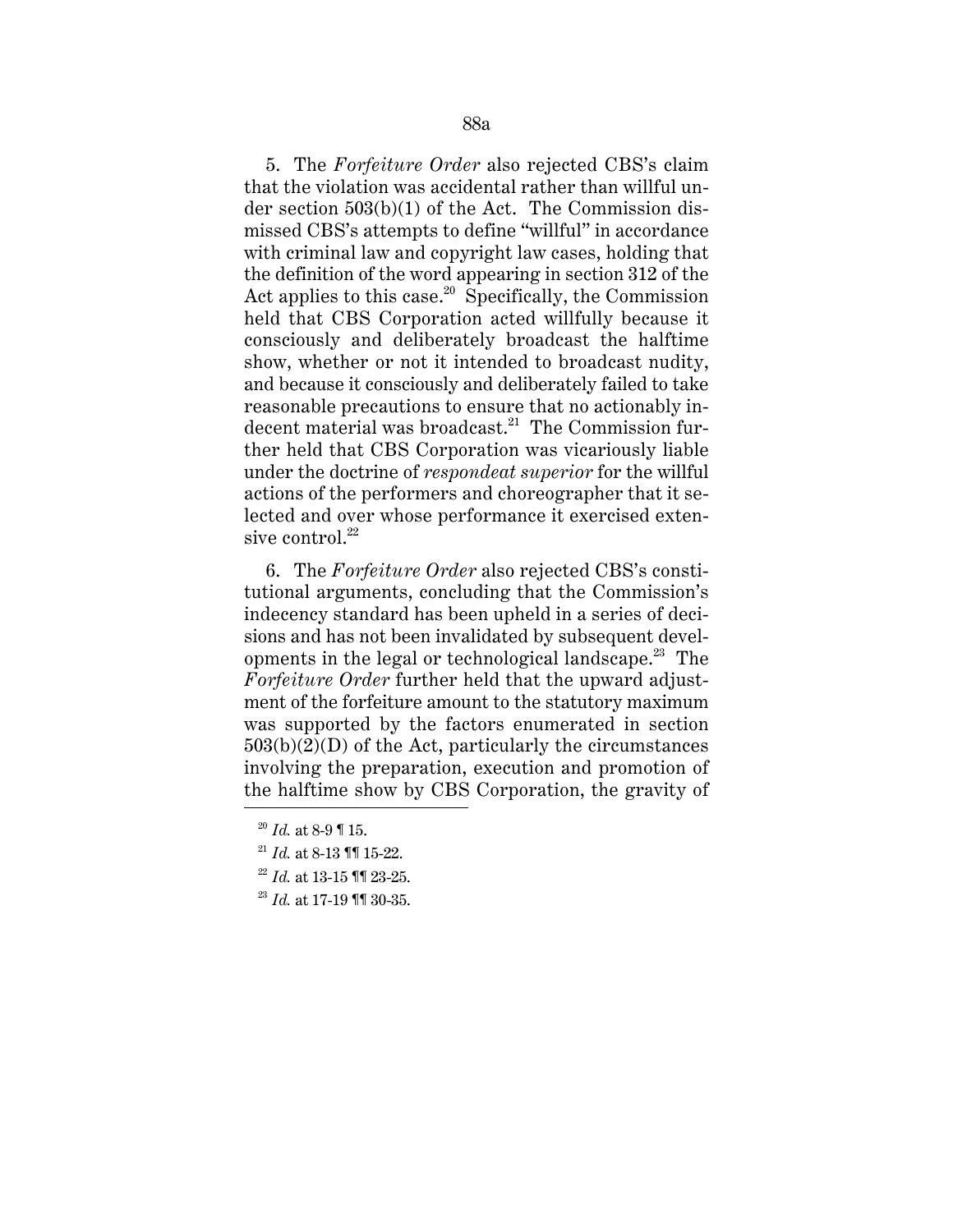the violation in light of the nationwide audience for the indecent broadcast, CBS Corporation's ability to pay the forfeiture, and the need for strong financial disincentives to violate the Act and the indecency rule.<sup>24</sup> The *Forfeiture Order* also rejected CBS's claim that it lacked prior notice that a brief scene of partial nudity might result in a forfeiture. The Commission noted that in *Young Broadcasting*, 25 the Commission released a Notice of Apparent Liability proposing the statutory maximum forfeiture amount in a case involving a brief display of male frontal nudity shortly before the subject Super Bowl broadcast.<sup>26</sup>

### **III. DISCUSSION**

7. *Indecency Analysis*. We reject CBS's contention that the Commission misapplied the test for broadcast indecency in the *Forfeiture Order*. In doing so, we note that CBS does not contest the Commission's determination that the material at issue here falls within the subject matter scope of our indecency definition because it "describe[d] or depict[ed] sexual or excretory organs or activities."27 Rather, CBS takes issue with our conclusion that the Super Bowl halftime show was patently offensive as measured by contemporary community standards for the broadcast medium. While many of the arguments raised by CBS are repetitive of those set forth in its Opposition to the *NAL* and rejected by the

<sup>24</sup> *Id.* at 15-16 ¶¶ 26-28.

<sup>25</sup> *Young Broadcasting of San Francisco, Inc.*, Notice of Apparent Liability for Forfeiture, 19 FCC Rcd 1751 (2004) ("*Young Broadcasting*") (response pending).

<sup>26</sup> *Id.* at 16-17 ¶ 29.

<sup>27</sup> *Forfeiture Order* at 5 ¶ 9.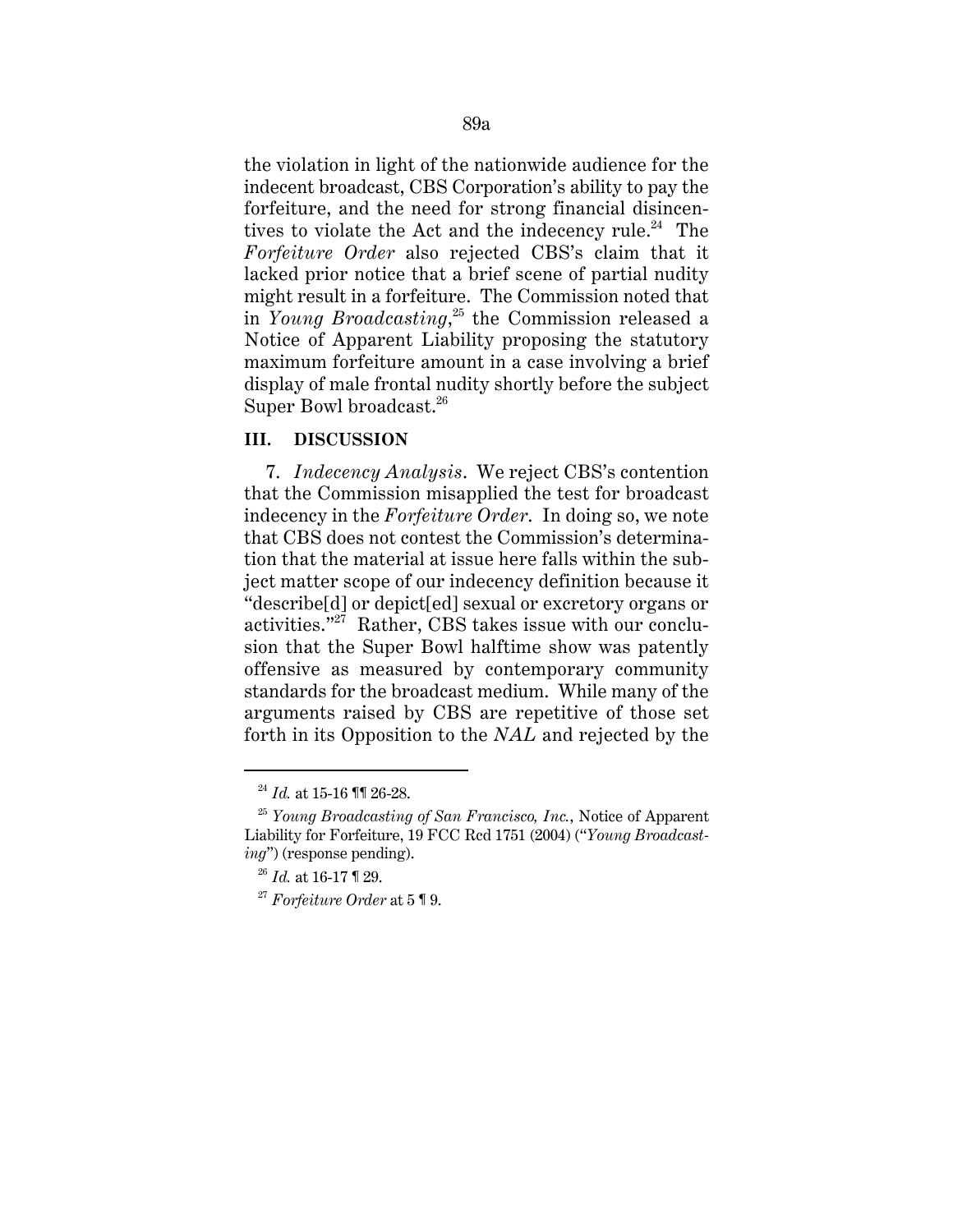Commission in the *Forfeiture Order*, we do address two new objections raised in the *Petition*.

8. First, CBS disputes the Commission's conclusion that "a video broadcast image of [Justin] Timberlake pulling off part of [Janet] Jackson's bustier and exposing her bare breast, where the image of the nude breast is clear and recognizable to the average viewer, is graphic and explicit,"28 arguing that this conclusion is inconsistent with determinations reached by the Commission in the *Omnibus Order*. 29 No such inconsistency exists; rather, a comparison of the Super Bowl halftime show to the material addressed in the *Omnibus Order* highlights the critical importance that the Commission places on the particular content and context in evaluating indecency complaints.

9. CBS's attempt to compare Ms. Jackson's "wardrobe malfunction" to the material addressed in the *Omnibus Order* from *The Today Show* and *The Amazing Race 6* is unavailing. In both of those cases, the complained—of material did not constitute the focus of the scene in question. During *The Today Show*, a man's penis was briefly exposed at a considerable distance while he was shown being pulled from raging floodwaters in news footage. As the Commission indicated, "the overall focus of the scene [was] on the rescue attempt, not on the man's sexual organ."<sup>30</sup> As a result, many viewers may not have even noticed the briefly ex-

 $^{28}$  *Id.* at 6 ¶ 11.

<sup>&</sup>lt;sup>29</sup> Complaints Regarding Various Television Broadcasts Between February 2, 2002 and March 8, 2005, FCC 06-17, 2006 FCC LEXIS 1265, released March 15, 2006 ("*Omnibus Order"*).

<sup>30</sup> *Omnibus Order* at ¶¶ 215.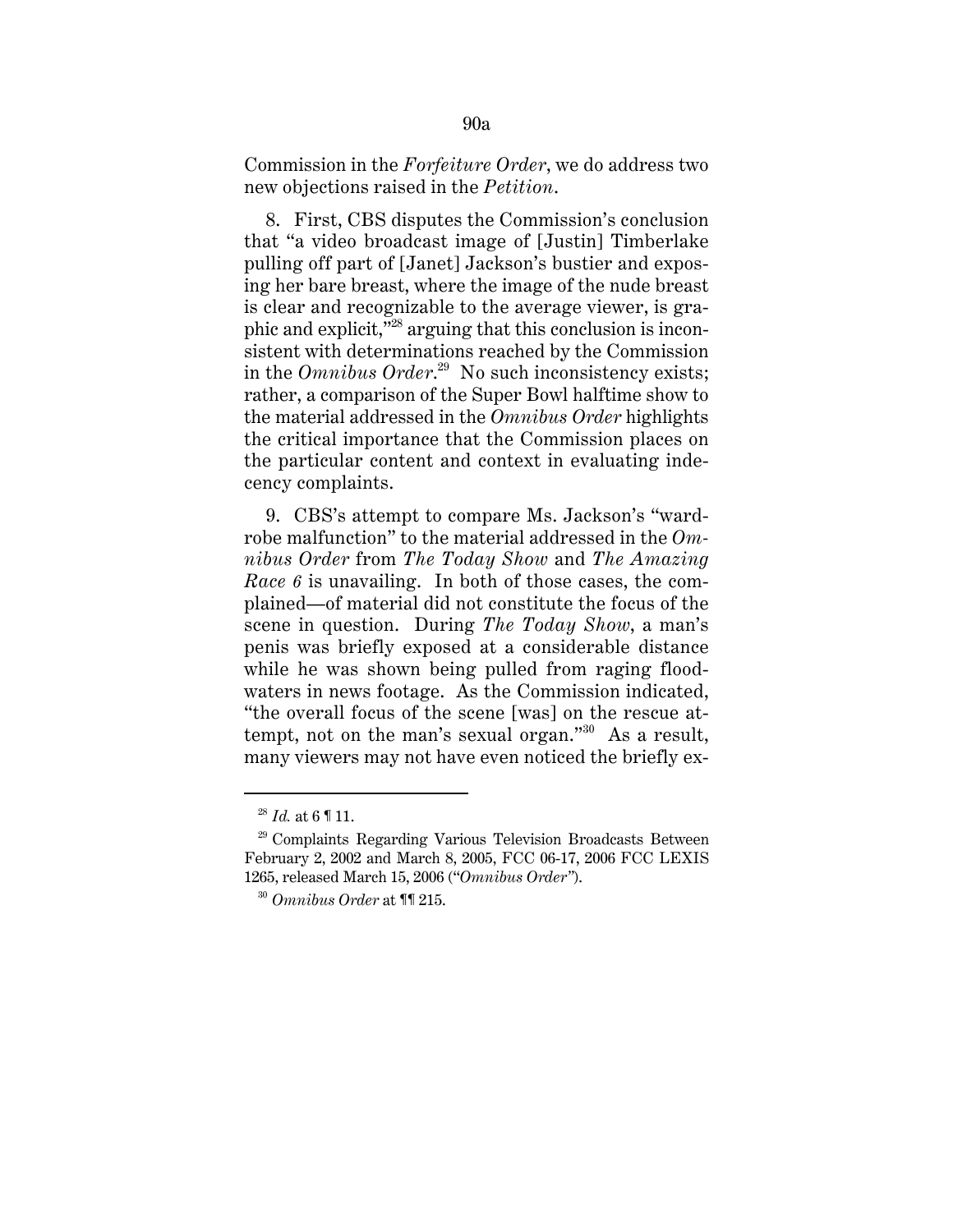posed penis. Similarly, during *The Amazing Race 6,* while two contestants were leaving a train in Budapest, the camera shot briefly showed the phrase "Fuck Cops!" spray-painted in small white letters on the side of a train. Again, the graffiti was in the background, did not constitute the focus of the scene, and would not likely have been noticed by the average viewer.<sup>31</sup> Under these circumstances, we found that the material at issue was not graphic or explicit.

10. In the Super Bowl halftime show, by contrast, the exposure of Ms. Jackson's breast was the central focus of the scene in question.32 As we stated in the *Forfeiture Order*, "Jackson and Timberlake, as the headline performers, are in the center of the screen, and Timberlake's hand motion ripping off Jackson's bustier draws the viewer's attention to her exposed breast."<sup>33</sup> Furthermore, even though CBS claims that "this action occurred only after the shot moved away from a close-up to a long shot," Jackson's breast is nonetheless "readily discernable" and the natural focus of viewers' attention.34 As Jackson and Timberlake were the headline performers on stage at that time, it would have been hard for someone looking at the television screen not to notice that he ripped off her clothing to expose her breast. We therefore reject CBS's theory that most viewers did not notice the exposure of Jackson's

<sup>31</sup> *See Omnibus Order* at ¶¶ 189-92.

 $32$  As such, we note that the Commission's treatment of the Super Bowl halftime show is consistent with our evaluation of the brief exposure of a penis in *Young Broadcasting*.

<sup>33</sup> *Forfeiture Order* at 6 ¶ 11.

<sup>34</sup> *See id.*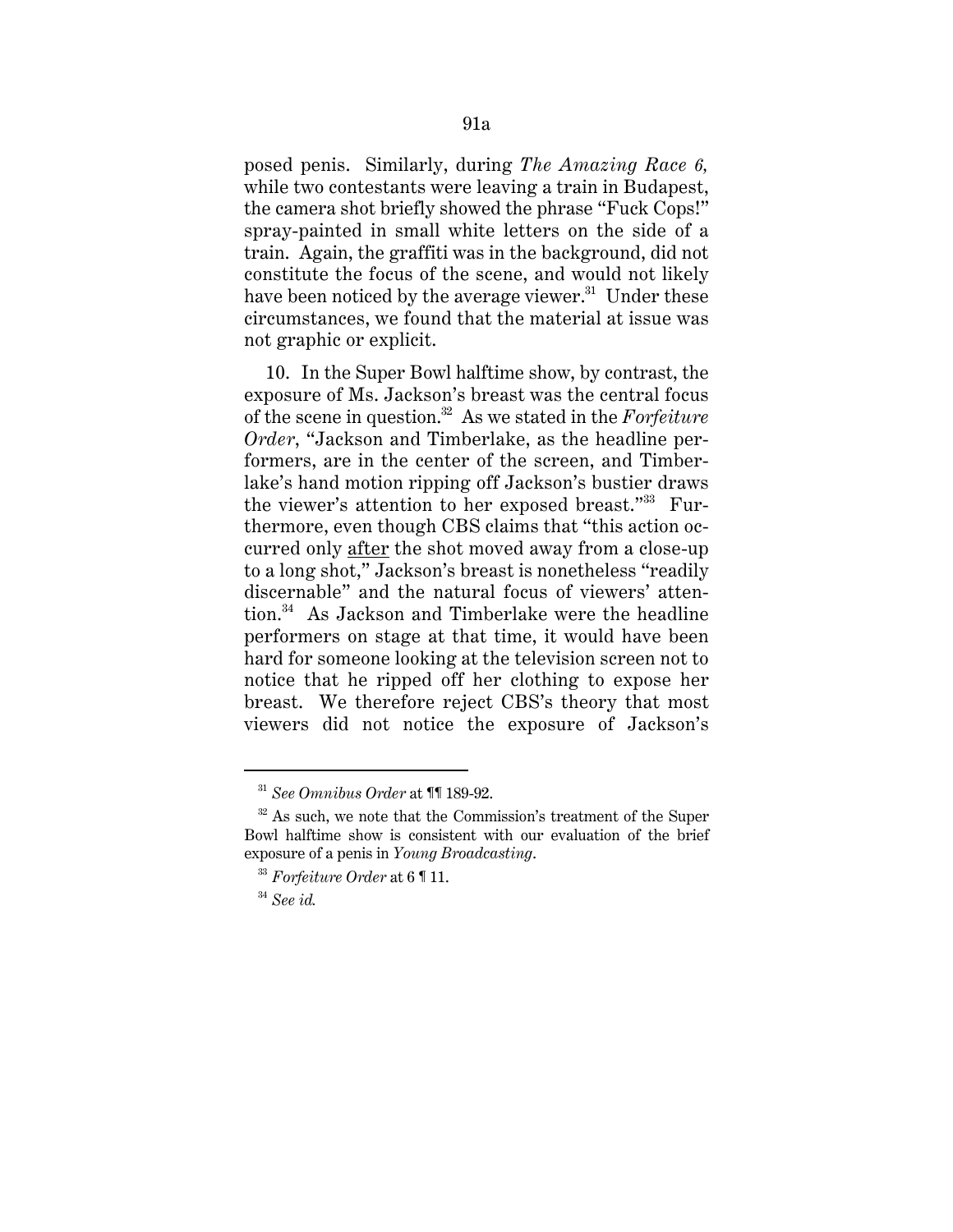breast.<sup>35</sup> We also reject CBS's repeated attempt to conflate the first and second factors of the Commission's contextual analysis. While we acknowledge that the exposure of Jackson's breast was relatively brief, this does not alter the fact that it was explicit. $36$  For all of these reasons, we reaffirm our conclusion that the televised

<sup>36</sup> *See Young Broadcasting*.

 $35$  In support of its claim that "the event became recognizable as nudity to most people only because they actively searched for images after the fact," CBS cites the facts that Janet Jackson was the most searched term on Google in February 2004 and that the end of the Super Bowl halftime show became the most TiVoed moment in the history of digital video recorders, *Petition* at 5, n.7. This evidence, however, does not provide support for CBS's theory. Given the widespread media coverage of the Super Bowl halftime show, it should come as no surprise that public interest in Jackson skyrocketed in the aftermath of the incident, thus causing many people to search for information about her using Google. While some of these searches may have been conducted by individuals wishing to see images from the halftime show, it is entirely speculative to suggest that many of these individuals: (1) had watched the halftime show; but (2) did not realize at the time that Jackson had exposed her breast. Similarly, the fact that the end of the Super Bowl halftime show was the most TiVoed moment in the history of digital video recorders lends no support to CBS's theory. There are many reasons why viewers might have replayed the exposure of Jackson's breast —not the least of which is that viewers clearly saw the image and were truly shocked. For CBS to suggest that the fact that the Super Bowl halftime show was the most TiVoed moment in history demonstrates that people watching the broadcast at the time were confused about what had happened has no basis in the evidence. For example, before Super Bowl XXXVIII, the most replayed moment in TiVo history had been the kiss shared by Britney Spears and Madonna during the 2003 MTV Video Music Awards, and it was not unclear at the time whether those two singers had actually kissed. *See* Ben Charny, "Janet Jackson Still Holds TiVo Title," September 29, 2004 (http://news.com.com/Janet  $+$ Jackson + still + holds + TiVo + title/2100-1041 3-5388626.html).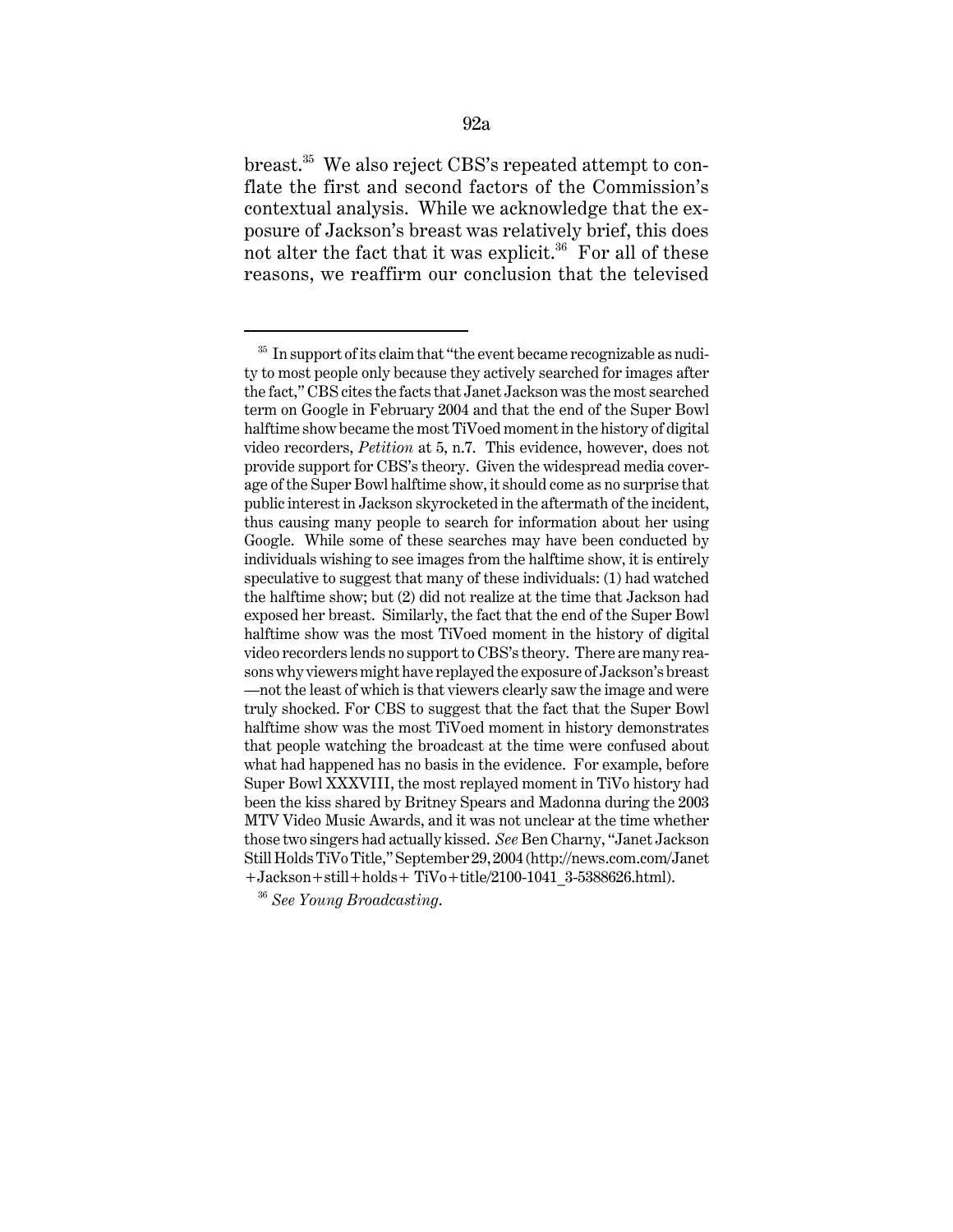image of Timberlake tearing off Jackson's clothing to reveal her bare breast was explicit.<sup>37</sup>

11. Second, CBS maintains that the Commission misconstrued the third prong of our contextual analysis. Tellingly, CBS does not directly dispute the Commission's conclusion that the material was presented in a pandering, titillating and shocking manner. At the conclusion of a halftime show filled with sexual references, Timberlake and Jackson performed a duet of the song "Rock Your Body" in which Timberlake repeatedly grabbed Jackson, slapped her buttocks, and rubbed up against her in a manner simulating sexual activity, all the while proclaiming, among other things: "I wanna rock your body." Then, as the Commission stated in the *Forfeiture Order*, the performance "culminated in the spectacle of Timberlake ripping off a portion of Jackson's bustier and exposing her breast while he sang 'gonna have you naked by the end of this song."'<sup>38</sup>

<sup>&</sup>lt;sup>37</sup> To the extent that CBS attempts to compare, for purposes of explicitness, the exposure of Jackson's breast during the Super Bowl halftime show to the brief exposure of an infant's naked buttocks on *America's Funniest Home Videos*, *see Petition* at 5, we seriously question CBS's grasp of contemporary community standards. We also note that the Commission found the footage from *America's Funniest Home Videos* "somewhat explicit" but that factor was outweighed in that case by the scene's brevity and the absence of any shocking, pandering, or titillating effect on the audience. *Omnibus Order* at ¶ 226. Moreover, CBS's comparison of the Super Bowl halftime show to the display of a "portion of the side of [a] maid's breast" in material previously considered by the Commission is obviously inapposite as far more than a portion of the side of Jackson's breast was displayed during her duet with Timberlake. *See Petition* at 3, n.3.

<sup>38</sup> *Forfeiture Order* at 8 ¶ 13.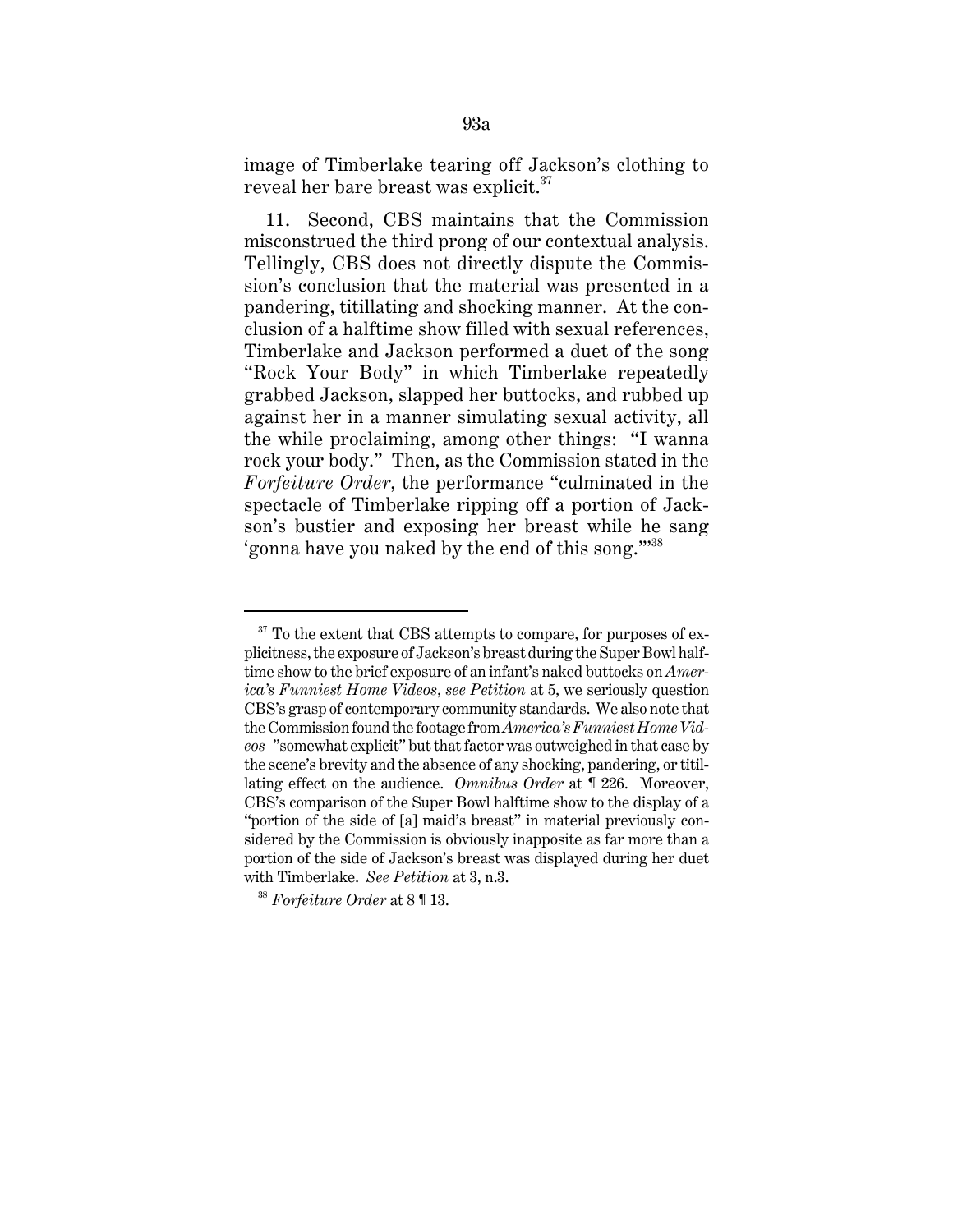12. Understandably, given these facts, CBS does not make any effort to argue that the material was not presented in a pandering, titillating, and shocking manner. Instead, CBS argues that the Commission should have examined whether CBS *intended* to pander, titillate, or shock the audience, rather than the manner in which the material was actually presented. CBS fundamentally misunderstands the contextual analysis employed by the Commission. In evaluating whether material is indecent, we examine the material itself and the manner in which it is presented, not the subjective state of mind of the broadcaster.<sup>39</sup> Indeed, under the test proposed by CBS, the same material presented in the same manner and context could be indecent on one occasion but not indecent on another if the broadcasters in question had differing intents in airing the material. CBS suggests no legal or public policy reason why the Commission should be compelled to undertake such a fruitless analysis.

13. In this instance, it is clear that the material was presented in a pandering, titillating, and shocking manner. In this regard, we strongly dispute CBS's assertion that the exposure of Jackson's breast was "exactly" the same as a broadcast where a woman's dress strap breaks and accidentally reveals her breast. $40$  In this

<sup>39</sup> Contrary to CBS's assertion, *see Petition* at 7, n. 10, the Commission in *Young Broadcasting* used the same approach that we have employed in this case. In *Young Broadcasting*, the Commission concluded that "the *manner of presentation* of the complained—of material . . . was pandering, titillating, and shocking." *Young Broadcasting*, 19 FCC Rcd at 1757 (2004) (emphasis added). Among other things, the Commission pointed to the fact that the broadcast included comments made by off-camera station employees urging performers from "Puppetry of the Penis" to conduct a nude demonstration.

<sup>40</sup> *See Petition* at 7.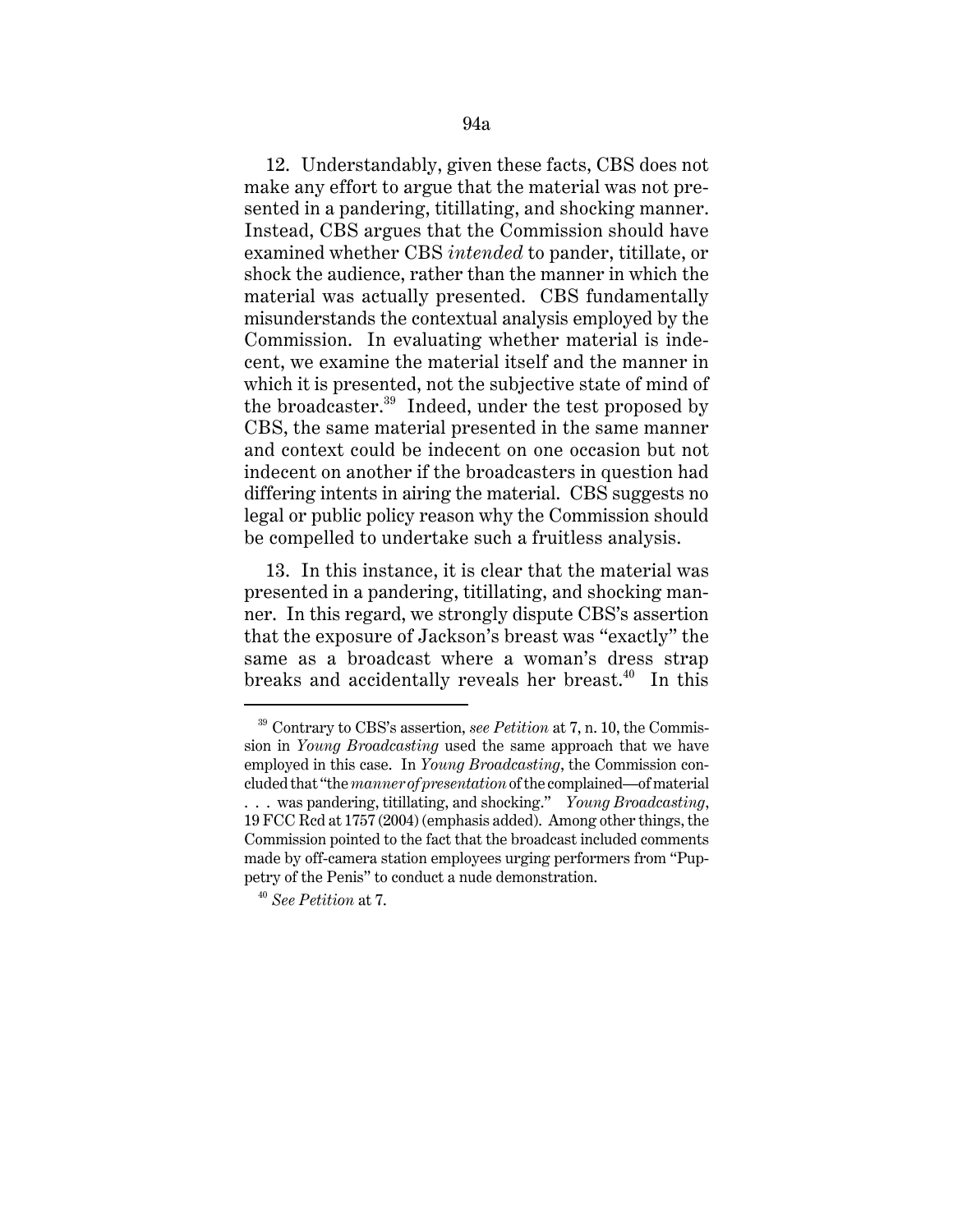case, at the conclusion of a highly sexualized performance in which Timberlake, among other things, rubbed up against Jackson in a manner simulating sexual intercourse and implored her to "do that ass-shakin' thing you do," Timberlake ripped off a portion of Jackson's clothing, thus exposing her breast, while singing "gonna have you naked by the end of this song." To claim that this material is no more pandering or titillating than an incident where a woman's dress strap accidentally breaks, thus revealing her breast for a second, utterly ignores the far different contexts of each situation.

14. We also once again reject CBS's general argument that the imposition of a forfeiture here "would be contrary to contemporary community standards for the broadcast medium" because "available information shows that the community at large was not upset about the Super Bowl broadcast." $^{41}$  In light of the public uproar following the Super Bowl halftime show, we believe that it is CBS, and not the Commission, that is out of touch with the standards of the American people. Moreover, while we continue to reject the use of third-party polls as determinative in our assessment of contemporary community standards for the broadcast medium and our analysis in this order does not rely upon any third-party polls, we do not accept CBS's argument that "available information shows that the community at large was not upset about the Super Bowl broadcast."<sup>42</sup> The polls cited by CBS do not indicate whether the Super Bowl broadcast was patently offensive under contemporary community standards for the broadcast me-

<sup>41</sup> *Petition* at 9.

<sup>42</sup> *Petition* at 9.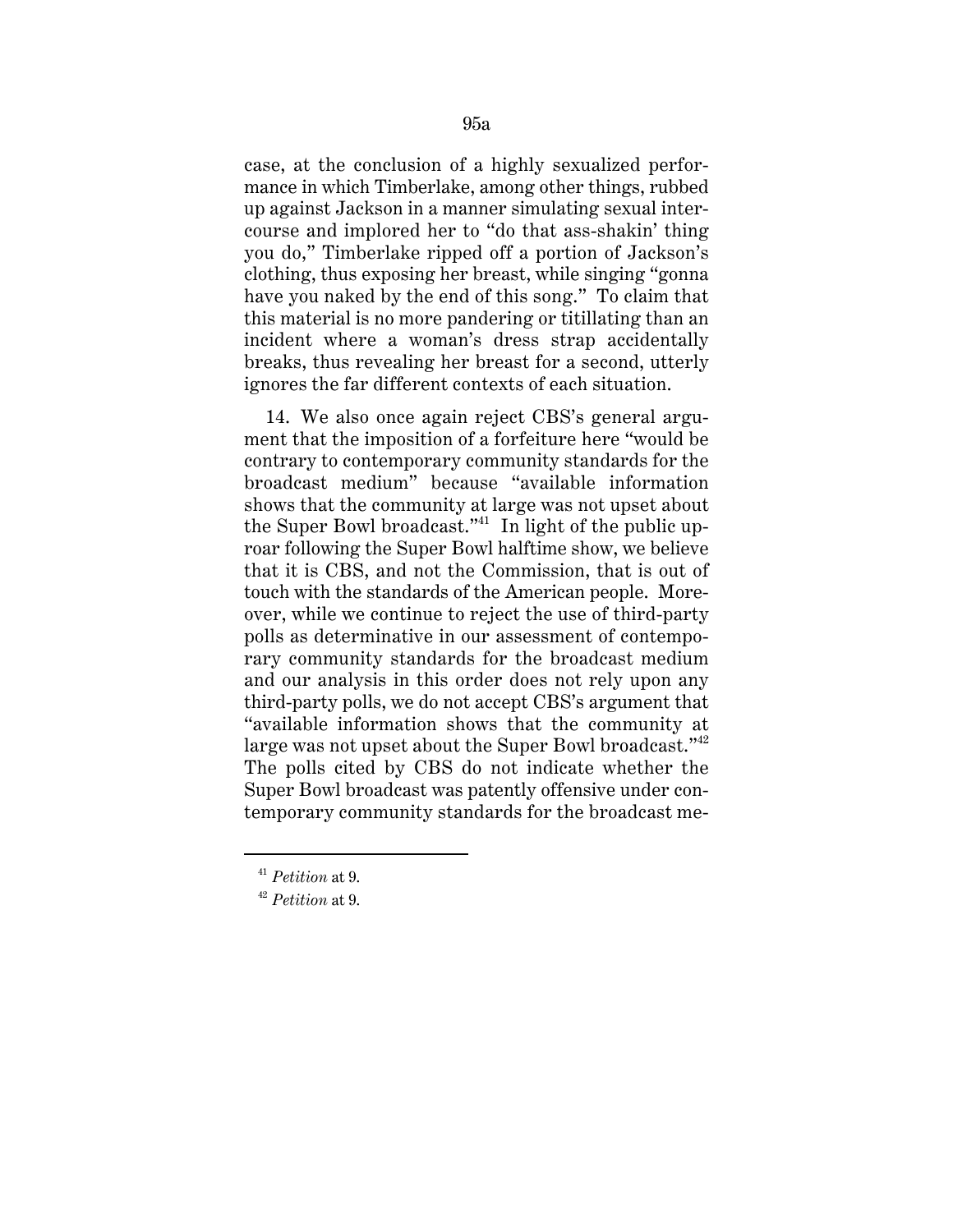# dium.<sup>43</sup> Moreover, we note that other survey information suggests that most Americans were indeed offended

<sup>43</sup> The surveys cited by CBS in its *Petition* highlight the difficulties associated with relying on third-party public opinion polls in assessing whether material is patently offensive as measured by contemporary community standards for the broadcast medium. Most significantly, the questions asked by pollsters are often not aligned with the issues we must resolve in determining whether broadcast material is indecent under the statute and our rule. For example, the Kaiser Family Foundation survey cited by CBS did not ask respondents whether or not they found the broadcast of the Super Bowl halftime show finale to be offensive. Rather, they were asked about a quite different matter: how concerned they were about the effect of the "Janet Jackson incident" on their own children. Indeed, the fact that 17% of respondents answered that they were "very concerned" about the impact that the Janet Jackson Super Bowl incident had on their own children and that another 14% of respondents were "somewhat concerned" shows an astoundingly high level of concern about the impact of a single program on their own families, especially given that not all of the respondents even had children who watched the Super Bowl halftime show. Contrary to the suggestion of CBS, it certainly does not show that the community at large was "not upset about the Super Bowl broadcast." *Petition* at 9. Similarly, the Associated Press/Ipsos poll cited by CBS does not appear to have asked respondents whether or not they found the broadcast of the finale of the Super Bowl halftime show to have been offensive. Rather, the survey appears to have asked the conclusory question of whether the Timberlake/Jackson stunt was an illegal act, even though there is no evidence that poll respondents were informed before answering the question of the legal standard for broadcast indecency. *See* Poll: Janet's Revelation No Crime, February 21, 2004, www. cbsnews.conm/ stories/2004/02/02/entertainment/printable597184.shtml. (We note that the poll is proprietary, and CBS does not provide any information concerning precisely what was asked to elicit the poll responses.) In sum, we view the results of polls and surveys in the indecency context with care and a measure of skepticism because survey results in this area can easily be skewed by the phraseology of the questions, and those questions are often not on point with the issues we must resolve in determining whether broadcast material is indecent under the statute and our rule.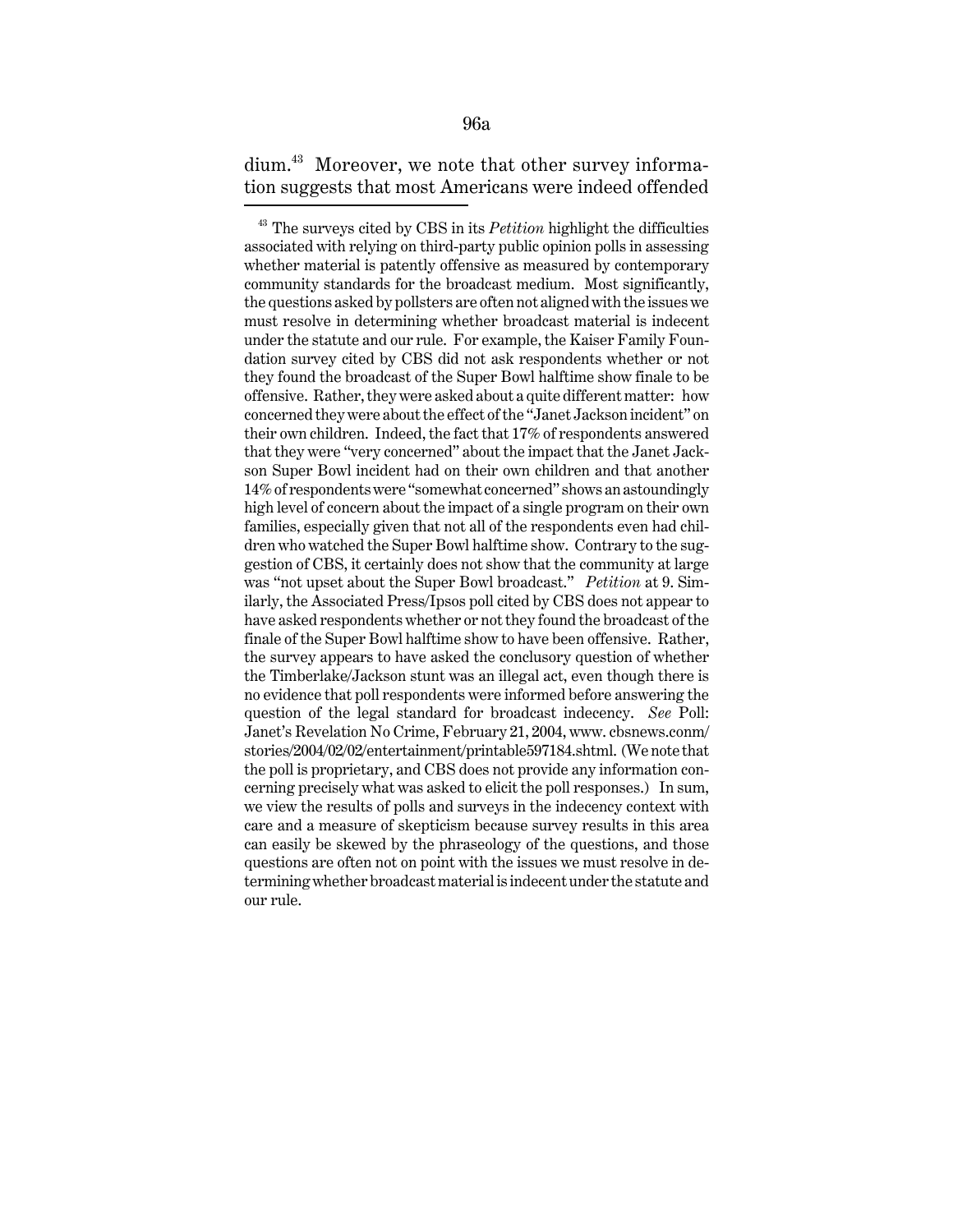by the Super Bowl halftime incident and did not believe that it was appropriate broadcast material. $44$  Further, we note that while CBS now claims that the exposure of Jackson's breast was not patently offensive, it conceded otherwise shortly after the incident. For example, testifying before the House Energy and Commerce Committee, Viacom's President and Chief Operating Officer stated that "everyone at CBS and everyone at MTV was shocked and appalled . . . by what transpired" and maintained that the material "went far beyond what is acceptable standards for our broadcast network."45 Similarly, at the same hearing, the Commissioner of the NFL said that he was "deeply disappointed and of-

<sup>&</sup>lt;sup>44</sup> For example, when specifically asked by survey researchers whether the \$550,000 forfeiture proposed by the FCC against CBS was appropriate in this case, a majority of Americans responded either that the FCC had handled the case appropriately or that the Commission's proposed sanction was not harsh enough. *See* "Americans Geared Up for 'Ad Bowl' 2005", February 4, 2005, (http://www.comscore.com/ press/release.asp?press=554) (44 percent of Americans agree that the FCC handled the Super Bowl halftime incident appropriately while another 12 percent felt that the Commission should have done more to punish CBS and the NFL). Moreover, a survey conducted by Opinion Dynamics Corporation also reveals that the majority of the American people think that CBS and MTV showed a lack of respect for the American people in airing the Super Bowl halftime show. *See* "Could Election 2004 Be as Close as 2000?" (February 5, 2004) (http://www. foxnews.com/story/0,2933,110675,00.html) (56 percent of Americans agree that CBS and MTV demonstrated a lack of respect for the American people with the Janet Jackson-Justin Timberlake halftime show during the Super Bowl).

<sup>45</sup> *Hearings Before the Subcommittee on Telecommunications and the Internet of the Committee on Energy and Commerce of the House of Representatives on H.R. 3717*, Serial No. 108-68 (February 11, 2004) at 37 (statement of Mel Karmazin).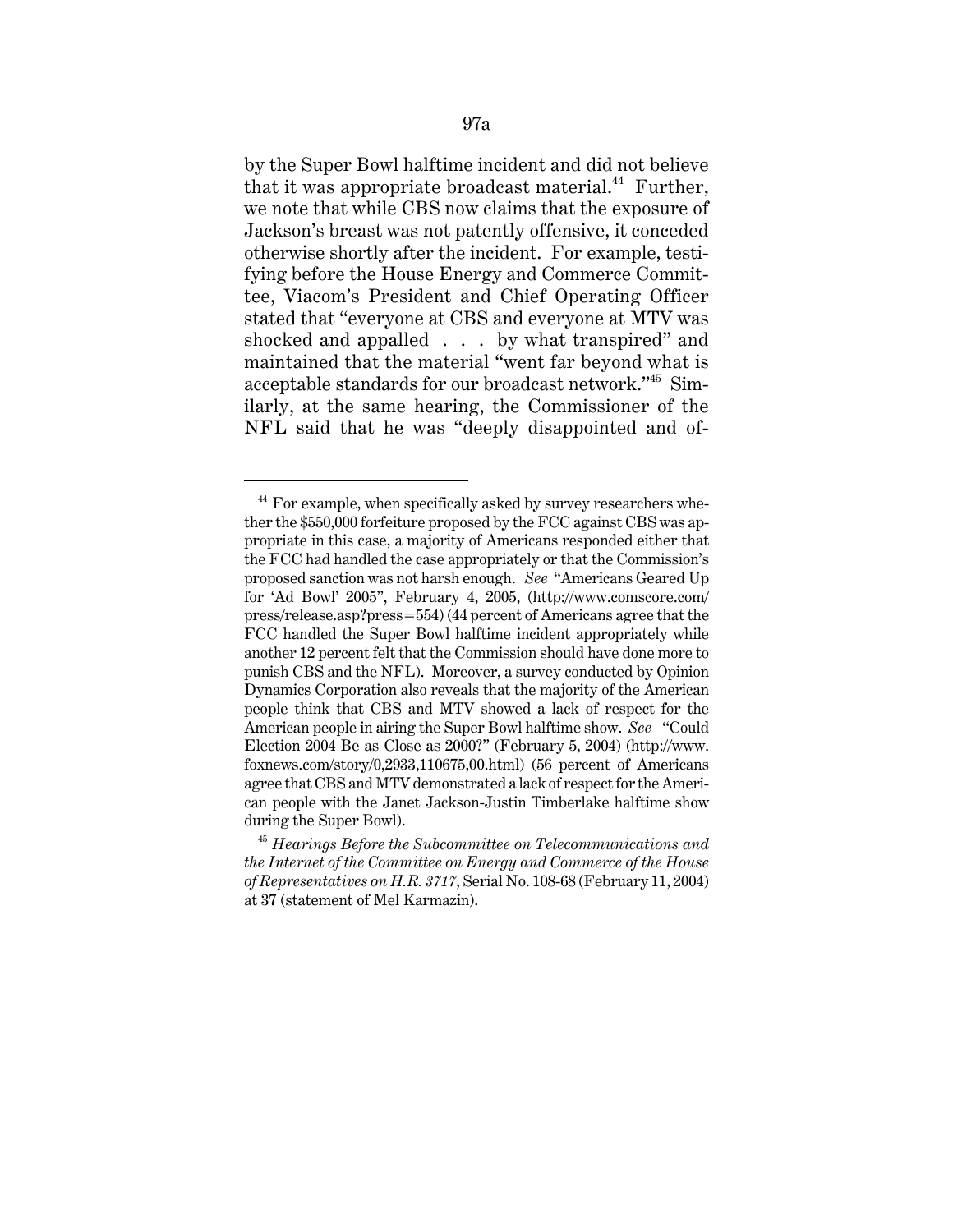fended by the inappropriate content of the show."46 Finally, we reject CBS's argument that the Commission generally does not evaluate material using contemporary community standards for the broadcast medium. As we have stated before, "We rely on our collective experience and knowledge, developed through constant interaction with lawmakers, courts, broadcasters, public interest groups and ordinary citizens, to keep abreast of contemporary community standards for the broadcast  $medium.^{"47"}$ 

15. In sum, we reaffirm our conclusion in the *Forfeiture Order* that "the Super Bowl XXXVIII halftime show contained material that was graphic, explicit, pandering, titillating, and shocking and, in context and on balance, was patently offensive under contemporary community standards for the broadcast medium and thus indecent."48 As we found in the *Forfeiture Order*, "[a]though the patently offensive material was brief, its brevity is outweighed in this case by the first and third factors in our contextual analysis." $49$ 

16. *Whether Violation Was* "*Willful.*" Seeking to absolve itself of responsibility for the Super Bowl halftime show broadcast, CBS challenges the Commission's finding that the indecency violation was willful because of both CBS's own conduct and its vicarious liability for the willful actions of the performers under the doctrine of

<sup>46</sup> *Id.* at 30 (statement of Paul Tagliabue).

<sup>47</sup> *Infinity Radio License, Inc.*, Memorandum Opinion and Order, 19 FCC Recd 5022, 5026 (2004).

<sup>48</sup> *Forfeiture Order* at ¶ 14.

<sup>49</sup> *Id.*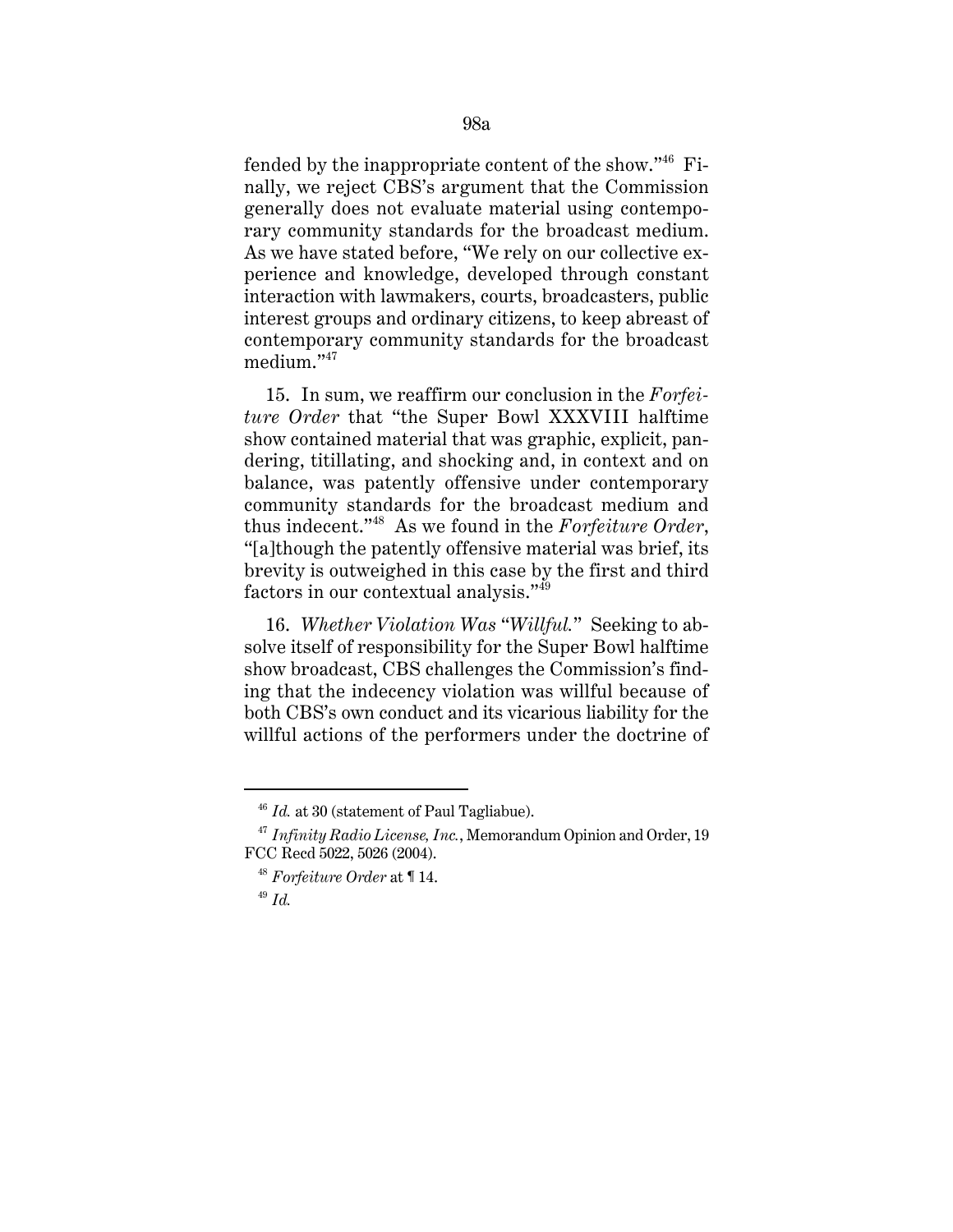respondeat superior. We conclude that there is no basis to reconsider our decision on either ground.

17. CBS contends that the "only question" in determining whether it is legally responsible for "willfully" violating the Act and the Commission's rules is whether it "intended for Ms. Jackson to bare her breast as part of a broadcast that CBS aired."<sup>50</sup> The Commission disagrees. Not only is that not the "only question," it is not the question at all. CBS acted willfully because it consciously and deliberately broadcast the halftime show and consciously and deliberately failed to take reasonable precautions to ensure that no actionably indecent material was broadcast.<sup>51</sup> The record shows that CBS was acutely aware of the risk of unscripted indecent material in this production, but failed to take adequate precautions that were available to it to prevent that risk from materializing.<sup>52</sup> Under these circumstances, the Commission was justified in finding CBS responsible for the indecent broadcast based on its conscious and deliberate omissions even if it did not intend for Ms. Jackson to bare her breast.<sup>53</sup>

18. While defending its "meticulous efforts to ensure the performance adhered to broadcast standards and that no unforeseen incidents or departures from script occurred,"54 and dismissing the record evidence on which the Commission relied, CBS fails to address several important facts cited by the Commission. For ex-

<sup>50</sup> *Petition* at 12.

<sup>51</sup> *Forfeiture Order* at 8-13 ¶¶ 15-22.

<sup>52</sup> *Id.*

<sup>53</sup> *See* 47 U.S.C. § 312(f)(1).

<sup>54</sup> *Petition* at 14.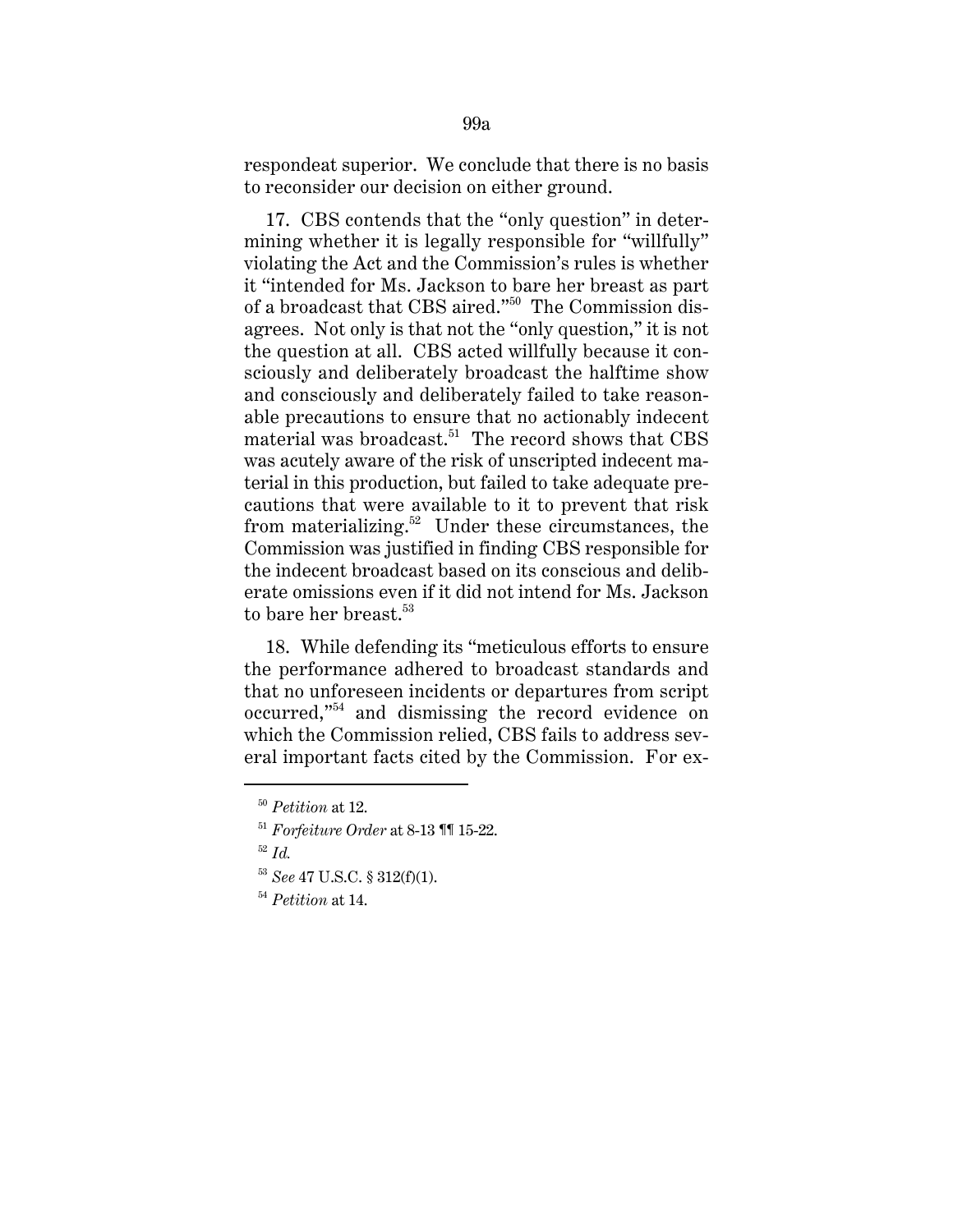100a

ample, CBS does not explain in its *Petition* why it was not alarmed by, and did not investigate, the news item posted on MTV's website before the show in which Jackson's choreographer predicted that Jackson's performance would include some "shocking moments."<sup>55</sup> By CBS's own account, the management of both MTV and Viacom were aware of the claims but apparently did nothing to investigate them, preferring instead to remain in the dark based on implausible assumptions regarding their meaning.<sup>56</sup> We found unconvincing CBS's previous assertions that MTV management believed that the "shocking moments" quote referred to Timberlake's "surprise" appearance, and that Viacom personnel who reviewed the story dismissed it as hyperbole common in the music industry. As we explained in the *Forfeiture Order*, it seems dubious that Timberlake's appearance would be described as "shocking" when MTV included his name in the on-screen credits before the show. $57$ Similarly, CBS says nothing about the fact that a question posed by another halftime performer to MTV staff about the length of the broadcast delay was recognized as having "scary" implications—presumably because it signaled that a performer might be contemplating a script departure and was wondering what he might be able to get away with.<sup>58</sup> And CBS does not dispute that the show's sponsor, the NFL, raised specific concerns about Timberlake's scripted line "gonna have you naked

<sup>55</sup> *Forfeiture Order* at 10 ¶ 19.

<sup>56</sup> *See Opposition* at 7-8.

<sup>57</sup> *See Forfeiture Order* at 12 n.74.

<sup>58</sup> *Forfeiture Order* at 10 ¶ 19; Con. App. 6.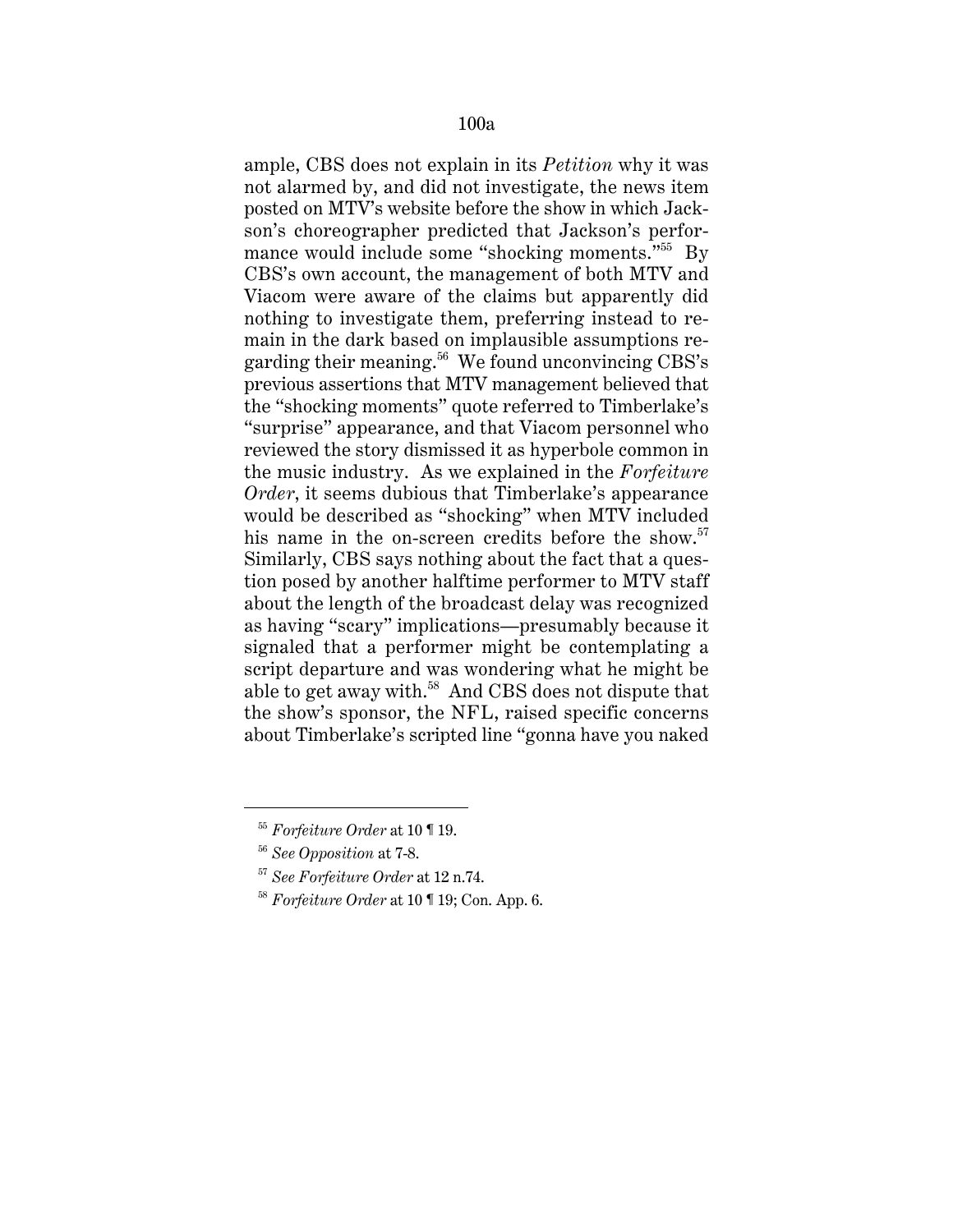by the end of this song," which anticipated the stunt resulting in the broadcast nudity. $59$ 

19. CBS dismisses as irrelevant the fact that it learned the morning of the show of plans to use tearaway cheerleading outfits for dancers in another halftime performance in connection with a scripted line ("I wanna take my clothes off") that is markedly similar to Timberlake's line that immediately preceded the tearaway of Jackson's bustier (and had, incidentally, worried the NFL). CBS claims that this "reveals that, in carefully examining the costumes before the show, CBS reinforced its prohibition on reveals or other stunts that could go wrong and implicate indecency concerns."<sup>60</sup> But CBS does not say whether in "carefully examining the costumes before the show" it noticed that Jackson's bustier was constructed so that the cups could easily be torn away. $61$  Nor does it address whether the parallel lyrics noted by the Commission ("I wanna take my clothes off"/"gonna have you naked by the end of this song") caused it any concern. In fact, CBS does not explain at all how it "reinforced its prohibition on reveals or other stunts that could go wrong and implicate indecency concerns."<sup>62</sup>

<sup>59</sup> *Forfeiture Order* at 10 ¶ 19; Con. App. at 5.

<sup>60</sup> *Petition* at 15-16.

<sup>61</sup> *Id. See also id*. at 14 ("CBS double-checked with Ms. Jackson's staff there would be no alterations in her performance as scripted, including any involving wardrobe"). *See also* "Jackson's halftime stunt fuels indecency debate," USAToday.com, February 2, 2004, http://www. usatoday.com/sports/football/super/2004-02-02-jackson-halftimeincident x.htm ("Close-ups of the costume, posted on the Internet, appear to reveal snaps around that part of the bustier.").

<sup>62</sup> *Petition* at 15-16.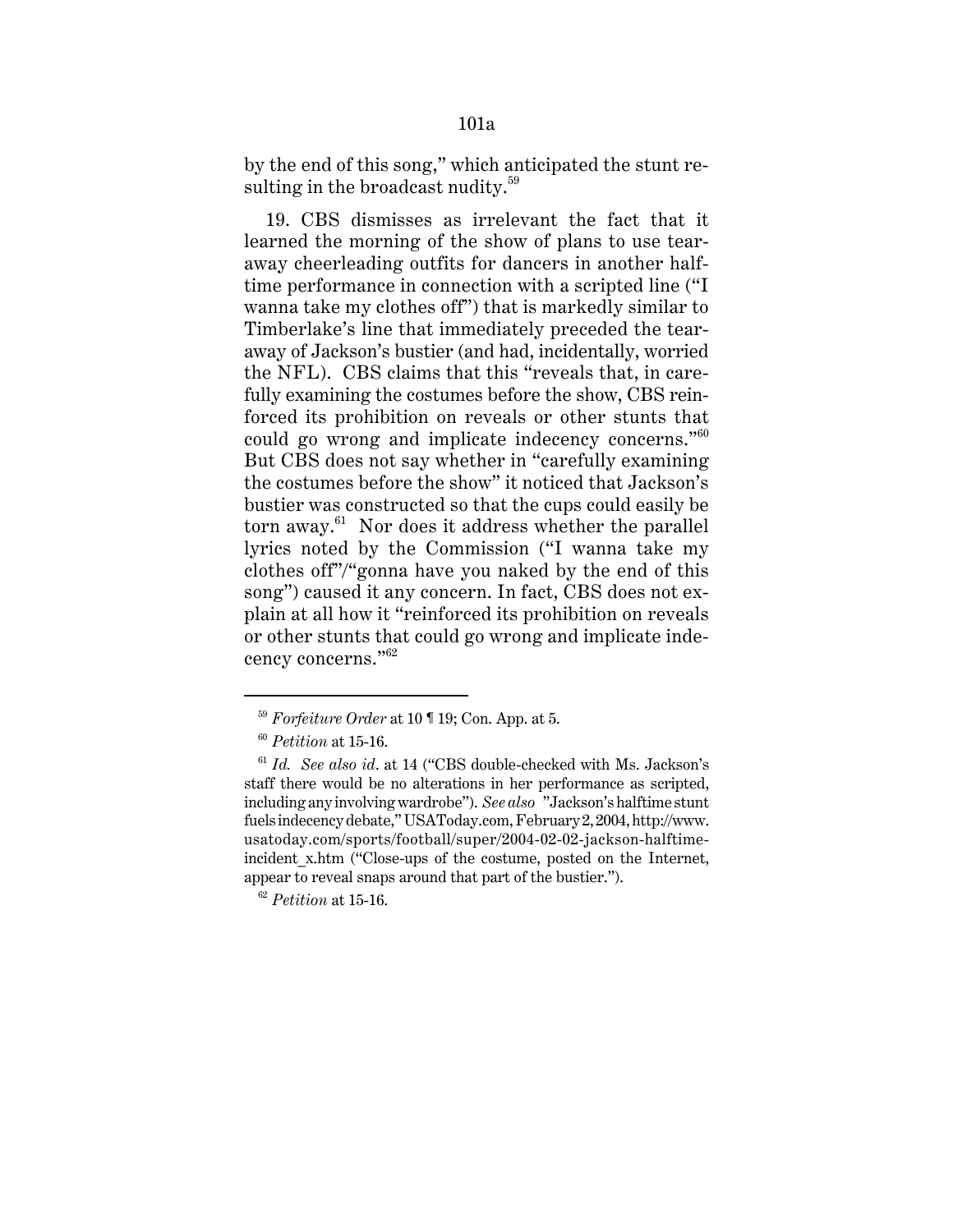20. These should have served as warnings signs of the risk of visual as well as audio departures from script, yet CBS does not explain why its "meticulous efforts" did not include further investigation or an adequate delay mechanism.63 It also fails to explain why it did not take the simple measure at the outset of requiring that MTV's agreements with the performers obligate them to conform to the script and to CBS's broadcast standards and practices.<sup>64</sup>

21. Regarding the evidence that it does address, CBS complains that the Commission has taken evidence out of context or inflated its significance, but the record suggests otherwise. For example, it takes issue with the Commission's characterization that MTV was seeking to "push the envelope" in its halftime production, but counters only with the argument that MTV did not use that term to mean pushing the bounds of propriety in terms of sexually provocative content.<sup>65</sup> But the Commission's characterization is its own, and is well-founded based on the entirety of the record. MTV clearly intended for the show to be sexually provocative and repeatedly made decisions in an effort to push the show in that direction. Moreover, the fact that the NFL had to rein in MTV when it felt the show was heading in too risqué a direction suggests that MTV was in fact trying to push the envelope of propriety, without regard to whether MTV chose to use that term.<sup>66</sup>

<sup>63</sup> *See* para. 22 *infra* regading CBS's decision to implement a 5-second delay.

<sup>64</sup> *Forfeiture Order* at ¶ 20.

<sup>65</sup> *See Petition* at 14-15.

<sup>66</sup> *See Forfeiture Order* at 10 ¶ 18. *See also* Con. App. 1, 5.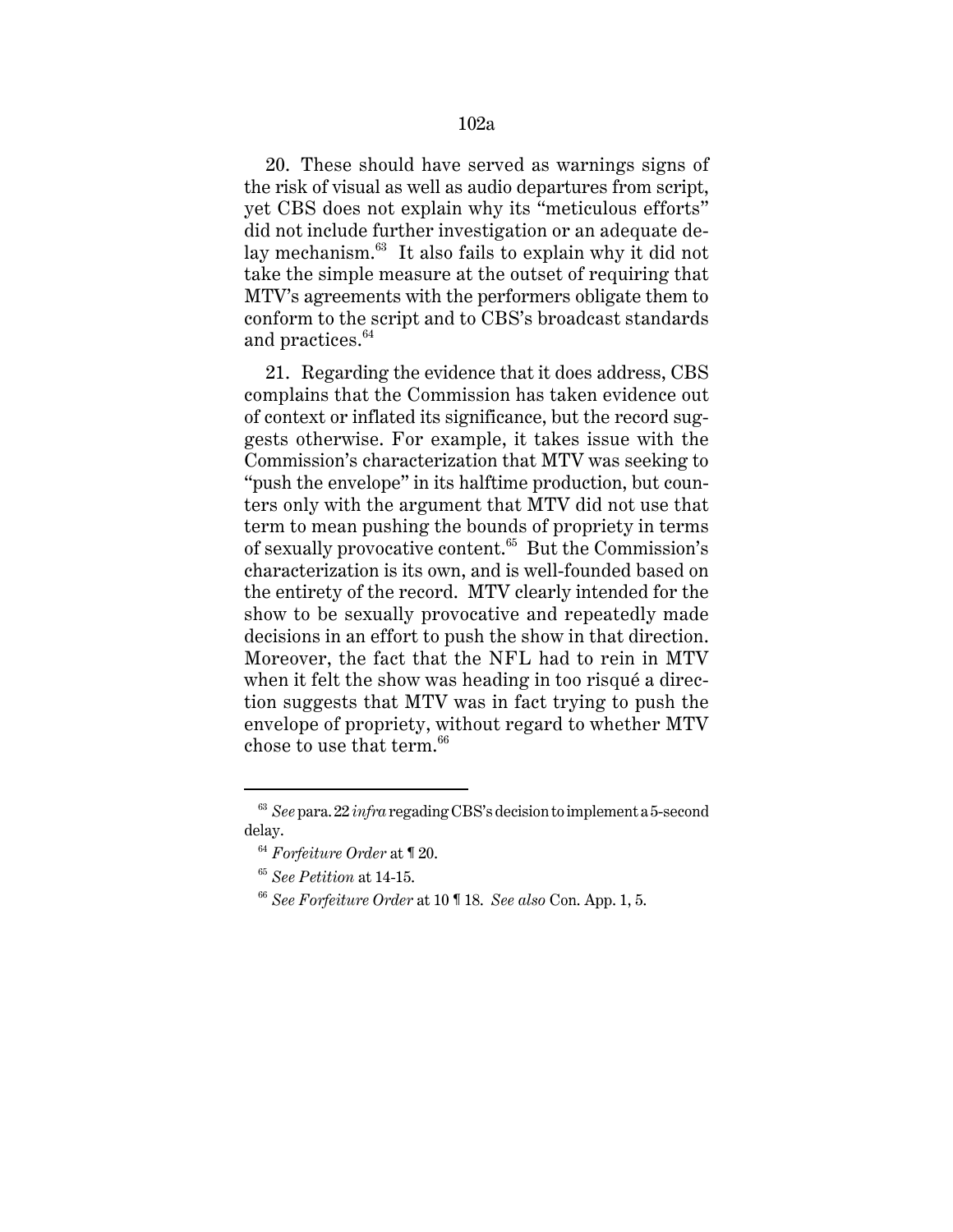22. CBS also disputes our conclusion that it made a calculated decision to rely on a five-second audio delay even though it was aware of the risk of visual deviations from the script that could not be blocked with a five-second delay. It asserts that this did not reflect a "calculated risk" but rather simply conformance with standard industry practice, and that a video delay was "entirely unprecedented, and the technique had to be specially engineered after the Super Bowl incident."67 It also claims that the NFL was concerned only about audio, not visual, departures from the script. $68$  Contrary to CBS's contention, however, the record indicates that the NFL's expressed concerns were not limited to audio deviation, $69$  and, perhaps even more importantly, that CBS/MTV understood that the risks were not limited to audio deviations as well.<sup>70</sup> Furthermore, if the standard industry delay practice was inadequate to alleviate the concerns under the circumstances, then CBS was obligated to do more.<sup>71</sup> We note that this was not a typical broadcast; it was the most-watched television program of the year and millions of families and children were expected to be in the audience.

<sup>67</sup> *Petition* at 15.

<sup>68</sup> *Id.* at n.24.

 $69$  The NFL's concern about the lyrics "I am going to get you naked by the end of this song" can most reasonably be understood as a concern that the performers might act out the lyrics. There did not appear to be any particular cause for concern that the performers might insert profanity into that line any more than any other line.

<sup>70</sup> *See* Con. App. 5, 8.

 $71$  Notwithstanding CBS's protestations to the contrary, delaying a live broadcast long enough to block visual indecency does not appear to pose major technical challenges to a company such as CBS.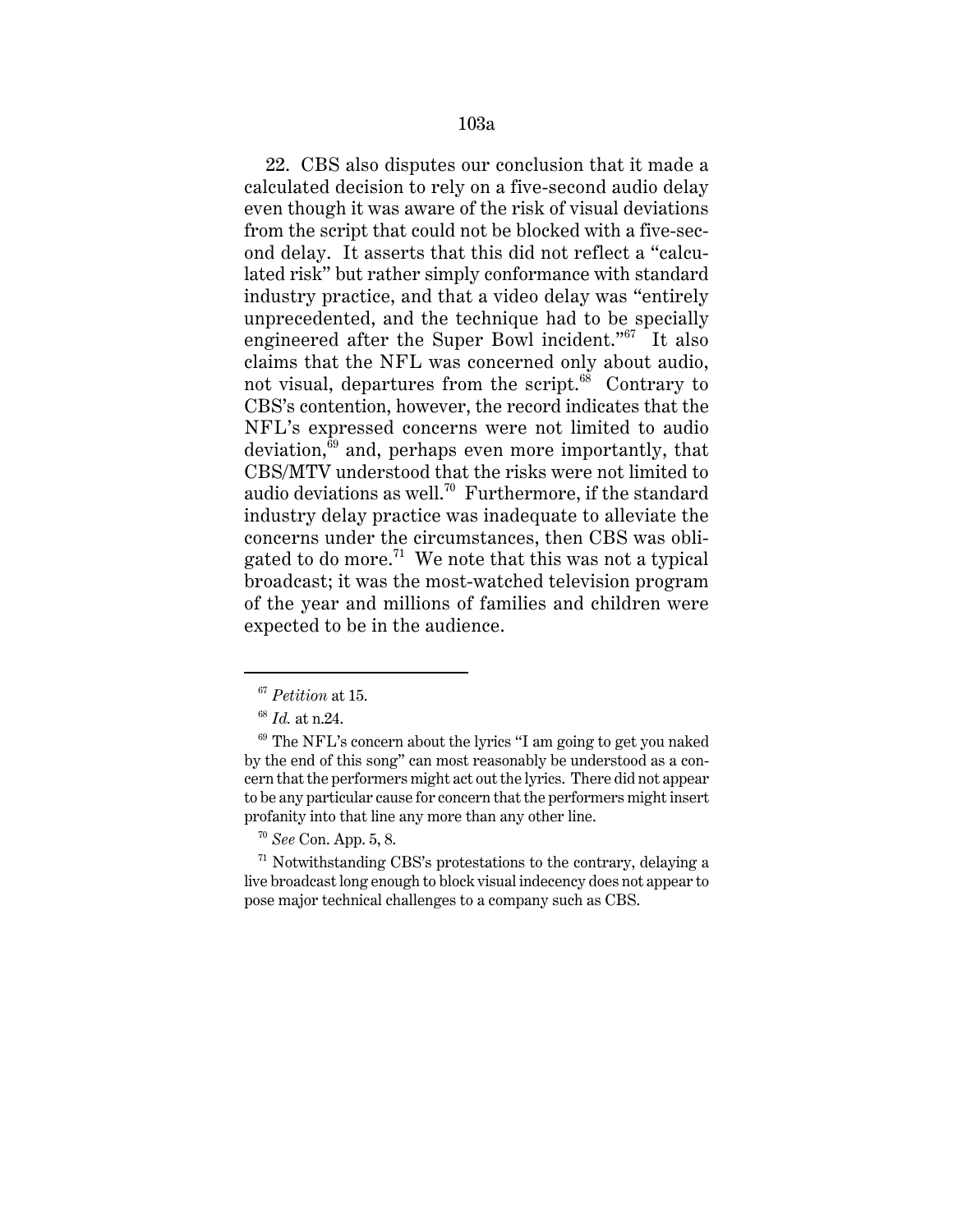23. Holding CBS responsible for the indecent broadcast under these circumstances is not tantamount to imposing strict liability, as CBS contends, because the finding of willfulness is based on CBS's knowledge of the risks and its conscious and deliberate omissions of the acts necessary to address them. As we stated in the *Forfeiture Order*, this approach is consistent with the statutory definition of willfulness, $72$  and it is particularly appropriate here given the nondelegable nature of broadcast licensees' responsibility for their programming.

24. We find CBS's arguments concerning our application of the doctrine of respondeat superior equally unpersuasive. CBS's assertion that the Commission applied "unusually strict rules" of vicarious liability in the Forfeiture Order is inaccurate.<sup>73</sup> The Commission applied traditional agency principles, which "ordinarily make principals or employers vicariously liable for acts of their agents or employees in the scope of their authority or employment." $\vec{A}$  Under these principles, the FCC concluded that Jackson, Timberlake and Jackson's choreographer were Viacom/CBS employees for purposes of determining whether CBS is vicariously liable for their conduct here, and that their actions were within the scope of their employment.<sup>75</sup> CBS's assertion that

 $72$  47 U.S.C. §§ 312(f)(1), 503(b)(1).

<sup>73</sup> *Petition* at 16 (internal quotes omitted).

<sup>74</sup> *Forfeiture Order* at 13 ¶ 23, quoting *Meyer* v. *Holley*, 537 U.S. 280, 285 (2003) (citation omitted).

<sup>75</sup> *Id*. at 13-15 ¶¶ 24-25. This decision was consistent with *Holley*. In that case, the Supreme Court held that, absent a statutory basis, vicarious liability could not be imposed based solely on the right to control. Rather, evidence was also needed that the employee acted in the scope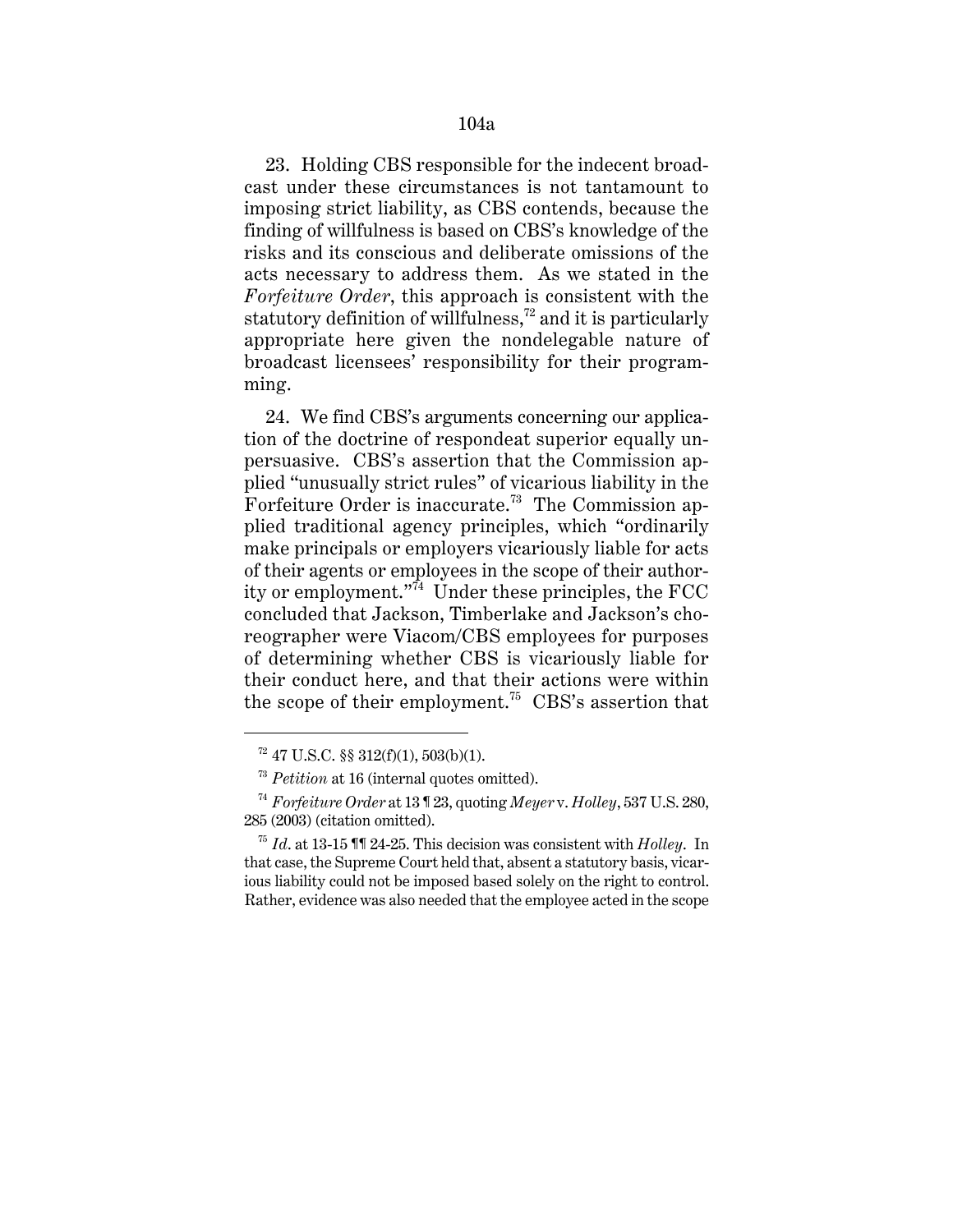the Commission "seeks to impose nontraditional vicarious liability" appears to be founded on the three's alleged status "as independent contractors, not employees."76 The factors on which CBS relies, however, are not strongly indicative of independent contractor status in the circumstances before us, and CBS does not dispute the Commission's finding on the decisive control factor.

25. The Commission properly treated CBS's right to control the halftime show as the most significant test of its relationship with the performers. Courts look to numerous factors in determining a hired party's status under common law agency principles.<sup>77</sup> "Though no single factor is dispositive, the greatest emphasis should be placed on the first factor—that is, on the extent to which the hiring party controls the manner and means by which the worker completes his or her assigned tasks."78 In addition, the relative weight of common law

of employment. *See Meyer v. Holley*, 537 U.S. at 286. Here, the Commission determined that the performers were both subject to CBS's control and acting in the scope of their authority.

<sup>76</sup> *Petition* at 17.

<sup>77</sup> *Community for Creative Non-Violence v. Reid*, 490 U.S. 730, 751- 52 (1989), citing Restatement (Second) of Agency § 220(2) (1957) (Restatement).

<sup>78</sup> *Eisenberg v. Advance Relocation & Storage, Inc.*, 237 F.3d 111, 114 (2nd Cir. 2000) ("The first factor is entitled to this added weight because, under the common law of agency, an employer-employee relationship exists if the purported employer controls or has the right to control both the result to be accomplished and the manner and means by which the purported employee brings about that result.") (internal quotes and citations omitted). *See id*. at 114-15 (listing authorities). *See also* Restatement § 220(1) cmt. D ("control or right to control the physical conduct of the person giving service is important and in many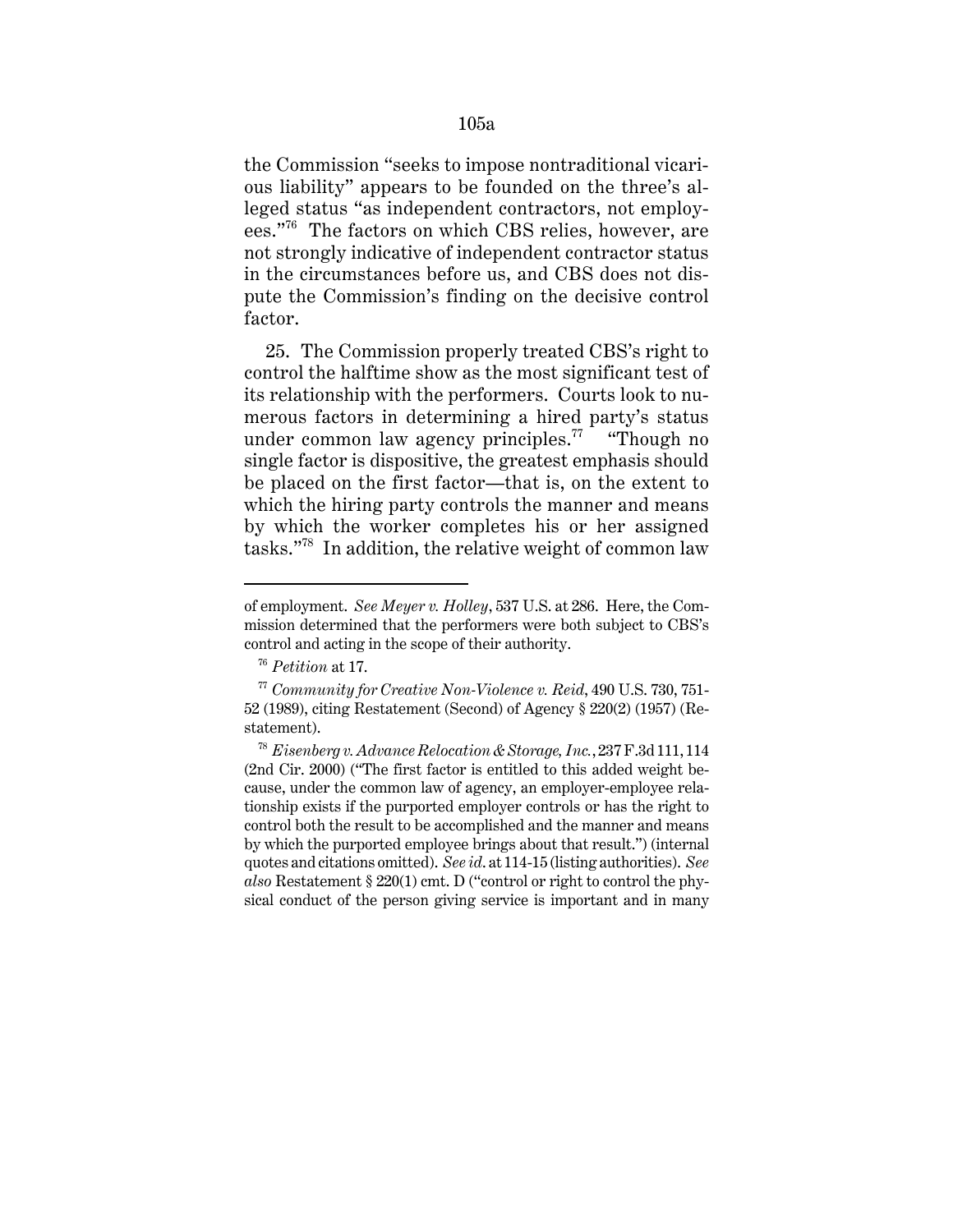factors also varies according to the legal context in which the agency issue arises, $\frac{79}{9}$  and the control factor is particularly important in the vicarious liability context because the root issue is where responsibility lies for preventing the risk of harm to third parties.<sup>80</sup>

26. CBS does not dispute the Commission's finding that the halftime show performance was subject to exacting control by Viacom/CBS. However, its suggestion that it exercised no more control than necessary "to ensure a proper result or end-product of the work<sup>"81</sup> belies the evidence that every aspect of the performance, including the exact time, length, location, material, set, script, staging, and wardrobe, was subject to the control of Viacom/CBS through its corporate affiliate MTV.<sup>82</sup> Viacom/CBS was not commissioning a sculpture for its lobby or hiring workers to install a floor covering, as were the hired parties in the cases it cites.<sup>83</sup> Rather, it

situations is determinative" of whether that person is an employee or independent contractor).

<sup>79</sup> *See, e.g.*, *id.* at 116.

<sup>80</sup> *See* Restatement § 219(1) cmt. a ("Bearing in mind the purpose for fixing the categories, it may be said that a servant is an agent standing in such close relation to the principal that it is just to make the latter respond for some of his physical acts resulting from the performance of the principal's business.").

<sup>81</sup> *Petition* at 17.

<sup>82</sup> *Forfeiture Order* at 13-14 ¶ 24. *See Lorenz Schneider Co. v. NLRB*, 517 F.2d 445, 451 (2nd Cir. 1975) ("the more detailed the supervision and the stricter the enforcement standards, the greater the likelihood of an employer-employee relationship").

<sup>83</sup> *See Petition* at 18, n.31 and accompanying text (relying on *Community for Creative Nonviolence v. Reid*, 490 U.S. 730, 752-53 (1989) (sculptor was an independent contractor under the work-for-hire doctrine) and *Carpet Exch. Of Denver, Inc. v. Indus. Claim Appeals Office*,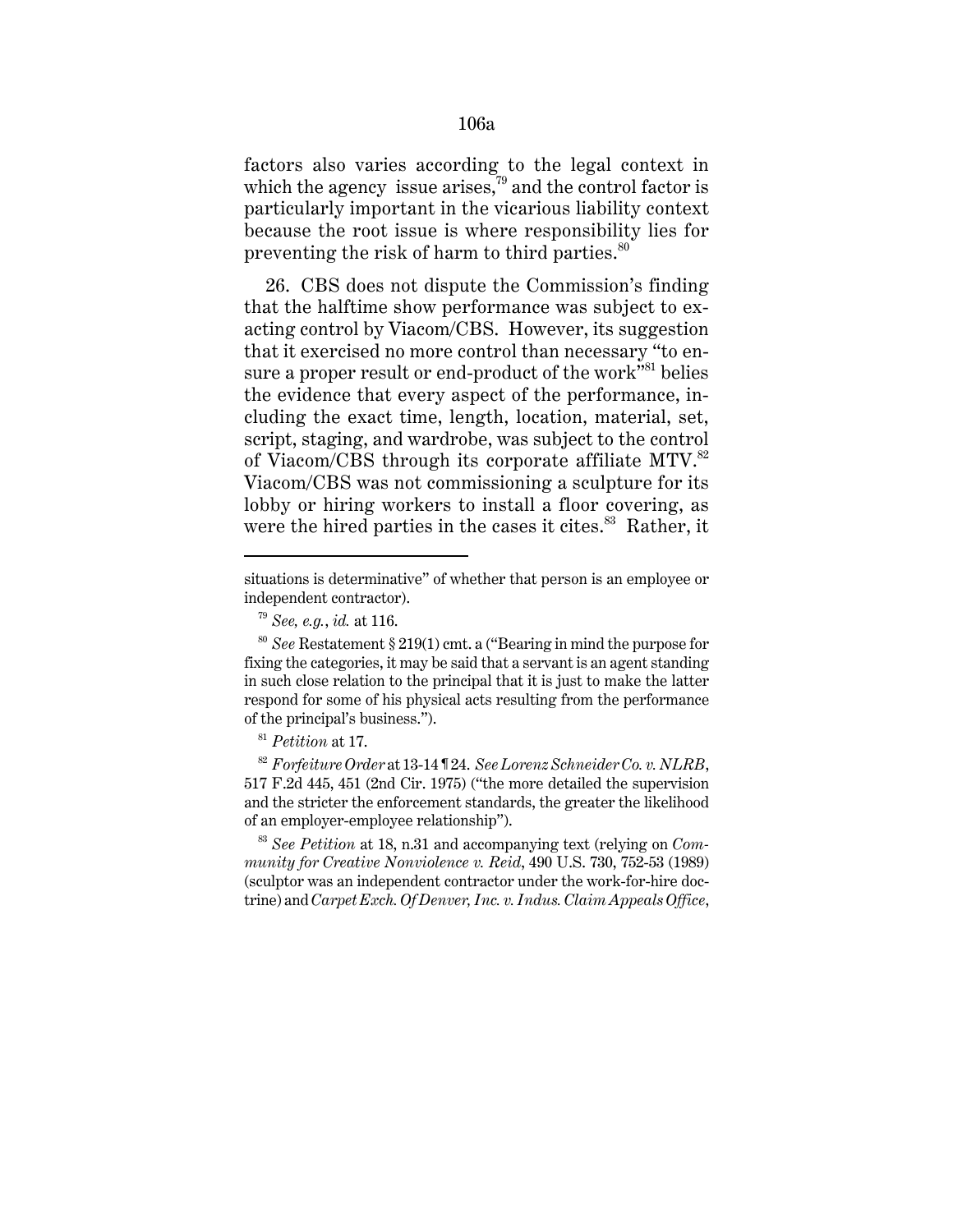was producing the Super Bowl halftime show in order to attract a large nationwide audience to a CBS network program and promote the brand of its corporate affiliate MTV.<sup>84</sup> Viacom/CBS developed the creative concepts for the show, scripted every word uttered on stage, and reviewed every article of clothing worn by the performers.85 CBS's reliance on *Community for Creative Non-Violence v. Reid* and *Chaiken v. VV Publishing Corp*. is misplaced because the extent of control exercised by the hiring parties in those cases was not remotely comparable to this situation.<sup>86</sup> *Reid* is also a work-for-hire copyright case in which factors related to compensation

<sup>859</sup> P.2d 278, 281 (Colo. App. 1993) (workers who installed floor covering purchased by company's customers were not employees for purposes of state worker's compensation law)). CBS cites the *Carpet Exch. Of Denver, Inc*. case for the proposition that "independent contractors, though 'subject to control sufficient to ensure that the end resulted contracted for is reached, are not subject to control over the[ir] means and methods." As discussed herein, however, in this case the performers were subject to extensive control over their means and methods.

<sup>84</sup> *See* CBS Response, App. C at Bates stamped pgs. 312, 355-57, 370.

<sup>85</sup> *Forfeiture Order* at 13-14 ¶ 24. *See* CBS Response, App. C. at Bates stamped pgs. 318, 452, 459-69, 518-19.

<sup>86</sup> *See Reid*, 490 U.S. at 753 ("Apart from the deadline for completing the sculpture, Reid had absolute freedom to decide when and how long to work."); *Chaiken v. VV Publishing Corp.*, 907 F. Supp. 689, 699 (S.D.N.Y. 1995) ("As an experienced reporter, Friedman controlled the manner in which the article was written—including the selection of a topic, research plan, and sources—without any guidance from the *Voice. Voice* editors reviewed the article only after Friedman completed a draft, and the editors subsequently made few substantive changes.").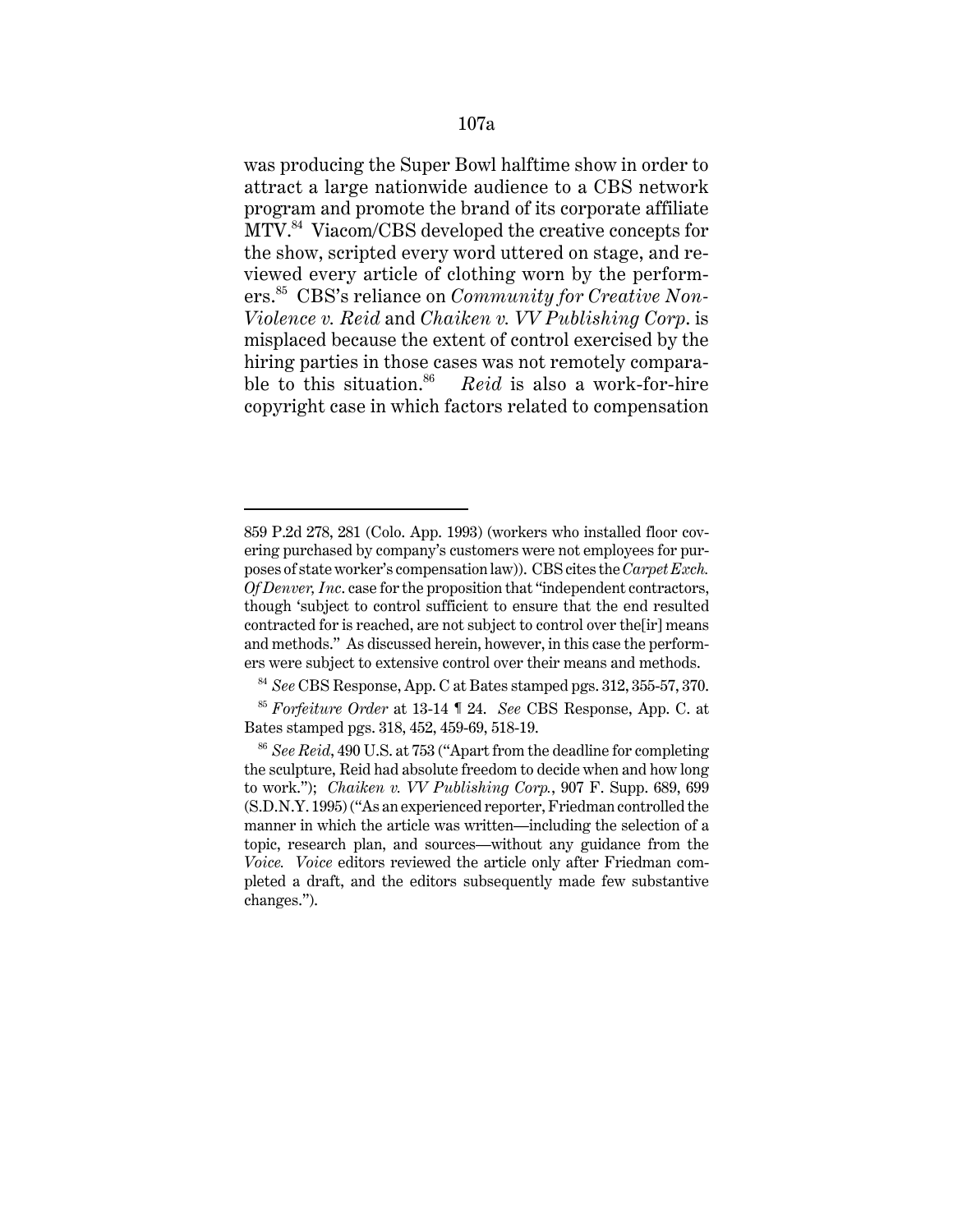#### 108a

and benefits are generally accorded more weight than they are entitled to in other legal contexts. $87$ 

27. In this context, the contractual terms related to compensation and benefits cited by CBS are not strongly indicative of independent contractor status.<sup>88</sup> CBS was obligated to ensure that its broadcast programming served the public interest, and was not free to confer this obligation on another by contract.<sup>89</sup> Likewise, CBS's contention that the performers were "highly skilled" does not meaningfully cut in its favor. Courts applying common law agency principles have not hesitated to hold entertainers and artists to be employees of the parties that hire them. $90$  We recognize that some of

 $87$  As the Second Circuit has explained, special consideration of such factors "may make sense in the copyright work-for-hire context because, under the copyright statute, workers and employees are free to allocate intellectual property rights by contract." *Eisenberg*, 237 F.3d at 117. If *Reid*'s weighing of factors applied in the vicarious liability context, however, firms could devise compensation packages to opt out of tort liability. *Compare id*. (declining to accord presumptive significance to benefits and tax treatment in determining whether a female warehouse worker was an employee under anti-discrimination laws; "[w]hile the rights to intellectual property can depend on contractual terms, the right to be treated in a non-discriminatory manner does not depend on the terms of any particular contract.").

<sup>88</sup> *Petition* at 17.

<sup>89</sup> *See Forfeiture Order* at ¶ 16. *Cf. Eisenberg*, 237 F.3d at 117 (placing special weight on the extent to which the hiring party controlled the "manner and means" by which the worker completes her assigned tasks, rather than benefits and tax treatment factors, in anti-discrimination context because special consideration of benefits and tax treatment factors "would allow workers and firms to use individual employment contracts to opt out of the anti-discrimination statutes.").

<sup>90</sup> *See Carter v. Helmsley-Spear, Inc.*, 71 F.3d 77, 87 (2nd Cir. 1995) (sculptors held to be employees despite their "artistic freedom and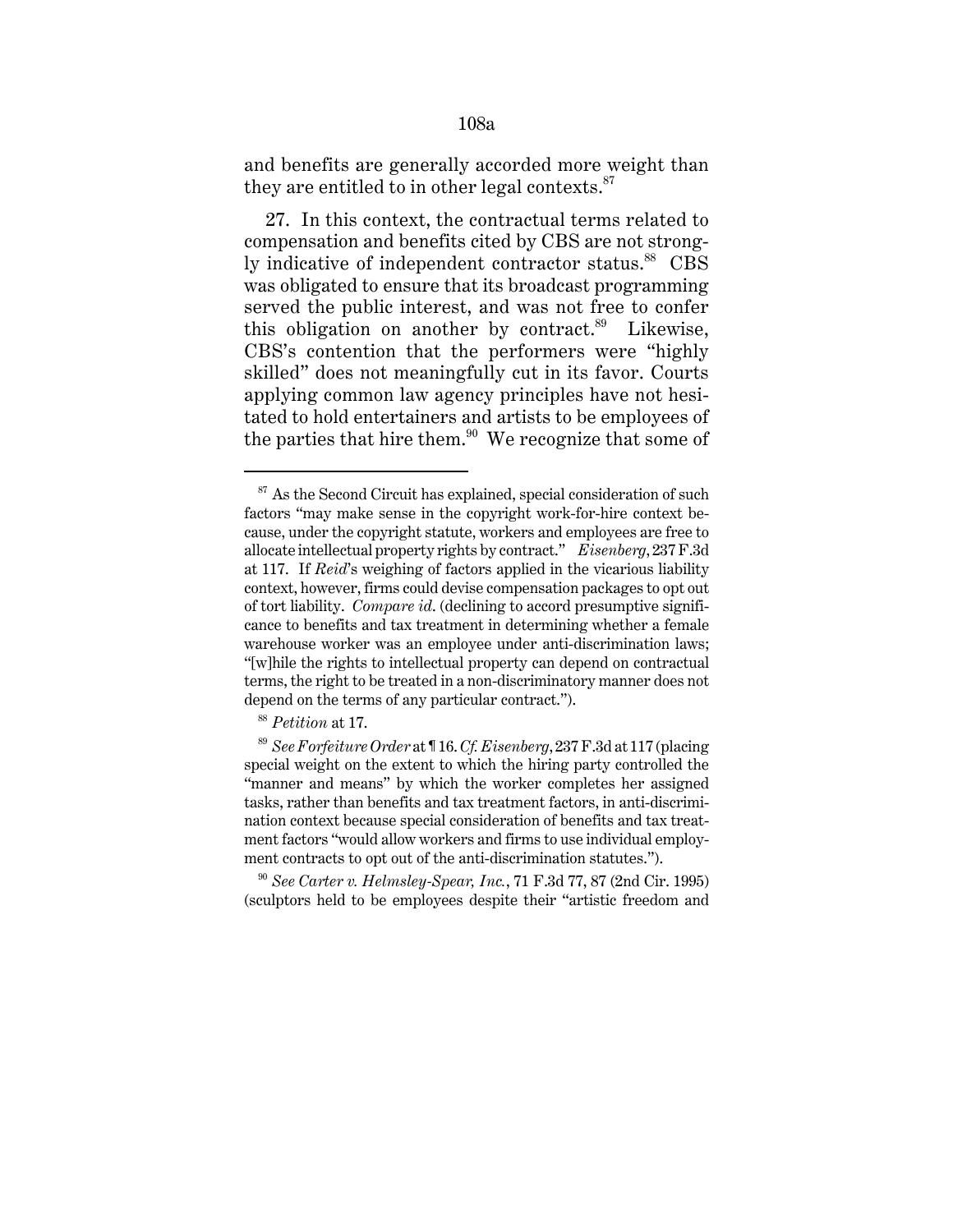the common law factors are not indicative of agency. Again, however, the relative weight of common law factors varies according to the legal context in which the agency issue arises. The central issue here is the parties' relationship for the specific purpose of imposing vicarious liability for the performers' actions in that performance that were harmful to the public (rather than for copyright, workers' compensation, anti-discrimination or other purposes). In this context, the Commission properly concluded that the evidence clearly demonstrating Viacom/CBS's right to control the halftime show performance was decisive.<sup>91</sup>

skill"); *Jack Hammer Assoc., Inc. v. Delmy Productions, Inc.*, 499 N.Y.S.2d 418, 419-20 (1st Dep't 1986) (actor in musical play); *Challis v. National Producing Co.*, 88 N.Y.S.2d 731 (3d Dep't 1949) (circus clown); *Berman v. Barone*, 88 N.Y.S.2d 327, 328 (3d Dep't 1949) (ballet dancer and variety artist). *See also Landman Fabrics, a div. of Blocks Fashion Fabrics, Inc.*, 160 F.3d 106, 113 (2nd Cir. 1998) (evidence would support a holding that artist who developed a fabric design was an employee in copyright context where, *inter alia*, artist was highly skilled but hiring party controlled the artist's work to the smallest detail). As the Commission noted, the contracts contain choice-of-law provisions specifying New York law. *Forfeiture Order* at 14 ¶ 25 n.87.

<sup>&</sup>lt;sup>91</sup> CBS notes that Jackson's, Timberlake's, and Duldalao's contracts "were with a production company, not CBS or MTV," but fails to point out the significance of this fact. Examination of the record reflects that Jackson's and Timberlake's contracts were with "FRB Productions, Inc.," and Duldalao's contract was with "Remote Productions, Inc." Neither FRB nor Remote is identified in CBS's Response, but they appear to be creatures of MTV. MTV executives generated, reviewed, and signed the contracts on behalf of FRB and Remote. *See, e.g.*, CBS Response, App. C at Bates stamped pgs. 154-71, 257-61, 359-63, 2160- 61, 2341. At least one document in the record specifies that Remote is "a wholly owned subsidiary of MTV Networks," *id*. at Bates stamped p. 2352, and another document suggests that MTV executives treated FRB as interchangeable with Remote. *See id*. at Bates stamped p. 2148.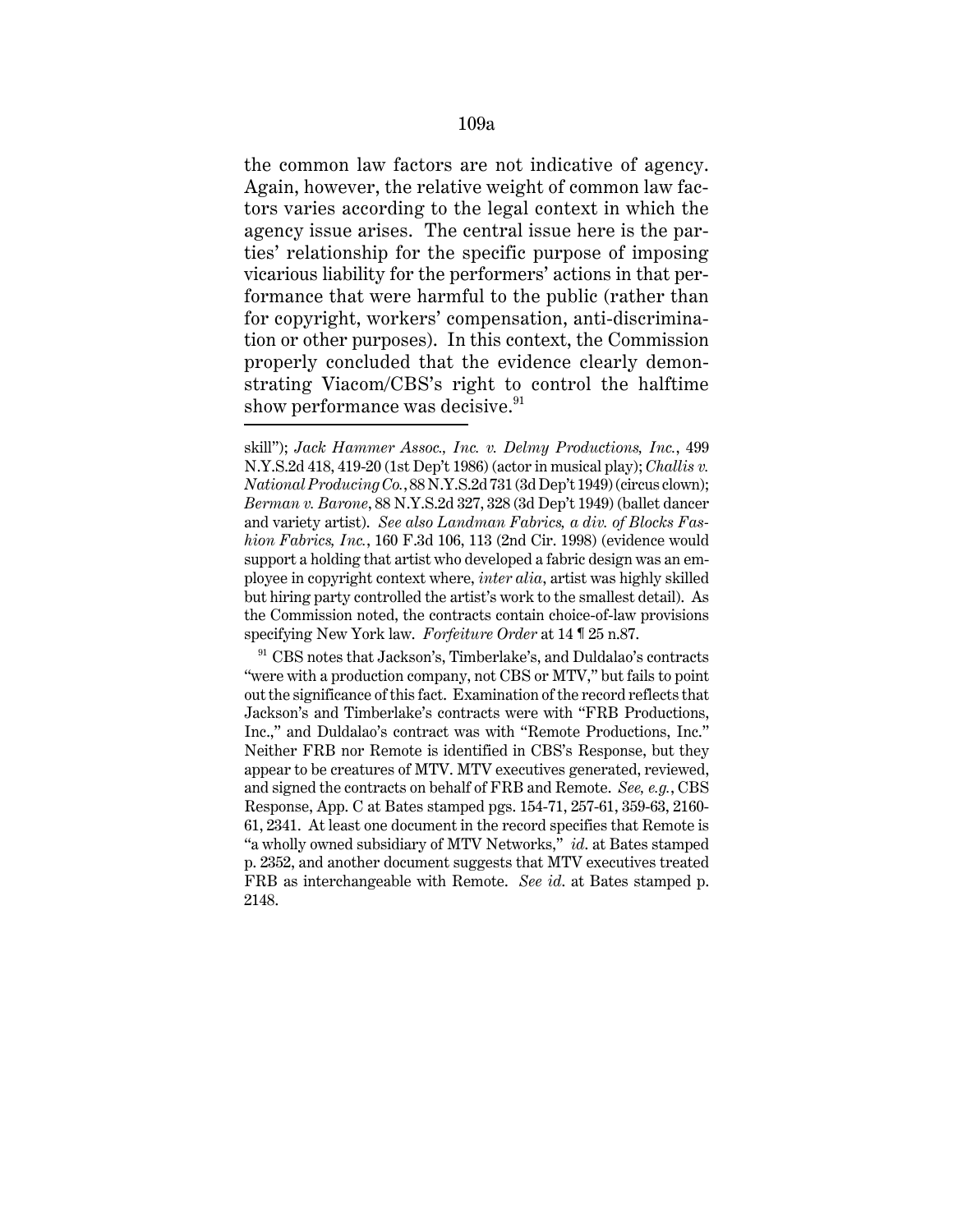28. CBS's assertion that the performers' actions were outside the scope of authority conferred by its agreements with them also lacks merit.<sup>92</sup> As the Commission explained, their conduct is fully attributable to CBS if it was "incident to the performance rather than 'an independent course of conduct intended to serve no purpose of the employer."<sup>33</sup> Here, the actions at issue were part of the performance for which Jackson and Timberlake were hired. Furthermore, examination of the record reflects that the costume reveal was intended to serve Viacom/CBS's overarching entertainment goal of providing a spectacular finale. $^{94}$  Accordingly, the Commission correctly concluded that Jackson and Timberlake were within the scope of their authority under common law agency principles.

29. *Amount of Forfeiture*. In its *Petition*, CBS asks the Commission to reduce the amount of the forfeiture imposed on it for three reasons. We find each of these arguments to be unpersuasive.

30. First, CBS maintains that "[t]o the extent that any O&O station was not the subject [of] a complaint about the halftime show, its fine should be rescinded and the total forfeiture reduced proportionately."95 However, as we stated in the *Forfeiture Order*, "viewers in markets served by each of the CBS Stations filed complaints with the Commission concerning the February 1,

<sup>92</sup> *Petition* at 19.

<sup>93</sup> *Forfeiture Order* at 14-15 ¶ 25, quoting Restatement (Third) of Agency § 7.07 (T.D. No.5 2004).

<sup>94</sup> *See Forfeiture Order* at 10 ¶¶ 18-19; CBS Response, App. B at Bates stamped pgs. 130, 135.

<sup>95</sup> *Petition* at 19-20.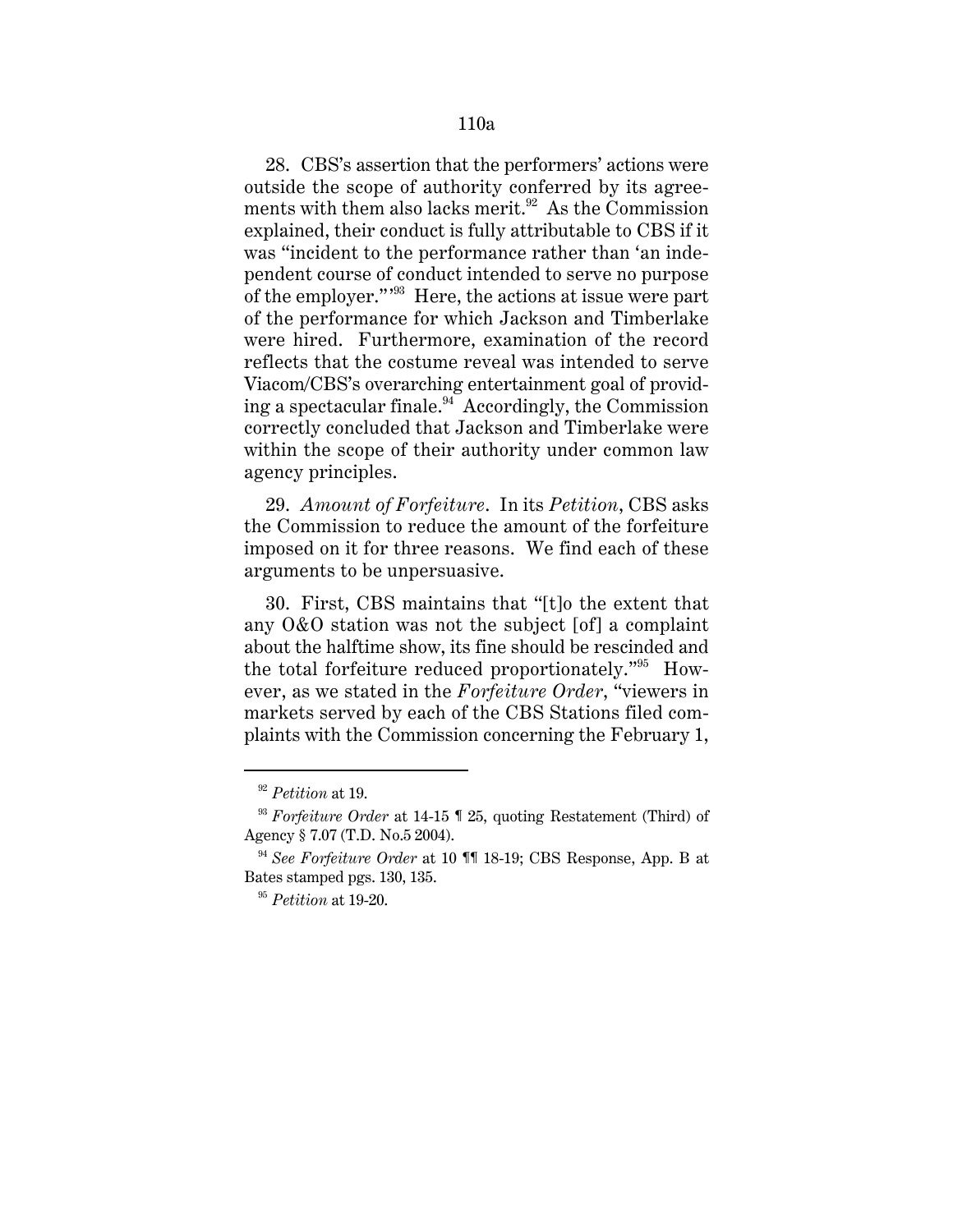2004 broadcast of the Super Bowl XXXVIII halftime show."96 Accordingly, it was appropriate for the Commission to impose a forfeiture on all stations owned by CBS. To the extent that CBS is suggesting that the Commission will only impose a forfeiture in response to complaints that specifically mention a station's call letters, it misunderstands the enforcement policy announced by the Commission in the *Omnibus Order*. Under that policy, it is sufficient that viewers in markets served by each of the CBS Stations filed complaints with the Commission identifying the allegedly indecent program broadcast by the CBS Stations.

31. Second, CBS claims that the Commission has not provided a "logically consistent explanation" for why forfeitures were imposed on those stations owned by CBS but not on affiliates owned by others. $97$  However, as we explained in the *Forfeiture Order*, CBS's culpability for the broadcast of indecent material in this case was far greater than that of other owners of CBS stations.<sup>98</sup> "CBS admits that it was closely involved in the production of the halftime show, and that its MTV affiliate produced it."99 Under these circumstances, it was within the Commission's enforcement discretion to impose fines on the stations owned by CBS but not on affiliates owned by others. While CBS attempts to distance its wholly-owned television stations from its whollyowned affiliate supervising the halftime production, it does not dispute that both entities were part of the same

<sup>96</sup> *Forfeiture Order* at 1 ¶ 1, n.4.

<sup>97</sup> *Petition* at 20.

<sup>98</sup> *Forfeiture Order* at 15 ¶ 27.

<sup>99</sup> *Id.*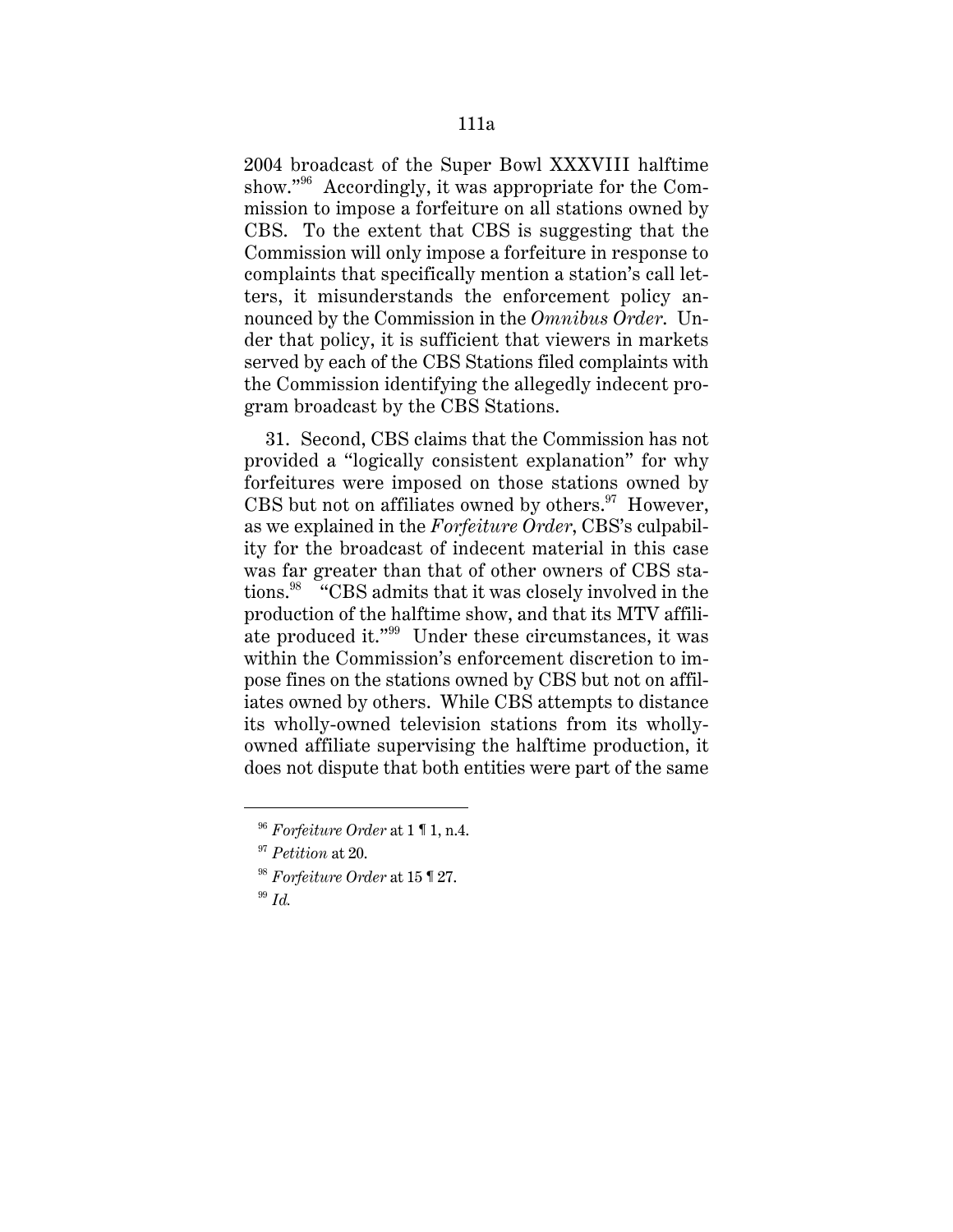corporate structure, responsible to the same corporate parent.

32. Third, CBS argues that the forfeiture should be reduced because of its "long record of compliance with broadcast standards" and because it did not "intentionally flout[] FCC rules."100 We disagree. Looking at all of the relevant factors enumerated in section  $503(b)(2)(D)$  of the Act, we continue to believe that the maximum statutory forfeiture is warranted given the particular circumstances of this case. In particular, given CBS's size and resources, we stand by our belief that a lesser forfeiture "would not serve as a significant penalty or deterrent."<sup>101</sup> Indeed, we note that the amount of the forfeiture in this case is less than onequarter of the \$2.3 million that CBS charged for a single 30-second advertisement aired during its broadcast of Super Bowl XXXVIII.<sup>102</sup> While CBS observes that indecency findings may also have a deterrent effect because of the potential negative consequences on a company's licenses, it remains the case that monetary forfeitures are a central tool used by the Commission to ensure compliance with our rules.<sup>103</sup> Moreover, as we noted in the *Forfeiture Order*, the gravity of this violation is

<sup>100</sup> *Petition* at 21.

<sup>101</sup> *Forfeiture Order* at 16 ¶ 28.

<sup>102</sup> "Television Keeps NFL On Top," *Fort Worth Star Telegram* at 1A (January 30, 2004) ("The cost for a 30-second advertisement is \$2.3 million, or roughly the cost of a \$77,000 luxury car each second.").

<sup>&</sup>lt;sup>103</sup> Contrary to CBS's suggestion in its  $Petition$ , this does not mean, of course, that the Commission will always impose a maximum forfeiture anytime that a large company violates our rules. However, consistent with section 503(b)(2)(D) of the Act, a company's "ability to pay" is a factor that weighs in our analysis.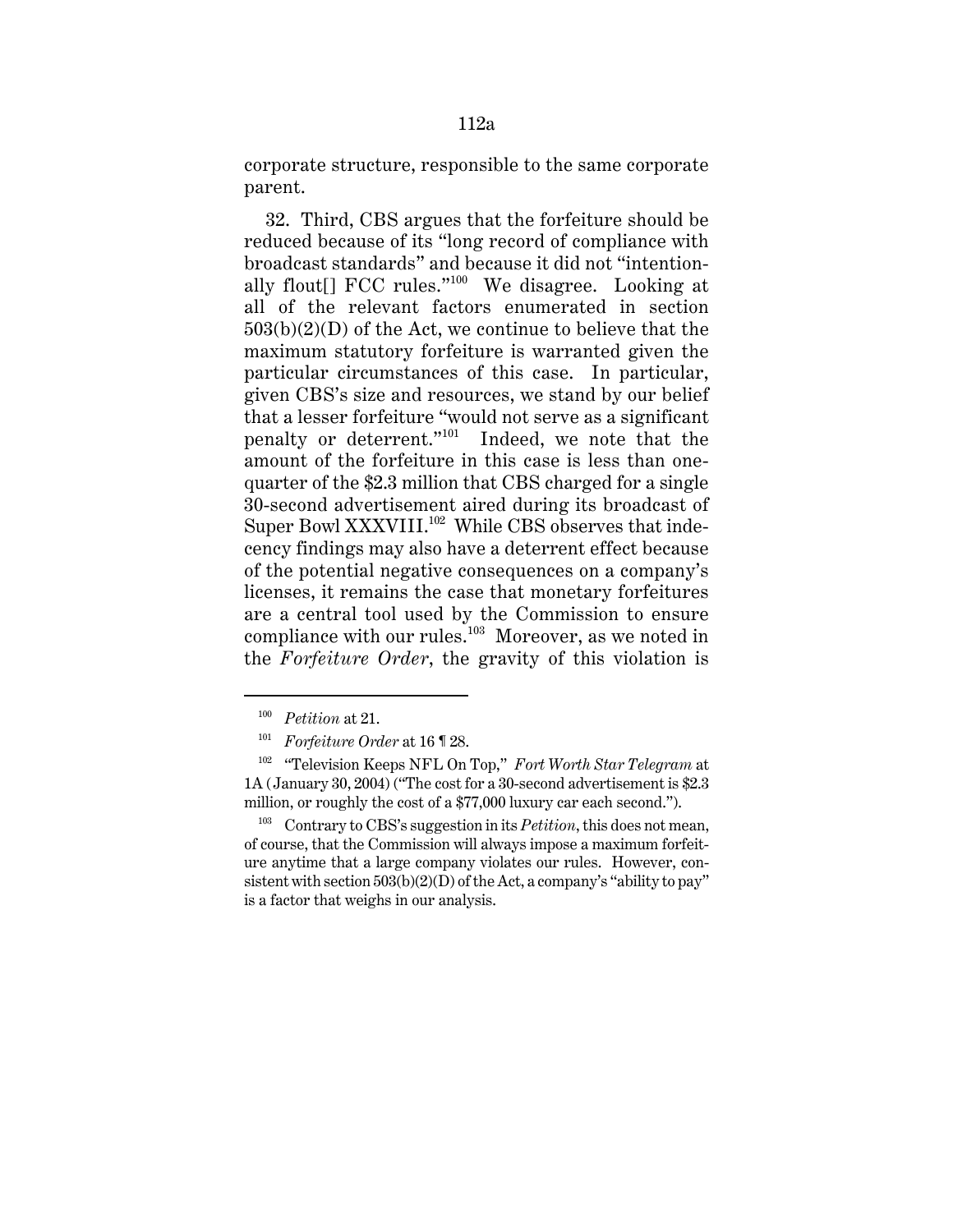heightened because the indecent material was broadcast to "an enormous nationwide audience,"<sup>104</sup> a fact that CBS does not dispute. Indeed, the material in question was part of the most-watched program of the entire  $2003-2004$  television season by  $far, <sup>105</sup>$  and this fact heightens the gravity of the violation in this case. CBS's broadcast of Super Bowl XXXVIII was viewed by an average of 89.8 million people.<sup>106</sup> By contrast, the second most-watched program of the 2003-2004 television season, the series finale of *Friends*, only drew an average of  $52.5$  million viewers.<sup>107</sup> In addition, according to Nielsen Media Research, Super Bowl XXXVIII was the top-ranked program of the 2003-2004 television season among children of all age groups: 2 to 5; 6 to 11; and 12 to  $17.^{\overline{108}}$  Finally, we continue to believe that the particular nature of this violation weighs in favor of the statutory maximum forfeiture. In this case, unsuspecting viewers were confronted during the Super Bowl halftime show, which was not rated as content inappropriate for children,<sup>109</sup> by a highly sexualized performance in which Timberlake tore off a piece of clothing to reveal Jackson's breast while singing "gonna have you naked by the end of this song." While CBS now argues that this conduct was not patently offensive, we disagree.

<sup>104</sup> *Forfeiture Order* at 16 ¶ 28.

<sup>105</sup> *See* "Viewer Track: Top-rated programs of 2003-04" (www.tvb. org/rcentral/viewertrack/trends/top2003.asp).

<sup>106</sup> *See* VNU Media and Marketing Guide for Super Bowl, (http://www.nielsenmedia.com/newsreleases/2005/2005SuperBowl.pdf).

<sup>107</sup> *See* Joal Ryan, "52 Million Friends See Off 'Friends"' (May 7, 2004) (http://att.eonline.com/News/Items/0,1,14056,00.html).

<sup>108</sup> *See* Nielsen Media Research, TV National People Meter Data 9/22/2003 - 5/26/2004.

<sup>&</sup>lt;sup>109</sup> Indeed, the program was not rated at all.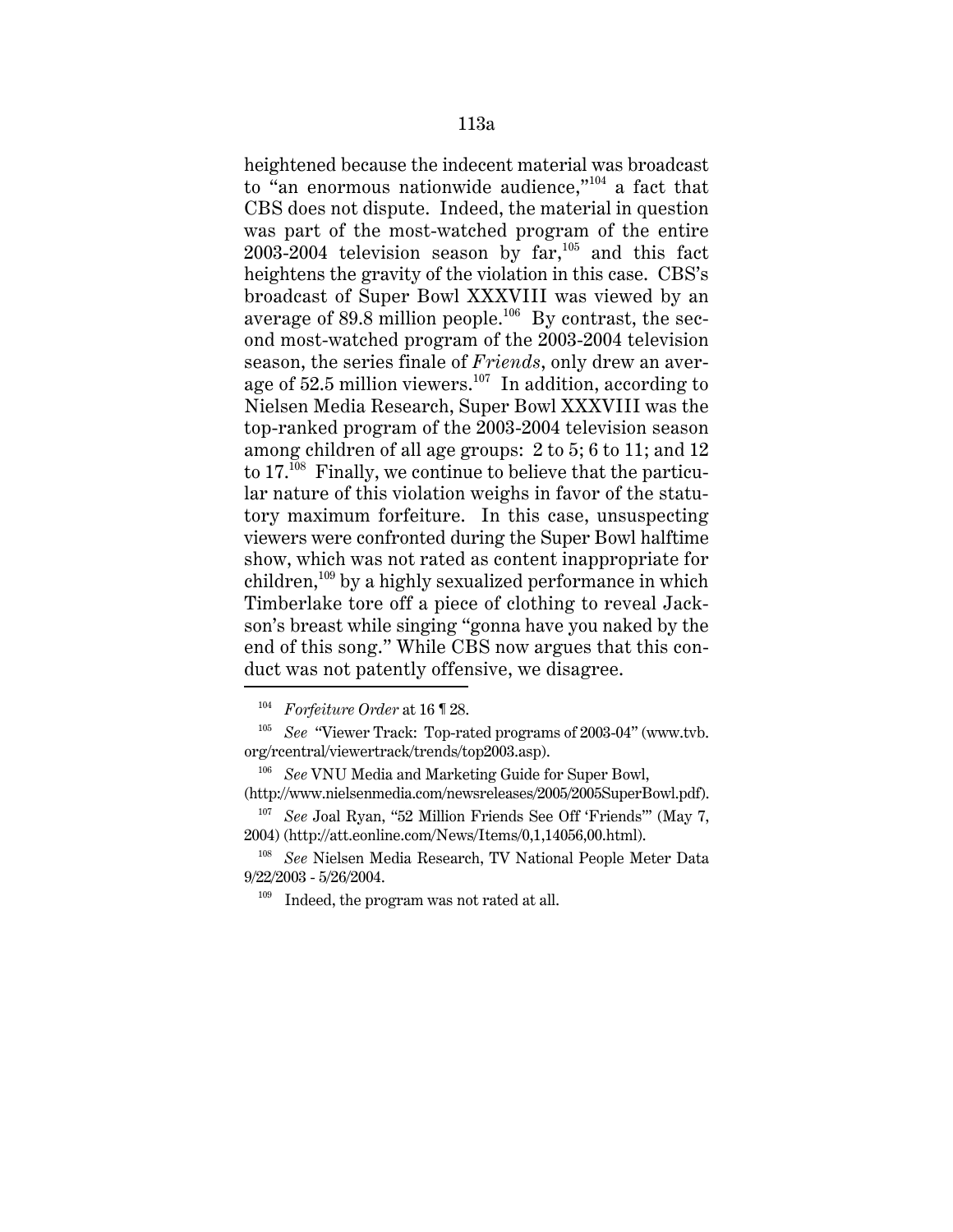33. *Constitutional Issues*. We also adhere to our rejection of CBS's facial and as-applied constitutional challenges to the imposition of a forfeiture in this case.

34. The Commission's authority to enforce the statutory restrictions against the broadcast of indecent programming during times of day in which children are likely to be in the audience was upheld against constitutional challenge by the Supreme Court in *Pacifica* more than a quarter-century ago, and has been reaffirmed since then.<sup>110</sup> Under our standards implementing this settled precedent, as we have explained, CBS's broadcast was actionably indecent.

35. We reject CBS's contention that the *Forfeiture Order* abandons the policy of restraint upon which *Pacifica* was based.111 The Order does no such thing. On the contrary, the Commission remains "sensitive to the impact of our decisions on speech."<sup>112</sup> In this case, however, CBS broadcast "the offensive spectacle of a man tearing off a woman's clothing on stage in the middle of a sexually charged performance" during the halftime show of one of the nation's most heavily-watched sporting events, to a vast nationwide audience that included numerous children.<sup>113</sup> As we have found, the broadcast was "planned by CBS and its affiliates under circumstances where they had the means to exercise control

<sup>110</sup> *See*, *e.g.*, *FCC v. Pacifica Foundation*, 438 U.S. 726, 748-51 (1978); *Action for Children's Television v. FCC*, 58 F.3d 654, 669-70 (D.C. Cir. 1995) (en banc) (*ACT III*), *cert. denied*, 516 U.S. 1043 (1996).

<sup>111</sup> *Petition* at 23.

<sup>112</sup> *Forfeiture Order* at 19 ¶ 35.

<sup>113</sup> *Id.* at 28.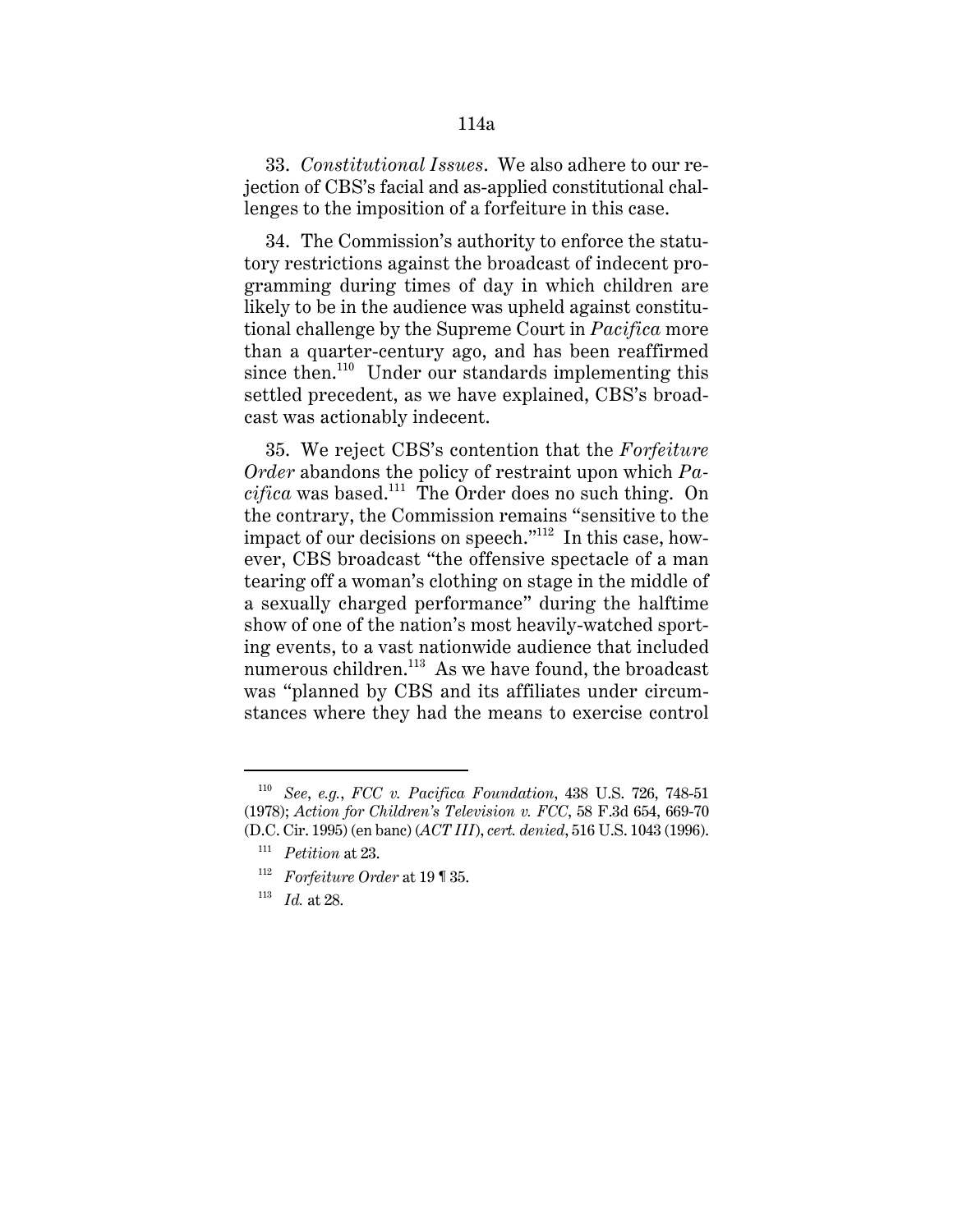and good reason to take precautionary measures."<sup>114</sup> Under the circumstances, we fail to see how the decision in *Pacifica*—or any other consideration—requires us to refrain from exercising our indecency enforcement powers to impose a forfeiture in this case.

36. We also reject CBS's argument that *Pacifica* limits the Commission's authority "to penalize isolated and fleeting transmissions of indecent material."115 On the contrary, in upholding the Commission's power to proceed against material that involved the repeated use of expletives, the Court in *Pacifica* expressly left open the issue of whether an isolated expletive might also be held indecent, and did not even address a brief display of televised nudity.<sup>116</sup> In addition, the Commission has never itself held, as CBS suggests, $117$  that a brief display of televised nudity could not be found actionably indecent. To the contrary, in *Young Broadcasting* (released shortly before the Super Bowl halftime show was broadcast), we made clear that a televised display of male frontal nudity, though comparably brief, constituted an apparent violation of our indecency rules. $^{118}$ 

<sup>118</sup> 19 FCC Rcd 1751, 1755 ¶ 12 (2004). In *WGBH Educ. Found.*, 68 FCC 2d 1250 (1978), we granted the renewal of a public television station license renewal in the face of complaints based on the station's broadcast of programs—including "Monty Python's Flying Circus" that allegedly contained "nudity and/or sexually-oriented material." 69 FCC2d at 1250-51 ¶ 2. In holding that the complaints did not make out a case that the station's continued operation would be inconsistent with

<sup>114</sup> *Id.* at 19 ¶ 35.

<sup>115</sup> *Petition* at 23 n.42.

<sup>116</sup> *Pacifica*, 438 U.S. at 750; *see Golden Globes*, 19 FCC Rcd 4975, 4982 ¶ 16 (2004).

<sup>117</sup> *Petition* at 24.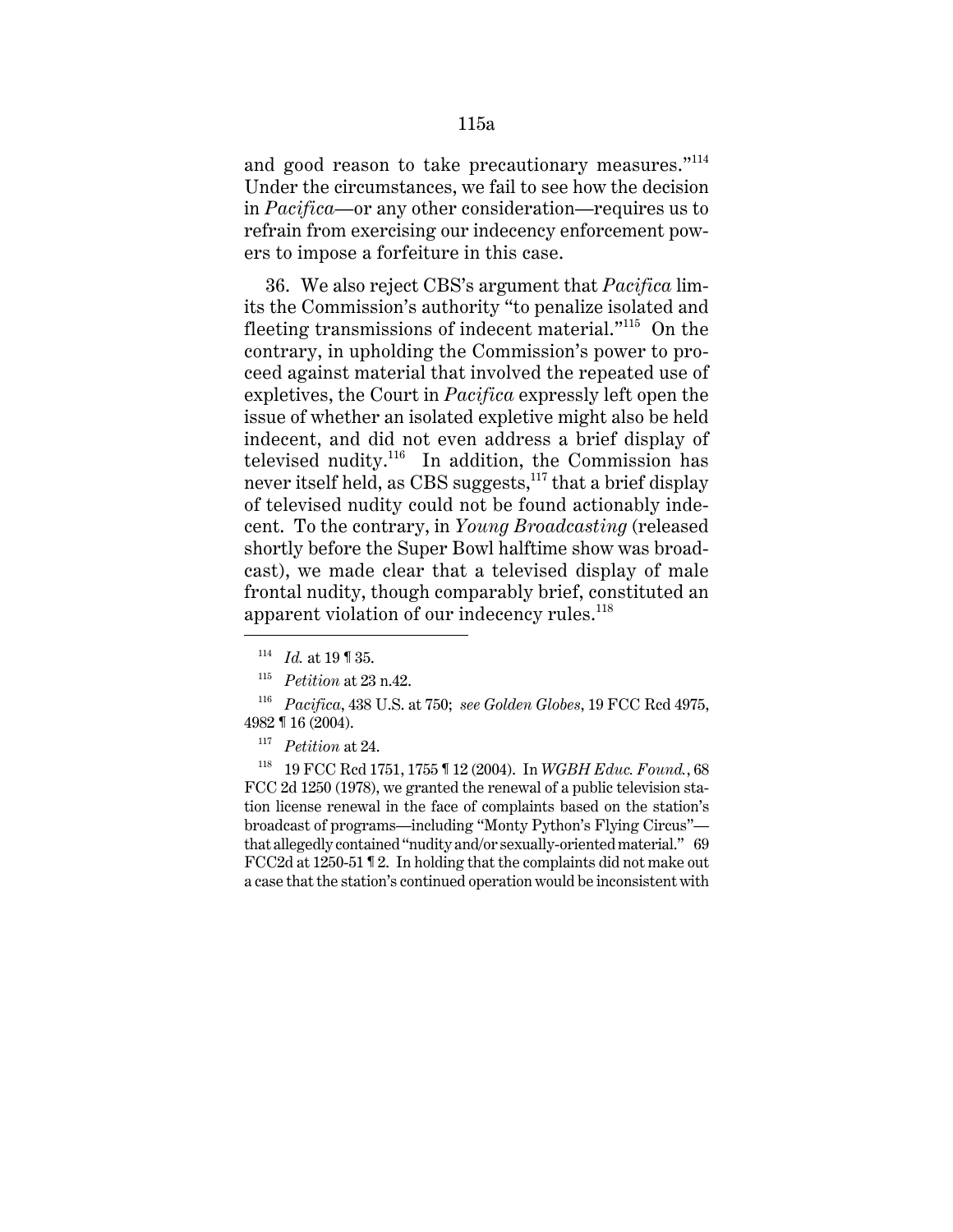37. Finally, we reiterate our rejection of CBS's contention that changes in law and technology have undermined *Pacifica* and its progeny.<sup>119</sup> CBS asserts that "*every* court decision that applies to *every* medium that allows targeted blocking of content has struck down broadcast-type indecency regulation."120 But those same decisions recognize that there remain "special justifications" that allow for more extensive government regulation of broadcast speech.<sup>121</sup> Among them is that broadcasting continues to have "a uniquely pervasive presence in the lives of all Americans,"122 a presence that is particularly evident where highly-anticipated annual national programming events—epitomized by the Super Bowl are concerned. As for technological changes, while the V-chip provides a technological tool not available when *Pacifica* was decided, older televisions do not contain a V-chip, $123$  and on newer sets the evidence shows that

the public interest, *id*. at 1255, ¶ 13, we nowhere suggested that the televised broadcast of nudity could never be actionably indecent.

<sup>119</sup> *Petition* at 25.

<sup>120</sup> *Id*. (emphasis in original). (citing *United States v. Playboy Entmt. Group, Inc. v. FCC*, 529 U.S. 803 (2000); *Reno v. ACLU*, 521 U.S. 844 (1997); and *Denver Area Educ. Telecomms. Consortium v. FCC*, 518 U.S. 727 (1996)).

<sup>121</sup> *Reno*, 521 U.S. at 868. *See Playboy*, 529 U.S. at 815. *See also ACT III*, 58 F.3d at 660 (recognizing that "radio and television broadcasts may properly be subject to different—and often more restrictive—regulation than is permissible for other media under the First Amendment").

<sup>122</sup> *See ACT III,* 58 F.3d at 659 (quoting *Pacifica*, 438 U.S. at 748).

 $123$  As of January 1, 2000, all television sets manufactured in the United States or shipped in interstate commerce with a picture screen of thirteen inches or larger must be equipped with a "V-chip" system that can be programmed to block violent, sexual, or other programming that parents do not wish their children to view. *Technical Require-*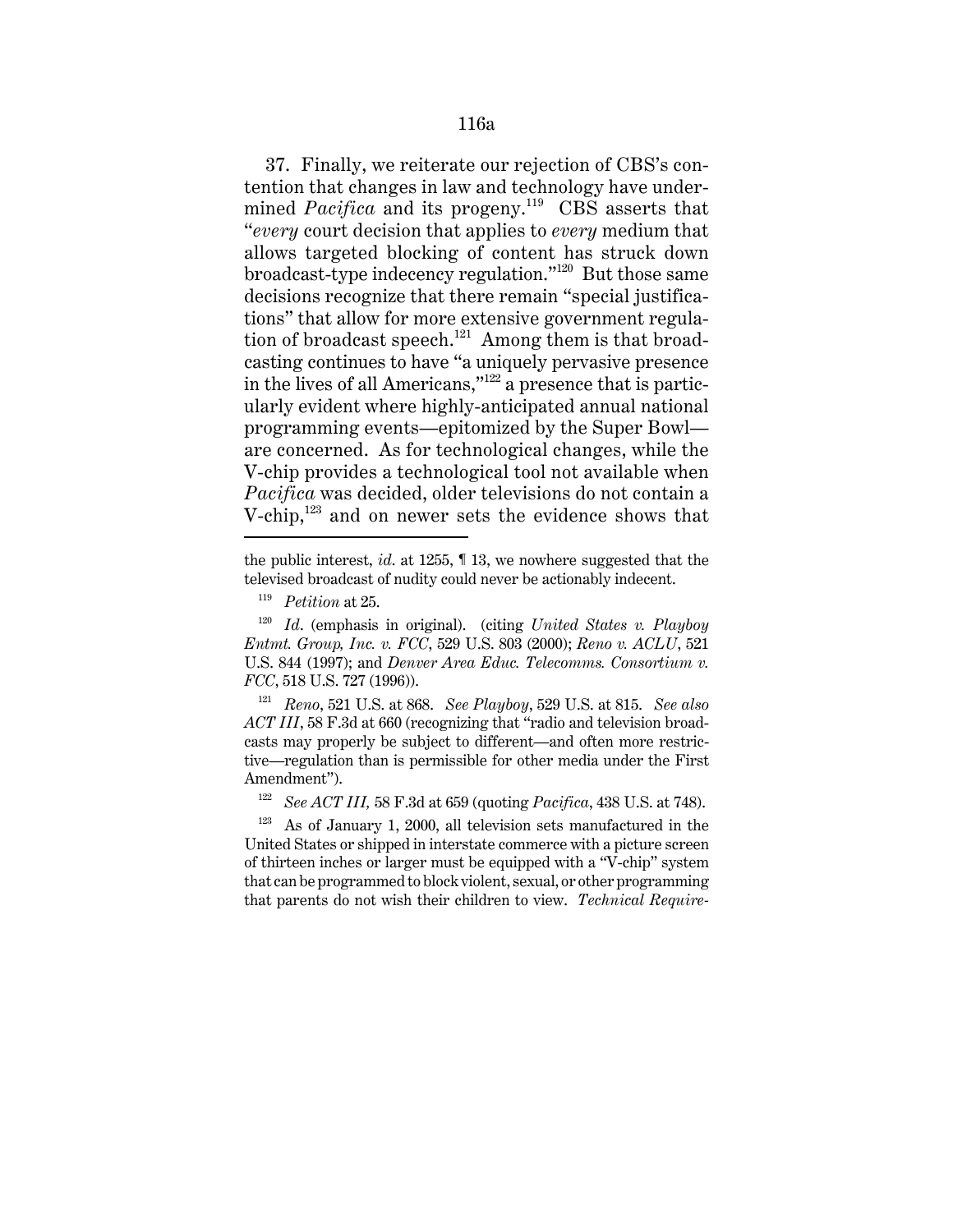most parents are unaware of the V-chip's existence or the manner of its operation.<sup>124</sup> The V-chip also depends on accurate program ratings,  $125$  but as the Commission explained in the *Forfeiture Order*, sporting events are not included in the V-chip ratings system, $126$  and neither the Super Bowl nor its halftime show were given V-chip ratings in this case. Nor does CBS provide any basis for concluding that had it rated the Super Bowl halftime show, it would have rated the show as inappropriate for children. Thus, CBS's constitutional argument based on

<sup>125</sup> In the Kaiser Family Foundation survey, nearly 4 in 10 parents of children aged 2-17 stated that most television programs are not rated accurately. *Id*. at 5. *See also* Parents Television Council, *The Ratings Sham: TV Executives Hiding Behind A System That Doesn't Work* (April 2005) (study of 528 hours of television programming concluding that numerous shows were inaccurately and inconsistently rated).

<sup>126</sup> *Implementation of Section 551 of the Telecommunications Act of 1996*, Report and Order, 13 FCC Rcd 8232, 8242-43, ¶ 21 (1998).

*ments to Enable Blocking of Video Programming Based on Program Ratings*, 13 FCC Rcd 11248 (1998); 47 C.F.R. § 15.120(b). Out of a total universe of 280 million sets in U.S. households, *see* Nielsen Media Research U.S. TV Household Estimates, 2003-04, about 119 million sets in use are equipped with V-chips. Broadcasting & Cable TVFAX, *TV Watch "Exposes" V-chip Critics,* July 8, 2005, at 2.

<sup>124</sup> *See Forfeiture Order* at ¶ 34 n.117 (citing broadcaster's statements in 2004 that "less than 10 percent of all parents are using the Vchip and 80 percent of all parents who currently own a television set with a V-chip are not aware that they have it"). *See also Parents, Media and Public Policy: A Kaiser Family Foundation Survey* (Fall 2004), at 7 (telephone survey of 1,001 parents of children ages 2-17 showing that (1) only 15 percent of all parents have used the V-chip; (2) 26 percent of all parents have not bought a new television set since January 2000 (when the V-chip was first required in all sets); (3) 39 percent of parents have bought a new television set since January 2000, but do not think it includes a V-chip; and (4) 20 percent know they have a V-chip, but have not used it).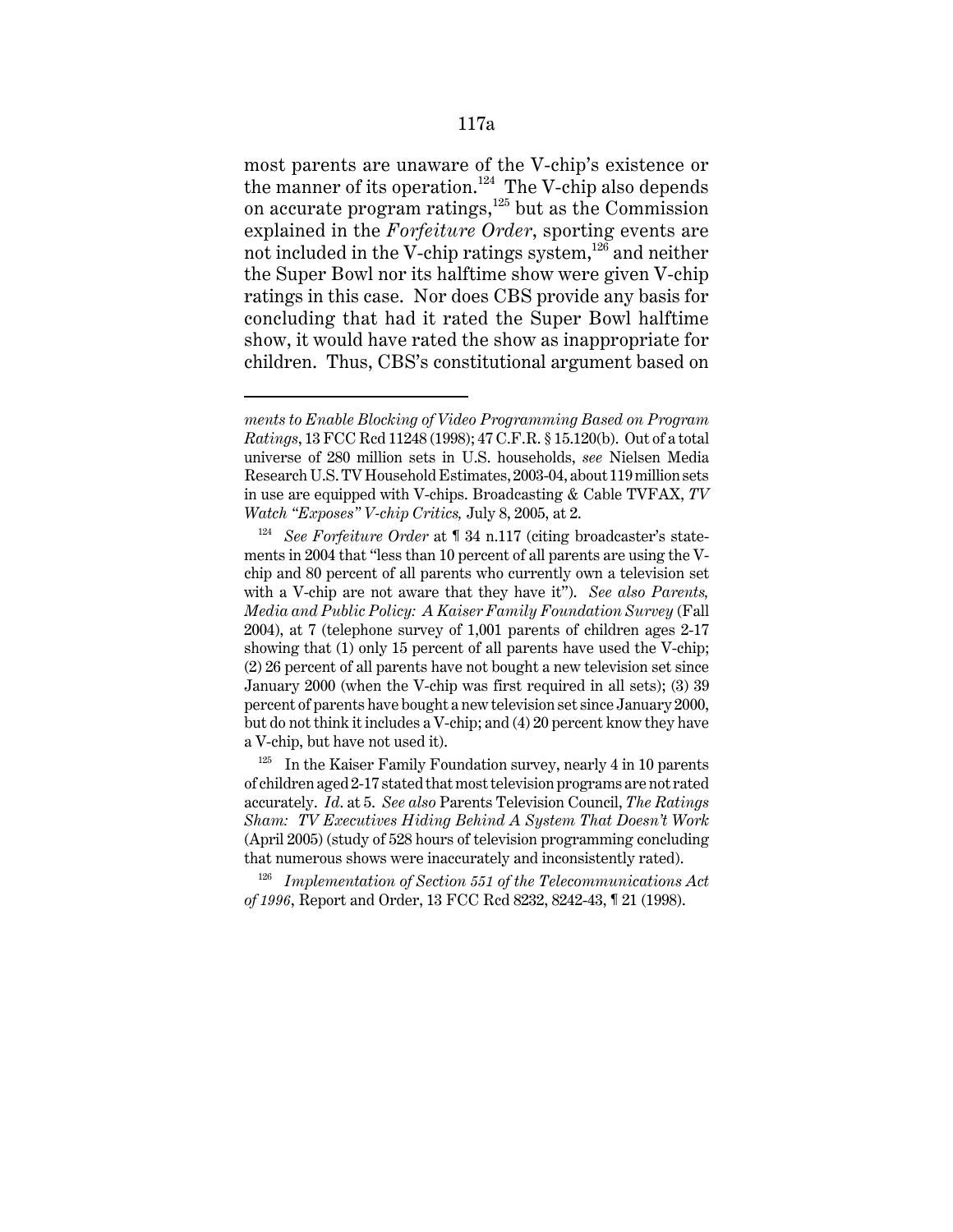the availability of blocking technology is completely irrelevant to this case.

38. *Conclusion*. For all of these reasons, we deny CBS's *Petition*. Based on our careful consideration of the law and the record in this case, we continue to believe that the \$550,000 forfeiture imposed on CBS here is appropriate.

## **IV. ORDERING CLAUSES**

39. Accordingly, IT IS ORDERED, pursuant to section  $405(a)$  of the Act, and section  $1.106(j)$  of the Commission's rules,<sup>127</sup> that the Petition for Reconsideration of Forfeiture Order filed by CBS on April 14, 2006 is DE-NIED.

40. IT IS FURTHER ORDERED that a copy of this Order on Reconsideration be sent by Certified Mail, Return Receipt Requested, to Anne Lucey, Esq., Senior Vice President for Regulatory Policy, CBS Corporation, 1750 K Street, N.W., 6th Floor, Washington, D.C. 20005 and Robert Corn-Revere, Esq., Davis Wright Tremaine LLP, 1500 K Street, N.W., Suite 450, Washington, D.C. 20005-1272.

# FEDERAL COMMUNICATIONS COMMISSION

Marlene H. Dortch Secretary

 $127$  47 U.S.C. § 405(a); 47 C.F.R. § 1.106(j).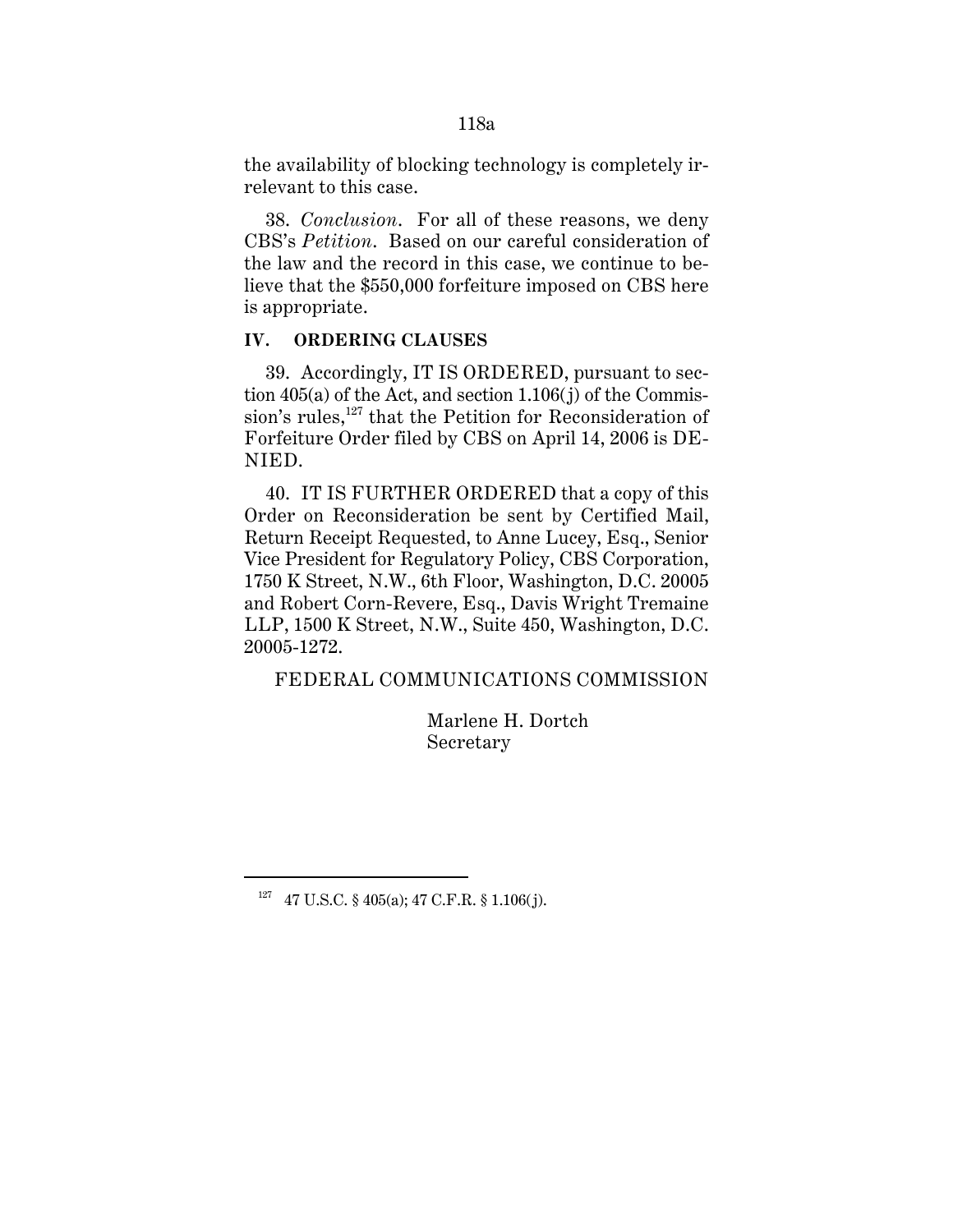### 119a

# **STATEMENT OF COMMISSIONER JONATHAN S. ADELSTEIN CON-CURRING IN PART, DISSENTING IN PART**

*Re: Complaints Regarding Various Television Licensees Concerning Their February 1, 2004 Broadcast of the Super Bowl XXXVIII Halftime Show, Order on Reconsideration*

The Super Bowl XXXVIII halftime show was arguably one of the most shocking incidents in the history of live broadcast television. Indeed, the Super Bowl was the most-watched program of the entire 2003-04 television season and American viewers, collectively, expressed their disappointment and disapproval. The Commission, entrusted with the responsibility to execute faithfully broadcast indecency laws, responded swiftly and appropriately.

While I agree with the ultimate outcome of today's Order on Reconsideration, I concur in part because the Commission again has not provided much-needed clarity and guidance to our decision-making process in indecency enforcement. In addition, I dissent in part because I continue to believe the Commission has erred in fining only CBS owned and operated stations, not all stations that broadcasted the indecent material.

Considering the substantial public confusion that pervades the Commission's indecency enforcement, we should, whenever possible, opt for clear statements of Commission policy. Until today, Commission policy has been to refrain from considering third-party polls or opinion surveys in assessing whether a program is indecent as measured by contemporary community stan-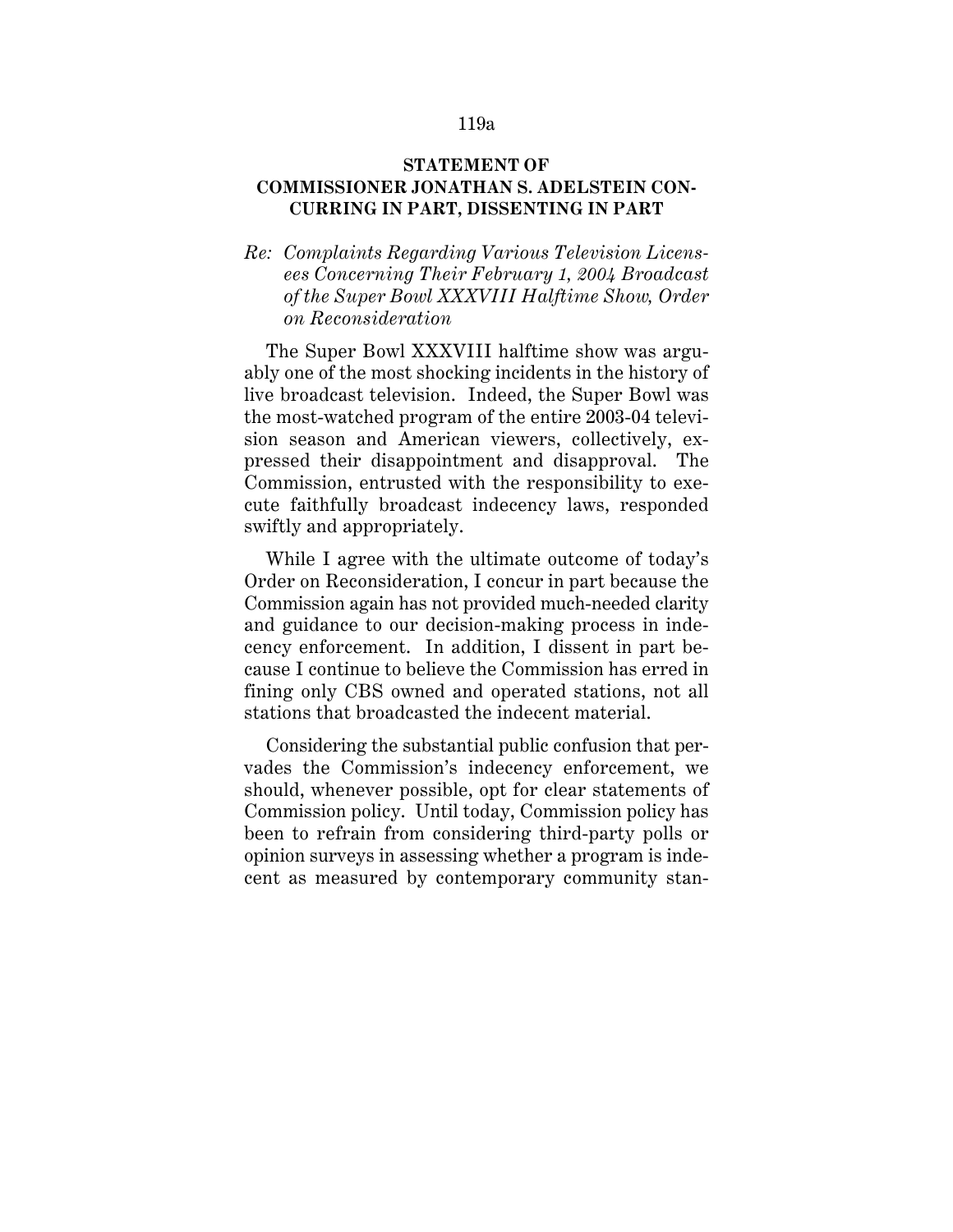dards. Regardless whether the poll or survey attempts to reflect the views of the national or local audience, the Commission simply does not consider opinion polls in indecency cases and polls are not a factor in determining the contemporary community standards. To suggest otherwise, as the instant Order does, is contrary to long standing Commission policy.<sup>1</sup>

I also have grave concerns with the failure of this Order to provide clear guidance on the nature of the Commission's new fine imposition policy announced in the March 15th, 2006, Omnibus TV Order. Rather than stating what the new policy is *not*, as today's Order does,<sup>2</sup> the Commission should state affirmatively the key features of our new "more limited approach towards the imposition of forfeiture penalties."<sup>3</sup> After all, it is still unclear how the Commission determines the sufficiency

<sup>&</sup>lt;sup>1</sup> While the Commission, in today's Order, maintains that it rejects the use of third-party polls as "determinative" and that it does not "rely" upon any third-party polls, we should provide clear guidance as to whether the Commission, as a matter of policy, even "considers" polls in its indecency analysis. The answer to that inquiry should be an unequivocal "no." Rather than making this point clear, the Commission engages in a gratuitous discussion about the adequacy of the polls cited by CBS. The Commission argues that the opinion polls cited by CBS were unavailing because the polls did not answer the central legal question –namely, "whether the Super Bowl broadcast was patently offensive under contemporary community standards." Order at ¶ 14. This discussion is misleading because the Commission does not consider polling data, notwithstanding the artfulness of the questions asked by pollsters.

 $2$  Order at ¶ 30.

<sup>3</sup> Complaints Regarding Various Television Programs Broadcast Between February 2, 2002 and March 8, 2005, FCC 06-17 (released March 15, 2006) (Omnibus TV Order) at ¶ 71.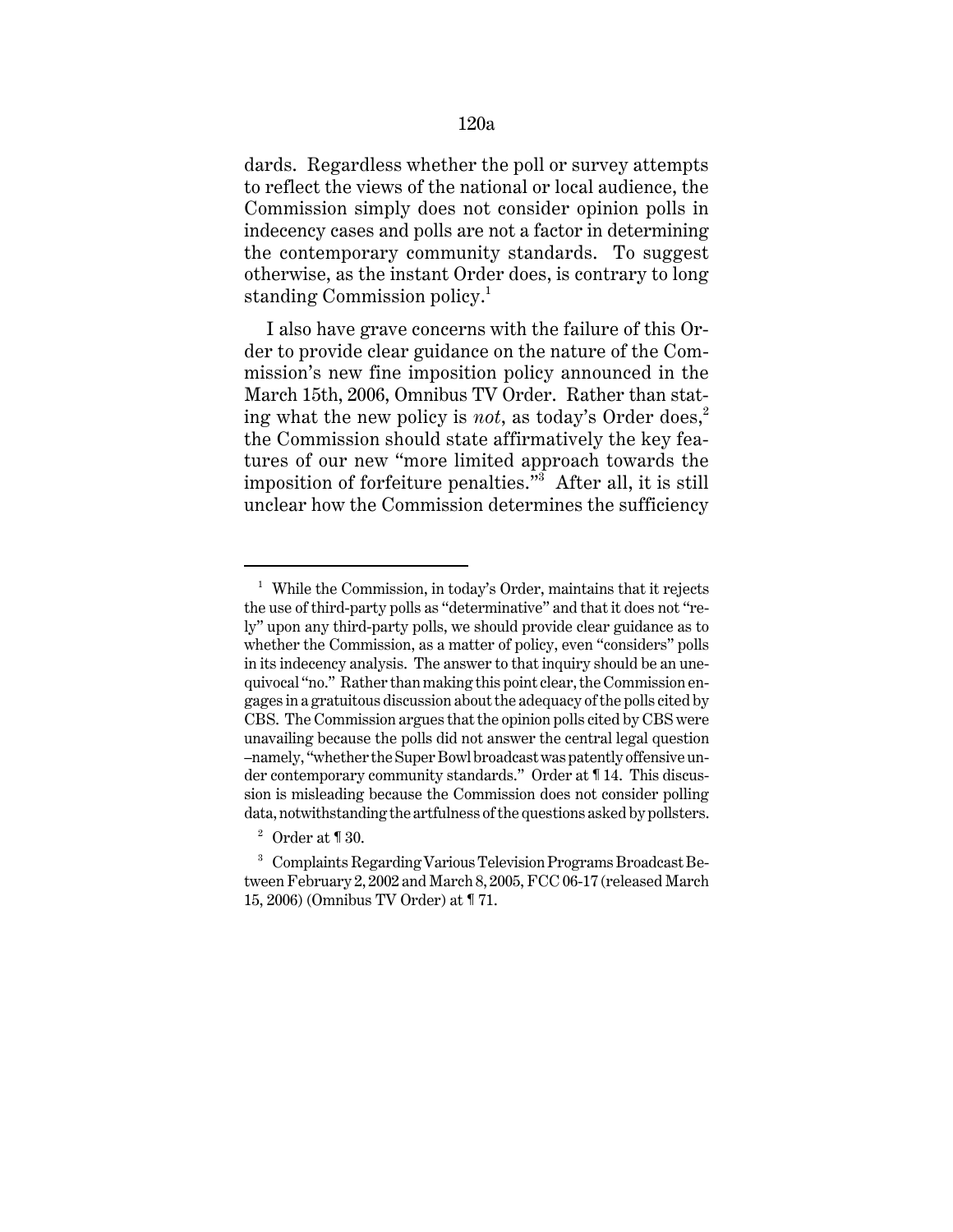of a viewer's complaint in light of this new enforcement policy.<sup>4</sup>

Finally, I dissented in part in our initial Super Bowl decision (the September 22nd, 2004, *Notice of Apparent*  $Liability$ <sup>5</sup>, and I do so again today. I continue to believe the Commission has decided erroneously to fine only CBS owned and operated stations, not all stations that broadcasted the indecent material. Notwithstanding the fact that this Commission has always purported to apply a national indecency standard on the broadcast medium, the Commission has failed to penalize the vast

<sup>&</sup>lt;sup>4</sup> In a failed attempt to address this significant concern, the instant Order states that "it is sufficient that viewers in markets served by each of the CBS Stations filed complaints with the Commission identifying the allegedly indecent program broadcast by the CBS Stations." This is a mere restatement of fact, not a policy statement of the essential components of a sufficient and adequate complaint.

In the Omnibus TV Order, the sole guidance the Commission provided was that it would propose forfeiture against only the licensee whose broadcast of the material was actually the subject of a viewer complaint. Omnibus TV Order at ¶ 71. Yet in the same order, based on a California viewer's complaint of indecent material against a local Washington, D.C. affiliate *and* the entire network, the Commission proposed forfeiture only against the local D.C. affiliate. The California viewer did not even assert that she viewed the program in Washington, D.C. Further, in the same case, it was completely unclear whether the complainant even watched the program on over-the-air broadcasting or on cable. The Commission is obligated to resolve or clarify these legitimate concerns.

<sup>&</sup>lt;sup>5</sup> See Complaints Against Various Television Licensees Concerning Their February 1, 2004, Broadcast of the Super Bowl XXXVIII Halftime Show, Notice of Apparent Liability for Forfeiture, FCC 04-209 (released September 22, 2004) (Commr. Jonathan S. Adelstein, approving in part and dissenting in part).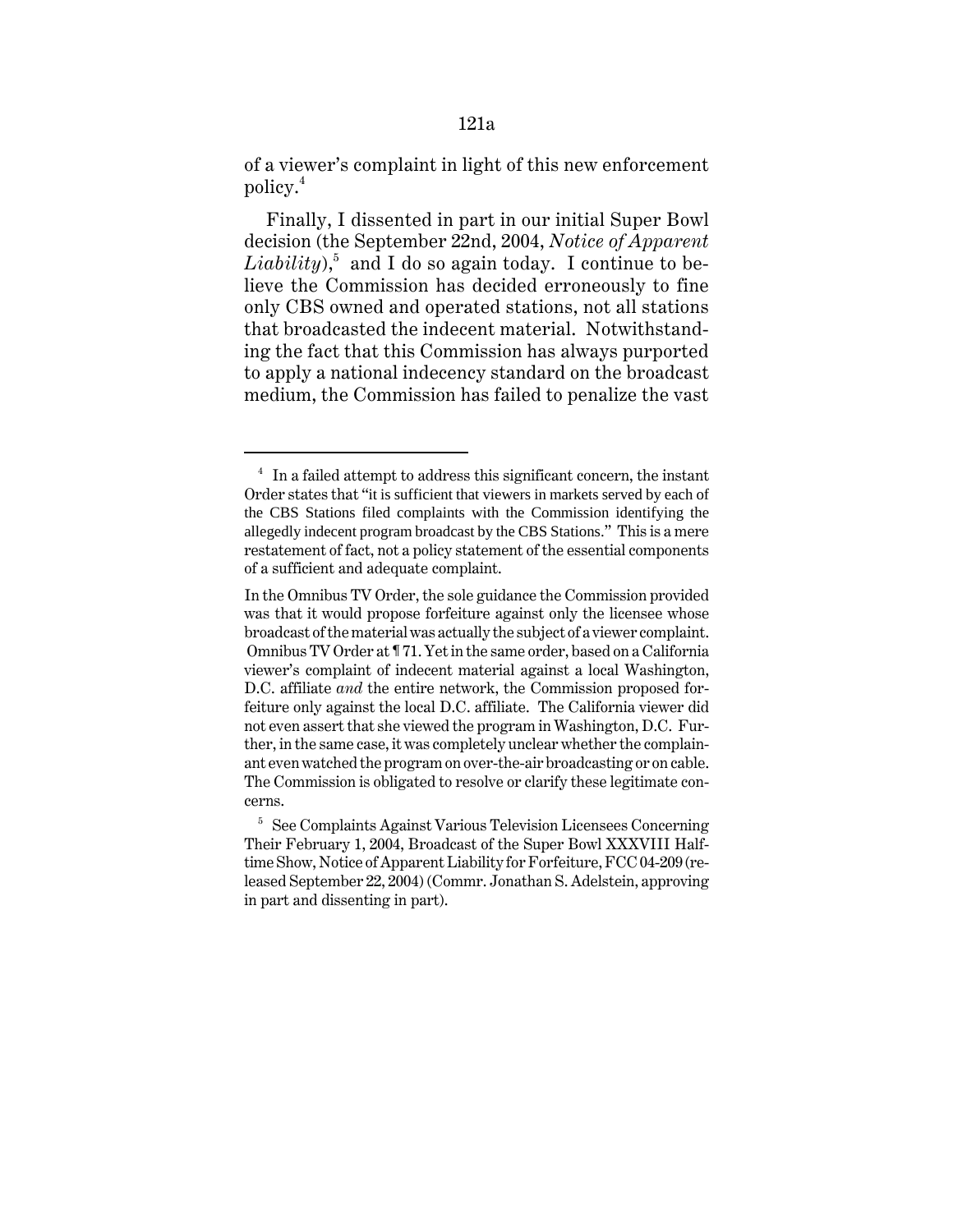majority of stations that actually broadcasted the offending halftime performance.

I believe now, as I believed then, that this is not the restrained enforcement policy the Supreme Court advised in *Pacifica*. Consistent with the values of First Amendment, this Commission should exercise restraint and caution in its determination of the type of expression that is indecent. But once the indecency determination is made, the Commission should apply a uniform fine imposition policy across the broadcast medium.

The Commission has an obligation to provide clarity and guidance whenever possible. Equally, the Commission is obligated to enforce a consistent fine imposition policy across the broadcast medium. Sadly, today's Order fails to meet our obligation on both counts. Accordingly, I concur in part and dissent in part to this Order on Reconsideration.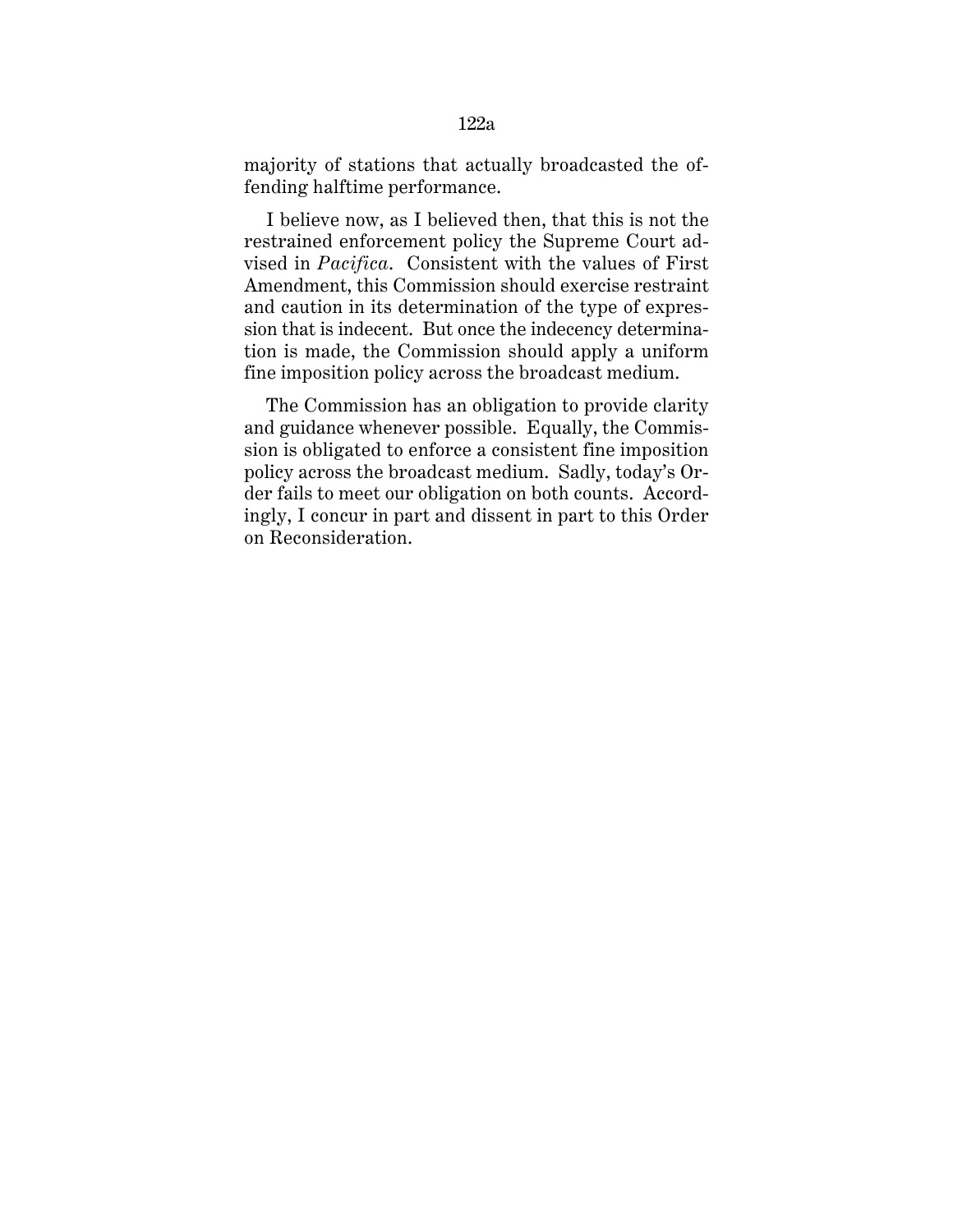123a

# **APPENDIX C**

BEFORE THE FEDERAL COMMUNICATIONS COMMMISSION WASHINGTON, D.C. 20554

> File No. EB-04-IH-0011 NAL/Acct. No. 200432080212

IN THE MATTER OF COMPLAINTS AGAINST VARIOUS TELEVISION LICENSEES CONCERNING THEIR FEBRUARY 1, 2004 BROADCAST OF THE SUPER BOWL XXXVIII HALFTIME SHOW

> Adopted: Feb. 21, 2006 Released: Mar. 15, 2006

# **FORFEITURE ORDER**

By the Commission: Chairman Martin, Commissioners Copps and Tate issuing separate statements; Commissioner Adelstein concurring and issuing a statement.

## **I. INTRODUCTION**

1. In this *Forfeiture Order* ("*Order*"), issued pursuant to section 503(b) of the Communications Act of 1934, as amended (the "Act"), and section 1.80 of the Commission's rules,<sup>1</sup> we impose a monetary forfeiture in the

<sup>&</sup>lt;sup>1</sup> 47 U.S.C. § 503(b); 47 C.F.R. § 1.80.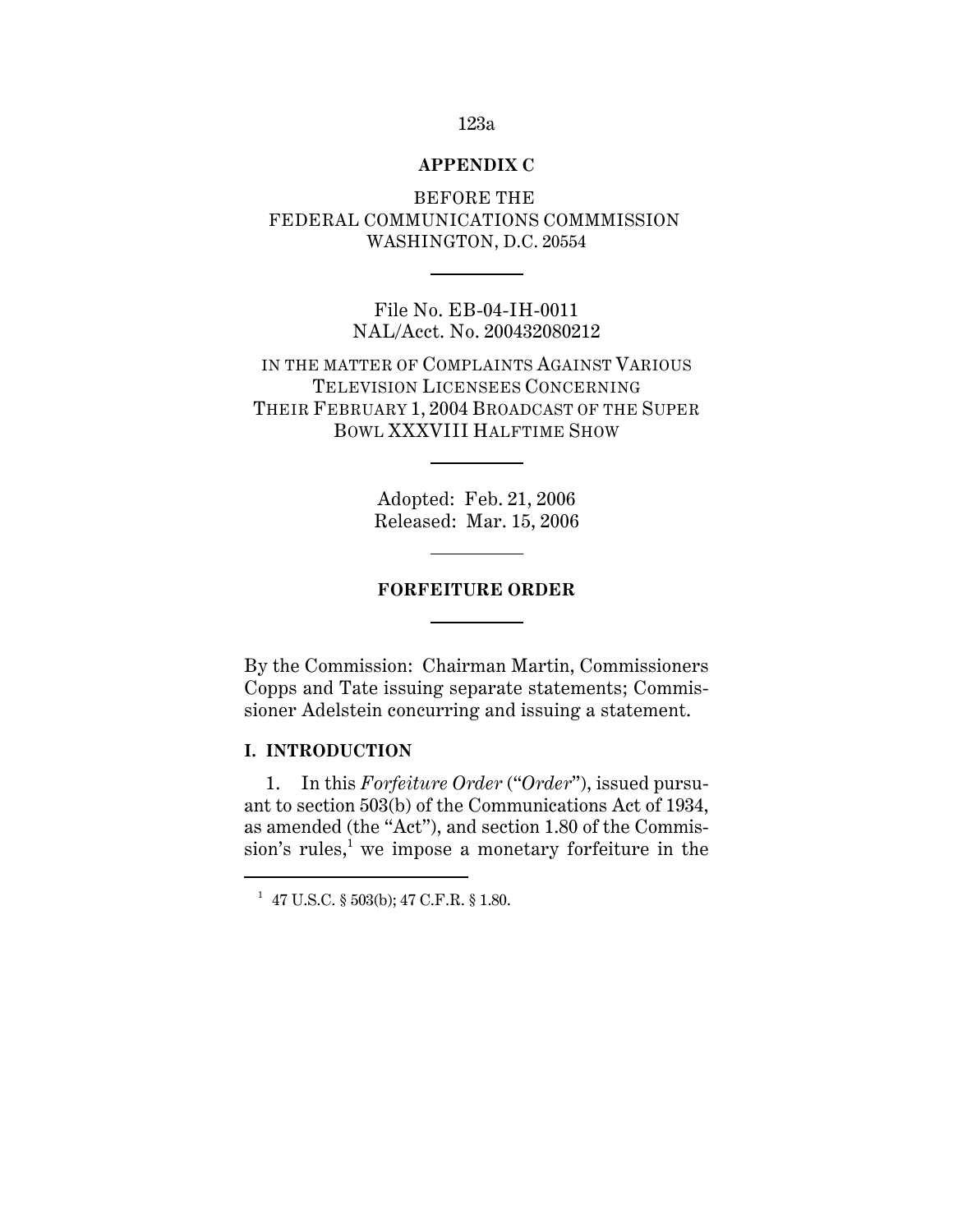amount of \$550,000 against CBS Corporation ("CBS"), as the licensee or the ultimate parent company of the licensees of the television stations listed in the Appendix ("CBS Stations").<sup>2</sup> We find that CBS violated 18 U.S.C. § 1464 and the Commission's rule regulating the broadcast of indecent material<sup>3</sup> in its broadcast of the halftime show of the National Football League's Super Bowl XXXVIII over the CBS Stations on February 1, 2004, at approximately 8:30 p.m. Eastern Standard Time.<sup>4</sup>

### **II. BACKGROUND**

2. The halftime show in question was a live broadcast of music and choreography produced by MTV Networks ("MTV"), which was then a Viacom, Inc. subsidiary. The halftime show lasted approximately fifteen

<sup>&</sup>lt;sup>2</sup> The Appendix is an updated version of Appendix A from the Notice of Apparent Liability in this proceeding. *See Complaints Against Various Television Licensee*s *Concerning Their February 1, 2004, Broadcast of the Super Bowl XXXVIII Halftim*e *Show*, Notice of Apparent Liability, 19 FCC Rcd 19230 (2004) (the "*NAL"*). The *NA*L was directed to Viacom, Inc., which was the ultimate corporate parent company of the licensees in question at that time. As of December 31, 2005, Viacom, Inc. effected a corporate reorganization in which the name of the ultimate parent company of the licensees of the CBS Stations was changed to CBS Corporation. Accordingly, we generally refer to the company herein as CBS even for periods preceding the reorganization. As part of the reorganization, certain non-broadcast businesses, including MTV Networks, were transferred to a new company named Viacom Inc. At the time of the violations, however, the CBS Stations and MTV Networks were corporate affiliates under common control.

<sup>3</sup> 47 C.F.R. § 73.3999.

<sup>&</sup>lt;sup>4</sup> We note that viewers in markets served by each of the CBS Stations filed complaints with the Commission concerning the February 1, 2004 broadcast of the Super Bowl XXXVIII halftime show.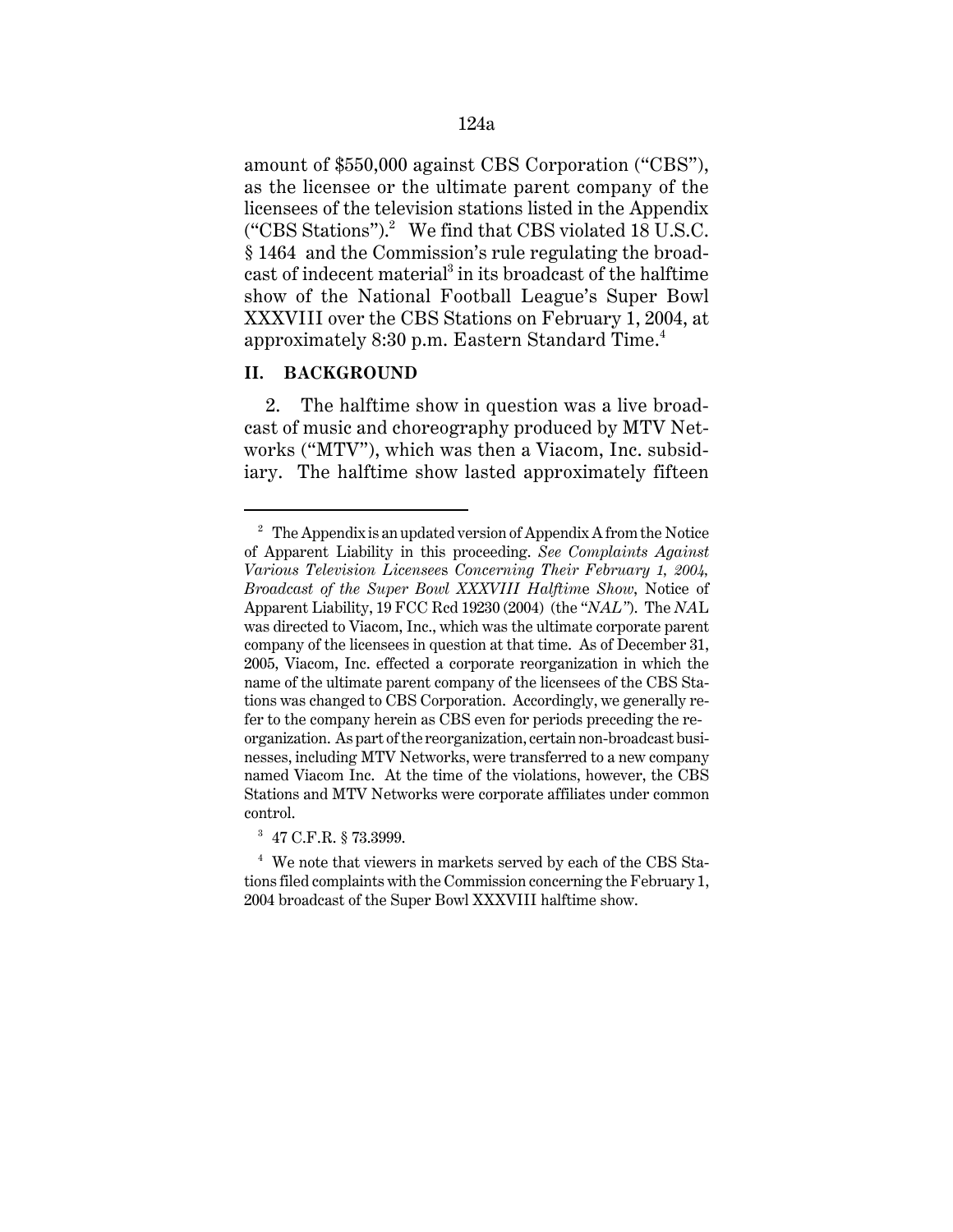minutes and aired over the CBS Stations and other television stations affiliated with the CBS Television Network. The show received considerable notoriety due to an incident at the end of its musical finale, in which Justin Timberlake pulled off part of Janet Jackson's bustier, exposing one of her breasts to the television audience.

3. Following the Super Bowl broadcast and the receipt of complaints, the Enforcement Bureau ("Bureau") issued a letter of inquiry ("LOI") to CBS, seeking information about the halftime show, followed by a letter requesting videotapes of the complete Super Bowl programming broadcast over the CBS Television Network stations on February 1, 2004, including the halftime show (collectively, the "Broadcast Videotape").<sup>5</sup> In response, CBS provided a videotape of the broadcast of the halftime show to the Bureau on February 3,  $2004<sup>6</sup>$ an "interim response" to the Bureau's inquiries on February 10, 2004, $^7$  the Broadcast Videotape on February

<sup>5</sup> *See* Letter from William D. Freedman, Deputy Chief, Investigations and Hearings Division, Enforcement Bureau, Federal Communications Commission, to Howard Jaeckel, Vice President and Associate General Counsel, CBS, dated February 2, 2004; Letter from William D. Freedman, Deputy Chief, Investigations and Hearings Division, Enforcement Bureau, Federal Communications Commission, to Robert Corn-Revere, Esquire, dated February 10, 2004.

<sup>6</sup> *See* Letter from Robert Corn-Revere, Esquire to William D. Freedman, Deputy Chief, Investigations and Hearings Division, Enforcement Bureau, Federal Communications Commission, dated February 3, 2004.

<sup>7</sup> Letter from Robert Corn-Revere, Esquire to William D. Freedman, Deputy Chief, Investigations and Hearings Division, Enforcement Bureau, Federal Communications Commission, dated February 10, 2004 (the "*CBS Interim Response*").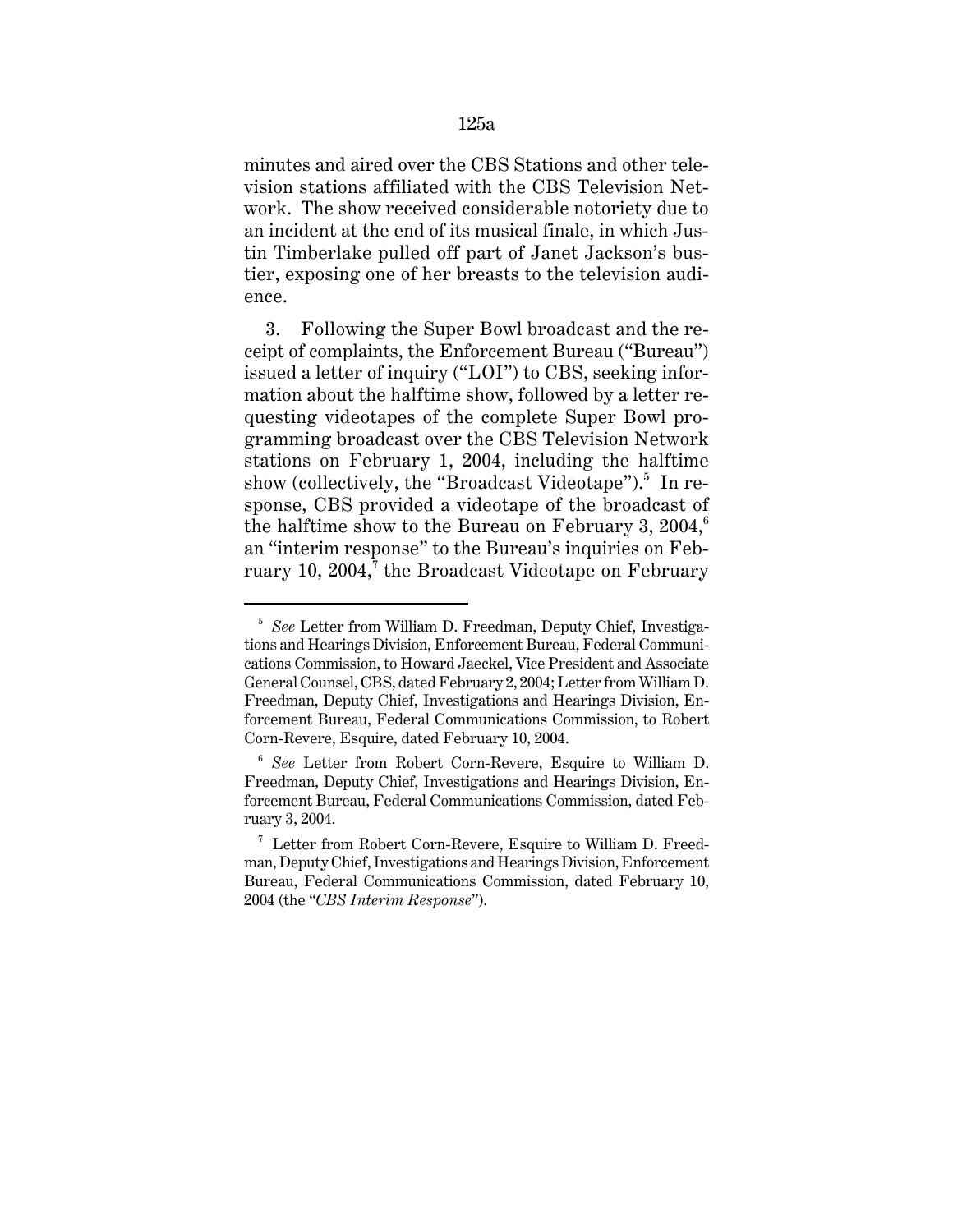## 126a

14, 2004,<sup>8</sup> and a complete response to the LOI on March  $16, 2004.<sup>9</sup>$ 

4. The script and Broadcast Videotape of the halftime show provided by CBS confirm that the show contained repeated sexual references, particularly in its opening and closing performances. The first song, "All For You," performed by Janet Jackson, began with the following lines, referring to a man at a party:

All my girls at the party Look at that body Shakin' that thing Like I never did see

<sup>8</sup> Letter from James S. Blitz, Esquire to William D. Freedman, Deputy Chief, Investigations and Hearings Division, Enforcement Bureau, Federal Communications Commission, dated February 14, 2004.

 $9$  Letter from Susanna M. Lowy, Esquire to William D. Freedman, Deputy Chief, Investigations and Hearings Division, Enforcement Bureau, Federal Communications Commission, dated March 16, 2004 (the "*CBS Response*"). Although many of CBS's responses to the LOI's inquiries are contained in both the *CBS Interim Response* and the *CBS Response*, for purposes of simplicity, unless otherwise noted, references herein will be to the latter. CBS requested confidential treatment of the bulk of the materials attached to its Response, including electronic mail and other documents relevant to the planning of the halftime show. We do not rule on CBS's request at this time because it is unnecessary to do so for purposes of this Order. Consistent with the request, however, we limit ourselves to describing or characterizing the substance of the materials and providing record citations herein, rather than actually quoting the materials or otherwise incorporating them into the Order. The Confidential Appendix, however, contains quotations to various documents in the record.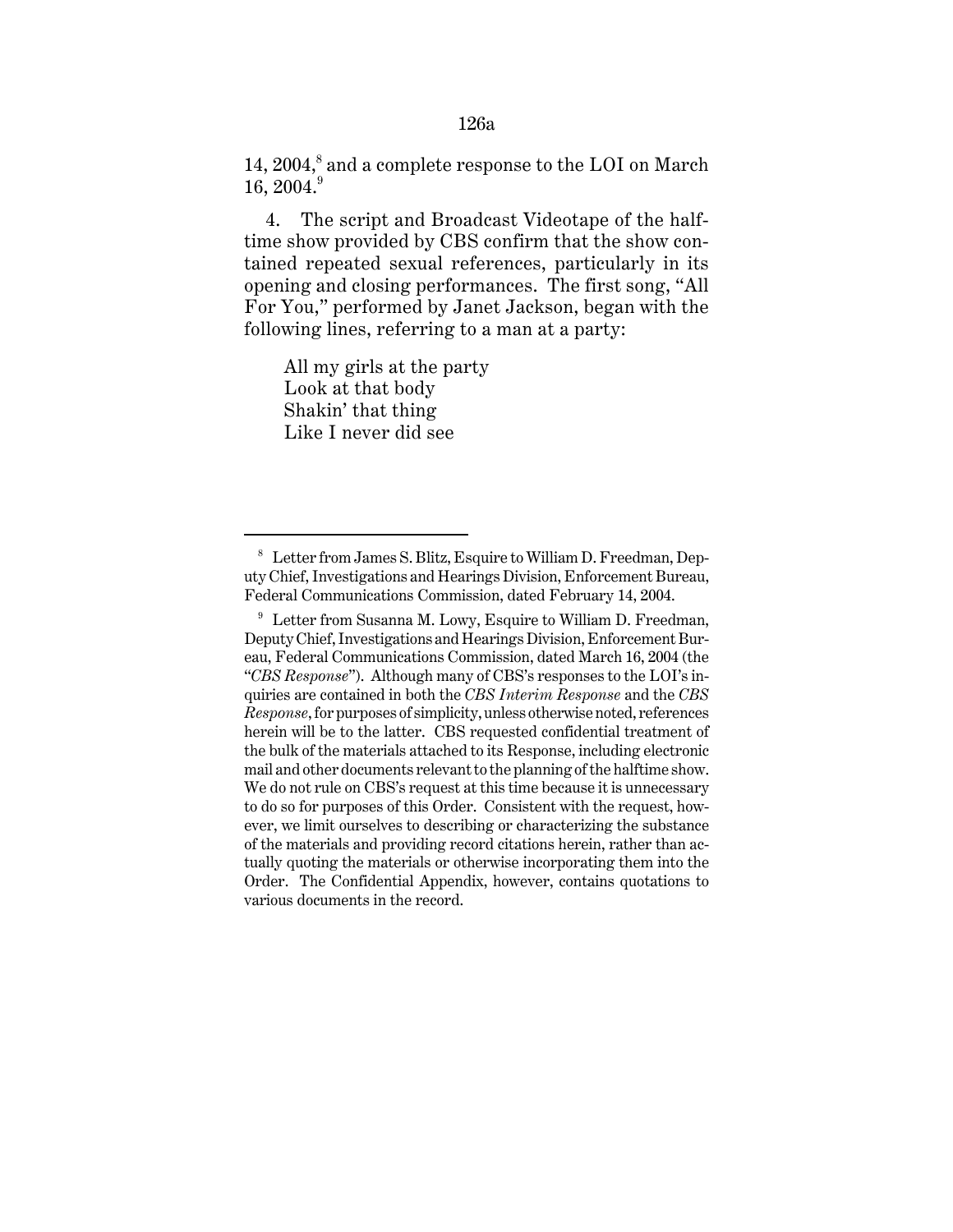Got a nice package alright Guess I'm gonna have to ride it tonight.<sup>10</sup>

These lyrics use slang terms to refer to a man's sexual organs and sexual intercourse and were repeated two more times during the song. Following that performance, P. Diddy and Nelly presented a medley of songs containing occasional references to sexual activities, emphasized by Nelly's crotch-grabbing gestures. $<sup>11</sup>$ </sup> Then, after a medley by performer Kid Rock, Jackson reappeared for a performance of "Rhythm Nation" and then the closing song, "Rock Your Body," a duet in which she was joined by Justin Timberlake. During the finale, Timberlake urged her to allow him to "rock your body" and "just let me rock you 'til the break of day" while following her around the stage and, on several occasions, grabbing and rubbing up against her in a manner simulating sexual activity.<sup>12</sup> At the close of the song, while singing the lyrics, "gonna have you naked by the end of this song," Timberlake pulled off the right portion of Jackson's bustier, exposing her breast to the television audience.<sup>13</sup>

<sup>10</sup> Broadcast Videotape. *See also CBS Response*, Ex. 9 at 7-10; www.azlyrics.com/lyrics/janetjackson/allforyou.html.

 $11$  These sexual references include the lyrics "I was like good gracious ass bodacious . . . I'm waiting for the right time to shoot my steam (you know)" and "[i]t's gettin' hot in here (so hot), so take off all your clothes (I am gettin' so hot)" in the Nelly song "Hot in Herre." Broadcast Videotape. *See also CBS Response*, Ex. 9 at 16, 18; www. lyricsstyle.com/n/nelly/hotinherre.html.

<sup>12</sup> Broadcast Videotape. *See also CBS Response*, Ex. 9 at 36-37; www.lyricsondemand.com/j/justintimberlakelyrics/rockyourbodylyrics. html.

<sup>&</sup>lt;sup>13</sup> Broadcast Videotape.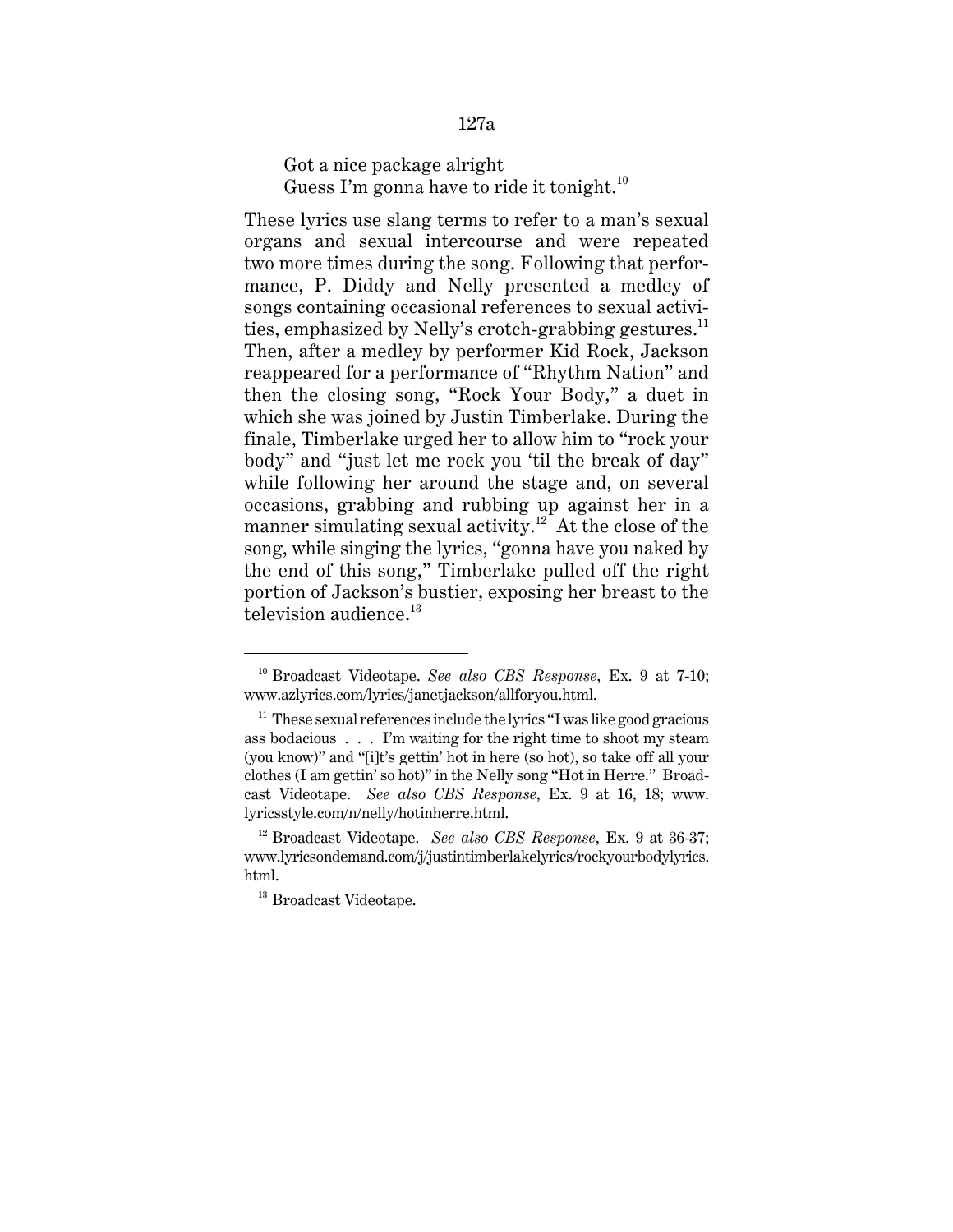5. The Commission released its *NAL* on September 22, 2004, pursuant to section 503(b) of the Act and section 1.80 of the Commission's rules, finding that CBS apparently violated the federal restrictions regarding the broadcast of indecent material.<sup>14</sup> We noted that our indecency analysis involves two basic determinations. The first determination is whether the material in question depicts or describes sexual or excretory organs or activities.15 We found that the broadcast material contained, *inter alia*, a performance by Jackson and Timberlake that culminated in the on-camera exposure of one of Jackson's breasts, thereby meeting the first standard.<sup>16</sup> The second determination is whether the material is patently offensive as measured by contemporary community standards for the broadcast medium.<sup>17</sup> We observed that, in our assessment of whether broadcast material is patently offensive, "the *full context* in which

<sup>14</sup> *See* 18 U.S.C. § 1464; 47 C.F.R. § 73.3999 ; and 47 U.S.C. § 503(b).

<sup>15</sup> *See Industry Guidance on the Commission's Case Law Interpreting 18 U.S.C. § 1464 and Enforcement Policies Regarding Broadcast Indecency,* Policy Statement, 16 FCC Rcd 7999, 8002, ¶ 7 (2001) *("Indecency Policy Statement").*

<sup>&</sup>lt;sup>16</sup> *NAL*, 19 FCC Rcd at 19235, ¶ 11.

 $17$  The "contemporary standards for the broadcast medium" criterion is that of an average broadcast listener and does not encompass any particular geographic area. *Indecency Policy Statement*, 16 FCC Rcd at 8002, ¶ 8 and n.15. CBS suggests that we should rely on third-party public opinion polls to determine whether the material is patently offensive as measured by contemporary community standards for the broadcast medium. *Opposition* at 33-34. In determining whether material is patently offensive, we do not rely on polls, but instead apply the threepronged contextual analysis described in the text. CBS provides no legal support for a departure from that approach.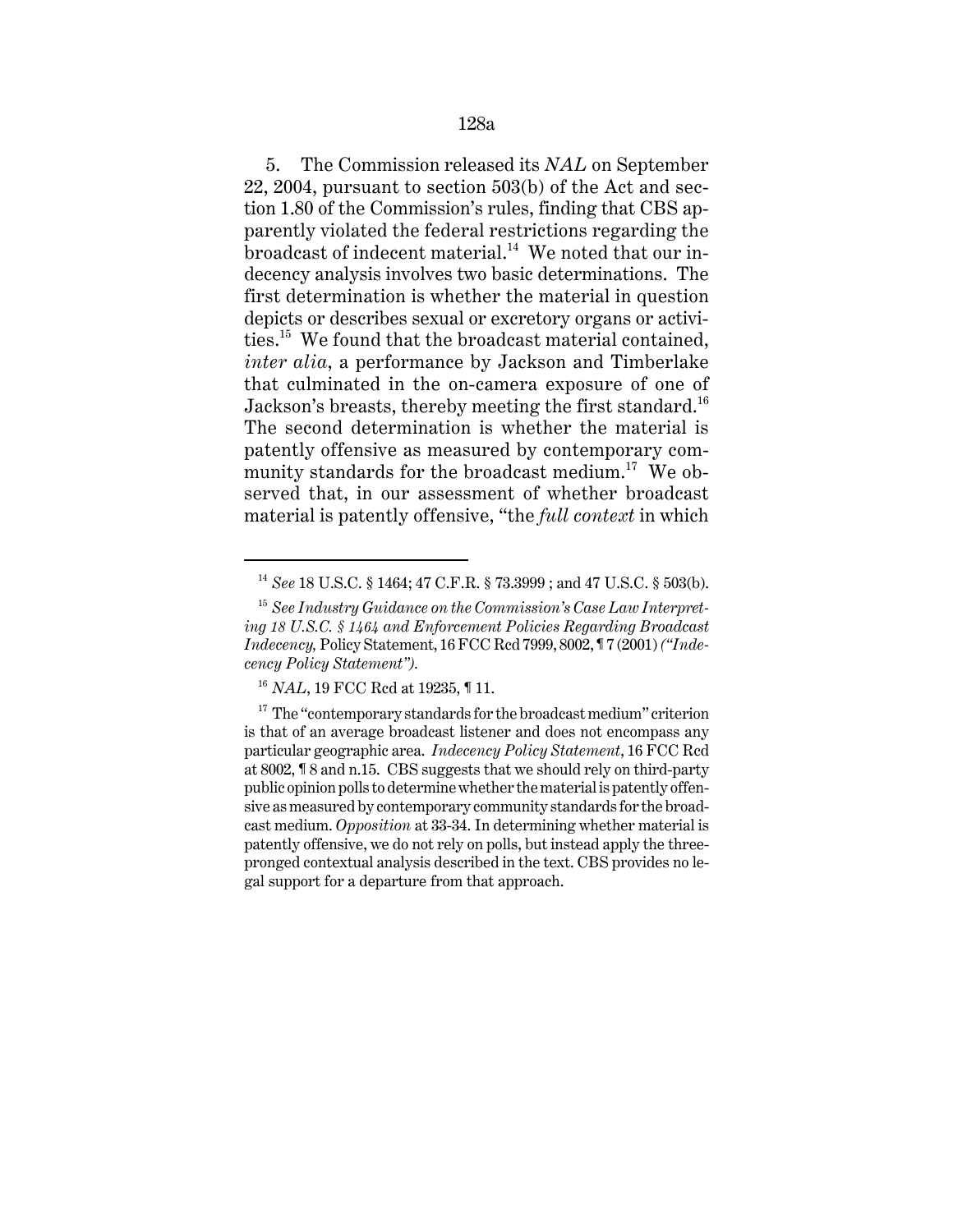the material appeared is critically important."18 Three principal factors are significant to this contextual analysis: (1) the explicitness or graphic nature of the description or depiction of sexual or excretory organs or activities; (2) whether the material dwells on or repeats at length descriptions or depictions of sexual or excretory organs or activities; and (3) whether the material appears to pander or is used to titillate or shock.<sup>19</sup> In examining these three factors, we stated that we must weigh and balance them on a case-by-case basis to determine whether the broadcast material is patently offensive because "[e]ach indecency case presents its own particular mix of these, and possibly, other factors."<sup>20</sup> We noted that, in particular cases, one or two factors may outweigh the others, either rendering the broadcast material patently offensive and consequently indecent<sup>21</sup> or, alternatively, removing the broadcast from the realm of indecency.<sup>22</sup>

<sup>18</sup> NAL, 19 FCC Rcd at 19235, ¶ 12, *quoting Indecency Policy Statement*, 16 FCC Rcd at 8002, ¶ 9 (emphasis in original).

<sup>19</sup> *Indecency Policy Statement,* 16 FCC Rcd at 8002-15, ¶¶ 8-23.

<sup>20</sup> *NAL,* 19 FCC Rcd at 19235, ¶ 12, *quoting Indecency Policy Statement*, 16 FCC Rcd at 8003, ¶ 10 .

<sup>21</sup> *NAL,* 19 FCC Rcd at 19235, ¶ 12; *Indecency Policy Statement*, 16 FCC Rcd at 8009, ¶ 19 (citing *Tempe Radio, Inc. (KUPD-FM*), 12 FCC Rcd 21828 (Mass Media Bur. 1997) (forfeiture paid), and *EZ New Orleans, Inc. (WEZB(FM))*, 12 FCC Rcd 4147 (Mass Media Bur. 1997) (forfeiture paid), which found that the extremely graphic or explicit nature of references to sex with children outweighed the fleeting nature of the references.

<sup>22</sup> *NAL,* 19 FCC Rcd at 19235, ¶ 12; *Indecency Policy Statement*, 16 FCC Rcd at 8010,  $\P$  20 (noting that "the manner and purpose of a presentation may well preclude an indecency determination even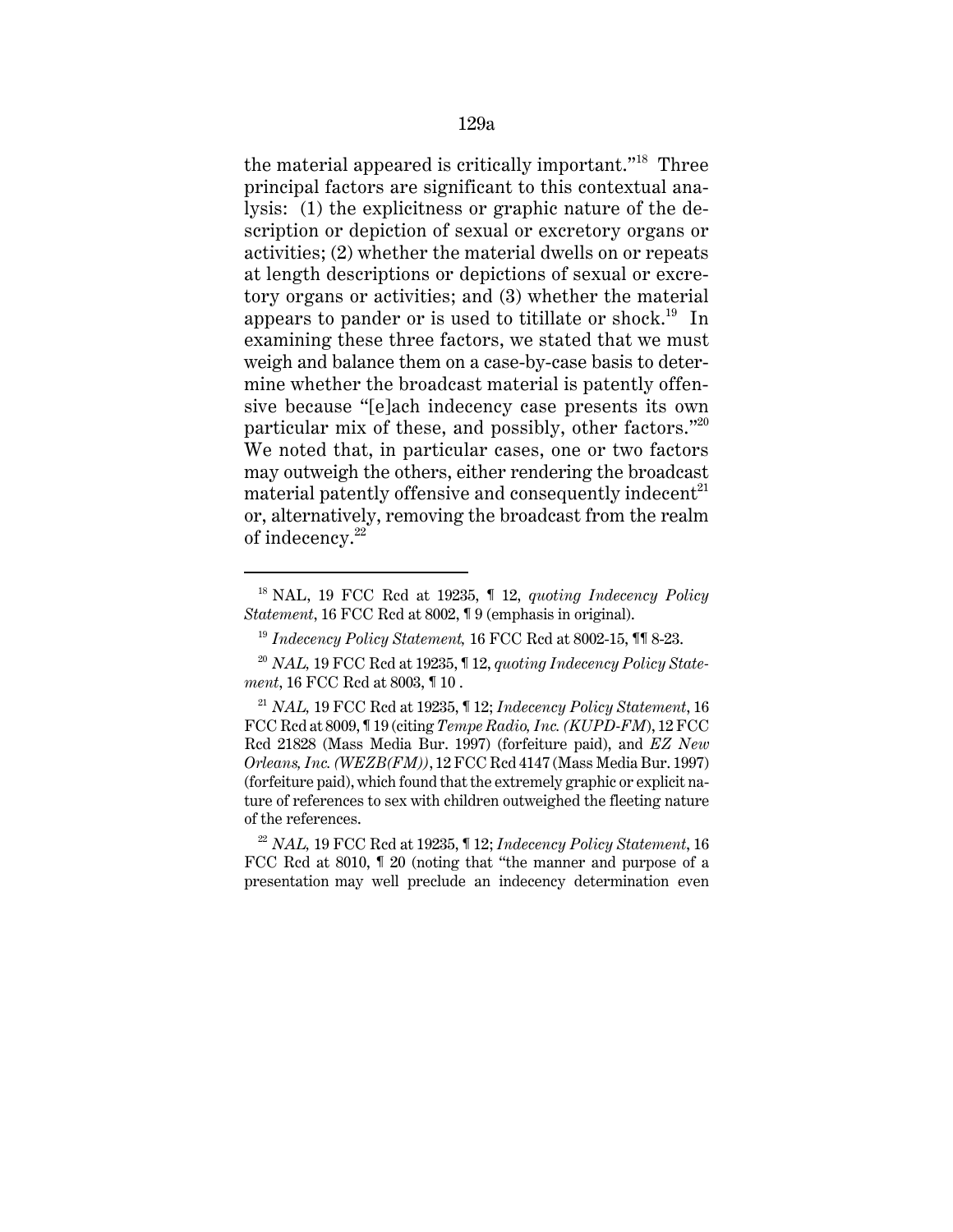6. The Commission examined all three factors in the NAL and determined that, in context and on balance, the halftime show is patently offensive as measured by contemporary community standards for the broadcast medium. The Commission determined that the broadcast of partial nudity in this instance was explicit and graphic and appeared to pander to, titillate and shock the viewing audience. Therefore, the Commission determined that the material was patently offensive as measured by contemporary community standards for the broadcast medium, even though the nudity was brief.<sup>23</sup>

7. The Commission concluded, based upon its review of the facts and circumstances of this case, that CBS was apparently liable for a monetary forfeiture in the amount of \$550,000, calculated by applying the maximum forfeiture of \$27,500 to each CBS Station, for broadcasting indecent material in apparent violation of 18 U.S.C. § 1464 and section 73.3999 of the Commission's rules.24 In contrast, the Commission proposed no forfeiture against any licensee other than CBS. It did so based on its finding that no licensee of a non-CBS-owned CBS affiliate was involved in the selection, planning or approval of the material for the halftime show, nor could

though other factors, such as explicitness, might weigh in favor of an indecency finding.")

<sup>23</sup> *NAL*, 19 FCC Rcd at 19235-36, ¶¶ 12-14.

 $^{24}$  *Id.* at 19236-40,  $\P$  16-24. The Commission recently amended its rules to increase the maximum penalties to account for inflation since the last adjustment of the penalty rates. However, the new rates apply to violations that occur or continue after September 7, 2004, and therefore do not apply here. *See Amendment of Section 1.80(b) of the Commission's Rules, Adjustment of Forfeiture Maxima to Reflect Inflation*, Order, 19 FCC Rcd 10945, 10946, ¶ 6 (2004).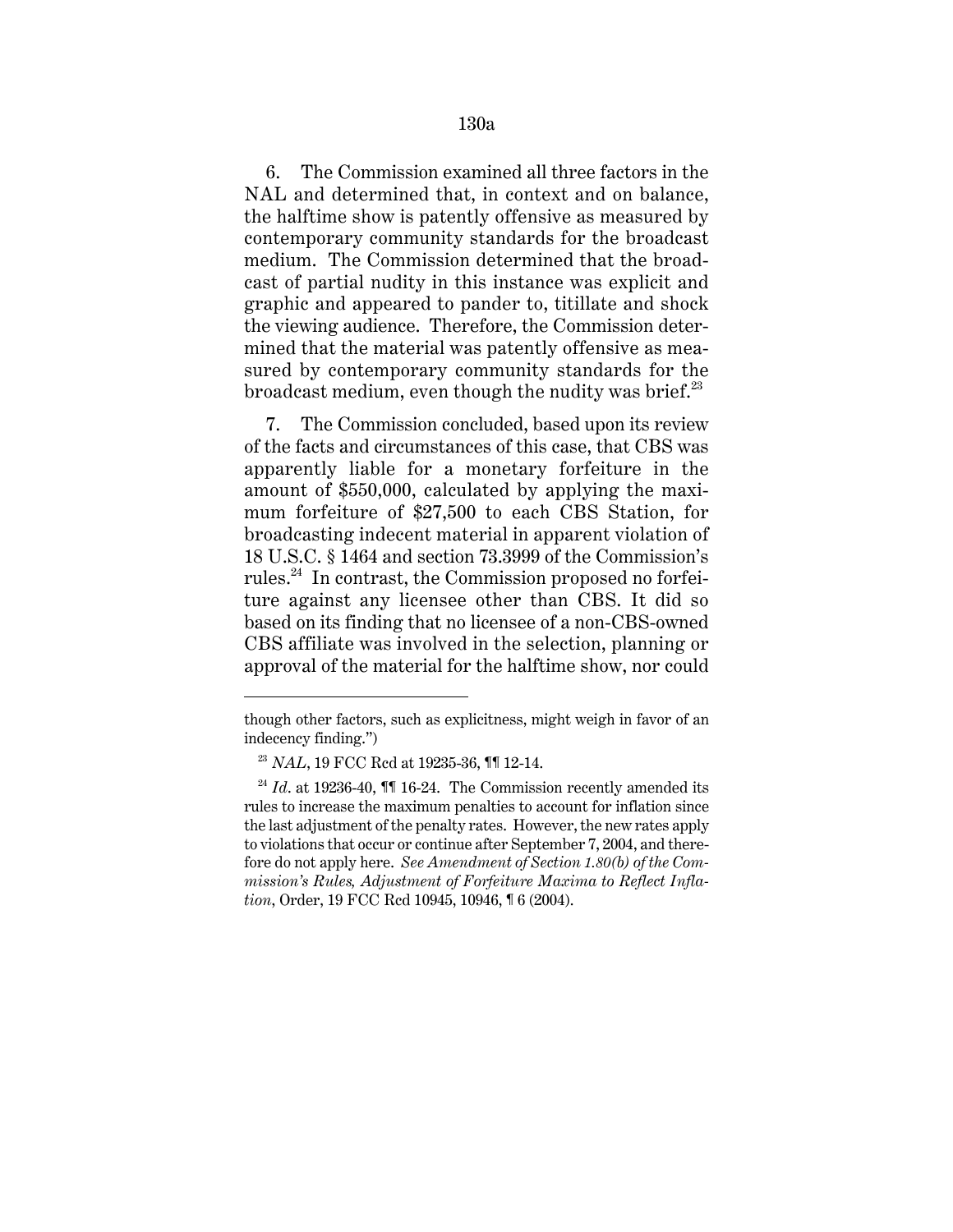any such licensee reasonably have anticipated that Viacom's production of the show would contain indecent material.<sup>25</sup> On November 5, 2004, CBS submitted its *Opposition* to the *NAL*. 26

<sup>25</sup> *Id.*, 19 FCC Rcd at 19240-41, ¶ 25.

<sup>26</sup> "*Opposition to Notice of Apparent Liability for Forfeiture*" by CBS, dated November 5, 2004 ("*Opposition*"). In addition to CBS's Opposition, we also received filings from non-parties to this proceeding that we are treating as filings by amici curiae. One such filing is a "*Petition for Partial Reconsideration of Notic*e *of Apparent Liability for Forfeiture*" submitted by Saga Quad States Communications, LLC, and Saga Broadcasting, LLC, which argues that the *NAL* improperly imposes a new requirement on network affiliate stations to employ delay technology to prescreen network feeds. The *NAL* urges such licensees to take reasonable precautions to prevent the broadcast of indecent programing over their stations, but this is not a new requirement. *See NAL*, 19 FCC Rcd at 19241, ¶ 25. See also *Complaints Against Various Licensees Regarding Their Broadcast of the Fox Networ*k *Program "Married by America*" on April 7, 2003, *Notice of Apparent Liability for Forfeiture*, 19 FCC Rcd 20191 (2004) ("*Married by America*") (response pending); 47 C.F.R. § 73.658(e)(1) (prohibiting television stations from entering into arrangements with networks that restrict their right to reject programming that the stations reasonably believe to be unsatisfactory or unsuitable or contrary to the public interest). Another such filing by Litigation Recovery Trust ("LRT") is styled a "Petition for Reconsideration" but fails to meet the requirements of Section 1.106(b)(1) of our rules for petitions for reconsideration by non-parties. First, a petition for reconsideration of a Notice of Apparent Liability is not appropriate under Section 1.106(b)(1) because such action is only a notice, not a Commission decision that is subject to reconsideration. Furthermore, even if a petition for reconsideration were appropriate here, LRT does not make the showings required under that rule that a non-party "state with particularity the manner in which the person's interest are adversely affected by the action taken, and show good reason why it was not possible for him to participate in the earlier stages of the proceeding." 47 C.F.R. § 1.106(b)(1). In substance, LRT's filing is a supplement to a prior request for rulemaking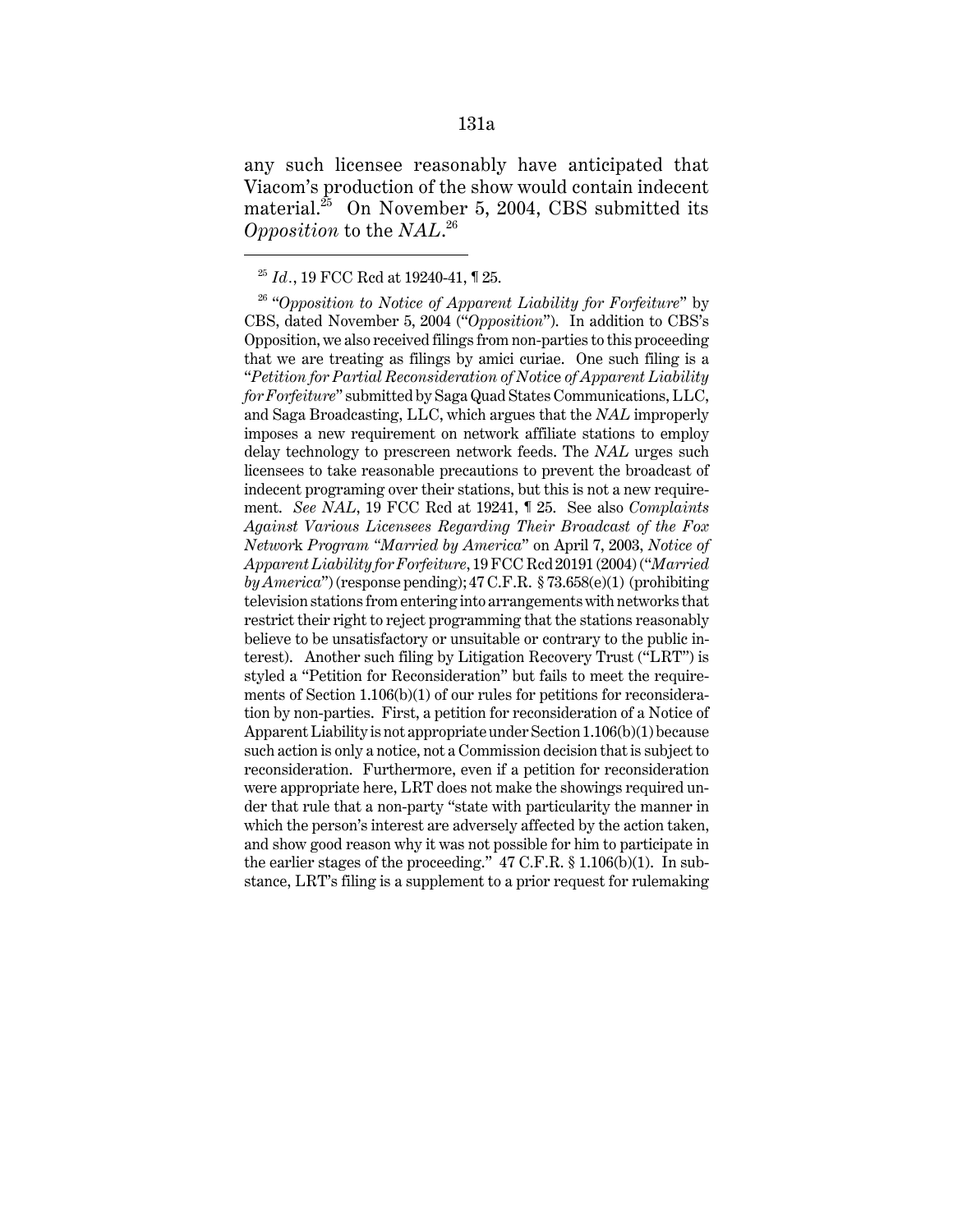8. CBS does not dispute that the halftime show included a segment in which Justin Timberlake pulls off a portion of Jackson's bustier to reveal her breast at the end of the performance of a song containing the lyrics quoted above.<sup>27</sup> CBS nonetheless argues that the material broadcast was not actionably indecent.<sup>28</sup> CBS also maintains that the broadcast of Jackson's breast was accidental, and therefore was not "willful" under section  $503(b)(1)(B)$  of the Act.<sup>29</sup> CBS further argues that the Commission's indecency framework is unconstitutionally vague and overbroad, both on its face and as applied to the halftime show. $30^{30}$  As discussed below, we reject CBS's arguments and find the broadcast indecent for the reasons set forth herein. We reject CBS's assertion that the material at issue is not indecent because it is not patently offensive. In addition, we reject CBS's interpretation of the term "willful" and also address specific circumstances indicating that: (1) CBS consciously

on a matter that is outside the scope of, and is not affected by, this decision.

<sup>27</sup> *Opposition* at 11. CBS does take issue with the *NAL*'s statement that the nudity lasted for 19/32 of a second, stating that the actual time was 9/16 of a second. *Id*. at 11 n.7. We accept CBS's determination as to the duration, but we find no practical difference here. We also note that the brevity of the image is considered in connection with just one of three contextual factors, and no single factor is dispositive. *See Indecency Policy Statement*, 16 FCC Rcd at 8003, ¶ 10 ("Each indecency case presents its own particular mix of these [three], and pos-sibly other, factors, which must be balanced to ultimately determine whether the material is patently offensive and therefore indecent. No single factor generally provides the basis for an indecency finding.").

<sup>28</sup> *Opposition* at 13-34.

<sup>29</sup> *Id*. at 35-38.

<sup>30</sup> *Id*. at 44-77.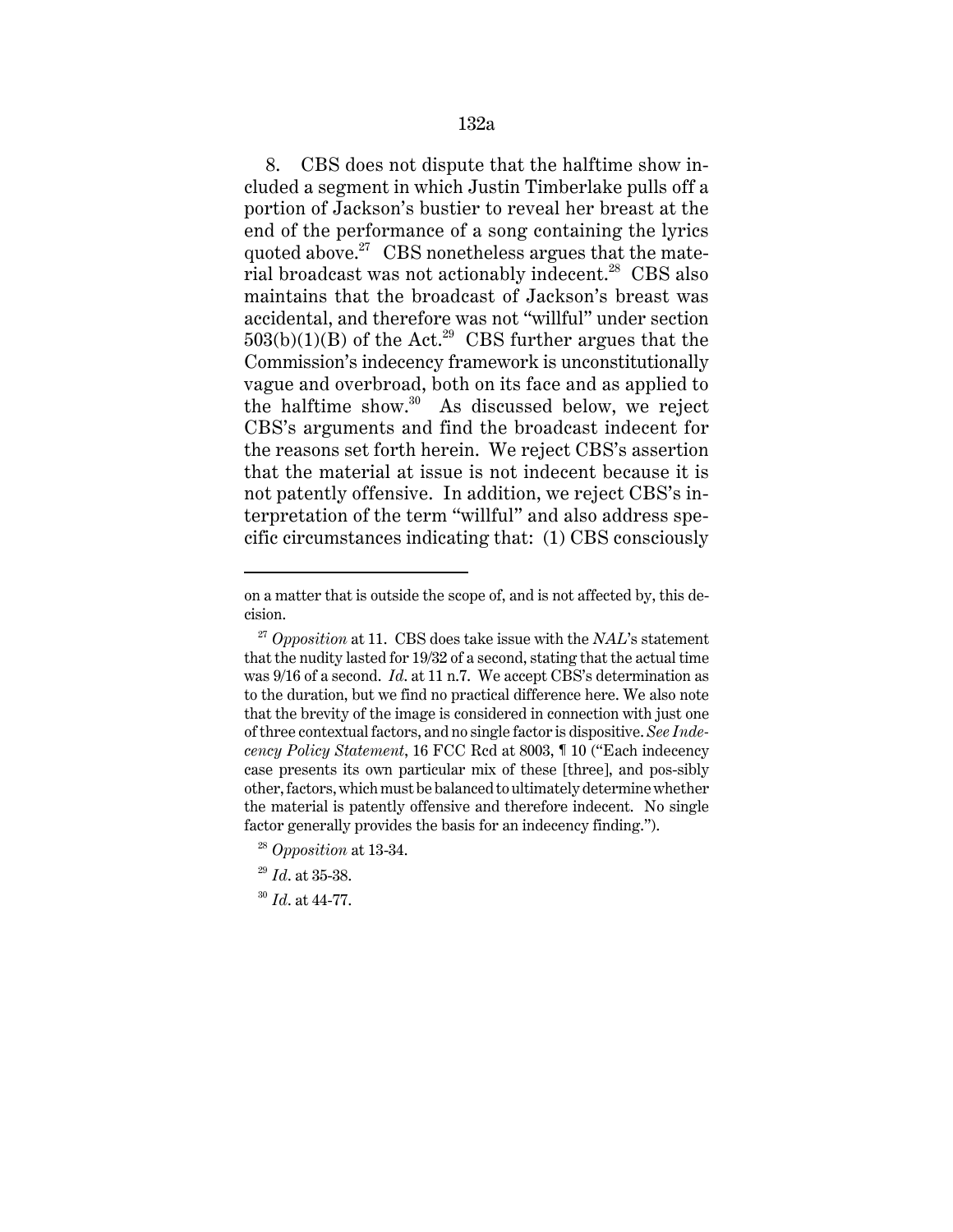omitted the actions necessary to ensure that actionably indecent material would not be aired; and (2) the performers' willful actions here were attributable to CBS under established principles of agency and respondeat superior. Finally, we reject CBS's constitutional arguments, as the courts have repeatedly upheld the constitutionality of the Commission's indecency framework and our analysis of the halftime show is consistent with that framework. We therefore conclude that the broadcast of this material by the Viacom Stations violated 18 U.S.C. § 1464 and our rule against indecent broadcasts between 6 a.m. and 10 p.m., and that the maximum statutory forfeiture is warranted.

9. *Indecency Analysis*. The indecency analysis undertaken in the *NAL* followed the approach that the Commission has consistently applied. First, the material alleged to be indecent must fall within the subject matter scope of our indecency definition, *i.e.,* "the material must describe or depict sexual or excretory organs or activities."31 The *NAL* properly concluded that the broadcast of an exposed female breast met this definition.<sup>32</sup> The halftime show broadcast therefore warrants further scrutiny to determine whether or not it was patently offensive as measured by contemporary community standards for the broadcast medium.

10. As discussed above, in our assessment of whether broadcast material is patently offensive, "the *full context* in which the material appeared is critically impor-

<sup>31</sup> *Indecency Policy Statement*, 16 FCC Rcd at 8002, ¶ 7.

<sup>32</sup> *NAL,* 19 FCC Rcd at 19235, ¶ 11 .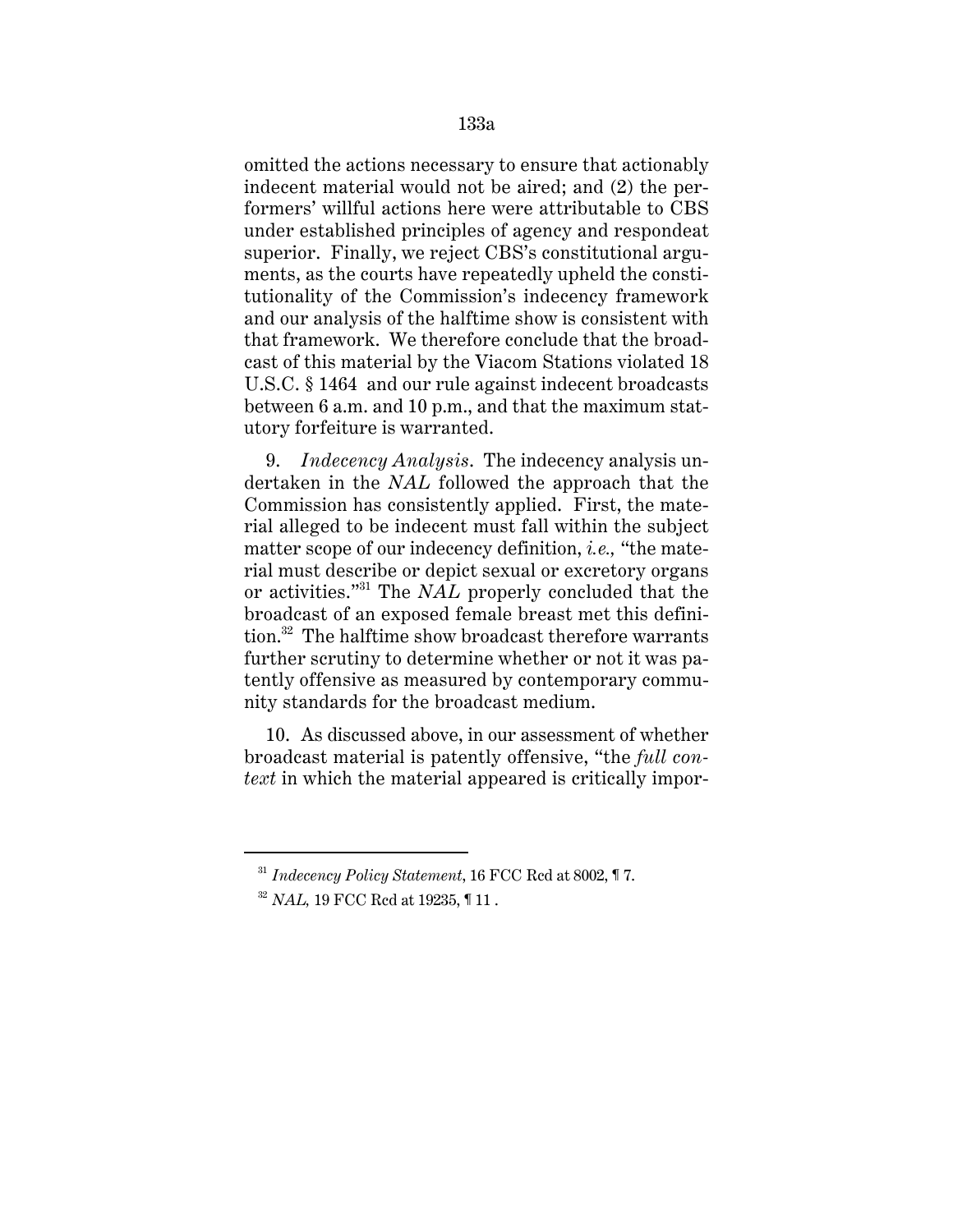tant."33 In cases involving televised nudity, the contextual analysis necessarily involves an assessment of the entire segment or program, and not just the particular scene in which the nudity occurs.<sup>34</sup> Accordingly, in this case, our contextual analysis considers the entire halftime show, not just the final segment during which Jackson's breast is uncovered. We find that, in context and on balance, the complained-of material is patently offensive as measured by contemporary community standards for the broadcast medium.

11. Turning to the first principal factor of our contextual analysis, we conclude that a video broadcast image of Timberlake pulling off part of Jackson's bustier and exposing her bare breast, where the image of the nude breast is clear and recognizable to the average viewer, is graphic and explicit. $35$  CBS maintains that none of the cases cited in the *NAL* to support the conclusion that the partial nudity in the halftime show was explicit and

<sup>33</sup> *Indecency Policy Statement*, 16 FCC Rcd at 8002, ¶ 9 (emphasis in original).

<sup>34</sup> *See, e.g., Young Broadcasting of San Francisco, Inc.*, Notice of Apparent Liability for Forfeiture, 19 FCC Rcd 1751, 1755-57 (2004) ("*Young Broadcasting*") (response pending) (Commission makes an assessment of the entire segment of a morning news program involving an interview of and demonstration by cast members from a "Puppetry of the Penis" stage production in which adult male nudity was aired for less than a second (¶¶ 11-13); and distinguishes an earlier case involving non-fleeting adult frontal nudity in a broadcast of *Schindler's List* based on "the full context of its presentation, including the subject matter of the film [World War II and wartime atrocities], the manner of presentation, and the warnings that accompanied the broadcast of the film"  $(\P 14)$ ).

<sup>&</sup>lt;sup>35</sup> We note that, although Jackson wore a piece of jewelry on her nipple, it only partially covered her nipple and did not cover her breast.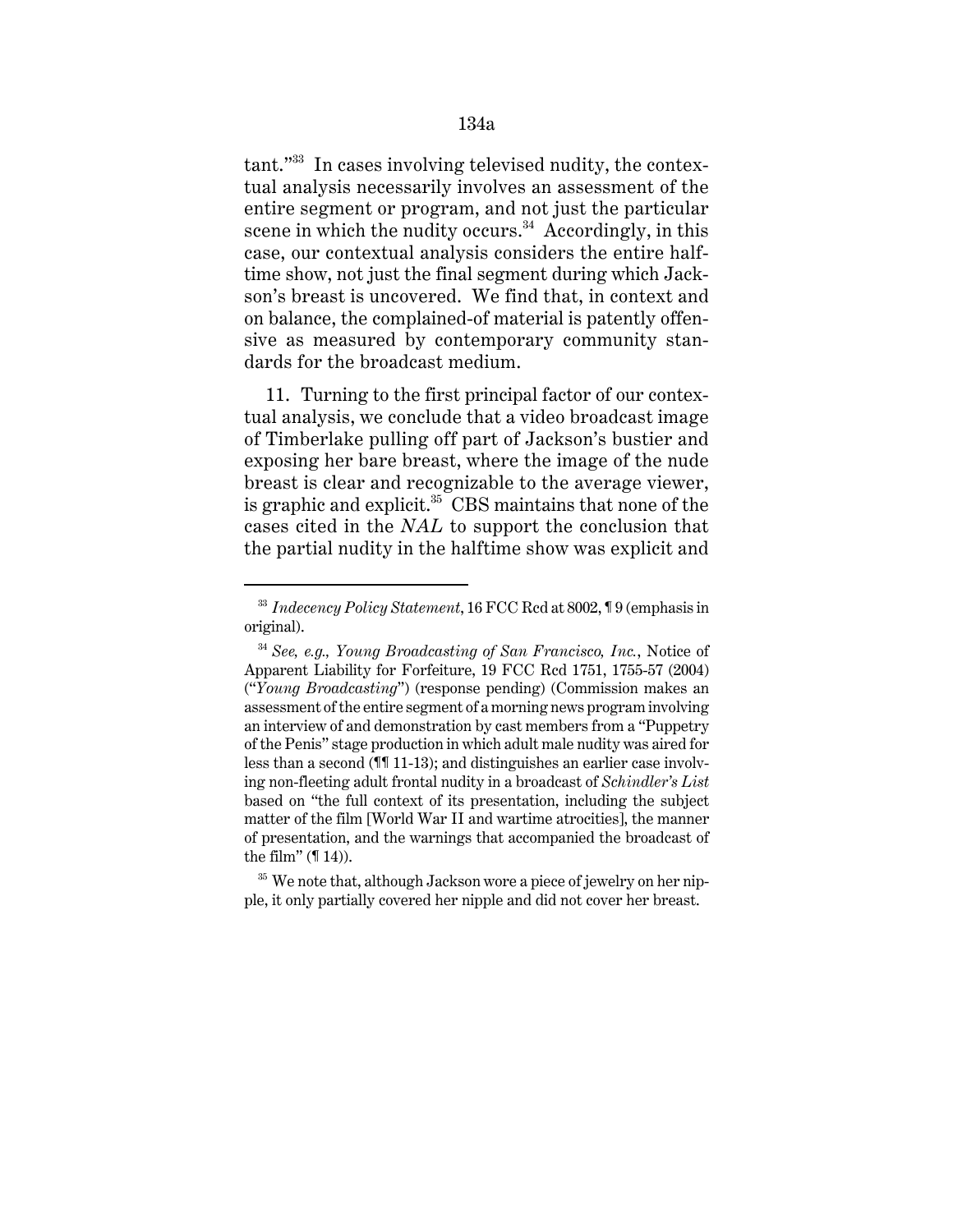graphic involved a televised broadcast of a woman's breast.36 We reject CBS's argument that our conclusion regarding this factor is flawed. The *NAL* correctly relied on *Young Broadcasting*, which supports the proposition that a scene showing nude sexual organs is graphic and explicit if the nudity is readily discernible.<sup>37</sup> In this case, although the camera shot is not a close-up, the nudity is readily discernible. Furthermore, Jackson and Timberlake, as the headline performers, are in the center of the screen, and Timberlake's hand motion ripping off Jackson's bustier draws the viewer's attention to her exposed breast. CBS suggests that the fact that this nudity was not "planned and approved by [CBS]" is somehow relevant to whether it is explicit and graphic in nature.<sup>38</sup> However, CBS's suggestion that planning or premeditation should be a factor in deciding whether a televised image is explicit or graphic lacks any basis in

<sup>36</sup> *Opposition* at 21.

<sup>&</sup>lt;sup>37</sup> *NAL*, 19 FCC Rcd at 19235, 1 13 and n.42. CBS attempts to distinguish *Youn*g *Broadcasting* from this case. *See Opposition* at 19-20. However, CBS's analysis focuses on the foreseeability of the nudity in that case as compared to this case. As discussed below, foreseeability and premeditation relate to whether the broadcast of indecent matter was willful, and not to whether the material is graphic and explicit.

<sup>38</sup> *See Opposition* at 25 n.35. *See also id*. at 22. We agree that the exposure of Jackson's breast was not in the official script submitted by CBS, but CBS has not shown that it was unplanned. Clearly, the "costume reveal" that led to the exposure of the breast was at least planned by the performers (Jackson and Timberlake) and their choreographer, Gil Duldulao, who were hired by CBS for the halftime show. Timberlake's Declaration disavows any knowledge on his part that the costume reveal would lead to exposure of Jackson's breast, but Jackson's statement does not address her knowledge or intentions, and Duldulao did not provide a statement. *See CBS Response*, Ex. 7 and Ex. 8.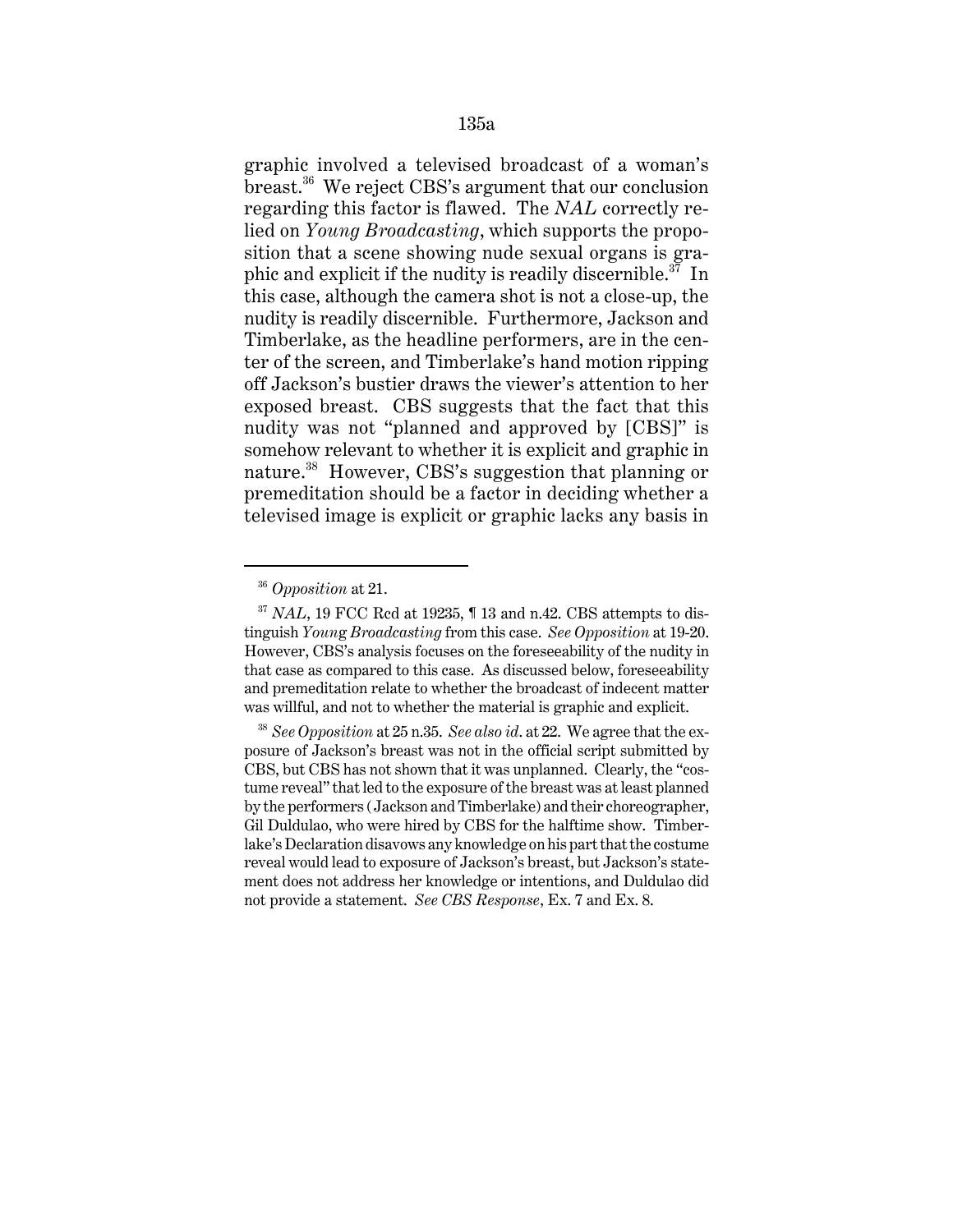logic or law.<sup>39</sup> Rather, the first factor in our contextual analysis focuses on the explicitness of the broadcast from the viewer's or listener's standpoint. Notwithstanding CBS's claimed befuddlement at how the televised image of a man tearing off a woman's clothing to reveal her bare breast could be deemed explicit, we believe that conclusion is clearly warranted by the facts here and fully consistent with the case law.<sup>40</sup>

12. The second principal factor in our contextual analysis is whether the material dwells on or repeats at length descriptions or depictions of sexual or excretory organs or activities. The *NAL* appropriately recognizes that the image of Jackson's uncovered breast during the

<sup>&</sup>lt;sup>39</sup> CBS compares this case to a decision that it claims involves programming that is "considerably more explicit and clearly premeditated," in which the Commission imposed a base forfeiture rather than the maximum forfeiture imposed in this case. *See Opposition* at 22-23, citing *Married by America*. The appropriate level of the forfeiture is best addressed in a subsequent section, but at this point we note that the case cited involved a program in which certain body parts were digitally obscured by pixilation to avoid a display of partial nudity such as that aired by CBS to a national audience in this case. Thus, that case is not a particularly useful precedent in determining whether the material at issue here is graphic and explicit.

<sup>40</sup> CBS argues that our recent dismissals of complaints about programming that we found not to be graphic or explicit requires a similar decision here. *Opposition* at 23-25, citing *KSAZ Licensee, Inc.*, Memorandum Opinion and Order, 19 FCC Rcd 15999 (2004) , and *Complaints Against Various Broadcast Licensees Regardin*g *Their Airing of the UPN Network Program "Buffy the Vampire Slayer" on November 20*, *2001*, Memorandum Opinion and Order, 19 FCC Rcd 15995 (2004). Neither case is apposite here because neither program included nudity. The other cases cited by CBS are inapposite for the same reason. *See Opposition* at 23-24.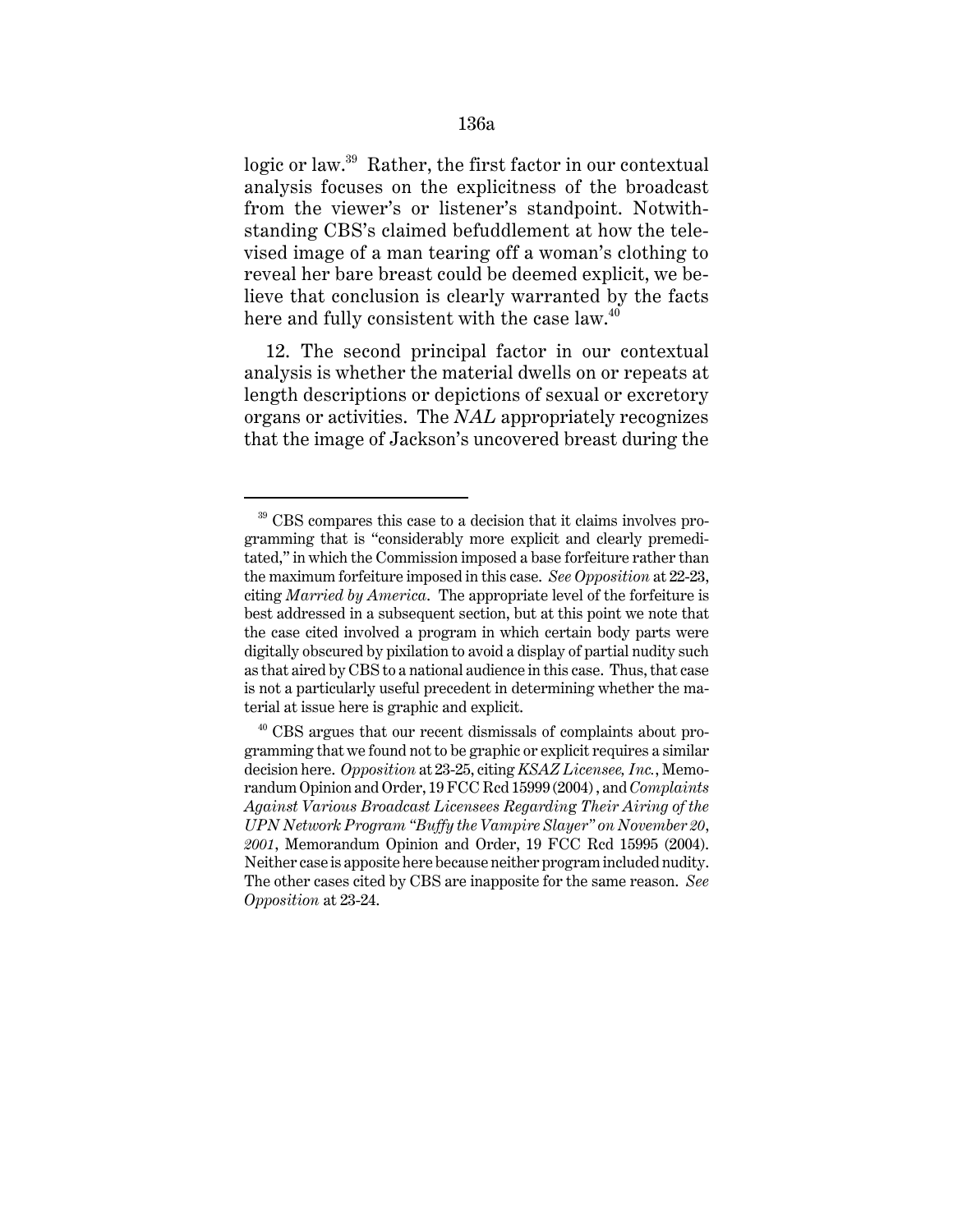halftime show is fleeting. $41$  However, "even relatively fleeting references may be found indecent where other factors contribute to a finding of patent offensiveness."<sup>42</sup> In this case, even though we find that the partial nudity was fleeting, the brevity of the partial nudity is outweighed by the first and third factors of our contextual analysis.

13. Under the third principal factor of our analysis whether the material appears to pander or is titillating or shocking—we examine how the material is presented in context.<sup>43</sup> The *NAL* found that "the manner of presentation of the complained-of material over each [CBS Station], for which Viacom failed to take adequate precautions, was pandering, titillating and shocking."44 The *NA*L noted that the exposure of Jackson's breast followed "performances, song lyrics and choreography

<sup>41</sup> *See NAL,* 19 FCC Rcd at 19236, ¶ 14.

<sup>42</sup> *Indecency Policy Statement,* 16 FCC Rcd at 8009, ¶ 19. *See also Young Broafcasting; Tempe Radio,* Notice of Apparent Liability, 12 FCC Rcd 21828 (Mass Media Bur. 1997) (paid); *LBJS Broadcasting,* Notice of Apparent Liability, 13 FCC Rcd. 20956 (Mass Media Bur. 1998) (paid).

<sup>43</sup> *Indecency Policy Statement,* 16 FCC Rcd at 8010, ¶20.

<sup>44</sup> *NAL,* 19 FCC Rcd at 19236 n.44. The *NAL* stated that "the nudity here was designed to pander to, titillate and shock the viewing audience." *Id*. at ¶ 14. To the extent that the language in the *NAL* could be interpreted to suggest that the broadcaster's state of mind is a decisional factor, we wish to clarify that this is not the case. Our *Indecency Policy Statement* frames this factor as "*whether the material appears to pander or is used to titillate*, or *whether the material appears to have been presented for its shock value." Indecency Policy Statement*, 19 FCC Rcd at 8003, ¶ 10 (emphasis in original). In making this determination, we focus on the material that was broadcast and its manner of presentation, not on the state of mind of the broadcaster or performer. *See Young Broadcasting*, 19 FCC Rcd at 1755-57, ¶¶ 13-14.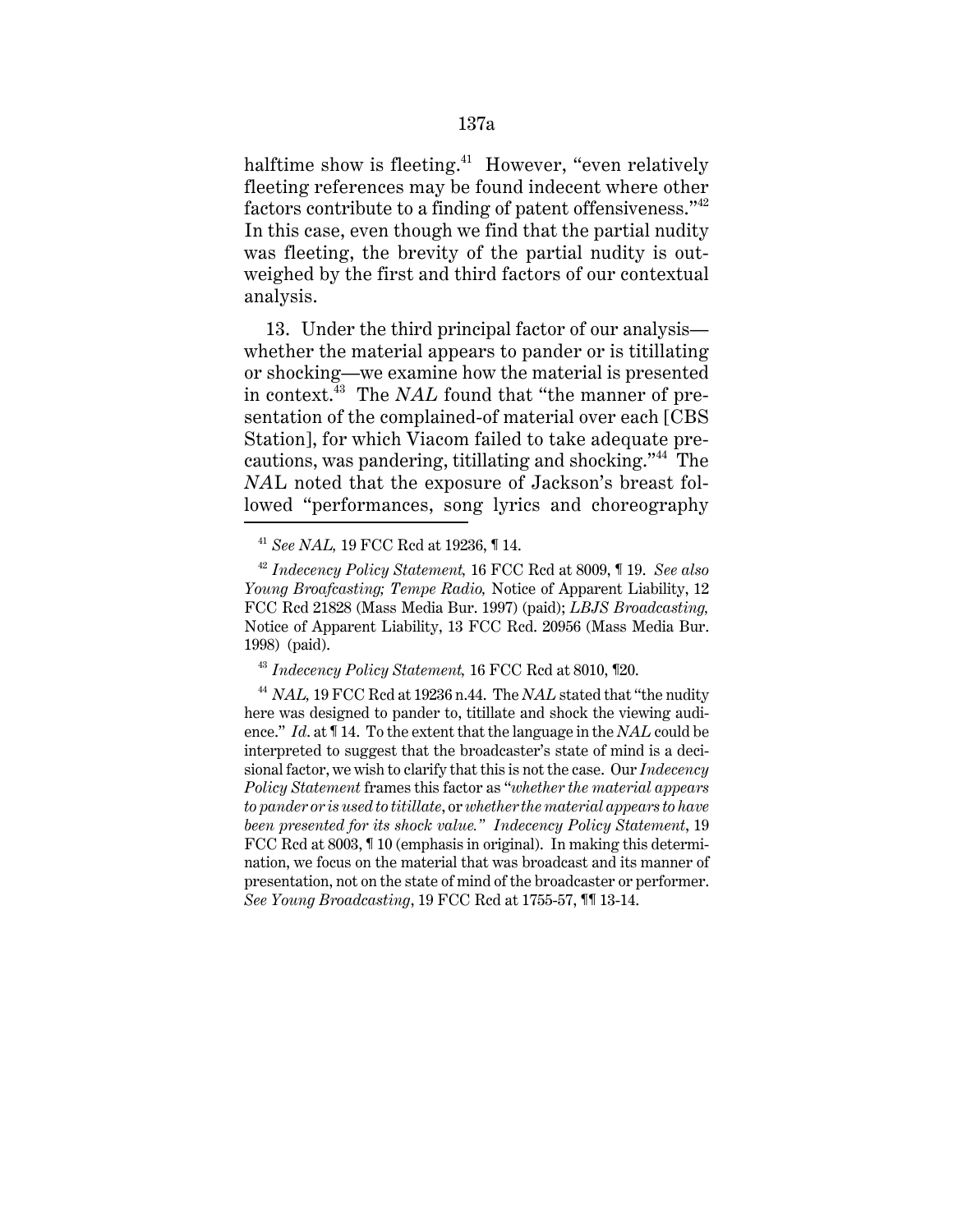[that] discussed or simulated sexual activities."<sup>45</sup> Jackson's opening song contained repeated references to a man's "nice package" that she was "gonna have to ride . . . tonight"—slang references to male sexual organs and sexual intercourse. The P. Diddy/Nelly performance also contained sexual references, emphasized by Nelly's crotch-grabbing gestures. Likewise, the duet by Jackson and Timberlake of "Rock Your Body" contained repeated references to sexual activities<sup>46</sup> and choreography in which Timberlake grabbed Jackson, slapped her buttocks, and rubbed up against her in a manner simulating sexual activity. These sexually suggestive perfor-

mances culminated in the spectacle of Timberlake ripping off a portion of Jackson's bustier and exposing her breast while he sang "gonna have you naked by the end of this song." Clearly, the nudity in this context was pandering, titillating and shocking to the viewing audience, particularly during a prime time broadcast of a sporting event that was marketed as family entertainment and contained no warning that it would include nudity.47 Contrary to CBS's contention, we do evaluate the nudity in context. The offensive segment in question did not merely show a fleeting glimpse of a woman's breast, as CBS presents it. Rather, it showed a man tearing off a portion of a woman's clothing to reveal her

<sup>45</sup> *NAL*, 19 FCC Rcd at 19236, ¶ 14.

<sup>46</sup> Timberlake sang the lyrics: "I've been watching you, I like the way you move, so go 'head and girl just do that ass-shakin' thing you do . . . I wanna rock your body, let me rock your body." Broadcast Videotape. *See also CBS Response*, Ex. 9 at 36-37; http://www. lyricsondemand.com/j/justintimberlakelyrics/rockyourbodylyrics.html.

 $47$  Indeed, CBS appears to concede that it was shocking, but maintains that "the 'costume reveal' was as much a shock to Viacom as to everyone else." *Opposition* at iii.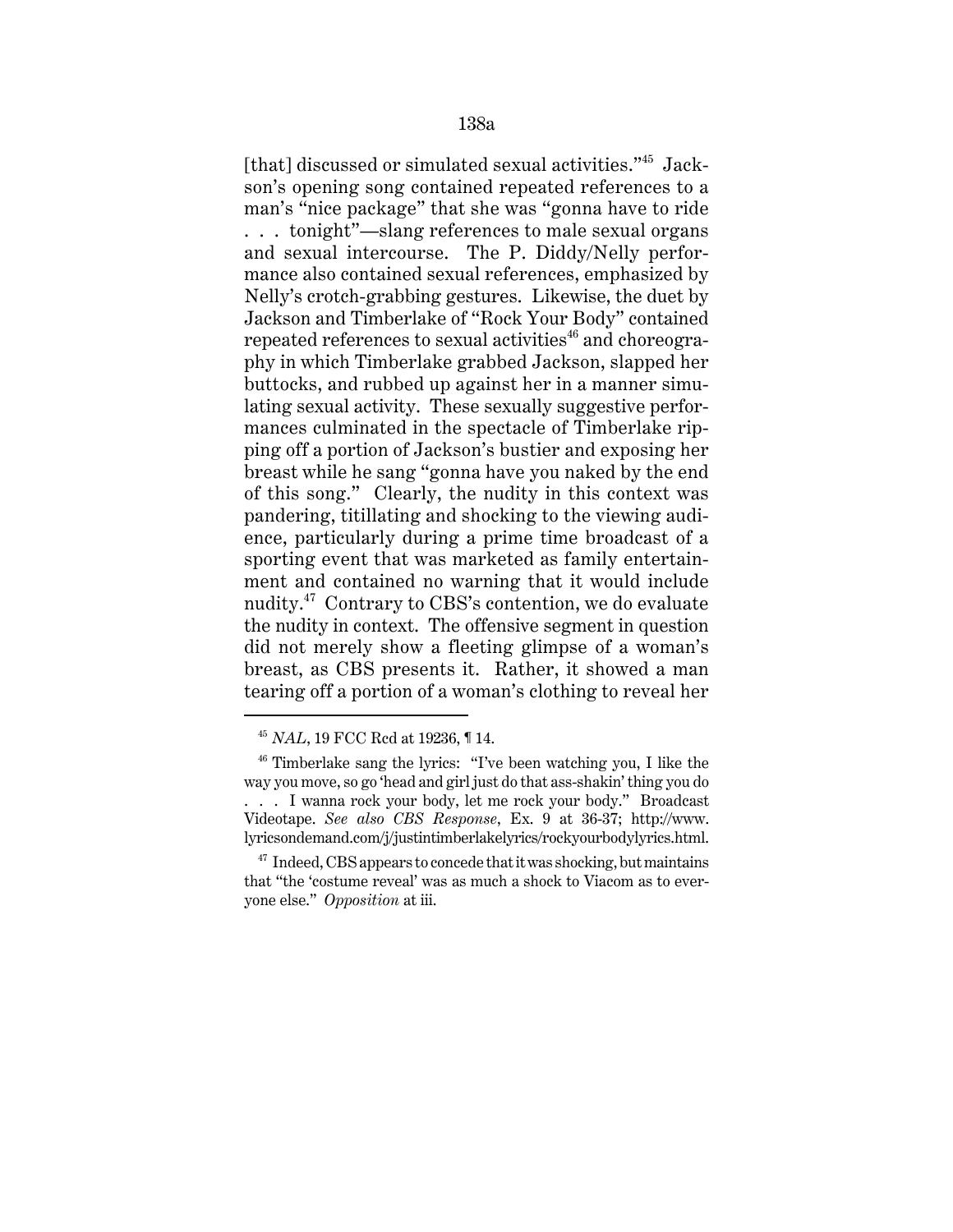naked breast during a highly sexualized performance and while he sang "gonna have you naked by the end of this song." From the viewer's standpoint, this nudity hardly seems "accidental," nor was it.<sup>48</sup> This broadcast thus presents a much different case than would, for example, a broadcast in which a woman's dress strap breaks, accidentally revealing her breast for a fraction of a second.

14. Accordingly, we conclude that the Super Bowl XXXVIII halftime show contained material that was graphic, explicit, pandering, titillating and shocking and, in context and on balance, was patently offensive under contemporary community standards for the broadcast medium and thus indecent. Although the patently offensive material was brief, its brevity is outweighed in this case by the first and third factors in our contextual analysis. The complained-of material was broadcast within the 6 a.m. to 10 p.m. time frame relevant to an indecency determination under Section 73.3999 of the Commission's rules, $49$  and is therefore legally actionable.

15. *Whether Violation was "Willful."* CBS argues that, if it did air indecent programming, its violation was "accidental" rather than "willful" and therefore cannot be sanctioned under section 503(b)(1) of the Act. In support of this argument, CBS cites definitions of "willful" from criminal and copyright law cases. $50$  These defini-

<sup>48</sup> *See CBS Response* at Ex. 7 and Ex. 8. Whether this nudity was planned or foreseeable by CBS and the stations that broadcast it is a distinct issue that is addressed below in the discussion of the "willfulness" factor.

<sup>49</sup> 47 C.F.R. § 73.3999.

<sup>50</sup> *See Opposition* at 37-38.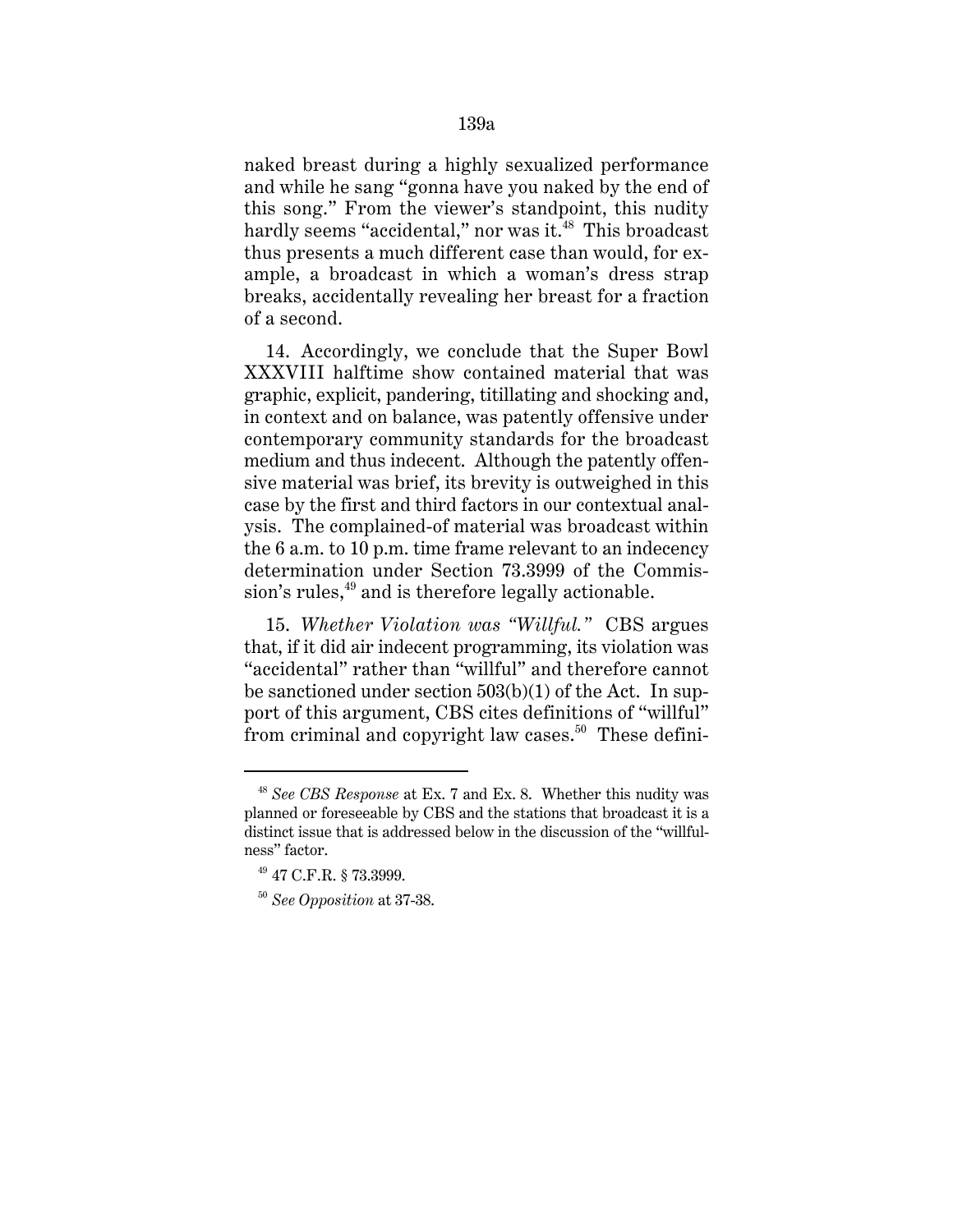tions, however, are inapposite. Rather than borrowing definitions from unrelated areas of law, the Commission appropriately applies the definition of "willful" that appears in the Communications Act. Section 312(f)(1) of the Act defines "willful" as "the conscious and deliberate commission or omission of [any] act, irrespective of any intent to violate" the law.<sup>51</sup> As discussed in detail below, CBS acted willfully because it consciously and deliber-

<sup>&</sup>lt;sup>51</sup> The Conference Report to the 1982 amendment to the Act that added this definition stated: "Willful means that the licensee knew he was doing the act in question, regardless of whether there was an intent to violate the law." H.R. Rep. No. 97-765, 97th Cong. 2d Sess. 51 (1982). The Conference Report also makes it clear that this definition applies to section 503(b) of the Act as well as section 312. *See Southern California Broadcasting Co.*, Memorandum Opinion and Order, 6 FCC Rcd 4387, 4388 (1991). CBS initially acknowledges that "the Commission has held that in order to satisfy the willfulness requirement, the purported offender need not intend to violate the Act or an FCC rule, or even be aware the action in question constitutes a violation." *Opposition* at 36. Yet on the next page of its Opposition it urges us to apply criminal cases in which the scienter requirement has been held to require "an act done with a bad purpose" or an "evil motive." *Id*. at 37. Clearly, those cases have no application in interpreting the willfulness requirement in a regulatory statute authorizing the imposition of administrative sanctions. We disagree with CBS's contention that criminal law definitions of "willful" are apt because 18 U.S.C. § 1464 is a criminal statute. *Id*. In *Pacifica*, the Supreme Court declined to consider questions relating to possible application of section 1464 as a criminal statute in upholding a broadcast indecency forfeiture imposed by the Commission. *FCC v. Pacifica Foundation*, 438 U.S. 726, 739 n.13 (1978) ("the validity of the civil sanctions [authorized under the Act] is not linked to the validity of the criminal penalty."). Likewise, we reject CBS's suggestion that the First Amendment requires statutes imposing civil penalties on speech to be interpreted to include the same scienter requirement as those imposing criminal penalties. *Opposition* at 38, citing *United States v. X-Citemen*t *Video, Inc.,* 513 U.S. 64, 77-78 (1994), *Smith v. California,* 361 U.S. 147 (1959), and *United States v. Reilly,* 2002 WL 31307170 (S.D.N.Y. 2002).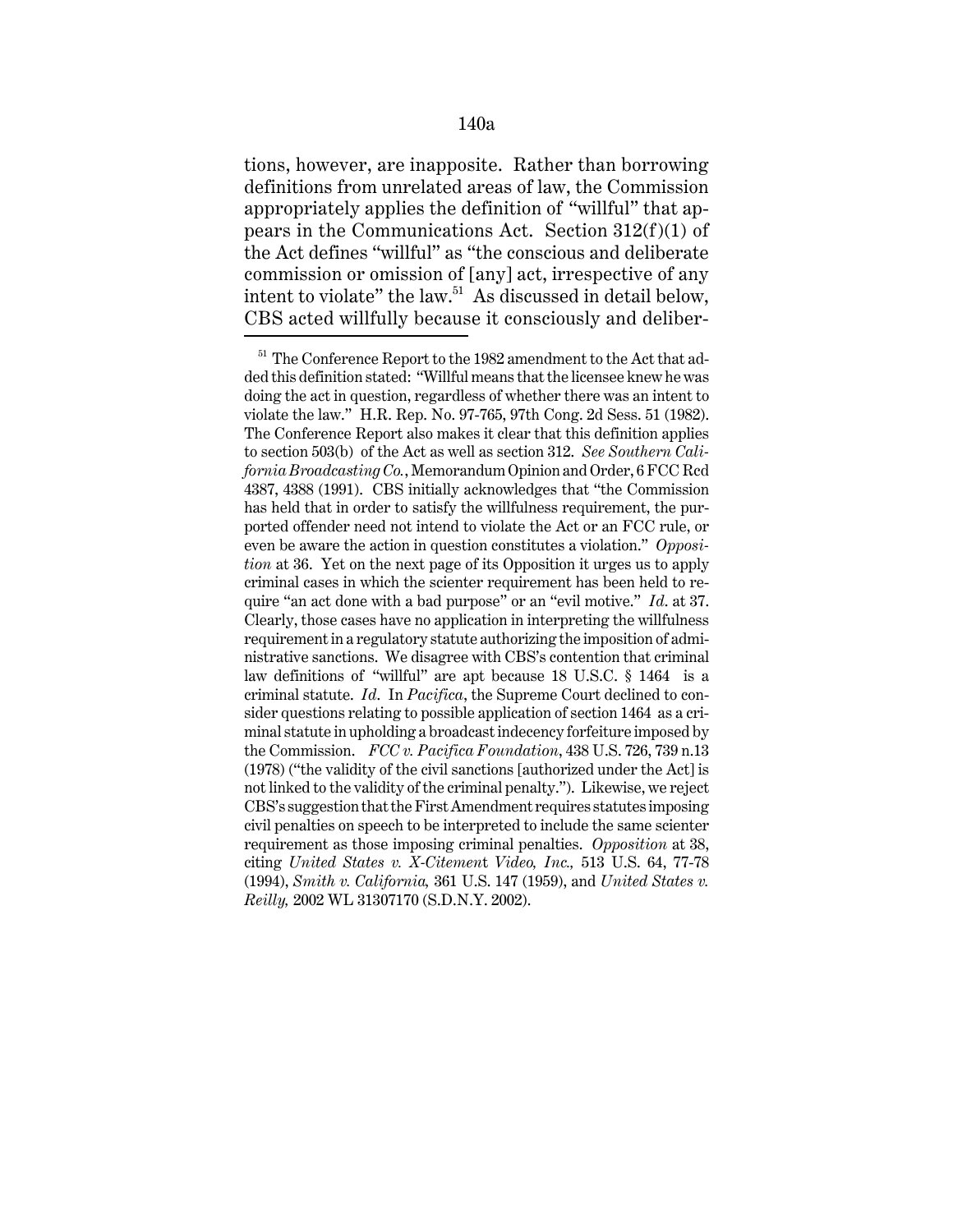ately broadcast the halftime show, whether or not it intended to broadcast nudity, and because it consciously and deliberately failed to take reasonable precautions to ensure that no actionably indecent material was broad $cast.<sup>52</sup> CBS also is vicariously liable for the willful ac$ tions of the performers under the doctrine of respondeat superior.

16. The Commission's forfeiture authority was enacted "to impel broadcast licensees to become familiar with the terms of their licenses and the applicable Rules, and to adopt procedures, including periodic review of operations, which will insure that stations are operated in substantial compliance with their licenses and the Commission's Rules."53 The obligation of licensees to

<sup>&</sup>lt;sup>52</sup> We note that application of this standard to CBS does not "impose a strict liability requirement on protected speech." *Opposition* at 38, *citing Gertz v. Robert Welch, Inc.*, 418 U.S. 323 (1974). The Supreme Court held in *Gertz* that "the States should retain substantial latitude in their efforts to enforce a legal remedy for defamatory falsehood injurious to the reputation of a private individual," so long as they do not impose liability without fault. *Id*. at 345-46. As discussed *infra*, CBS clearly is at fault for broadcasting actionably indecent material during the Super Bowl telecast. We also note that CBS's reliance on *Saxe v. State College*, 240 F.3d 200, 206 (3d Cir. 2001), as holding that willful indifference is a legally insufficient basis for punishing speech, is misplaced. *See Opposition* at 38. *Saxe* held that a school district policy prohibiting "harassing" speech was unconstitutionally overbroad because it was not limited to vulgar or lewd speech or school-sponsored speech, and was not necessary to prevent substantial disruption or interference with the rights of students or the conduct of the school. The court did not address the intent required to impose liability for expressive speech or conduct under the First Amendment.

<sup>53</sup> *Crowell-Collier Broadcasting Corp.*, Memorandum Opinion and Order, 44 FCC 2444, 2449 (1961) (violation due to erroneous advice from the station's competent engineering consultant warrants a forfeiture).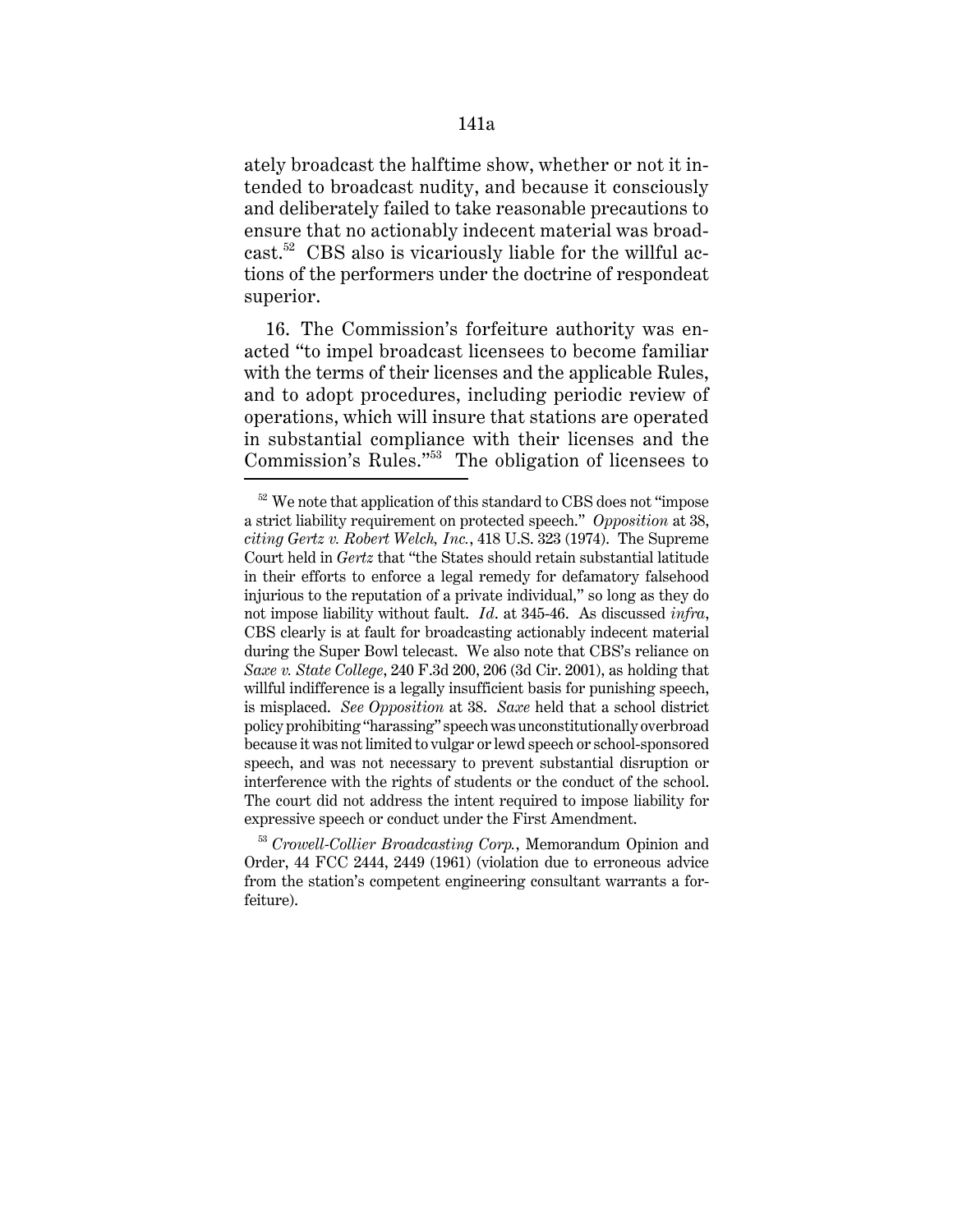adopt measures to ensure compliance with the Act and the Commission's rules has particular force when it comes to broadcasters' responsibility for the programming that they broadcast to the public. Under well-established principles of broadcast regulation, "[b]roadcast licensees must assume responsibility for all material which is broadcast through their facilities," and that "duty is personal to the licensee and may not be delegated."<sup>54</sup>

17. CBS claims that it had no advance knowledge that Timberlake planned to tear off part of Jackson's clothing to reveal her breast. Even assuming that this claim is true, however, we do not believe that this relieves CBS from responsibility for the indecent material that it broadcast. Rather, the record reveals that CBS was acutely aware of the risk of unscripted indecent material in this production, but failed to take adequate precautions that were available to it to prevent that risk from materializing.

<sup>54</sup> *Report and Statement of Policy re: Commission en banc Programming Inquiry*, 44 FCC Rcd 2303, 2313 (1960). *See also Yale Broadcasting Co. v. FCC*, 478 F.2d 594 (D.C. Cir.), *cert. denied*, 414 U.S. 914 (1973) (affirmed action of Commission reminding broadcast licensees of their duty to have knowledge of the content of their programming and on the basis of this knowledge to evaluate the desirability of broadcasting music dealing with drug use); *Gaffney Broadcasting, Inc.,* 23 2d 912, 913 (1970) ("licensees are responsible for the selec-tion and presentation of program material over their stations, including . . . acts or omissions of their employees"); *Alabama Educational Television Commission,* 50 FCC 2d 461, 464 (1975) (AETC lost its license in part because it failed to maintain exclusive authority over all of its programming decisions); *WCHS-AM-TV Corp.,* 8 FCC 2d 608, 609 (1967) (maintenance of control over programming is a most fundamental obligation of the licensee).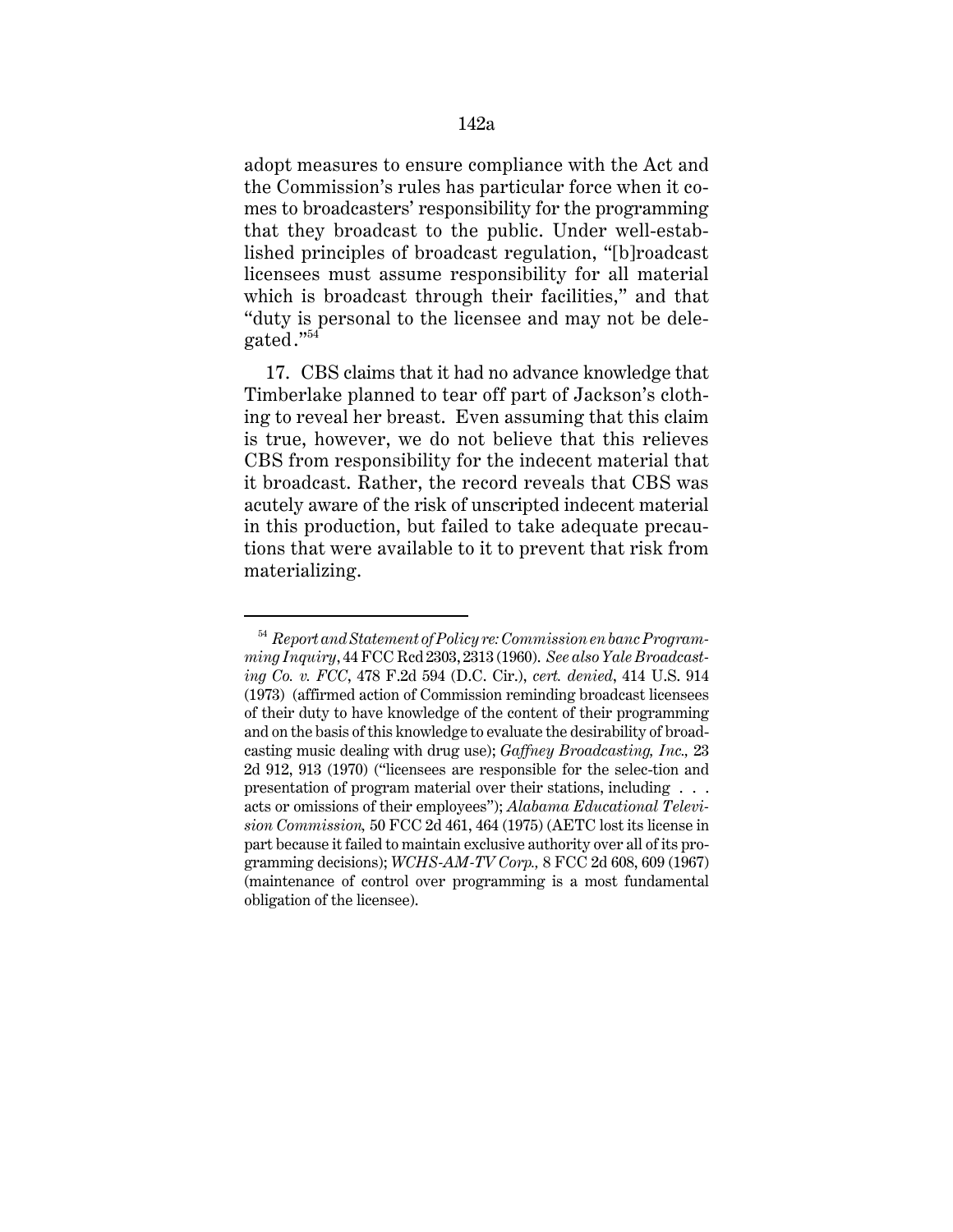18. It is disingenuous for CBS to argue that "the 'costume reveal' was as much a shock to Viacom as to everyone else."55 CBS clearly recognized that the live broadcast of the Super Bowl halftime show posed a significant risk that indecent material would be aired. The extensive planning and preparation for the show highlighted this risk. CBS knew that MTV, the corporate affiliate that was producing the show, was seeking to push the envelope by, among other things, including sexually provocative performers and material.<sup>56</sup> In fact, the NFL expressed concerns about whether the planned halftime show might be heading in too risqué a direction and rebuffed MTV's desire to feature one performer because of a prior incident in which the performer unexpectedly removed her clothes during a national telecast of an NFL event.<sup>57</sup> MTV sought to overcome the NFL's objections to another performer by offering assurances that it would exercise control over her wardrobe and actions, despite its own doubts about its ability to do so.<sup>58</sup>

<sup>55</sup> *Opposition at* iii.

<sup>56</sup> *See, e.g.*, *CBS Response*, App. B-C at Bates stamped pgs. 18, 176, 219, 314, 1175, 1229, 1456. *See also Super Bowl NAL*, 19 FCC Rcd at 19238-39 ¶ 19 (discussing MTV's promotion of the sexually-provocative nature of the halftime show by, *inte*r *alia*, posting on its website a news item entitled "Janet Jackson's Super Bowl Show Promises 'Shocking Moments,'" which quoted her choreographer Gil Dulduleo's prediction that her performance would include "some shocking moments."). Confidential Appendix 1.

<sup>57</sup> *See CBS Response*, App. B at Bates stamped pgs. 72, 96, 195, 218- 19. Confidential Appendix 2.

<sup>58</sup> *See CBS Response*, App. B at Bates stamped pgs. 123, 355, 447. Confidential Appendix 3.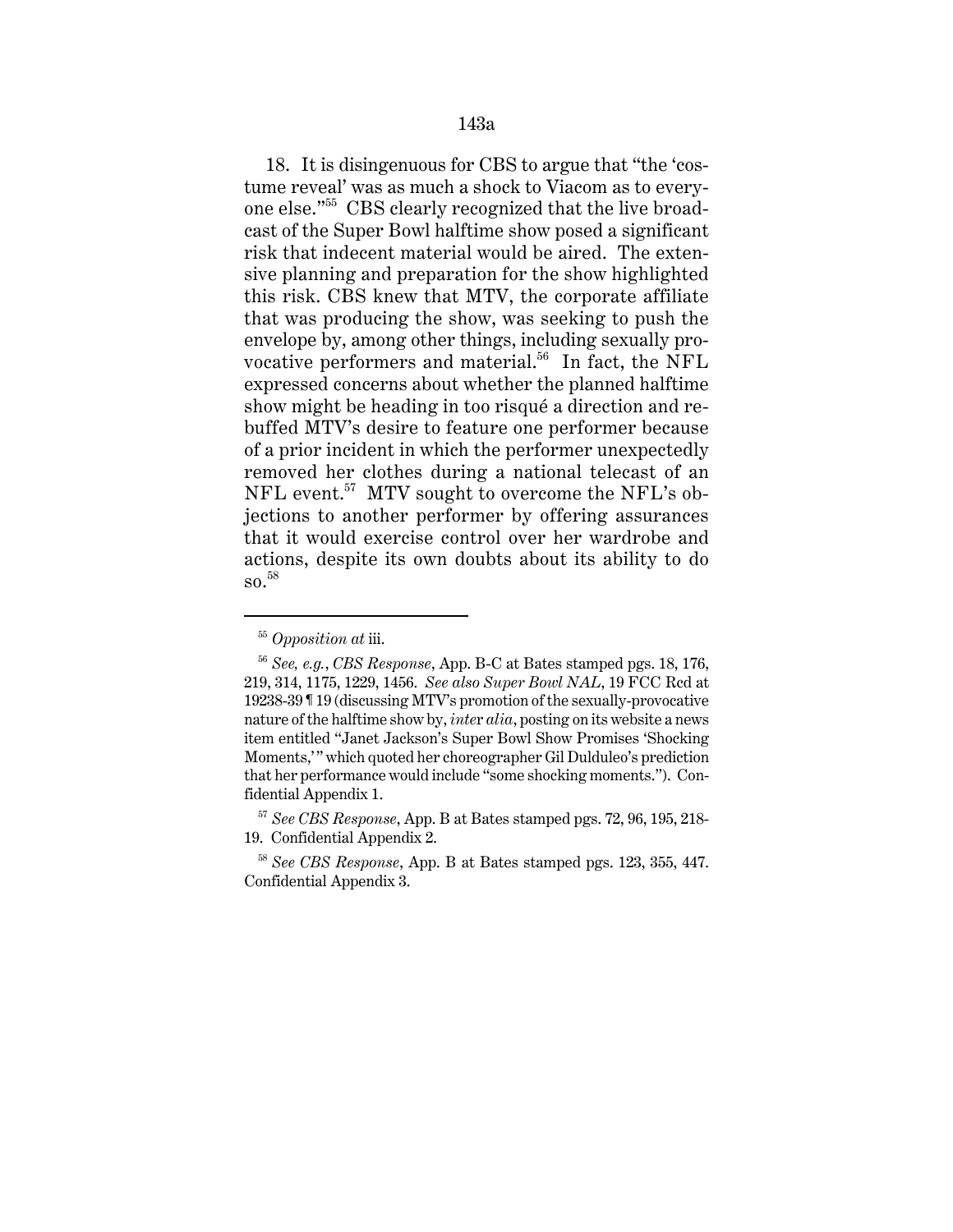19. CBS maintains that it selected Jackson and Timberlake "to minimize the possibility of the unexpected,"<sup>59</sup> but CBS was well aware that their selection did not obviate this risk. The NFL specifically expressed concerns to CBS about the costume that Jackson would wear during the halftime show. $60$  Moreover, the NFL raised concerns about Timberlake's scripted line "gonna have you naked by the end of this song" that anticipated the stunt resulting in the broadcast nudity.<sup>61</sup> There were other warning signs as well. In a January 28, 2004 news item posted on MTV's website, Jackson's choreographer predicted that Jackson's performance would include "some shocking moments" and said "I don't think the Super Bowl has ever seen a performance like this  $\ldots$  ."<sup>62</sup> Shortly before the game, one halftime show performer asked about the length of the audio delay, a question that MTV employees evidently recognized implied an intention to depart from the script. $63$  Further, MTV learned the morning of the Super Bowl telecast of plans

<sup>59</sup> *Opposition* at 18. *See CBS Response* at 9 (stating that Jackson and Timberlake were "proven, experienced talent").

<sup>60</sup> *See CBS Response*, App. B at Bates stamped p. 72. Confidential Appendix 4.

<sup>61</sup> *See CBS Response*, App. B at Bates stamped pgs, 39, 452-54. Confidential Appendix 5. *Cf. CBS Radio License, Inc. (WLLD(FM))*, Notice of Apparent Liability for Monetary Forfeiture, 15 FCC Rcd 23881, 23883, ¶ 8 (Enf. Bur. 2000) (given licensee's awareness of the actual language used in performers' recordings, it should have taken precautions to avoid airing actionably indecent material during a live, unscripted broadcast).

<sup>62</sup> *See Super Bowl NAL*, 19 FCC Rcd at 19238-39, ¶ 19; *CBS Response*, App. D at Bates stamped pgs. 2659.

<sup>63</sup> *See CBS Response*, App. B at Bates stamped p. 462. Confidential Appendix 6.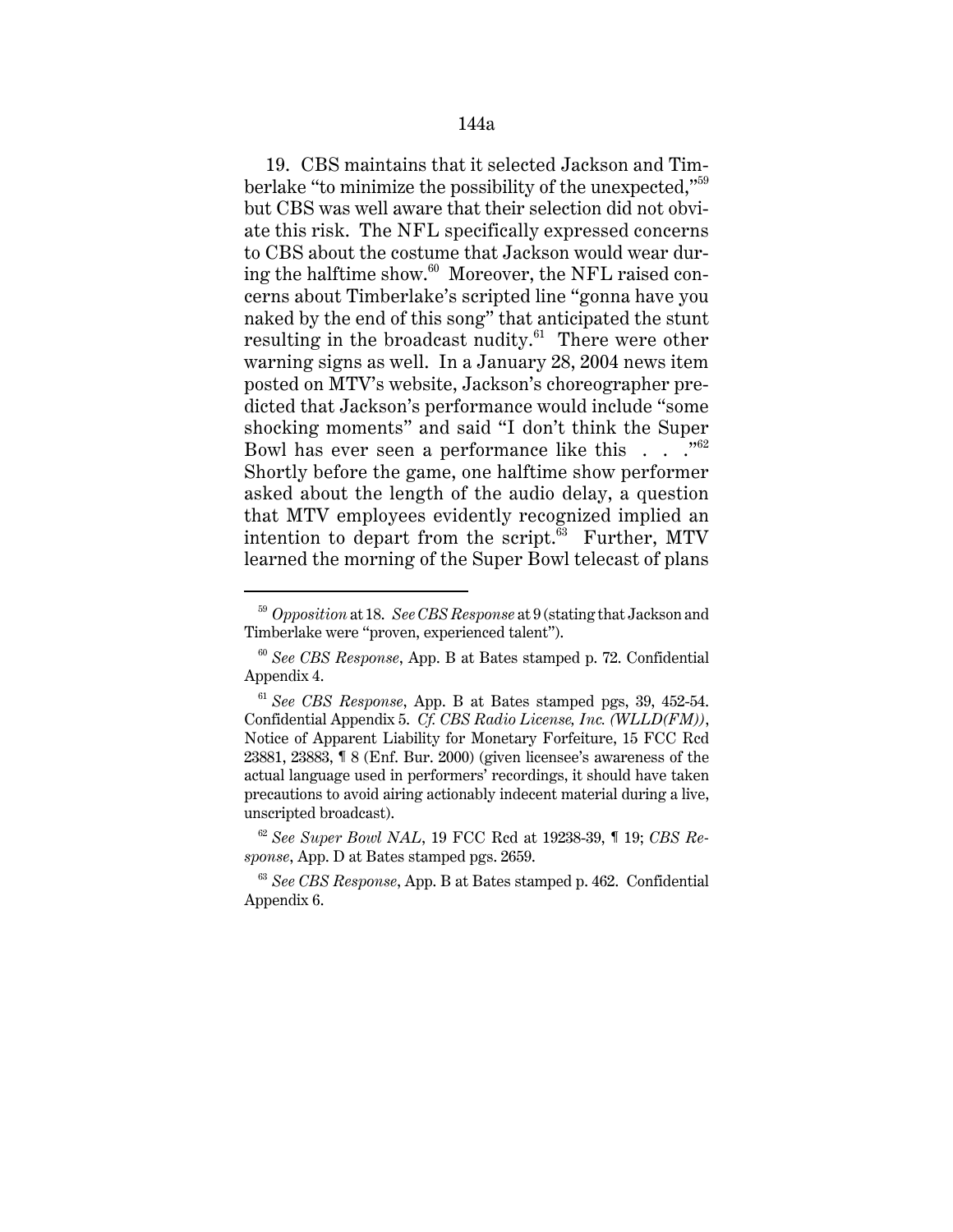to use tearaway cheerleading outfits for dancers in another halftime performance in connection with a scripted line ("I wanna take my clothes off") that is quite similar to Timberlake's line ("gonna have you naked by the end of this song"). $^{64}$  The record reflects CBS's awareness that there is always a risk that performers will ad-lib remarks or take unscripted actions, and that the risk level varies according to the nature of the performance.<sup>65</sup> In sum, there was a significant and foreseeable risk in a halftime show seeking to push the envelope and replete with sexual content that performers might depart from script and staging, and this is particularly true of Jackson and Timberlake given the sexually-provocative nature of their performance, the fact that it was promoted as "shocking," and the fact that it culminated with the scripted line "gonna have you naked by the end of this song."66 Based on examination of the record, we

<sup>64</sup> *See CBS Response,* App. B at Bates stamped p. 458. Confidential Appendix 7.

<sup>65</sup> *See CBS Response*, App. B at Bates stamped pgs. 503-04, 511, 527. Confidential Appendix 5, 8. *See also supra*, ¶ 4. The risk of departures from the script was heightened here not only by the suggestive lyrics, but also by the fact that the line which occasioned Jackson's nudity was the culminating one in the script; the record reflects both the performers' and the producers' desire for a high-impact grand finale to the show. Confidential Appendix 9.

<sup>66</sup> *See Super Bowl NAL*, 19 FCC Rcd at 19237, ¶ 17 n.54, *citing Complaints Against Various Broadcast Licensees Regarding Their Airing of the "Golden Globe Awards" Program*, 19 FCC Rcd 4975, 4979 (2004) (network could have anticipated that a recipient at a live award ceremony might use profanity because similar mishaps had occurred in the past). CBS points out that the *Golden Globe Awards Order* was released after the Super Bowl telecast, *Opposition* at 19, but the issue here is whether CBS could have anticipated an unscripted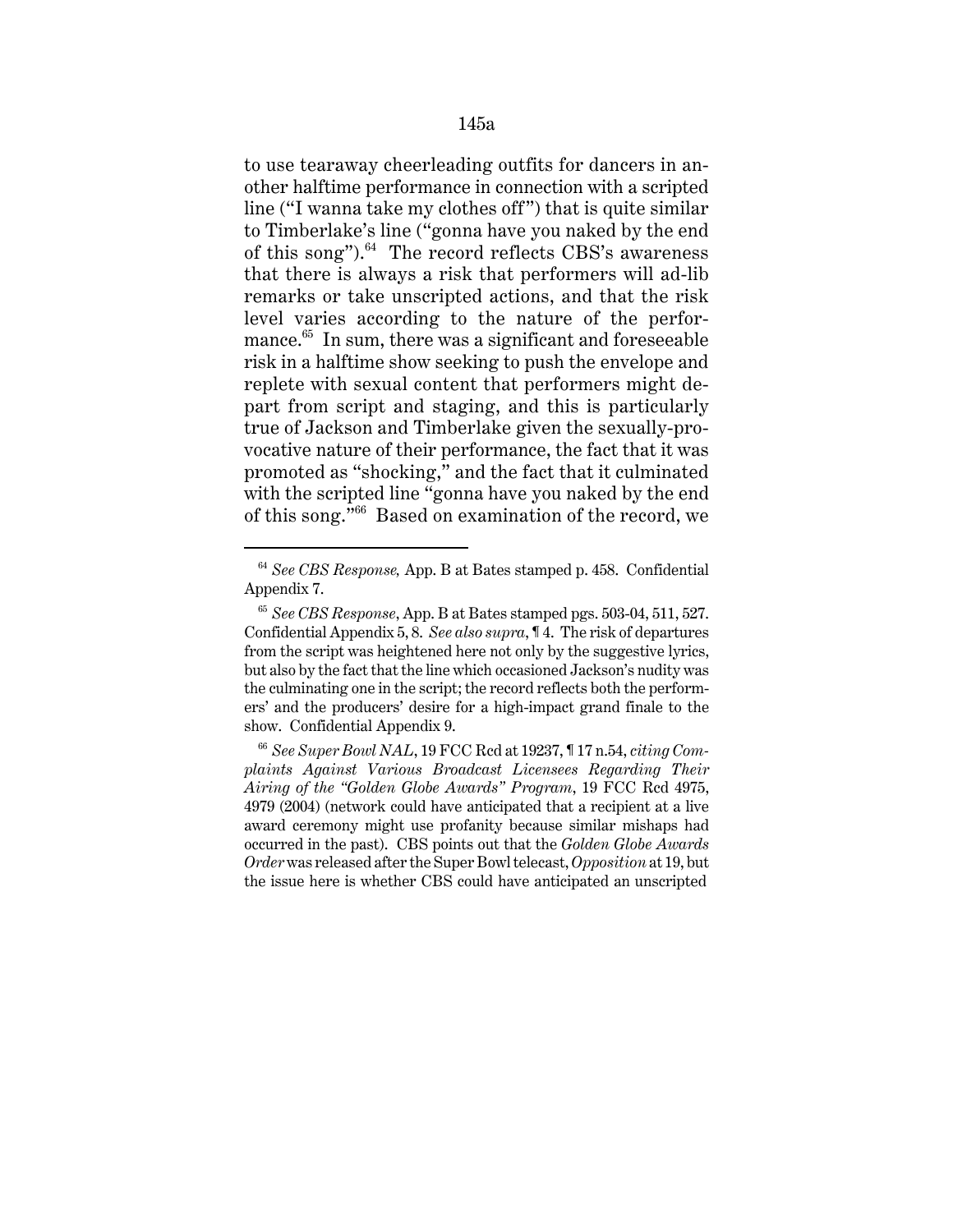# conclude that CBS recognized the high risk that this broadcast raised of airing indecent material. $67$

20. Examination of the record also reveals that CBS failed to take adequate precautions to prevent the airing of unscripted indecent material. Aware of the risk of visual and spoken deviations from the script and staging—that something spontaneous might occur or be said—CBS made a calculated decision. It chose to rely on a five-second audio delay that would enable it to bleep offensive language but would not enable it to block unscripted visual moments. Thus, it could not cut off Jackson's "costume reveal" when it occurred—and it had no expectation that it would be able to block any indecent images.68 Only *after* the Super Bowl halftime show —for the broadcast of the 2004 Grammy Awards—did CBS institute an audio *and* video delay "to ensure that no unexpected or unplanned video images would be

costume reveal, not whether it had notice of the *Golden Globe Awards Order*.

<sup>67</sup> *See, e.g., supra*, ¶¶ 2, 4 and n.4.

<sup>68</sup> *See Opposition* at 5 ("Historically, a five-second delay has been adequate to preclude the broadcast of any spontaneous or unplanned audio material. With such an arrangement, an individual from the broadcast standards department monitors the transmission of a live event and manually 'hits the button' to delete any objectionable material before it is broadcast. Although both the audio and visual transmission is delayed, five seconds does not provide sufficient time to edit video images. Accordingly, the precaution of a five-second delay could not prevent the broadcast of the unexpected images at the end of the halftime show.") (emphasis added). As indicated above, CBS also had reason to believe that its five-second audio delay might be inadequate to edit unscripted audio material during the halftime show. *See* note *63 supra* and accompanying text.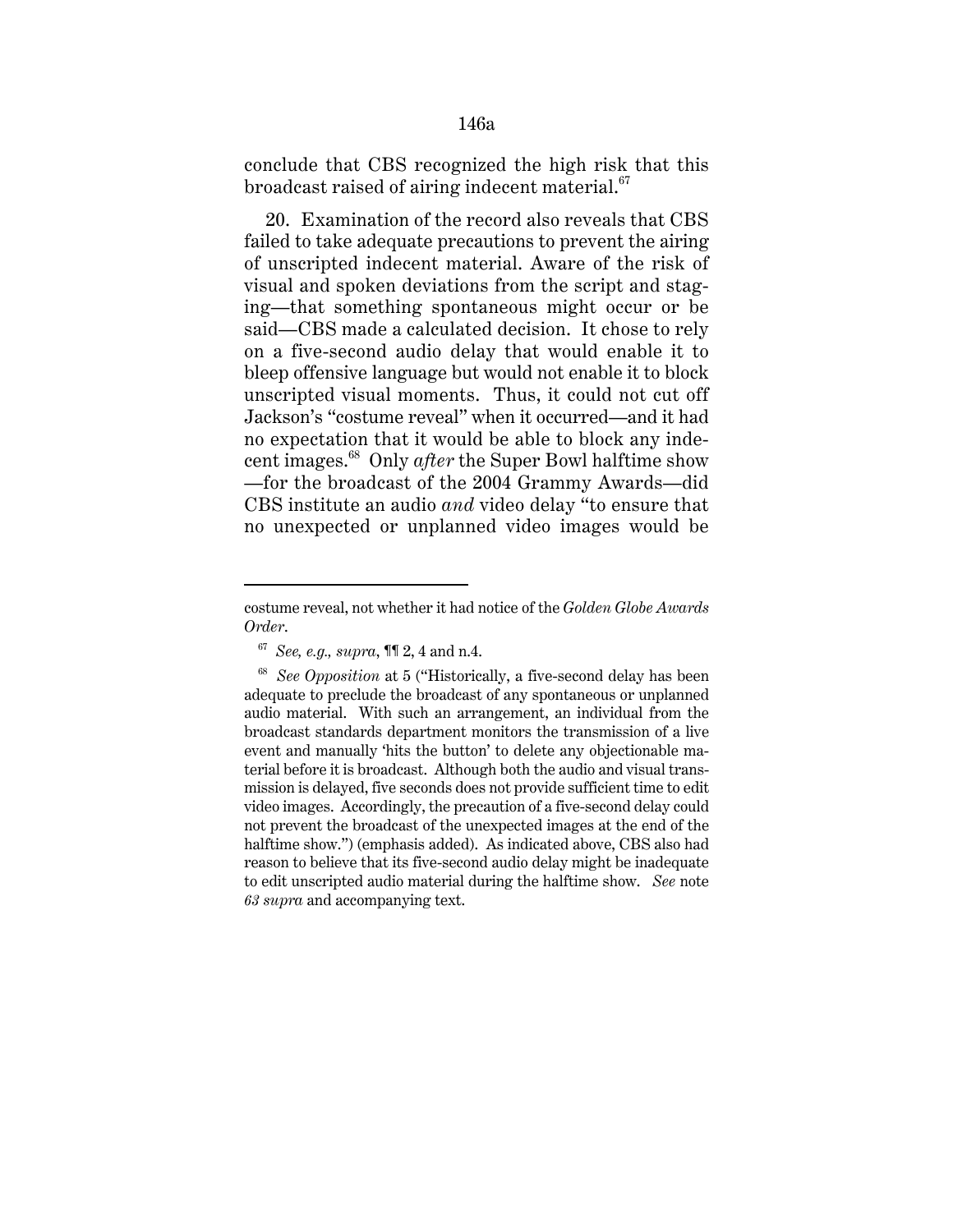broadcast."69 CBS asserts that the delay used for the 2004 Grammy Awards was "unprecedented."70 But CBS does not argue that use of a delay mechanism capable of editing video images during the Super Bowl halftime show would not have been feasible. The fact that use of such a delay mechanism would have been "far more technically complex and involved more broadcast standards staff to implement" than the delay that CBS actually used hardly excuses its omission under these circumstances.71 Furthermore, CBS also failed to adopt other precautions available to it. For example, MTV's agreements with the performers did not require them to conform to the script or to CBS's broadcast standards and practices, notwithstanding the fact that MTV's agreement with the NFL contained provisions to this effect. $72$  In addition, the record contains no evidence that MTV or CBS communicated CBS's broadcast standards and practices to Jackson, Timberlake, or Jackson's choreographer before the show, despite the highly sexualized nature of the performances and the fact that MTV's contract with the NFL required MTV to communicate those standards and practices to all performers.<sup>73</sup>

<sup>72</sup> *CBS Response*, App. B-C at Bates stamped pgs. 168-72, 431-34, 2152-2332, 2336-42, 2469. Confidential Appendix 10. CBS did not provide an executed agreement for either Jackson or Timberlake in response to the LOI, but none of the contract drafts provided by CBS refers to a script or to broadcast standards and practices. The executed agreement for Jackson's choreographer likewise contains no such references.

<sup>73</sup> See Confidential Appendix 10. Because CBS's failure to take reasonable precautions to prevent the broadcast of actionably indecent

<sup>69</sup> *CBS Response* at 5.

<sup>70</sup> *Id*. at 5, n.13.

<sup>71</sup> *CBS Response* at 5, n.13.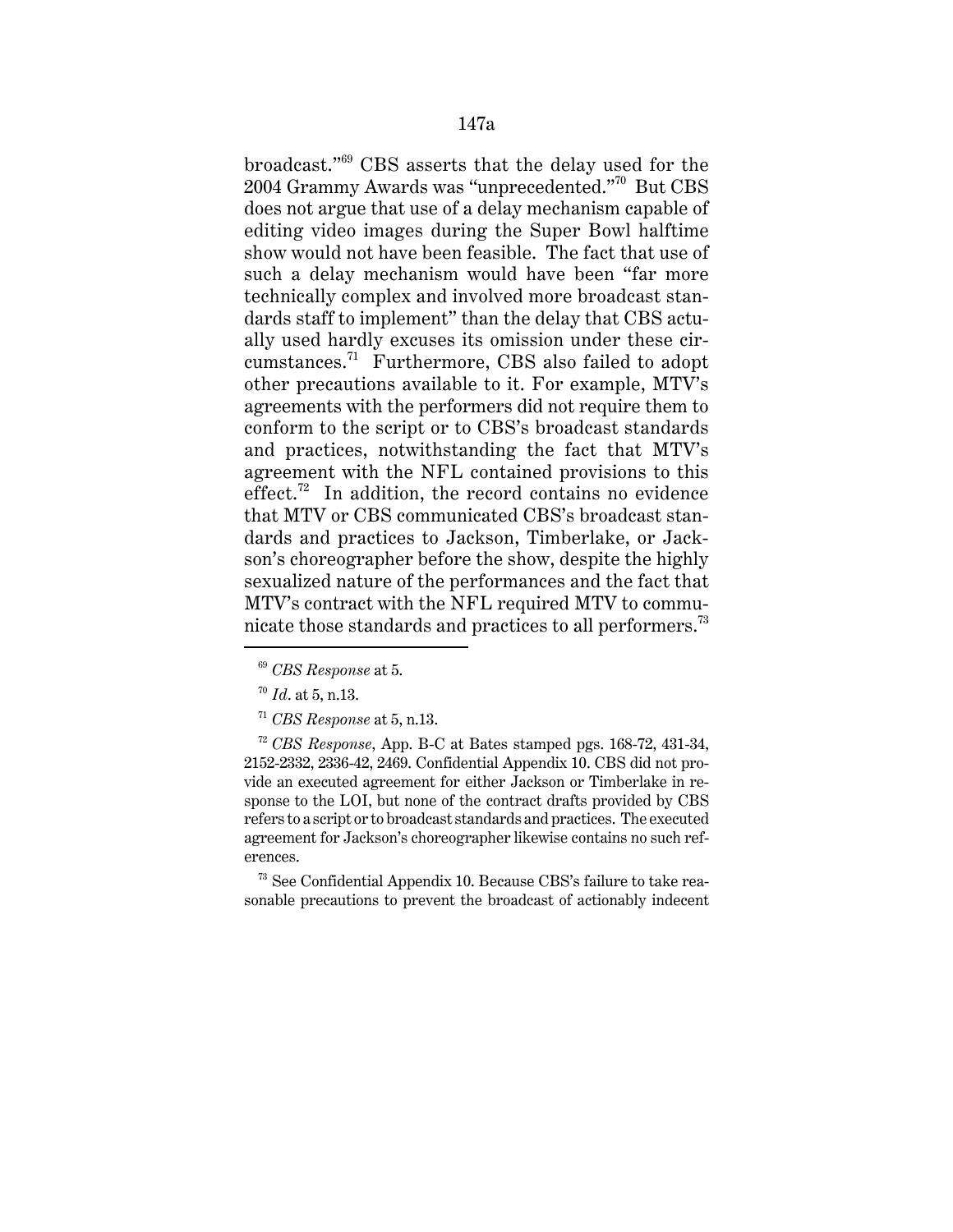### 148a

21. CBS also overstates the level of care it exercised in overseeing the halftime production. Critically, it failed to investigate Jackson's choreographer's "shocking moments" prediction, which was posted on MTV's website, despite CBS's concern about unscripted remarks or actions.<sup>74</sup> In addition, contrary to its conten-

material was conscious and deliberate, its reliance on *Mega Communications of New Britain Licensee, L.L.C.*, 19 FCC Rcd 11373 (Enf. Bur. 2004), is misplaced. *See Opposition* at 36, n.57 ("The same result should apply here, where Viacom took all reasonable precautions based on past experience—*including inspecting Ms. Jackson's costume*—but an unforeseeable violation nevertheless occurred."). The Bureau held in *Mega* that a licensee did not commit a willful violation of the Commission's antenna structure fencing requirements because it conducted regular inspections in compliance with those requirements and "the problem occurred shortly after an inspection by Mega." As the above discussion indicates, however, CBS consciously failed to prevent the airing of indecent material. Moreover, the *Mega* case is distinguishable because it involved actions by a third party, not the licensee. *Vernon Broadcasting, Inc.*, Memorandum Opinion and Order, 60 RR 2d 1275 (1986) , illustrates this distinction. In *Vernon*, the Commission rescinded a forfeiture liability for a tower fencing violation as not willful, while affirming a liability for an unintentional violation of the public file rule. The distinction between the two situations was that the damage to the fence was caused by vandals, despite the station's regular process of inspections and repairs, whereas the public file violation arose from the station's own actions.

<sup>74</sup> *See* note 62 *supra* and accompanying text. CBS maintains that it interpreted the "shocking moments" quote innocently, stating that it believed the quote referred to Timberlake's surprise guest appearance, and that it "did not stand out because such hyperbolic language is not uncommon in the music world." *Oppositio*n at 7-8. As the Commission has indicated, CBS's explanation lacks credibility. *See NAL*, 19 FCC Rcd at 19239, n.64 ("at the start of the halftime segment, MTV included an onscreen credit for Timberlake, hardly a disclosure that would be made ten minutes before his appearance, had his participation in the program been the 'shocking moments' that it had publicized for days on its Internet site."). CBS's explanation also is dubious in light of the fact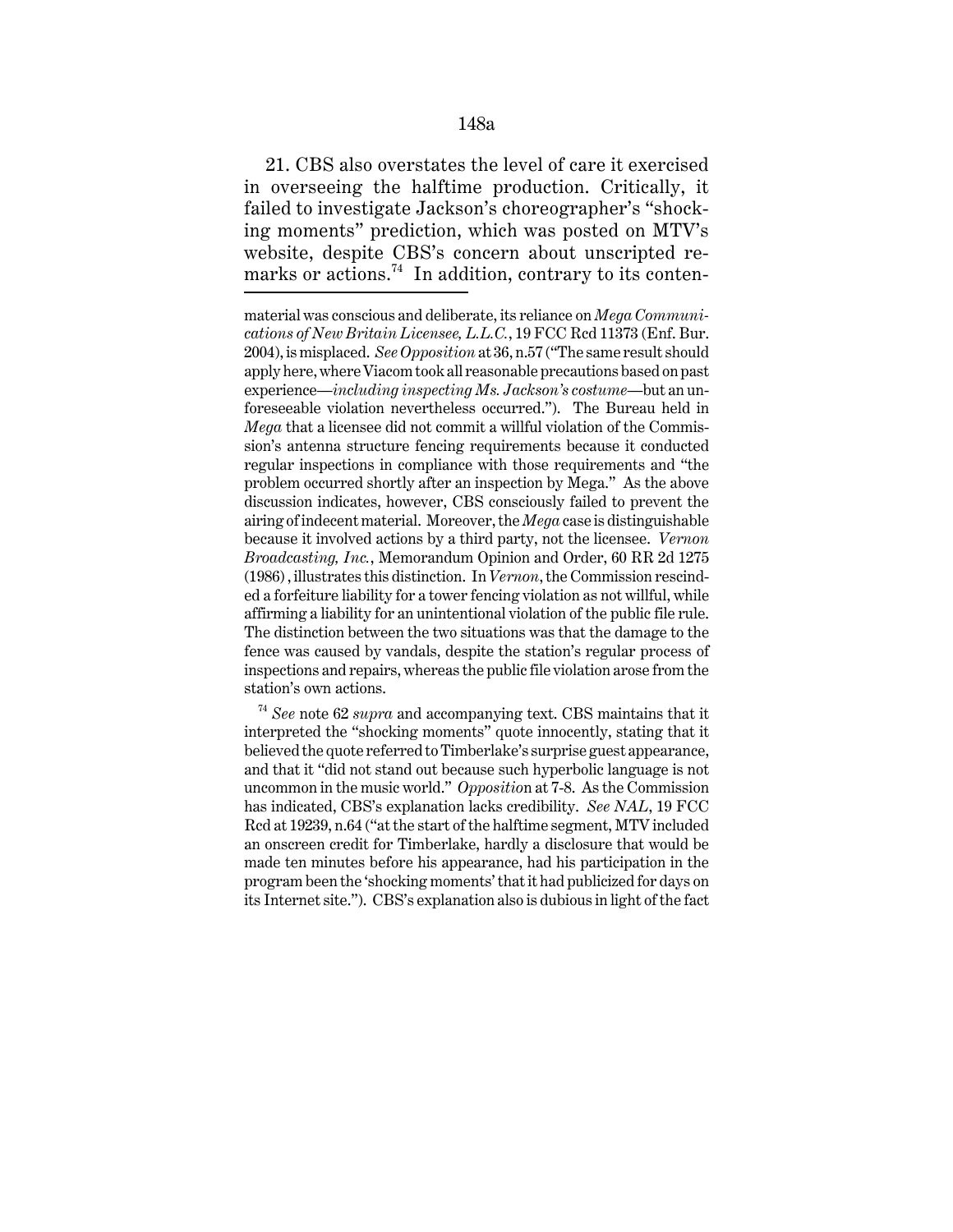tion,75 each aspect of the halftime show was not reviewed in advance by CBS's Program Practices Department. As stated above, MTV learned for the first time on the morning of the Super Bowl telecast of plans for dancers to use tearaway cheerleading outfits to act out the line "I wanna take my clothes off."76 It does not appear that these plans were reviewed by CBS's Program Practices Department because the rehearsals that CBS, MTV and NFL representatives reviewed occurred several days before the Super Bowl telecast, and the dancers were not in costume during the scene in question.<sup>77</sup>

22. Under these circumstances, we believe that CBS can and should be held responsible for the patently offensive material that it broadcast to a nationwide audience. A contrary result would permit a broadcast licensee to stage a show that "pushes the envelope," send that show out over the air waves, knowingly taking the risk that performers will engage in offensive unscripted acts or use offensive unscripted language, and then disavow responsibility—leaving no one legally responsible for the result. We believe that these are fully appropri-

that the quote referred to "moments" in the plural, whereas it would have been expected to refer to a "moment" if it only concerned Timberlake's appearance. CBS has never provided a statement from Jackson's choreographer to explain what he meant by the quote. But even accepting CBS's argument that the choreographer's comment may have been innocent hyperbole, it should at least have caused CBS to look into the matter, given the level of concern at CBS and the NFL about the edgy lyrics and the possibility of inappropriate script departures. CBS gives no indication that it did so.

<sup>75</sup> *Opposition* at 4. *See CBS Response* at 9-10.

<sup>76</sup> *See CBS Response*, App. B at Bates stamped p. 458.

<sup>77</sup> *See CBS Response* at 9, App. B at Videotapes 6, 8 (Jackson/Timberlake Dress Rehersal).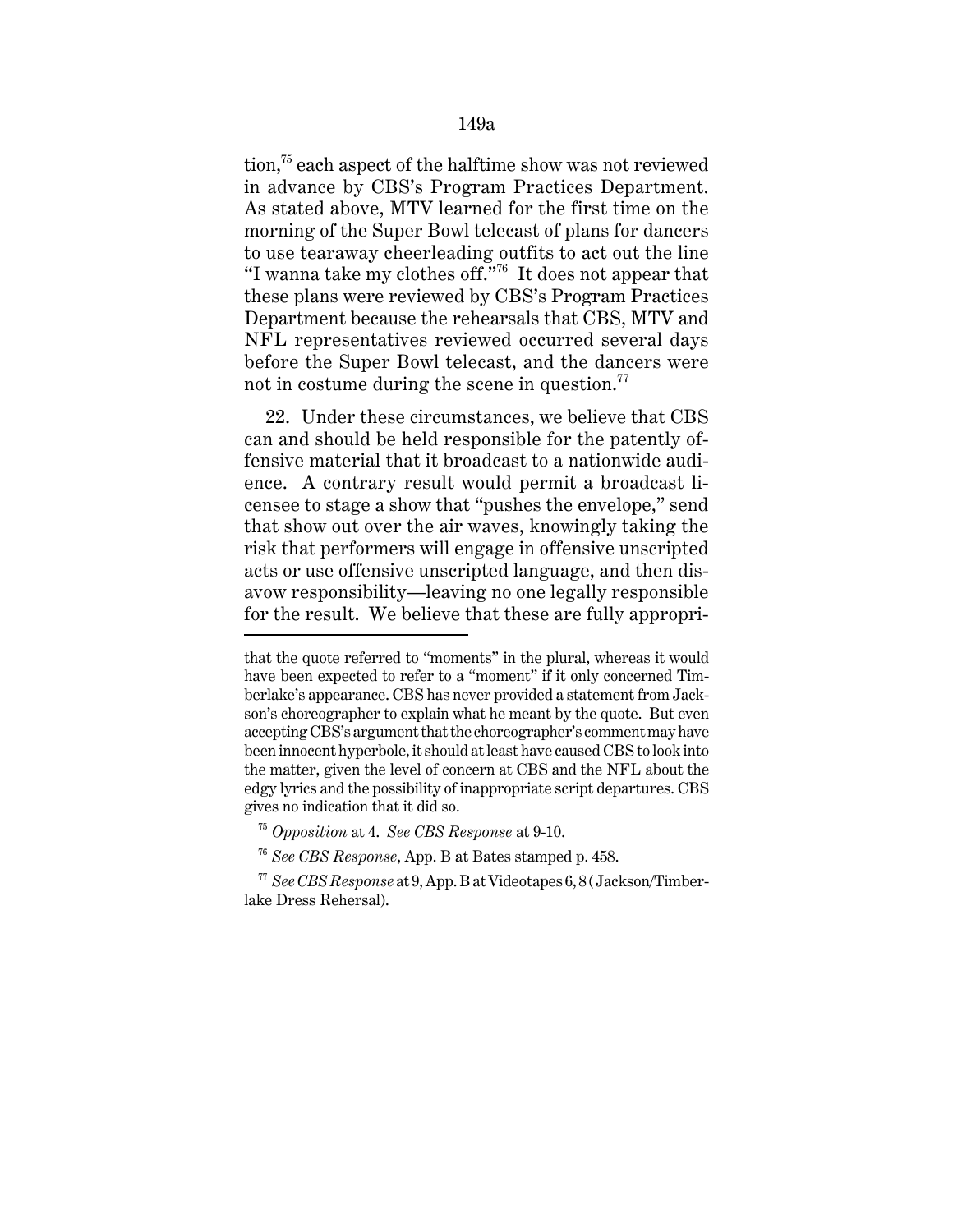ate circumstances for application of the "conscious and deliberate . . . omission" basis for finding "willfulness" incorporated by Congress into Section 503(b) of the Act.<sup>78</sup> Indeed, given the nondelegable nature of broadcast licensees' responsibility for programming and the means available to but declined by CBS to reduce the risk of the broadcast of indecent programming, it is difficult to conceive of a more appropriate context in which to apply that standard.

23. Further, CBS is legally responsible here for another reason; it is fully responsible for the actions of Jackson, Timberlake, and Jackson's choreographer under the doctrine of respondeat superior. "It is well established that traditional vicarious liability rules ordinarily make principals or employers vicariously liable for acts of their agents or employees in the scope of their authority or employment.<sup> $\overline{r}$ 79 The Commission has</sup> long held licensees responsible for the unauthorized acts of their agents under this doctrine.<sup>80</sup> Respondeat superior subjects a principal to vicarious liability when its agent-employee commits a tort while acting within the

 $78$  47 U.S.C. §  $503(b)(1)$ ; 47 U.S.C. §  $312(f)$ .

<sup>79</sup> *Meyer v. Holley*, 537 U.S. 280, 285 (2003) (citations omitted).

<sup>80</sup> *See Dial-a-Page, Inc.*, 8 FCC Rcd 2767 (1993), *recon. den.,* 10 FCC Rcd 8825 (1995) (rule violation resulting from employee error was fully attributable to licensee under doctrine of respondeat superior and "willful" within the meaning of § 503(b)(1) ); *Wagenvoord Broadcasting Co.*, 35 FCC 2d 361 (1972); *Eure Family Ltd. Partnership*, 17 FCC Rcd 7042, 7044 ¶ 7 (Enf. Bur. 2002) ("it is a basic tenet of agency law that the actions of an employee or contractor are imputed to the employer and 'the Commission has consistently refused to excuse licensees from forfeiture penalties where actions of employees or independent contractors have resulted in violations.'").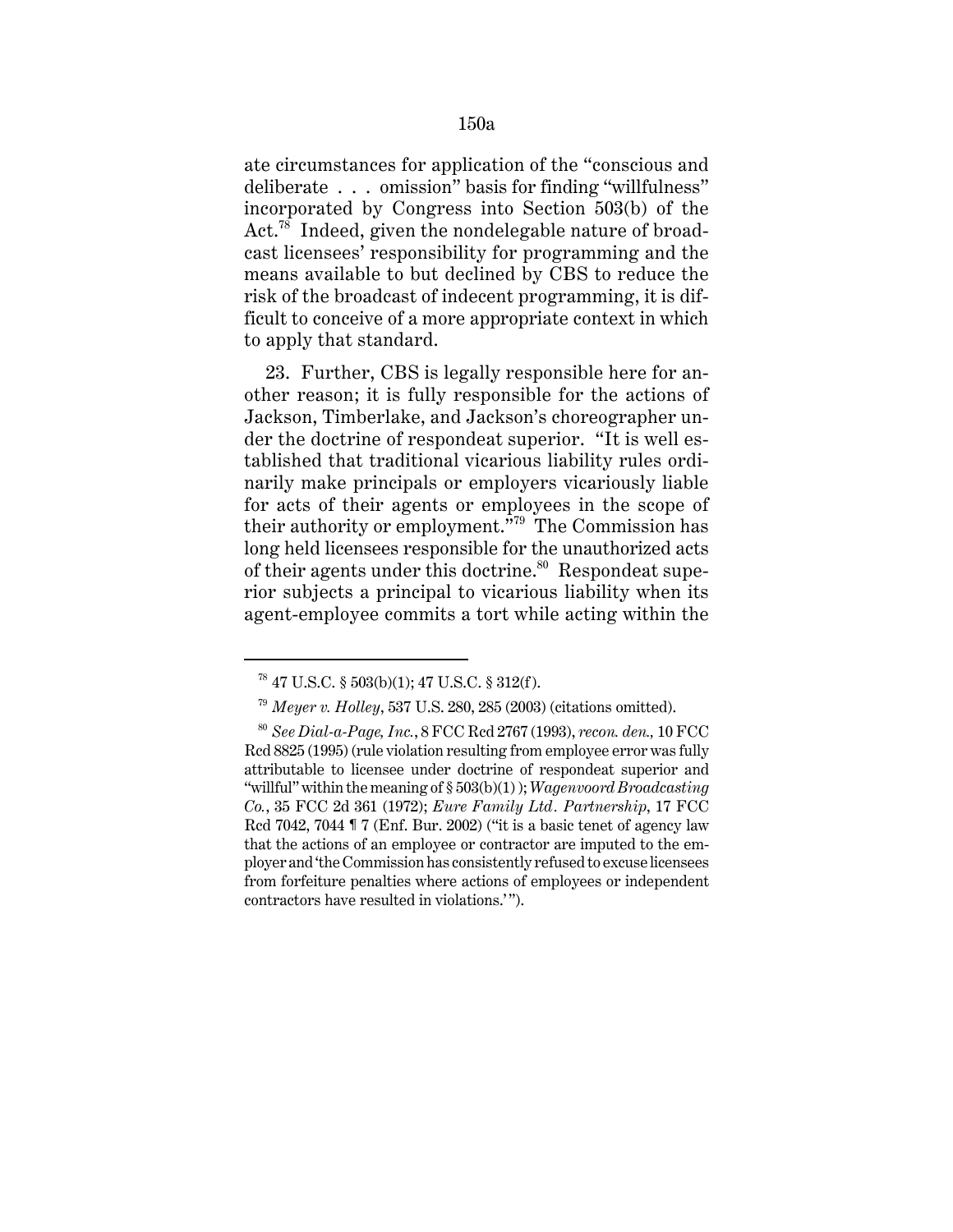scope of employment.<sup>81</sup> Whether an agent is an employee for purposes of respondeat superior depends on whether the agent is subject to the principal's control or right to control the performance of the work. $82$  An agent-employee acts within the scope of employment when performing work assigned by the employer or engaging in a course of conduct subject to the employer's control.<sup>83</sup>

24. It is appropriate to impose vicarious responsibility on CBS for the willful actions of Jackson, Timberlake, and Jackson's choreographer under the doctrine of respondeat superior. Even assuming arguendo that the corporate officers and other corporate employees of CBS and MTV did not act willfully within the meaning of section 503(b)(1), there is no question that the performers did. Timberlake's declaration acknowledges a premeditated plan for him to tear off part of Jackson's clothing during the performance. $^{84}$  Jackson, Timberlake, and Jackson's choreographer were CBS agents for the halftime show performance; Jackson and Timberlake entered into agreements with MTV (MTV and CBS at the time were both Viacom subsidiaries) to perform during the halftime show, and Gil Duldulao contractually

<sup>84</sup> *CBS Response* at Att. 8 ("At the end of the song, I attempted to perform a 'costume reveal' by removing a portion of Ms. Jackson's costume and revealing the undergarment beneath. I had neither the intention nor the knowledge that the reveal could expose her right breast. The decision to add the 'costume reveal' to the finale was made by Ms. Jackson and her choreographer after final rehearsals for the Halftime Show. They informed me just before the performance began.").

<sup>81</sup> *Restatement (Second) of Agency* § 219(l) (1957) (2nd Restatement). *See als*o *Restatement (Third) of Agency* § 7.07 (T.D. No. 5 2004) (3rd Restatement).

<sup>82</sup> 2nd Restatement § 220. *See also* 3rd Restatement § 7.07.

<sup>83</sup> 2nd Restatement § 228.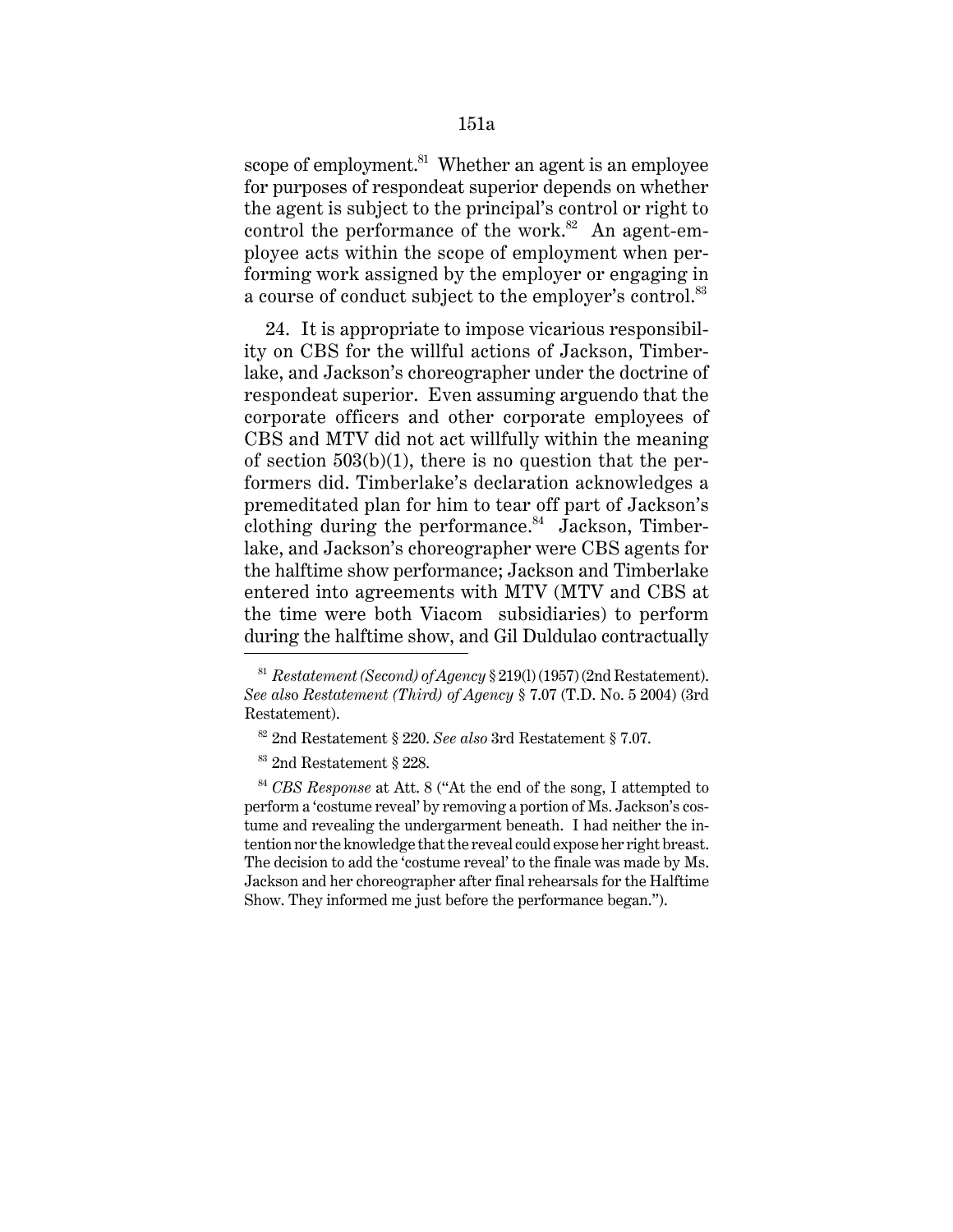agreed to choreograph the dance.<sup>85</sup> Based on examination of the record, we also believe that the three were CBS employees for purposes of applying the principle of respondeat superior. CBS had the right to control, and in fact exercised considerable control over, the halftime show:

Each aspect of the halftime show was scripted in advance and a script of the halftime show was reviewed by the CBS Program Practices Department. In addition, employees of CBS, MTV, and the NFL attended two full run-throughs of the halftime show on Thursday, January 29 to review the production. The run throughs were videotaped, and reviewed by representatives of CBS and the NFL. MTV producers then used the tape to individually review the rehearsal performances with the talent to instruct them on changes to be made in the actual performance on Super Bowl Sunday. Based on these procedures, certain changes were made to the show. For example, the costume worn by one of the dancers during the run-throughs was considered to be too revealing, and she was instructed to change it before the final show. There was also concern about some of the language, and changes were suggested . . . . Because Ms. Jackson was not in costume during the run-throughs, an executive producer subsequently checked to make

<sup>85</sup> *See CBS Response*, App. B-C at Bates stamped pgs. 168-72, 431-34, 2152-2332, 2336-42; 2nd Restatement § 1 ("Agency is a legal concept which depends upon the existence of required factual elements: the manifestation by the principal that the agent shall act for him, the agent's acceptance of the undertaking and the understanding of the parties that the principal is to be in control of the undertaking."), *cited in Meyer v. Holley*, 537 U.S. at 286.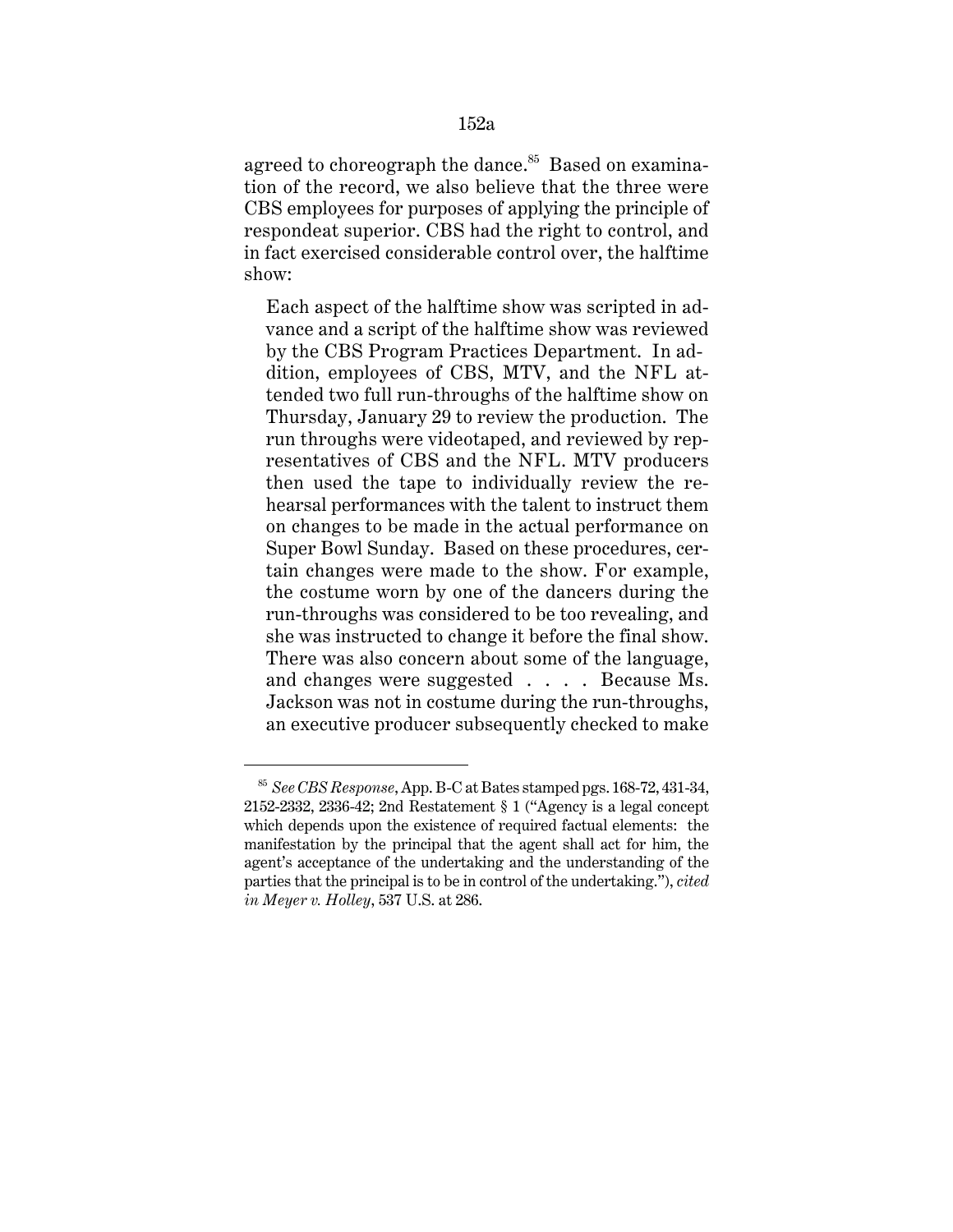sure that Ms. Jackson's wardrobe would conform to broadcast standards during the actual performance.  $86$ 

25. Thus, CBS exercised control over all aspects of the performers' conduct in the performance of the halftime show, including the script, staging and wardrobe used during the Jackson-Timberlake performance. Other factual indicia of control are present as well. CBS (through MTV) provided the set and set elements for the performance and dictated its time and place, as well as the time and place of production and press-related activities.87 Many courts have held entertainers to be employees for respondeat superior and other purposes under similar circumstances.<sup>88</sup> Finally, the performers'

<sup>86</sup> *CBS Response* at 9-10. Although CBS had the right to exercise control over the halftime show, and in fact exercised considerable control, there were, as discussed above, significant lapses in the level of care that it exercised in overseeing the halftime production. *See* para. 17-22. Those lapses in supervision do not, however, negate the fact that the performances were subject to CBS's control and that CBS was thus vicariously responsible for the performers' actions within the scope of their employment under the doctrine of respondeat superior. *See* note 87 *infra*.

<sup>87</sup> *Id*. at Bates-stamped pgs. 168-72, 431-34, 2336-42. *See* 2nd Restatement § 220; 3rd Restatement § 7.07 (relevant factual indicia of control include "whether the agent or the principal supplies the tools and other instrumentalities required for the work and the place in which to perform it").

<sup>88</sup> *See P.T. Barnum's Nightclub v. Duhamell*, 766 N.E.2d 729 (Ind. App. 2002) (referring to 2nd Restatement factors in affirming denial of summary judgment as to whether male exotic dancer was an employee for respondeat superior purposes where "the Club exercised some degree of control over Ajishegiri's work, particularly with regard to work hours, conditions, and regulations, and was in the business of displaying adult entertainers (primarily female), but did not dictate the stylistic aspects of Ajishegiri's performance"); *White v. Frenkel*, 615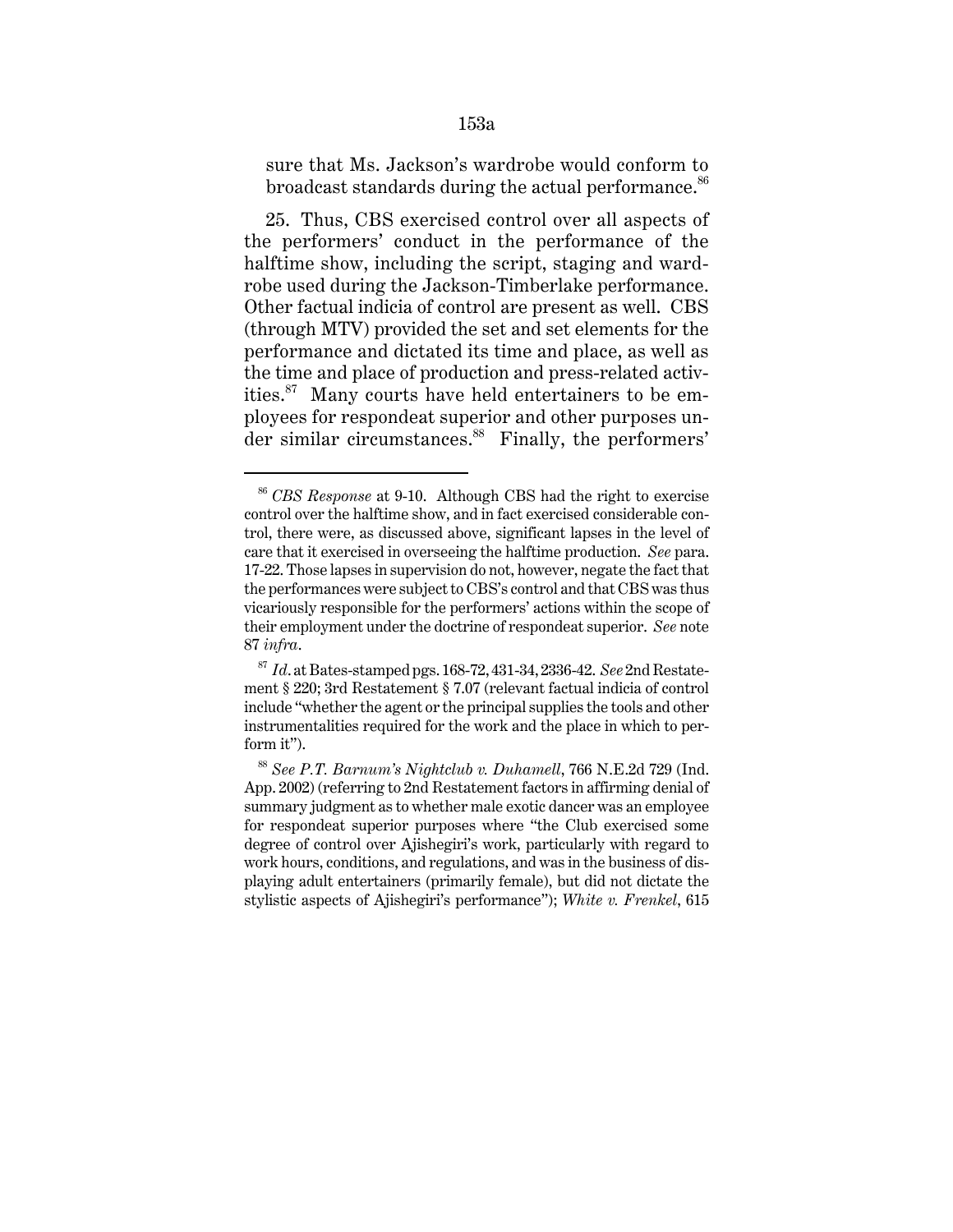actions were clearly within the scope of their employment. In this regard, the determining factor is not whether their actions were authorized by CBS but whether the performance was subject to CBS's control.<sup>89</sup> Put differently, their conduct was incident to the performance rather than "an independent course of conduct intended to serve no purpose of the employer."90 Accord-

<sup>89</sup> 2nd Restatement § 228.

 $90$  3rd Restatement § 7.07 ("an employee's conduct is outside the scope of employment when it occurs within an independent course of conduct intended to serve no purpose of the employer."). *See also id*. ("Alternative formulations avoid the use of motive or intention to

So.2d 535, 538-40 (La. App. 3 Cir. 1993) (professional wrestler was employee for respondeat superior purposes where, *inter alia*, promoter controlled who would win and who would lose wrestler's matches and had total control over who, where, and when wrestler wrestled); *Jeffcoat v. State Dept. of Labor*, 732 P.2d 1073, 1075-78 (Alaska 1987) (dancer was employee for purposes of state labor statute where, *inter alia*, club exercised some control over costumes and dances and total control over music and dancers' working hours); *Jack Hammer Assoc. v. Delmy Productions, Inc.*, 499 N.Y.S.2d 418, 419-20 (1st Dept. 1986) (actor was employee for purposes of determining availability of workers' compensation benefits where actor entered into a written contract for a stipulated sum for a term certain, time and place for his work was determined by production company, actor had to perform in a certain number of shows at specified times, and he had to follow a script and was subject to supervision of play's director). New York state courts have consistently held entertainers to be employees of the producers who engage them. *See Jack Hammer Assoc.*, 499 N.Y.S.2d at 419-20; *Challis v. Nat'l Producing Co.,* 88 N.Y.S.2d 731 (3d Dept. 1949) (circus clown); *Berman v. Barone*, 88 N.Y.S.2d 327, 328 (3d Dept. 1949) (ballet dancer and variety artist). *See also In re Sims*, 602 N.Y.S.2d 225 (3d Dept. 1993) (finding a sufficient degree of direction and control by a conductor who hired musicians for imposition of respondeat superior liability although supervision was not direct). Here, the performers' agreements contain choice-of-law provisions specifying New York law. *CBS Response* at Bates-stamped pgs. 168-72, 431-34, 2336-42.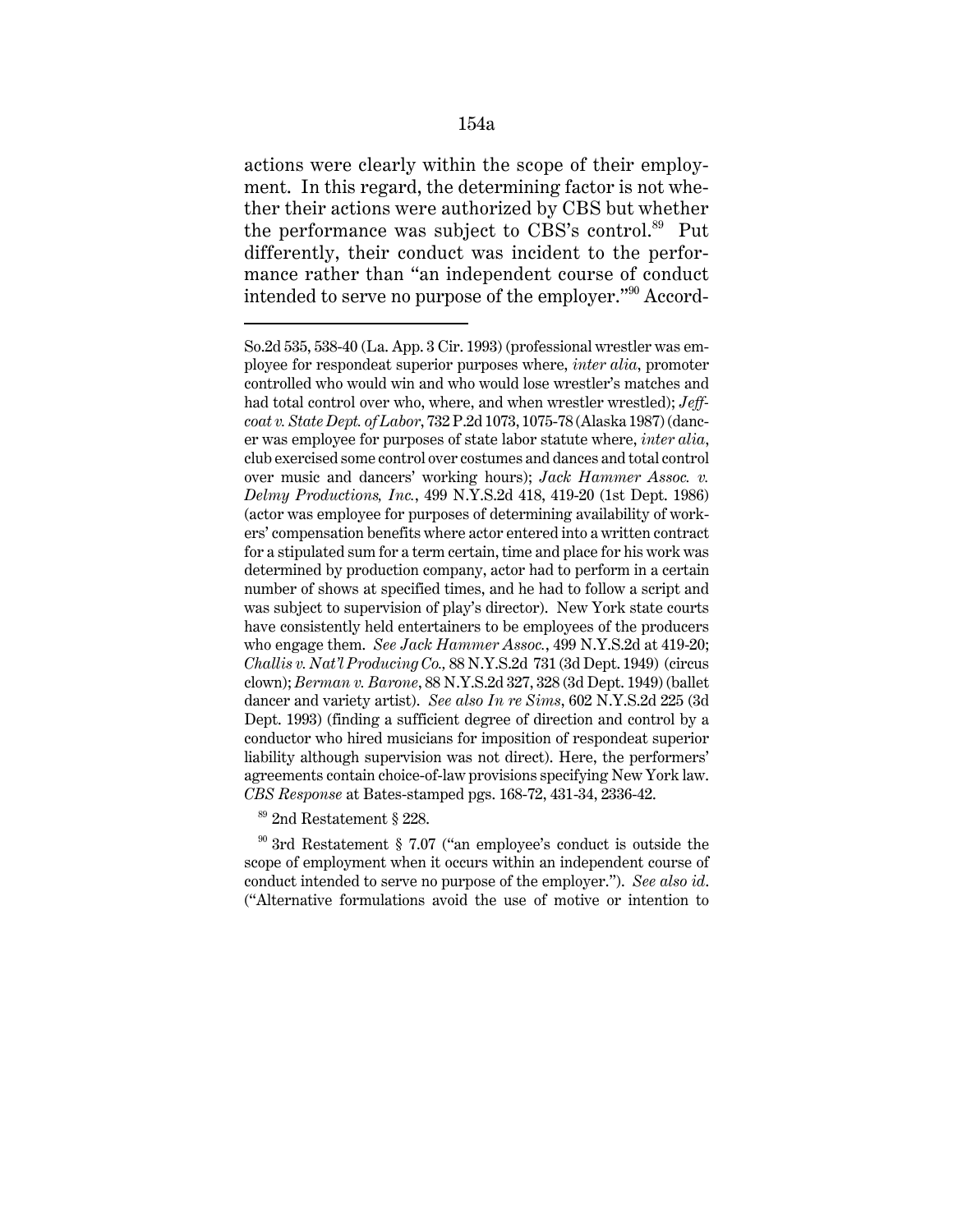ingly, the performers' willful actions are fully attributable to CBS under the doctrine of respondeat superior irrespective of whether the performers' actions were authorized by CBS.

26. *Amount of Forfeiture*. CBS offers a variety of arguments that the forfeiture proposed in the *NAL* is excessive or unfair. First, it contends that it is unfair to impose a forfeiture on it, when no forfeiture was imposed on those affiliates of the CBS Television Network that are not owned by  $CBS^{91}$  Second, CBS argues that the *NAL* improperly cites "the history of recent indecent broadcasts by CBS owned radio stations" with a footnote to cases that are not completely adjudicated.<sup>92</sup> Third, CBS maintains that the forfeiture is excessive in relation to the duration of the nude scene and in light of  $CBS's$  precautionary measures.<sup>93</sup> Fourth,  $CBS$  argues that it had no prior notice that a brief scene of partial

determine whether an employee's tortious conduct falls within the scope of employment. These tests vary somewhat in how they articulate the requisite tie between the tortfeasor's employment and the tort. In general, such a tie is present only when the tort is a generally foreseeable consequence of the enterprise undertaken by the employer or is incident to it.").

<sup>91</sup> *Opposition* at 14.

 $92$  *Id.* at 39-40. CBS relies on section  $504(c)$  of the Act, which provides that the Commission may not use the issuance of a notice of apparent liability in any other proceeding involving that person unless the forfeiture has been paid or there is a final court order for the payment of the forfeiture. CBS argues that the Commission not only must ignore cases in which there has been no final adjudication, but that it must consider CBS's long record of compliance with broadcast standards. *Id*. at 42.

<sup>93</sup> *Id*. at 41-43.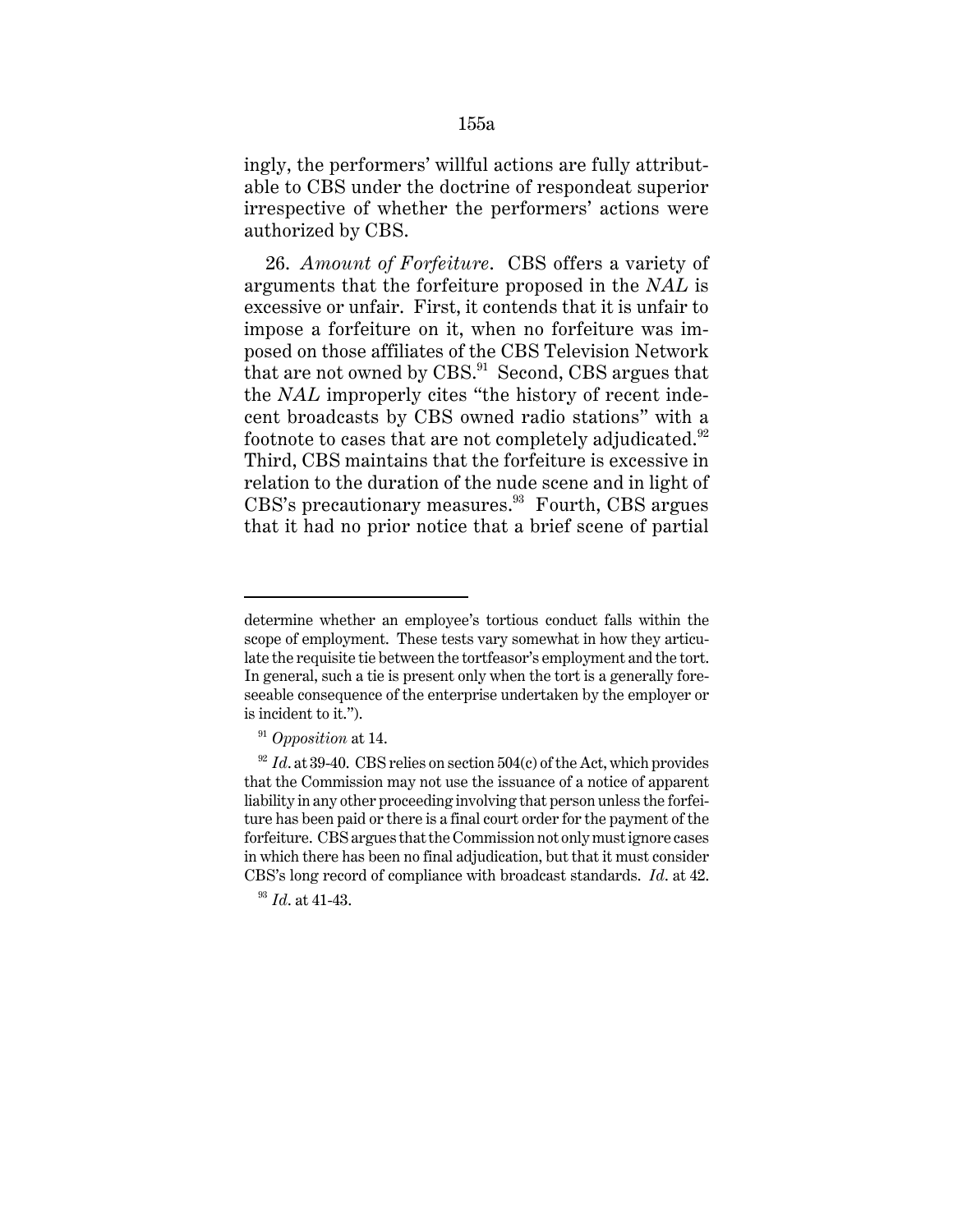## nudity constituted actionable indecency and thus should not be subject to any forfeiture.<sup>94</sup>

27. We conclude that CBS's arguments do not justify a reduction in the amount of the proposed forfeiture. The *NAL* proposed no forfeiture against CBS Television Network affiliate stations that are not owned by Viacom because there is no evidence that the licensees of any of those stations played any role in the selection, planning or approval of the halftime show or that they could have reasonably anticipated that CBS's production of the halftime show would include partial nudity. CBS has not provided any contrary evidence. In contrast, CBS admits that it was closely involved in the production of the halftime show, and that its MTV affiliate produced it.

28. With respect to the *NAL*'s reference to the history of indecent broadcasts by CBS's radio stations, we note that those cases have been resolved by a Consent Decree in which CBS admitted to certain violations, and the Commission agreed not to use that admission against CBS in any other proceeding, including this one.<sup>95</sup> Accordingly, we no longer rely on that history of indecent broadcasts in reaching our determination here.

<sup>94</sup> *Id*. at 43.

<sup>95</sup> *See Viacom Inc.*, Order, 19 FCC Rcd 23100 (2004), *petition for recon*. *pending*. In light of that Consent Decree, entered into after the *NAL*, we conclude that CBS's history of past offenses is not relevant to our analysis. We note, however, that we disagree with, and have previously rejected, CBS's interpretation of section 504(c). We have made it clear that the Commission may rely on the underlying facts that provide the basis for a notice of apparent liability in a separate case. *See Forfeiture Policy Statement and Amendment of Section 1.80 of the Rules to Incorporate the Forfeiture Guidelines*, Report and Order, 15 FCC Rcd 303, 304-05, ¶¶ 3-5 (1999) ("*Forfeiture Policy Statement*"), *recon. denied*, 17 FCC Rcd 303 (1999).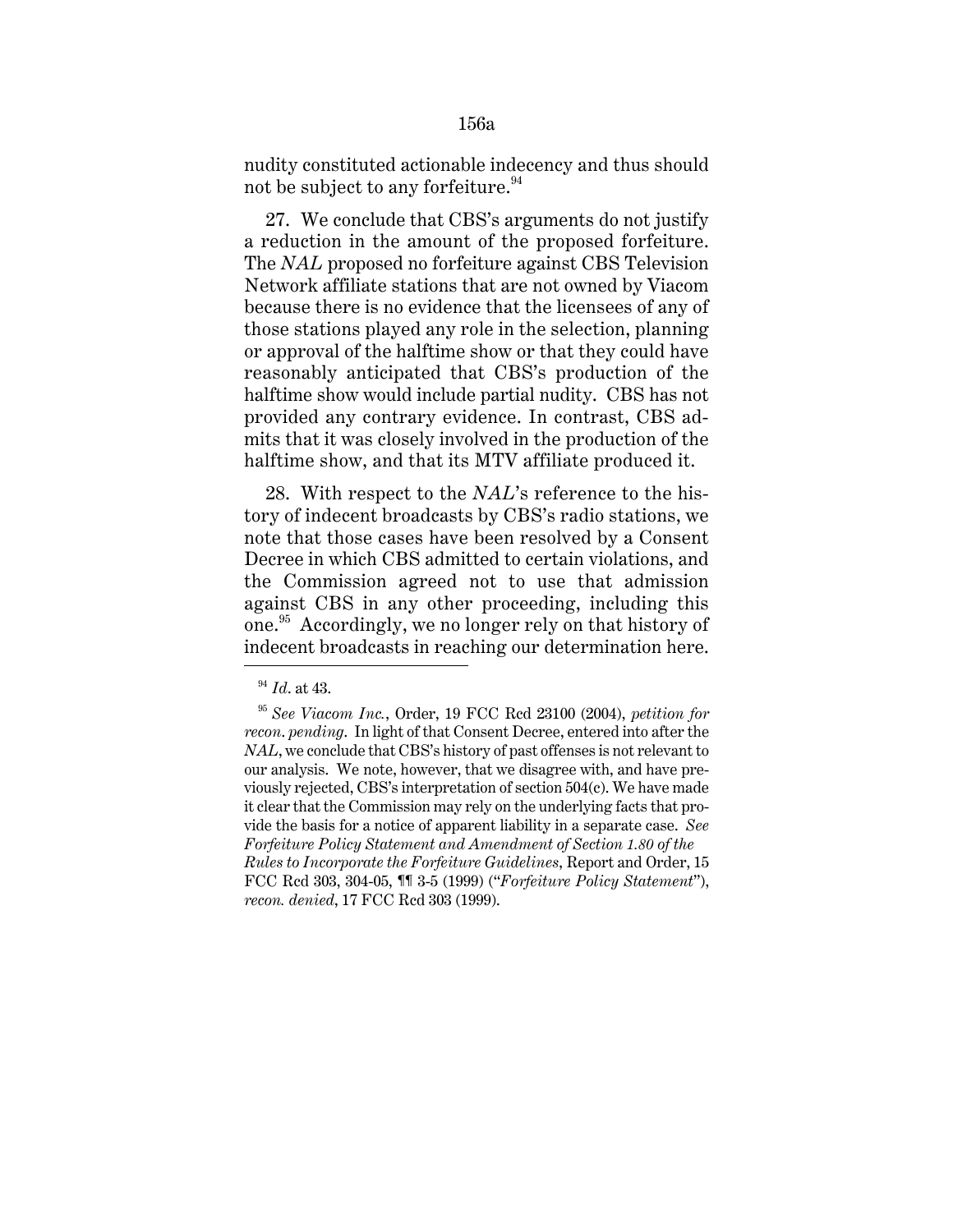Nevertheless, we remain convinced that the upward adjustment to the statutory maximum is appropriate in light of all of the factors enumerated in section  $503(b)(2)(D)$  of the Act, particularly the circumstances involving the preparation, execution and promotion of the halftime show by CBS, the gravity of the violation in light of the nationwide audience for the indecent broadcast, and CBS's ability to pay.<sup>96</sup> The crux of CBS's defense is that the blame lies with the performers who planned and carried out the costume reveal that resulted in the exposure of Jackson's breast. However, CBS's attempt to place blame on the performers in question is unavailing; as discussed above, the performers were acting as CBS's agents and CBS is responsible for their actions within the scope of their employment. In addition, CBS planned almost every element of the halftime show. In the course of doing so, it brushed off warning signs of the potential for actionably indecent behavior and failed to take adequate precautions to prevent the airing of indecent material. As a result of its decisions, an enormous nationwide audience,  $\frac{97}{7}$  including numerous children, was subjected without warning to the offensive spectacle of a man tearing off a woman's clothing on stage in the midst of a sexually charged performance. Finally, regarding the element of ability to pay and fi-

<sup>96</sup> *See* 47 U.S.C. § 503(b)(2)(D) (the Commission "shall take into account the nature, circumstances, extent, and gravity of the violation and, with respect to the violator, the degree of culpability, any history of prior offenses, ability to pay, and such other matters as justice may require"); *NAL*, 19 FCC Rcd at 19237, ¶ 17.

<sup>97</sup> *See* http://www.usatoday.com/sports/football/super/2004-02-02-ratings\_ x.htm (stating that Super Bowl XXXVIII was "most-watched Super Bowl in history" with estimated 143.6 million viewers and 41.3 national rating).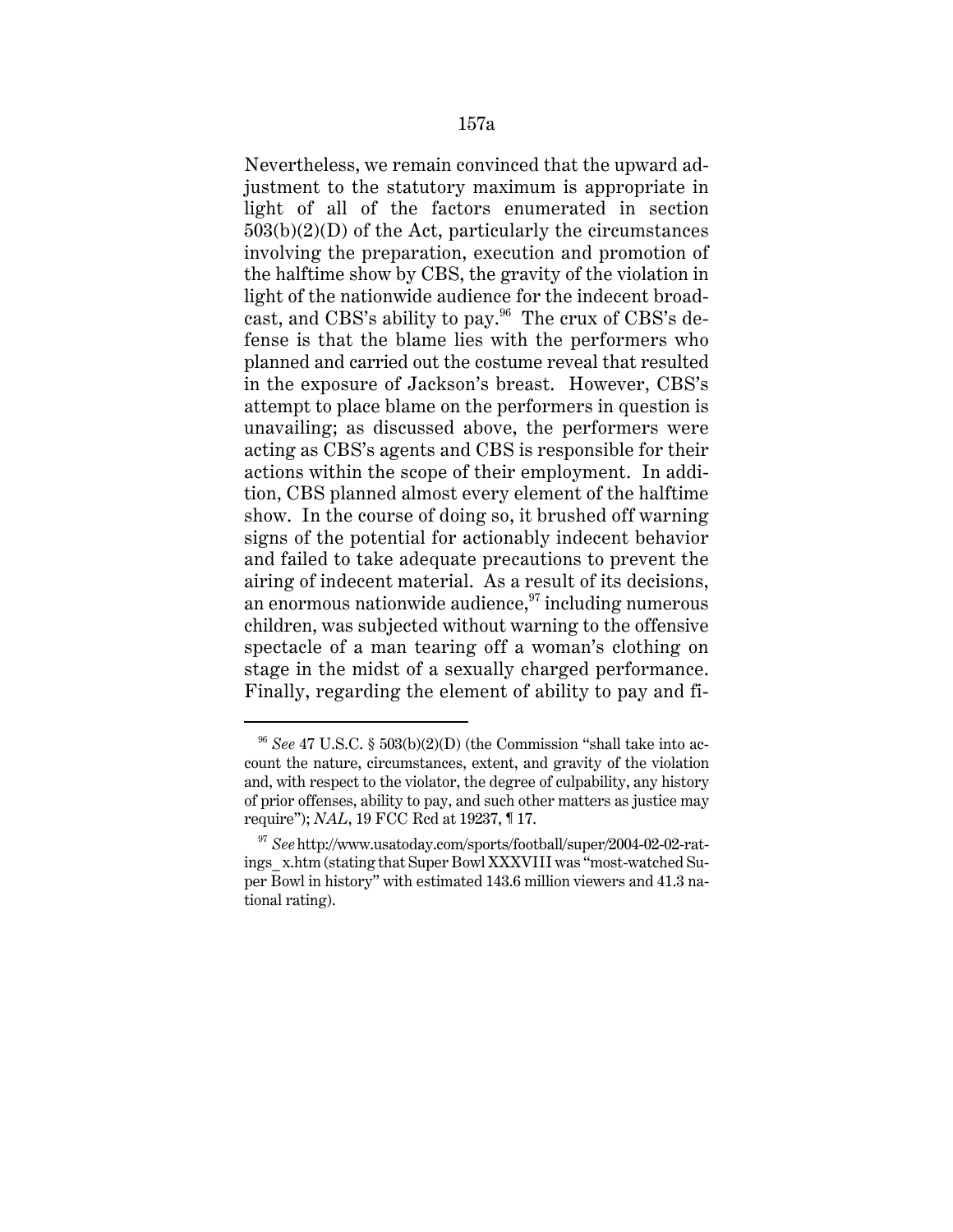nancial disincentives to violate the Act and rules,<sup>98</sup> we find that CBS's size and resources, without question, support an upward adjustment to the maximum statutory forfeiture of \$550,000 because a lesser amount would not serve as a significant penalty or deterrent to a company of its size and resources.<sup>99</sup>

29. We also reject CBS's claim that it lacked prior notice that a brief scene of partial nudity might result in a forfeiture. Our rule against the broadcast of indecent material outside of the safe harbor hours has been in effect since  $1993$ ,<sup>100</sup> and our criteria for determining whether material is indecent were clearly spelled out in the *Policy Statement* issued in 2001. Furthermore, the *Youn*g *Broadcasting* decision, holding that a brief display of male frontal nudity was an apparent violation of that rule, was released shortly before the subject Super Bowl broadcast.101 Thus, CBS was on notice that the

<sup>98</sup> *See* 47 C.F.R. § 1.80, Note to Paragraph (b)(4), Section II, Upward Adjustment Criterion No. 2.

<sup>99</sup> *See* "Viacom Takes Big Write-Down, Creating a Loss," *New York Times*, Feb. 25, 2005, at C1 (reporting that Viacom, Inc. took a non-cash charge for 2004 to write down the value of its assets by 27%, to \$49 billion, and that the company's revenue for the final quarter of 2004 was \$6.3 billion); "While Shares Fell, Viacom Paid Three \$160 Million," *New York Times*, April 16, 2005, at C1 (reporting that the company's top three executives received a total of \$160 million in compensation for 2004).

<sup>100</sup> *See Enforcement of Prohibitions Against Broadcast Indecency*, Report and 8 FCC Rcd 704 (1993), *modified*, 10 FCC Rcd 10558 (1995). CBS, Inc. and Infinity Broadcasting Corporation, both of which became Viacom, Inc. subsidiaries, submitted comments in that rulemaking proceeding. *Id.*, 8 FCC Rcd at 712 .

<sup>101</sup> *Young Broadcasting*, 19 FCC Rcd at 1751 (release date of January 27, 2004) .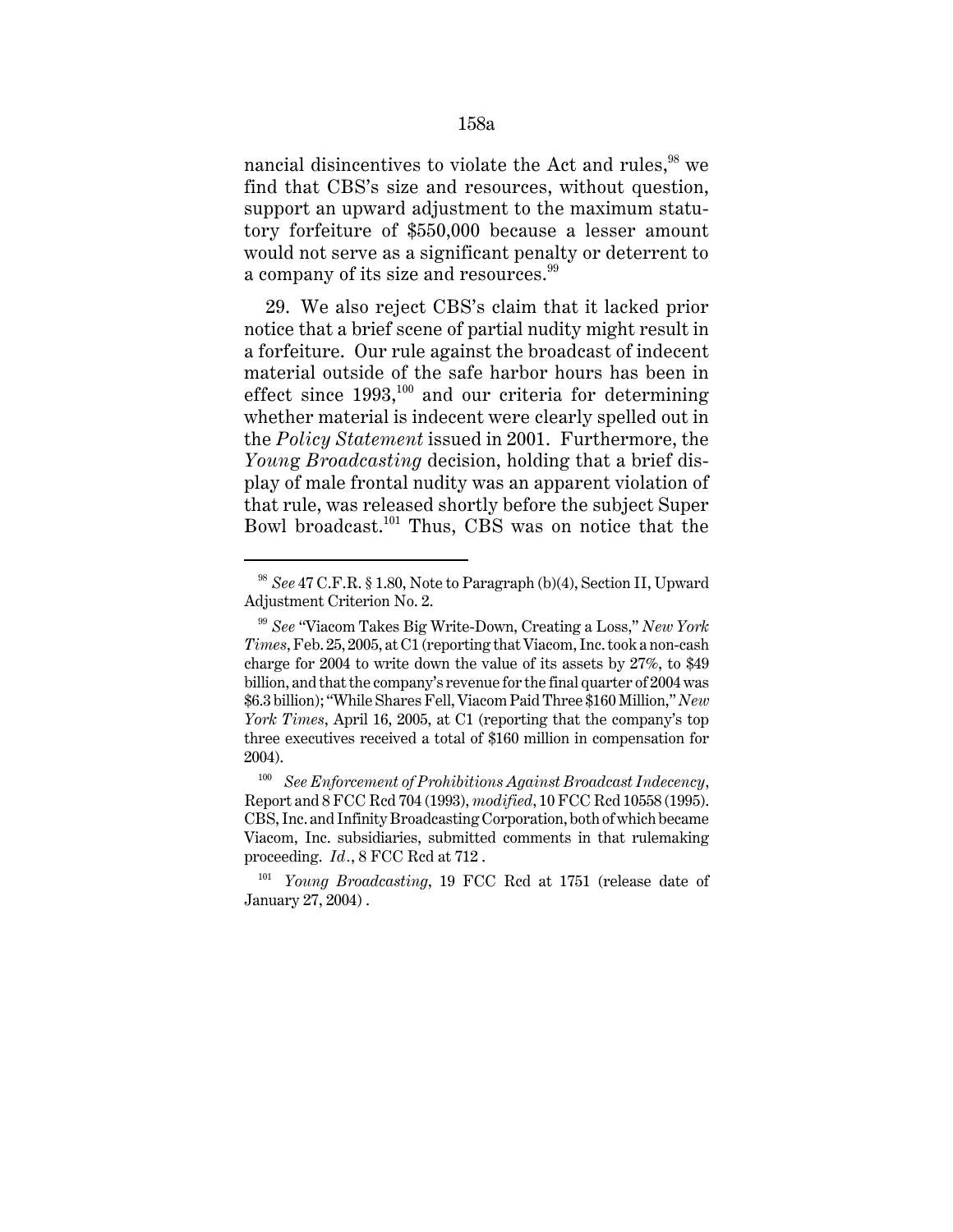broadcast of partial nudity could violate the indecency rule and statute. CBS tries to liken its situation to that of NBC in the *Golden Globe Order*, where we declined to impose a forfeiture because we overruled precedent that had specifically held that isolated expletives were not  $\arctan \frac{1}{2}$  indecent.<sup>102</sup> We have never held, however, that fleeting nudity is not actionably indecent. On the contrary, as discussed above, we held that fleeting nudity was indecent in *Young Broadcasting* before the Super Bowl broadcast at issue here. The fact that this case is not identical to Young *Broadcasting* (or, indeed, any other case) certainly does not preclude us from imposing a forfeiture. The facts of most indecency cases are not identical to any that precede them. For example, the Commission has not been confronted before this case with a broadcast where a male performer ripped off the clothing of a female performer to reveal her breast in the midst of a song containing repeated sexual references and a dance containing simulated sexual activities. But any argument that CBS lacked adequate notice that such a performance would run afoul of the Commission's indecency regulations is groundless. The Commission is applying an established standard to the facts of a new case and is not overruling precedent. Thus, it is entirely lawful and appropriate to impose a forfeiture when we determine that the licensee has violated that standard.<sup>103</sup>

<sup>102</sup> *Opposition* at 19, 27-28.

As we find CBS legally responsible for the indecent broadcast based on both its own willful omission and its vicarious liability for the willful acts of its agents under the principle of respondeat superior, we need not address whether it could also be held responsible under Section  $503(b)(1)(D)$  without a showing of willfulness.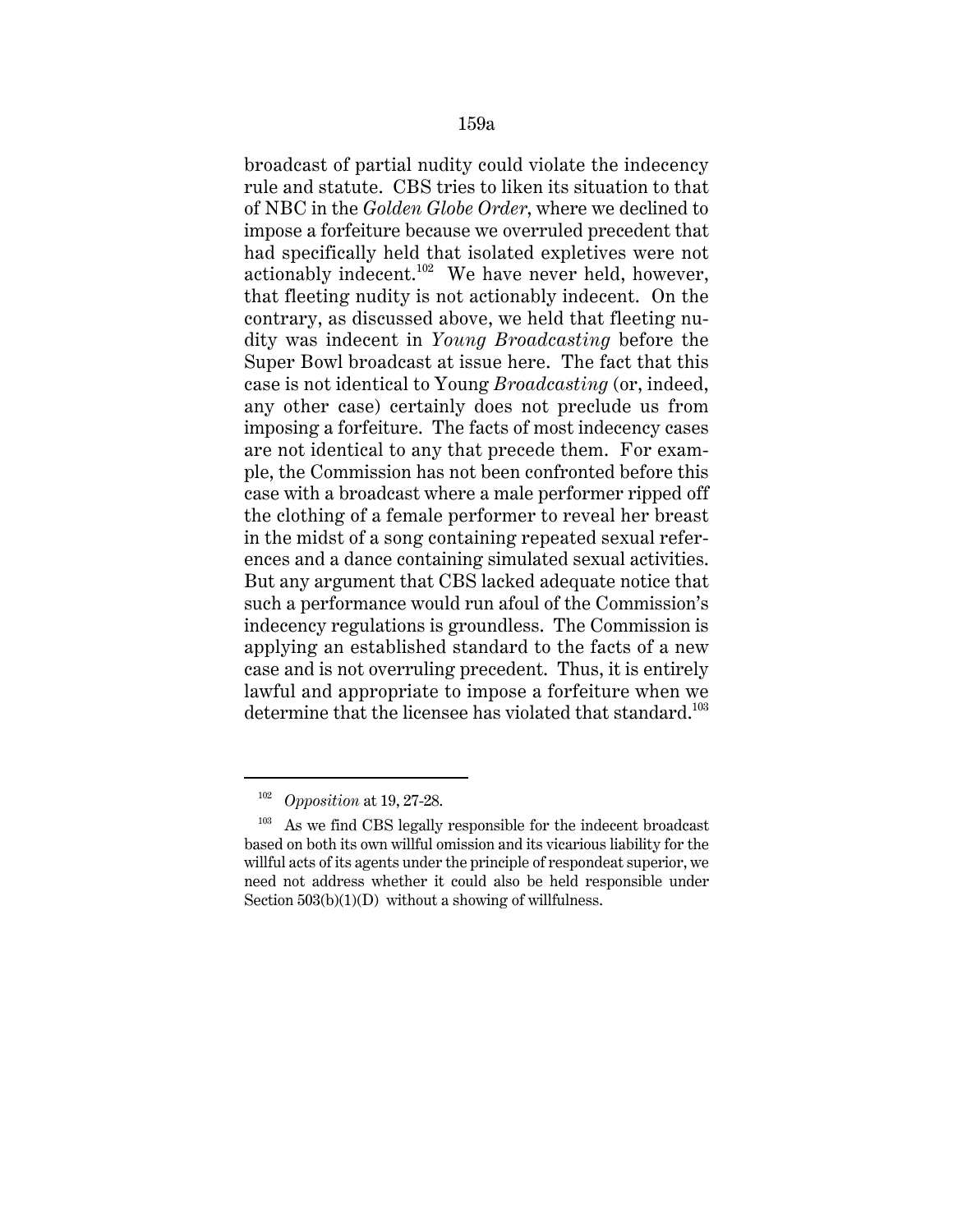30. *Constitutional Issues*. CBS offers a number of arguments attacking then constitutional underpinnings of the Commission's indecency framework. We find no merit in those arguments.

31. We reject CBS's arguments that the Commission's indecency standard is vague, overbroad, and vests the Commission with excessive discretion.<sup>104</sup> Courts have upheld the indecency standard applied in the *NAL* and in this *Order* against facial vagueness and overbreadth challenges.<sup>105</sup> The D.C. Circuit also has rejected the argument that the Commission's indecency standard is overbroad because it may encompass material with serious merit.<sup>106</sup> We do not believe that requiring broadcasters to exercise care to prevent a televised depiction of naked sexual organs prior to 10 p.m. unduly "chills" exercise of their First Amendment rights. As the D.C.

<sup>104</sup> *Opposition* at 65-77.

See ACT III, 58 F.3d at 659 (upholding the Commission's indecency definition against facial vagueness and overbreadth challenges). CBS's arguments about the Commission's discretion focus on the Commission's investigatory practices in cases where a complaint is based on a description of allegedly offensive programming, and not supported by a tape or a transcript. *Opposition* at 74-76. However, those arguments have nothing to do with this case, in which there was no dispute about what was broadcast and in which CBS issued a public apology to viewers for the violation of its broadcast standards. Similarly, CBS's contention about delay in the Commission's enforcement process (*Opposition* at 76-77) is irrelevant to this case. We also note that the D.C. Circuit has previously rejected this argument. *Action for Children's Television v. FCC*, 59 F.3d 1249, 1261-62 (D.C. Cir. 1995) ("*ACT IV*"), *cert. denied*, 516 U.S. 1072 (1996).

<sup>106</sup> *Action for Children's Television v. FCC*, 852 F.2d 1332, 1339 (D.C. Cir. 1988) ("*ACT I*") ("'serious merit' need not, in every instance, immunize material from FCC channeling authority").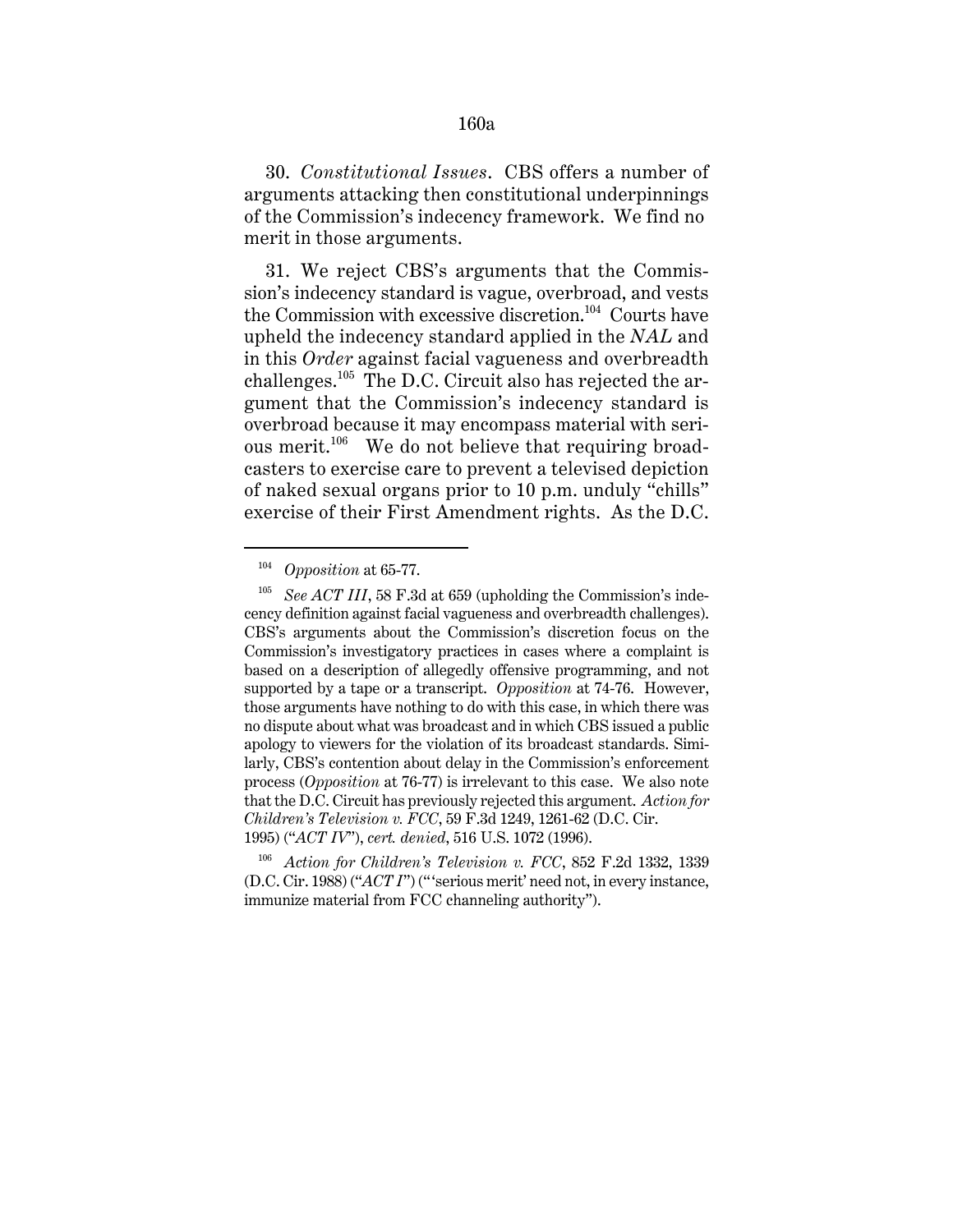Circuit observed, "some degree of self-censorship is inevitable and not necessarily undesirable so long as proper standards are available."<sup>107</sup>

32. We also disagree with CBS that the *NAL* is inconsistent with the Supreme Court's *Pacifica* decision.<sup>108</sup> *Pacifica* stressed the importance of contextual analysis such as that reflected in this *Order*. 109 Accordingly, we do not read *Pacifica* as precluding an indecency finding based on a brief depiction of partial nudity. The Supreme Court specifically stated that it had not decided whether an occasional expletive in a different setting (*e.g.*, a two-way radio conversation between a cab driver and a dispatcher, or a telecast of an Elizabethan comedy) would justify any sanction.<sup>110</sup> The Court's emphasis on the narrowness of its holding was meant to highlight the "all-important" role of context, not to deprive the Commission of power to regulate broadcast indecency

<sup>107</sup> *ACT IV*, 59 F.3d at 1261; *see ACT III*, 58 F.3d at 666 ("Whatever chilling effect may be said to inhere in the regulation of indecent speech, these have existed ever since the Supreme Court first upheld the FCC's enforcement of section 1464 of the Radio Act.").

<sup>108</sup> *Opposition* at 44-53. In making this argument, CBS generally ignores the specific context of this case, preferring instead to opine about live television coverage of political and other events and even to lament "the end of live broadcasting as we know it." *Id*. at 48. We reiterate that our decision is limited to the specific context of this case, which involves a Super Bowl halftime entertainment show that was produced by CBS, using performers selected and paid by CBS. For the reasons stated in the *NAL* and in this *Order*, there is ample support for our conclusion that CBS failed to take reasonable precautions to ensure that no actionably indecent material was broadcast in this context.

*Pacifica*, 438 U.S. at 742 ("indecency is largely a function of context—it cannot be adequately judged in the abstract").

<sup>110</sup> *Id.*, 438 at 750; *see id*. at 760-61 (Powell, J., concurring).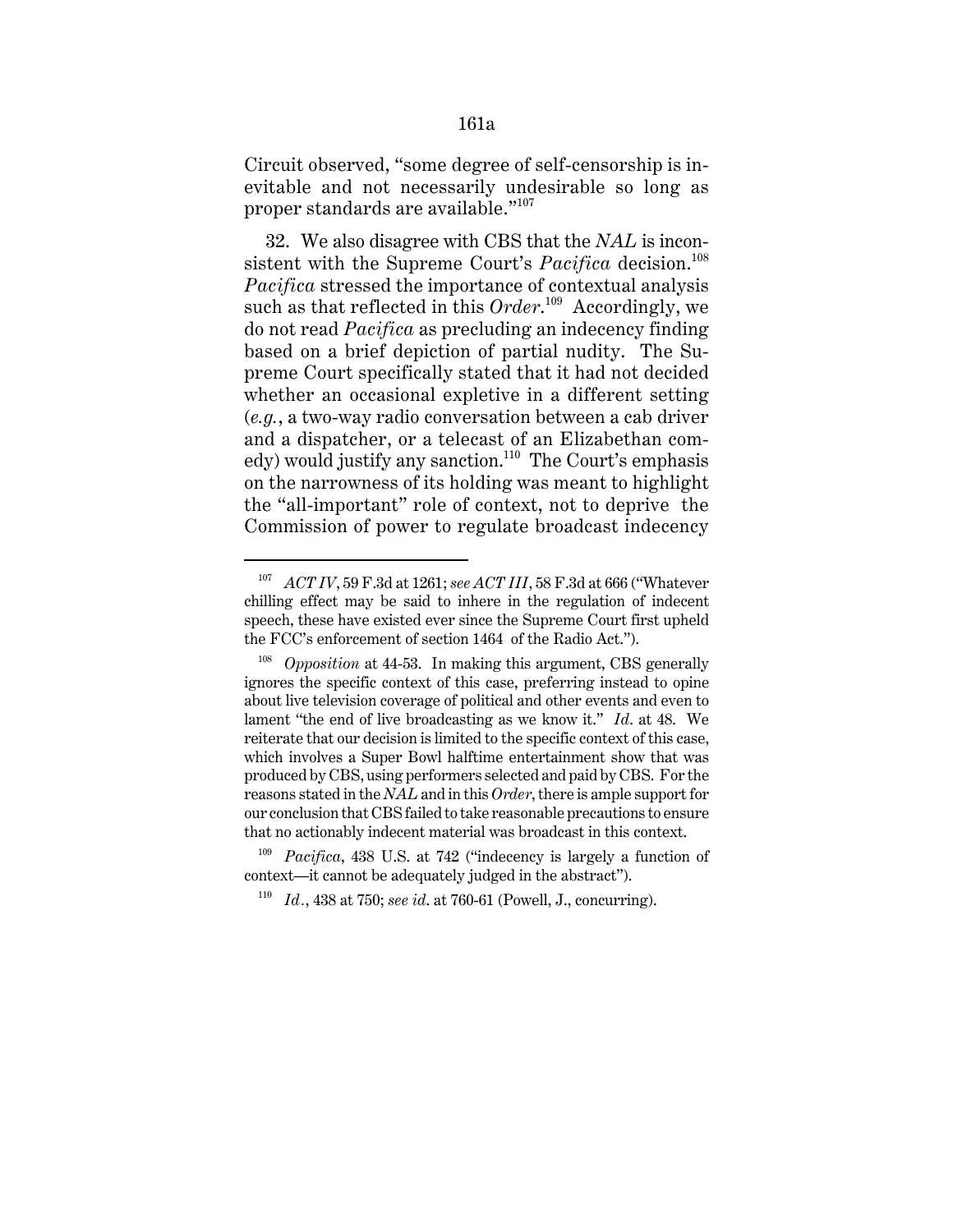except in situations involving extended or repetitious expletives or depictions of sexual or excretory organs or activities.<sup>111</sup>

33. CBS also claims that the constitutional validity of our indecency enforcement practice has been undermined by a changed legal and technological landscape, citing the Supreme Court's decisions in *United States v. Playboy Entertainment Group*, *Inc.*, <sup>112</sup> *Reno v. ACLU*, 113 and *Denver Area Educational Telecommunication*s Consortium v.  $FCC$ <sup>114</sup>, and pointing to the pervasiveness of cable and satellite television, and the development of online media and media recording technology (*e.g.*, videocassette recorders, DVD recorders and personal video recorders featuring time-shifting technology) and the Vchip.115 Again, we disagree. In striking down as unconstitutional an Internet indecency standard, the Supreme Court expressly recognized in *Reno* the "special justifications for regulation of the broadcast media," citing *Red Lion* and *Pacifica*. 116 Moreover, in *Denver Area*,

- $112$  529 U.S. 803 (2000).
- <sup>113</sup> 521 U.S. 844 (1997).
- <sup>114</sup> 518 U.S. 717 (1996).
- <sup>115</sup> *Opposition* at 53-61.

<sup>116</sup> Similarly, in *Playbody*, the Court distinguished broadcast services from cable due to differences in the nature of those media. *See United States v. Playboy Entertainment Group, Inc*., 529 U.S. at 815.

<sup>&</sup>lt;sup>111</sup> *Id.* at 750. The D.C. Circuit upheld the Commission's interpretation of *Pacifica* as not imposing such limits. *See ACT I*, 852 F.2d at 1338 (upholding the Commission's decision to depart from its prior policy of acting only in cases involving "the repeated use, for shock value, of words similar to those satirized in the Carlin 'Filthy Words' monologue. . . . The FCC rationally determined that its former policy could yield anomalous, even arbitrary, results.").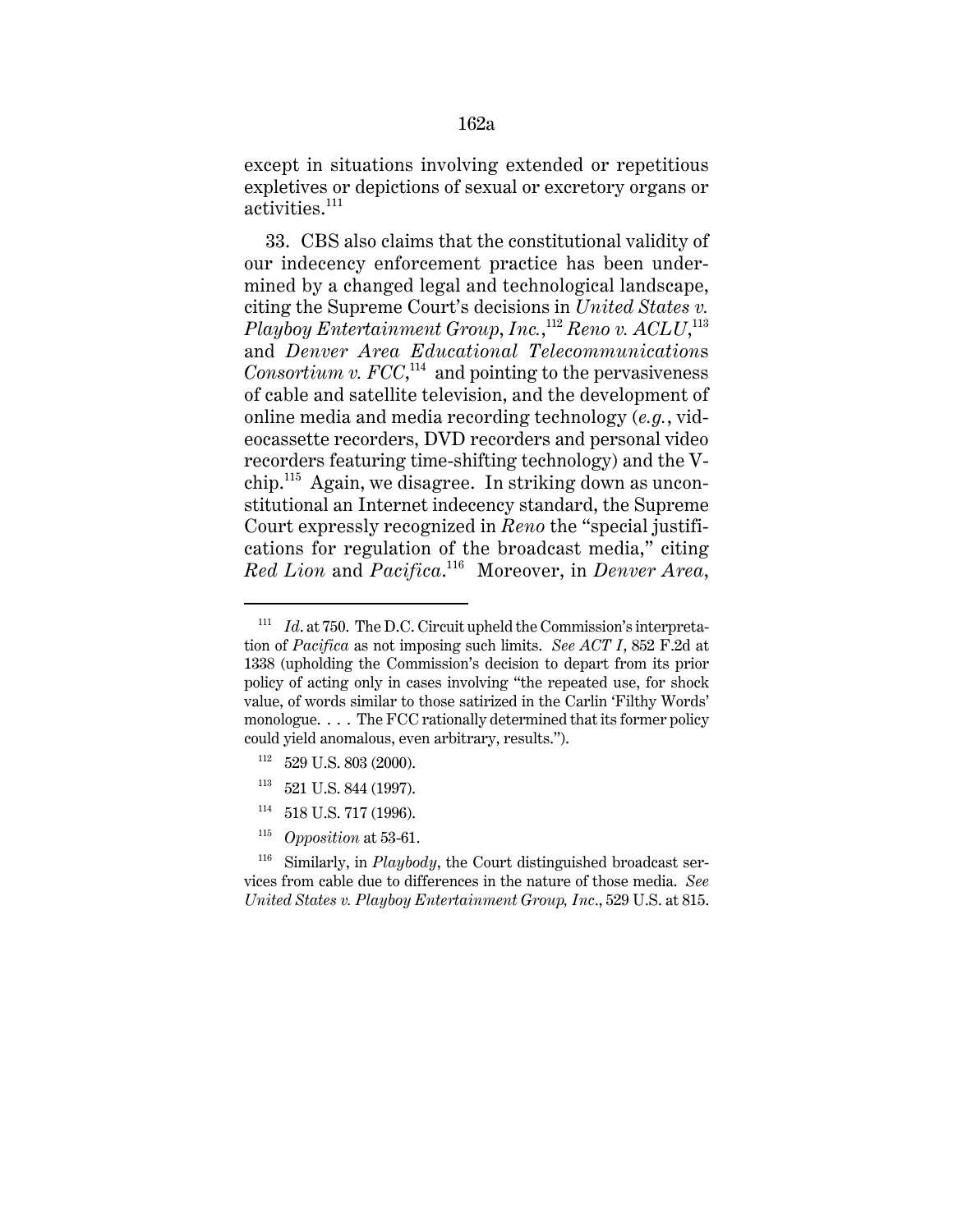the Court addressed the constitutionality of a Commission order implementing provisions of the 1992 Cable Television Consumer Protection and Competition Act that concerned indecent and obscene cable programming, not over-the-air broadcasting. We find nothing in that opinion that undermines the constitutionality of our framework for enforcing our rule against the broadcast of indecent material outside the safe harbor hours.

34. Furthermore, CBS's arguments about new technologies have no apparent application to this case. The V-chip technology cannot be utilized to block sporting events such as the Super Bowl because sporting events are not rated.<sup>117</sup> Nevertheless, even if the V-chip could be used to block sporting events, based on CBS's representations it appears that CBS would not have rated the Super Bowl halftime show as inappropriate for children.

35. Finally, we address CBS's dire warnings that imposing sanctions in this case will have a chilling effect on

<sup>117</sup> *See Implementation of Section 551 of the Telecommunications Act of 1996*, Report and Order, 13 FCC Rcd 8232, 8242-43, ¶ 21 (1998) (news programming, sports programming and advertisements are not included in the V-chip ratings system). Outside of the context of exempt programming such as sports programming, we agree that the Vchip is an important protection, but it does not eliminate the need for enforcing our indecency rule or undermine the constitutionality of that rule. We note that last year, CBS and the other major networks announced their participation with the Advertising Council in an educational campaign designed to improve awareness of the V-chip. The announcement stated that less than 10 percent of all parents are using the V-chip and 80 percent of all parents who currently own a television set with a V-chip are not aware that they have it. *See* News Release, "The Advertising Council and Four Major Television Networks Announce Unprecedented Partnership to Educate Parents About the V-Chip," http:// www.adcouncil.org/about/news\_033004 (March 30, 2004). In addition, numerous television sets in U.S. households lack V-chips.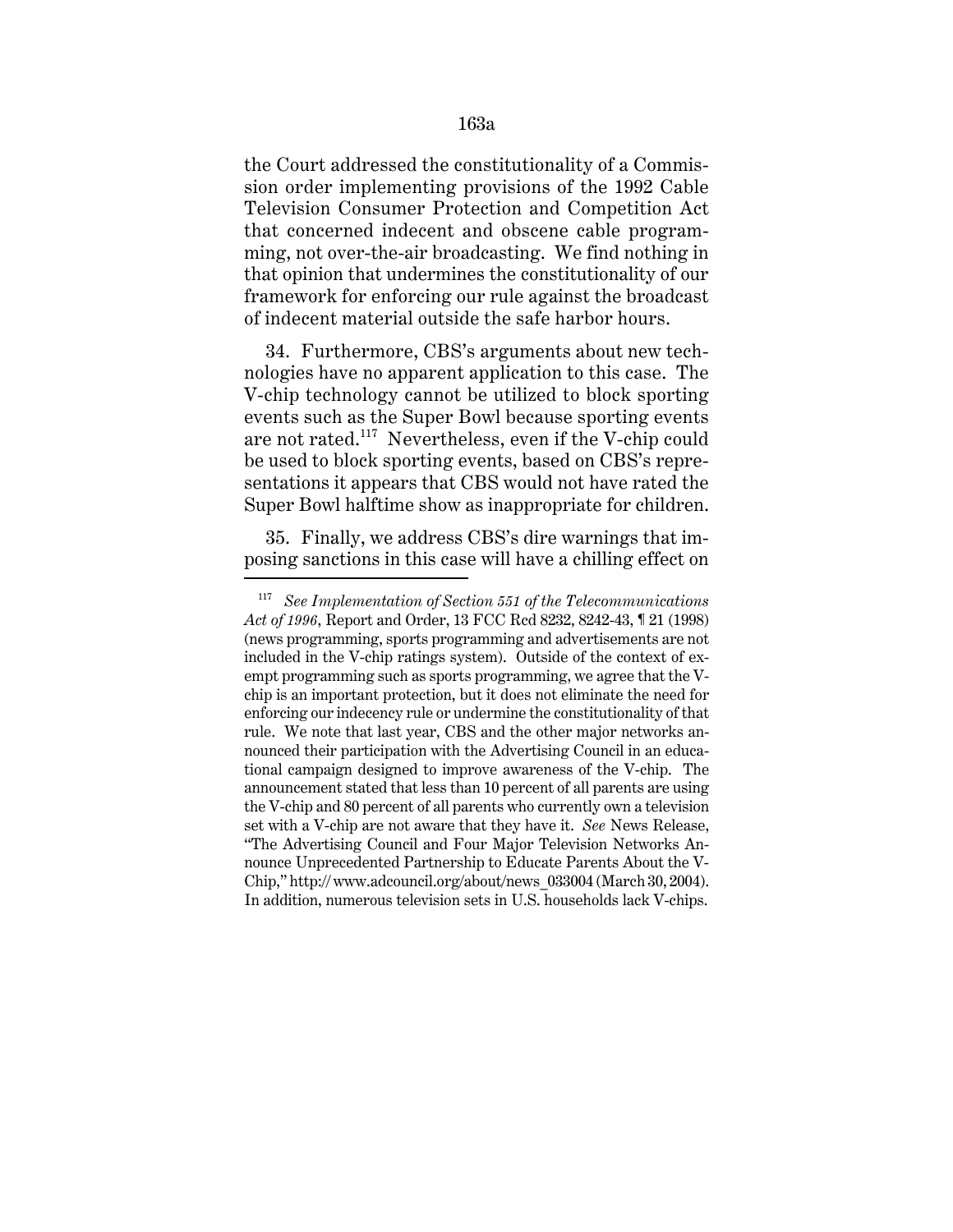live coverage of public events, such as national political conventions and presidential scandals, and "violates the Commission's own pledge" to "take no action which would inhibit broadcast journalism."<sup>118</sup> While we are sensitive to the impact of our decisions on speech and, in particular, on live news coverage, we do not believe that CBS's fears about the chilling effect of our decision here are well-founded. As discussed in detail above, this case involves a staged show planned by CBS and its affiliates, under circumstances where they had the means to exercise control and good reasons to take precautionary measures. These circumstances are obviously completely different from live coverage of breaking news events, which are not controlled by broadcasters, and this decision in no way suggests that we are imposing strict liability for such coverage or, indeed, any other programming.

36. *Conclusion*. Under section 503(b)(1)(B) of the Act, any person who is determined by the Commission to have willfully failed to comply with any provision of the Act or any rule, regulation, or order issued by the Commission shall be liable to the United States for a monetary forfeiture penalty.<sup>119</sup> In order to impose such a forfeiture penalty, the Commission must issue a notice of apparent liability, the notice must be received, and the person against whom the notice has been issued must have an opportunity to show, in writing, why no such forfeiture penalty should be imposed.<sup>120</sup> The Commission will then issue a forfeiture if it finds by a pre-

- <sup>119</sup> 47 U.S.C. § 503(b)(1)(B); 47 C.F.R. § 1.80(a)(1).
- $120$  47 U.S.C. § 503(b); 47 C.F.R. § 1.80(f).

<sup>118</sup> *Opposition* at 53, *quoting Pacifica Reconsideration Order*, 59 FCC 2d at 893. *See also Opposition* at ix, x, 46, 48-53.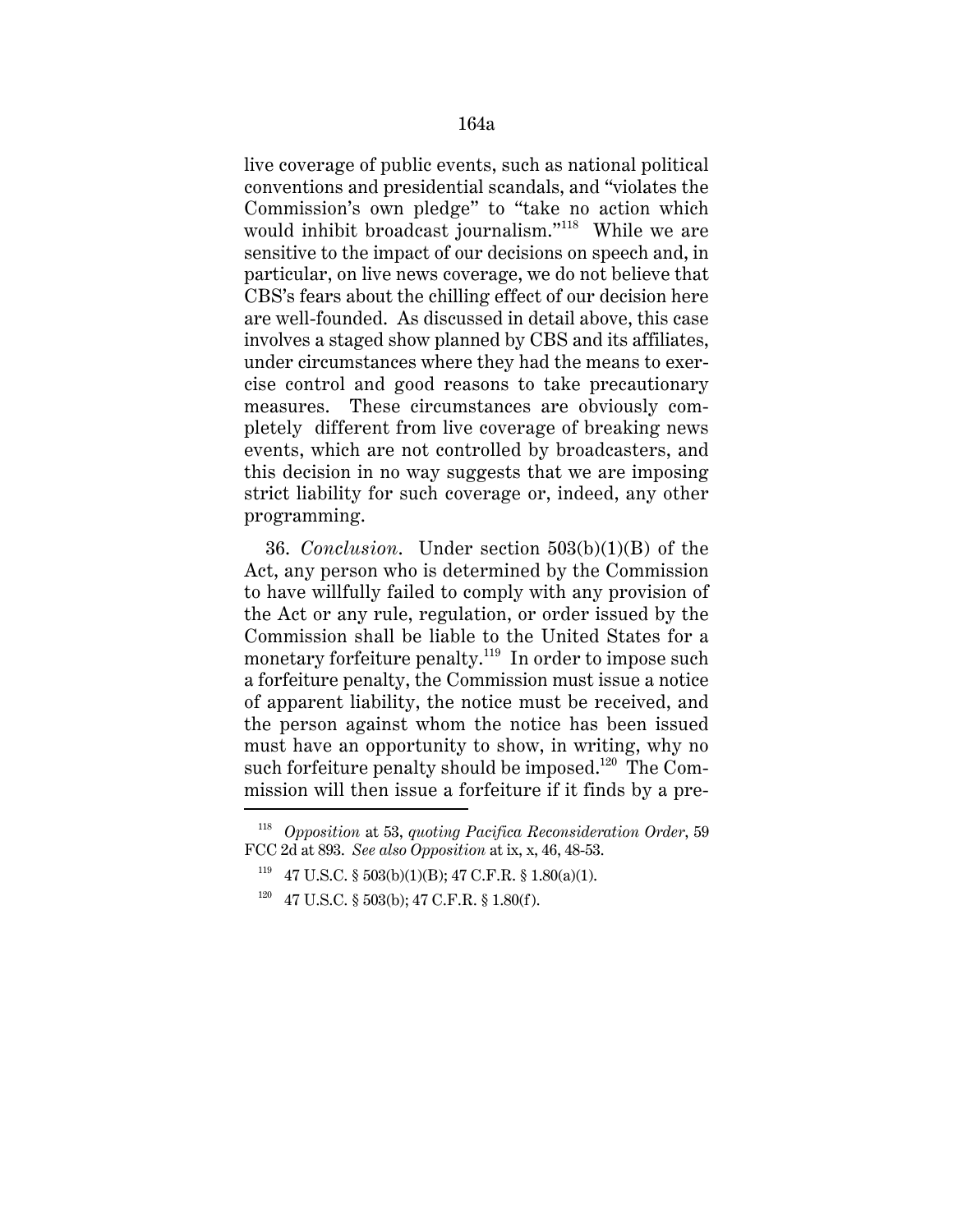ponderance of the evidence that the person has violated the Act or a Commission rule. For the reasons set forth above, we conclude under this standard that CBS is liable for a forfeiture for its willful violation of 18 U.S.C. § 1464 and section 73.3999 of the Commission's rules.

37. The Commission's *Forfeiture Policy Statement* sets a base forfeiture amount of \$7,000 for transmission of indecent materials.121 The *Forfeiture Policy Statement* also specifies that the Commission shall adjust a forfeiture based upon consideration of the factors enumerated in section  $503(b)(2)(D)$  of the Act, 47 U.S.C. § 503(b)(2)(D) , such as "the nature, circumstances, extent and gravity of the violation, and, with respect to the violator, the degree of culpability, any history of prior offenses, ability to pay, and such other matters as justice may require." $122$  In this case, taking all of these factors into consideration, for the reasons set forth above, we find that the *NAL* properly proposed the statutory maximum forfeiture of \$550,000 against CBS.

#### **IV. ORDERING CLAUSES**

38. Accordingly, IT IS ORDERED THAT, pursuant to section 503(b) of the Act<sup>123</sup>, and sections 0.311 and  $1.80(f)(4)$  of the Commission's Rules<sup>124</sup>, CBS Corporation IS LIABLE FOR A MONETARY FORFEITURE in the amount of \$550,000 for willfully violating 18 U.S.C. § 1464 and section 73.3999 of the Commission's rules.

<sup>121</sup> *Forfeiture Policy Statement*, 12 FCC Rcd at 17113.

<sup>122</sup> *Id.*, 12 FCC Rcd at 17100-01, ¶ 27.

<sup>123</sup> 47 U.S.C. § 503(b).

 $124$  47 C.F.R. §§ 0.311, 1.80(f)(4).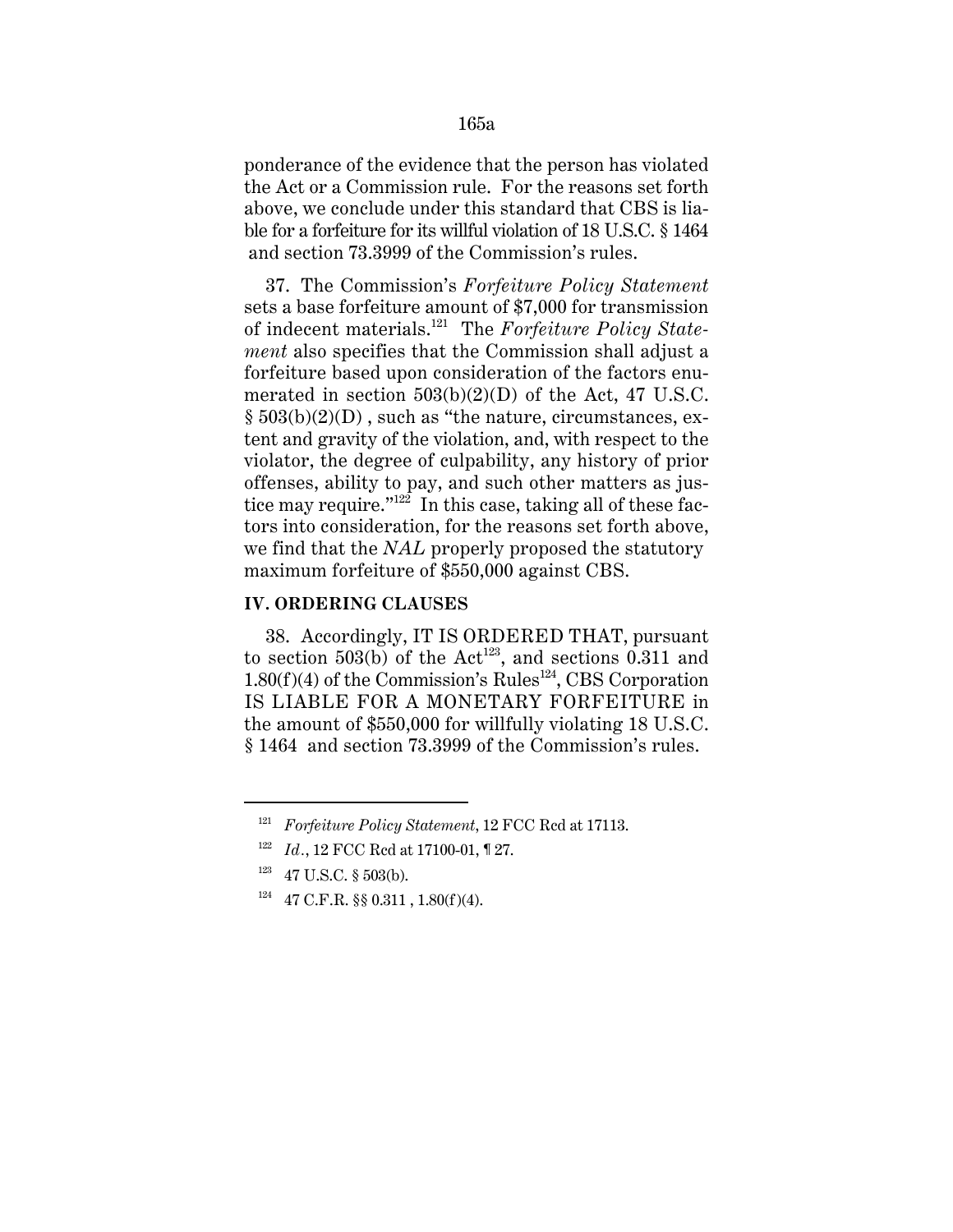39. Payment of the forfeiture shall be made in the manner provided for in section 1.80 of the Commission's rules within 30 days of the release of this *Order*. If the forfeiture is not paid within the period specified, the case may be referred to the Department of Justice for collection pursuant to section  $504(a)$  of the Act.<sup>125</sup> Payment of the forfeiture must be made by check or similar instrument, payable to the order of the Federal Communications Commission. The payment must include the NAL/Acct. No. referenced above and the FRN(s) referenced in the Appendix. Payment by check or money order may be mailed to Federal Communications Commission, P.O. Box 358340, Pittsburgh, PA 15251-8340. Payment by overnight mail may be sent to Mellon Bank/ LB 358340, 500 Ross Street, Room 1540670, Pittsburgh, PA 15251. Payment by wire transfer may be made to ABA Number 043000261, receiving bank Mellon Bank, and account number 911-6106.

40. Requests for payment under an installment plan should be sent to: Associate Managing Director—Financial Operations, 445 12th Street, S.W., Room 1-A625, Washington, D.C.  $20554.<sup>126</sup>$ 

41. IT IS FURTHER ORDERED THAT a copy of this FORFEITURE ORDER shall be sent by Certified Mail, Return Receipt Requested to CBS Corporation, 2000 K Street, N.W., Suite 725, Washington, DC 20006, and to its counsel, Robert Corn-Revere, Esquire, Davis Wright Tremaine LLP, 1500 K Street, N.W., Washington, DC 20005.

 $^{125}$   $\,$  47 U.S.C. § 504(a).

<sup>126</sup> *See* 47 C.F.R. § 1.1914.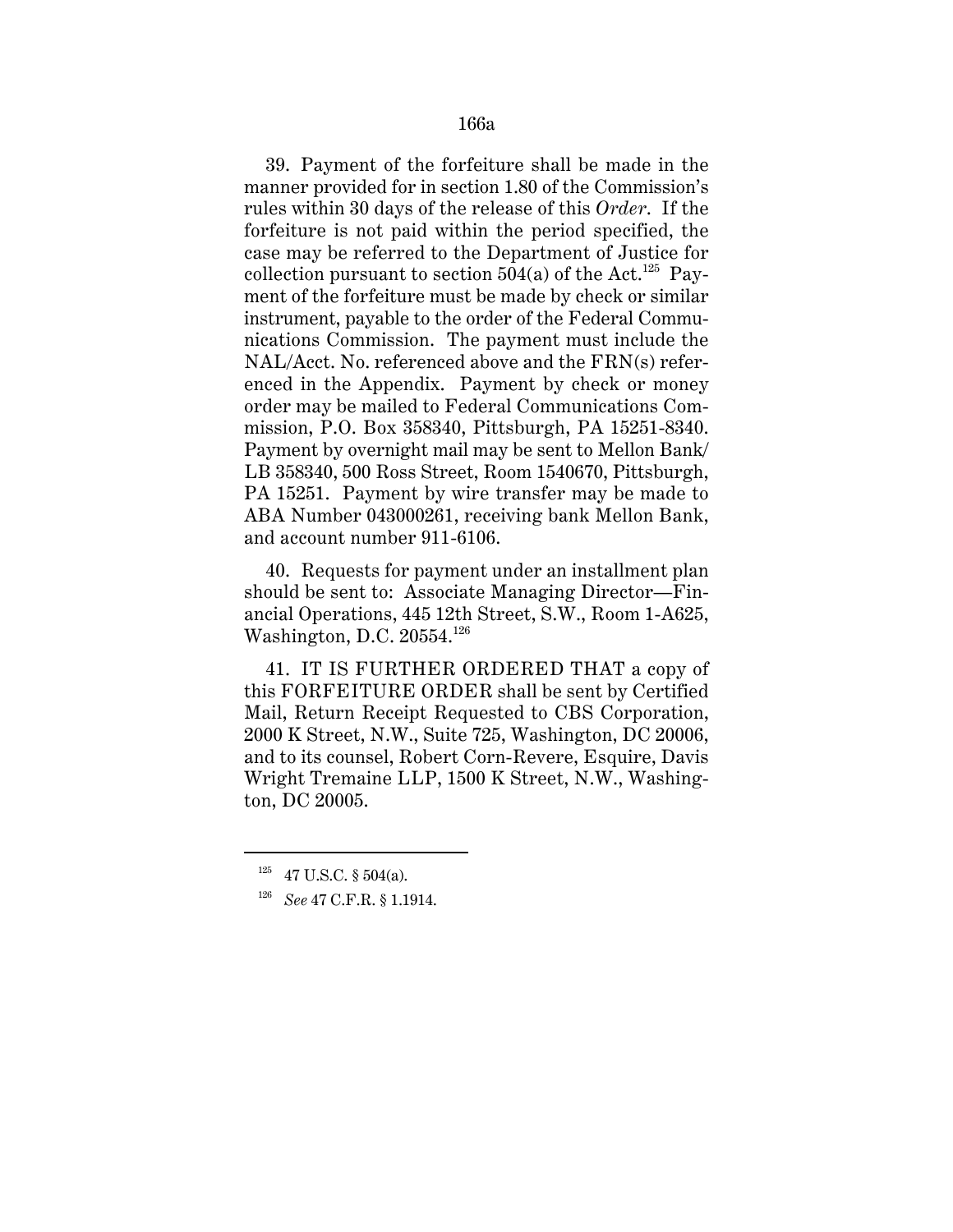## FEDERAL COMMUNICATIONS COMMISSION

Marlene H. Dortch Secretary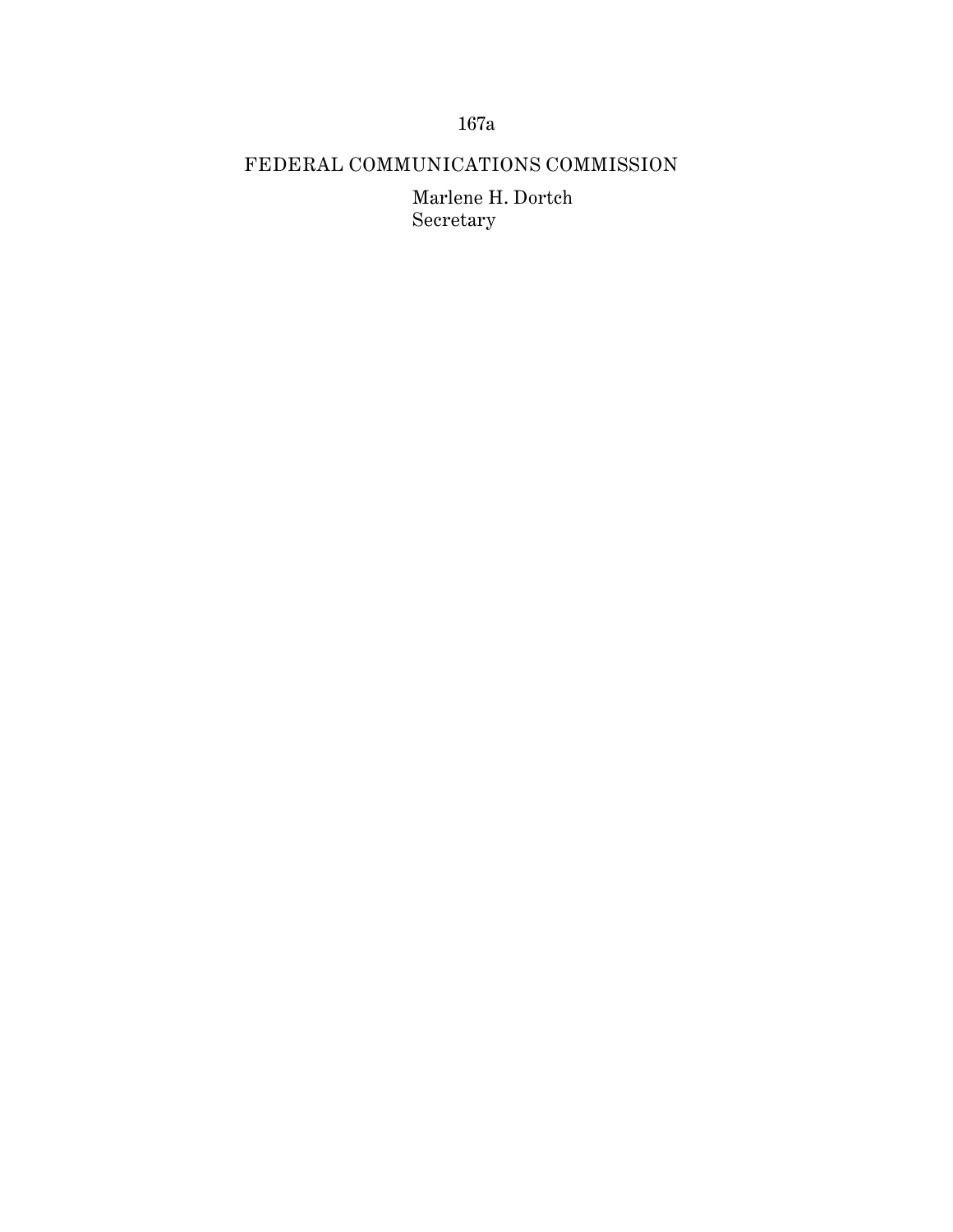## **STATEMENT OF CHAIRMAN KEVIN J. MARTIN**

*Re: Complaints Against Various Television Licensees Concerning Their February 1, 2004 Broadcast of the Super Bowl XXXVIII Halftime Show; Complaints Regarding Various Television Broadcasts Between February 2, 2002 and March 8, 2005; Complaints Against Various Television Licensees Concerning Their December 31, 2004 Broadcast of the Program "Without A Trace"*

Congress has long prohibited the broadcasting of indecent and profane material and the courts have upheld challenges to these standards. But the number of complaints received by the Commission has risen year after year. They have grown from hundreds, to hundreds of thousands. And the number of programs that trigger these complaints continues to increase as well. I share the concerns of the public—and of parents, in particular —that are voiced in these complaints.

I believe the Commission has a legal responsibility to respond to them and resolve them in a consistent and effective manner. So I am pleased that with the decisions released today the Commission is resolving hundreds of thousands of complaints against various broadcast licensees related to their televising of 49 different programs. These decisions, taken both individually and as a whole, demonstrate the Commission's continued commitment to enforcing the law prohibiting the airing of obscene, indecent and profane material.

Additionally, the Commission today affirms its initial finding that the broadcast of the Super Bowl XXXVIII Halftime Show was actionably indecent. We appropri-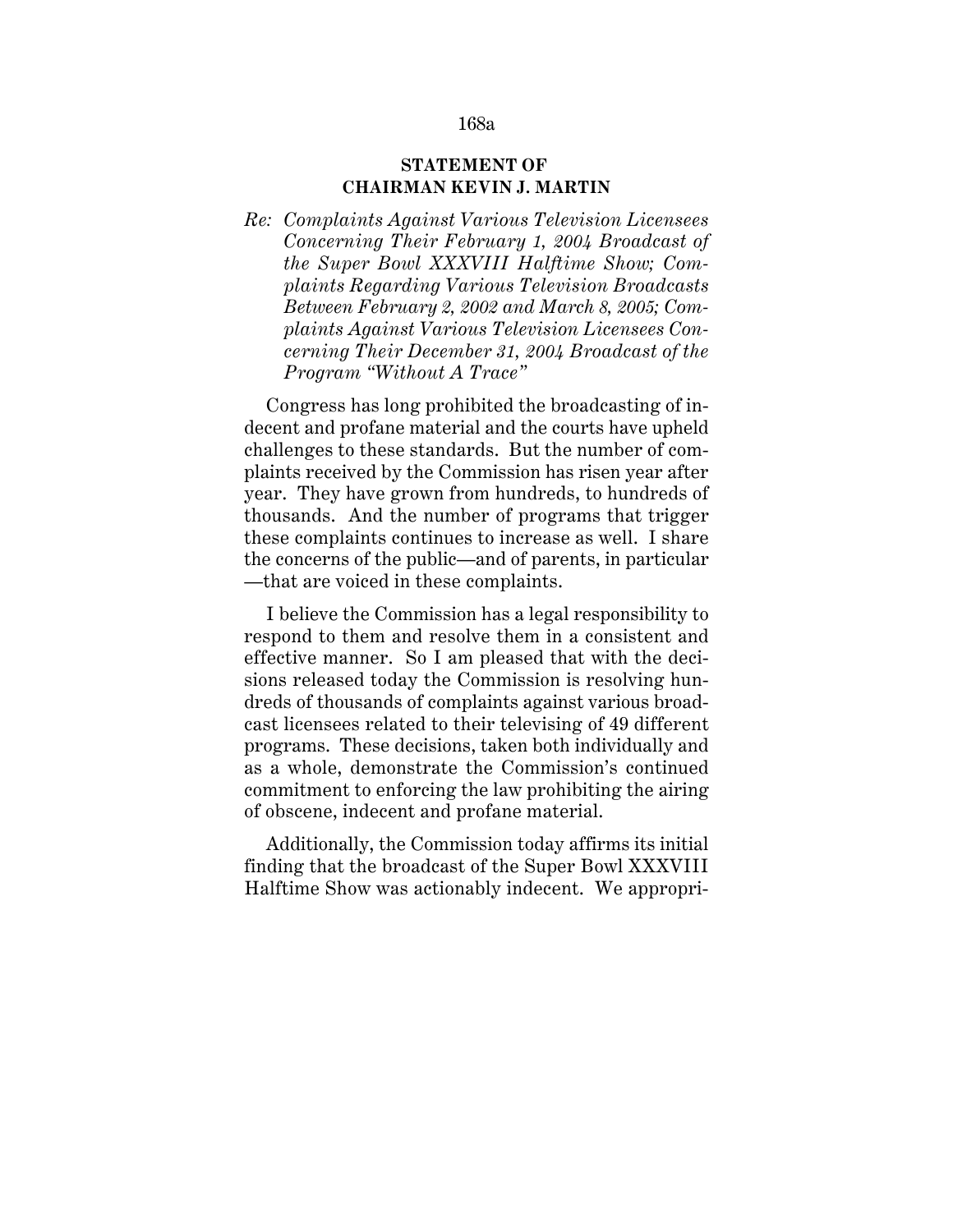ately reject the argument that CBS continues to make that this material is not indecent. That argument runs counter to Commission precedent and common sense.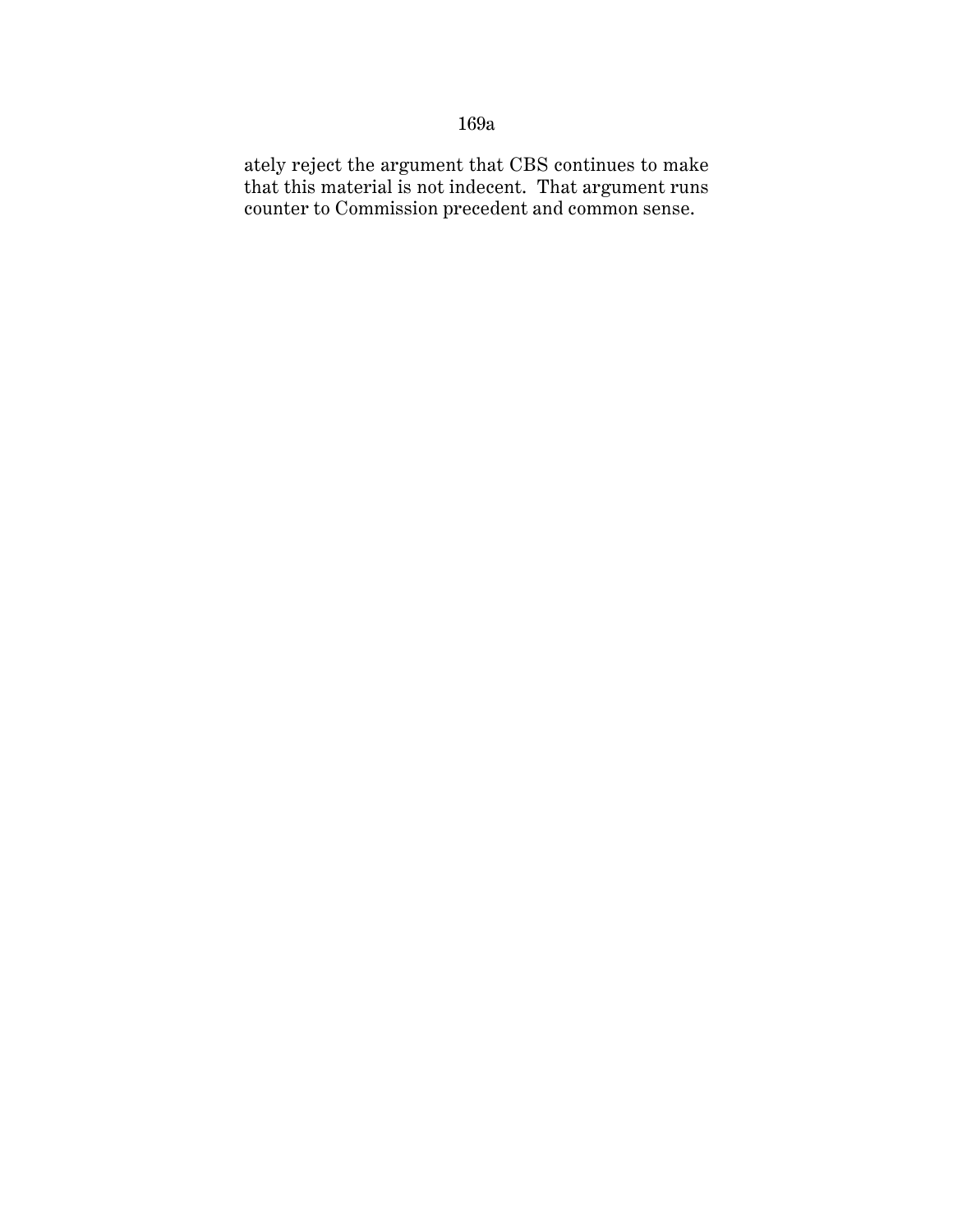### **STATEMENT OF COMMISSIONER MICHAEL J. COPPS**

*Re: Complaints Regarding Various Television Broadcasts Between January 1, 2002 and March 12, 2005,* Notices of Apparent Liability and Memorandum Opinion and Order

*Complaints Against Various Television Licensees Concerning Their December 31, 2004 Broadcast of the Program "Without A Trace",* Notice of Apparent Liability

*Complaints Against Various Television Licensees Concerning Their February 1, 2004 Broadcast Of The Super Bowl XXXVII Halftime Show,* Forfeiture Order

In the past, the Commission too often addressed indecency complaints with little discussion or analysis, relying instead on generalized pronouncements. Such an approach served neither aggrieved citizens nor the broadcast industry. Today, the Commission not only moves forward to address a number of pending complaints, but does so in a manner that better analyzes each broadcast and explains how the Commission determines whether a particular broadcast is indecent. Although it may never be possible to provide 100 percent certain guidance because we must always take into account specific and often-differing contexts, the approach in today's orders can help to develop such guidance and to establish precedents. This measured process, common in jurisprudence, may not satisfy those who clamor for immediate certainty in an uncertain world, but it may just be the best way to develop workable rules of the road.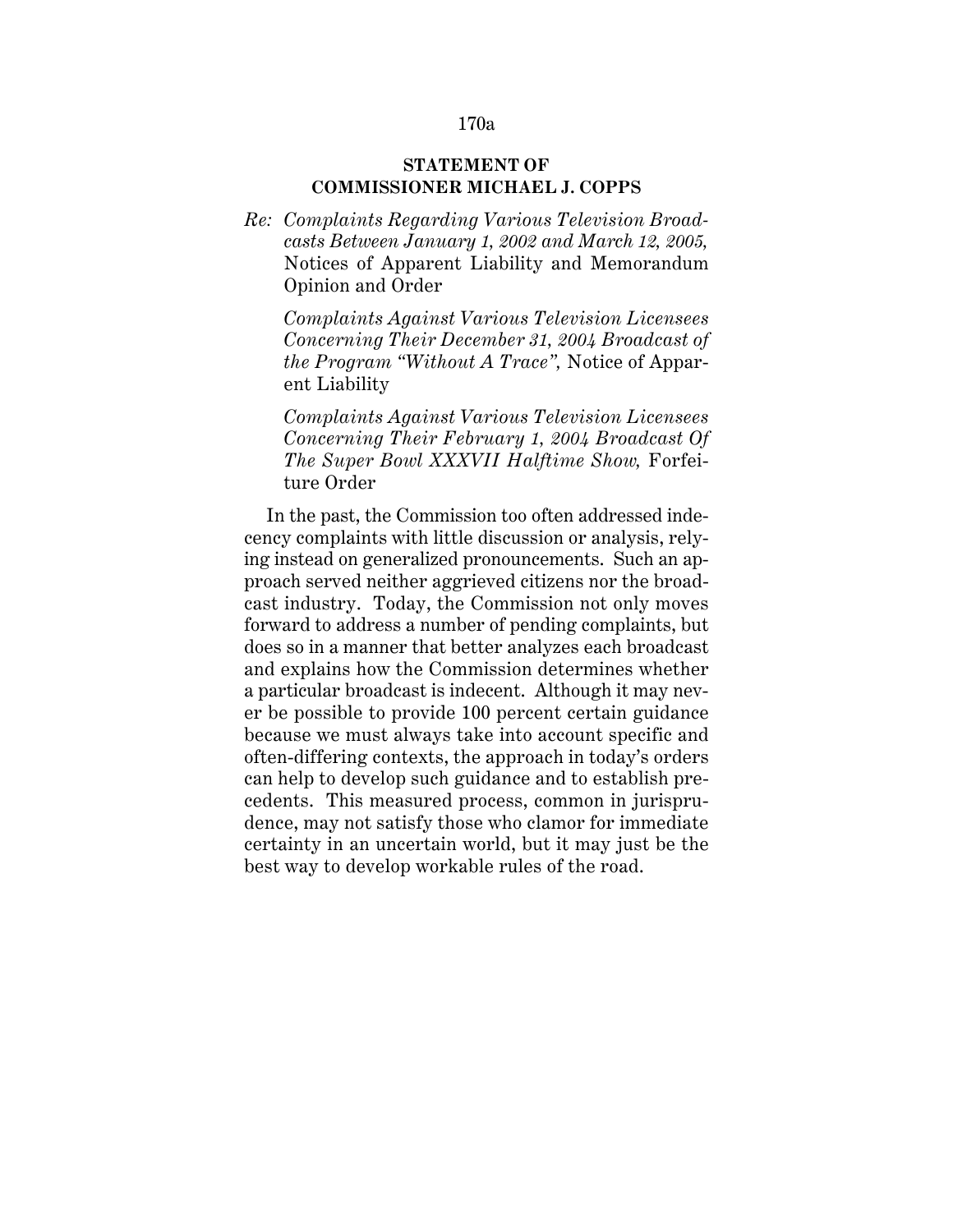Today's Orders highlight two additional issues with which the Commission must come to terms. First, it is time for the Commission to look at indecency in the broader context of its decisions on media consolidation. In 2003 the FCC sought to weaken its remaining media concentration safeguards without even considering whether there is a link between increasing media consolidation and increasing indecency. Such links have been shown in studies and testified to by a variety of expert witnesses. The record clearly demonstrates that an overwhelming number of the Commission's indecency citations have gone to a few huge media conglomerates. One recent study showed that the four largest radio station groups which controlled just under half the radio audience were responsible for a whopping 96 percent of the indecency fines levied by the FCC from 2000 to 2003.

One of the reasons for the huge volume of complaints about excessive sex and graphic violence in the programming we are fed may be that people feel increasingly divorced from their "local" media. They believe the media no longer respond to their local communities. As media conglomerates grow ever larger and station control moves farther away from the local community, community standards seem to count for less when programming decisions are made. Years ago we had independent programming created from a diversity of sources. Networks would then decide which programming to distribute. Then local affiliates would independently decide whether to air that programming. This provided some real checks and balances. Nowadays so many of these decisions are made by vertically-integrated conglomerates headquartered far away from the communities they are supposed to be serving—entities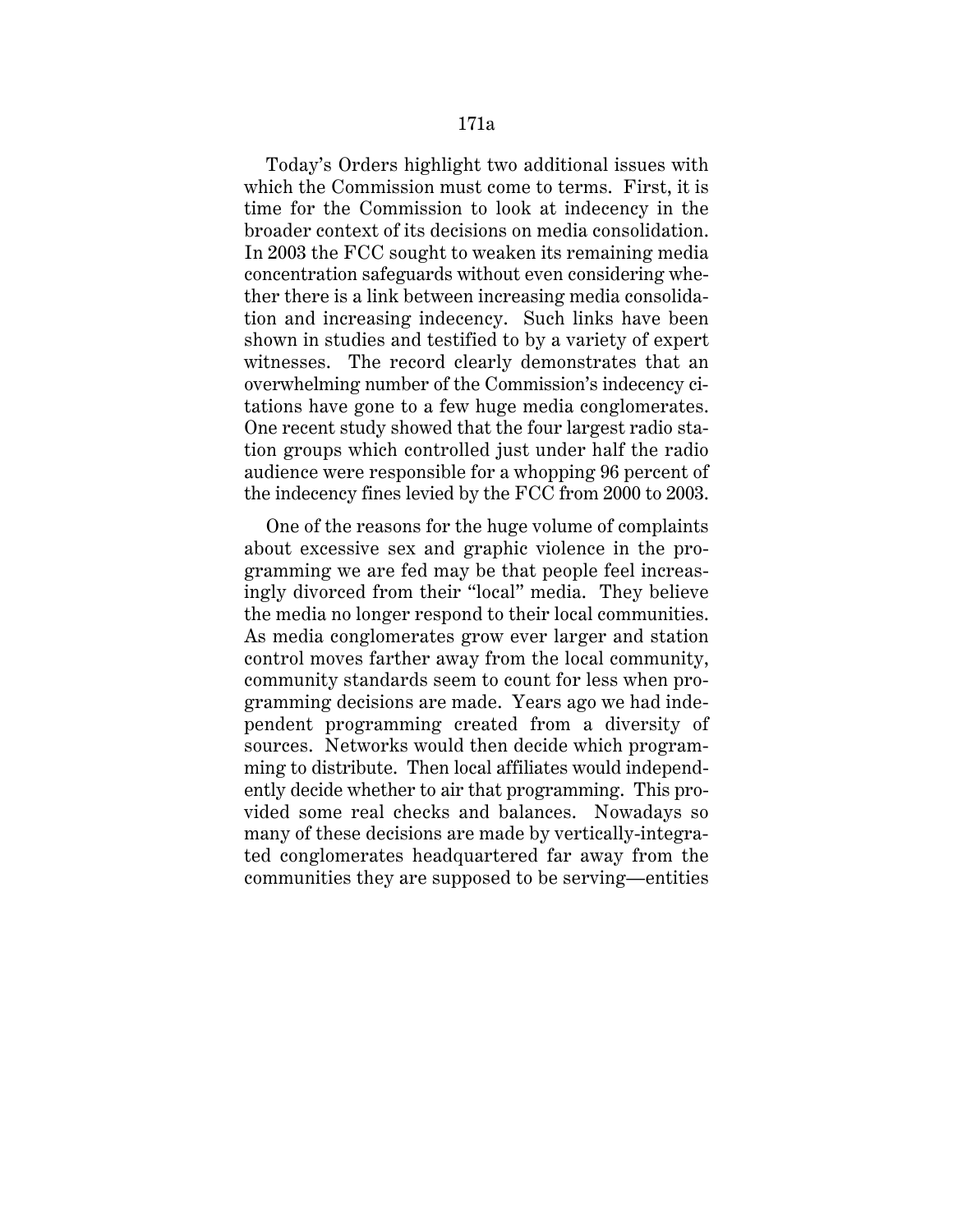that all too often control both the distribution *and* the production content of the programming.

If heightened media consolidation is indeed a source for the violence and indecency that upset so many parents, shouldn't the Commission be cranking that into its decisions on further loosening of the ownership rules? I hope the Commission, before voting again on loosening its media concentration protections, will finally take a serious look at this link and amass a credible body of evidence and not act again without the facts, as it did in 2003.

Second, a number of these complaints concern graphic broadcast violence. The Commission states that it has taken comment on this issue in another docket. It is time for us to step up to the plate and tackle the issue of violence in the media. The U.S. Surgeon General, the American Academy of Pediatrics, the American Psychological Association, the American Medical Association, and countless other medical and scientific organizations that have studied this issue have reached the same conclusion: exposure to graphic and excessive media violence has harmful effects on the physical and mental health of our children. We need to complete this proceeding.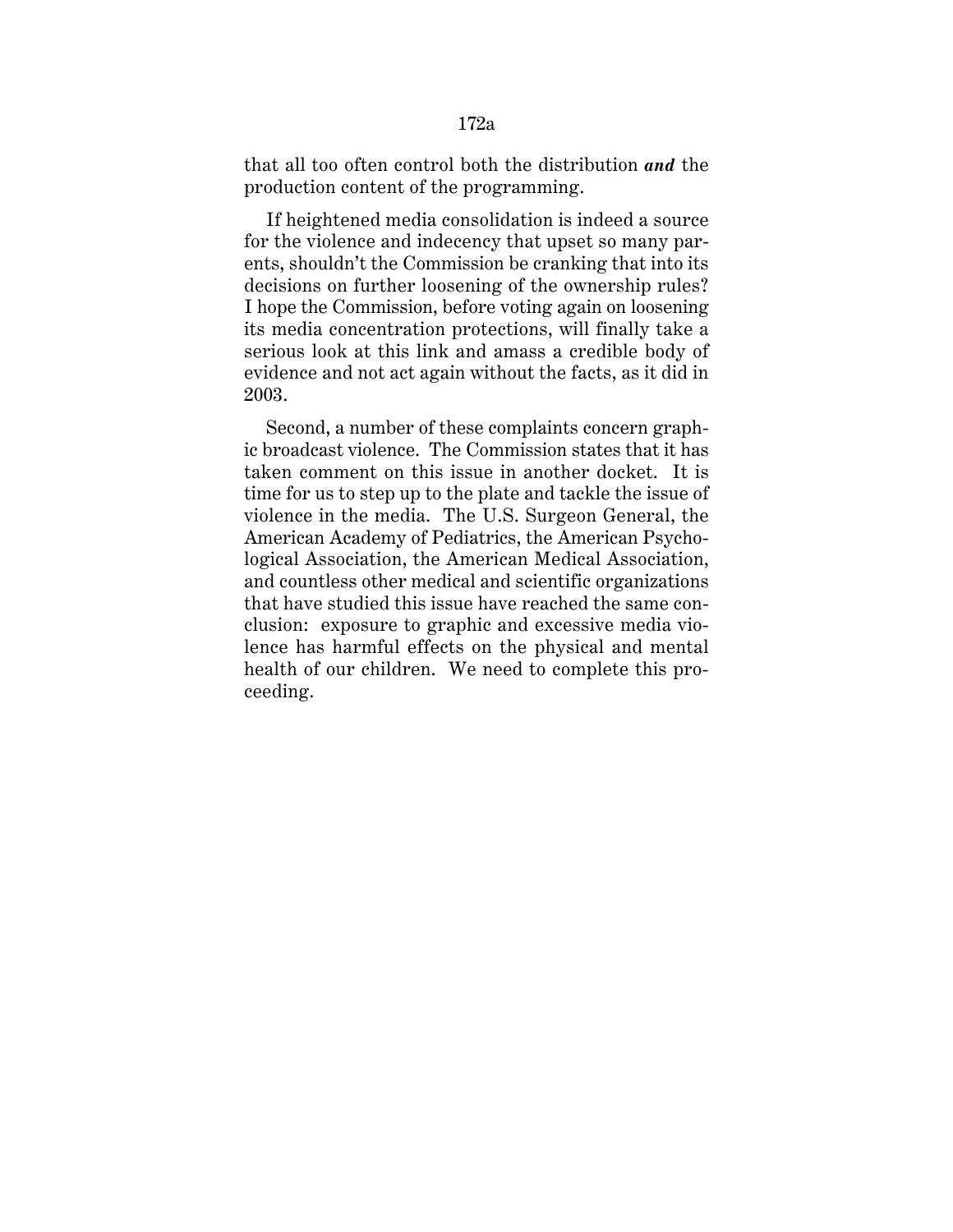## **STATEMENT OF COMMISSIONER JONATHAN S. ADELSTEIN CONCURRING**

Re: *Complaints Against Various Television Licensees Concerning Their February 1, 2004 Broadcast of the Super Bowl XXXVIII Halftime Show,* Forfeiture Order

I have sworn an oath to uphold the Constitution<sup>1</sup> and to carry out the laws adopted by Congress.<sup>2</sup> Trying to find a balance between these obligations has been challenging in many of the indecency cases that I have decided. I believe it is our duty to regulate the broadcast of indecent material to the fullest extent permissible by the Constitution because safeguarding the well-being of our children is a compelling national interest.<sup>3</sup> I therefore have supported efforts to step up our enforcement of indecency laws since I joined the Commission.

The Commission's authority to regulate indecency over the public airwaves was narrowly upheld by the Supreme Court with the admonition that we should exercise that authority with the utmost restraint, lest we inhibit constitutional rights and transgress constitutional limitations on government regulation of protected speech.<sup>4</sup> Given the Court's guidance in *Pacifica,* the

 $1$  U.S. Const., amend. I.

<sup>2</sup> Congress has specifically forbidden the broadcast of obscene, indecent or profane language. 18 U.S.C. § 1464. It has also forbidden censorship. 47 U.S.C. § 326.

<sup>3</sup> *See,* e.g., *N.Y. v. Ferber,* 458 U.S. 747, 756-57 (1982).

<sup>4</sup> *See FCC v. Pacifica Foundation*, 438 U.S. 726, 750 (1978) (emphasizing the "narrowness" of the Court's holding); *Action for Children's*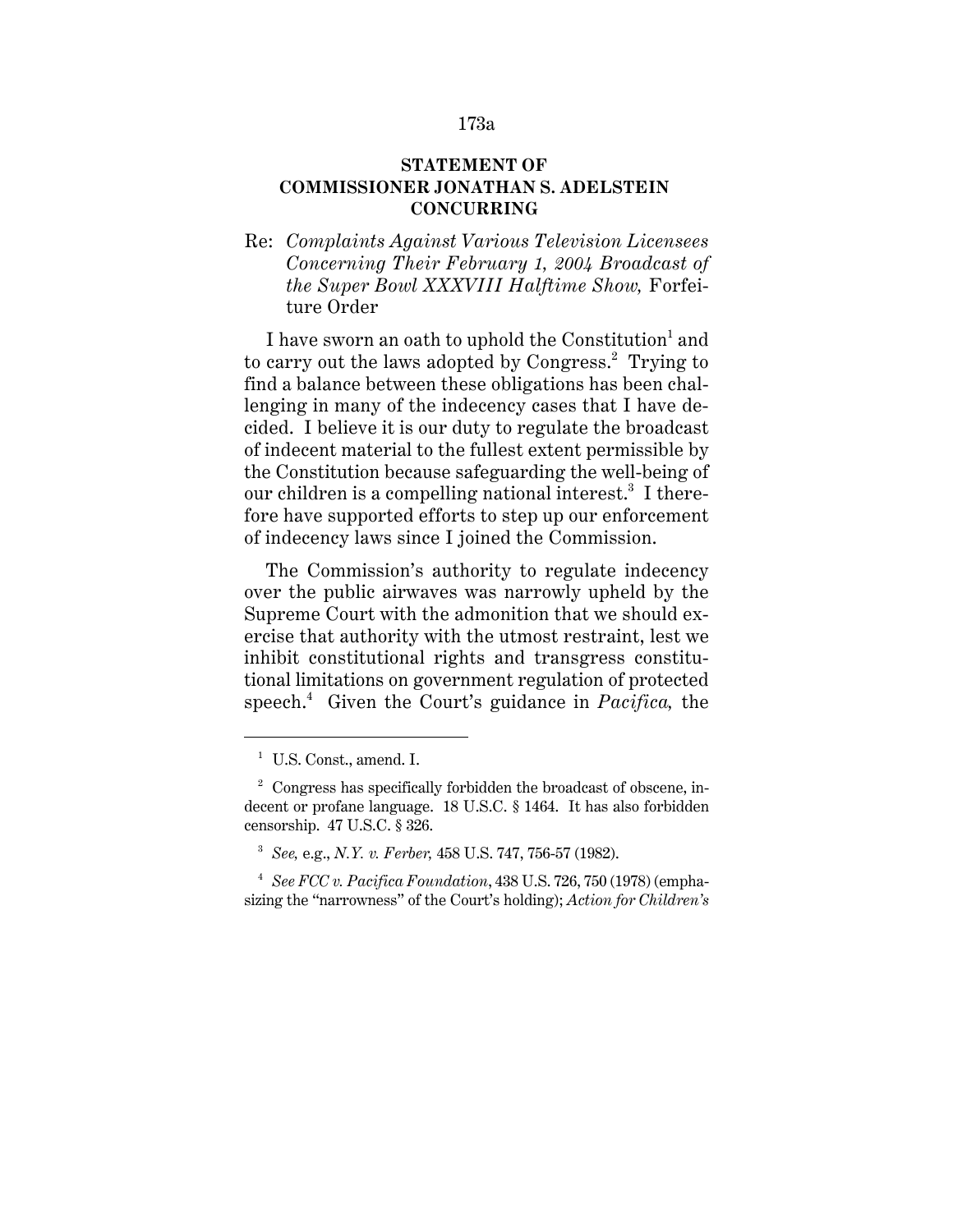Commission has repeatedly stated that we would judiciously walk a "tightrope" in exercising our regulatory authority.<sup>5</sup> Hence, within this legal context, a rational and principled "restrained enforcement policy" is not a matter of mere regulatory convenience. It is a constitutional requirement.<sup>6</sup>

Accordingly, I concur with today's Super Bowl Order, but concur in part and dissent in part with the companion Omnibus Order<sup>7</sup> because, while in some ways today's Omnibus decision goes too far, in other ways it does not go far enough. Significantly, it abruptly departs from our precedents by adopting a new, weaker enforcement mechanism that arbitrarily fails to assess fines against broadcasters who have aired indecent material. Additionally, while today's Omnibus decision appropriately identifies violations of our indecency laws, not every instance determined to be indecent meets that standard.

We have previously sought to identify all broadcasters who have aired indecent material, and hold them

*Television v. FCC*, 852 F.2d 1332, 1344 (D.C. Cir. 1988) ("*ACT I"*) ("Broadcast material that is indecent but not obscene is protected by the [F]irst [A]mendment.").

<sup>5</sup> *See* Brief for Petitioner, FCC, 1978 WL 206838 at \*9.

<sup>6</sup> *ACT I, supra* note 4, at 1344 ("the FCC may regulate [indecent] material only with due respect for the high value our Constitution places on freedom and choice in what the people say and hear."); *Id.* at 1340 n.14 ("[T]he potentially chilling effect of the FCC's generic definition of indecency will be tempered by the Commission's restrained enforcement policy.").

<sup>7</sup> *Complaints Regarding Various Television Broadcasts Between February 2, 2002 and March 8, 2005*, Notices of Apparent Liability and Memorandum Opinion and Order (decided March 15, 2006) (hereinafter "Omnibus Order").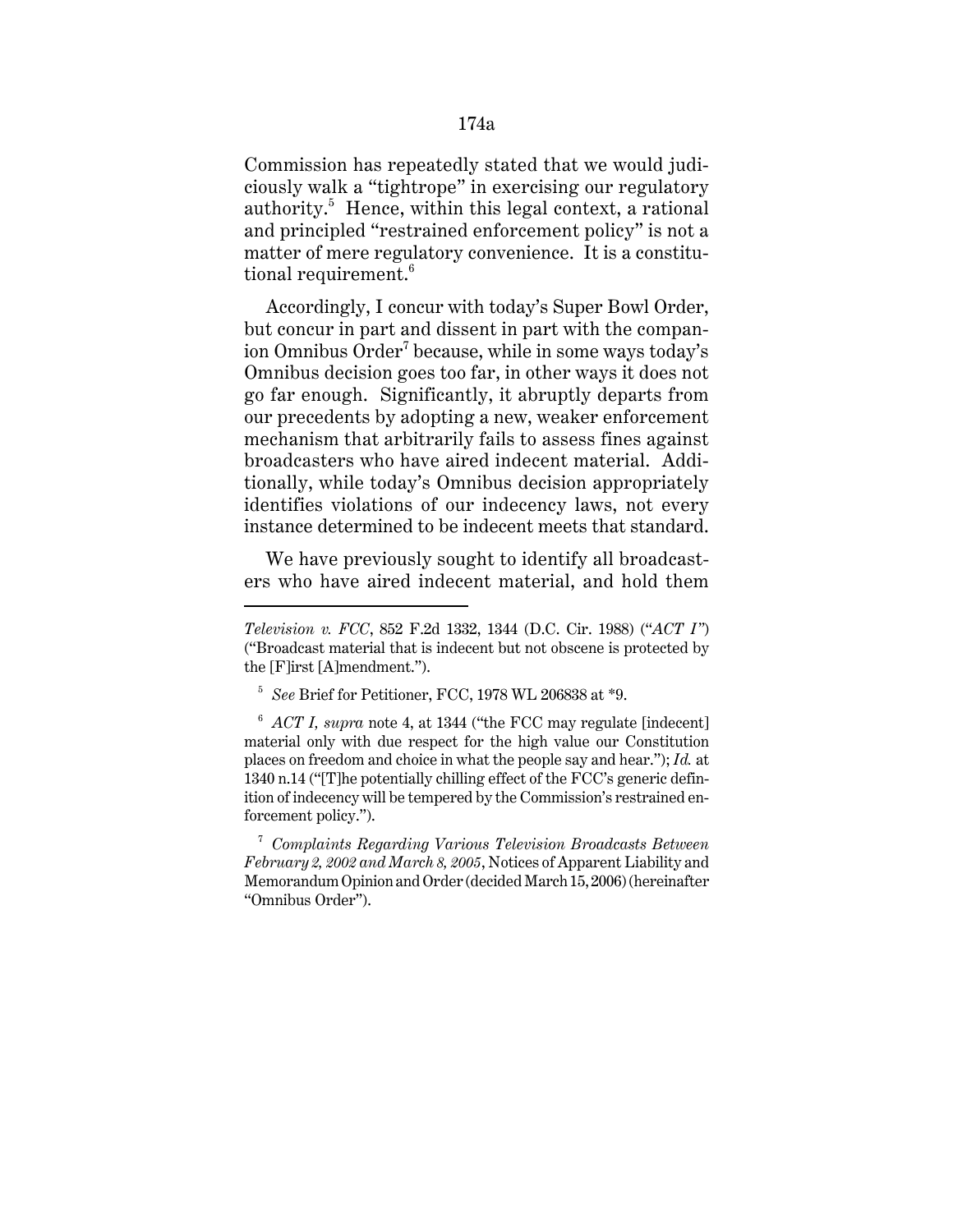accountable. In the Omnibus Order, however, the Commission inexplicably fines only the licensee whose broadcast of indecent material was the subject of a viewer's complaint, even though we know millions of other Americans were exposed to the offending broadcast. I cannot find anywhere in the law that Congress told us to apply indecency regulations only to those stations against which a complaint was specifically lodged. The law requires us to prohibit the broadcast of indecent material, period. This means that we must enforce the law anywhere we determine it has been violated. It is willful blindness to decide, with respect to network broadcasts we know aired nationwide, that we will only enforce the law against the local station that happens to be the target of viewer complaints. How can we impose a fine solely on certain local broadcasters, despite having repeatedly said that the Commission applies a national indecency standard—not a local one?<sup>8</sup>

The failure to enforce the rules against some stations but not others is not what the courts had in mind when they counseled restraint. In fact, the Supreme Court's decision in *Pacifica* was based on the uniquely pervasive characteristics of broadcast media.<sup>9</sup> It is patently arbitrary to hold some stations but not others accountable for the same broadcast. We recognized this just two

<sup>8</sup> *See, e.g., In re Sagittarius Broadcasting Corporation,* Memorandum Opinion and Order, 7 FCC Rcd 6873, 6876 (1992) (subsequent history omitted).

<sup>9</sup> *See Pacifica Found.*, 438 U.S. at 748-49 (recognizing the "uniquely pervasive presence" of broadcast media "in the lives of all Americans"). In today's Order, paragraph 10, the Commission relies upon the same rationale.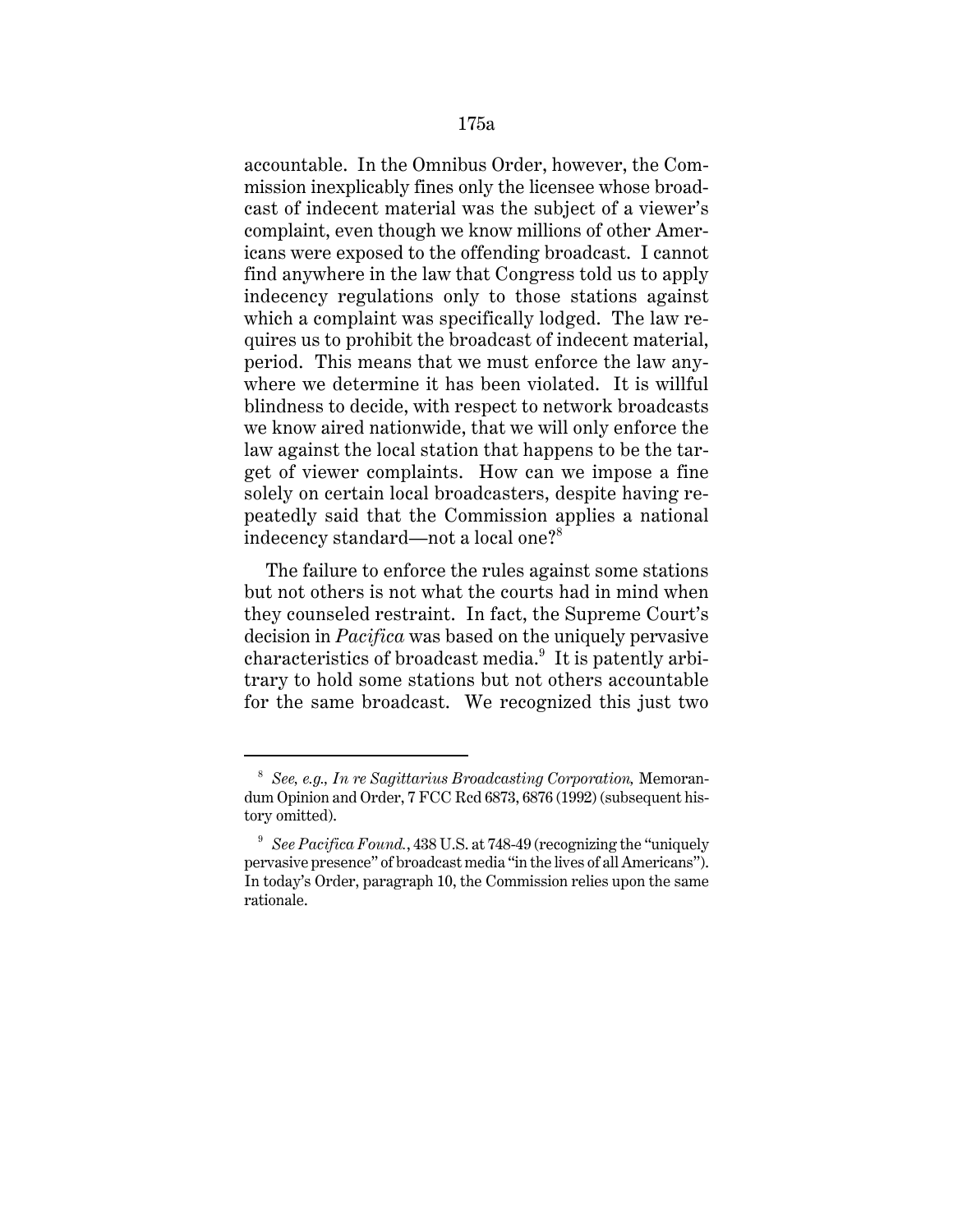years ago in *Married By America*. 10 The Commission simply inquired who aired the indecent broadcast and fined all of those stations that did so.

In the *Super Bowl XXXVIII Halftime Show* decision, we held only those stations owned and operated by the CBS network responsible, under the theory that the affiliates did not expect the incident and it was primarily the network's fault.<sup>11</sup> I dissented in part to that case because I believed we needed to apply the same sanction to every station that aired the offending material. I raise similar concerns today, in the context of the Omnibus Order.

The Commission is constitutionally obligated to decide broadcast indecency and profanity cases based on the "contemporary community standard," which is "that of the average broadcast viewer or listener." The Commission has explained the "contemporary community standard," as follows:

<sup>10</sup> *See Complaints Against Various Licensees Regarding Their Broadcast of the Fox Television Network Program "Married by America" on April 7, 2003,* Notice of Apparent Liability for Forfeiture*,*19 FCC Rcd 20191, 20196 (2004) (proposing a \$7,000 forfeiture against each Fox Station and Fox Affiliate station); *reconsideration pending*. *See also Clear Channel Broadcast Licenses, Inc.,* 19 FCC Rcd 6773, 6779 (2004) (proposing a \$495,000 fine based on a "per utterance" calculation, and directing an investigation into stations owned by other licensees that broadcast the indecent program). In the instant Omnibus Order, however, the Commission inexplicably fines only the licensee whose broadcast of indecent material was actually the subject of a viewer's complaint to the Commission. *Id.* at ¶ 71.

<sup>11</sup> *SeeComplaints Against Various Television Licensees Concerning Their February 1, 2004, Broadcast of the Super Bowl XXXVIII Halftime Show,* Notice of Apparent Liability, 19 FCC Rcd 19230 (2004).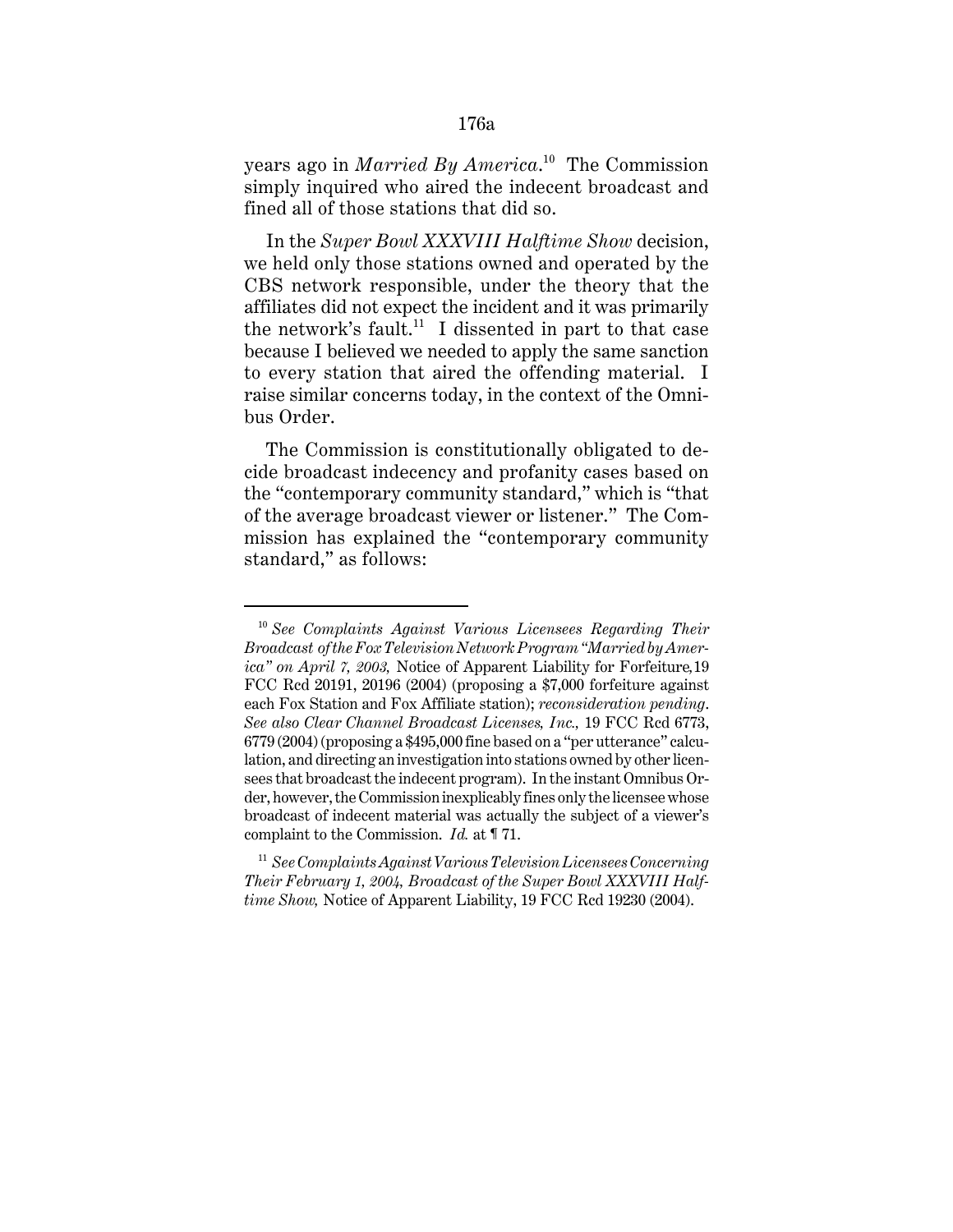We rely on our collective experience and knowledge, developed through constant interaction with lawmakers, courts, broadcasters, public interest groups and ordinary citizens, to keep abreast of contemporary community standards for the broadcast medium.<sup>12</sup>

I am concerned that the Omnibus Order overreaches with its expansion of the scope of indecency and profanity law, without first doing what is necessary to determine the appropriate contemporary community standard.

The Omnibus Order builds on one of the most difficult cases we have ever decided, the *Golden Globe Awards* case,13 and stretches it beyond the limits of our precedents and constitutional authority. The precedent set in that case has been contested by numerous broadcasters, constitutional scholars and public interest groups who have asked us to revisit and clarify our reasoning and decision. Rather than reexamining that case, the majority uses the decision as a springboard to add new words to the pantheon of those deemed to be inherently sexual or excretory, and consequently indecent and profane, irrespective of their common meaning or of a fleeting and isolated use. By failing to address the many serious concerns raised in the reconsideration petitions filed in the *Golden Globe Awards* proceeding, before prohibiting the use of additional words, the Commission falls short

<sup>12</sup> *In re Infinity Radio License, Inc.,* Memorandum Opinion and Order, 19 FCC Rcd 5022, 5026 (2004).

<sup>13</sup> *In re Complaints Against Broadcast Licensees Regarding Their Airing of the "Golden Globe Awards" Program*, Memorandum Opinion and Order, 19 FCC Rcd 4975 (2004); *petitions for stay and reconsideration pending*.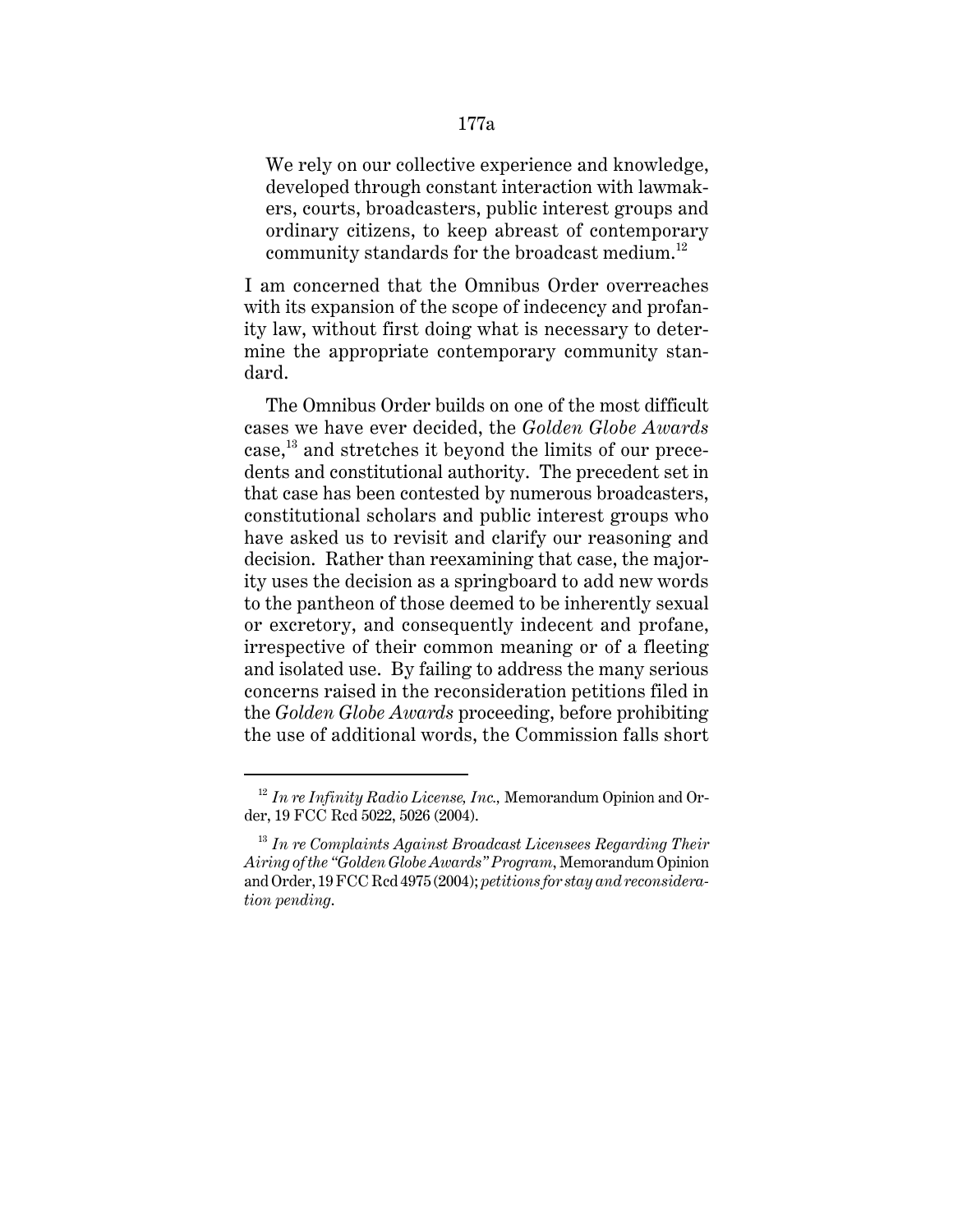of meeting the constitutional standard and walking the tightrope of a restrained enforcement policy.

This approach endangers the very authority we so delicately retain to enforce broadcast decency rules. If the Commission in its zeal oversteps and finds our authority circumscribed by the courts, we may forever lose the ability to protect children from the airing of indecent material, barring an unlikely constitutional amendment setting limitations on the First Amendment freedoms.

The perilous course taken today is evident in the approach to the acclaimed Martin Scorsese documentary, "The Blues: Godfathers and Sons." It is clear from a common sense viewing of the program that coarse language is a part of the culture of the individuals being portrayed. To accurately reflect their viewpoint and emotions about blues music requires airing of certain material that, if prohibited, would undercut the ability of the filmmaker to convey the reality of the subject of the documentary. This contextual reasoning is consistent with our decisions in *Saving Private Ryan*14 and *Schindler's List*. 15

<sup>14</sup> *In the Matter of Complaints Against Various Television Licensees Regarding Their Broad. on November 11, 2004, of the ABC Television Network's Presentation of the Film,* "*Saving Private Ryan,*"Memorandum Opinion and Order, 20 FCC Rcd 4507, 4513 (2005) ("Deleting all [indecent] language or inserting milder language or bleeping sounds into the film would have altered the nature of the artistic work and diminished the power, realism and immediacy of the film experience for viewers."). *See also Peter Branton*, Letter by Direction of the Commission, 6 FCC Rcd 610 (1991) (concluding that repeated use of the fword in a recorded news interview program not indecent in context).

<sup>15</sup> *In the Matter of WPBN/WTOM License Subsidiary, Inc*., 15 FCC Rcd 1838 (2000).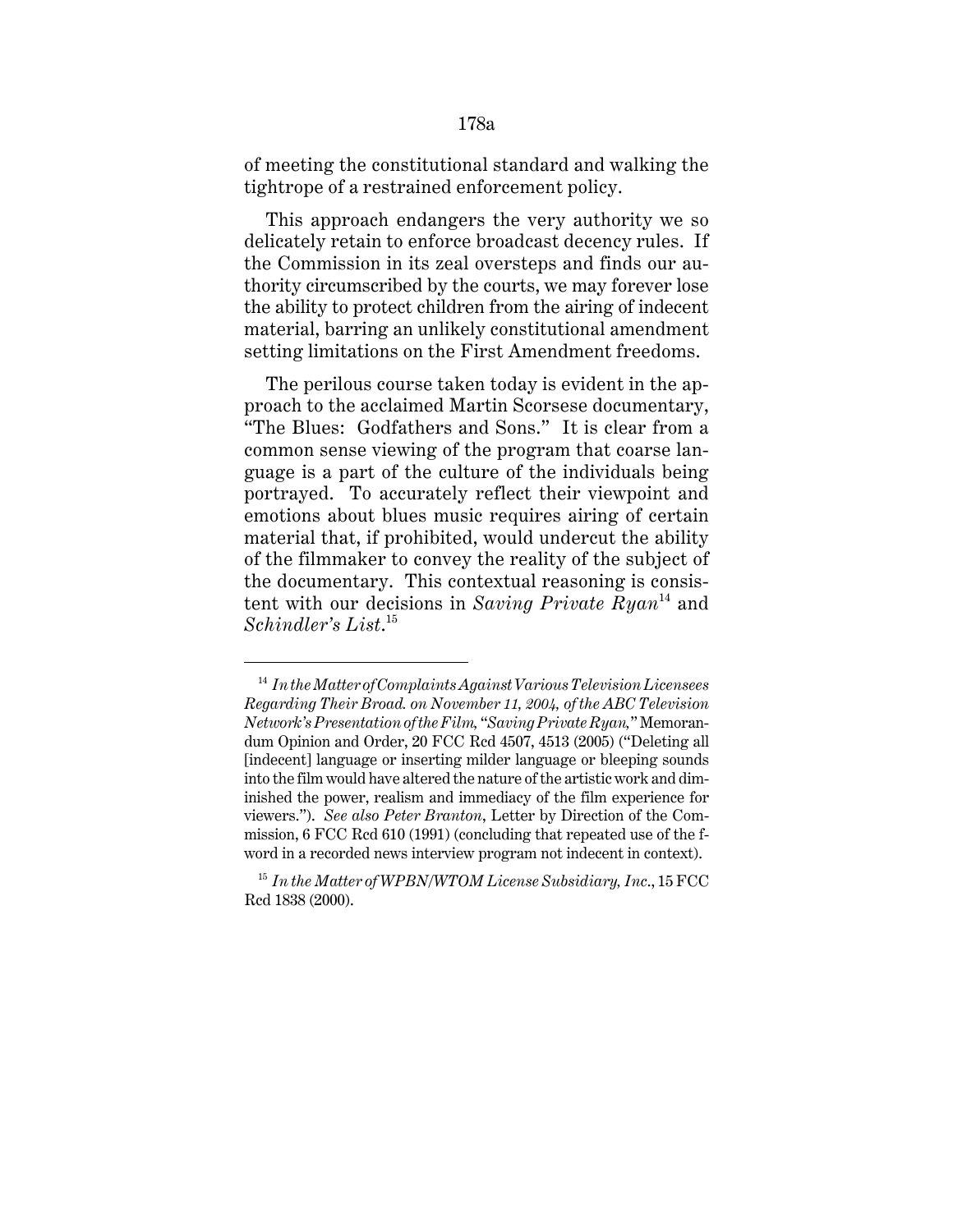The Commission has repeatedly reaffirmed, and the courts have consistently underscored, the importance of content *and* context. The majority's decision today dangerously departs from those precedents. It is certain to strike fear in the hearts of news and documentary makers, and broadcasters that air them, which could chill the future expression of constitutionally protected speech.

We should be mindful of Justice Harlan's observation in *Cohen v. California*. 16 Writing for the Court, he observed:

[W]ords are often chosen as much for their emotive as their cognitive force. We cannot sanction the view that the Constitution, while solicitous of the cognitive content of individual speech, has little or no regard for that emotive function which, practically speaking, may often be the more important element of the overall message sought to be communicated.<sup>17</sup>

Given all of these considerations, I find that the Omnibus Order, while reaching some appropriate conclusions both in identifying indecent material and in dismissing complaints, is in some ways dangerously off the mark. I cannot agree that it offers a coherent, principled longterm framework that is rooted in common sense. In fact, it may put at risk the very authority to protect children that it exercises so vigorously.

<sup>&</sup>lt;sup>16</sup> 403 U.S. 15 (1971).

 $17$  *Id.* at 26 ("We cannot indulge the facile assumption that one can forbid particular words without also running a substantial risk of suppressing ideas in the process.").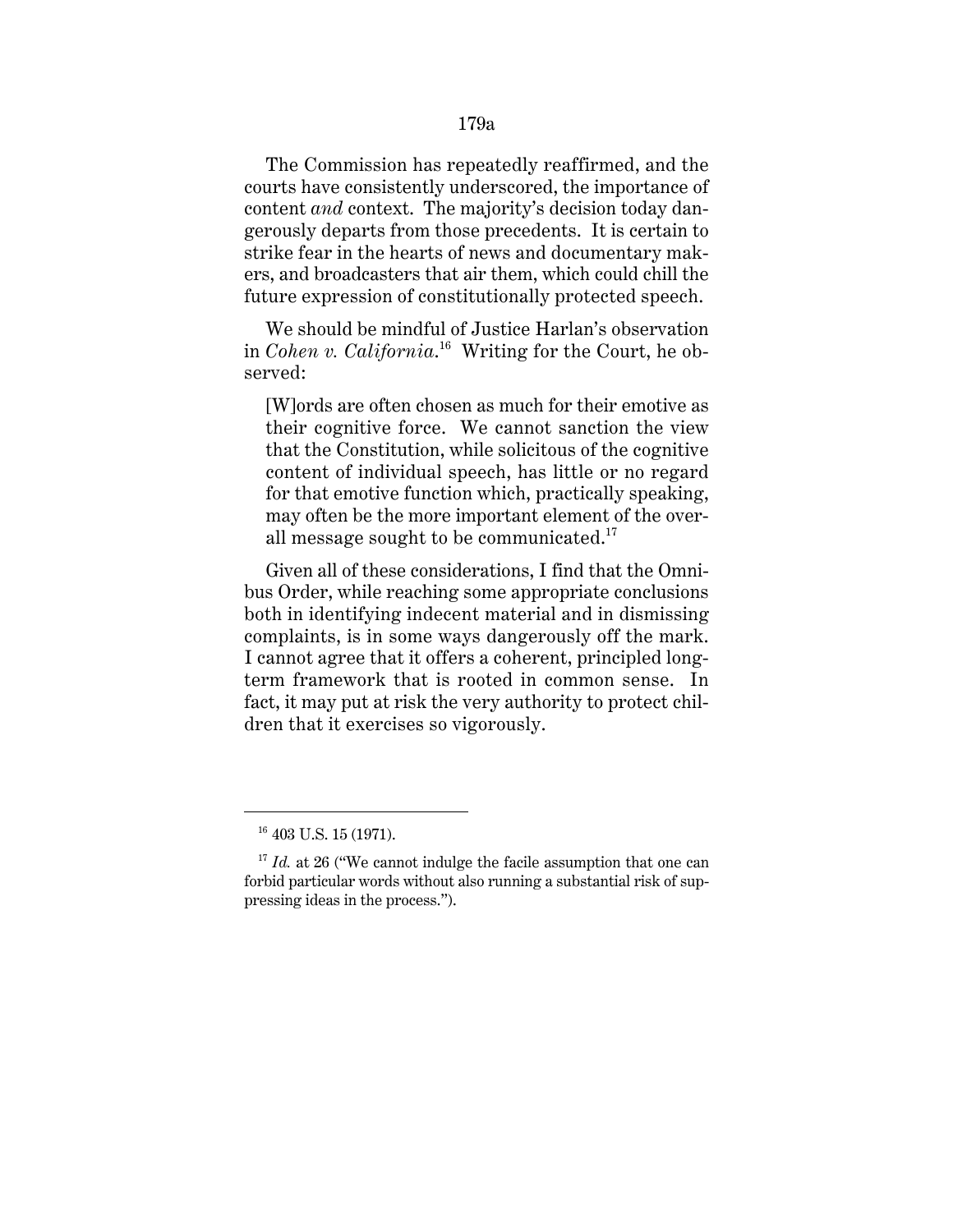## **STATEMENT OF COMMISSIONER DEBORAH TAYLOR TATE**

*Re: Complaints Against Various Television Licensees Concerning Their February 1, 2004 Broadcast of the Super Bowl XXXVIII Halftime Show*, Forfeiture Order; *Complaints Regarding Various Television Broadcasts Between February 2, 2002 and March 8, 2005*, Notices of Apparent Liability and Memorandum Opinion and Order; *Complaints Against Various Television Licensees Concerning Their December 31, 2004 Broadcast of the Program "Without A Trace"*, Notice of Apparent Liability for Forfeiture

Today marks my first opportunity as a member of the Federal Communications Commission to uphold our responsibility to enforce the federal statute prohibiting the airing of obscene, indecent or profane language. $^1$  To be clear—I take this responsibility very seriously. Not only is this the law, but it also is the right thing to do.

One of the bedrock principles of the Communications Act of 1934, as amended, is that the airwaves belong to the public. Much like public spaces and national landmarks, these are scarce and finite resources that must be preserved for the benefit of all Americans. If numbers are any indication, many Americans are not happy about the way that their airwaves are being utilized. The number of complaints filed with the FCC reached over one million in 2004. Indeed, since taking office in January 2006, I have received hundreds of personal emails from people all over this country who are unhappy

<sup>1</sup> *See* 18 U.S.C. § 1464.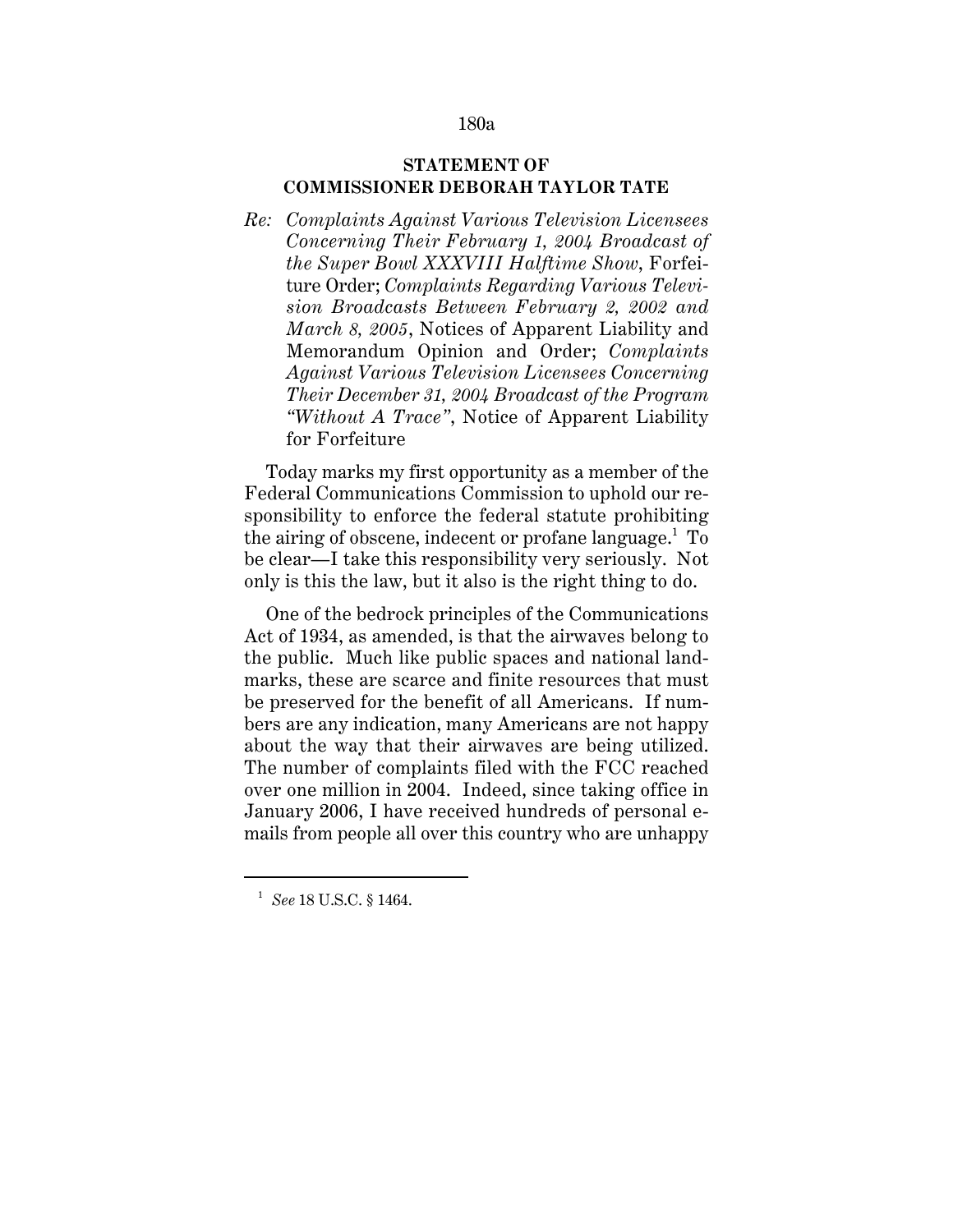I have applauded those cable and DBS providers for the tools they have provided to help parents and other concerned citizens filter out objectionable content. Parental controls incorporated into cable and DBS set-top boxes, along with the V-Chip, make it possible to block programming based upon its content rating. However, these tools, even when used properly, are not a complete solution. One of the main reasons for that is because much of the content broadcast, including live sporting events and commercials, are not rated under the two systems currently in use.

I also believe that consumers have an important role to play as well. Caregivers—parents, in particular need to take an active role in monitoring the content to which children are exposed. Even the most diligent parent, however, cannot be expected to protect their children from indecent material broadcast during live sporting events or in commercials that appear during what is marketed to be "appropriate" programming.

Today, we are making significant strides toward addressing the backlog of indecency complaints before this agency. The rules are simple—you break them and we will enforce the law, just as we are doing today. Both the public and the broadcasters deserve prompt and timely resolution of complaints as they are filed, and I am glad to see us act to resolve these complaints. At the same time, however, I would like to raise a few concerns regarding the complaints we address in these decisions.

First, I would like to discuss the complaint regarding the 6:30 p.m. Eastern Daylight Time airing of an episode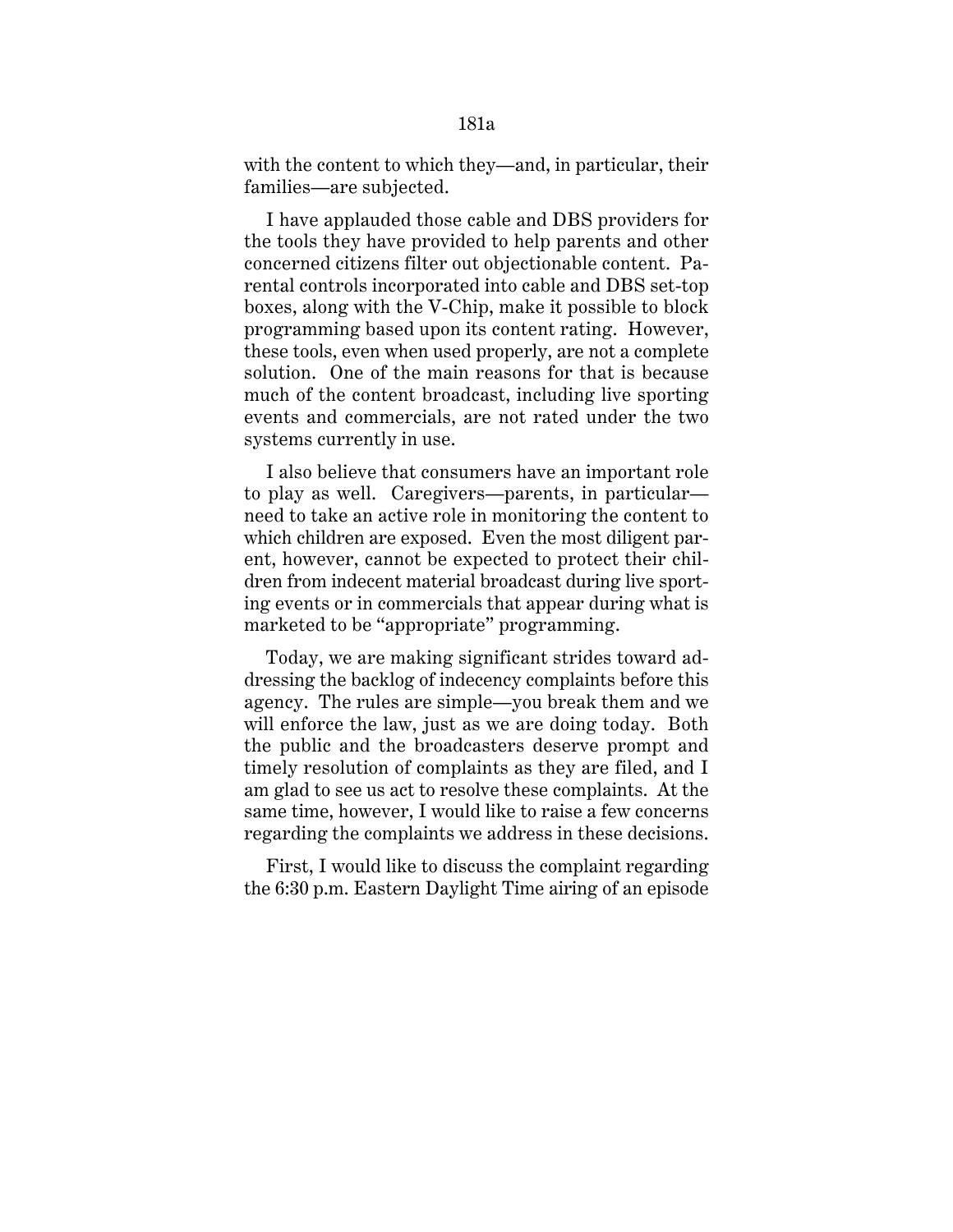of *The Simpsons*. The *Order* concludes that this segment is not indecent, in part because of the fact that *The Simpsons* is a cartoon. Generally speaking, cartoons appeal to children, though some may cater to both children and adults simultaneously. Nevertheless, the fact remains that children were extremely likely to have been in the viewing audience when this scene was broadcast. Indeed, the marketing is aimed at children. If the scene had involved real actors in living color, at 5:30 p.m. Central Standard Time, I wonder if our decision would have been different? One might argue that the cartoon medium may be a more insidious means of exposing young people to such content. By their very nature, cartoons do not accurately portray reality, and in this instance the use of animation may well serve to present that material in a more flattering light than it would if it were depicted through live video. I stop short of disagreeing with our decision in this case, but note that the animated nature of the broadcast, in my opinion, may be cause for taking an even closer look in the context of our indecency analysis.

Second, our conclusion regarding the 9:00 p.m. Central Standard Time airing of an episode of *Medium* in which a woman is shot at point-blank range in the face by her husband gives me pause. While I agree with the result in this case, I question our conclusion that the sequence constitutes violence *per se* and therefore falls outside the scope of the Commission's definition of indecency. Without question, this scene is violent, graphically so. Moreover, it is presented in a way that appears clearly designed to maximize its shock value. And therein lies my concern. One of the primary ways that this scene shocks is that it leads the viewer to believe that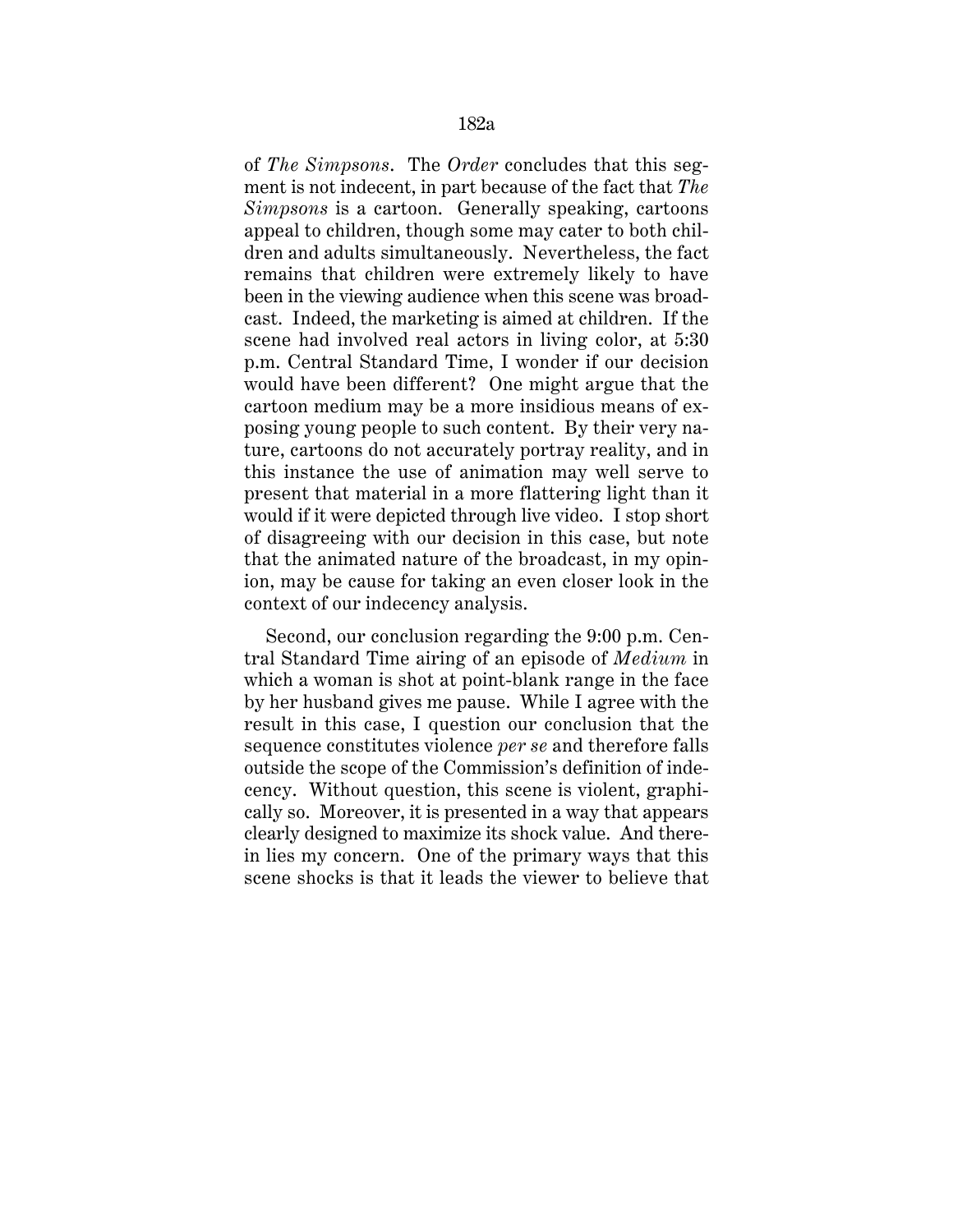the action is headed in one direction—through dialogue and actions which suggest that interaction of a sexual nature is about to occur—and then abruptly erupts in another—the brutally violent shooting of a wife by her husband, in the head, at point-blank range. Even though the Commission's authority under Section 1464 is limited to indecent, obscene, and profane content, and thus does not extend to violent matter, the use of violence as the "punch line" of titillating sexual innuendo should not insulate broadcast licensees from our authority. To the contrary, the use of sexual innuendo may, depending on the specific case, subject a licensee to potential forfeiture, regardless of the overall violent nature of the sequence in which such sexual innuendo is used.

\* \* \*

Finally, I would like to express my hope and belief that the problem of indecent material is one that can be solved. Programmers, artists, writers, broadcasters, networks, advertisers, parents, public interest groups, and, yes, even Commissioners can protect two of our country's most valuable resources: the public airwaves and our children's minds. We must take a stand against programming that robs our children of their innocence and constitutes an unwarranted intrusion into our homes. By working together, we should promote the creation of programming that is not just entertaining, but also positive, educational, healthful, and, perhaps, even inspiring.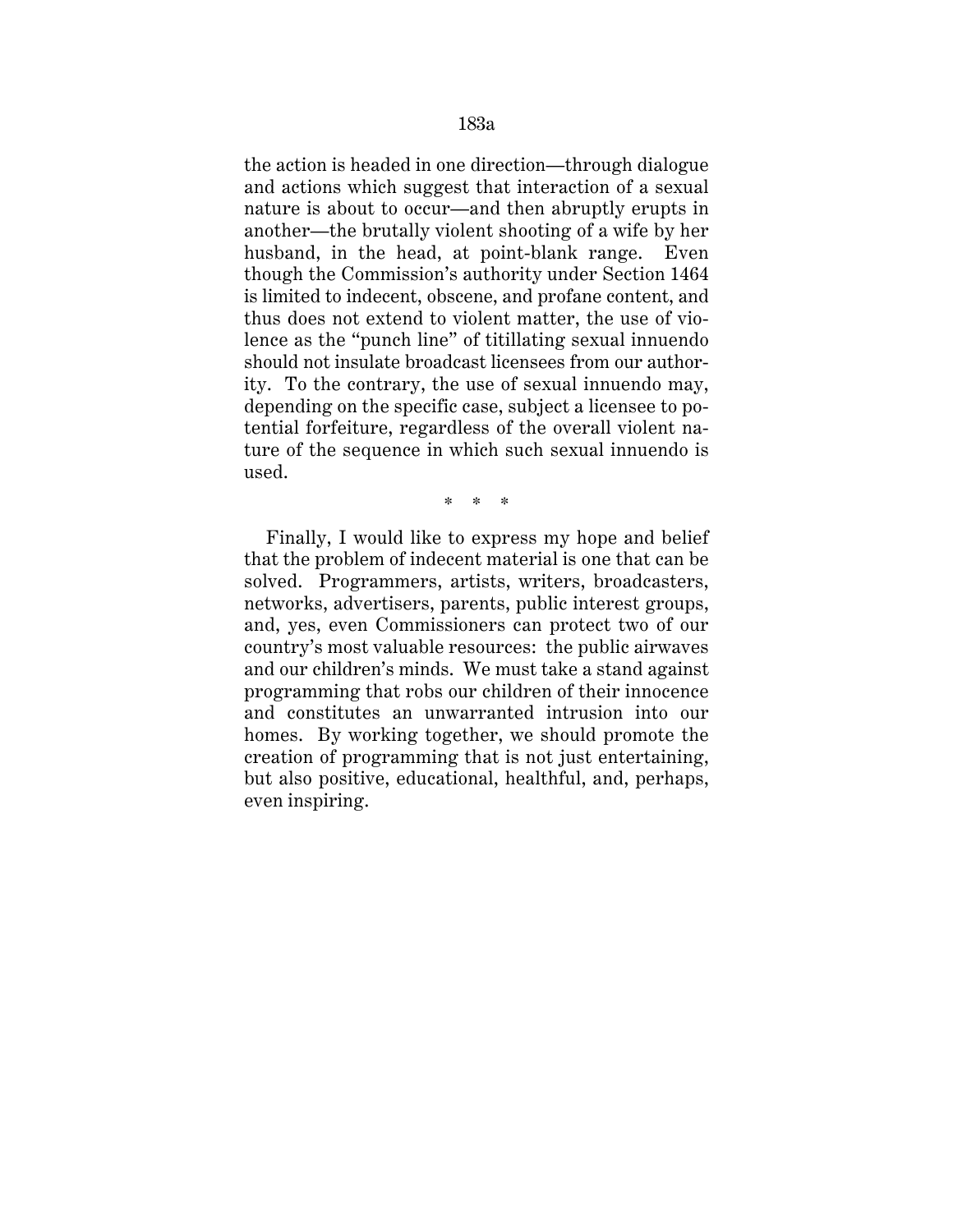## **APPENDIX D**

## UNITED STATES COURT OF APPEALS FOR THE THIRD CIRCUIT

No. 06-3575

CBS CORPORATION; CBS BROADCASTING INC.; CBS TELEVISION STATIONS, INC.; CBS STATIONS GROUP OF TEXAS L.P.; AND KUTV HOLDINGS, INC., PETI-**TIONERS** 

*v.*

FEDERAL COMMUNICATION COMMISSION; UNITED STATES OF AMERICA, RESPONDENTS

> On Petition for Review of Orders of the Federal Communications Commission FCC Nos. 06-19 and 06-68

> > Argued: Sept. 11, 2007

Before: SCIRICA, *Chief Judge*, RENDELL and FUENTES, *Circuit Judges*.

## **JUDGMENT**

This cause came to be heard on the record from the Federal Communications Commission and was argued by counsel on September 11, 2007. On consideration whereof, it is now hereby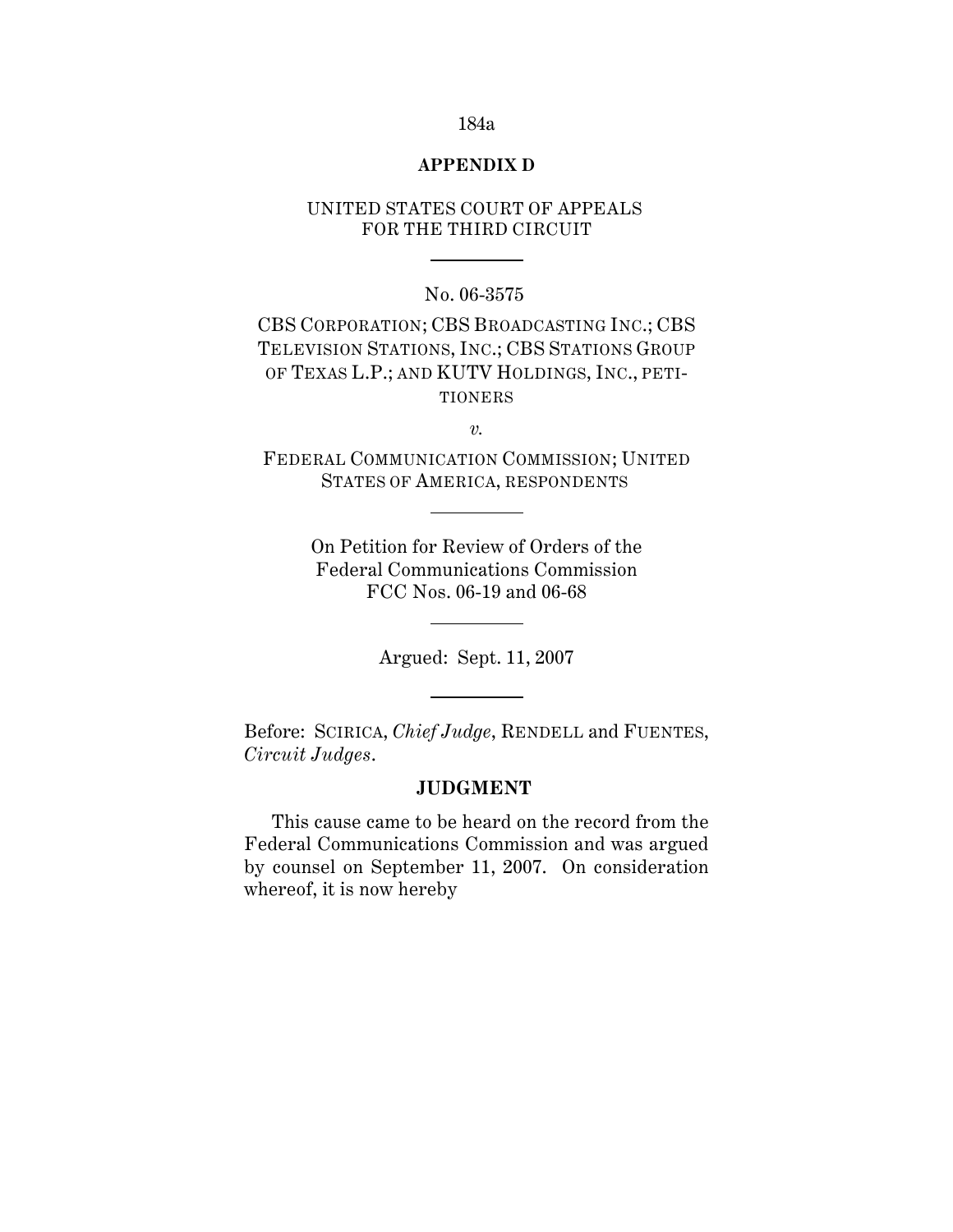ORDERED and ADJUDGED by this Court that the petition for review is granted, the orders of the Federal Communications Commission are vacated, and the case is remanded for proceedings consistent with this opinion. Each party to bear their own costs. All of the above in accordance with the opinion of this Court.

ATTEST:

## /s/ MARCIA M. WALDRON MARCIA M. WALDRON Clerk

DATED: July 21, 2008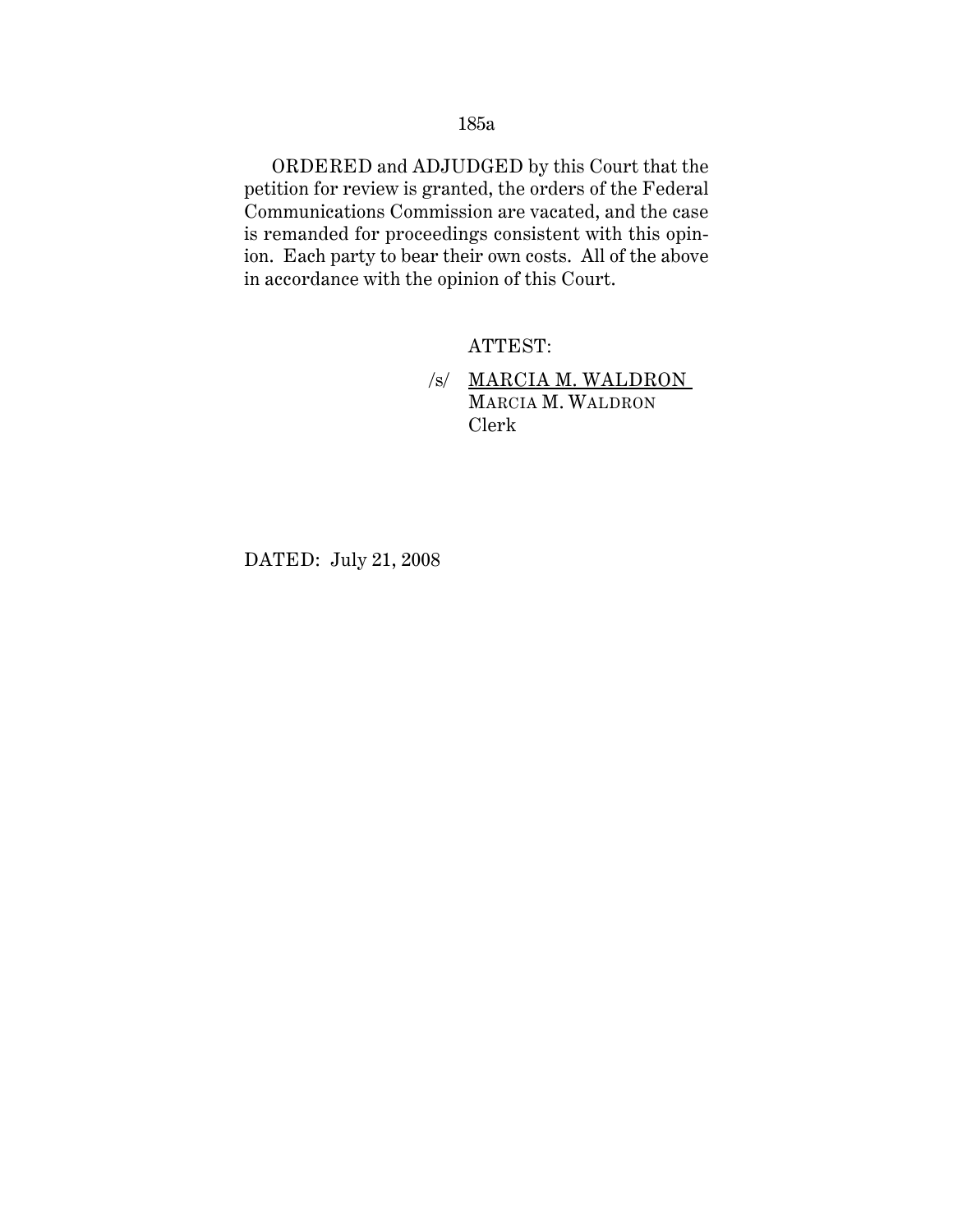#### **APPENDIX E**

1. 18 U.S.C. 1464 provides:

#### Broadcasting obscene language

Whoever utters any obscene, indecent, or profane language by means of radio communication shall be fined under this title or imprisoned not more than two years, or both.

## 2. 47 U.S.C. 312 provides in relevant part:

#### **Administrative sanctions**

## **(a) Revocation of station license or construction permit**

The Commission may revoke any station license or construction permit—

(1) for false statements knowingly made either in the application or in any statement of fact which may be required pursuant to section 308 of this title;

(2) because of conditions coming to the attention of the Commission which would warrant it in refusing to grant a license or permit on an original application;

(3) for willful or repeated failure to operate substantially as set forth in the license;

(4) for willful or repeated violation of, or willful or repeated failure to observe any provision of this chapter or any rule or regulation of the Commission authorized by this chapter or by a treaty ratified by the United States;

#### 186a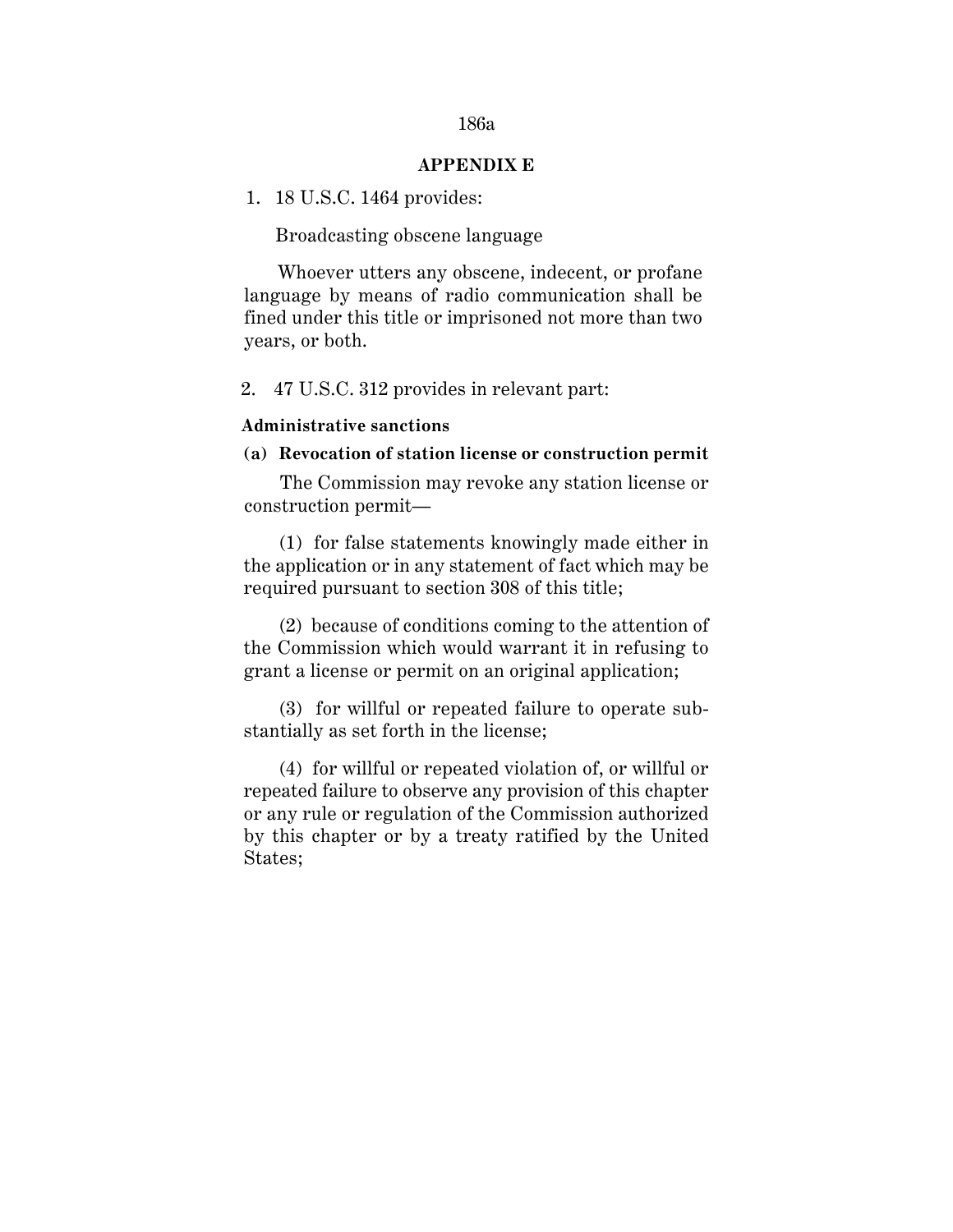(5) for violation of or failure to observe any final cease and desist order issued by the Commission under this section;

(6) for violation of section 1304, 1343, or 1464 Title 18; or

(7) for willful or repeated failure to allow reasonable access to or to permit purchase of reasonable amounts of time for the use of a broadcasting station, other than a non-commercial educational broadcast station, by a legally qualified candidate for Federal elective office on behalf of his candidacy.

## **(b) Cease and desist orders**

Where any person (1) has failed to operate substantially as set forth in a license, (2) has violated or failed to observe any of the provisions of this chapter, or section 1304, 1343, or 1464 Title 18, or (3) has violated or failed to observe any rule or regulation of the Commission authorized by this chapter or by a treaty ratified by the United States, the Commission may order such person to cease and desist from such action.

\* \* \* \* \*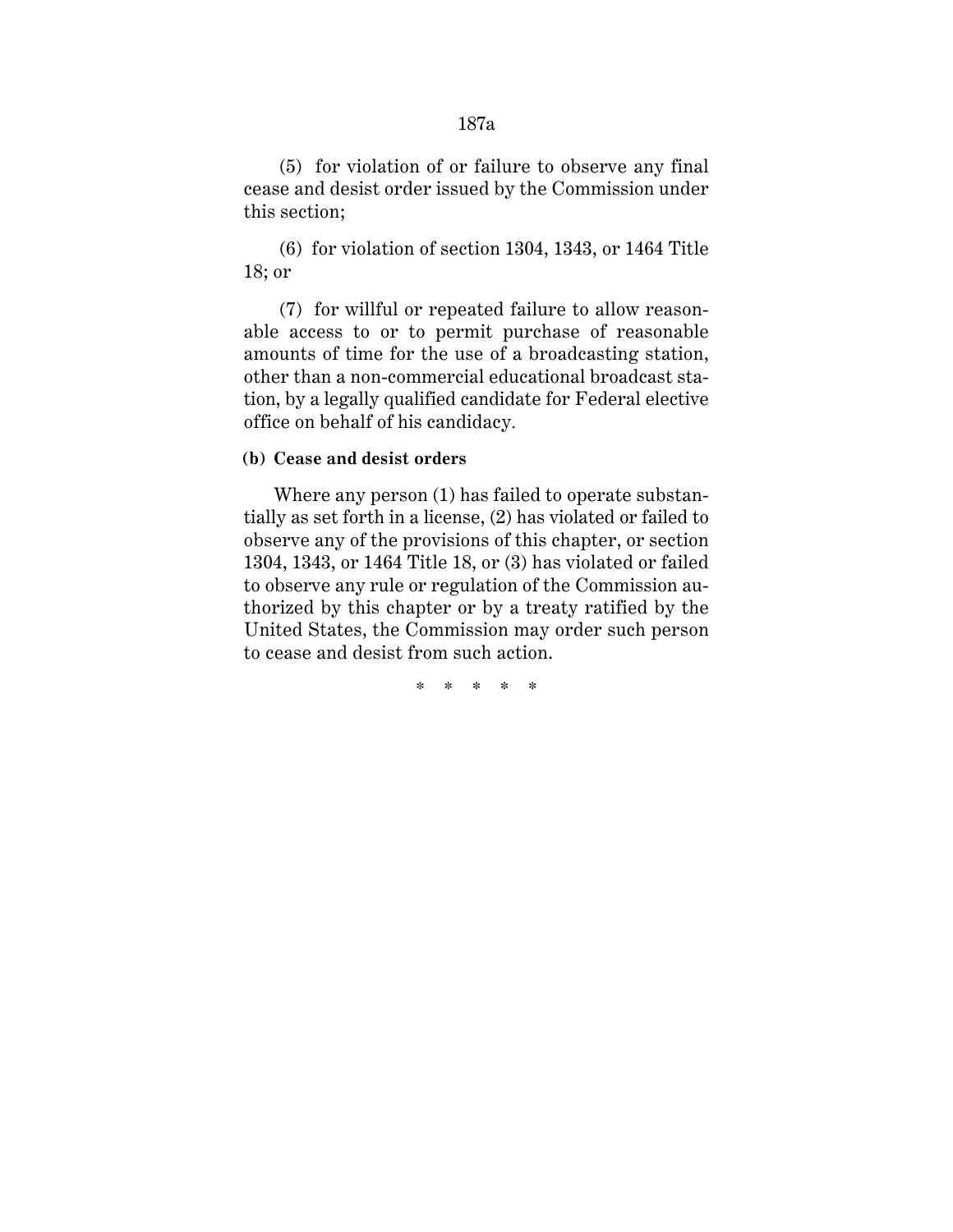## 188a

3. 47 U.S.C. 503 provides in relevant part:

## **Forfeitures**

\* \* \* \* \*

## **(b) Activities constituting violations authorizing imposition of forfeiture penalty; amount of penalty; procedures applicable; persons subject to penalty; liability exemption period**

(1) Any person who is determined by the Commission, in accordance with paragraph (3) or (4) of this subsection, to have—

(A) willfully or repeatedly failed to comply substantially with the terms and conditions of any license, permit, certificate, or other instrument or authorization issued by the Commission;

(B) willfully or repeatedly failed to comply with any of the provisions of this chapter or of any rule, regulation, or order issued by the Commission under this chapter or under any treaty, convention, or other agreement to which the United States is a party and which is binding upon the United States;

(C) violated any provision of section 317(c) or 509(a) of this title; or

(D) violated any provision of section 1304, 1343, or 1464 of Title 18; shall be liable to the United States for a forfeiture penalty. A forfeiture penalty under this subsection shall be in addition to any other penalty provided for by this chapter; except that this subsection shall not apply to any conduct which is subject to forfeiture under subchapter II of this chapter, part II or III of subchapter III of this chapter, or section 507 of this title.